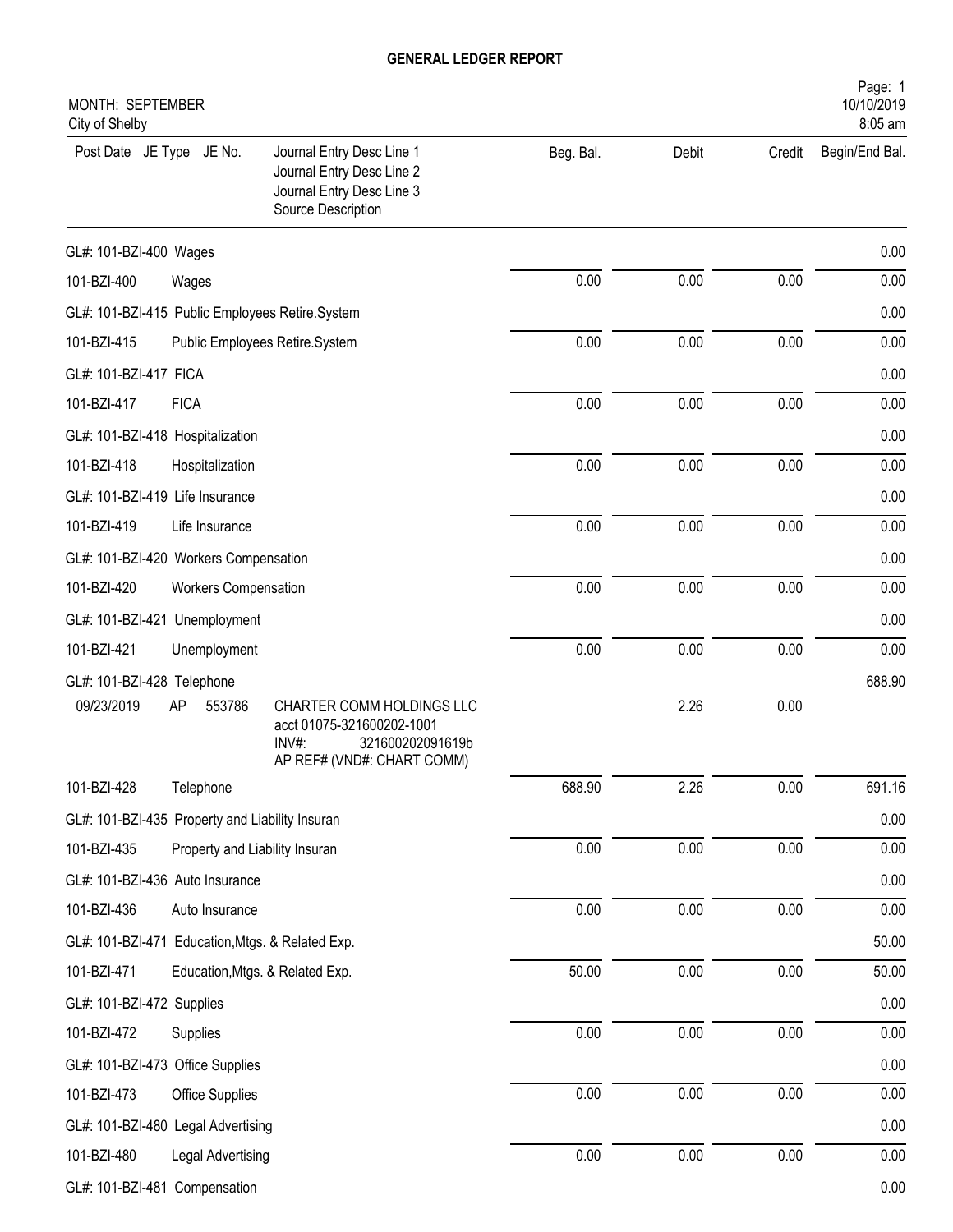| MONTH: SEPTEMBER<br>City of Shelby              |                                 |                                                                                                                    |           |       |        | Page: 2<br>10/10/2019<br>8:05 am |
|-------------------------------------------------|---------------------------------|--------------------------------------------------------------------------------------------------------------------|-----------|-------|--------|----------------------------------|
| Post Date JE Type JE No.                        |                                 | Journal Entry Desc Line 1<br>Journal Entry Desc Line 2<br>Journal Entry Desc Line 3<br>Source Description          | Beg. Bal. | Debit | Credit | Begin/End Bal.                   |
| GL#: 101-BZI-481 Compensation                   |                                 |                                                                                                                    |           |       |        | 0.00                             |
| 101-BZI-481                                     | Compensation                    |                                                                                                                    | 0.00      | 0.00  | 0.00   | 0.00                             |
| GL#: 101-BZI-484 Fuel, Autos-Equipment          |                                 |                                                                                                                    |           |       |        | 220.00                           |
| AP<br>09/12/2019                                | 553145                          | COLE DISTRIBUTING INC.<br>Fuel cost Aug. 2019<br>INV#:<br>AP REF# (VND#: COLE DISTR)                               |           | 20.00 | 0.00   |                                  |
| 101-BZI-484                                     | Fuel, Autos-Equipment           |                                                                                                                    | 220.00    | 20.00 | 0.00   | 240.00                           |
| GL#: 101-BZI-485 Maintenance, Autos             |                                 |                                                                                                                    |           |       |        | 0.00                             |
| 101-BZI-485                                     | Maintenance, Autos              |                                                                                                                    | 0.00      | 0.00  | 0.00   | 0.00                             |
| GL#: 101-BZI-486 Maintenance Equipment          |                                 |                                                                                                                    |           |       |        | 128.20                           |
| 09/13/2019<br>AP                                | 553474                          | MT BUSINESS TECHNOLOGIES, INC.<br>City hall contract 6079528-01<br>INV#:<br>IN217997<br>AP REF# (VND#: MT BUS TEC) |           | 11.65 | 0.00   |                                  |
| 101-BZI-486                                     | Maintenance Equipment           |                                                                                                                    | 128.20    | 11.65 | 0.00   | 139.85                           |
| GL#: 101-BZI-500 Engineering                    |                                 |                                                                                                                    |           |       |        | 0.00                             |
| 101-BZI-500                                     | Engineering                     |                                                                                                                    | 0.00      | 0.00  | 0.00   | 0.00                             |
| GL#: 101-BZI-501 Computer support               |                                 |                                                                                                                    |           |       |        | 95.00                            |
| 101-BZI-501                                     | Computer support                |                                                                                                                    | 95.00     | 0.00  | 0.00   | 95.00                            |
| GL#: 101-BZI-528 Postage                        |                                 |                                                                                                                    |           |       |        | 135.57                           |
| AP<br>09/23/2019                                | 553794                          | TOTALFUNDS BY HASLER<br>postage purchased 8/21/19<br>INV#:<br>AP REF# (VND#: TOTALFUNDS)                           |           | 65.00 | 0.00   |                                  |
| 101-BZI-528                                     | Postage                         |                                                                                                                    | 135.57    | 65.00 | 0.00   | 200.57                           |
| GL#: 101-BZI-529 Small tools and equipment      |                                 |                                                                                                                    |           |       |        | 0.00                             |
| 101-BZI-529                                     | Small tools and equipment       |                                                                                                                    | 0.00      | 0.00  | 0.00   | 0.00                             |
| GL#: 101-BZI-530 Office Equipment/Furn/Fixtures |                                 |                                                                                                                    |           |       |        | 0.00                             |
| 101-BZI-530                                     | Office Equipment/Furn/Fixtures  |                                                                                                                    | 0.00      | 0.00  | 0.00   | 0.00                             |
| GL#: 101-BZI-531 Miscellaneous                  |                                 |                                                                                                                    |           |       |        | 280.00                           |
| 101-BZI-531                                     | Miscellaneous                   |                                                                                                                    | 280.00    | 0.00  | 0.00   | 280.00                           |
| GL#: 101-BZI-604 Temporary Labor Services       |                                 |                                                                                                                    |           |       |        | 0.00                             |
| 101-BZI-604                                     | <b>Temporary Labor Services</b> |                                                                                                                    | 0.00      | 0.00  | 0.00   | 0.00                             |
| GL#: 101-BZI-617 Leases-Equipment               |                                 |                                                                                                                    |           |       |        | 0.00                             |
| 101-BZI-617                                     | Leases-Equipment                |                                                                                                                    | 0.00      | 0.00  | 0.00   | 0.00                             |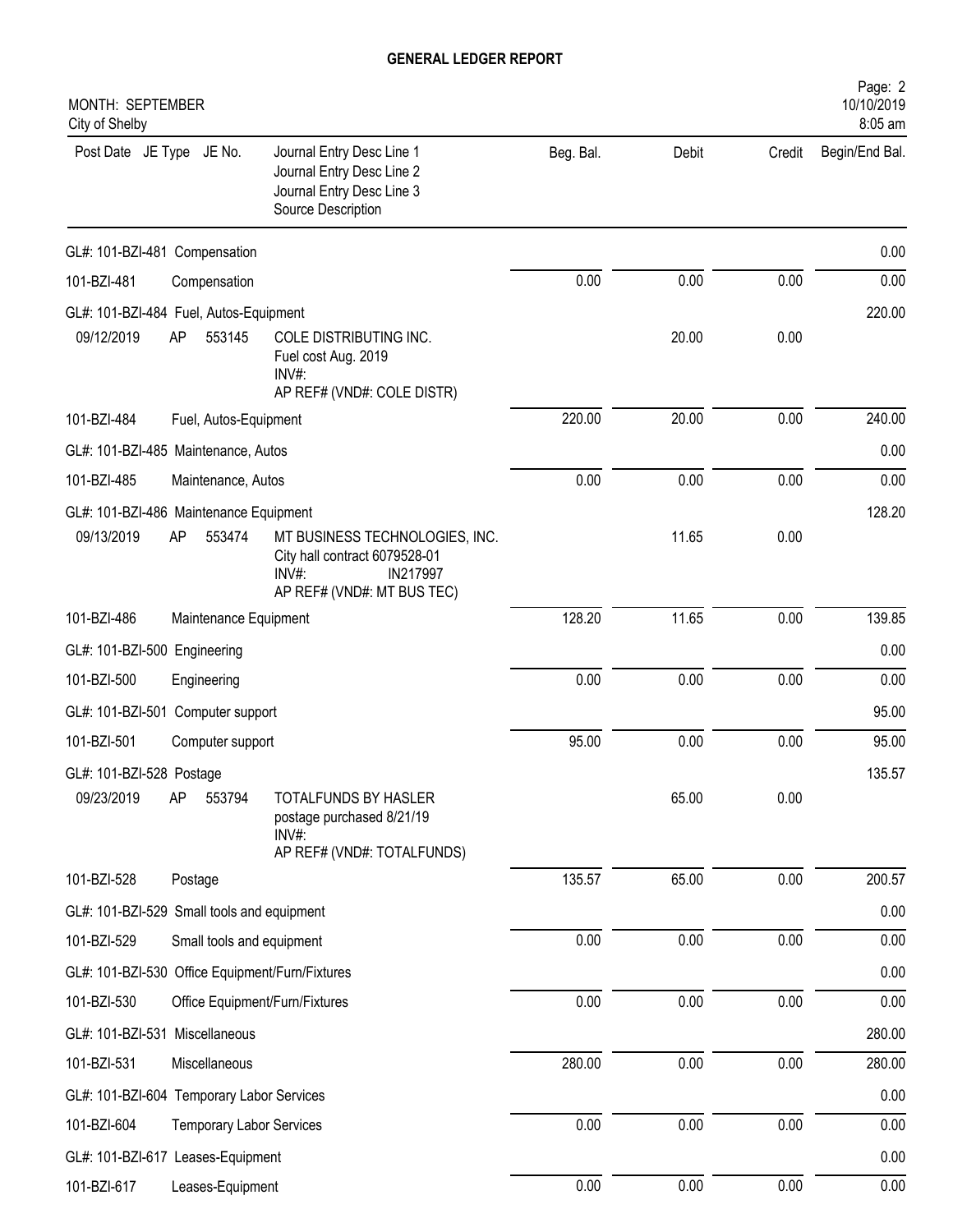| MONTH: SEPTEMBER<br>City of Shelby        |    |                             |                                                                                                           |            |       |           | Page: 3<br>10/10/2019<br>8:05 am |
|-------------------------------------------|----|-----------------------------|-----------------------------------------------------------------------------------------------------------|------------|-------|-----------|----------------------------------|
| Post Date JE Type JE No.                  |    |                             | Journal Entry Desc Line 1<br>Journal Entry Desc Line 2<br>Journal Entry Desc Line 3<br>Source Description | Beg. Bal.  | Debit | Credit    | Begin/End Bal.                   |
| GL#: 101-CFC-160 Housing Prisoners        |    |                             |                                                                                                           |            |       |           | 150.00                           |
| 09/06/2019                                | CR | 553060                      | Court collections Aug 2019<br>pio                                                                         |            | 0.00  | 2.00      |                                  |
| 101-CFC-160                               |    | <b>Housing Prisoners</b>    |                                                                                                           | 150.00     | 0.00  | 2.00      | 152.00                           |
| GL#: 101-CFC-170 Court Criminal Fines     |    |                             |                                                                                                           |            |       |           | 43,053.62                        |
| 09/06/2019                                | CR | 553060                      | Court collections Aug 2019<br>pio                                                                         |            | 0.00  | 5,410.89  |                                  |
| 101-CFC-170                               |    | <b>Court Criminal Fines</b> |                                                                                                           | 43,053.62  | 0.00  | 5,410.89  | 48,464.51                        |
| GL#: 101-CFC-171 Court Cost               |    |                             |                                                                                                           |            |       |           | 24,554.20                        |
| 09/06/2019                                | CR | 553060                      | Court collections Aug 2019<br>pio                                                                         |            | 0.00  | 4,088.50  |                                  |
| 101-CFC-171                               |    | Court Cost                  |                                                                                                           | 24,554.20  | 0.00  | 4,088.50  | 28,642.70                        |
| GL#: 101-CFC-172 State Highway Fines      |    |                             |                                                                                                           |            |       |           | 9,869.80                         |
| 09/06/2019                                | CR | 553060                      | Court collections Aug 2019<br>pio                                                                         |            | 0.00  | 1,300.60  |                                  |
| 101-CFC-172                               |    | State Highway Fines         |                                                                                                           | 9,869.80   | 0.00  | 1,300.60  | 11,170.40                        |
| GL#: 101-CFC-173 Civil Court              |    |                             |                                                                                                           |            |       |           | 37,711.99                        |
| 09/06/2019                                | CR | 553060                      | Court collections Aug 2019<br>pio                                                                         |            | 0.00  | 5,079.00  |                                  |
| 101-CFC-173                               |    | Civil Court                 |                                                                                                           | 37,711.99  | 0.00  | 5,079.00  | 42,790.99                        |
| GL#: 101-CFC-174 Small claims             |    |                             |                                                                                                           |            |       |           | 0.00                             |
| 101-CFC-174                               |    | Small claims                |                                                                                                           | 0.00       | 0.00  | 0.00      | 0.00                             |
| GL#: 101-CFC-175 Witness/Jury Fee Refund  |    |                             |                                                                                                           |            |       |           | 12.00                            |
| 101-CFC-175                               |    | Witness/Jury Fee Refund     |                                                                                                           | 12.00      | 0.00  | 0.00      | 12.00                            |
| GL#: 101-CFC-178 Miscellaneous Court Fees |    |                             |                                                                                                           |            |       |           | 8,641.01                         |
| 09/06/2019                                | CR | 553060                      | Court collections Aug 2019                                                                                |            | 0.00  | 377.82    |                                  |
| 09/23/2019                                | CR | 553817                      | pio<br>Public Defender Reimbursement May 2019<br>pio                                                      |            | 0.00  | 1,265.00  |                                  |
| 101-CFC-178                               |    |                             | Miscellaneous Court Fees                                                                                  | 8,641.01   | 0.00  | 1,642.82  | 10,283.83                        |
| GL#: 101-CFC-205 Miscellaneous Income     |    |                             |                                                                                                           |            |       |           | 0.00                             |
| 101-CFC-205                               |    | Miscellaneous Income        |                                                                                                           | 0.00       | 0.00  | 0.00      | 0.00                             |
| GL#: 101-CFS-151 General government       |    |                             |                                                                                                           |            |       |           | 666,533.20                       |
| 09/03/2019                                | CR | 553048                      | Administrative cost September 2019<br>pio                                                                 |            | 0.00  | 83,316.65 |                                  |
| 101-CFS-151                               |    | General government          |                                                                                                           | 666,533.20 | 0.00  | 83,316.65 | 749,849.85                       |
| GL#: 101-CIV-480 Legal Advertising        |    |                             |                                                                                                           |            |       |           | 0.00                             |
|                                           |    |                             |                                                                                                           |            |       |           |                                  |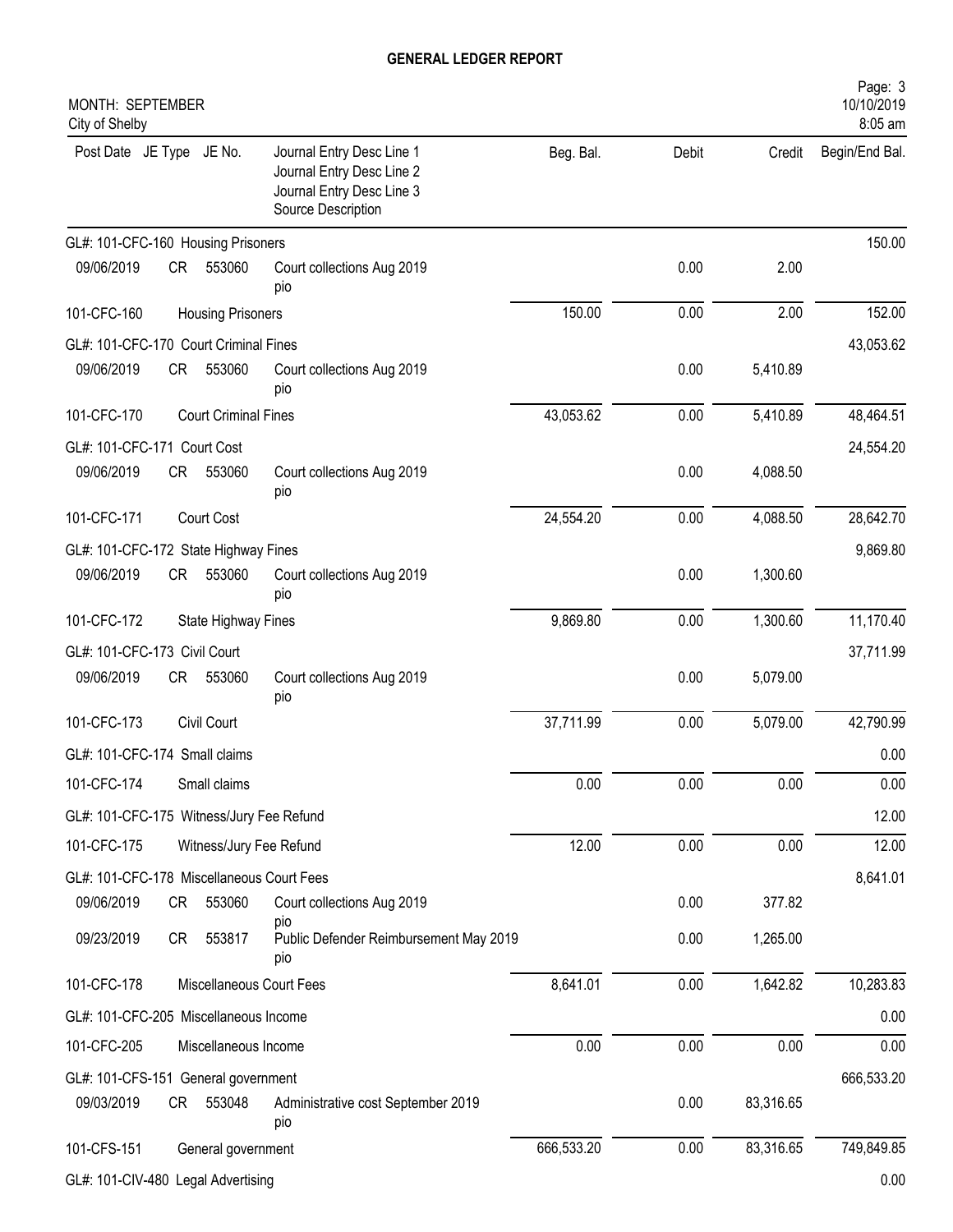| MONTH: SEPTEMBER<br>City of Shelby            |    |                   |                                                                                                           |           |          |        | Page: 4<br>10/10/2019<br>8:05 am |
|-----------------------------------------------|----|-------------------|-----------------------------------------------------------------------------------------------------------|-----------|----------|--------|----------------------------------|
| Post Date JE Type JE No.                      |    |                   | Journal Entry Desc Line 1<br>Journal Entry Desc Line 2<br>Journal Entry Desc Line 3<br>Source Description | Beg. Bal. | Debit    | Credit | Begin/End Bal.                   |
| GL#: 101-CIV-480 Legal Advertising            |    |                   |                                                                                                           |           |          |        | 0.00                             |
| 101-CIV-480                                   |    | Legal Advertising |                                                                                                           | 0.00      | 0.00     | 0.00   | 0.00                             |
| GL#: 101-CIV-481 Compensation                 |    |                   |                                                                                                           |           |          |        | 0.00                             |
| 101-CIV-481                                   |    | Compensation      |                                                                                                           | 0.00      | 0.00     | 0.00   | 0.00                             |
| GL#: 101-CIV-531 Miscellaneous                |    |                   |                                                                                                           |           |          |        | 0.00                             |
| 101-CIV-531                                   |    | Miscellaneous     |                                                                                                           | 0.00      | 0.00     | 0.00   | 0.00                             |
| GL#: 101-CON-400 Wages                        |    |                   |                                                                                                           |           |          |        | 24,242.00                        |
| 09/04/2019                                    | AP | 552742            | CITY PAYROLL FUND<br>Wages 8/18/19-8/31/19<br>INV#:                                                       |           | 1,426.00 | 0.00   |                                  |
| 09/18/2019                                    | AP | 553535            | AP REF# (VND#: CITY PAYRO)<br>CITY PAYROLL FUND<br>Wages 9/1/19-9/14/19<br>INV#:                          |           | 1,426.00 | 0.00   |                                  |
|                                               |    |                   | AP REF# (VND#: CITY PAYRO)                                                                                |           |          |        |                                  |
| 101-CON-400                                   |    | Wages             |                                                                                                           | 24,242.00 | 2,852.00 | 0.00   | 27,094.00                        |
|                                               |    |                   | GL#: 101-CON-415 Public Employees Retire.System                                                           |           |          |        | 3,393.96                         |
| 09/12/2019                                    | AP | 553405            | OH PUBLIC EMPLOYEES RETIREMENT<br>Employer portion 7/21/19-<br>INV#<br>AP REF# (VND#: OPERS               |           | 598.93   | 0.00   |                                  |
| 101-CON-415                                   |    |                   | Public Employees Retire.System                                                                            | 3,393.96  | 598.93   | 0.00   | 3,992.89                         |
| GL#: 101-CON-417 FICA                         |    |                   |                                                                                                           |           |          |        | 351.53                           |
| 09/04/2019                                    | AP | 552744            | PAYROLL FUND<br>FICA 8/18/19-8/31/19<br>$INV#$ :                                                          |           | 20.66    | 0.00   |                                  |
| 09/18/2019                                    | AP | 553533            | AP REF# (VND#: PAYROLL FU)<br>PAYROLL FUND<br>FICA 9/1/19-9/14/19<br>INV#:                                |           | 20.66    | 0.00   |                                  |
|                                               |    |                   | AP REF# (VND#: PAYROLL FU)                                                                                |           |          |        |                                  |
| 101-CON-417                                   |    | <b>FICA</b>       |                                                                                                           | 351.53    | 41.32    | 0.00   | 392.85                           |
| GL#: 101-CON-418 Hospitalization              |    |                   |                                                                                                           |           |          |        | 0.00                             |
| 101-CON-418                                   |    | Hospitalization   |                                                                                                           | 0.00      | 0.00     | 0.00   | 0.00                             |
| GL#: 101-CON-419 Life Insurance<br>09/01/2019 | AP | 552585            | AMERICAN UNITED LIFE INS CO<br>Policy G 00608125-0002-000<br>INV#:                                        |           | 60.00    | 0.00   | 480.00                           |
|                                               |    |                   | AP REF# (VND#: AMERICAN U)                                                                                |           |          |        |                                  |
| 101-CON-419                                   |    | Life Insurance    |                                                                                                           | 480.00    | 60.00    | 0.00   | 540.00                           |

GL#: 101-CON-420 Workers Compensation 306.00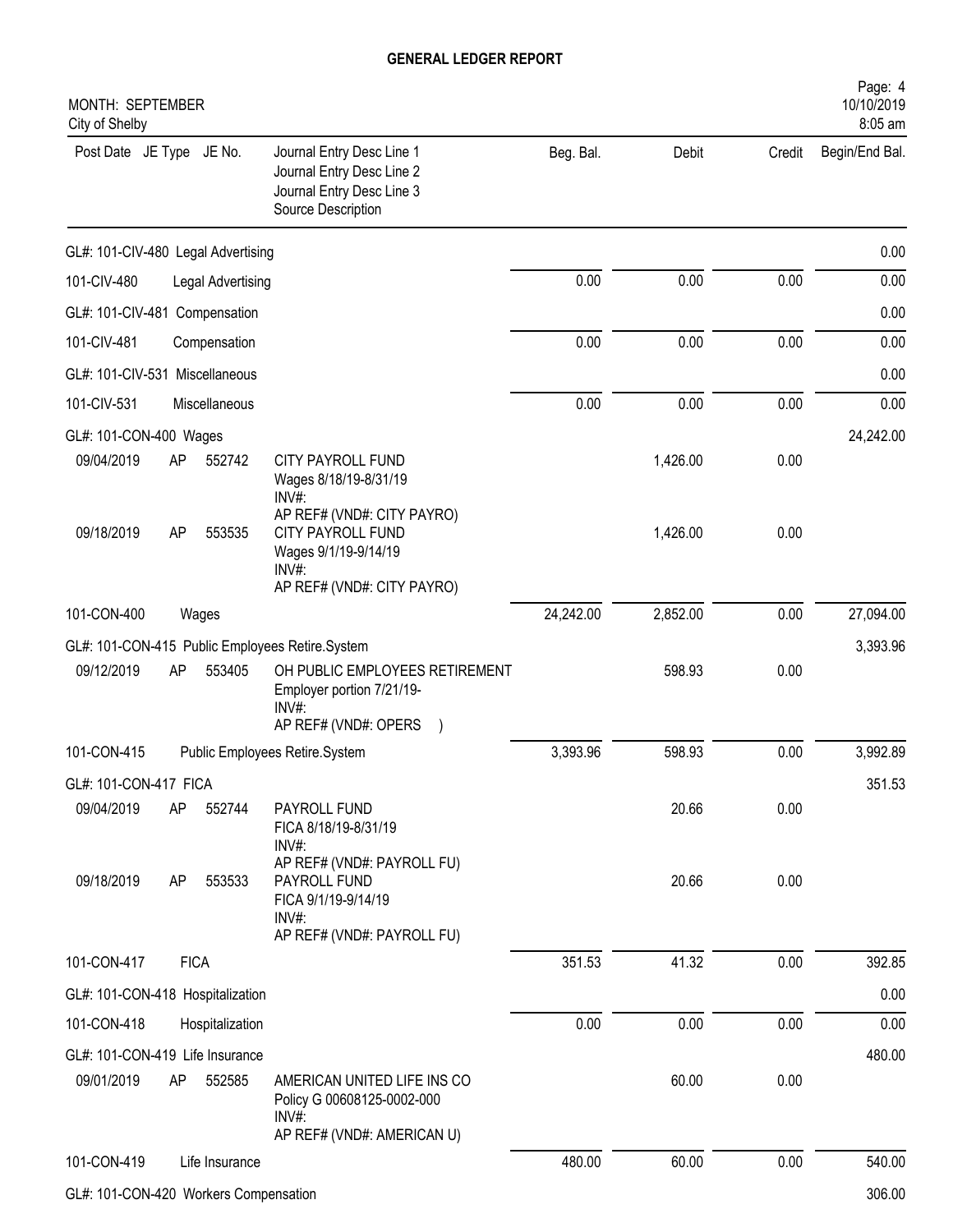| MONTH: SEPTEMBER<br>City of Shelby                  |                                |                                                                                                                    |           |        |        | Page: 5<br>10/10/2019<br>8:05 am |
|-----------------------------------------------------|--------------------------------|--------------------------------------------------------------------------------------------------------------------|-----------|--------|--------|----------------------------------|
| Post Date JE Type JE No.                            |                                | Journal Entry Desc Line 1<br>Journal Entry Desc Line 2<br>Journal Entry Desc Line 3<br>Source Description          | Beg. Bal. | Debit  | Credit | Begin/End Bal.                   |
| GL#: 101-CON-420 Workers Compensation<br>09/12/2019 | AP<br>553151                   | BUREAU OF WORKERS COMPENSATION<br>Installment payment<br>1006237326<br>$INV#$ :<br>AP REF# (VND#: BWC              |           | 42.00  | 0.00   | 306.00                           |
| 101-CON-420                                         | <b>Workers Compensation</b>    |                                                                                                                    | 306.00    | 42.00  | 0.00   | 348.00                           |
| GL#: 101-CON-421 Unemployment                       |                                |                                                                                                                    |           |        |        | 0.00                             |
| 101-CON-421                                         | Unemployment                   |                                                                                                                    | 0.00      | 0.00   | 0.00   | 0.00                             |
| GL#: 101-CON-435 Property and Liability Insuran     |                                |                                                                                                                    |           |        |        | 10.00                            |
| 101-CON-435                                         | Property and Liability Insuran |                                                                                                                    | 10.00     | 0.00   | 0.00   | 10.00                            |
| GL#: 101-CON-471 Education, Mtgs. & Related Exp.    |                                |                                                                                                                    |           |        |        | 47.49                            |
| 101-CON-471                                         |                                | Education, Mtgs. & Related Exp.                                                                                    | 47.49     | 0.00   | 0.00   | 47.49                            |
| GL#: 101-CON-473 Office Supplies<br>09/04/2019      | 552707<br>AP                   | QUILL CORPORATION<br>order 127919979<br>$INV#$ :<br>9730942<br>AP REF# (VND#: QUILL CORP)                          |           | 111.31 | 0.00   | 536.60                           |
| 101-CON-473                                         | <b>Office Supplies</b>         |                                                                                                                    | 536.60    | 111.31 | 0.00   | 647.91                           |
| GL#: 101-CON-475 Law Books                          |                                |                                                                                                                    |           |        |        | 0.00                             |
| 101-CON-475                                         | Law Books                      |                                                                                                                    | 0.00      | 0.00   | 0.00   | 0.00                             |
| GL#: 101-CON-477 Recorder                           |                                |                                                                                                                    |           |        |        | 0.00                             |
| 101-CON-477                                         | Recorder                       |                                                                                                                    | 0.00      | 0.00   | 0.00   | 0.00                             |
| GL#: 101-CON-480 Legal Advertising                  |                                |                                                                                                                    |           |        |        | 3,445.63                         |
| 101-CON-480                                         | Legal Advertising              |                                                                                                                    | 3,445.63  | 0.00   | 0.00   | 3,445.63                         |
| GL#: 101-CON-486 Maintenance Equipment              |                                |                                                                                                                    |           |        |        | 128.20                           |
| 09/13/2019                                          | AP<br>553474                   | MT BUSINESS TECHNOLOGIES, INC.<br>City hall contract 6079528-01<br>INV#:<br>IN217997<br>AP REF# (VND#: MT BUS TEC) |           | 11.65  | 0.00   |                                  |
| 101-CON-486                                         | Maintenance Equipment          |                                                                                                                    | 128.20    | 11.65  | 0.00   | 139.85                           |
| GL#: 101-CON-528 Postage                            |                                |                                                                                                                    |           |        |        | 155.00                           |
| 101-CON-528                                         | Postage                        |                                                                                                                    | 155.00    | 0.00   | 0.00   | 155.00                           |
| GL#: 101-CON-530 Office Equipment/Furn/Fixtures     |                                |                                                                                                                    |           |        |        | 0.00                             |
| 101-CON-530                                         |                                | Office Equipment/Furn/Fixtures                                                                                     | 0.00      | 0.00   | 0.00   | 0.00                             |
| GL#: 101-CON-531 Miscellaneous                      |                                |                                                                                                                    |           |        |        | 2,745.07                         |
| 101-CON-531                                         | Miscellaneous                  |                                                                                                                    | 2,745.07  | 0.00   | 0.00   | 2,745.07                         |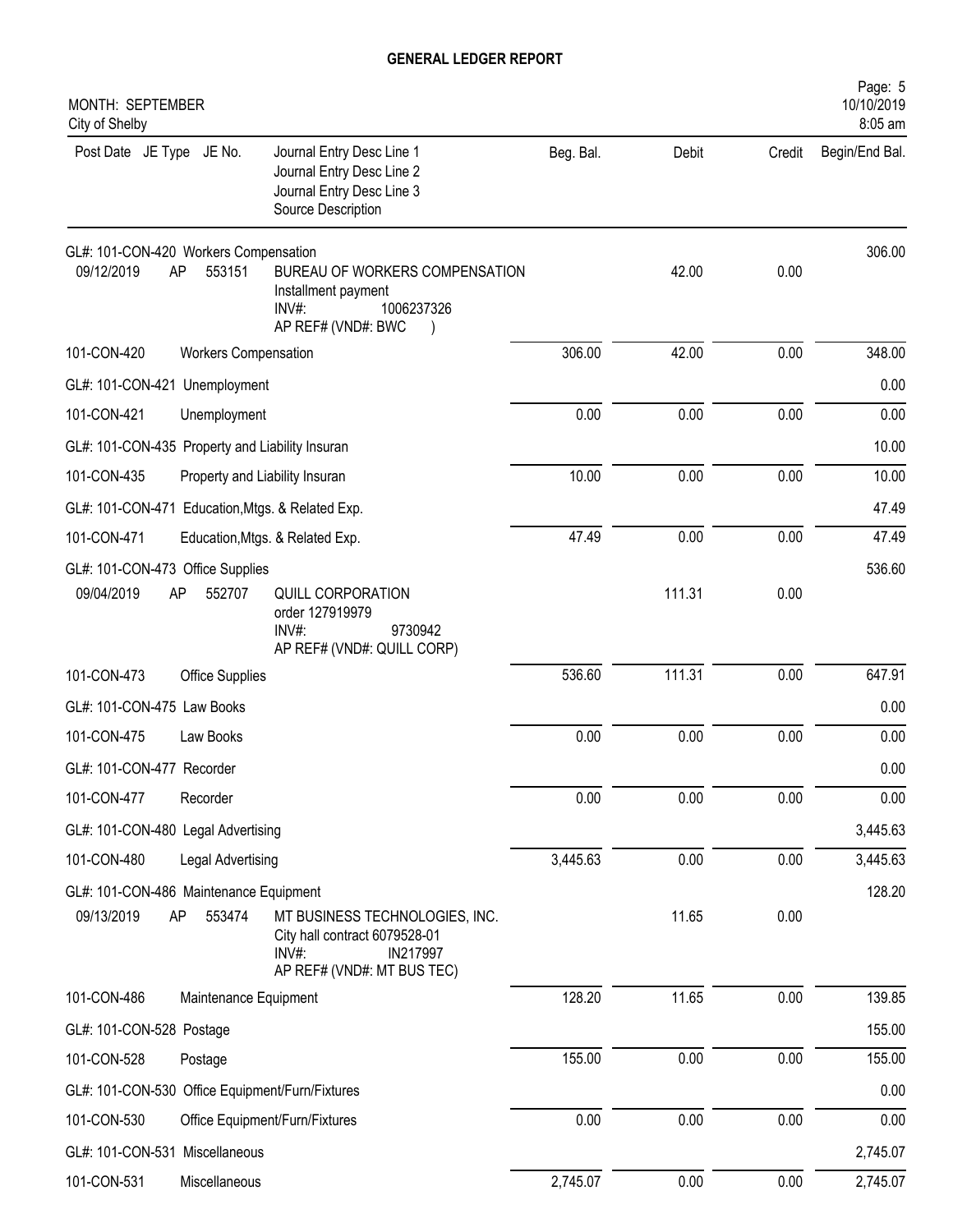| MONTH: SEPTEMBER<br>City of Shelby                  |    |                        |                                                                                                                            |           |          |        | Page: 6<br>10/10/2019<br>8:05 am |
|-----------------------------------------------------|----|------------------------|----------------------------------------------------------------------------------------------------------------------------|-----------|----------|--------|----------------------------------|
| Post Date JE Type JE No.                            |    |                        | Journal Entry Desc Line 1<br>Journal Entry Desc Line 2<br>Journal Entry Desc Line 3<br>Source Description                  | Beg. Bal. | Debit    | Credit | Begin/End Bal.                   |
| GL#: 101-CON-617 Leases-Equipment                   |    |                        |                                                                                                                            |           |          |        | 0.00                             |
| 101-CON-617                                         |    | Leases-Equipment       |                                                                                                                            | 0.00      | 0.00     | 0.00   | 0.00                             |
| GL#: 101-CRT-400 Wages                              |    |                        |                                                                                                                            |           |          |        | 24,192.36                        |
| 09/04/2019                                          | AP | 552742                 | CITY PAYROLL FUND<br>Wages 8/18/19-8/31/19<br>INV#:                                                                        |           | 1,423.08 | 0.00   |                                  |
| 09/18/2019                                          | AP | 553535                 | AP REF# (VND#: CITY PAYRO)<br><b>CITY PAYROLL FUND</b><br>Wages 9/1/19-9/14/19<br>$INV#$ :<br>AP REF# (VND#: CITY PAYRO)   |           | 1,423.08 | 0.00   |                                  |
| 101-CRT-400                                         |    | Wages                  |                                                                                                                            | 24,192.36 | 2,846.16 | 0.00   | 27,038.52                        |
| GL#: 101-CRT-403 Assistant Judges Wages             |    |                        |                                                                                                                            |           |          |        | 996.17                           |
| 101-CRT-403                                         |    | Assistant Judges Wages |                                                                                                                            | 996.17    | 0.00     | 0.00   | 996.17                           |
| GL#: 101-CRT-404 Clerks wages                       |    |                        |                                                                                                                            |           |          |        | 66,152.70                        |
| 09/04/2019                                          | AP | 552742                 | <b>CITY PAYROLL FUND</b><br>Wages 8/18/19-8/31/19<br>INV#:                                                                 |           | 3,860.60 | 0.00   |                                  |
| 09/18/2019                                          | AP | 553535                 | AP REF# (VND#: CITY PAYRO)<br>CITY PAYROLL FUND<br>Wages 9/1/19-9/14/19<br>$INV#$ :                                        |           | 3,894.04 | 0.00   |                                  |
| 101-CRT-404                                         |    | Clerks wages           | AP REF# (VND#: CITY PAYRO)                                                                                                 | 66,152.70 | 7,754.64 | 0.00   | 73,907.34                        |
|                                                     |    |                        |                                                                                                                            |           |          |        |                                  |
| GL#: 101-CRT-405 Court Officers Wages<br>09/04/2019 | AP | 552742                 | CITY PAYROLL FUND<br>Wages 8/18/19-8/31/19                                                                                 |           | 1,717.07 | 0.00   | 25,119.80                        |
| 09/18/2019                                          | AP | 553535                 | $INV#$ :<br>AP REF# (VND#: CITY PAYRO)<br>CITY PAYROLL FUND<br>Wages 9/1/19-9/14/19<br>INV#:<br>AP REF# (VND#: CITY PAYRO) |           | 1,896.47 | 0.00   |                                  |
| 101-CRT-405                                         |    | Court Officers Wages   |                                                                                                                            | 25,119.80 | 3,613.54 | 0.00   | 28,733.34                        |
|                                                     |    |                        | GL#: 101-CRT-415 Public Employees Retire.System                                                                            |           |          |        | 15,357.36                        |
| 09/12/2019                                          | AP | 553405                 | OH PUBLIC EMPLOYEES RETIREMENT<br>Employer portion 7/21/19-<br>$INV#$ :<br>AP REF# (VND#: OPERS )                          |           | 3,039.51 | 0.00   |                                  |
| 101-CRT-415                                         |    |                        | Public Employees Retire.System                                                                                             | 15,357.36 | 3,039.51 | 0.00   | 18,396.87                        |
| GL#: 101-CRT-417 FICA                               |    |                        |                                                                                                                            |           |          |        | 1,698.24                         |
| 09/04/2019                                          | AP | 552744                 | PAYROLL FUND<br>FICA 8/18/19-8/31/19<br>INV#:                                                                              |           | 101.51   | 0.00   |                                  |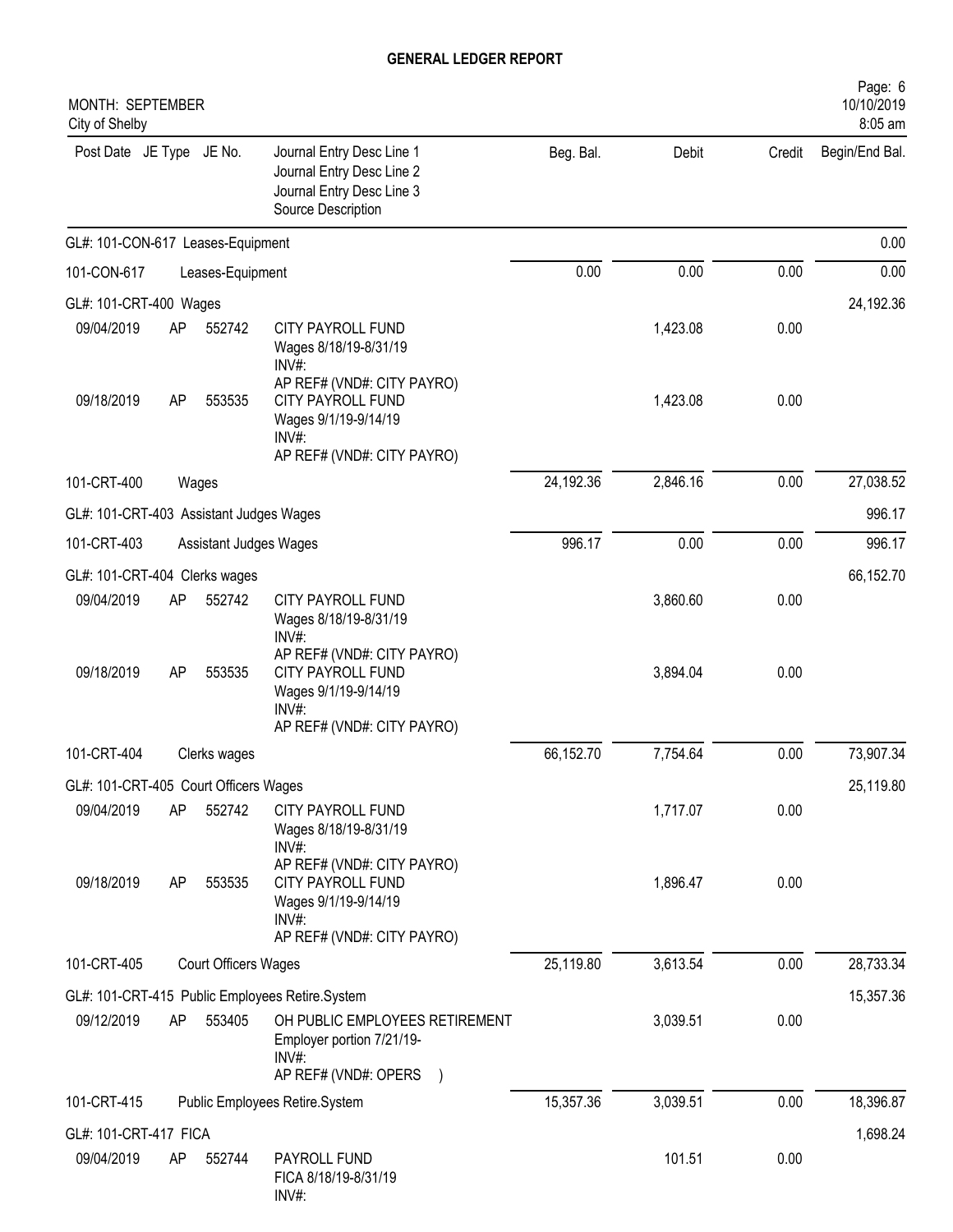| MONTH: SEPTEMBER<br>City of Shelby    |             |                             |                                                                                                             |           |          |          | Page: 7<br>10/10/2019<br>8:05 am |
|---------------------------------------|-------------|-----------------------------|-------------------------------------------------------------------------------------------------------------|-----------|----------|----------|----------------------------------|
| Post Date JE Type JE No.              |             |                             | Journal Entry Desc Line 1<br>Journal Entry Desc Line 2<br>Journal Entry Desc Line 3<br>Source Description   | Beg. Bal. | Debit    | Credit   | Begin/End Bal.                   |
| GL#: 101-CRT-417 FICA                 |             |                             |                                                                                                             |           |          |          | 1,698.24                         |
| 09/18/2019                            | AP          | 553533                      | AP REF# (VND#: PAYROLL FU)<br>PAYROLL FUND<br>FICA 9/1/19-9/14/19<br>$INV#$ :<br>AP REF# (VND#: PAYROLL FU) |           | 104.61   | 0.00     |                                  |
| 101-CRT-417                           | <b>FICA</b> |                             |                                                                                                             | 1,698.24  | 206.12   | 0.00     | 1,904.36                         |
| GL#: 101-CRT-418 Hospitalization      |             |                             |                                                                                                             |           |          |          | 37,925.12                        |
| 09/01/2019                            | AP          | 552593                      | <b>US BANK ICS</b><br>Acct 19-OME095 Sept 2019<br>$INV#$ :<br>AP REF# (VND#: US BANK IC)                    |           | 4,740.64 | 0.00     |                                  |
| 101-CRT-418                           |             | Hospitalization             |                                                                                                             | 37,925.12 | 4,740.64 | 0.00     | 42,665.76                        |
| GL#: 101-CRT-419 Life Insurance       |             |                             |                                                                                                             |           |          |          | 384.00                           |
| 09/01/2019                            | AP          | 552585                      | AMERICAN UNITED LIFE INS CO<br>Policy G 00608125-0002-000<br>INV#:                                          |           | 48.00    | 0.00     |                                  |
| 101-CRT-419                           |             | Life Insurance              | AP REF# (VND#: AMERICAN U)                                                                                  | 384.00    | 48.00    | 0.00     | 432.00                           |
| GL#: 101-CRT-420 Workers Compensation |             |                             |                                                                                                             |           |          |          | 1,370.00                         |
| 09/12/2019                            | AP          | 553151                      | BUREAU OF WORKERS COMPENSATION<br>Installment payment<br>$INV#$ :<br>1006237326<br>AP REF# (VND#: BWC       |           | 145.00   | 0.00     |                                  |
| 101-CRT-420                           |             | <b>Workers Compensation</b> |                                                                                                             | 1,370.00  | 145.00   | 0.00     | 1,515.00                         |
| GL#: 101-CRT-421 Unemployment         |             |                             |                                                                                                             |           |          |          | 100.00                           |
| 101-CRT-421                           |             | Unemployment                |                                                                                                             | 100.00    | 0.00     | $0.00\,$ | 100.00                           |
| GL#: 101-CRT-425 Natural Gas          |             |                             |                                                                                                             |           |          |          | 3,291.31                         |
| 09/13/2019                            | AP          | 553468                      | <b>COLUMBIA GAS</b><br>acct 193879540010003<br>$INV#$ :<br>39593<br>AP REF# (VND#: COL. GAS)                |           | 238.56   | 0.00     |                                  |
| 101-CRT-425                           |             | Natural Gas                 |                                                                                                             | 3,291.31  | 238.56   | 0.00     | 3,529.87                         |
| GL#: 101-CRT-426 Electric             |             |                             |                                                                                                             |           |          |          | 0.00                             |
| 101-CRT-426                           |             | Electric                    |                                                                                                             | 0.00      | 0.00     | 0.00     | 0.00                             |
| GL#: 101-CRT-427 Water and Sewer      |             |                             |                                                                                                             |           |          |          | 0.00                             |
| 101-CRT-427                           |             | Water and Sewer             |                                                                                                             | 0.00      | 0.00     | 0.00     | 0.00                             |
| GL#: 101-CRT-428 Telephone            |             |                             |                                                                                                             |           |          |          | 3,171.11                         |
| 101-CRT-428                           |             | Telephone                   |                                                                                                             | 3,171.11  | 0.00     | 0.00     | 3,171.11                         |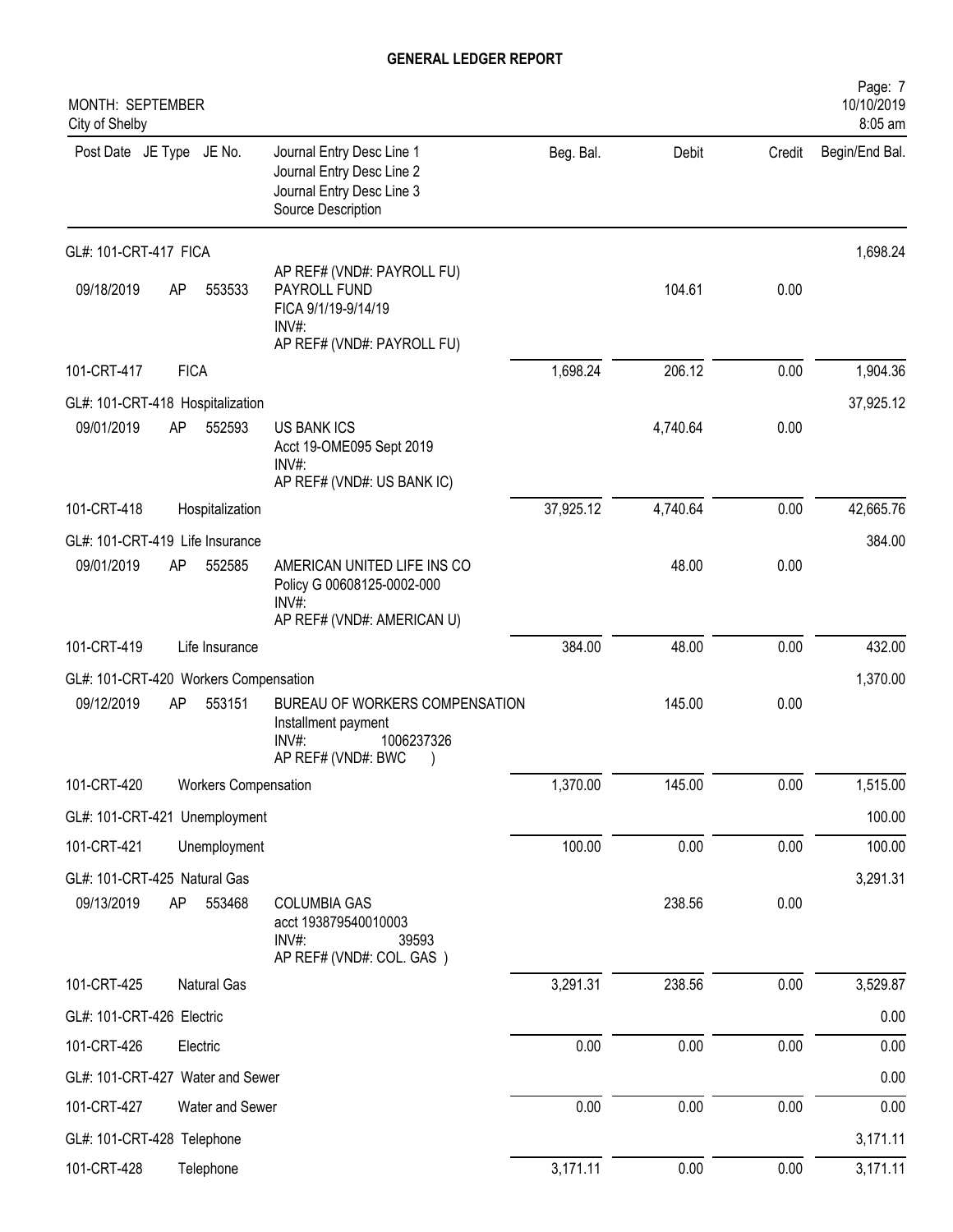| MONTH: SEPTEMBER<br>City of Shelby                                                                                                               |           |          |        | Page: 8<br>10/10/2019<br>8:05 am |
|--------------------------------------------------------------------------------------------------------------------------------------------------|-----------|----------|--------|----------------------------------|
| Post Date JE Type JE No.<br>Journal Entry Desc Line 1<br>Journal Entry Desc Line 2<br>Journal Entry Desc Line 3<br>Source Description            | Beg. Bal. | Debit    | Credit | Begin/End Bal.                   |
| GL#: 101-CRT-435 Property and Liability Insuran                                                                                                  |           |          |        | 165.00                           |
| 101-CRT-435<br>Property and Liability Insuran                                                                                                    | 165.00    | 0.00     | 0.00   | 165.00                           |
| GL#: 101-CRT-471 Education, Mtgs. & Related Exp.                                                                                                 |           |          |        | 3,148.20                         |
| 09/19/2019<br>AP<br>553627<br>OHIO ASSOCIATION OF MUNICTS.<br>3 days, 3 attendees Fall<br>$INV#$ :<br>AP REF# (VND#: OAMCCC )                    |           | 750.00   | 0.00   |                                  |
| 101-CRT-471<br>Education, Mtgs. & Related Exp.                                                                                                   | 3,148.20  | 750.00   | 0.00   | 3,898.20                         |
| GL#: 101-CRT-472 Supplies                                                                                                                        |           |          |        | 140.68                           |
| 101-CRT-472<br>Supplies                                                                                                                          | 140.68    | 0.00     | 0.00   | 140.68                           |
| GL#: 101-CRT-473 Office Supplies                                                                                                                 |           |          |        | 1,977.96                         |
| 09/01/2019<br>552555<br>AP<br>SHELBY PRINTING LLC<br>Envelopes for court<br>$INV#$ :<br>226310                                                   |           | 300.00   | 0.00   |                                  |
| AP REF# (VND#: SHELB P LL)<br>09/19/2019<br>AP<br>553587<br>QUILL CORPORATION<br>order 128331850<br>INV#:<br>1068986                             |           | 263.14   | 0.00   |                                  |
| AP REF# (VND#: QUILL CORP)<br>09/20/2019<br>553770<br>NEOPOST USA INC<br>AP<br>Ink Cartridges<br>INV#:<br>15841588<br>AP REF# (VND#: NEOPOST US) |           | 194.02   | 0.00   |                                  |
| 101-CRT-473<br><b>Office Supplies</b>                                                                                                            | 1,977.96  | 757.16   | 0.00   | 2,735.12                         |
| GL#: 101-CRT-475 Law Books                                                                                                                       |           |          |        | 0.00                             |
| 101-CRT-475<br>Law Books                                                                                                                         | 0.00      | 0.00     | 0.00   | 0.00                             |
| GL#: 101-CRT-476 Law Library Fees                                                                                                                |           |          |        | 9,321.70                         |
| 101-CRT-476<br>Law Library Fees                                                                                                                  | 9,321.70  | 0.00     | 0.00   | 9,321.70                         |
| GL#: 101-CRT-477 Recorder                                                                                                                        |           |          |        | 0.00                             |
| 101-CRT-477<br>Recorder                                                                                                                          | 0.00      | 0.00     | 0.00   | 0.00                             |
| GL#: 101-CRT-478 Court appointed attorneys                                                                                                       |           |          |        | 13,784.15                        |
| 09/06/2019<br>552900<br><b>COUNTY TREASURER</b><br>AP<br><b>Public Defender Applications</b><br>$INV#$ :<br>AP REF# (VND#: COUNTY TRE)           |           | 1,208.00 | 0.00   |                                  |
| 101-CRT-478<br>Court appointed attorneys                                                                                                         | 13,784.15 | 1,208.00 | 0.00   | 14,992.15                        |
| GL#: 101-CRT-479 Jury and witness fees                                                                                                           |           |          |        | 0.00                             |
| 101-CRT-479<br>Jury and witness fees                                                                                                             | 0.00      | 0.00     | 0.00   | 0.00                             |
| GL#: 101-CRT-486 Maintenance Equipment                                                                                                           |           |          |        | 740.68                           |
| 09/19/2019<br>MODERN OFFICE METHODS INC<br>AP<br>553603                                                                                          |           | 90.37    | 0.00   |                                  |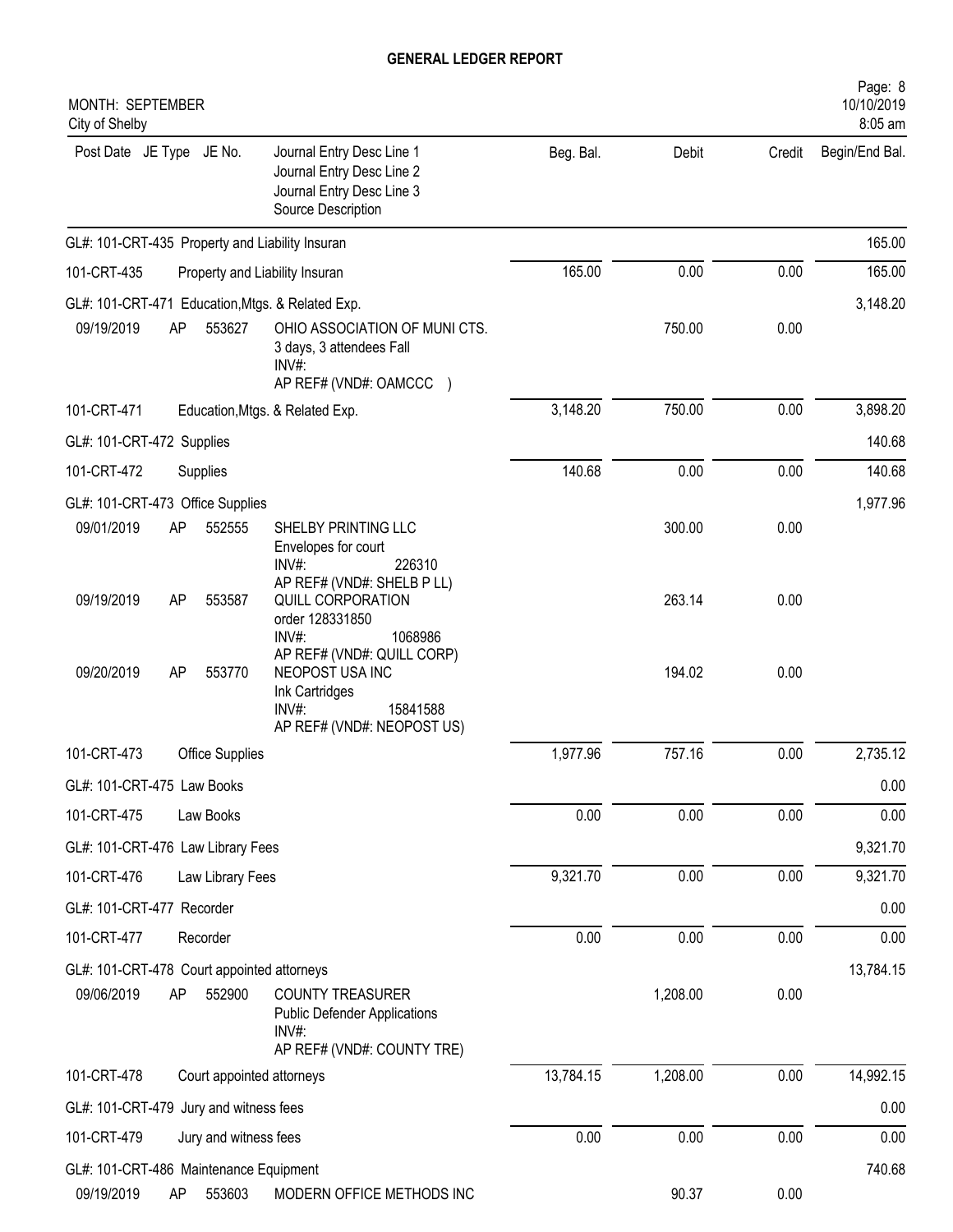| MONTH: SEPTEMBER<br>City of Shelby                           |                                                                                                                    |           |          |        | Page: 9<br>10/10/2019<br>8:05 am |
|--------------------------------------------------------------|--------------------------------------------------------------------------------------------------------------------|-----------|----------|--------|----------------------------------|
| Post Date JE Type JE No.<br>Source Description               | Journal Entry Desc Line 1<br>Journal Entry Desc Line 2<br>Journal Entry Desc Line 3                                | Beg. Bal. | Debit    | Credit | Begin/End Bal.                   |
| GL#: 101-CRT-486 Maintenance Equipment<br>$INV#$ :           | Shelby Court W912P402061<br>31905193<br>AP REF# (VND#: MODERN OFF)                                                 |           |          |        | 740.68                           |
| 101-CRT-486<br>Maintenance Equipment                         |                                                                                                                    | 740.68    | 90.37    | 0.00   | 831.05                           |
| GL#: 101-CRT-501 Computer support                            |                                                                                                                    |           |          |        | 6,522.76                         |
| 101-CRT-501<br>Computer support                              |                                                                                                                    | 6,522.76  | 0.00     | 0.00   | 6,522.76                         |
| GL#: 101-CRT-528 Postage                                     |                                                                                                                    |           |          |        | 6,054.36                         |
| 101-CRT-528<br>Postage                                       |                                                                                                                    | 6,054.36  | 0.00     | 0.00   | 6,054.36                         |
| GL#: 101-CRT-529 Small tools and equipment                   |                                                                                                                    |           |          |        | 0.00                             |
| 101-CRT-529<br>Small tools and equipment                     |                                                                                                                    | 0.00      | 0.00     | 0.00   | 0.00                             |
| GL#: 101-CRT-530 Office Equipment/Furn/Fixtures              |                                                                                                                    |           |          |        | 5,507.43                         |
| 101-CRT-530<br>Office Equipment/Furn/Fixtures                |                                                                                                                    | 5,507.43  | 0.00     | 0.00   | 5,507.43                         |
| GL#: 101-CRT-531 Miscellaneous                               |                                                                                                                    |           |          |        | 2,943.91                         |
| 09/12/2019<br>AP<br>553153<br>INV#:                          | AUTOMATIC DATA PROCESSING<br>processing charges 8/31/19<br>542085128                                               |           | 21.42    | 0.00   |                                  |
| 09/27/2019<br>554078<br><b>AP</b><br>quarterly docs<br>INV#: | AP REF# (VND#: ADP<br>AUTOMATIC DATA PROCESSING<br>542408622                                                       |           | 0.80     | 0.00   |                                  |
| 09/27/2019<br>554080<br>AP<br>$INV#$ :                       | AP REF# (VND#: ADP<br>AUTOMATIC DATA PROCESSING<br>Processing charges and human<br>542889302<br>AP REF# (VND#: ADP |           | 48.65    | 0.00   |                                  |
| 101-CRT-531<br>Miscellaneous                                 |                                                                                                                    | 2,943.91  | 70.87    | 0.00   | 3,014.78                         |
| GL#: 101-CRT-549 LEADS Computer                              |                                                                                                                    |           |          |        | 600.00                           |
| 101-CRT-549<br><b>LEADS Computer</b>                         |                                                                                                                    | 600.00    | 0.00     | 0.00   | 600.00                           |
| GL#: 101-CRT-617 Leases-Equipment                            |                                                                                                                    |           |          |        | 124.70                           |
| AP<br>552940<br>09/06/2019<br>$INV#$ :                       | NEOPOST USA INC<br>Court contract 400144733<br>56956983<br>AP REF# (VND#: NEOPOST US)                              |           | 62.35    | 0.00   |                                  |
| 101-CRT-617<br>Leases-Equipment                              |                                                                                                                    | 124.70    | 62.35    | 0.00   | 187.05                           |
| GL#: 101-CRT-640 Rent                                        |                                                                                                                    |           |          |        | 0.00                             |
| 101-CRT-640<br>Rent                                          |                                                                                                                    | 0.00      | 0.00     | 0.00   | 0.00                             |
| GL#: 101-DOF-400 Wages                                       |                                                                                                                    |           |          |        | 37,045.78                        |
| 09/04/2019<br>552742<br>AP                                   | CITY PAYROLL FUND<br>Wages 8/18/19-8/31/19                                                                         |           | 2,181.04 | 0.00   |                                  |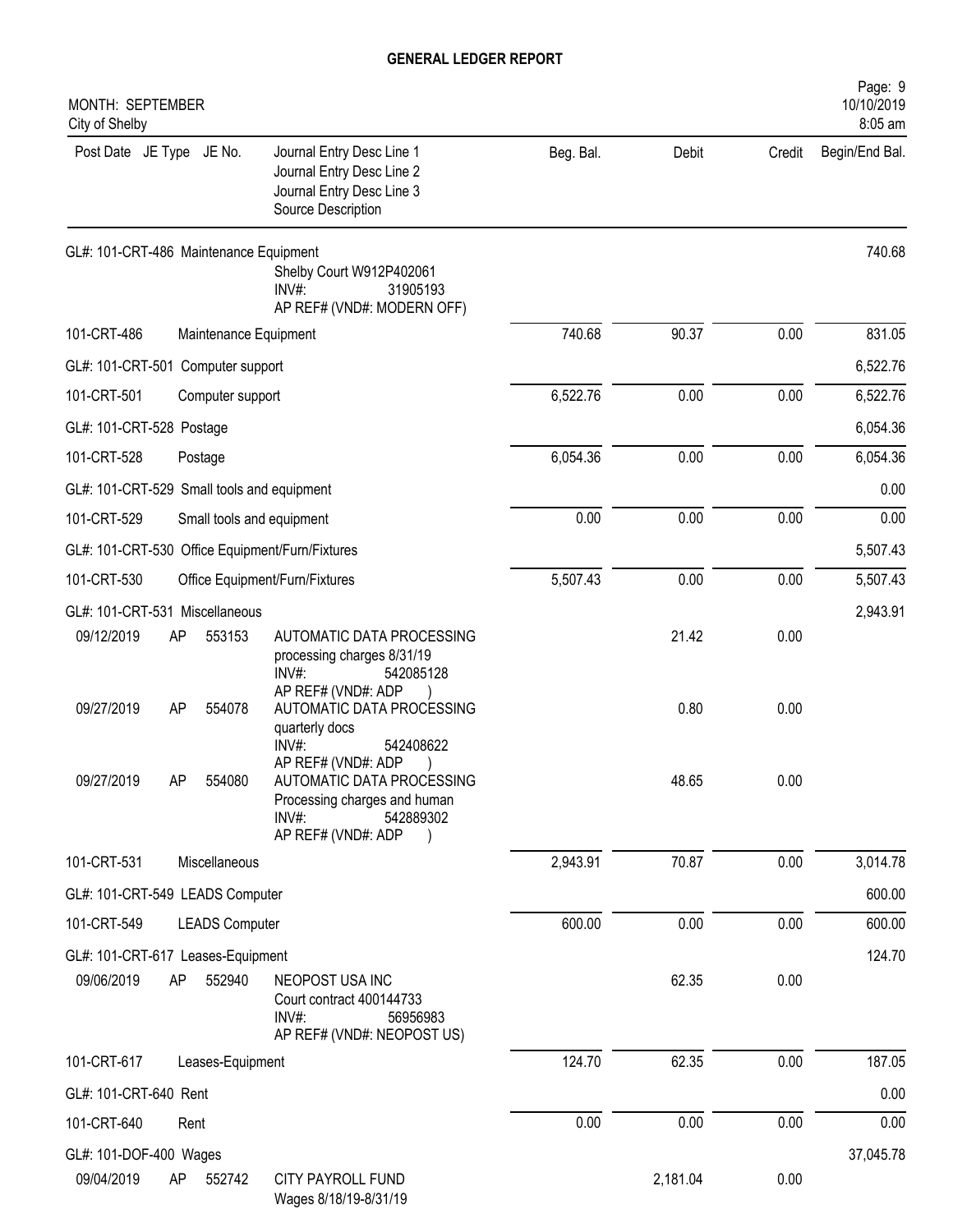| MONTH: SEPTEMBER<br>City of Shelby |    |                 |                                                                                                                         |           |          |        | Page: 10<br>10/10/2019<br>8:05 am |
|------------------------------------|----|-----------------|-------------------------------------------------------------------------------------------------------------------------|-----------|----------|--------|-----------------------------------|
| Post Date JE Type JE No.           |    |                 | Journal Entry Desc Line 1<br>Journal Entry Desc Line 2<br>Journal Entry Desc Line 3<br>Source Description               | Beg. Bal. | Debit    | Credit | Begin/End Bal.                    |
| GL#: 101-DOF-400 Wages             |    |                 |                                                                                                                         |           |          |        | 37,045.78                         |
| 09/18/2019                         | AP | 553535          | INV#:<br>AP REF# (VND#: CITY PAYRO)<br>CITY PAYROLL FUND<br>Wages 9/1/19-9/14/19<br>INV#:<br>AP REF# (VND#: CITY PAYRO) |           | 2,181.04 | 0.00   |                                   |
| 101-DOF-400                        |    | Wages           |                                                                                                                         | 37,045.78 | 4,362.08 | 0.00   | 41,407.86                         |
|                                    |    |                 | GL#: 101-DOF-401 Assist. Dir. of Finance Wages                                                                          |           |          |        | 40,114.18                         |
| 09/04/2019                         | AP | 552742          | CITY PAYROLL FUND<br>Wages 8/18/19-8/31/19<br>$INV#$ :                                                                  |           | 2,242.66 | 0.00   |                                   |
| 09/18/2019                         | AP | 553535          | AP REF# (VND#: CITY PAYRO)<br><b>CITY PAYROLL FUND</b><br>Wages 9/1/19-9/14/19<br>INV#<br>AP REF# (VND#: CITY PAYRO)    |           | 2,242.66 | 0.00   |                                   |
| 101-DOF-401                        |    |                 | Assist. Dir. of Finance Wages                                                                                           | 40,114.18 | 4,485.32 | 0.00   | 44,599.50                         |
| GL#: 101-DOF-402 Secretary Wages   |    |                 |                                                                                                                         |           |          |        | 0.00                              |
| 101-DOF-402                        |    | Secretary Wages |                                                                                                                         | 0.00      | 0.00     | 0.00   | 0.00                              |
| GL#: 101-DOF-404 Clerks wages      |    |                 |                                                                                                                         |           |          |        | 6,800.00                          |
| 09/04/2019                         | AP | 552742          | CITY PAYROLL FUND<br>Wages 8/18/19-8/31/19<br>INV#:                                                                     |           | 400.00   | 0.00   |                                   |
| 09/18/2019                         | AP | 553535          | AP REF# (VND#: CITY PAYRO)<br>CITY PAYROLL FUND<br>Wages 9/1/19-9/14/19<br>$INV#$ :                                     |           | 400.00   | 0.00   |                                   |
| 101-DOF-404                        |    |                 | AP REF# (VND#: CITY PAYRO)                                                                                              | 6,800.00  | 800.00   | 0.00   | 7,600.00                          |
|                                    |    | Clerks wages    |                                                                                                                         |           |          |        |                                   |
| 09/12/2019                         | AP | 553405          | GL#: 101-DOF-415 Public Employees Retire.System<br>OH PUBLIC EMPLOYEES RETIREMENT<br>Employer portion 7/21/19-<br>INV#: |           | 2,025.98 | 0.00   | 11,403.70                         |
|                                    |    |                 | AP REF# (VND#: OPERS )                                                                                                  |           |          |        |                                   |
| 101-DOF-415                        |    |                 | Public Employees Retire.System                                                                                          | 11,403.70 | 2,025.98 | 0.00   | 13,429.68                         |
| GL#: 101-DOF-417 FICA              |    |                 |                                                                                                                         |           |          |        | 1,217.42                          |
| 09/04/2019                         | AP | 552744          | PAYROLL FUND<br>FICA 8/18/19-8/31/19<br>INV#:                                                                           |           | 69.94    | 0.00   |                                   |
| 09/18/2019                         | AP | 553533          | AP REF# (VND#: PAYROLL FU)<br>PAYROLL FUND<br>FICA 9/1/19-9/14/19<br>INV#:<br>AP REF# (VND#: PAYROLL FU)                |           | 69.94    | 0.00   |                                   |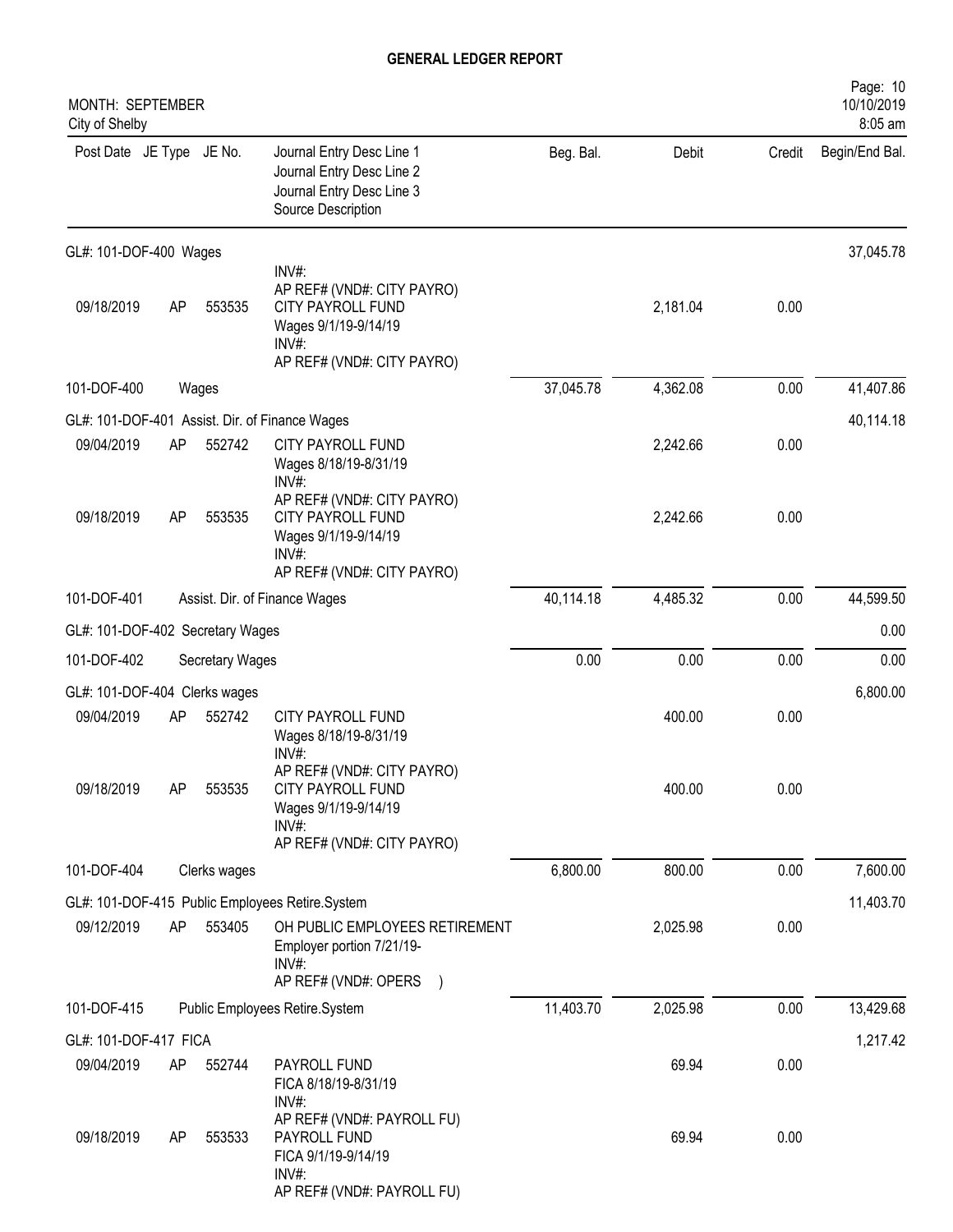| MONTH: SEPTEMBER<br>City of Shelby                                                                                                              |           |          |        | Page: 11<br>10/10/2019<br>8:05 am |
|-------------------------------------------------------------------------------------------------------------------------------------------------|-----------|----------|--------|-----------------------------------|
| Journal Entry Desc Line 1<br>Post Date JE Type JE No.<br>Journal Entry Desc Line 2<br>Journal Entry Desc Line 3<br>Source Description           | Beg. Bal. | Debit    | Credit | Begin/End Bal.                    |
| <b>FICA</b><br>101-DOF-417                                                                                                                      | 1,217.42  | 139.88   | 0.00   | 1,357.30                          |
| GL#: 101-DOF-418 Hospitalization                                                                                                                |           |          |        | 26,081.76                         |
| 09/01/2019<br>AP<br>552593<br><b>US BANK ICS</b><br>Acct 19-OME095 Sept 2019<br>$INV#$ :<br>AP REF# (VND#: US BANK IC)                          |           | 3,260.22 | 0.00   |                                   |
| 101-DOF-418<br>Hospitalization                                                                                                                  | 26,081.76 | 3,260.22 | 0.00   | 29,341.98                         |
| GL#: 101-DOF-419 Life Insurance                                                                                                                 |           |          |        | 191.20                            |
| 09/01/2019<br>AP<br>552585<br>AMERICAN UNITED LIFE INS CO<br>Policy G 00608125-0002-000<br>INV#:<br>AP REF# (VND#: AMERICAN U)                  |           | 24.00    | 0.00   |                                   |
| 101-DOF-419<br>Life Insurance                                                                                                                   | 191.20    | 24.00    | 0.00   | 215.20                            |
| GL#: 101-DOF-420 Workers Compensation                                                                                                           |           |          |        | 1,419.00                          |
| 09/12/2019<br>553151<br>AP<br>BUREAU OF WORKERS COMPENSATION<br>Installment payment<br>$INV#$ :<br>1006237326<br>AP REF# (VND#: BWC             |           | 166.00   | 0.00   |                                   |
| 101-DOF-420<br><b>Workers Compensation</b>                                                                                                      | 1,419.00  | 166.00   | 0.00   | 1,585.00                          |
| GL#: 101-DOF-421 Unemployment                                                                                                                   |           |          |        | 0.00                              |
| 101-DOF-421<br>Unemployment                                                                                                                     | 0.00      | 0.00     | 0.00   | 0.00                              |
| GL#: 101-DOF-428 Telephone                                                                                                                      |           |          |        | 819.93                            |
| AP<br>09/23/2019<br>553786<br>CHARTER COMM HOLDINGS LLC<br>acct 01075-321600202-1001<br>INV#:<br>321600202091619b<br>AP REF# (VND#: CHART COMM) |           | 2.26     | 0.00   |                                   |
| 101-DOF-428<br>Telephone                                                                                                                        | 819.93    | 2.26     | 0.00   | 822.19                            |
| GL#: 101-DOF-435 Property and Liability Insuran                                                                                                 |           |          |        | 60.00                             |
| 101-DOF-435<br>Property and Liability Insuran                                                                                                   | 60.00     | 0.00     | 0.00   | 60.00                             |
| GL#: 101-DOF-471 Education, Mtgs. & Related Exp.                                                                                                |           |          |        | 185.08                            |
| 09/26/2019<br>AP<br>553895<br>MUNI FINANCE OFFICERS ASSOC<br>Fall conference Oct. 24th<br>INV#:<br>AP REF# (VND#: MFOA<br>$\rightarrow$         |           | 100.00   | 0.00   |                                   |
| 101-DOF-471<br>Education, Mtgs. & Related Exp.                                                                                                  | 185.08    | 100.00   | 0.00   | 285.08                            |
| GL#: 101-DOF-473 Office Supplies                                                                                                                |           |          |        | 282.45                            |
| 09/04/2019<br>552707<br>QUILL CORPORATION<br>AP<br>order 127919979<br>$INV#$ :<br>9730942                                                       |           | 33.06    | 0.00   |                                   |
| AP REF# (VND#: QUILL CORP)<br>09/19/2019<br>553619<br>AMAZON INC<br>AP                                                                          |           | 26.47    | 0.00   |                                   |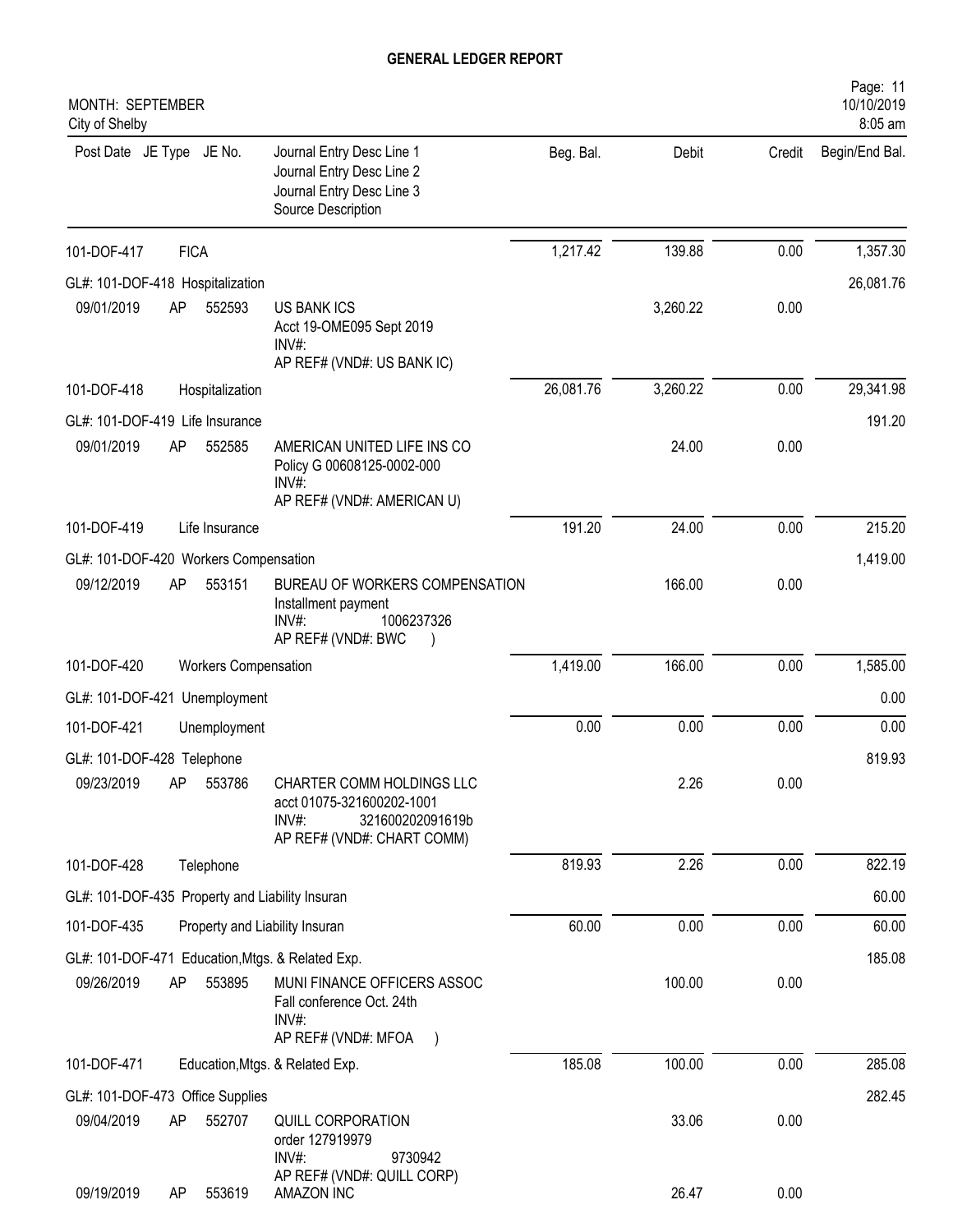| MONTH: SEPTEMBER<br>City of Shelby                                   |                                                                                                                       |           |          |        | Page: 12<br>10/10/2019<br>8:05 am |
|----------------------------------------------------------------------|-----------------------------------------------------------------------------------------------------------------------|-----------|----------|--------|-----------------------------------|
| Post Date JE Type JE No.                                             | Journal Entry Desc Line 1<br>Journal Entry Desc Line 2<br>Journal Entry Desc Line 3<br>Source Description             | Beg. Bal. | Debit    | Credit | Begin/End Bal.                    |
| GL#: 101-DOF-473 Office Supplies                                     | Calendar and ink ribbon<br>$INV#$ :<br>468947387499<br>AP REF# (VND#: AMAZON INC)                                     |           |          |        | 282.45                            |
| 101-DOF-473<br>Office Supplies                                       |                                                                                                                       | 282.45    | 59.53    | 0.00   | 341.98                            |
| GL#: 101-DOF-484 Fuel, Autos-Equipment                               |                                                                                                                       |           |          |        | 0.00                              |
| 101-DOF-484<br>Fuel, Autos-Equipment                                 |                                                                                                                       | 0.00      | 0.00     | 0.00   | 0.00                              |
| GL#: 101-DOF-486 Maintenance Equipment<br>09/13/2019<br>AP<br>553474 | MT BUSINESS TECHNOLOGIES, INC.<br>City hall contract 6079528-01<br>$INV#$ :<br>IN217997<br>AP REF# (VND#: MT BUS TEC) |           | 11.65    | 0.00   | 203.20                            |
| 101-DOF-486<br>Maintenance Equipment                                 |                                                                                                                       | 203.20    | 11.65    | 0.00   | 214.85                            |
| GL#: 101-DOF-501 Computer support                                    |                                                                                                                       |           |          |        | 798.25                            |
| 101-DOF-501<br>Computer support                                      |                                                                                                                       | 798.25    | 0.00     | 0.00   | 798.25                            |
| GL#: 101-DOF-528 Postage                                             |                                                                                                                       |           |          |        | 273.22                            |
| 09/23/2019<br>AP<br>553794                                           | TOTALFUNDS BY HASLER<br>postage purchased 8/21/19<br>$INV#$ :<br>AP REF# (VND#: TOTALFUNDS)                           |           | 45.00    | 0.00   |                                   |
| 101-DOF-528<br>Postage                                               |                                                                                                                       | 273.22    | 45.00    | 0.00   | 318.22                            |
| GL#: 101-DOF-530 Office Equipment/Furn/Fixtures                      |                                                                                                                       |           |          |        | 99.00                             |
| 101-DOF-530                                                          | Office Equipment/Furn/Fixtures                                                                                        | 99.00     | 0.00     | 0.00   | 99.00                             |
| GL#: 101-DOF-531 Miscellaneous                                       |                                                                                                                       |           |          |        | 687.00                            |
| 101-DOF-531<br>Miscellaneous                                         |                                                                                                                       | 687.00    | 0.00     | 0.00   | 687.00                            |
| GL#: 101-DOF-604 Temporary Labor Services                            |                                                                                                                       |           |          |        | 0.00                              |
| 101-DOF-604<br><b>Temporary Labor Services</b>                       |                                                                                                                       | 0.00      | 0.00     | 0.00   | 0.00                              |
| GL#: 101-DOF-617 Leases-Equipment                                    |                                                                                                                       |           |          |        | 0.00                              |
| 101-DOF-617<br>Leases-Equipment                                      |                                                                                                                       | 0.00      | 0.00     | 0.00   | 0.00                              |
| GL#: 101-DOL-400 Wages                                               |                                                                                                                       |           |          |        | 30,352.84                         |
| 09/04/2019<br>AP<br>552742                                           | CITY PAYROLL FUND<br>Wages 8/18/19-8/31/19<br>INV#:<br>AP REF# (VND#: CITY PAYRO)                                     |           | 1,787.00 | 0.00   |                                   |
| 09/18/2019<br>553535<br>AP                                           | CITY PAYROLL FUND<br>Wages 9/1/19-9/14/19<br>$INV#$ :<br>AP REF# (VND#: CITY PAYRO)                                   |           | 1,787.00 | 0.00   |                                   |
| 101-DOL-400<br>Wages                                                 |                                                                                                                       | 30,352.84 | 3,574.00 | 0.00   | 33,926.84                         |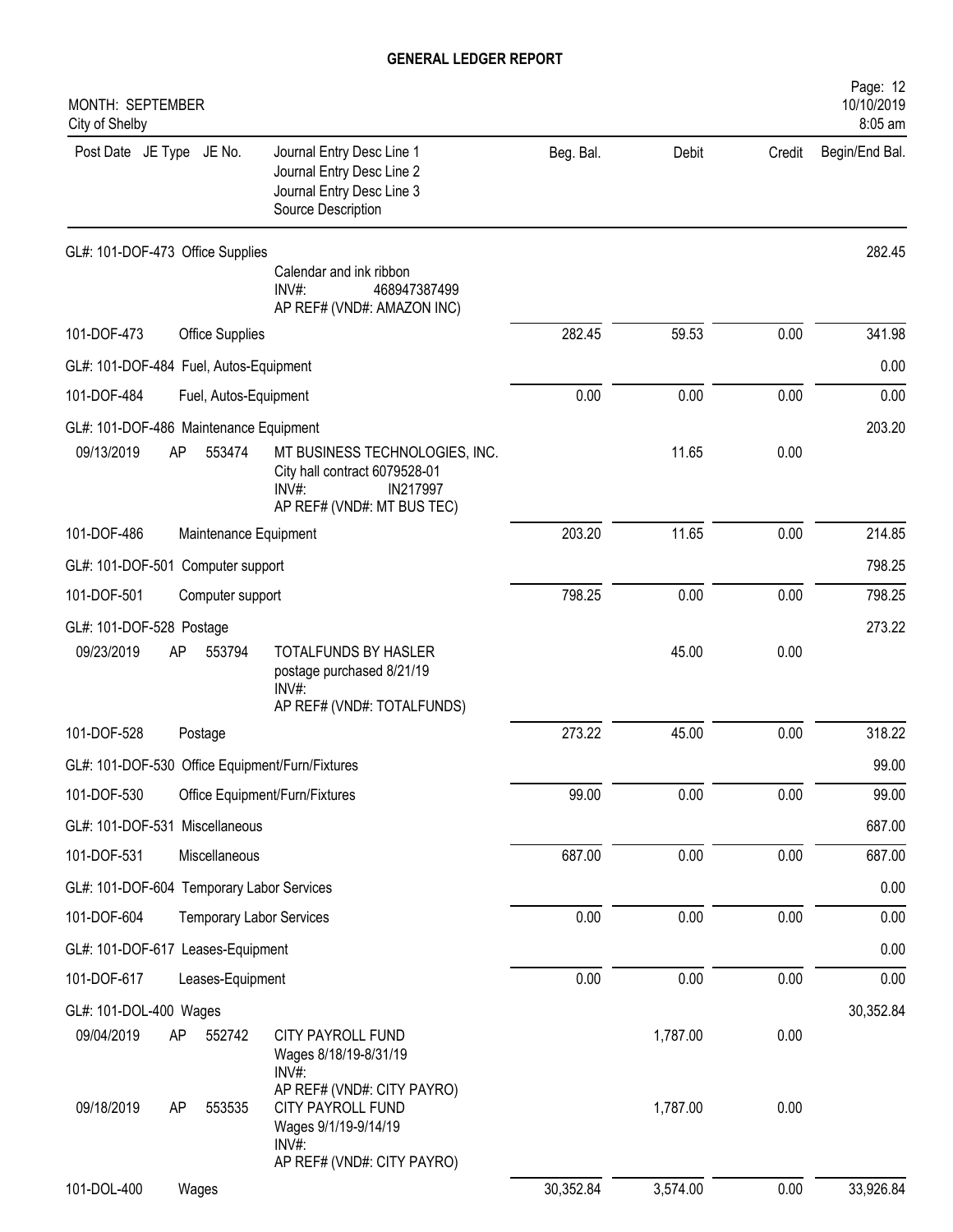| MONTH: SEPTEMBER<br>City of Shelby            |             |                        |                                                                                                                      |           |          |        | Page: 13<br>10/10/2019<br>8:05 am |
|-----------------------------------------------|-------------|------------------------|----------------------------------------------------------------------------------------------------------------------|-----------|----------|--------|-----------------------------------|
| Post Date JE Type JE No.                      |             |                        | Journal Entry Desc Line 1<br>Journal Entry Desc Line 2<br>Journal Entry Desc Line 3<br>Source Description            | Beg. Bal. | Debit    | Credit | Begin/End Bal.                    |
| GL#: 101-DOL-402 Secretary Wages              |             |                        |                                                                                                                      |           |          |        | 11,560.00                         |
| 09/04/2019                                    | AP          | 552742                 | CITY PAYROLL FUND<br>Wages 8/18/19-8/31/19<br>INV#:                                                                  |           | 680.00   | 0.00   |                                   |
| 09/18/2019                                    | AP          | 553535                 | AP REF# (VND#: CITY PAYRO)<br><b>CITY PAYROLL FUND</b><br>Wages 9/1/19-9/14/19<br>INV#<br>AP REF# (VND#: CITY PAYRO) |           | 680.00   | 0.00   |                                   |
| 101-DOL-402                                   |             | <b>Secretary Wages</b> |                                                                                                                      | 11,560.00 | 1,360.00 | 0.00   | 12,920.00                         |
|                                               |             |                        | GL#: 101-DOL-415 Public Employees Retire.System                                                                      |           |          |        | 5,850.06                          |
| 09/12/2019                                    | AP          | 553405                 | OH PUBLIC EMPLOYEES RETIREMENT<br>Employer portion 7/21/19-<br>INV#:                                                 |           | 1,036.15 | 0.00   |                                   |
|                                               |             |                        | AP REF# (VND#: OPERS                                                                                                 |           |          |        |                                   |
| 101-DOL-415                                   |             |                        | Public Employees Retire.System                                                                                       | 5,850.06  | 1,036.15 | 0.00   | 6,886.21                          |
| GL#: 101-DOL-417 FICA                         |             |                        |                                                                                                                      |           |          |        | 564.81                            |
| 09/04/2019                                    | AP          | 552744                 | PAYROLL FUND<br>FICA 8/18/19-8/31/19<br>INV#:                                                                        |           | 33.09    | 0.00   |                                   |
| 09/18/2019                                    | AP          | 553533                 | AP REF# (VND#: PAYROLL FU)<br>PAYROLL FUND<br>FICA 9/1/19-9/14/19<br>INV#:                                           |           | 33.08    | 0.00   |                                   |
|                                               |             |                        | AP REF# (VND#: PAYROLL FU)                                                                                           |           |          |        |                                   |
| 101-DOL-417                                   | <b>FICA</b> |                        |                                                                                                                      | 564.81    | 66.17    | 0.00   | 630.98                            |
| GL#: 101-DOL-418 Hospitalization              |             |                        |                                                                                                                      |           |          |        | 16,001.76                         |
| 09/01/2019                                    | AP          | 552593                 | <b>US BANK ICS</b><br>Acct 19-OME095 Sept 2019<br>$INV#$ :                                                           |           | 2,000.22 | 0.00   |                                   |
| 101-DOL-418                                   |             | Hospitalization        | AP REF# (VND#: US BANK IC)                                                                                           | 16,001.76 | 2,000.22 | 0.00   | 18,001.98                         |
|                                               |             |                        |                                                                                                                      |           |          |        |                                   |
| GL#: 101-DOL-419 Life Insurance<br>09/01/2019 | AP          | 552585                 | AMERICAN UNITED LIFE INS CO<br>Policy G 00608125-0002-000<br>$INV#$ :<br>AP REF# (VND#: AMERICAN U)                  |           | 12.00    | 0.00   | 96.00                             |
| 101-DOL-419                                   |             | Life Insurance         |                                                                                                                      | 96.00     | 12.00    | 0.00   | 108.00                            |
| GL#: 101-DOL-420 Workers Compensation         |             |                        |                                                                                                                      |           |          |        | 477.11                            |
| 09/12/2019                                    | AP          | 553151                 | BUREAU OF WORKERS COMPENSATION<br>Installment payment<br>$INV#$ :<br>1006237326<br>AP REF# (VND#: BWC                |           | 62.00    | 0.00   |                                   |
| 101-DOL-420                                   |             | Workers Compensation   |                                                                                                                      | 477.11    | 62.00    | 0.00   | 539.11                            |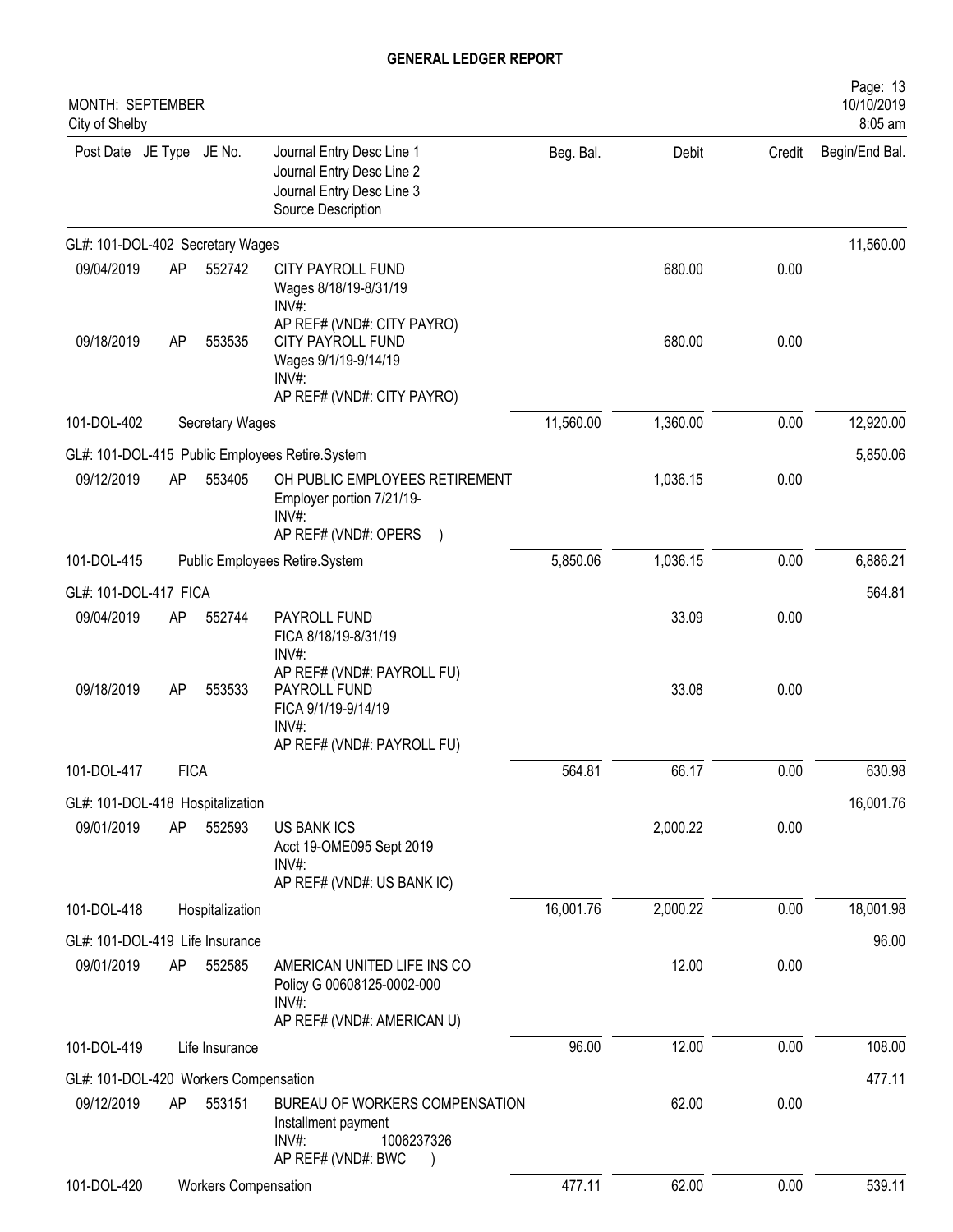| MONTH: SEPTEMBER<br>City of Shelby               |                                                                                                           |           |          |        | Page: 14<br>10/10/2019<br>8:05 am |
|--------------------------------------------------|-----------------------------------------------------------------------------------------------------------|-----------|----------|--------|-----------------------------------|
| Post Date JE Type JE No.                         | Journal Entry Desc Line 1<br>Journal Entry Desc Line 2<br>Journal Entry Desc Line 3<br>Source Description | Beg. Bal. | Debit    | Credit | Begin/End Bal.                    |
| GL#: 101-DOL-421 Unemployment                    |                                                                                                           |           |          |        | 0.00                              |
| 101-DOL-421<br>Unemployment                      |                                                                                                           | 0.00      | 0.00     | 0.00   | 0.00                              |
| GL#: 101-DOL-435 Property and Liability Insuran  |                                                                                                           |           |          |        | 30.00                             |
| 101-DOL-435                                      | Property and Liability Insuran                                                                            | 30.00     | 0.00     | 0.00   | 30.00                             |
| GL#: 101-DOL-471 Education, Mtgs. & Related Exp. |                                                                                                           |           |          |        | 350.00                            |
| 101-DOL-471                                      | Education, Mtgs. & Related Exp.                                                                           | 350.00    | 0.00     | 0.00   | 350.00                            |
| GL#: 101-DOL-473 Office Supplies                 |                                                                                                           |           |          |        | 0.00                              |
| 101-DOL-473<br>Office Supplies                   |                                                                                                           | 0.00      | 0.00     | 0.00   | 0.00                              |
| GL#: 101-DOL-474 Special Counsel                 |                                                                                                           |           |          |        | 910.62                            |
| 101-DOL-474<br>Special Counsel                   |                                                                                                           | 910.62    | 0.00     | 0.00   | 910.62                            |
| GL#: 101-DOL-475 Law Books                       |                                                                                                           |           |          |        | 97.08                             |
| 101-DOL-475<br>Law Books                         |                                                                                                           | 97.08     | 0.00     | 0.00   | 97.08                             |
| GL#: 101-DOL-528 Postage                         |                                                                                                           |           |          |        | 100.00                            |
| 101-DOL-528<br>Postage                           |                                                                                                           | 100.00    | 0.00     | 0.00   | 100.00                            |
| GL#: 101-DOL-531 Miscellaneous                   |                                                                                                           |           |          |        | 0.00                              |
| 101-DOL-531<br>Miscellaneous                     |                                                                                                           | 0.00      | 0.00     | 0.00   | 0.00                              |
| GL#: 101-DOL-549 LEADS Computer                  |                                                                                                           |           |          |        | 0.00                              |
| 101-DOL-549<br><b>LEADS Computer</b>             |                                                                                                           | 0.00      | 0.00     | 0.00   | 0.00                              |
| GL#: 101-DOL-606 Office Expense                  |                                                                                                           |           |          |        | 12,000.00                         |
| 09/01/2019<br>AP<br>552589                       | EYSTER/GORDON M.//<br>Office expenses Sept. 2019<br>$INV#$ :<br>AP REF# (VND#: EYSTER, GOR)               |           | 1,500.00 | 0.00   |                                   |
| 101-DOL-606<br>Office Expense                    |                                                                                                           | 12,000.00 | 1,500.00 | 0.00   | 13,500.00                         |
| GL#: 101-ECD-400 Wages                           |                                                                                                           |           |          |        | 0.00                              |
| 101-ECD-400<br>Wages                             |                                                                                                           | 0.00      | 0.00     | 0.00   | 0.00                              |
| GL#: 101-ECD-415 Public Employees Retire.System  |                                                                                                           |           |          |        | 0.00                              |
| 101-ECD-415                                      | Public Employees Retire.System                                                                            | 0.00      | 0.00     | 0.00   | 0.00                              |
| GL#: 101-ECD-417 FICA                            |                                                                                                           |           |          |        | 0.00                              |
| 101-ECD-417<br><b>FICA</b>                       |                                                                                                           | 0.00      | 0.00     | 0.00   | 0.00                              |
| GL#: 101-ECD-418 Hospitalization                 |                                                                                                           |           |          |        | 0.00                              |
| 101-ECD-418<br>Hospitalization                   |                                                                                                           | 0.00      | 0.00     | 0.00   | 0.00                              |
| GL#: 101-ECD-419 Life Insurance                  |                                                                                                           |           |          |        | 0.00                              |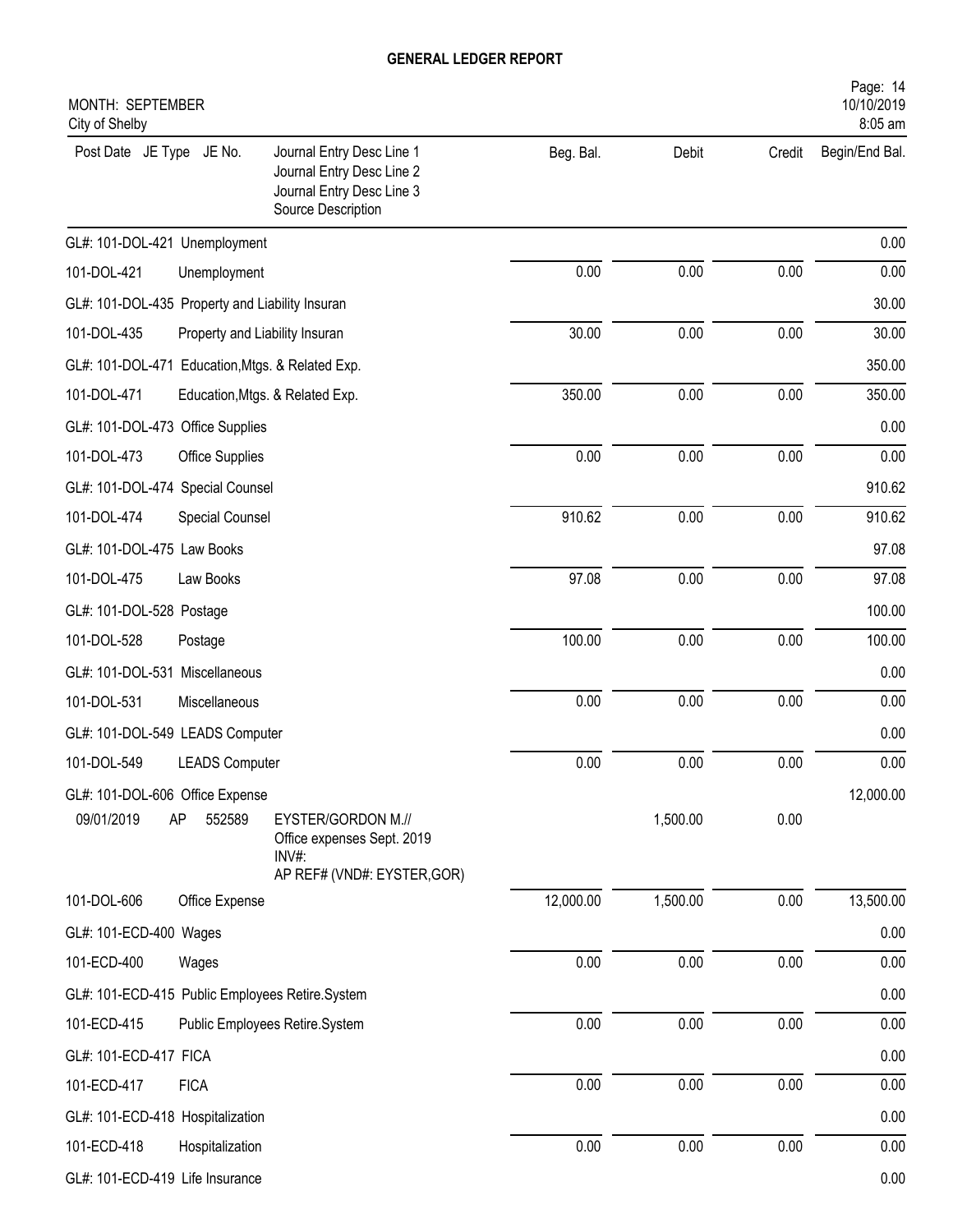| Page: 15<br>10/10/2019<br>MONTH: SEPTEMBER<br>City of Shelby<br>8:05 am |                             |                                                                                                           |           |       |          |                |  |  |  |
|-------------------------------------------------------------------------|-----------------------------|-----------------------------------------------------------------------------------------------------------|-----------|-------|----------|----------------|--|--|--|
| Post Date JE Type JE No.                                                |                             | Journal Entry Desc Line 1<br>Journal Entry Desc Line 2<br>Journal Entry Desc Line 3<br>Source Description | Beg. Bal. | Debit | Credit   | Begin/End Bal. |  |  |  |
| 101-ECD-419                                                             | Life Insurance              |                                                                                                           | 0.00      | 0.00  | 0.00     | 0.00           |  |  |  |
| GL#: 101-ECD-420 Workers Compensation                                   |                             |                                                                                                           |           |       |          | 0.00           |  |  |  |
| 101-ECD-420                                                             | <b>Workers Compensation</b> |                                                                                                           | 0.00      | 0.00  | 0.00     | 0.00           |  |  |  |
| GL#: 101-ECD-421 Unemployment                                           |                             |                                                                                                           |           |       |          | 0.00           |  |  |  |
| 101-ECD-421                                                             | Unemployment                |                                                                                                           | 0.00      | 0.00  | 0.00     | 0.00           |  |  |  |
| GL#: 101-ECD-428 Telephone                                              |                             |                                                                                                           |           |       |          | 0.00           |  |  |  |
| 101-ECD-428                                                             | Telephone                   |                                                                                                           | 0.00      | 0.00  | 0.00     | 0.00           |  |  |  |
| GL#: 101-ECD-435 Property and Liability Insuran                         |                             |                                                                                                           |           |       |          | 0.00           |  |  |  |
| 101-ECD-435                                                             |                             | Property and Liability Insuran                                                                            | 0.00      | 0.00  | 0.00     | 0.00           |  |  |  |
| GL#: 101-ECD-436 Auto Insurance                                         |                             |                                                                                                           |           |       |          | 0.00           |  |  |  |
| 101-ECD-436                                                             | Auto Insurance              |                                                                                                           | 0.00      | 0.00  | 0.00     | 0.00           |  |  |  |
| GL#: 101-ECD-471 Education, Mtgs. & Related Exp.                        |                             |                                                                                                           |           |       |          | 0.00           |  |  |  |
| 101-ECD-471                                                             |                             | Education, Mtgs. & Related Exp.                                                                           | 0.00      | 0.00  | 0.00     | 0.00           |  |  |  |
| GL#: 101-ECD-472 Supplies                                               |                             |                                                                                                           |           |       |          | 0.00           |  |  |  |
| 101-ECD-472                                                             | Supplies                    |                                                                                                           | 0.00      | 0.00  | 0.00     | 0.00           |  |  |  |
| GL#: 101-ECD-473 Office Supplies                                        |                             |                                                                                                           |           |       |          | 0.00           |  |  |  |
| 101-ECD-473                                                             | Office Supplies             |                                                                                                           | 0.00      | 0.00  | 0.00     | 0.00           |  |  |  |
| GL#: 101-ECD-484 Fuel, Autos-Equipment                                  |                             |                                                                                                           |           |       |          | 0.00           |  |  |  |
| 101-ECD-484                                                             | Fuel, Autos-Equipment       |                                                                                                           | 0.00      | 0.00  | 0.00     | 0.00           |  |  |  |
| GL#: 101-ECD-485 Maintenance, Autos                                     |                             |                                                                                                           |           |       |          | 0.00           |  |  |  |
| 101-ECD-485                                                             | Maintenance, Autos          |                                                                                                           | 0.00      | 0.00  | 0.00     | 0.00           |  |  |  |
| GL#: 101-ECD-486 Maintenance Equipment                                  |                             |                                                                                                           |           |       |          | 0.00           |  |  |  |
| 101-ECD-486                                                             | Maintenance Equipment       |                                                                                                           | 0.00      | 0.00  | $0.00\,$ | 0.00           |  |  |  |
| GL#: 101-ECD-501 Computer support                                       |                             |                                                                                                           |           |       |          | 118.75         |  |  |  |
| 101-ECD-501                                                             | Computer support            |                                                                                                           | 118.75    | 0.00  | 0.00     | 118.75         |  |  |  |
| GL#: 101-ECD-528 Postage                                                |                             |                                                                                                           |           |       |          | 60.00          |  |  |  |
| 101-ECD-528                                                             | Postage                     |                                                                                                           | 60.00     | 0.00  | $0.00\,$ | 60.00          |  |  |  |
| GL#: 101-ECD-529 Small tools and equipment                              |                             |                                                                                                           |           |       |          | 0.00           |  |  |  |
| 101-ECD-529                                                             | Small tools and equipment   |                                                                                                           | 0.00      | 0.00  | 0.00     | 0.00           |  |  |  |
| GL#: 101-ECD-530 Office Equipment/Furn/Fixtures                         |                             |                                                                                                           |           |       |          | 0.00           |  |  |  |
| 101-ECD-530                                                             |                             | Office Equipment/Furn/Fixtures                                                                            | 0.00      | 0.00  | 0.00     | 0.00           |  |  |  |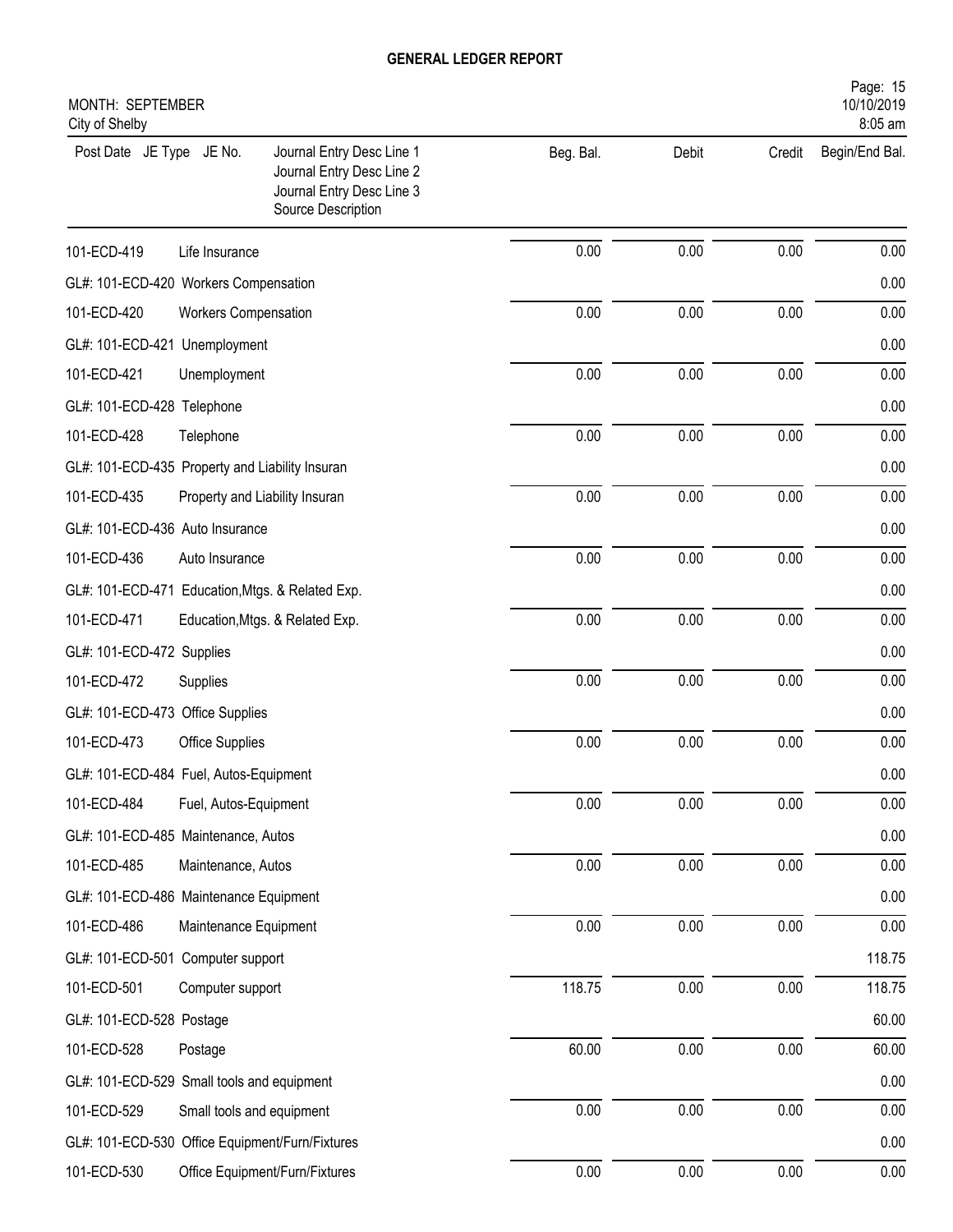| MONTH: SEPTEMBER<br>City of Shelby              |    |                      |                                                                                                                       |           |          |        | Page: 16<br>10/10/2019<br>8:05 am |
|-------------------------------------------------|----|----------------------|-----------------------------------------------------------------------------------------------------------------------|-----------|----------|--------|-----------------------------------|
| Post Date JE Type JE No.                        |    |                      | Journal Entry Desc Line 1<br>Journal Entry Desc Line 2<br>Journal Entry Desc Line 3<br>Source Description             | Beg. Bal. | Debit    | Credit | Begin/End Bal.                    |
| GL#: 101-ECD-531 Miscellaneous                  |    |                      |                                                                                                                       |           |          |        | 998.40                            |
| 101-ECD-531                                     |    | Miscellaneous        |                                                                                                                       | 998.40    | 0.00     | 0.00   | 998.40                            |
| GL#: 101-ECD-546 Economic Development           |    |                      |                                                                                                                       |           |          |        | 35,237.00                         |
| 101-ECD-546                                     |    | Economic Development |                                                                                                                       | 35,237.00 | 0.00     | 0.00   | 35,237.00                         |
| GL#: 101-ENG-400 Wages                          |    |                      |                                                                                                                       |           |          |        | 40,347.20                         |
| 09/04/2019                                      | AP | 552742               | <b>CITY PAYROLL FUND</b><br>Wages 8/18/19-8/31/19<br>$INV#$ :                                                         |           | 2,361.60 | 0.00   |                                   |
| 09/18/2019                                      | AP | 553535               | AP REF# (VND#: CITY PAYRO)<br><b>CITY PAYROLL FUND</b><br>Wages 9/1/19-9/14/19<br>INV#:<br>AP REF# (VND#: CITY PAYRO) |           | 2,386.60 | 0.00   |                                   |
| 101-ENG-400                                     |    | Wages                |                                                                                                                       | 40,347.20 | 4,748.20 | 0.00   | 45,095.40                         |
| GL#: 101-ENG-415 Public Employees Retire.System |    |                      |                                                                                                                       |           |          |        | 5,702.24                          |
| 09/12/2019                                      | AP | 553405               | OH PUBLIC EMPLOYEES RETIREMENT<br>Employer portion 7/21/19-<br>$INV#$ :<br>AP REF# (VND#: OPERS                       |           | 991.89   | 0.00   |                                   |
| 101-ENG-415                                     |    |                      | Public Employees Retire.System                                                                                        | 5,702.24  | 991.89   | 0.00   | 6,694.13                          |
| GL#: 101-ENG-417 FICA                           |    |                      |                                                                                                                       |           |          |        | 585.03                            |
| 09/04/2019                                      | AP | 552744               | PAYROLL FUND<br>FICA 8/18/19-8/31/19<br>INV#:                                                                         |           | 34.25    | 0.00   |                                   |
| 09/18/2019                                      | AP | 553533               | AP REF# (VND#: PAYROLL FU)<br>PAYROLL FUND<br>FICA 9/1/19-9/14/19<br>INV#:<br>AP REF# (VND#: PAYROLL FU)              |           | 34.60    | 0.00   |                                   |
| 101-ENG-417                                     |    | <b>FICA</b>          |                                                                                                                       | 585.03    | 68.85    | 0.00   | 653.88                            |
| GL#: 101-ENG-418 Hospitalization                |    |                      |                                                                                                                       |           |          |        | 13,040.88                         |
| 09/01/2019                                      | AP | 552593               | <b>US BANK ICS</b><br>Acct 19-OME095 Sept 2019<br>INV#:<br>AP REF# (VND#: US BANK IC)                                 |           | 1,630.11 | 0.00   |                                   |
| 101-ENG-418                                     |    | Hospitalization      |                                                                                                                       | 13,040.88 | 1,630.11 | 0.00   | 14,670.99                         |
| GL#: 101-ENG-419 Life Insurance                 |    |                      |                                                                                                                       |           |          |        | 96.00                             |
| 09/01/2019                                      | AP | 552585               | AMERICAN UNITED LIFE INS CO<br>Policy G 00608125-0002-000<br>INV#:<br>AP REF# (VND#: AMERICAN U)                      |           | 12.00    | 0.00   |                                   |
| 101-ENG-419                                     |    | Life Insurance       |                                                                                                                       | 96.00     | 12.00    | 0.00   | 108.00                            |
| GL#: 101-ENG-420 Workers Compensation           |    |                      |                                                                                                                       |           |          |        | 689.00                            |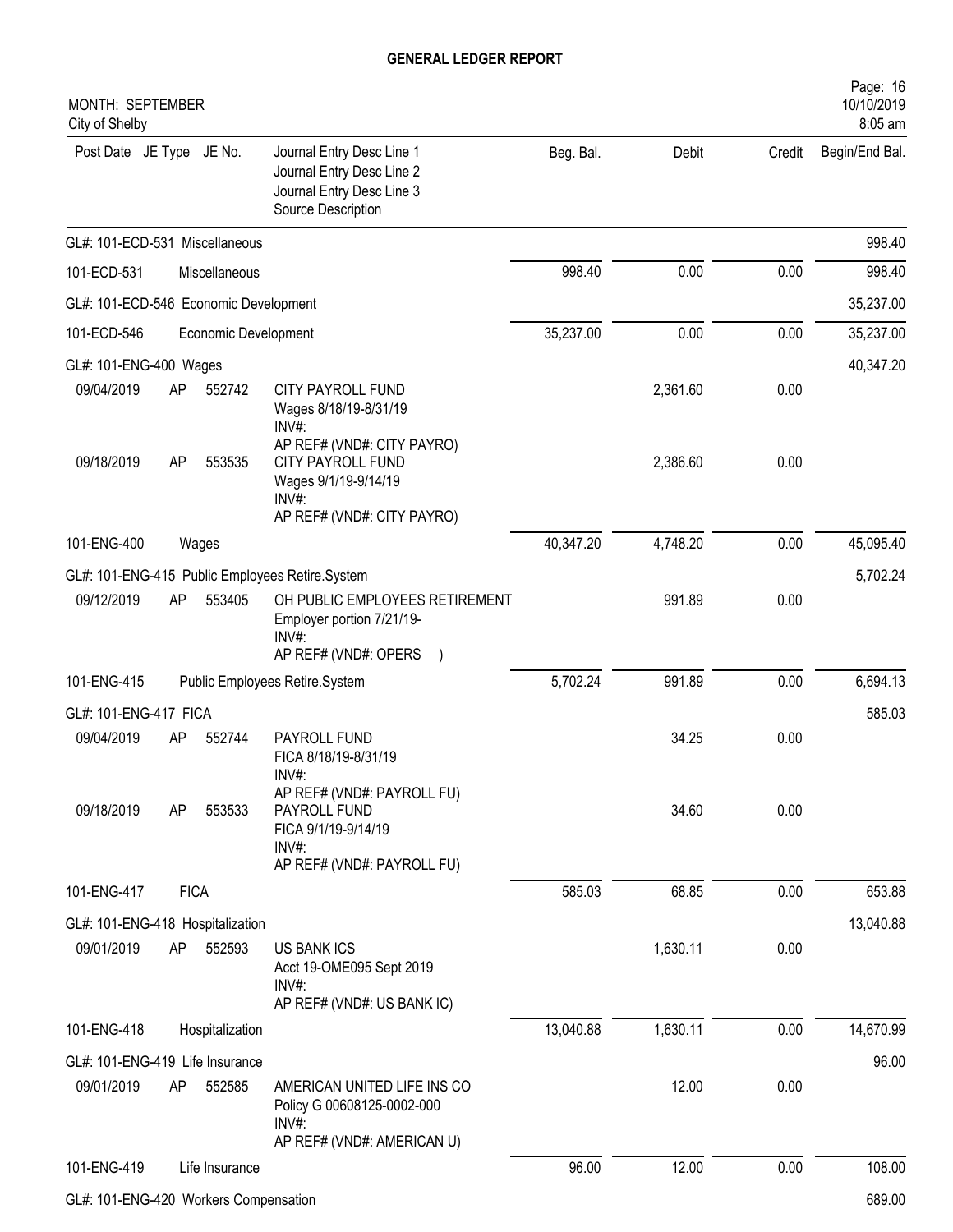| MONTH: SEPTEMBER<br>City of Shelby                                                                                                                              |           |       |        | Page: 17<br>10/10/2019<br>8:05 am |
|-----------------------------------------------------------------------------------------------------------------------------------------------------------------|-----------|-------|--------|-----------------------------------|
| Post Date JE Type JE No.<br>Journal Entry Desc Line 1<br>Journal Entry Desc Line 2<br>Journal Entry Desc Line 3<br>Source Description                           | Beg. Bal. | Debit | Credit | Begin/End Bal.                    |
| 09/12/2019<br>AP<br>553151<br>BUREAU OF WORKERS COMPENSATION<br>Installment payment<br>1006237326<br>INV#:<br>AP REF# (VND#: BWC                                |           | 83.00 | 0.00   |                                   |
| 101-ENG-420<br><b>Workers Compensation</b>                                                                                                                      | 689.00    | 83.00 | 0.00   | 772.00                            |
| GL#: 101-ENG-421 Unemployment                                                                                                                                   |           |       |        | 0.00                              |
| 101-ENG-421<br>Unemployment                                                                                                                                     | 0.00      | 0.00  | 0.00   | 0.00                              |
| GL#: 101-ENG-428 Telephone                                                                                                                                      |           |       |        | 838.00                            |
| 101-ENG-428<br>Telephone                                                                                                                                        | 838.00    | 0.00  | 0.00   | 838.00                            |
| GL#: 101-ENG-435 Property and Liability Insuran                                                                                                                 |           |       |        | 20.00                             |
| 101-ENG-435<br>Property and Liability Insuran                                                                                                                   | 20.00     | 0.00  | 0.00   | 20.00                             |
| GL#: 101-ENG-436 Auto Insurance                                                                                                                                 |           |       |        | 0.00                              |
| 101-ENG-436<br>Auto Insurance                                                                                                                                   | 0.00      | 0.00  | 0.00   | 0.00                              |
| GL#: 101-ENG-471 Education, Mtgs. & Related Exp.                                                                                                                |           |       |        | 1,023.38                          |
| 101-ENG-471<br>Education, Mtgs. & Related Exp.                                                                                                                  | 1,023.38  | 0.00  | 0.00   | 1,023.38                          |
| GL#: 101-ENG-472 Supplies                                                                                                                                       |           |       |        | 0.00                              |
| 101-ENG-472<br>Supplies                                                                                                                                         | 0.00      | 0.00  | 0.00   | 0.00                              |
| GL#: 101-ENG-473 Office Supplies                                                                                                                                |           |       |        | 127.25                            |
| 101-ENG-473<br>Office Supplies                                                                                                                                  | 127.25    | 0.00  | 0.00   | 127.25                            |
| GL#: 101-ENG-480 Legal Advertising                                                                                                                              |           |       |        | 0.00                              |
| 101-ENG-480<br>Legal Advertising                                                                                                                                | 0.00      | 0.00  | 0.00   | 0.00                              |
| GL#: 101-ENG-484 Fuel, Autos-Equipment<br>09/12/2019<br>AP<br>553145<br>COLE DISTRIBUTING INC.<br>Fuel cost Aug. 2019<br>$INV#$ :<br>AP REF# (VND#: COLE DISTR) |           | 80.00 | 0.00   | 475.00                            |
| 101-ENG-484<br>Fuel, Autos-Equipment                                                                                                                            | 475.00    | 80.00 | 0.00   | 555.00                            |
| GL#: 101-ENG-485 Maintenance, Autos                                                                                                                             |           |       |        | 0.00                              |
| 101-ENG-485<br>Maintenance, Autos                                                                                                                               | 0.00      | 0.00  | 0.00   | 0.00                              |
| GL#: 101-ENG-486 Maintenance Equipment                                                                                                                          |           |       |        | 128.20                            |
| 09/13/2019<br>AP<br>553474<br>MT BUSINESS TECHNOLOGIES, INC.<br>City hall contract 6079528-01<br>INV#:<br>IN217997<br>AP REF# (VND#: MT BUS TEC)                |           | 11.65 | 0.00   |                                   |
| 101-ENG-486<br>Maintenance Equipment                                                                                                                            | 128.20    | 11.65 | 0.00   | 139.85                            |
| GL#: 101-ENG-500 Engineering                                                                                                                                    |           |       |        | 12,308.30                         |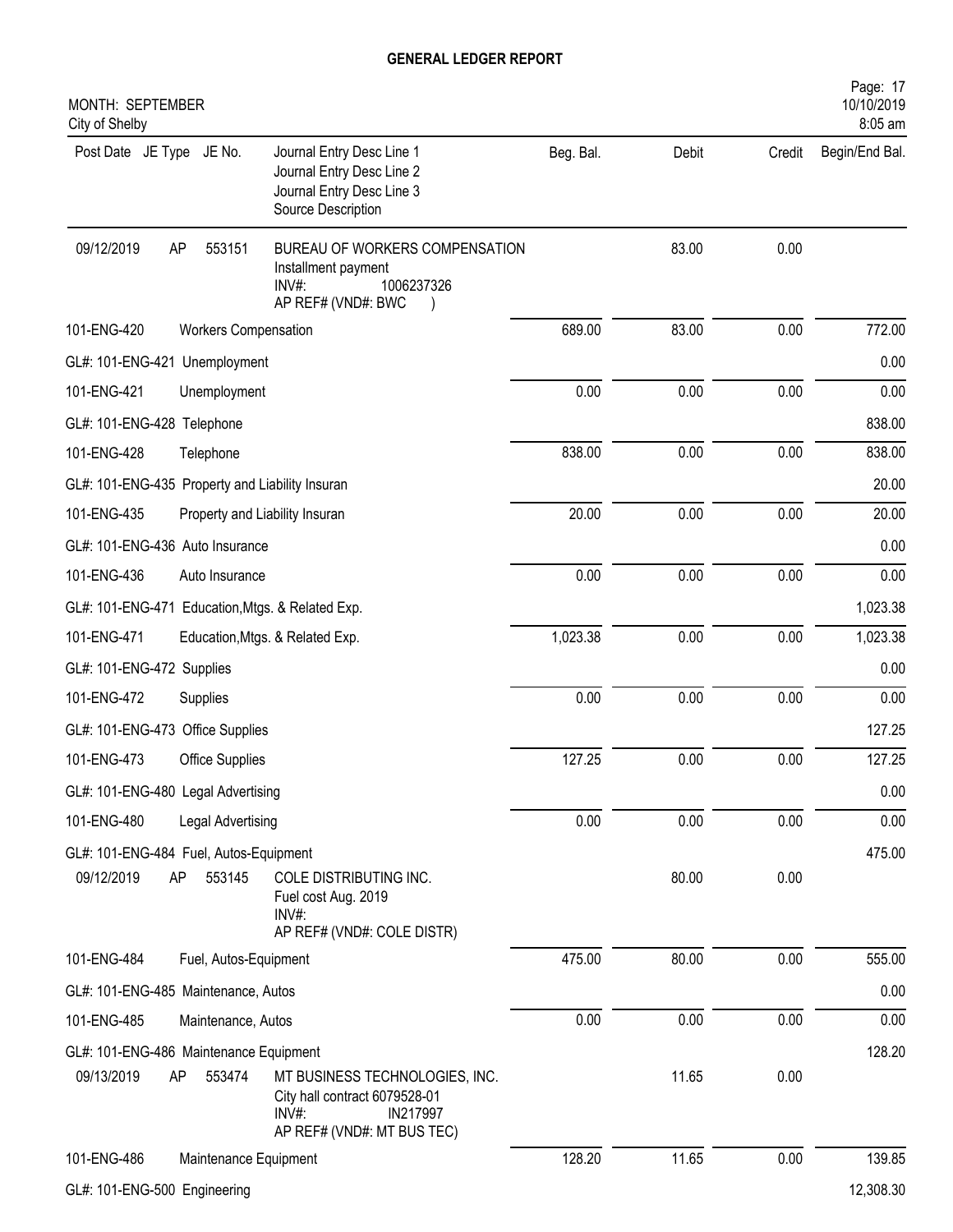| MONTH: SEPTEMBER<br>City of Shelby                         |                                                                                                                |            |           |        | Page: 18<br>10/10/2019<br>8:05 am |
|------------------------------------------------------------|----------------------------------------------------------------------------------------------------------------|------------|-----------|--------|-----------------------------------|
| Post Date JE Type JE No.                                   | Journal Entry Desc Line 1<br>Journal Entry Desc Line 2<br>Journal Entry Desc Line 3<br>Source Description      | Beg. Bal.  | Debit     | Credit | Begin/End Bal.                    |
| GL#: 101-ENG-500 Engineering<br>09/12/2019<br>AP<br>553187 | F. E. KROCKA AND ASSOC. INC.<br>Engineering services<br>41121<br>$INV#$ :<br>AP REF# (VND#: KROCKA/F.E)        |            | 666.66    | 0.00   | 12,308.30                         |
| 101-ENG-500<br>Engineering                                 |                                                                                                                | 12,308.30  | 666.66    | 0.00   | 12,974.96                         |
| GL#: 101-ENG-501 Computer support                          |                                                                                                                |            |           |        | 365.65                            |
| 101-ENG-501<br>Computer support                            |                                                                                                                | 365.65     | 0.00      | 0.00   | 365.65                            |
| GL#: 101-ENG-528 Postage<br>09/23/2019<br>AP<br>553794     | TOTALFUNDS BY HASLER<br>postage purchased 8/21/19<br>$INV#$ :<br>AP REF# (VND#: TOTALFUNDS)                    |            | 145.00    | 0.00   | 75.00                             |
| 101-ENG-528<br>Postage                                     |                                                                                                                | 75.00      | 145.00    | 0.00   | 220.00                            |
| GL#: 101-ENG-529 Small tools and equipment                 |                                                                                                                |            |           |        | 0.00                              |
| 101-ENG-529                                                | Small tools and equipment                                                                                      | 0.00       | 0.00      | 0.00   | 0.00                              |
| GL#: 101-ENG-530 Office Equipment/Furn/Fixtures            |                                                                                                                |            |           |        | 0.00                              |
| 101-ENG-530                                                | Office Equipment/Furn/Fixtures                                                                                 | 0.00       | 0.00      | 0.00   | 0.00                              |
| GL#: 101-ENG-531 Miscellaneous                             |                                                                                                                |            |           |        | 0.00                              |
| 101-ENG-531<br>Miscellaneous                               |                                                                                                                | 0.00       | 0.00      | 0.00   | 0.00                              |
| GL#: 101-ENG-564 Service Vehicle                           |                                                                                                                |            |           |        | 0.00                              |
| 101-ENG-564<br>Service Vehicle                             |                                                                                                                | 0.00       | 0.00      | 0.00   | 0.00                              |
| GL#: 101-ENG-604 Temporary Labor Services                  |                                                                                                                |            |           |        | 0.00                              |
| 101-ENG-604                                                | <b>Temporary Labor Services</b>                                                                                | 0.00       | 0.00      | 0.00   | 0.00                              |
| GL#: 101-ENG-617 Leases-Equipment                          |                                                                                                                |            |           |        | 0.00                              |
| 101-ENG-617<br>Leases-Equipment                            |                                                                                                                | 0.00       | 0.00      | 0.00   | 0.00                              |
| GL#: 101-FIR-400 Wages                                     |                                                                                                                |            |           |        | 561,924.83                        |
| 09/04/2019<br>AP<br>552742                                 | <b>CITY PAYROLL FUND</b><br>Wages 8/18/19-8/31/19<br>INV#:                                                     |            | 30,595.44 | 0.00   |                                   |
| 09/18/2019<br>AP<br>553535                                 | AP REF# (VND#: CITY PAYRO)<br>CITY PAYROLL FUND<br>Wages 9/1/19-9/14/19<br>INV#:<br>AP REF# (VND#: CITY PAYRO) |            | 34,264.61 | 0.00   |                                   |
| 101-FIR-400<br>Wages                                       |                                                                                                                | 561,924.83 | 64,860.05 | 0.00   | 626,784.88                        |
| GL#: 101-FIR-408 Part-Pay Fire Wages                       |                                                                                                                |            |           |        | 8,648.64                          |
| 09/18/2019<br>553535<br>AP                                 | CITY PAYROLL FUND                                                                                              |            | 461.76    | 0.00   |                                   |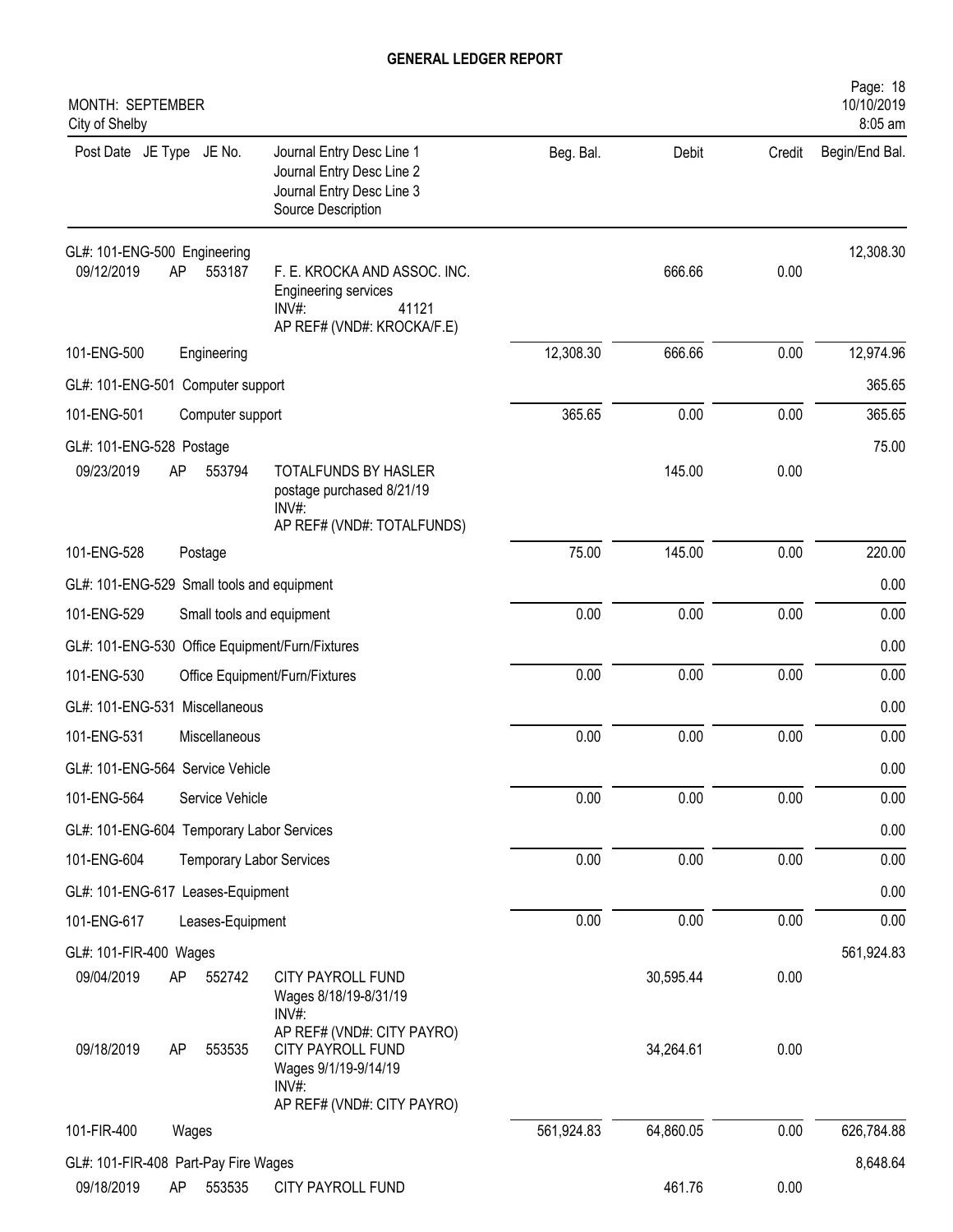| MONTH: SEPTEMBER<br>City of Shelby    |             |                             |                                                                                                           |            |           |        | Page: 19<br>10/10/2019<br>8:05 am |
|---------------------------------------|-------------|-----------------------------|-----------------------------------------------------------------------------------------------------------|------------|-----------|--------|-----------------------------------|
| Post Date JE Type JE No.              |             |                             | Journal Entry Desc Line 1<br>Journal Entry Desc Line 2<br>Journal Entry Desc Line 3<br>Source Description | Beg. Bal.  | Debit     | Credit | Begin/End Bal.                    |
| GL#: 101-FIR-408 Part-Pay Fire Wages  |             |                             | Wages 9/1/19-9/14/19<br>$INV#$ :<br>AP REF# (VND#: CITY PAYRO)                                            |            |           |        | 8,648.64                          |
| 101-FIR-408<br>Part-Pay Fire Wages    |             |                             |                                                                                                           | 8,648.64   | 461.76    | 0.00   | 9,110.40                          |
|                                       |             |                             | GL#: 101-FIR-415 Public Employees Retire.System                                                           |            |           |        | 340.77                            |
| 09/12/2019                            | AP          | 553405                      | OH PUBLIC EMPLOYEES RETIREMENT<br>Employer portion 7/21/19-<br>$INV#$ :<br>AP REF# (VND#: OPERS           |            | 24.46     | 0.00   |                                   |
| 101-FIR-415                           |             |                             | Public Employees Retire.System                                                                            | 340.77     | 24.46     | 0.00   | 365.23                            |
| GL#: 101-FIR-417 FICA                 |             |                             |                                                                                                           |            |           |        | 8,009.72                          |
| 09/04/2019                            | AP          | 552744                      | PAYROLL FUND<br>FICA 8/18/19-8/31/19<br>$INV#$ :                                                          |            | 407.32    | 0.00   |                                   |
| 09/18/2019                            | AP          | 553533                      | AP REF# (VND#: PAYROLL FU)<br>PAYROLL FUND<br>FICA 9/1/19-9/14/19<br>$INV#$ :                             |            | 491.34    | 0.00   |                                   |
|                                       |             |                             | AP REF# (VND#: PAYROLL FU)                                                                                |            |           |        |                                   |
| 101-FIR-417                           | <b>FICA</b> |                             |                                                                                                           | 8,009.72   | 898.66    | 0.00   | 8,908.38                          |
| GL#: 101-FIR-418 Hospitalization      |             |                             |                                                                                                           |            |           |        | 150,875.71                        |
| 09/01/2019                            | AP          | 552593                      | <b>US BANK ICS</b><br>Acct 19-OME095 Sept 2019<br>INV#:                                                   |            | 17,781.52 | 0.00   |                                   |
|                                       |             |                             | AP REF# (VND#: US BANK IC)                                                                                |            |           |        |                                   |
| 101-FIR-418                           |             | Hospitalization             |                                                                                                           | 150,875.71 | 17,781.52 | 0.00   | 168,657.23                        |
| GL#: 101-FIR-419 Life Insurance       |             |                             |                                                                                                           |            |           |        | 1,214.80                          |
| 09/01/2019                            | AP          | 552585                      | AMERICAN UNITED LIFE INS CO<br>Policy G 00608125-0002-000<br>INV#:                                        |            | 144.00    | 0.00   |                                   |
|                                       |             |                             | AP REF# (VND#: AMERICAN U)                                                                                |            |           |        |                                   |
| 101-FIR-419                           |             | Life Insurance              |                                                                                                           | 1,214.80   | 144.00    | 0.00   | 1,358.80                          |
| GL#: 101-FIR-420 Workers Compensation |             |                             |                                                                                                           |            |           |        | 10,495.00                         |
| 09/12/2019                            | AP          | 553151                      | BUREAU OF WORKERS COMPENSATION<br>Installment payment<br>INV#:<br>1006237326<br>AP REF# (VND#: BWC        |            | 1,330.00  | 0.00   |                                   |
| 101-FIR-420                           |             | <b>Workers Compensation</b> |                                                                                                           | 10,495.00  | 1,330.00  | 0.00   | 11,825.00                         |
| GL#: 101-FIR-421 Unemployment         |             |                             |                                                                                                           |            |           |        | 0.00                              |
| 101-FIR-421                           |             | Unemployment                |                                                                                                           | 0.00       | 0.00      | 0.00   | 0.00                              |
| GL#: 101-FIR-425 Natural Gas          |             |                             |                                                                                                           |            |           |        | 2,461.37                          |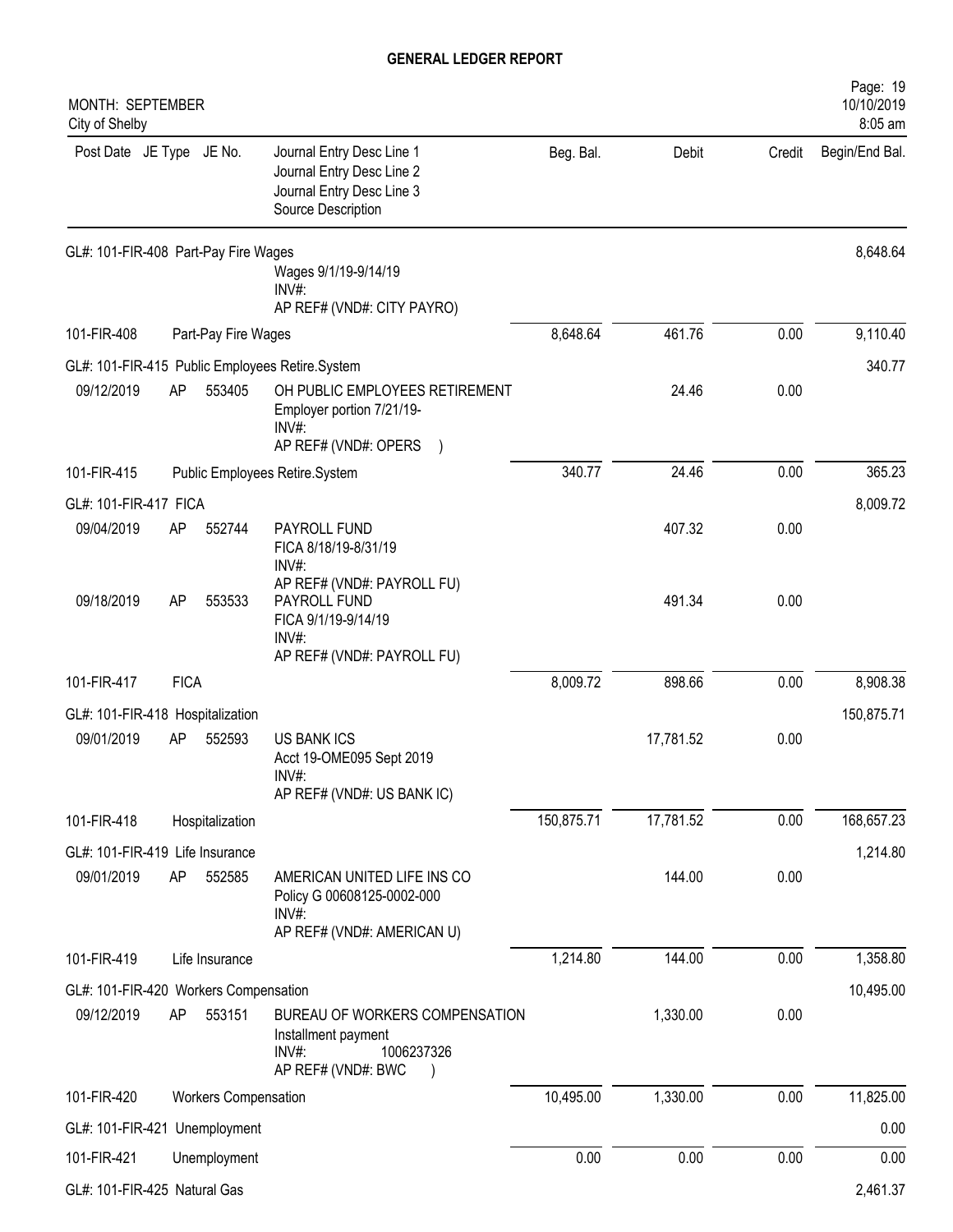| MONTH: SEPTEMBER<br>City of Shelby              |    |                    |                                                                                                                    |           |        |        | Page: 20<br>10/10/2019<br>8:05 am |
|-------------------------------------------------|----|--------------------|--------------------------------------------------------------------------------------------------------------------|-----------|--------|--------|-----------------------------------|
| Post Date JE Type JE No.                        |    |                    | Journal Entry Desc Line 1<br>Journal Entry Desc Line 2<br>Journal Entry Desc Line 3<br>Source Description          | Beg. Bal. | Debit  | Credit | Begin/End Bal.                    |
| GL#: 101-FIR-425 Natural Gas                    |    |                    |                                                                                                                    |           |        |        | 2,461.37                          |
| 09/13/2019                                      | AP | 553470             | <b>COLUMBIA GAS</b><br>acct 124015720030006<br>INV#:<br>38838<br>AP REF# (VND#: COL. GAS)                          |           | 62.93  | 0.00   |                                   |
| 101-FIR-425                                     |    | <b>Natural Gas</b> |                                                                                                                    | 2,461.37  | 62.93  | 0.00   | 2,524.30                          |
| GL#: 101-FIR-428 Telephone                      |    |                    |                                                                                                                    |           |        |        | 2,625.15                          |
| 09/23/2019                                      | AP | 553786             | CHARTER COMM HOLDINGS LLC<br>acct 01075-321600202-1001<br>INV#:<br>321600202091619b<br>AP REF# (VND#: CHART COMM)  |           | 13.49  | 0.00   |                                   |
| 09/27/2019                                      | AP | 554068             | <b>SPRINT</b><br>acct 838001017<br>$INV#$ :<br>838001017-222<br>AP REF# (VND#: SPRINT LOC)                         |           | 22.04  | 0.00   |                                   |
| 101-FIR-428                                     |    | Telephone          |                                                                                                                    | 2,625.15  | 35.53  | 0.00   | 2,660.68                          |
| GL#: 101-FIR-435 Property and Liability Insuran |    |                    |                                                                                                                    |           |        |        | 3,790.00                          |
| 101-FIR-435                                     |    |                    | Property and Liability Insuran                                                                                     | 3,790.00  | 0.00   | 0.00   | 3,790.00                          |
| GL#: 101-FIR-436 Auto Insurance                 |    |                    |                                                                                                                    |           |        |        | 0.00                              |
| 101-FIR-436                                     |    | Auto Insurance     |                                                                                                                    | 0.00      | 0.00   | 0.00   | 0.00                              |
| GL#: 101-FIR-437 Boiler Insurance               |    |                    |                                                                                                                    |           |        |        | 0.00                              |
| 101-FIR-437                                     |    | Boiler Insurance   |                                                                                                                    | 0.00      | 0.00   | 0.00   | 0.00                              |
|                                                 |    |                    | GL#: 101-FIR-471 Education, Mtgs. & Related Exp.                                                                   |           |        |        | 1,073.29                          |
| 09/12/2019                                      | AP | 553239             | UNDERWATER DIVE CENTER<br>Diver Course<br>INV#:<br>27899<br>AP REF# (VND#: UNDERWATER)                             |           | 695.00 | 0.00   |                                   |
| 101-FIR-471                                     |    |                    | Education, Mtgs. & Related Exp.                                                                                    | 1,073.29  | 695.00 | 0.00   | 1,768.29                          |
| GL#: 101-FIR-472 Supplies                       |    |                    |                                                                                                                    |           |        |        | 1,245.43                          |
| 09/01/2019                                      | AP | 552557             | GUERRIERI/CAROLYN J//<br>5"x10' universal booms w/<br>$INV#$ :<br>2293                                             |           | 666.74 | 0.00   |                                   |
| 09/13/2019                                      | AP | 553466             | AP REF# (VND#: GUERRIERI/)<br><b>SAMS CLUB</b><br>Fire dept purchase 8/22/19<br>INV#:<br>AP REF# (VND#: SAMS CLUB) |           | 73.90  | 0.00   |                                   |
| 101-FIR-472                                     |    | Supplies           |                                                                                                                    | 1,245.43  | 740.64 | 0.00   | 1,986.07                          |
| GL#: 101-FIR-473 Office Supplies                |    |                    |                                                                                                                    |           |        |        | 778.38                            |
| 101-FIR-473                                     |    | Office Supplies    |                                                                                                                    | 778.38    | 0.00   | 0.00   | 778.38                            |
| GL#: 101-FIR-484 Fuel, Autos-Equipment          |    |                    |                                                                                                                    |           |        |        | 5,400.00                          |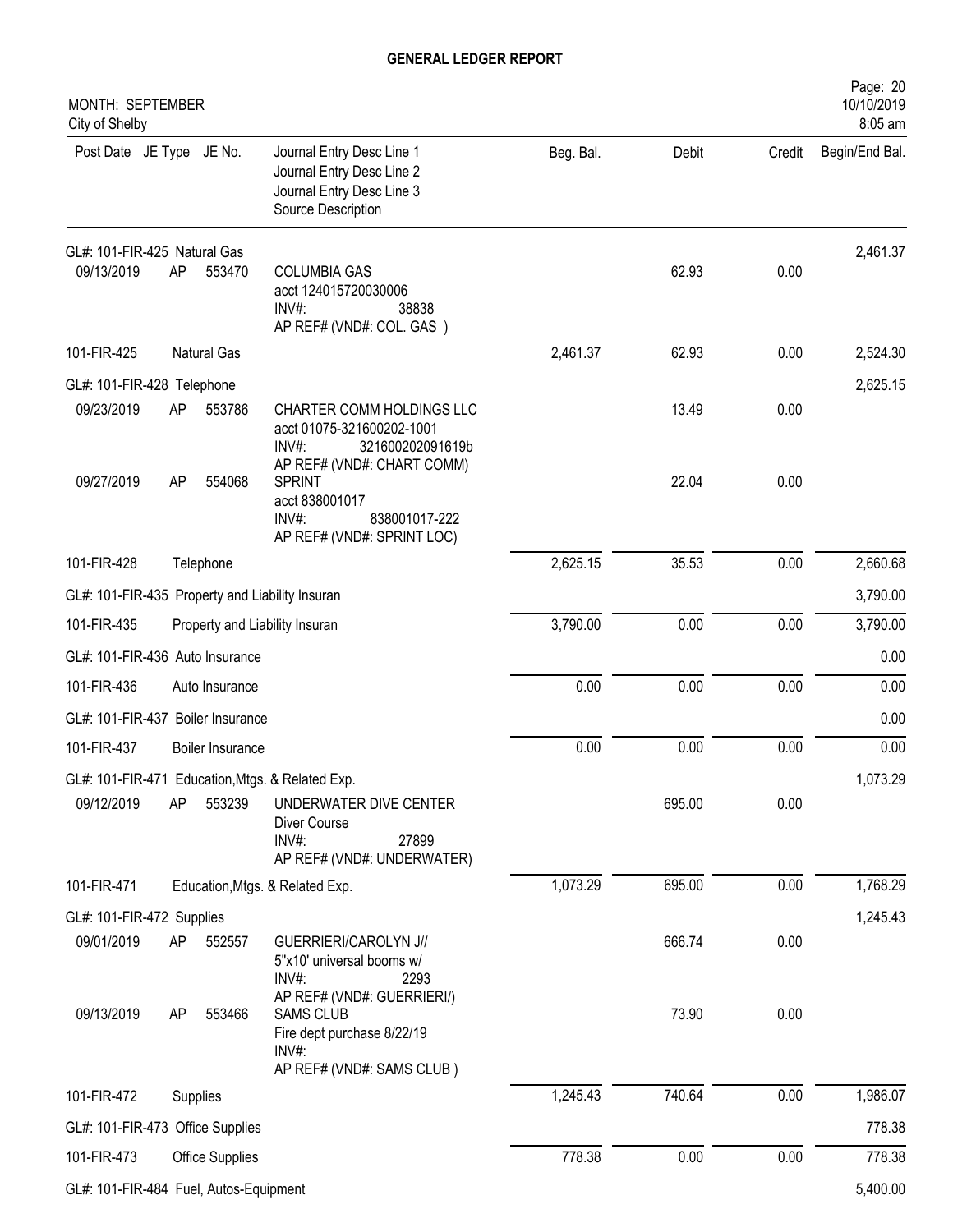| MONTH: SEPTEMBER<br>City of Shelby         |    |                       |                                                                                                                       |           |        |        | Page: 21<br>10/10/2019<br>8:05 am |
|--------------------------------------------|----|-----------------------|-----------------------------------------------------------------------------------------------------------------------|-----------|--------|--------|-----------------------------------|
| Post Date JE Type JE No.                   |    |                       | Journal Entry Desc Line 1<br>Journal Entry Desc Line 2<br>Journal Entry Desc Line 3<br>Source Description             | Beg. Bal. | Debit  | Credit | Begin/End Bal.                    |
| GL#: 101-FIR-484 Fuel, Autos-Equipment     |    |                       |                                                                                                                       |           |        |        | 5,400.00                          |
| 09/01/2019                                 | AP | 552559                | THOMPSON/MICHAEL//<br>Reimbursement for gas<br>INV#:                                                                  |           | 25.00  | 0.00   |                                   |
| 09/12/2019                                 | AP | 553145                | AP REF# (VND#: THOMPSON/M)<br>COLE DISTRIBUTING INC.<br>Fuel cost Aug. 2019<br>$INV#$ :<br>AP REF# (VND#: COLE DISTR) |           | 600.00 | 0.00   |                                   |
| 101-FIR-484                                |    | Fuel, Autos-Equipment |                                                                                                                       | 5,400.00  | 625.00 | 0.00   | 6,025.00                          |
| GL#: 101-FIR-485 Maintenance, Autos        |    |                       |                                                                                                                       |           |        |        | 0.00                              |
| 101-FIR-485                                |    | Maintenance, Autos    |                                                                                                                       | 0.00      | 0.00   | 0.00   | 0.00                              |
| GL#: 101-FIR-486 Maintenance Equipment     |    |                       |                                                                                                                       |           |        |        | 228.25                            |
| 101-FIR-486                                |    | Maintenance Equipment |                                                                                                                       | 228.25    | 0.00   | 0.00   | 228.25                            |
| GL#: 101-FIR-489 Volunteer Fire Assessment |    |                       |                                                                                                                       |           |        |        | 150.00                            |
| 101-FIR-489                                |    |                       | <b>Volunteer Fire Assessment</b>                                                                                      | 150.00    | 0.00   | 0.00   | 150.00                            |
| GL#: 101-FIR-490 Hydrants                  |    |                       |                                                                                                                       |           |        |        | 0.00                              |
| 101-FIR-490                                |    | Hydrants              |                                                                                                                       | 0.00      | 0.00   | 0.00   | 0.00                              |
| GL#: 101-FIR-501 Computer support          |    |                       |                                                                                                                       |           |        |        | 795.00                            |
| 101-FIR-501                                |    | Computer support      |                                                                                                                       | 795.00    | 0.00   | 0.00   | 795.00                            |
|                                            |    |                       | GL#: 101-FIR-507 Maintenance Building/Grounds                                                                         |           |        |        | 4,260.25                          |
| 101-FIR-507                                |    |                       | Maintenance Building/Grounds                                                                                          | 4,260.25  | 0.00   | 0.00   | 4,260.25                          |
| GL#: 101-FIR-528 Postage                   |    |                       |                                                                                                                       |           |        |        | 179.92                            |
| 09/23/2019                                 | AP | 553794                | TOTALFUNDS BY HASLER<br>postage purchased 8/21/19<br>$INV#$ :                                                         |           | 20.00  | 0.00   |                                   |
|                                            |    |                       | AP REF# (VND#: TOTALFUNDS)                                                                                            |           |        |        |                                   |
| 101-FIR-528                                |    | Postage               |                                                                                                                       | 179.92    | 20.00  | 0.00   | 199.92                            |
|                                            |    |                       | GL#: 101-FIR-530 Office Equipment/Furn/Fixtures                                                                       |           |        |        | 0.00                              |
| 101-FIR-530                                |    |                       | Office Equipment/Furn/Fixtures                                                                                        | 0.00      | 0.00   | 0.00   | 0.00                              |
| GL#: 101-FIR-531 Miscellaneous             |    |                       |                                                                                                                       |           |        |        | 4,503.84                          |
| 09/01/2019                                 | AP | 552581                | GATES/DAIN J.//<br>2019 Chaplin Payment<br>$INV#$ :                                                                   |           | 1.00   | 0.00   |                                   |
| 09/04/2019                                 | AP | 552711                | AP REF# (VND#: GATES/DAIN)<br>SCHMIDT SECURITY PRO<br>Criminal check Chris Boyd<br>$INV#$ :<br>0356458-IN             |           | 70.00  | 0.00   |                                   |
| 09/05/2019                                 | AP | 552851                | AP REF# (VND#: SCHMIDT SE)<br>THOMPSON/MICHAEL//                                                                      |           | 36.10  | 0.00   |                                   |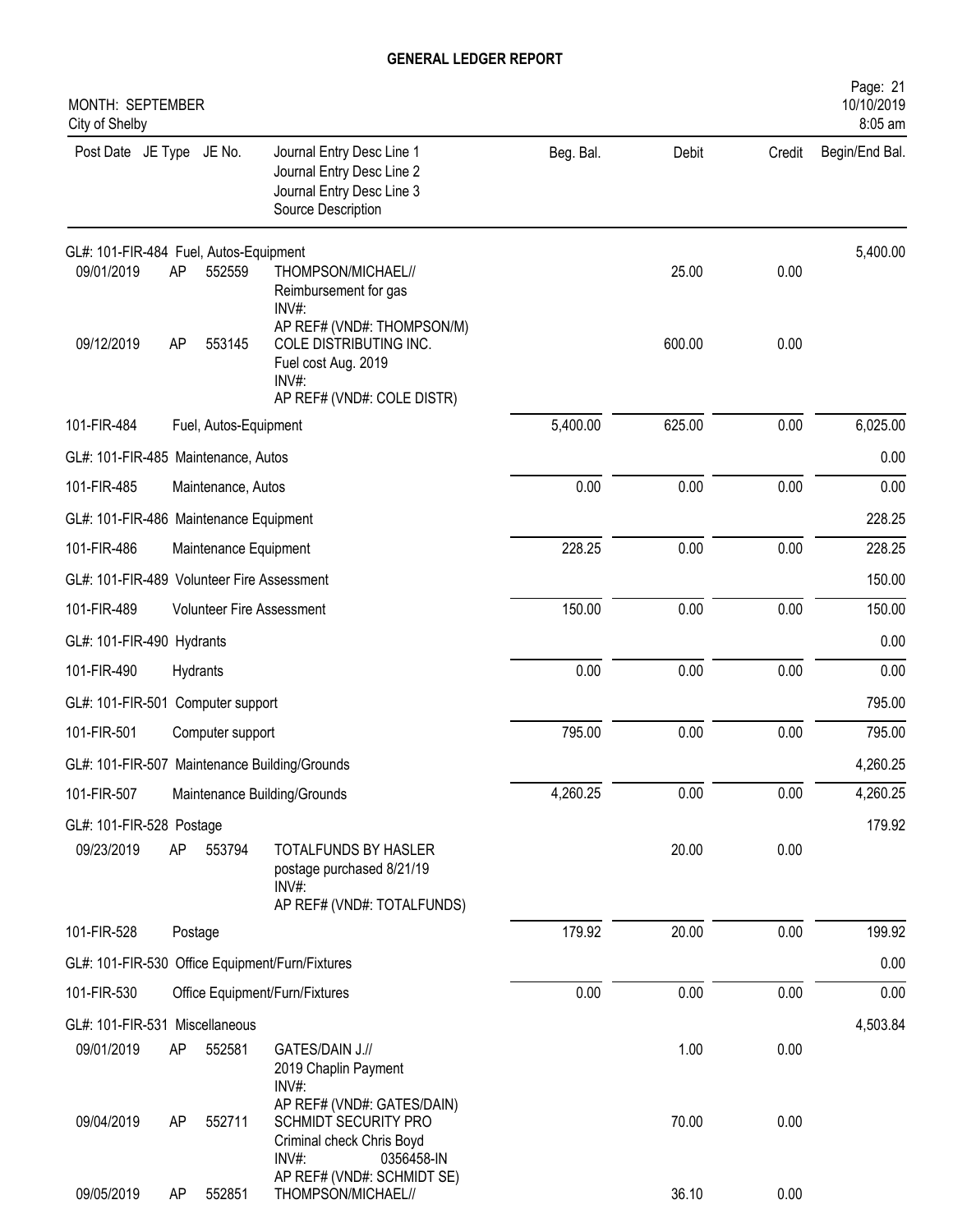| MONTH: SEPTEMBER<br>City of Shelby |    |                        |                                                                                                                                                        |            |        |           | Page: 22<br>10/10/2019<br>8:05 am |
|------------------------------------|----|------------------------|--------------------------------------------------------------------------------------------------------------------------------------------------------|------------|--------|-----------|-----------------------------------|
| Post Date JE Type JE No.           |    |                        | Journal Entry Desc Line 1<br>Journal Entry Desc Line 2<br>Journal Entry Desc Line 3<br>Source Description                                              | Beg. Bal.  | Debit  | Credit    | Begin/End Bal.                    |
| GL#: 101-FIR-531 Miscellaneous     |    |                        |                                                                                                                                                        |            |        |           | 4,503.84                          |
| 09/12/2019                         | AP | 553153                 | Reimbursement for refreshments<br>INV#:<br>AP REF# (VND#: THOMPSON/M)<br>AUTOMATIC DATA PROCESSING<br>processing charges 8/31/19<br>INV#:<br>542085128 |            | 55.68  | 0.00      |                                   |
| 09/12/2019                         | AP | 553203                 | AP REF# (VND#: ADP<br>AVITA HEALTH SYSTEM<br><b>Physical Boyd</b>                                                                                      |            | 400.00 | 0.00      |                                   |
| 09/12/2019                         | AP | 553205                 | INV#:<br>WW30646<br>AP REF# (VND#: AVITA HEAL)<br>AVITA HEALTH SYSTEM<br><b>Physical Boyd</b><br>INV#:<br>WW30646b                                     |            | 77.05  | 0.00      |                                   |
| 09/27/2019                         | AP | 554078                 | AP REF# (VND#: AVITA HEAL)<br>AUTOMATIC DATA PROCESSING<br>quarterly docs<br>INV#:<br>542408622                                                        |            | 2.08   | 0.00      |                                   |
| 09/27/2019                         | AP | 554080                 | AP REF# (VND#: ADP<br>AUTOMATIC DATA PROCESSING<br>Processing charges and human<br>INV#:<br>542889302<br>AP REF# (VND#: ADP                            |            | 126.48 | 0.00      |                                   |
| 101-FIR-531                        |    | Miscellaneous          |                                                                                                                                                        | 4,503.84   | 768.39 | 0.00      | 5,272.23                          |
| GL#: 101-FIR-532 Labor Relations   |    |                        |                                                                                                                                                        |            |        |           | 2,994.46                          |
| 101-FIR-532                        |    | <b>Labor Relations</b> |                                                                                                                                                        | 2,994.46   | 0.00   | 0.00      | 2,994.46                          |
| GL#: 101-FIR-575 Safety Related    |    |                        |                                                                                                                                                        |            |        |           | 200.00                            |
| 101-FIR-575                        |    | Safety Related         |                                                                                                                                                        | 200.00     | 0.00   | 0.00      | 200.00                            |
| GL#: 101-FIR-617 Leases-Equipment  |    |                        |                                                                                                                                                        |            |        |           | 0.00                              |
| 101-FIR-617                        |    | Leases-Equipment       |                                                                                                                                                        | 0.00       | 0.00   | 0.00      | 0.00                              |
| GL#: 101-IGT-114 Income Tax        |    |                        |                                                                                                                                                        |            |        |           | 0.00                              |
| 101-IGT-114                        |    | Income Tax             |                                                                                                                                                        | 0.00       | 0.00   | 0.00      | 0.00                              |
| GL#: 101-IGT-121 Local government  |    |                        |                                                                                                                                                        |            |        |           | 114,494.08                        |
| 09/10/2019                         | CR | 553424                 | ACH from state local government                                                                                                                        |            | 0.00   | 3,376.33  |                                   |
| 09/26/2019                         | CR | 554049                 | pio<br>Local government Sept 2019 from county<br>pio                                                                                                   |            | 0.00   | 15,181.01 |                                   |
| 101-IGT-121                        |    | Local government       |                                                                                                                                                        | 114,494.08 | 0.00   | 18,557.34 | 133,051.42                        |
| GL#: 101-IGT-122 Estate tax        |    |                        |                                                                                                                                                        |            |        |           | 0.00                              |
| 101-IGT-122                        |    | Estate tax             |                                                                                                                                                        | 0.00       | 0.00   | 0.00      | 0.00                              |
| GL#: 101-IGT-123 Cigarette Tax     |    |                        |                                                                                                                                                        |            |        |           | 1,750.00                          |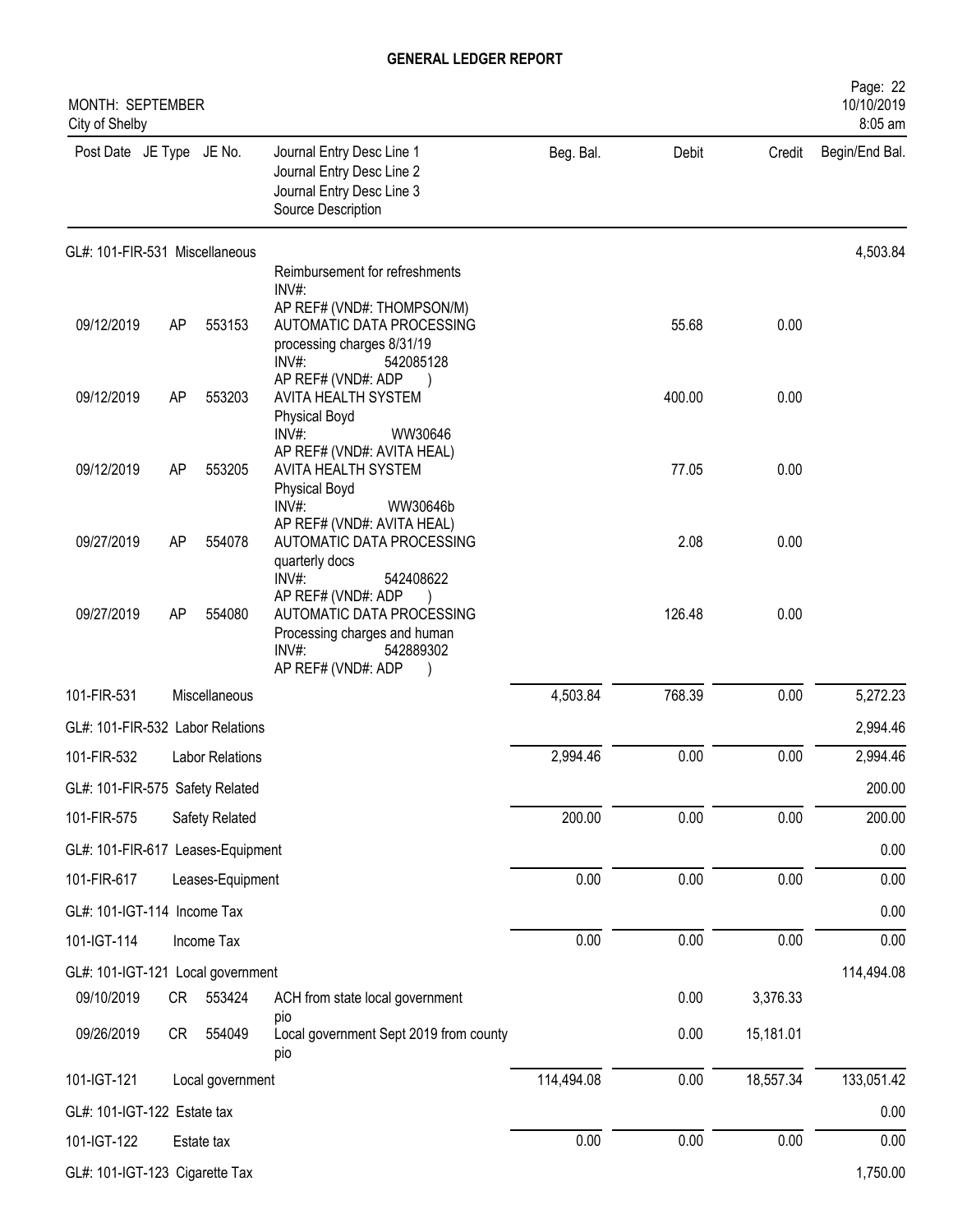| MONTH: SEPTEMBER<br>City of Shelby       |                                                                                                                   |            |          |          | Page: 23<br>10/10/2019<br>8:05 am |
|------------------------------------------|-------------------------------------------------------------------------------------------------------------------|------------|----------|----------|-----------------------------------|
| Post Date JE Type JE No.                 | Journal Entry Desc Line 1<br>Journal Entry Desc Line 2<br>Journal Entry Desc Line 3<br>Source Description         | Beg. Bal.  | Debit    | Credit   | Begin/End Bal.                    |
| 101-IGT-123<br>Cigarette Tax             |                                                                                                                   | 1,750.00   | 0.00     | 0.00     | 1,750.00                          |
| GL#: 101-IGT-125 Liquor Tax              |                                                                                                                   |            |          |          | 9,343.60                          |
| 101-IGT-125<br>Liquor Tax                |                                                                                                                   | 9,343.60   | 0.00     | 0.00     | 9,343.60                          |
| GL#: 101-IGT-127 Local Gov. Assistance   |                                                                                                                   |            |          |          | 0.00                              |
| 101-IGT-127                              | Local Gov. Assistance                                                                                             | 0.00       | 0.00     | 0.00     | 0.00                              |
| GL#: 101-IGT-128 Property tax rollback   |                                                                                                                   |            |          |          | 16,382.37                         |
| 101-IGT-128<br>Property tax rollback     |                                                                                                                   | 16,382.37  | 0.00     | 0.00     | 16,382.37                         |
| GL#: 101-IGT-129 Commercial Activity Tax |                                                                                                                   |            |          |          | 0.00                              |
| 101-IGT-129                              | <b>Commercial Activity Tax</b>                                                                                    | 0.00       | 0.00     | 0.00     | 0.00                              |
| GL#: 101-IGT-141 Federal Grants or Aid   |                                                                                                                   |            |          |          | 0.00                              |
| 101-IGT-141<br>Federal Grants or Aid     |                                                                                                                   | 0.00       | 0.00     | 0.00     | 0.00                              |
| GL#: 101-IGT-142 State Grants or Aid     |                                                                                                                   |            |          |          | 5,500.00                          |
| 101-IGT-142<br>State Grants or Aid       |                                                                                                                   | 5,500.00   | 0.00     | 0.00     | 5,500.00                          |
| GL#: 101-IGT-143 County Grant or Aid     |                                                                                                                   |            |          |          | 114,909.13                        |
| 09/16/2019<br><b>CR</b><br>553723        | Taxi subsidy from county Aug. 2019<br>pio                                                                         |            | 0.00     | 1,213.00 |                                   |
| 101-IGT-143<br>County Grant or Aid       |                                                                                                                   | 114,909.13 | 0.00     | 1,213.00 | 116,122.13                        |
| GL#: 101-LTX-111 REAL ESTATE TAXES       |                                                                                                                   |            |          |          | 206,880.16                        |
| 101-LTX-111                              | REAL ESTATE TAXES                                                                                                 | 206,880.16 | 0.00     | 0.00     | 206,880.16                        |
| GL#: 101-LTX-112 PERSONAL PROPERTY TAX   |                                                                                                                   |            |          |          | 3,579.18                          |
| 101-LTX-112                              | PERSONAL PROPERTY TAX                                                                                             | 3,579.18   | 0.00     | 0.00     | 3,579.18                          |
| GL#: 101-LTX-113 Manufactured Home Tax   |                                                                                                                   |            |          |          | 471.09                            |
| 101-LTX-113                              | Manufactured Home Tax                                                                                             | 471.09     | 0.00     | 0.00     | 471.09                            |
| GL#: 101-LTX-115 Bed Tax                 |                                                                                                                   |            |          |          | 1,938.57                          |
| 101-LTX-115<br><b>Bed Tax</b>            |                                                                                                                   | 1,938.57   | 0.00     | 0.00     | 1,938.57                          |
| GL#: 101-MAY-400 Wages                   |                                                                                                                   |            |          |          | 38,951.50                         |
| 09/04/2019<br>AP<br>552742               | CITY PAYROLL FUND<br>Wages 8/18/19-8/31/19<br>$INV#$ :                                                            |            | 2,293.24 | 0.00     |                                   |
| 09/18/2019<br>553535<br>AP               | AP REF# (VND#: CITY PAYRO)<br>CITY PAYROLL FUND<br>Wages 9/1/19-9/14/19<br>$INV#$ :<br>AP REF# (VND#: CITY PAYRO) |            | 2,293.24 | 0.00     |                                   |
| 101-MAY-400<br>Wages                     |                                                                                                                   | 38,951.50  | 4,586.48 | 0.00     | 43,537.98                         |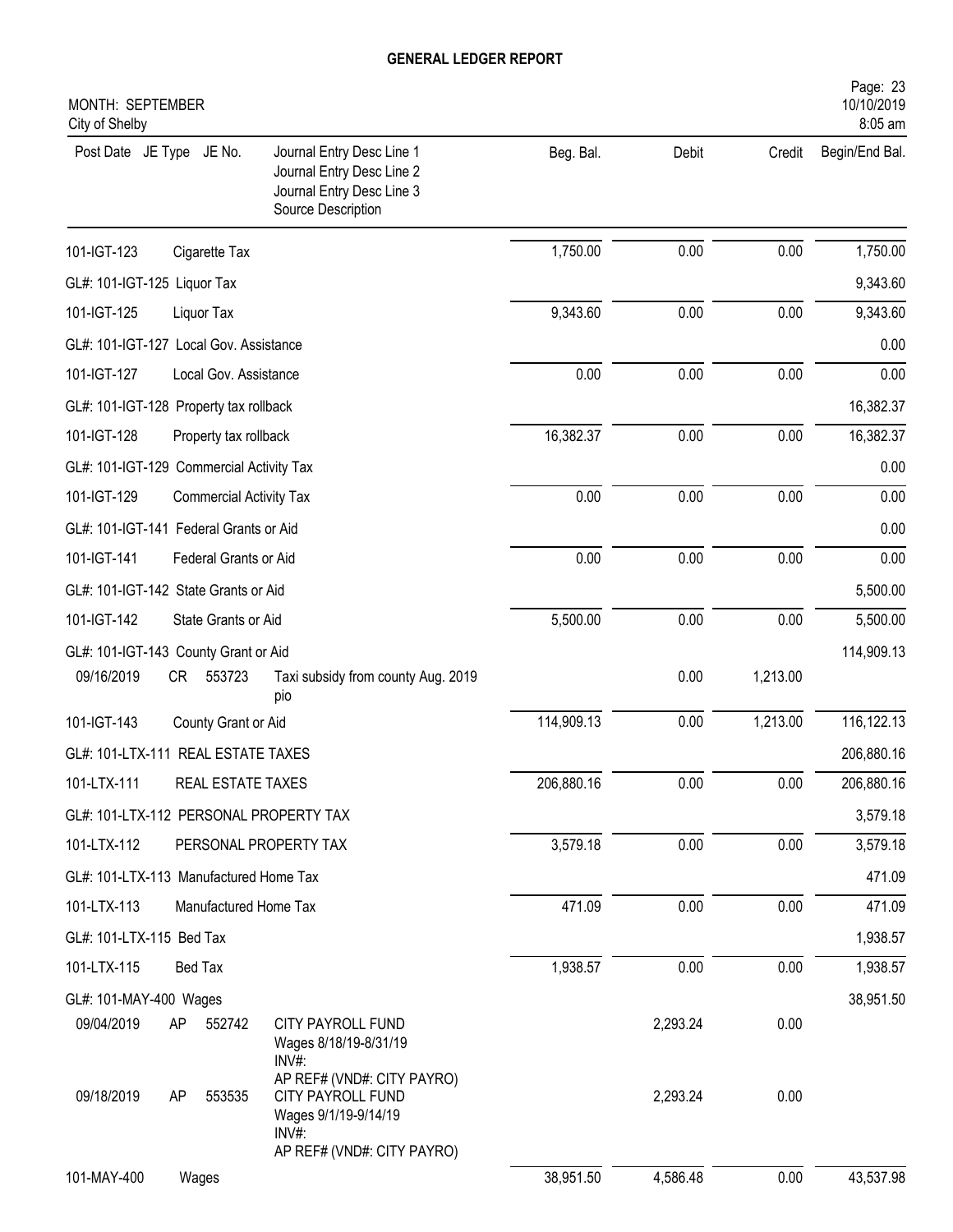| MONTH: SEPTEMBER<br>City of Shelby    |             |                             |                                                                                                                        |           |          |        | Page: 24<br>10/10/2019<br>8:05 am |
|---------------------------------------|-------------|-----------------------------|------------------------------------------------------------------------------------------------------------------------|-----------|----------|--------|-----------------------------------|
| Post Date JE Type JE No.              |             |                             | Journal Entry Desc Line 1<br>Journal Entry Desc Line 2<br>Journal Entry Desc Line 3<br>Source Description              | Beg. Bal. | Debit    | Credit | Begin/End Bal.                    |
| GL#: 101-MAY-402 Secretary Wages      |             |                             |                                                                                                                        |           |          |        | 13,600.00                         |
| 09/04/2019                            | AP          | 552742                      | <b>CITY PAYROLL FUND</b><br>Wages 8/18/19-8/31/19<br>INV#:                                                             |           | 800.00   | 0.00   |                                   |
| 09/18/2019                            | AP          | 553535                      | AP REF# (VND#: CITY PAYRO)<br>CITY PAYROLL FUND<br>Wages 9/1/19-9/14/19<br>$INV#$ :                                    |           | 800.00   | 0.00   |                                   |
| 101-MAY-402                           |             | <b>Secretary Wages</b>      | AP REF# (VND#: CITY PAYRO)                                                                                             | 13,600.00 | 1,600.00 | 0.00   | 15,200.00                         |
|                                       |             |                             |                                                                                                                        |           |          |        |                                   |
| 09/12/2019                            | AP          | 553405                      | GL#: 101-MAY-415 Public Employees Retire.System<br>OH PUBLIC EMPLOYEES RETIREMENT<br>Employer portion 7/21/19-<br>INV# |           | 1,299.16 | 0.00   | 7,435.89                          |
|                                       |             |                             | AP REF# (VND#: OPERS )                                                                                                 |           |          |        |                                   |
| 101-MAY-415                           |             |                             | Public Employees Retire.System                                                                                         | 7,435.89  | 1,299.16 | 0.00   | 8,735.05                          |
| GL#: 101-MAY-417 FICA                 |             |                             |                                                                                                                        |           | 44.85    |        | 762.00                            |
| 09/04/2019                            | AP          | 552744                      | PAYROLL FUND<br>FICA 8/18/19-8/31/19<br>INV#:                                                                          |           |          | 0.00   |                                   |
| 09/18/2019                            | AP          | 553533                      | AP REF# (VND#: PAYROLL FU)<br>PAYROLL FUND<br>FICA 9/1/19-9/14/19<br>$INV#$ :                                          |           | 44.85    | 0.00   |                                   |
|                                       |             |                             | AP REF# (VND#: PAYROLL FU)                                                                                             |           |          |        |                                   |
| 101-MAY-417                           | <b>FICA</b> |                             |                                                                                                                        | 762.00    | 89.70    | 0.00   | 851.70                            |
| GL#: 101-MAY-418 Hospitalization      |             |                             |                                                                                                                        |           |          |        | 26,081.76                         |
| 09/01/2019                            | AP          | 552593                      | <b>US BANK ICS</b><br>Acct 19-OME095 Sept 2019<br>$INV#$ :<br>AP REF# (VND#: US BANK IC)                               |           | 3,260.22 | 0.00   |                                   |
| 101-MAY-418                           |             | Hospitalization             |                                                                                                                        | 26,081.76 | 3,260.22 | 0.00   | 29,341.98                         |
| GL#: 101-MAY-419 Life Insurance       |             |                             |                                                                                                                        |           |          |        | 192.00                            |
| 09/01/2019                            | AP          | 552585                      | AMERICAN UNITED LIFE INS CO<br>Policy G 00608125-0002-000<br>$INV#$ :<br>AP REF# (VND#: AMERICAN U)                    |           | 24.00    | 0.00   |                                   |
| 101-MAY-419                           |             | Life Insurance              |                                                                                                                        | 192.00    | 24.00    | 0.00   | 216.00                            |
| GL#: 101-MAY-420 Workers Compensation |             |                             |                                                                                                                        |           |          |        | 721.00                            |
| 09/12/2019                            | AP          | 553151                      | BUREAU OF WORKERS COMPENSATION<br>Installment payment<br>INV#:<br>1006237326<br>AP REF# (VND#: BWC                     |           | 83.00    | 0.00   |                                   |
| 101-MAY-420                           |             | <b>Workers Compensation</b> |                                                                                                                        | 721.00    | 83.00    | 0.00   | 804.00                            |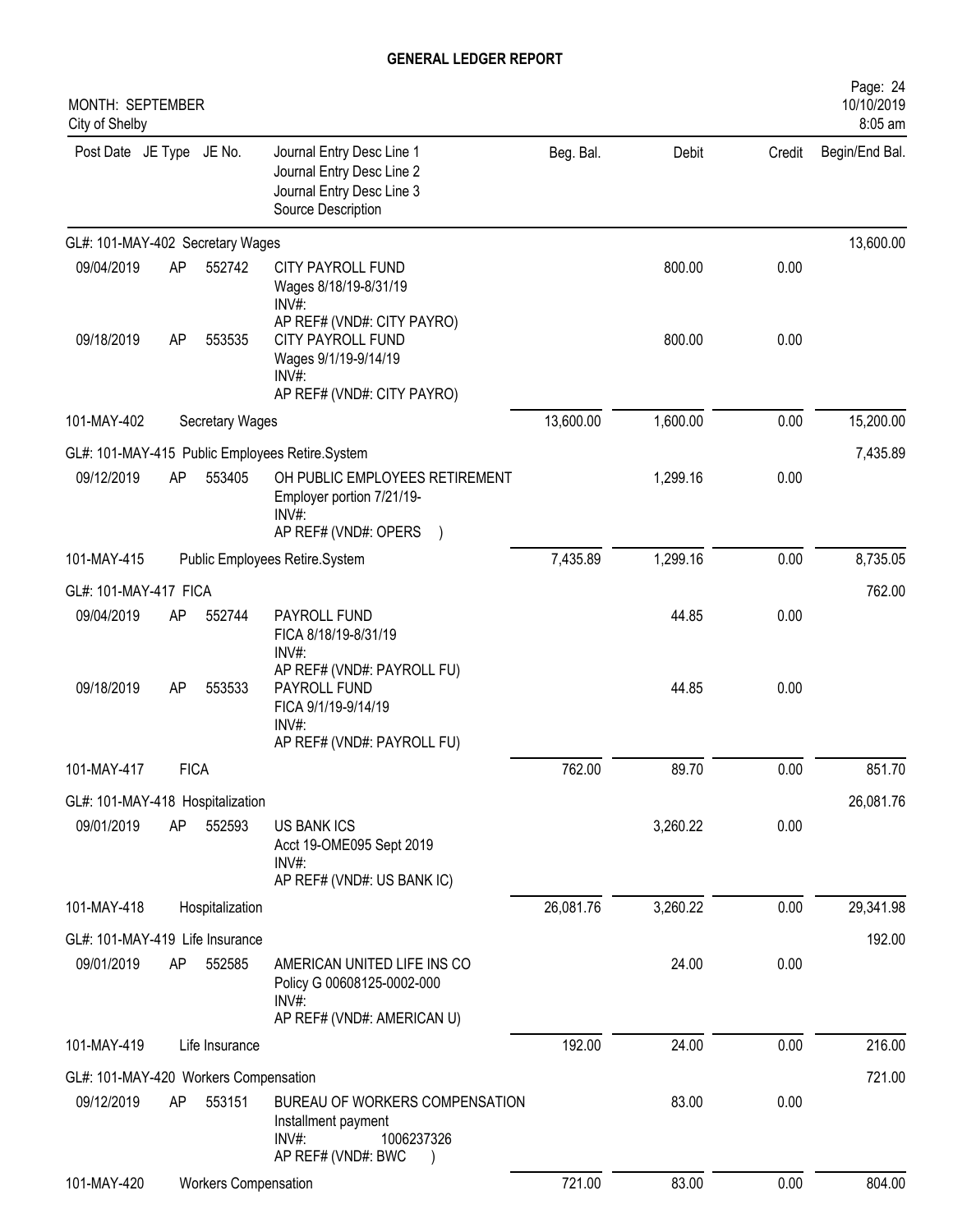| MONTH: SEPTEMBER<br>City of Shelby                                                                                                                                 |           |       |        | Page: 25<br>10/10/2019<br>8:05 am |
|--------------------------------------------------------------------------------------------------------------------------------------------------------------------|-----------|-------|--------|-----------------------------------|
| Post Date JE Type JE No.<br>Journal Entry Desc Line 1<br>Journal Entry Desc Line 2<br>Journal Entry Desc Line 3<br>Source Description                              | Beg. Bal. | Debit | Credit | Begin/End Bal.                    |
| GL#: 101-MAY-421 Unemployment                                                                                                                                      |           |       |        | 0.00                              |
| 101-MAY-421<br>Unemployment                                                                                                                                        | 0.00      | 0.00  | 0.00   | 0.00                              |
| GL#: 101-MAY-428 Telephone                                                                                                                                         |           |       |        | 819.96                            |
| 09/23/2019<br>AP<br>553786<br>CHARTER COMM HOLDINGS LLC<br>acct 01075-321600202-1001<br>$INV#$ :<br>321600202091619b<br>AP REF# (VND#: CHART COMM)                 |           | 2.26  | 0.00   |                                   |
| 101-MAY-428<br>Telephone                                                                                                                                           | 819.96    | 2.26  | 0.00   | 822.22                            |
| GL#: 101-MAY-435 Property and Liability Insuran                                                                                                                    |           |       |        | 30.00                             |
| 101-MAY-435<br>Property and Liability Insuran                                                                                                                      | 30.00     | 0.00  | 0.00   | 30.00                             |
| GL#: 101-MAY-436 Auto Insurance                                                                                                                                    |           |       |        | 0.00                              |
| 101-MAY-436<br>Auto Insurance                                                                                                                                      | 0.00      | 0.00  | 0.00   | 0.00                              |
| GL#: 101-MAY-471 Education, Mtgs. & Related Exp.                                                                                                                   |           |       |        | 39.00                             |
| 101-MAY-471<br>Education, Mtgs. & Related Exp.                                                                                                                     | 39.00     | 0.00  | 0.00   | 39.00                             |
| GL#: 101-MAY-473 Office Supplies<br>09/04/2019<br>552707<br>AP<br><b>QUILL CORPORATION</b><br>order 127919979<br>$INV#$ :<br>9730942<br>AP REF# (VND#: QUILL CORP) |           | 33.06 | 0.00   | 271.48                            |
| 101-MAY-473<br>Office Supplies                                                                                                                                     | 271.48    | 33.06 | 0.00   | 304.54                            |
| GL#: 101-MAY-484 Fuel, Autos-Equipment                                                                                                                             |           |       |        | 0.00                              |
| 101-MAY-484<br>Fuel, Autos-Equipment                                                                                                                               | 0.00      | 0.00  | 0.00   | 0.00                              |
| GL#: 101-MAY-485 Maintenance, Autos                                                                                                                                |           |       |        | 0.00                              |
| 101-MAY-485<br>Maintenance, Autos                                                                                                                                  | 0.00      | 0.00  | 0.00   | 0.00                              |
| GL#: 101-MAY-486 Maintenance Equipment                                                                                                                             |           |       |        | 238.20                            |
| 553474<br>09/13/2019<br>AP<br>MT BUSINESS TECHNOLOGIES, INC.<br>City hall contract 6079528-01<br>INV#<br>IN217997<br>AP REF# (VND#: MT BUS TEC)                    |           | 11.65 | 0.00   |                                   |
| 101-MAY-486<br>Maintenance Equipment                                                                                                                               | 238.20    | 11.65 | 0.00   | 249.85                            |
| GL#: 101-MAY-501 Computer support                                                                                                                                  |           |       |        | 255.35                            |
| 101-MAY-501<br>Computer support                                                                                                                                    | 255.35    | 0.00  | 0.00   | 255.35                            |
| GL#: 101-MAY-528 Postage                                                                                                                                           |           |       |        | 137.22                            |
| 09/12/2019<br>553213<br>NEOPOST USA INC<br>AP<br>Postage rental 6/1/19-8/31/19<br>INV#:<br>56754849                                                                |           | 62.22 | 0.00   |                                   |
| AP REF# (VND#: NEOPOST US)<br>09/23/2019<br>553794<br>TOTALFUNDS BY HASLER<br>AP                                                                                   |           | 30.00 | 0.00   |                                   |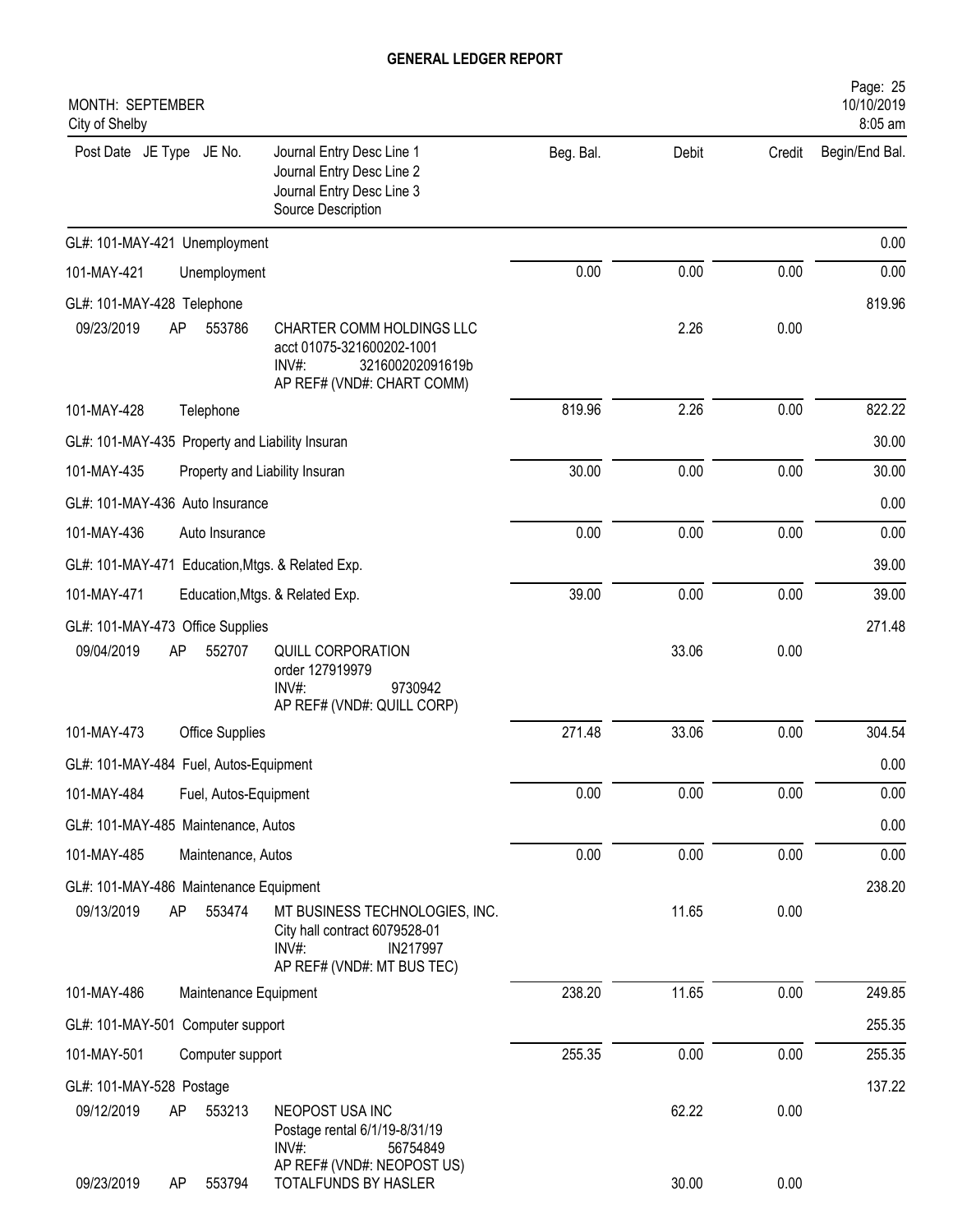| <b>MONTH: SEPTEMBER</b><br>City of Shelby |           |                          |                                                                                                           |           |       |           | Page: 26<br>10/10/2019<br>8:05 am |
|-------------------------------------------|-----------|--------------------------|-----------------------------------------------------------------------------------------------------------|-----------|-------|-----------|-----------------------------------|
| Post Date JE Type JE No.                  |           |                          | Journal Entry Desc Line 1<br>Journal Entry Desc Line 2<br>Journal Entry Desc Line 3<br>Source Description | Beg. Bal. | Debit | Credit    | Begin/End Bal.                    |
| GL#: 101-MAY-528 Postage                  |           |                          |                                                                                                           |           |       |           | 137.22                            |
|                                           |           |                          | postage purchased 8/21/19<br>$INV#$ :<br>AP REF# (VND#: TOTALFUNDS)                                       |           |       |           |                                   |
| 101-MAY-528                               |           | Postage                  |                                                                                                           | 137.22    | 92.22 | 0.00      | 229.44                            |
|                                           |           |                          | GL#: 101-MAY-530 Office Equipment/Furn/Fixtures                                                           |           |       |           | 0.00                              |
| 101-MAY-530                               |           |                          | Office Equipment/Furn/Fixtures                                                                            | 0.00      | 0.00  | 0.00      | 0.00                              |
| GL#: 101-MAY-531 Miscellaneous            |           |                          |                                                                                                           |           |       |           | 210.00                            |
| 101-MAY-531                               |           | Miscellaneous            |                                                                                                           | 210.00    | 0.00  | 0.00      | 210.00                            |
| GL#: 101-MAY-604 Temporary Labor Services |           |                          |                                                                                                           |           |       |           | 0.00                              |
| 101-MAY-604                               |           |                          | <b>Temporary Labor Services</b>                                                                           | 0.00      | 0.00  | 0.00      | 0.00                              |
| GL#: 101-MAY-617 Leases-Equipment         |           |                          |                                                                                                           |           |       |           | 0.00                              |
| 101-MAY-617                               |           | Leases-Equipment         |                                                                                                           | 0.00      | 0.00  | 0.00      | 0.00                              |
| GL#: 101-MIS-147 Local Grants             |           |                          |                                                                                                           |           |       |           | 8,500.00                          |
| 101-MIS-147                               |           | <b>Local Grants</b>      |                                                                                                           | 8,500.00  | 0.00  | 0.00      | 8,500.00                          |
| GL#: 101-MIS-160 Housing Prisoners        |           |                          |                                                                                                           |           |       |           | 0.00                              |
| 101-MIS-160                               |           | <b>Housing Prisoners</b> |                                                                                                           | 0.00      | 0.00  | 0.00      | 0.00                              |
| GL#: 101-MIS-200 Interest                 |           |                          |                                                                                                           |           |       |           | 60,695.55                         |
| 09/09/2019                                | CR        | 553423                   | Interest earned on Richland Bank money<br>market 6/20/19-8/30/19 (formerly 4 week<br>CD)<br>pio           |           | 0.00  | 5,710.42  |                                   |
| 09/30/2019                                | CR        | 554207                   | Interest general checking account                                                                         |           | 0.00  | 3,633.97  |                                   |
| 09/30/2019                                | <b>CR</b> | 554210                   | pio<br>Interest general money market account                                                              |           | 0.00  | 1,800.03  |                                   |
| 09/30/2019                                | CR        | 554213                   | pio<br>Interest Richland Bank money market<br>acount<br>pio                                               |           | 0.00  | 2,191.83  |                                   |
| 101-MIS-200                               |           | Interest                 |                                                                                                           | 60,695.55 | 0.00  | 13,336.25 | 74,031.80                         |
| GL#: 101-MIS-201 Donations                |           |                          |                                                                                                           |           |       |           | 0.00                              |
| 101-MIS-201                               |           | Donations                |                                                                                                           | 0.00      | 0.00  | 0.00      | 0.00                              |
| GL#: 101-MIS-205 Miscellaneous Income     |           |                          |                                                                                                           |           |       |           | 118,506.62                        |
| 09/03/2019                                |           | CR 553037                | Legacy long distance inmate phone<br>reimbursement July 2019                                              |           | 0.00  | 112.08    |                                   |
| 09/03/2019                                | <b>CR</b> | 553040                   | pio<br>SRO Magers Aug 2019 payment from<br>Pioneer                                                        |           | 0.00  | 5,890.87  |                                   |
| 09/23/2019                                | CR        | 553816                   | pio<br>School Resource Officer Swisher July &                                                             |           | 0.00  | 11,729.94 |                                   |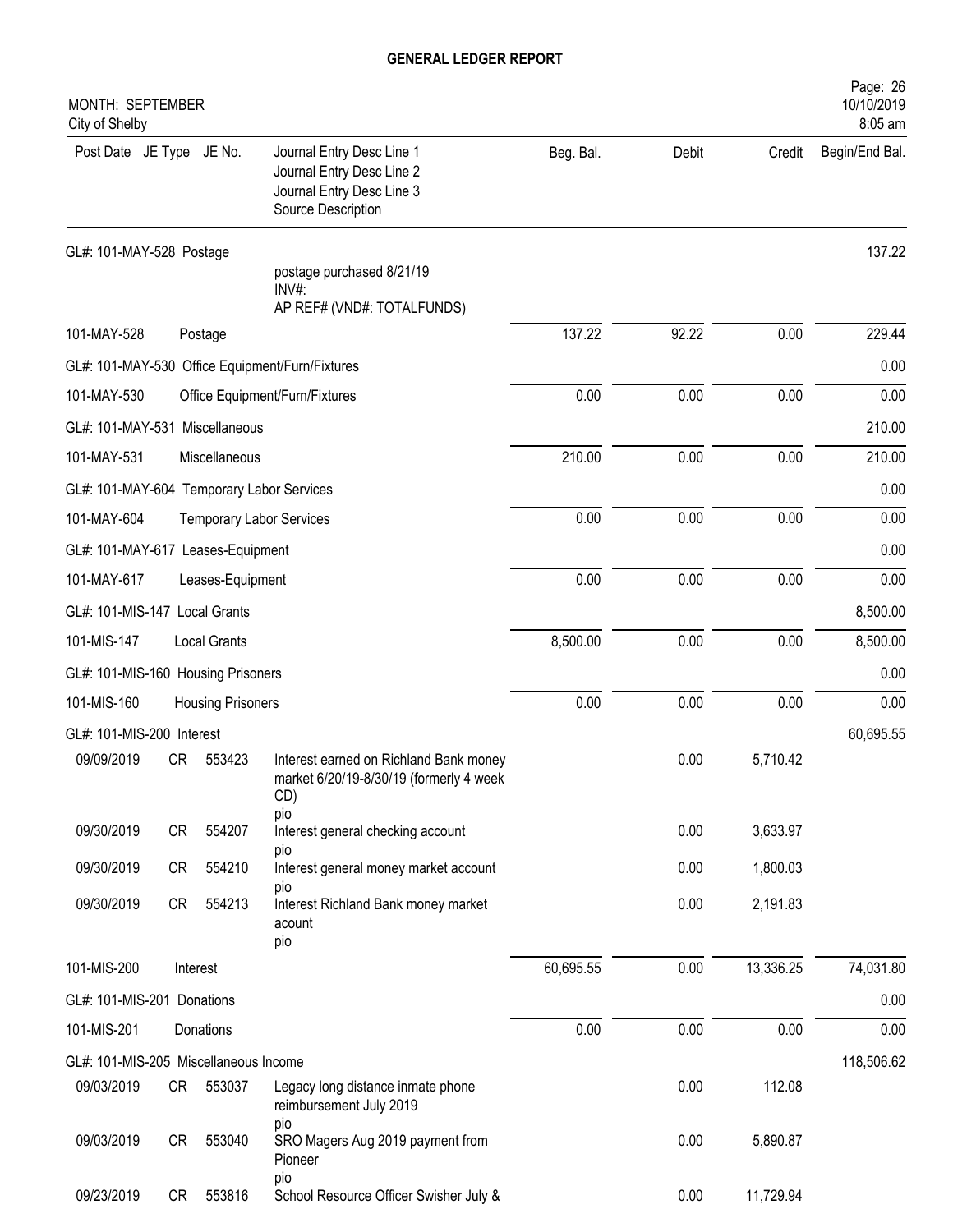| MONTH: SEPTEMBER<br>City of Shelby          |           |                      |                                                                                                           |            |       |           | Page: 27<br>10/10/2019<br>8:05 am |
|---------------------------------------------|-----------|----------------------|-----------------------------------------------------------------------------------------------------------|------------|-------|-----------|-----------------------------------|
| Post Date JE Type JE No.                    |           |                      | Journal Entry Desc Line 1<br>Journal Entry Desc Line 2<br>Journal Entry Desc Line 3<br>Source Description | Beg. Bal.  | Debit | Credit    | Begin/End Bal.                    |
| GL#: 101-MIS-205 Miscellaneous Income       |           |                      | Aug 2019 payment from Shelby City School                                                                  |            |       |           | 118,506.62                        |
| 09/26/2019                                  | CR        | 554046               | pio<br>Community EMS Aug. 2019 rent for old<br>fire station                                               |            | 0.00  | 539.00    |                                   |
| 09/30/2019                                  | <b>CR</b> | 554140               | pio<br>ACH CGS claim payment                                                                              |            | 0.00  | 278.27    |                                   |
| 09/30/2019                                  | CR        | 554142               | pio<br>Inmate phone reimbursement from Legacy<br>for Aug 2019<br>pio                                      |            | 0.00  | 13.39     |                                   |
| 101-MIS-205                                 |           | Miscellaneous Income |                                                                                                           | 118,506.62 | 0.00  | 18,563.55 | 137,070.17                        |
| GL#: 101-MIS-209 Kwh Tax-Electric           |           |                      |                                                                                                           |            |       |           | 235,466.00                        |
| 09/06/2019                                  | CR        | 553070               | KWH tax Aug 2019<br>pio                                                                                   |            | 0.00  | 36,582.00 |                                   |
| 101-MIS-209                                 |           | Kwh Tax-Electric     |                                                                                                           | 235,466.00 | 0.00  | 36,582.00 | 272,048.00                        |
| GL#: 101-MIS-210 Taxi Fares                 |           |                      |                                                                                                           |            |       |           | 1,240.00                          |
| 09/06/2019                                  | CR        | 553056               | Taxi fares                                                                                                |            | 0.00  | 34.00     |                                   |
| 09/13/2019                                  | <b>CR</b> | 553447               | pio<br>Taxi fares<br>pio                                                                                  |            | 0.00  | 27.00     |                                   |
| 09/20/2019                                  | CR        | 553748               | <b>Taxi Fares</b>                                                                                         |            | 0.00  | 39.00     |                                   |
| 09/27/2019                                  | <b>CR</b> | 554055               | pio<br>Taxi fares<br>pio                                                                                  |            | 0.00  | 39.00     |                                   |
| 101-MIS-210                                 |           | <b>Taxi Fares</b>    |                                                                                                           | 1,240.00   | 0.00  | 139.00    | 1,379.00                          |
|                                             |           |                      | GL#: 101-MIS-211 Insurance/Fema Settlement                                                                |            |       |           | 0.00                              |
| 101-MIS-211                                 |           |                      | Insurance/Fema Settlement                                                                                 | 0.00       | 0.00  | 0.00      | 0.00                              |
| GL#: 101-MIS-212 Fema Admin                 |           |                      |                                                                                                           |            |       |           | 0.00                              |
| 101-MIS-212                                 |           | Fema Admin           |                                                                                                           | 0.00       | 0.00  | 0.00      | 0.00                              |
| GL#: 101-MIS-436 Auto Insurance             |           |                      |                                                                                                           |            |       |           | 0.00                              |
| 101-MIS-436                                 |           | Auto Insurance       |                                                                                                           | 0.00       | 0.00  | 0.00      | 0.00                              |
| GL#: 101-MIS-440 State Admin. Tax Coll. Fee |           |                      |                                                                                                           |            |       |           | 0.00                              |
| 101-MIS-440                                 |           |                      | State Admin. Tax Coll. Fee                                                                                | 0.00       | 0.00  | 0.00      | 0.00                              |
| GL#: 101-MIS-441 Auditor Fees               |           |                      |                                                                                                           |            |       |           | 4,811.79                          |
| 101-MIS-441                                 |           | <b>Auditor Fees</b>  |                                                                                                           | 4,811.79   | 0.00  | 0.00      | 4,811.79                          |
| GL#: 101-MIS-442 Election Fees              |           |                      |                                                                                                           |            |       |           | 0.00                              |
| 101-MIS-442                                 |           | <b>Election Fees</b> |                                                                                                           | 0.00       | 0.00  | 0.00      | 0.00                              |
| GL#: 101-MIS-443 DRETAC Fees                |           |                      |                                                                                                           |            |       |           | 1,032.96                          |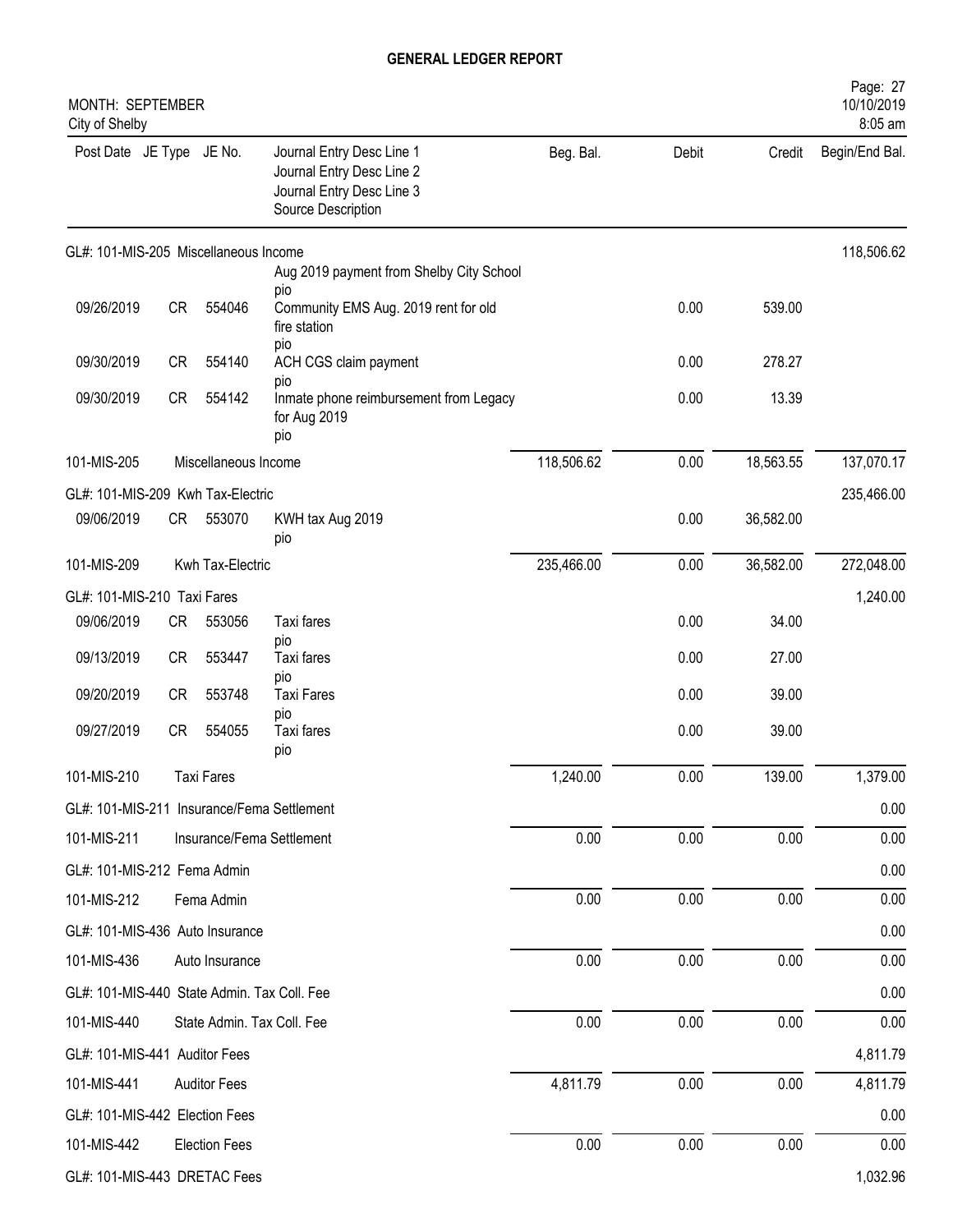| MONTH: SEPTEMBER<br>City of Shelby             |                       |                                                                                                                  |           |        |        | Page: 28<br>10/10/2019<br>8:05 am |
|------------------------------------------------|-----------------------|------------------------------------------------------------------------------------------------------------------|-----------|--------|--------|-----------------------------------|
| Post Date JE Type JE No.                       |                       | Journal Entry Desc Line 1<br>Journal Entry Desc Line 2<br>Journal Entry Desc Line 3<br>Source Description        | Beg. Bal. | Debit  | Credit | Begin/End Bal.                    |
| 101-MIS-443                                    | <b>DRETAC Fees</b>    |                                                                                                                  | 1,032.96  | 0.00   | 0.00   | 1,032.96                          |
| GL#: 101-MIS-444 Advertising Delinq. Tax Lists |                       |                                                                                                                  |           |        |        | 0.00                              |
| 101-MIS-444                                    |                       | Advertising Deling. Tax Lists                                                                                    | 0.00      | 0.00   | 0.00   | 0.00                              |
| GL#: 101-MIS-476 Law Library Fees              |                       |                                                                                                                  |           |        |        | 0.00                              |
| 101-MIS-476                                    | Law Library Fees      |                                                                                                                  | 0.00      | 0.00   | 0.00   | 0.00                              |
| GL#: 101-MIS-482 Taxi                          |                       |                                                                                                                  |           |        |        | 0.00                              |
| 101-MIS-482                                    | Taxi                  |                                                                                                                  | 0.00      | 0.00   | 0.00   | 0.00                              |
| GL#: 101-MIS-483 State Audit                   |                       |                                                                                                                  |           |        |        | 2,648.00                          |
| 09/12/2019                                     | AP<br>553149          | TREASURER, STATE OF OHIO<br><b>Financial Audit</b><br>$INV#$ :<br>AP REF# (VND#: TREAS.STAT)                     |           | 750.00 | 0.00   |                                   |
| 101-MIS-483                                    | State Audit           |                                                                                                                  | 2,648.00  | 750.00 | 0.00   | 3,398.00                          |
| GL#: 101-MIS-484 Fuel, Autos-Equipment         |                       |                                                                                                                  |           |        |        | 545.58                            |
| 09/12/2019                                     | 553145<br>AP          | COLE DISTRIBUTING INC.<br>Fuel cost Aug. 2019<br>$INV#$ :<br>AP REF# (VND#: COLE DISTR)                          |           | 150.00 | 0.00   |                                   |
| 101-MIS-484                                    | Fuel, Autos-Equipment |                                                                                                                  | 545.58    | 150.00 | 0.00   | 695.58                            |
| GL#: 101-MIS-485 Maintenance, Autos            |                       |                                                                                                                  |           |        |        | 282.68                            |
| 09/12/2019                                     | AP<br>553169          | SHELBY PARTS CO.<br>grease fittings<br>INV#:<br>322476                                                           |           | 25.00  | 0.00   |                                   |
| 09/12/2019                                     | 553221<br>AP          | AP REF# (VND#: SHELBY PAR)<br>ADVANCE AUTO PARTS<br>battery charger<br>INV#:<br>1362                             |           | 10.39  | 0.00   |                                   |
| 09/12/2019                                     | 553223<br>AP          | AP REF# (VND#: ADVANCE AU)<br>ADVANCE AUTO PARTS<br>various parts<br>INV#:<br>1993<br>AP REF# (VND#: ADVANCE AU) |           | 14.18  | 0.00   |                                   |
| 101-MIS-485                                    | Maintenance, Autos    |                                                                                                                  | 282.68    | 49.57  | 0.00   | 332.25                            |
| GL#: 101-MIS-495 Ambulance Contract            |                       |                                                                                                                  |           |        |        | 0.00                              |
| 101-MIS-495                                    | Ambulance Contract    |                                                                                                                  | 0.00      | 0.00   | 0.00   | 0.00                              |
| GL#: 101-MIS-496 State License Fees            |                       |                                                                                                                  |           |        |        | 0.00                              |
| 101-MIS-496                                    | State License Fees    |                                                                                                                  | 0.00      | 0.00   | 0.00   | 0.00                              |
| GL#: 101-MIS-506 Refunds                       |                       |                                                                                                                  |           |        |        | 0.00                              |
| 101-MIS-506                                    | Refunds               |                                                                                                                  | 0.00      | 0.00   | 0.00   | 0.00                              |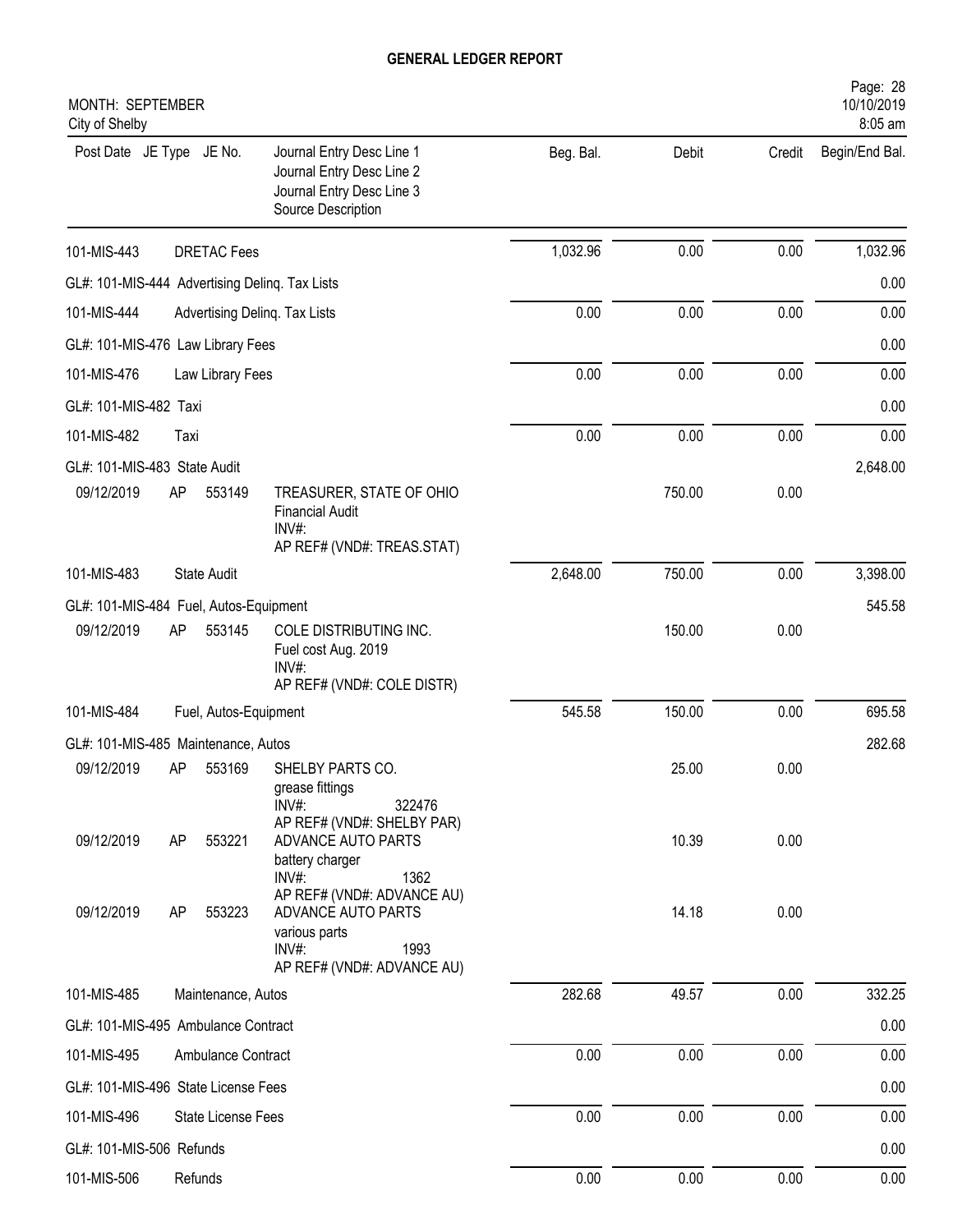| <b>MONTH: SEPTEMBER</b><br>City of Shelby |           |                         |                                                                                                           |           |        |        | Page: 29<br>10/10/2019<br>8:05 am |
|-------------------------------------------|-----------|-------------------------|-----------------------------------------------------------------------------------------------------------|-----------|--------|--------|-----------------------------------|
| Post Date JE Type JE No.                  |           |                         | Journal Entry Desc Line 1<br>Journal Entry Desc Line 2<br>Journal Entry Desc Line 3<br>Source Description | Beg. Bal. | Debit  | Credit | Begin/End Bal.                    |
| GL#: 101-MIS-508 Real estate taxes        |           |                         |                                                                                                           |           |        |        | 2,054.96                          |
| 101-MIS-508                               |           | Real estate taxes       |                                                                                                           | 2,054.96  | 0.00   | 0.00   | 2,054.96                          |
| GL#: 101-MIS-516 Chamber Contract         |           |                         |                                                                                                           |           |        |        | 0.00                              |
| 101-MIS-516                               |           | <b>Chamber Contract</b> |                                                                                                           | 0.00      | 0.00   | 0.00   | 0.00                              |
| GL#: 101-MIS-531 Miscellaneous            |           |                         |                                                                                                           |           |        |        | 29,498.97                         |
| 09/04/2019                                | AP        | 552689                  | DAS HARDWARE LLC<br>City Hall Aug 2019<br>INV#:                                                           |           | 29.76  | 0.00   |                                   |
| 09/12/2019                                | AP        | 553141                  | AP REF# (VND#: DAS HARDWA)<br><b>COLUMBIA GAS</b><br>acct 124301580010001<br>INV#:<br>32208               |           | 128.21 | 0.00   |                                   |
| 09/12/2019                                | AP        | 553153                  | AP REF# (VND#: COL. GAS)<br>AUTOMATIC DATA PROCESSING<br>processing charges 8/31/19<br>INV#:<br>542085128 |           | 38.55  | 0.00   |                                   |
| 09/27/2019                                | AP        | 554064                  | AP REF# (VND#: ADP<br><b>BRICKER &amp; ECKLER LLP</b><br>Review internet ordinances<br>INV#:<br>748210    |           | 562.50 | 0.00   |                                   |
| 09/27/2019                                | AP        | 554078                  | AP REF# (VND#: BRICKER & )<br>AUTOMATIC DATA PROCESSING<br>quarterly docs<br>INV#:<br>542408622           |           | 1.44   | 0.00   |                                   |
| 09/27/2019                                | <b>AP</b> | 554080                  | AP REF# (VND#: ADP<br>AUTOMATIC DATA PROCESSING<br>Processing charges and human<br>INV#:<br>542889302     |           | 87.57  | 0.00   |                                   |
| 09/30/2019                                | GJ        | 554211                  | AP REF# (VND#: ADP<br>Analysis fees for sinking fund and<br>general money market from PNC<br>pio          |           | 5.00   | 0.00   |                                   |
| 101-MIS-531                               |           | Miscellaneous           |                                                                                                           | 29,498.97 | 853.03 | 0.00   | 30,352.00                         |
| GL#: 101-MIS-546 Economic Development     |           |                         |                                                                                                           |           |        |        | 0.00                              |
| 101-MIS-546                               |           | Economic Development    |                                                                                                           | 0.00      | 0.00   | 0.00   | 0.00                              |
| GL#: 101-MIS-564 Service Vehicle          |           |                         |                                                                                                           |           |        |        | 0.00                              |
| 101-MIS-564                               |           | Service Vehicle         |                                                                                                           | 0.00      | 0.00   | 0.00   | 0.00                              |
| GL#: 101-MIS-584 GAAP Conversion          |           |                         |                                                                                                           |           |        |        | 2,193.00                          |
| 101-MIS-584                               |           | <b>GAAP Conversion</b>  |                                                                                                           | 2,193.00  | 0.00   | 0.00   | 2,193.00                          |
| GL#: 101-MIS-622 Electric Kwh Tax         |           |                         |                                                                                                           |           |        |        | 0.00                              |
| 101-MIS-622                               |           | Electric Kwh Tax        |                                                                                                           | 0.00      | 0.00   | 0.00   | 0.00                              |
| GL#: 101-MIS-624 Revenue Sharing          |           |                         |                                                                                                           |           |        |        | 6,567.50                          |
| 101-MIS-624                               |           | Revenue Sharing         |                                                                                                           | 6,567.50  | 0.00   | 0.00   | 6,567.50                          |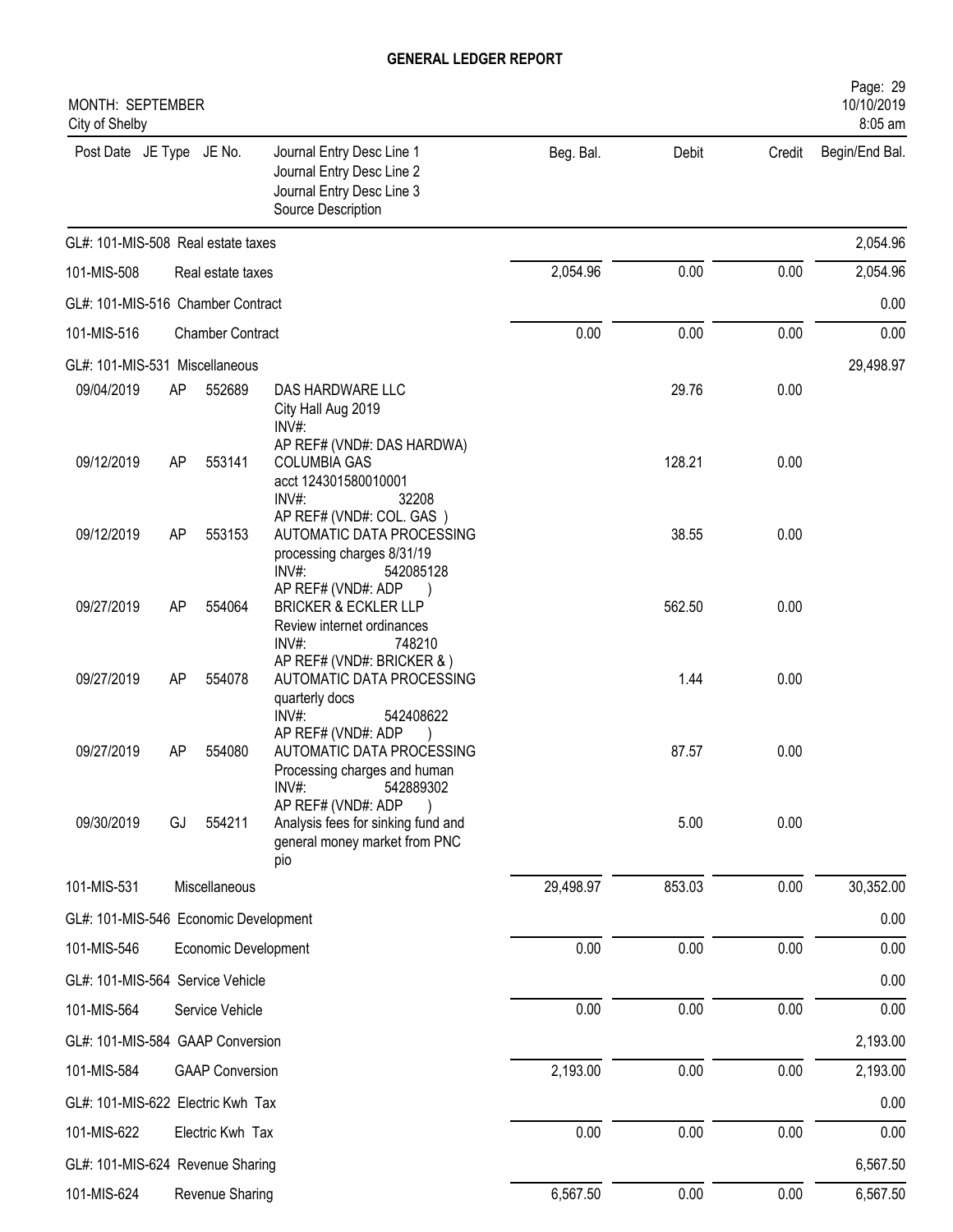| MONTH: SEPTEMBER<br>City of Shelby       |           |                                |                                                                                                           |           |       |        | Page: 30<br>10/10/2019<br>8:05 am |
|------------------------------------------|-----------|--------------------------------|-----------------------------------------------------------------------------------------------------------|-----------|-------|--------|-----------------------------------|
| Post Date JE Type JE No.                 |           |                                | Journal Entry Desc Line 1<br>Journal Entry Desc Line 2<br>Journal Entry Desc Line 3<br>Source Description | Beg. Bal. | Debit | Credit | Begin/End Bal.                    |
| GL#: 101-MIS-641 Stream Clean Up         |           |                                |                                                                                                           |           |       |        | 0.00                              |
| 101-MIS-641                              |           | Stream Clean Up                |                                                                                                           | 0.00      | 0.00  | 0.00   | 0.00                              |
| GL#: 101-MIS-652 Historic Preservation   |           |                                |                                                                                                           |           |       |        | 22,056.96                         |
| 101-MIS-652                              |           | <b>Historic Preservation</b>   |                                                                                                           | 22,056.96 | 0.00  | 0.00   | 22,056.96                         |
| GL#: 101-PAL-184 Contractor Registration |           |                                |                                                                                                           |           |       |        | 2,800.00                          |
| 09/13/2019                               | CR —      | 553448                         | 1 contractor registration@ 50,<br>1 zoning $@60$<br>pio                                                   |           | 0.00  | 50.00  |                                   |
| 09/20/2019                               | <b>CR</b> | 553747                         | 1 contractor registration @ 50, 1 zoning<br>@35, 1 zoning@25, 1 siding@ 5<br>pio                          |           | 0.00  | 50.00  |                                   |
| 09/23/2019                               | <b>CR</b> | 553815                         | 1 contractor registration @ 50<br>credit card payment<br>pio                                              |           | 0.00  | 50.00  |                                   |
| 09/27/2019                               | <b>CR</b> | 554056                         | 1 contractor registration @ 50, 1 zoning<br>@ 10, 1 demolition@ 10, 1 sign @ 51<br>pio                    |           | 0.00  | 50.00  |                                   |
| 101-PAL-184                              |           | <b>Contractor Registration</b> |                                                                                                           | 2,800.00  | 0.00  | 200.00 | 3,000.00                          |
| GL#: 101-PAL-185 Sewer Permits           |           |                                |                                                                                                           |           |       |        | 10.00                             |
| 101-PAL-185                              |           | <b>Sewer Permits</b>           |                                                                                                           | 10.00     | 0.00  | 0.00   | 10.00                             |
| GL#: 101-PAL-186 Plumbing permits        |           |                                |                                                                                                           |           |       |        | 0.00                              |
| 101-PAL-186                              |           | Plumbing permits               |                                                                                                           | 0.00      | 0.00  | 0.00   | 0.00                              |
| GL#: 101-PAL-187 Electric Registrations  |           |                                |                                                                                                           |           |       |        | 0.00                              |
| 101-PAL-187                              |           | <b>Electric Registrations</b>  |                                                                                                           | 0.00      | 0.00  | 0.00   | 0.00                              |
| GL#: 101-PAL-188 Building permits        |           |                                |                                                                                                           |           |       |        | 330.00                            |
| 09/06/2019                               |           | CR 553057                      | 1 fence permit @ 10, 1 zoning@ 10<br>pio                                                                  |           | 0.00  | 10.00  |                                   |
| 101-PAL-188                              |           | <b>Building permits</b>        |                                                                                                           | 330.00    | 0.00  | 10.00  | 340.00                            |
| GL#: 101-PAL-189 Zoning permits          |           |                                |                                                                                                           |           |       |        | 615.00                            |
| 09/06/2019                               | CR        | 553057                         | 1 fence permit @ 10, 1 zoning@ 10                                                                         |           | 0.00  | 10.00  |                                   |
| 09/13/2019                               | CR        | 553448                         | pio<br>1 contractor registration@ 50,<br>1 zoning $@60$                                                   |           | 0.00  | 60.00  |                                   |
| 09/20/2019                               | CR        | 553747                         | pio<br>1 contractor registration @ 50, 1 zoning<br>@35, 1 zoning@25, 1 siding@ 5                          |           | 0.00  | 60.00  |                                   |
| 09/27/2019                               | CR        | 554056                         | pio<br>1 contractor registration @ 50, 1 zoning<br>@ 10, 1 demolition@ 10, 1 sign @ 51<br>pio             |           | 0.00  | 10.00  |                                   |
| 101-PAL-189                              |           | Zoning permits                 |                                                                                                           | 615.00    | 0.00  | 140.00 | 755.00                            |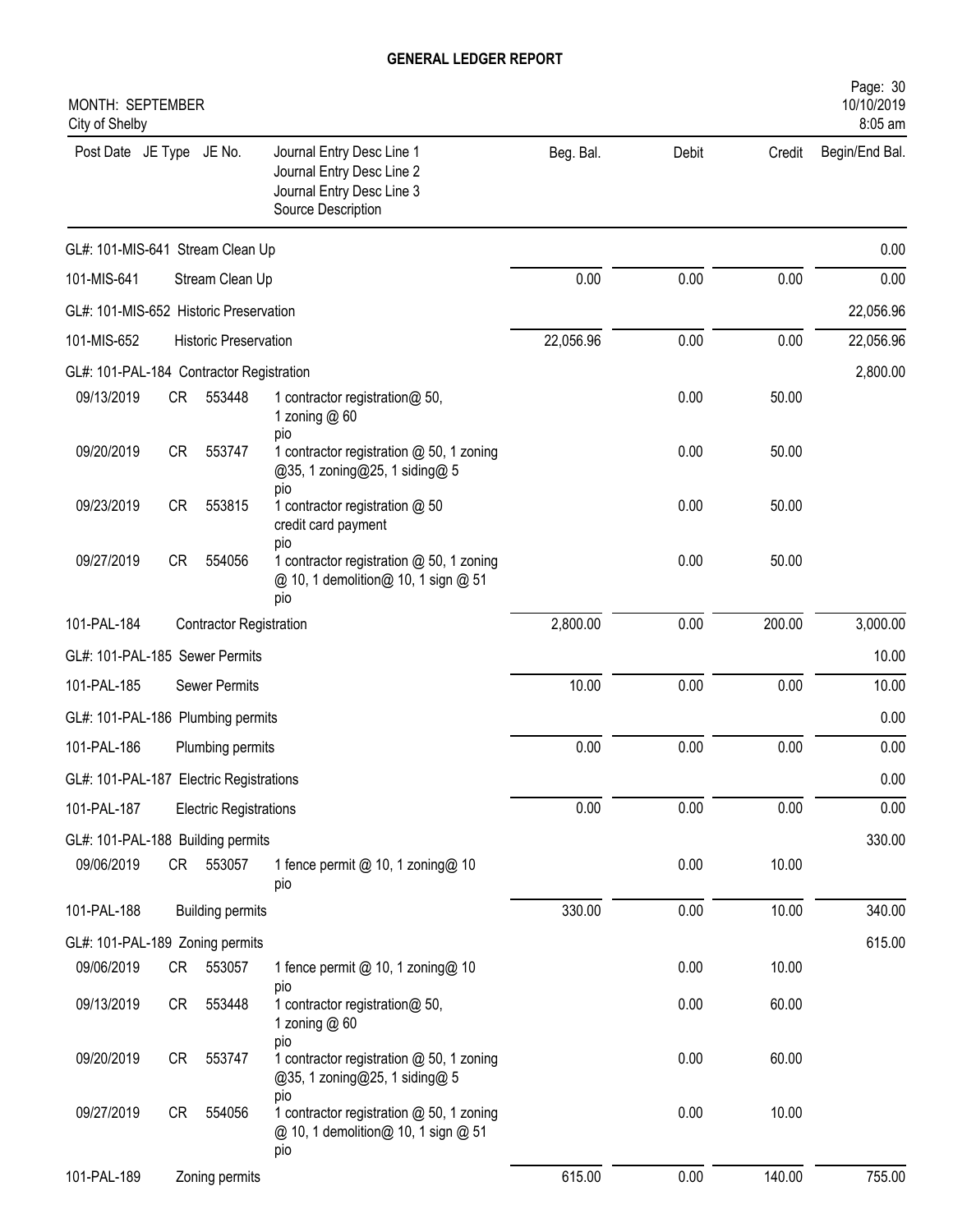| MONTH: SEPTEMBER<br>City of Shelby      |           |                               |                                                                                                                |            |           |        | Page: 31<br>10/10/2019<br>8:05 am |
|-----------------------------------------|-----------|-------------------------------|----------------------------------------------------------------------------------------------------------------|------------|-----------|--------|-----------------------------------|
| Post Date JE Type JE No.                |           |                               | Journal Entry Desc Line 1<br>Journal Entry Desc Line 2<br>Journal Entry Desc Line 3<br>Source Description      | Beg. Bal.  | Debit     | Credit | Begin/End Bal.                    |
|                                         |           |                               | GL#: 101-PAL-197 Miscellaneous Lic. & Permits                                                                  |            |           |        | 570.00                            |
| 09/20/2019                              | <b>CR</b> | 553747                        | 1 contractor registration @ 50, 1 zoning<br>@35, 1 zoning@25, 1 siding@ 5<br>pio                               |            | 0.00      | 5.00   |                                   |
| 09/27/2019                              | <b>CR</b> | 554056                        | 1 contractor registration @ 50, 1 zoning<br>@ 10, 1 demolition@ 10, 1 sign @ 51<br>pio                         |            | 0.00      | 61.00  |                                   |
| 101-PAL-197                             |           |                               | Miscellaneous Lic. & Permits                                                                                   | 570.00     | 0.00      | 66.00  | 636.00                            |
| GL#: 101-PAL-205 Miscellaneous Income   |           |                               |                                                                                                                |            |           |        | 0.00                              |
| 101-PAL-205                             |           | Miscellaneous Income          |                                                                                                                | 0.00       | 0.00      | 0.00   | 0.00                              |
| GL#: 101-POL-400 Wages                  |           |                               |                                                                                                                |            |           |        | 701,834.58                        |
| 09/04/2019                              | AP        | 552742                        | CITY PAYROLL FUND<br>Wages 8/18/19-8/31/19<br>INV#:                                                            |            | 41,198.51 | 0.00   |                                   |
| 09/18/2019                              | AP        | 553535                        | AP REF# (VND#: CITY PAYRO)<br>CITY PAYROLL FUND<br>Wages 9/1/19-9/14/19<br>INV#:<br>AP REF# (VND#: CITY PAYRO) |            | 43,008.70 | 0.00   |                                   |
| 101-POL-400                             |           | Wages                         |                                                                                                                | 701,834.58 | 84,207.21 | 0.00   | 786,041.79                        |
| GL#: 101-POL-406 Dispatcher Wages       |           |                               |                                                                                                                |            |           |        | 101,073.81                        |
| 09/04/2019                              | AP        | 552742                        | CITY PAYROLL FUND<br>Wages 8/18/19-8/31/19<br>INV#:                                                            |            | 5,261.90  | 0.00   |                                   |
| 09/18/2019                              | AP        | 553535                        | AP REF# (VND#: CITY PAYRO)<br>CITY PAYROLL FUND<br>Wages 9/1/19-9/14/19<br>INV#:<br>AP REF# (VND#: CITY PAYRO) |            | 6,155.24  | 0.00   |                                   |
| 101-POL-406                             |           | Dispatcher Wages              |                                                                                                                | 101,073.81 | 11,417.14 | 0.00   | 112,490.95                        |
| GL#: 101-POL-407 Auxiliary Police Wages |           |                               |                                                                                                                |            |           |        | 126.30                            |
| 101-POL-407                             |           | <b>Auxiliary Police Wages</b> |                                                                                                                | 126.30     | 0.00      | 0.00   | 126.30                            |
|                                         |           |                               | GL#: 101-POL-415 Public Employees Retire.System                                                                |            |           |        | 13,983.75                         |
| 09/12/2019                              | AP        | 553405                        | OH PUBLIC EMPLOYEES RETIREMENT<br>Employer portion 7/21/19-<br>INV#:<br>AP REF# (VND#: OPERS )                 |            | 2,284.72  | 0.00   |                                   |
| 101-POL-415                             |           |                               | Public Employees Retire.System                                                                                 | 13,983.75  | 2,284.72  | 0.00   | 16,268.47                         |
| GL#: 101-POL-417 FICA                   |           |                               |                                                                                                                |            |           |        | 11,643.99                         |
| 09/04/2019                              | AP        | 552744                        | PAYROLL FUND<br>FICA 8/18/19-8/31/19<br>$INV#$ :                                                               |            | 673.70    | 0.00   |                                   |
| 09/18/2019                              | AP        | 553533                        | AP REF# (VND#: PAYROLL FU)<br>PAYROLL FUND                                                                     |            | 712.87    | 0.00   |                                   |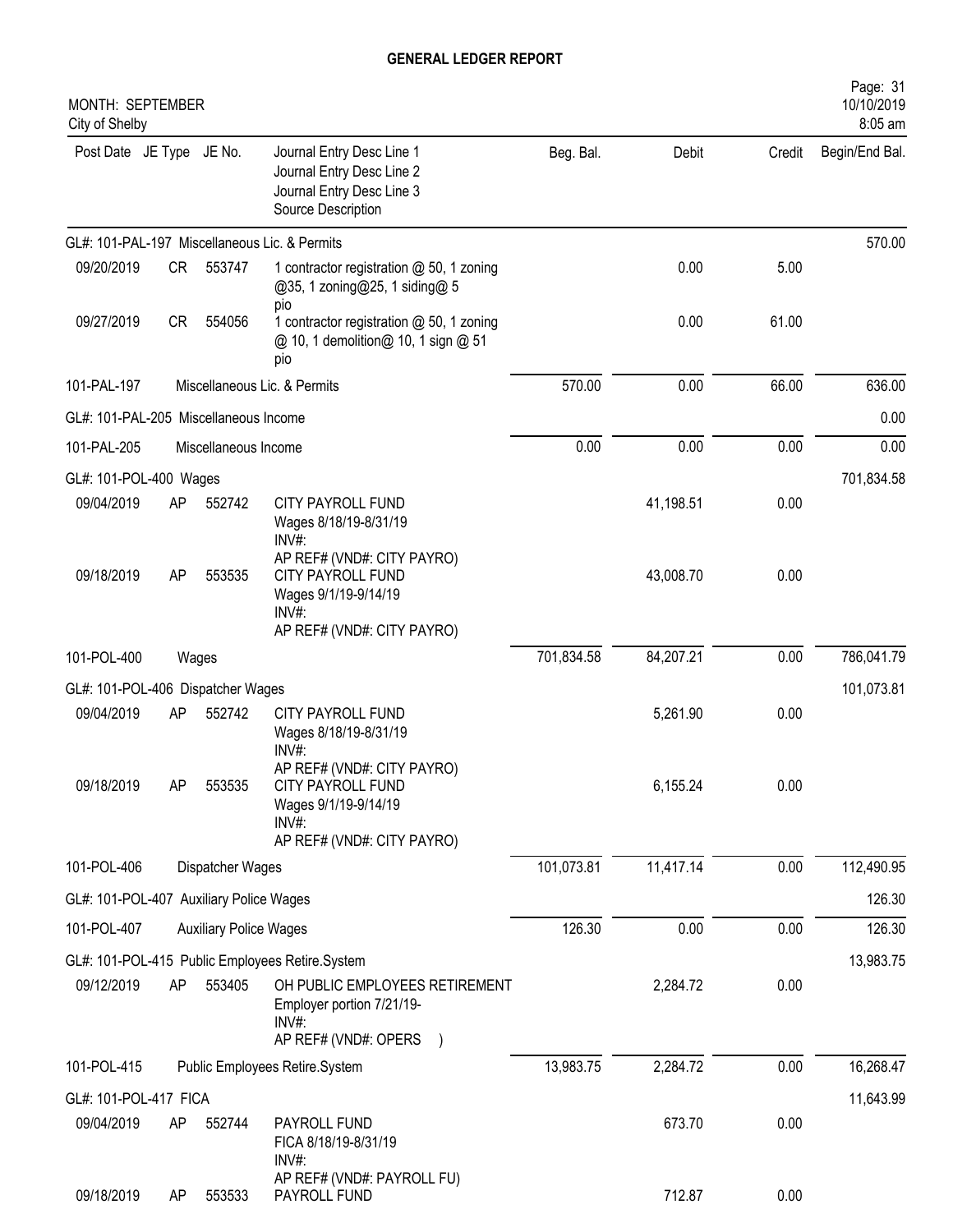| MONTH: SEPTEMBER<br>City of Shelby              |             |                      |                                                                                                           |            |           |        | Page: 32<br>10/10/2019<br>8:05 am |
|-------------------------------------------------|-------------|----------------------|-----------------------------------------------------------------------------------------------------------|------------|-----------|--------|-----------------------------------|
| Post Date JE Type JE No.                        |             |                      | Journal Entry Desc Line 1<br>Journal Entry Desc Line 2<br>Journal Entry Desc Line 3<br>Source Description | Beg. Bal.  | Debit     | Credit | Begin/End Bal.                    |
| GL#: 101-POL-417 FICA                           |             |                      | FICA 9/1/19-9/14/19                                                                                       |            |           |        | 11,643.99                         |
|                                                 |             |                      | INV#:<br>AP REF# (VND#: PAYROLL FU)                                                                       |            |           |        |                                   |
| 101-POL-417                                     | <b>FICA</b> |                      |                                                                                                           | 11,643.99  | 1,386.57  | 0.00   | 13,030.56                         |
| GL#: 101-POL-418 Hospitalization                |             |                      |                                                                                                           |            |           |        | 241,256.28                        |
| 09/01/2019                                      | AP          | 552593               | <b>US BANK ICS</b><br>Acct 19-OME095 Sept 2019<br>INV#:                                                   |            | 29,341.98 | 0.00   |                                   |
|                                                 |             |                      | AP REF# (VND#: US BANK IC)                                                                                |            |           |        |                                   |
| 101-POL-418                                     |             | Hospitalization      |                                                                                                           | 241,256.28 | 29,341.98 | 0.00   | 270,598.26                        |
| GL#: 101-POL-419 Life Insurance                 |             |                      |                                                                                                           |            |           |        | 1,746.00                          |
| 09/01/2019                                      | AP          | 552585               | AMERICAN UNITED LIFE INS CO<br>Policy G 00608125-0002-000<br>INV#:                                        |            | 216.00    | 0.00   |                                   |
|                                                 |             |                      | AP REF# (VND#: AMERICAN U)                                                                                |            |           |        |                                   |
| 101-POL-419                                     |             | Life Insurance       |                                                                                                           | 1,746.00   | 216.00    | 0.00   | 1,962.00                          |
| GL#: 101-POL-420 Workers Compensation           |             |                      |                                                                                                           |            |           |        | 17,531.45                         |
| 09/12/2019                                      | AP          | 553151               | BUREAU OF WORKERS COMPENSATION<br>Installment payment<br>1006237326<br>$INV#$ :<br>AP REF# (VND#: BWC     |            | 1,837.00  | 0.00   |                                   |
| 101-POL-420                                     |             | Workers Compensation |                                                                                                           | 17,531.45  | 1,837.00  | 0.00   | 19,368.45                         |
| GL#: 101-POL-421 Unemployment                   |             |                      |                                                                                                           |            |           |        | 200.00                            |
| 101-POL-421                                     |             | Unemployment         |                                                                                                           | 200.00     | 0.00      | 0.00   | 200.00                            |
| GL#: 101-POL-425 Natural Gas                    |             |                      |                                                                                                           |            |           |        | 3,291.36                          |
| 09/13/2019                                      | AP          | 553468               | <b>COLUMBIA GAS</b><br>acct 193879540010003<br>INV#:<br>39593<br>AP REF# (VND#: COL. GAS)                 |            | 238.57    | 0.00   |                                   |
| 101-POL-425                                     |             | Natural Gas          |                                                                                                           | 3,291.36   | 238.57    | 0.00   | 3,529.93                          |
| GL#: 101-POL-427 Water and Sewer                |             |                      |                                                                                                           |            |           |        | 0.00                              |
| 101-POL-427                                     |             | Water and Sewer      |                                                                                                           | 0.00       | 0.00      | 0.00   | 0.00                              |
| GL#: 101-POL-428 Telephone                      |             |                      |                                                                                                           |            |           |        | 3,286.54                          |
| 101-POL-428                                     |             | Telephone            |                                                                                                           | 3,286.54   | 0.00      | 0.00   | 3,286.54                          |
| GL#: 101-POL-435 Property and Liability Insuran |             |                      |                                                                                                           |            |           |        | 400.00                            |
| 101-POL-435                                     |             |                      | Property and Liability Insuran                                                                            | 400.00     | 0.00      | 0.00   | 400.00                            |
| GL#: 101-POL-436 Auto Insurance                 |             |                      |                                                                                                           |            |           |        | 0.00                              |
| 101-POL-436                                     |             | Auto Insurance       |                                                                                                           | $0.00\,$   | 0.00      | 0.00   | 0.00                              |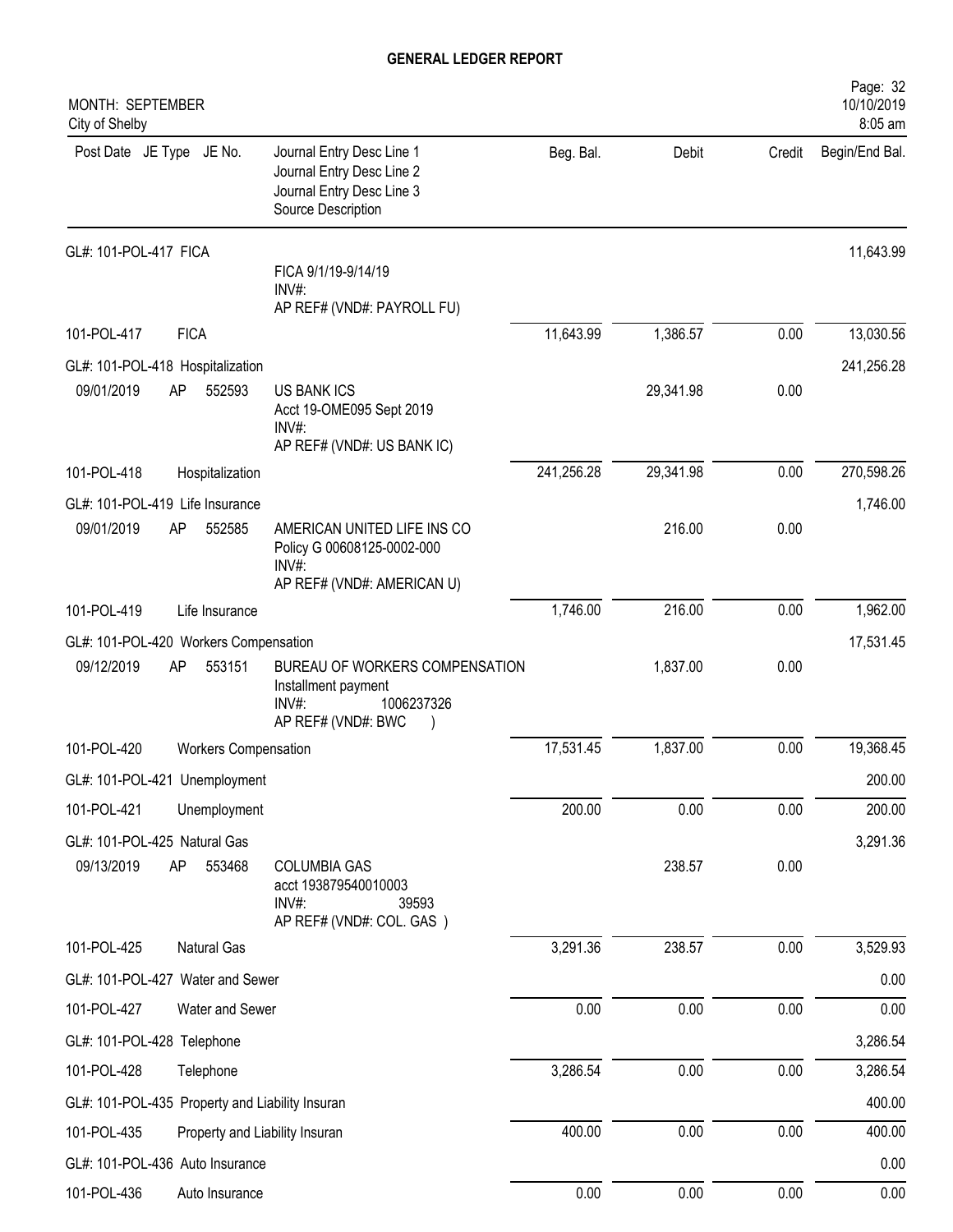| MONTH: SEPTEMBER<br>City of Shelby     |           |                 |                                                                                                                            |           |          |        | Page: 33<br>10/10/2019<br>8:05 am |
|----------------------------------------|-----------|-----------------|----------------------------------------------------------------------------------------------------------------------------|-----------|----------|--------|-----------------------------------|
| Post Date JE Type JE No.               |           |                 | Journal Entry Desc Line 1<br>Journal Entry Desc Line 2<br>Journal Entry Desc Line 3<br>Source Description                  | Beg. Bal. | Debit    | Credit | Begin/End Bal.                    |
|                                        |           |                 | GL#: 101-POL-471 Education, Mtgs. & Related Exp.                                                                           |           |          |        | 2,465.00                          |
| 101-POL-471                            |           |                 | Education, Mtgs. & Related Exp.                                                                                            | 2,465.00  | 0.00     | 0.00   | 2,465.00                          |
| GL#: 101-POL-472 Supplies              |           |                 |                                                                                                                            |           |          |        | 2,012.71                          |
| 09/04/2019                             | AP        | 552687          | DAS HARDWARE LLC<br>Police August 2019<br>INV#:                                                                            |           | 7.59     | 0.00   |                                   |
| 09/13/2019                             | AP        | 553464          | AP REF# (VND#: DAS HARDWA)<br><b>SAMS CLUB</b><br>Police purchase 8/22/19<br>INV#:                                         |           | 136.76   | 0.00   |                                   |
| 09/19/2019                             | <b>AP</b> | 553621          | AP REF# (VND#: SAMS CLUB)<br>AMAZON INC<br>First aid kit refill<br>$INV#$ :<br>456373849867                                |           | 49.60    | 0.00   |                                   |
| 09/19/2019                             | <b>AP</b> | 553623          | AP REF# (VND#: AMAZON INC)<br>AMAZON INC<br><b>Band aids</b><br>$INV#$ :<br>436457467946<br>AP REF# (VND#: AMAZON INC)     |           | 19.14    | 0.00   |                                   |
| 101-POL-472                            |           | Supplies        |                                                                                                                            | 2,012.71  | 213.09   | 0.00   | 2,225.80                          |
| GL#: 101-POL-473 Office Supplies       |           |                 |                                                                                                                            |           |          |        | 702.26                            |
| 09/13/2019                             | AP        | 553464          | <b>SAMS CLUB</b><br>Police purchase 8/22/19<br>INV#:                                                                       |           | 54.60    | 0.00   |                                   |
| 09/19/2019                             | <b>AP</b> | 553605          | AP REF# (VND#: SAMS CLUB)<br>DISCOUNT DRUG MART<br>Bleach<br>INV#:<br>00138091                                             |           | 1.99     | 0.00   |                                   |
| 09/19/2019                             | AP        | 553625          | AP REF# (VND#: DISCOUNT D)<br>AMAZON INC<br>Hanging file folders<br>$INV#$ :<br>475766796639<br>AP REF# (VND#: AMAZON INC) |           | 25.84    | 0.00   |                                   |
| 101-POL-473                            |           | Office Supplies |                                                                                                                            | 702.26    | 82.43    | 0.00   | 784.69                            |
| GL#: 101-POL-484 Fuel, Autos-Equipment |           |                 |                                                                                                                            |           |          |        | 13,545.51                         |
| 09/12/2019                             | AP        | 553145          | COLE DISTRIBUTING INC.<br>Fuel cost Aug. 2019<br>INV#:                                                                     |           | 1,986.29 | 0.00   |                                   |
| 09/12/2019                             | <b>AP</b> | 553147          | AP REF# (VND#: COLE DISTR)<br>COLE DISTRIBUTING INC.<br>Police generator fuel<br>INV#:<br>35514                            |           | 314.03   | 0.00   |                                   |
| 09/12/2019                             | <b>AP</b> | 553211          | AP REF# (VND#: COLE DISTR)<br>COMBS/LANCE//<br>Fuel and certified letter<br>INV#:<br>AP REF# (VND#: COMBS/LANC)            |           | 34.96    | 0.00   |                                   |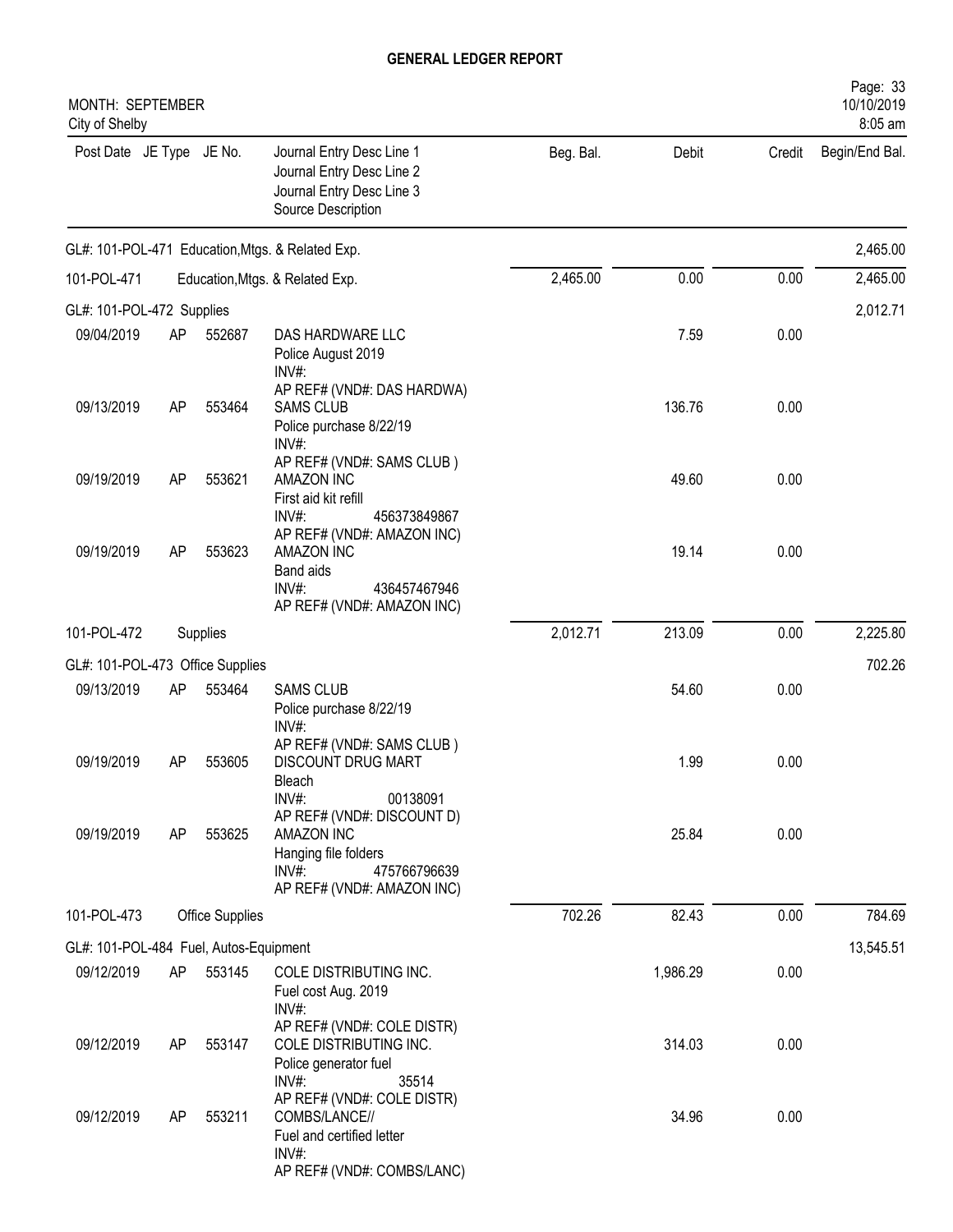| MONTH: SEPTEMBER<br>City of Shelby     |           |                       |                                                                                                                                                     |           |          |        | Page: 34<br>10/10/2019<br>8:05 am |
|----------------------------------------|-----------|-----------------------|-----------------------------------------------------------------------------------------------------------------------------------------------------|-----------|----------|--------|-----------------------------------|
| Post Date JE Type JE No.               |           |                       | Journal Entry Desc Line 1<br>Journal Entry Desc Line 2<br>Journal Entry Desc Line 3<br>Source Description                                           | Beg. Bal. | Debit    | Credit | Begin/End Bal.                    |
| 101-POL-484                            |           | Fuel, Autos-Equipment |                                                                                                                                                     | 13,545.51 | 2,335.28 | 0.00   | 15,880.79                         |
| GL#: 101-POL-485 Maintenance, Autos    |           |                       |                                                                                                                                                     |           |          |        | 4,248.59                          |
| 09/06/2019                             | <b>AP</b> | 552928                | SHELBY PARTS CO.<br>Oil filters, police<br>$INV#$ :<br>322652                                                                                       |           | 36.60    | 0.00   |                                   |
| 09/12/2019                             | <b>AP</b> | 553215                | AP REF# (VND#: SHELBY PAR)<br>ADVANCE AUTO PARTS<br><b>Batery</b><br>INV#:<br>0966                                                                  |           | 133.99   | 0.00   |                                   |
| 09/12/2019                             | <b>AP</b> | 553217                | AP REF# (VND#: ADVANCE AU)<br>ADVANCE AUTO PARTS<br>Brakes and rotars<br>0873<br>INV#                                                               |           | 236.67   | 0.00   |                                   |
| 09/19/2019                             | <b>AP</b> | 553601                | AP REF# (VND#: ADVANCE AU)<br><b>BUCKEYE DODGE</b><br><b>Motor Mounts</b><br>INV#:<br>248785                                                        |           | 135.36   | 0.00   |                                   |
| 09/26/2019                             | <b>AP</b> | 553887                | AP REF# (VND#: BUCKEYE DO)<br>DONLEY FORD SHELBY INC<br>Mount tires for 17 Explorer<br>INV#:<br>86538<br>AP REF# (VND#: DONLEY FOR)                 |           | 84.00    | 0.00   |                                   |
| 101-POL-485                            |           | Maintenance, Autos    |                                                                                                                                                     | 4,248.59  | 626.62   | 0.00   | 4,875.21                          |
| GL#: 101-POL-486 Maintenance Equipment |           |                       |                                                                                                                                                     |           |          |        | 1,359.13                          |
| 09/06/2019                             | <b>AP</b> | 552930                | VASU COMMUNICATIONS, INC.<br>Mic cables<br>INV#:<br>204000263-1                                                                                     |           | 96.00    | 0.00   |                                   |
| 09/13/2019                             | AP        | 553474                | AP REF# (VND#: VASU COMMU)<br>MT BUSINESS TECHNOLOGIES, INC.<br>City hall contract 6079528-01<br>$INV#$ :<br>IN217997<br>AP REF# (VND#: MT BUS TEC) |           | 11.65    | 0.00   |                                   |
| 101-POL-486                            |           | Maintenance Equipment |                                                                                                                                                     | 1,359.13  | 107.65   | 0.00   | 1,466.78                          |
| GL#: 101-POL-487 Prisoner supplies     |           |                       |                                                                                                                                                     |           |          |        | 9,334.05                          |
| 09/13/2019                             | AP        | 553464                | <b>SAMS CLUB</b><br>Police purchase 8/22/19                                                                                                         |           | 105.28   | 0.00   |                                   |
| 09/19/2019                             | AP        | 553617                | INV#:<br>AP REF# (VND#: SAMS CLUB)<br>COLONIAL COIN LAUNDRY<br>August inmate laundry                                                                |           | 120.00   | 0.00   |                                   |
| 09/19/2019                             | AP        | 553621                | INV#:<br>AP REF# (VND#: COLON COIN)<br>AMAZON INC<br>First aid kit refill                                                                           |           | 49.60    | 0.00   |                                   |
| 09/19/2019                             | AP        | 553623                | INV#:<br>456373849867<br>AP REF# (VND#: AMAZON INC)<br>AMAZON INC<br>Band aids<br>INV#:<br>436457467946                                             |           | 19.14    | 0.00   |                                   |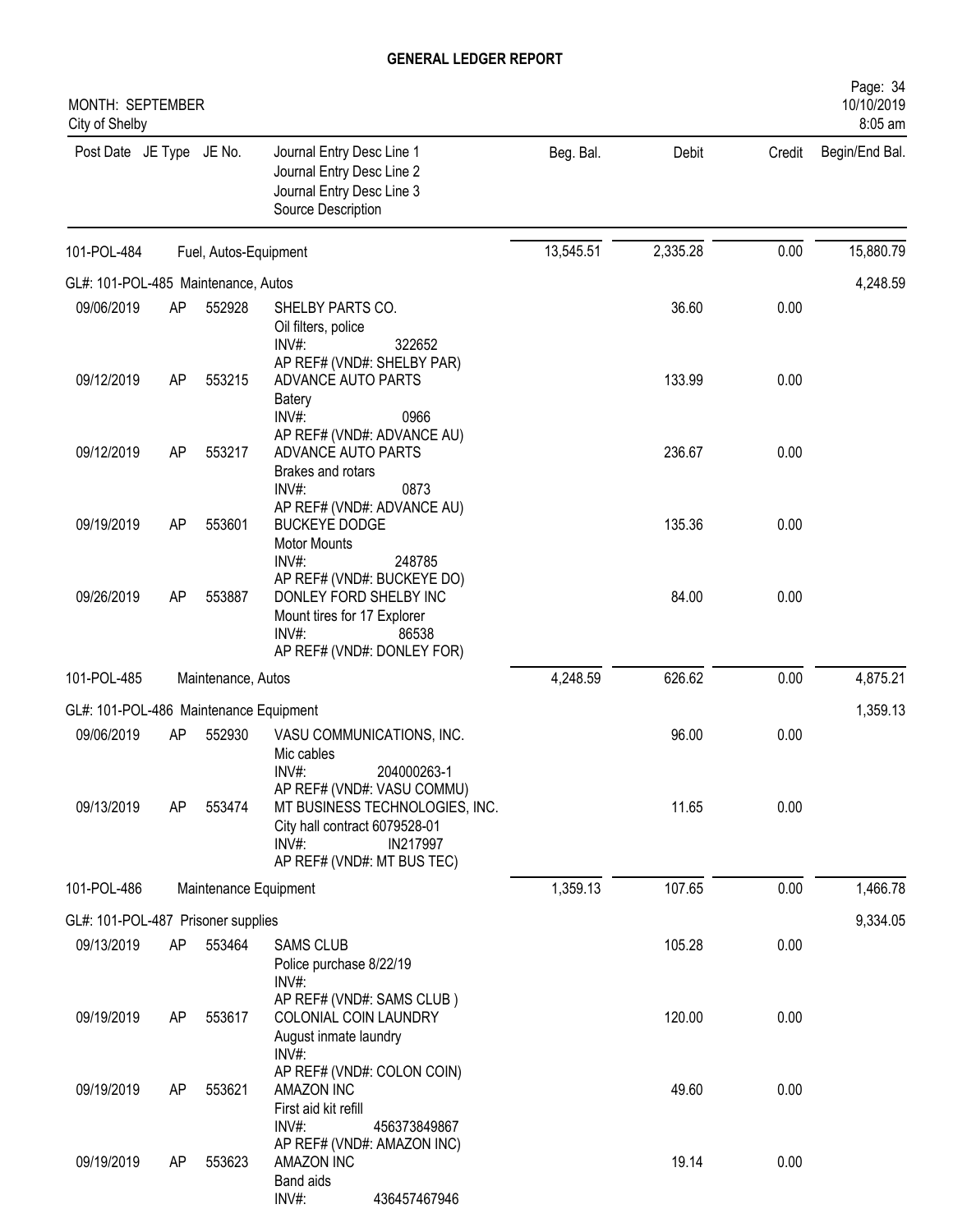| MONTH: SEPTEMBER<br>City of Shelby     |     |                       |                                                                                                                                             |           |          |        | Page: 35<br>10/10/2019<br>8:05 am |
|----------------------------------------|-----|-----------------------|---------------------------------------------------------------------------------------------------------------------------------------------|-----------|----------|--------|-----------------------------------|
| Post Date JE Type JE No.               |     |                       | Journal Entry Desc Line 1<br>Journal Entry Desc Line 2<br>Journal Entry Desc Line 3<br>Source Description                                   | Beg. Bal. | Debit    | Credit | Begin/End Bal.                    |
| GL#: 101-POL-487 Prisoner supplies     |     |                       |                                                                                                                                             |           |          |        | 9,334.05                          |
| 09/23/2019                             | AP  | 553792                | AP REF# (VND#: AMAZON INC)<br><b>CRESTWOOD CARE CENTER</b><br>Inmate meals Aug 2019<br>INV#:<br>AP REF# (VND#: CRESTWOOD)                   |           | 604.00   | 0.00   |                                   |
| 101-POL-487                            |     | Prisoner supplies     |                                                                                                                                             | 9,334.05  | 898.02   | 0.00   | 10,232.07                         |
| GL#: 101-POL-488 Special Investigation |     |                       |                                                                                                                                             |           |          |        | 0.00                              |
| 101-POL-488                            |     | Special Investigation |                                                                                                                                             | 0.00      | 0.00     | 0.00   | 0.00                              |
| GL#: 101-POL-501 Computer support      |     |                       |                                                                                                                                             |           |          |        | 27,038.53                         |
| 09/04/2019                             | AP  | 552695                | <b>INTERACTION INSIGHT GLR CORP</b><br>Annual maintenance service for<br>INV#:<br>SPD2019827                                                |           | 1,900.00 | 0.00   |                                   |
| 09/23/2019                             | AP  | 553782                | AP REF# (VND#: INTERACT)<br>AT&T MOBILITY II LLC<br>acct 287289902889<br>$INV#$ :<br>287289902889X0992019<br>AP REF# (VND#: AT&T MOBIL)     |           | 369.00   | 0.00   |                                   |
| 101-POL-501                            |     | Computer support      |                                                                                                                                             | 27,038.53 | 2,269.00 | 0.00   | 29,307.53                         |
|                                        |     |                       | GL#: 101-POL-507 Maintenance Building/Grounds                                                                                               |           |          |        | 6,279.55                          |
| 09/12/2019                             | AP  | 553183                | TDR LAWN AND LANDSCAPING<br>3 lawn mowings Aug 2019<br>INV#:<br>7411<br>AP REF# (VND#: TDR LAWN)                                            |           | 255.00   | 0.00   |                                   |
| 09/12/2019                             | AΡ  | 553185                | TDR LAWN AND LANDSCAPING<br>lawn treatment Aug 30th<br>INV#:<br>7446                                                                        |           | 135.00   | 0.00   |                                   |
| 09/26/2019                             | AP  | 553889                | AP REF# (VND#: TDR LAWN)<br>AIR SOLUTIONS OF OHIO<br>Contract maintenance, boiler<br>$INV#$ :<br>1007-4323                                  |           | 537.75   | 0.00   |                                   |
| 09/26/2019                             | AP  | 553891                | AP REF# (VND#: AIR SOLUTI)<br>AIR SOLUTIONS OF OHIO<br>Contract maintenance, boiler<br>$INV#$ :<br>1007-4323b<br>AP REF# (VND#: AIR SOLUTI) |           | 325.34   | 0.00   |                                   |
| 101-POL-507                            |     |                       | Maintenance Building/Grounds                                                                                                                | 6,279.55  | 1,253.09 | 0.00   | 7,532.64                          |
| GL#: 101-POL-528 Postage               |     |                       |                                                                                                                                             |           |          |        | 350.27                            |
| 09/12/2019                             | AP  | 553211                | COMBS/LANCE//<br>Fuel and certified letter<br>$INV#$ :                                                                                      |           | 7.60     | 0.00   |                                   |
| 09/23/2019                             | AP. | 553794                | AP REF# (VND#: COMBS/LANC)<br>TOTALFUNDS BY HASLER<br>postage purchased 8/21/19<br>INV#:<br>AP REF# (VND#: TOTALFUNDS)                      |           | 95.00    | 0.00   |                                   |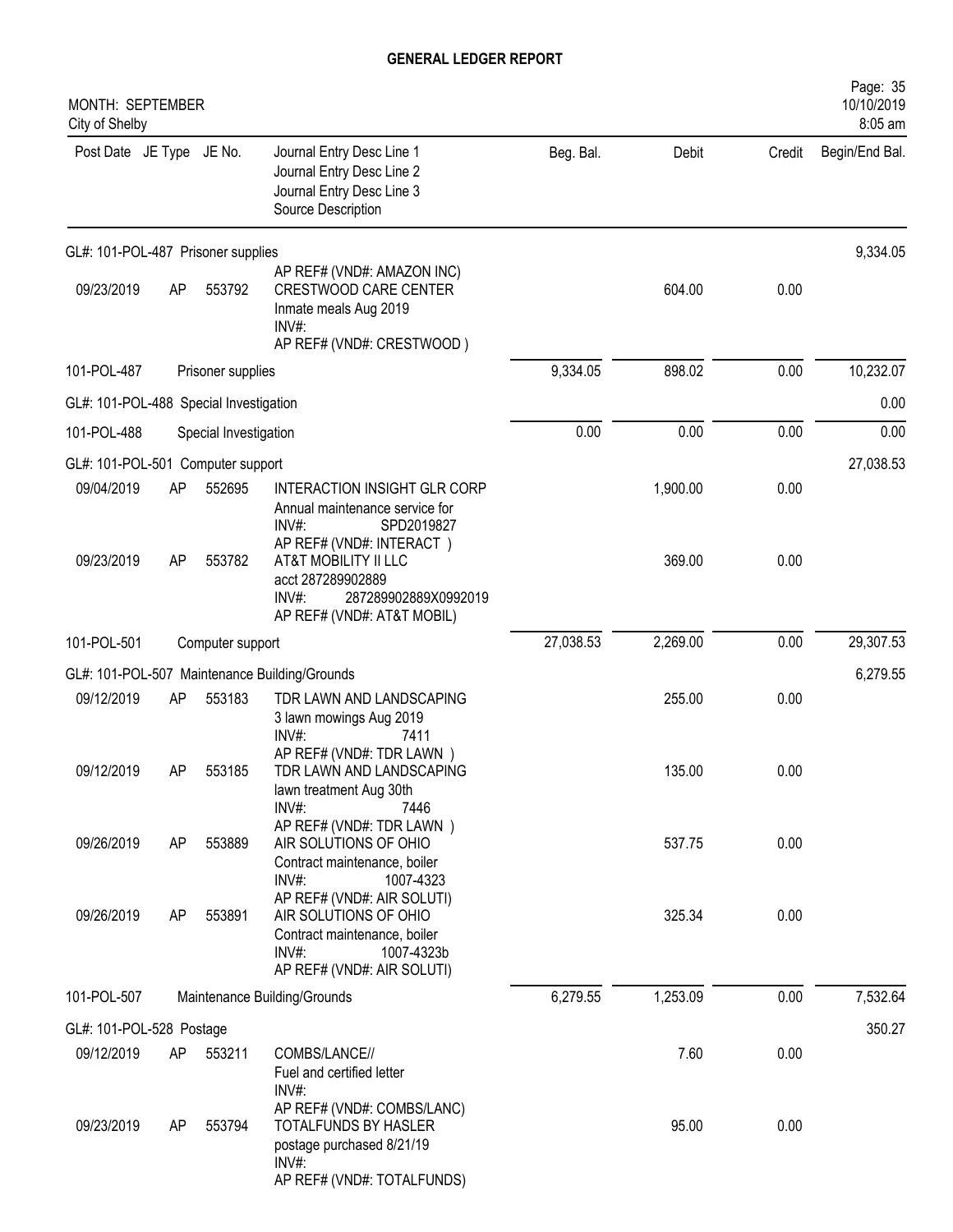| MONTH: SEPTEMBER<br>City of Shelby |    |                        |                                                                                                                                                      |           |          |        | Page: 36<br>10/10/2019<br>8:05 am |
|------------------------------------|----|------------------------|------------------------------------------------------------------------------------------------------------------------------------------------------|-----------|----------|--------|-----------------------------------|
| Post Date JE Type JE No.           |    |                        | Journal Entry Desc Line 1<br>Journal Entry Desc Line 2<br>Journal Entry Desc Line 3<br>Source Description                                            | Beg. Bal. | Debit    | Credit | Begin/End Bal.                    |
| 101-POL-528                        |    | Postage                |                                                                                                                                                      | 350.27    | 102.60   | 0.00   | 452.87                            |
|                                    |    |                        | GL#: 101-POL-530 Office Equipment/Furn/Fixtures                                                                                                      |           |          |        | 0.00                              |
| 101-POL-530                        |    |                        | Office Equipment/Furn/Fixtures                                                                                                                       | 0.00      | 0.00     | 0.00   | 0.00                              |
| GL#: 101-POL-531 Miscellaneous     |    |                        |                                                                                                                                                      |           |          |        | 8,441.26                          |
| 09/12/2019                         | AP | 553153                 | AUTOMATIC DATA PROCESSING<br>processing charges 8/31/19<br>$INV#$ :<br>542085128<br>AP REF# (VND#: ADP                                               |           | 59.96    | 0.00   |                                   |
| 09/12/2019                         | AP | 553201                 | <b>AVITA HEALTH SYSTEM</b><br>Psychological evaluation<br>INV#:                                                                                      |           | 500.00   | 0.00   |                                   |
| 09/12/2019                         | AP | 553207                 | AP REF# (VND#: AVITA HEAL)<br>AVITA HEALTH SYSTEM<br><b>Physical Rutherford</b><br>INV#:<br>WW30646c                                                 |           | 400.00   | 0.00   |                                   |
| 09/12/2019                         | AP | 553209                 | AP REF# (VND#: AVITA HEAL)<br>AVITA HEALTH SYSTEM<br><b>Physical Rutherford</b><br>WW30646d<br>$INV#$ :                                              |           | 119.45   | 0.00   |                                   |
| 09/12/2019                         | AP | 553225                 | AP REF# (VND#: AVITA HEAL)<br>PRO-TECH SECURITY SALES<br>RMA-46480 Alteration charge<br>INV#:<br>29135                                               |           | 60.00    | 0.00   |                                   |
| 09/23/2019                         | AP | 553784                 | AP REF# (VND#: PRO-TECH S)<br>CHARTER COMM HOLDINGS LLC<br>acct 01075-321600202-1001<br>INV#:<br>321600202091619                                     |           | 10.49    | 0.00   |                                   |
| 09/26/2019                         | AP | 553893                 | AP REF# (VND#: CHART COMM)<br>NATIONAL TESTING NETWORK<br>Annual membership 9/19/19-                                                                 |           | 500.00   | 0.00   |                                   |
| 09/27/2019                         | AP | 554074                 | INV#:<br>6270<br>AP REF# (VND#: NATION TES)<br>TREASURER, STATE OF OHIO<br>Urine toxicology Cains &                                                  |           | 251.00   | 0.00   |                                   |
| 09/27/2019                         | AP | 554078                 | INV#:<br>HP20-388<br>AP REF# (VND#: TREAS.STAT)<br>AUTOMATIC DATA PROCESSING<br>quarterly docs                                                       |           | 2.24     | 0.00   |                                   |
| 09/27/2019                         | AP | 554080                 | INV#:<br>542408622<br>AP REF# (VND#: ADP<br>AUTOMATIC DATA PROCESSING<br>Processing charges and human<br>$INV#$ :<br>542889302<br>AP REF# (VND#: ADP |           | 136.21   | 0.00   |                                   |
| 101-POL-531                        |    | Miscellaneous          |                                                                                                                                                      | 8,441.26  | 2,039.35 | 0.00   | 10,480.61                         |
| GL#: 101-POL-532 Labor Relations   |    |                        |                                                                                                                                                      |           |          |        | 6,390.69                          |
| 101-POL-532                        |    | <b>Labor Relations</b> |                                                                                                                                                      | 6,390.69  | 0.00     | 0.00   | 6,390.69                          |
| GL#: 101-POL-549 LEADS Computer    |    |                        |                                                                                                                                                      |           |          |        | 5,400.00                          |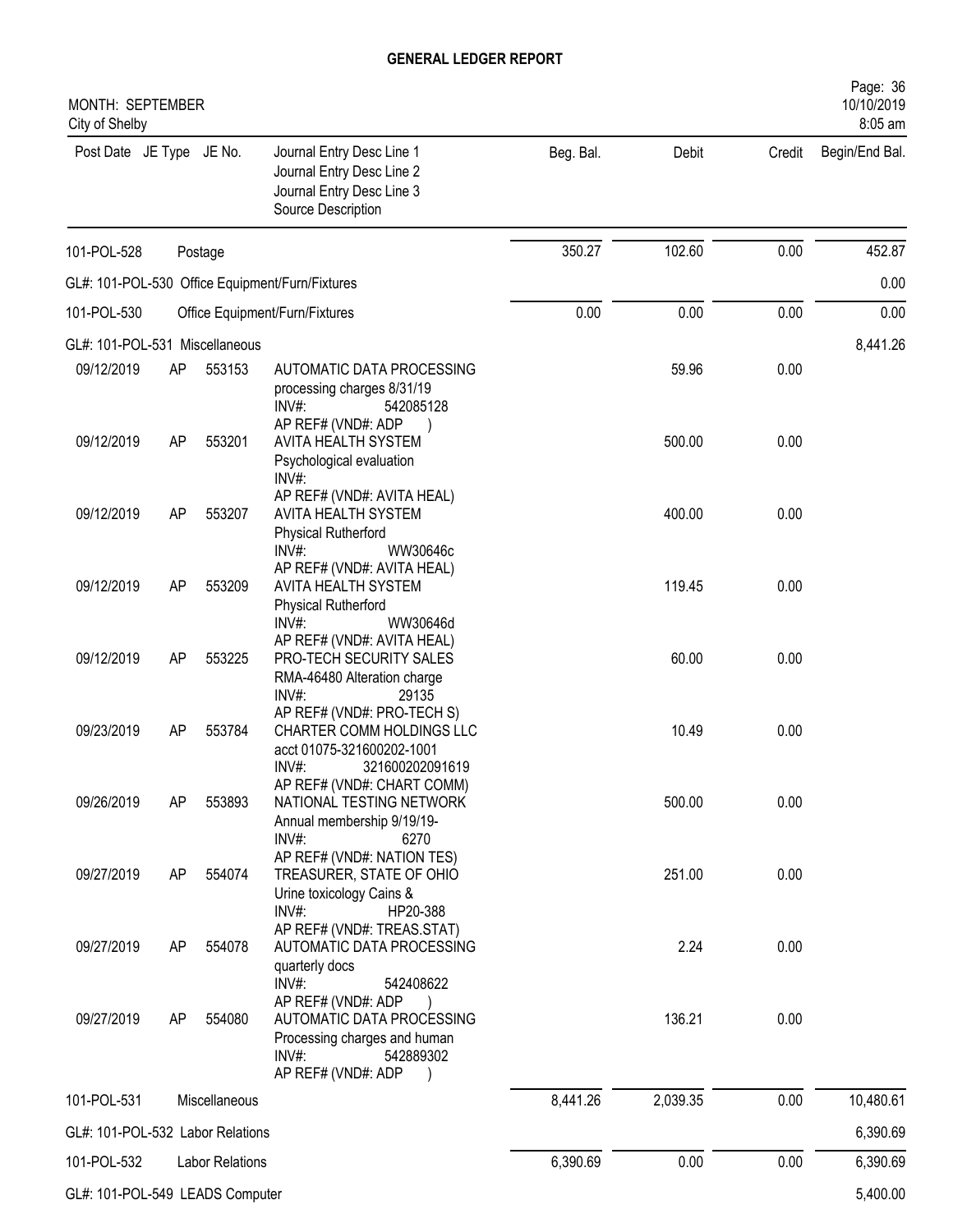| MONTH: SEPTEMBER<br>City of Shelby |    |                         |                                                                                                                              |           |          |        | Page: 37<br>10/10/2019<br>8:05 am |
|------------------------------------|----|-------------------------|------------------------------------------------------------------------------------------------------------------------------|-----------|----------|--------|-----------------------------------|
| Post Date JE Type JE No.           |    |                         | Journal Entry Desc Line 1<br>Journal Entry Desc Line 2<br>Journal Entry Desc Line 3<br>Source Description                    | Beg. Bal. | Debit    | Credit | Begin/End Bal.                    |
| GL#: 101-POL-549 LEADS Computer    |    |                         |                                                                                                                              |           |          |        | 5,400.00                          |
| 101-POL-549                        |    | <b>LEADS Computer</b>   |                                                                                                                              | 5,400.00  | 0.00     | 0.00   | 5,400.00                          |
| GL#: 101-POL-575 Safety Related    |    |                         |                                                                                                                              |           |          |        | 0.00                              |
| 101-POL-575                        |    | Safety Related          |                                                                                                                              | 0.00      | 0.00     | 0.00   | 0.00                              |
|                                    |    |                         | GL#: 101-POL-600 Prisoner Housing/Treatment                                                                                  |           |          |        | 34,493.06                         |
| 09/01/2019                         | AP | 552551                  | HAHN TRULY NOLEN MANSFIELD<br>August pest control<br>$INV#$ :<br>55522                                                       |           | 125.00   | 0.00   |                                   |
| 09/06/2019                         | AP | 552926                  | AP REF# (VND#: HAHN TRULY)<br>MORROW COUNTY TREASURER<br>Inmate housing Aug 2019<br>$INV#$ :<br>58511                        |           | 1,800.00 | 0.00   |                                   |
| 09/12/2019                         | AP | 553199                  | AP REF# (VND#: MORROW CTY)<br>HURON COUNTY SHERIFF<br>Inmate housing<br>INV#:                                                |           | 218.88   | 0.00   |                                   |
| 09/13/2019                         | AP | 553460                  | AP REF# (VND#: HURON CO)<br>MORROW COUNTY TREASURER<br>Medications Aug 2019<br>$INV#$ :<br>58523                             |           | 6.95     | 0.00   |                                   |
| 09/23/2019                         | AP | 553784                  | AP REF# (VND#: MORROW CTY)<br>CHARTER COMM HOLDINGS LLC<br>acct 01075-321600202-1001<br>$INV#$ :<br>321600202091619          |           | 10.48    | 0.00   |                                   |
| 09/23/2019                         | AP | 553788                  | AP REF# (VND#: CHART COMM)<br><b>CRAWFORD COUNTY SHERIFF</b><br>Inmate housing Aug 2019<br>INV#<br>AP REF# (VND#: CRAW. CTY) |           | 3,080.00 | 0.00   |                                   |
| 101-POL-600                        |    |                         | Prisoner Housing/Treatment                                                                                                   | 34,493.06 | 5,241.31 | 0.00   | 39,734.37                         |
| GL#: 101-POL-617 Leases-Equipment  |    |                         |                                                                                                                              |           |          |        | 3,280.69                          |
| 09/27/2019                         | AP | 554076                  | US BANK EQUIPMENT FINANCE<br>acct 1450993<br>INV#:<br>395176282<br>AP REF# (VND#: US BANK EQ)                                |           | 431.80   | 0.00   |                                   |
| 101-POL-617                        |    | Leases-Equipment        |                                                                                                                              | 3,280.69  | 431.80   | 0.00   | 3,712.49                          |
| GL#: 101-POL-626 Prisoner Medical  |    |                         |                                                                                                                              |           |          |        | 1,086.06                          |
| 101-POL-626                        |    | <b>Prisoner Medical</b> |                                                                                                                              | 1,086.06  | 0.00     | 0.00   | 1,086.06                          |
| GL#: 101-POL-640 Rent              |    |                         |                                                                                                                              |           |          |        | 0.00                              |
| 101-POL-640                        |    | Rent                    |                                                                                                                              | 0.00      | 0.00     | 0.00   | 0.00                              |
| GL#: 101-TRA-428 Telephone         |    |                         |                                                                                                                              |           |          |        | 206.77                            |
| 09/27/2019                         | AP | 554068                  | <b>SPRINT</b><br>acct 838001017                                                                                              |           | 21.65    | 0.00   |                                   |

INV#: 838001017-222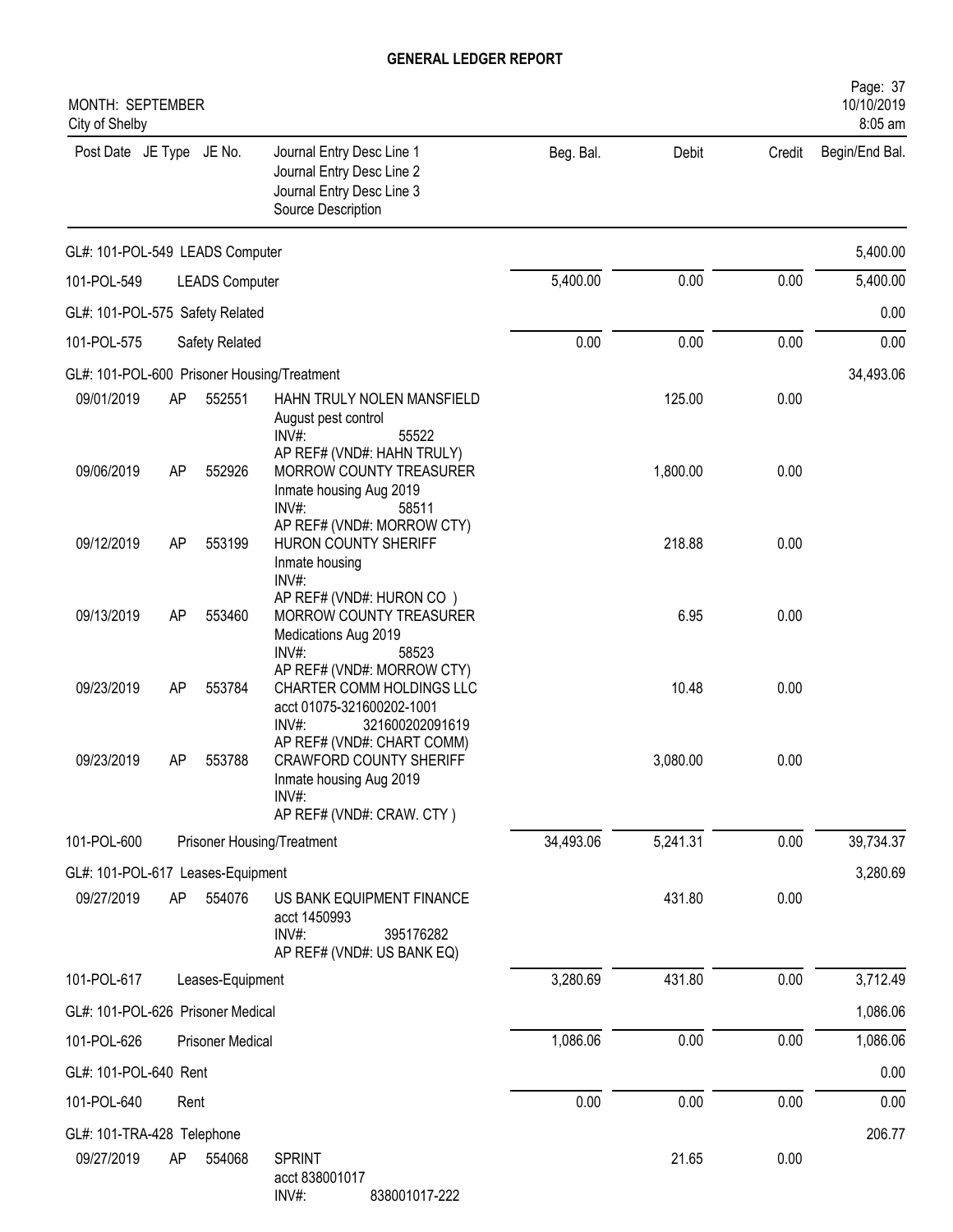| MONTH: SEPTEMBER<br>City of Shelby        |           |                                 |                                                                                                                          |              |          |            | Page: 38<br>10/10/2019<br>8:05 am |
|-------------------------------------------|-----------|---------------------------------|--------------------------------------------------------------------------------------------------------------------------|--------------|----------|------------|-----------------------------------|
| Post Date JE Type JE No.                  |           |                                 | Journal Entry Desc Line 1<br>Journal Entry Desc Line 2<br>Journal Entry Desc Line 3<br>Source Description                | Beg. Bal.    | Debit    | Credit     | Begin/End Bal.                    |
| GL#: 101-TRA-428 Telephone                |           |                                 | AP REF# (VND#: SPRINT LOC)                                                                                               |              |          |            | 206.77                            |
| 101-TRA-428                               |           | Telephone                       |                                                                                                                          | 206.77       | 21.65    | 0.00       | 228.42                            |
| GL#: 101-TRA-436 Auto Insurance           |           |                                 |                                                                                                                          |              |          |            | 0.00                              |
| 101-TRA-436                               |           | Auto Insurance                  |                                                                                                                          | 0.00         | 0.00     | 0.00       | 0.00                              |
| GL#: 101-TRA-484 Fuel, Autos-Equipment    |           |                                 |                                                                                                                          |              |          |            | 1,151.36                          |
| 09/12/2019                                | AP        | 553145                          | COLE DISTRIBUTING INC.<br>Fuel cost Aug. 2019<br>INV#<br>AP REF# (VND#: COLE DISTR)                                      |              | 155.70   | 0.00       |                                   |
| 101-TRA-484                               |           | Fuel, Autos-Equipment           |                                                                                                                          | 1,151.36     | 155.70   | 0.00       | 1,307.06                          |
| GL#: 101-TRA-485 Maintenance, Autos       |           |                                 |                                                                                                                          |              |          |            | 912.24                            |
| 09/12/2019                                | AP        | 553167                          | SHELBY PARTS CO.<br>purchase 8/16/19<br>$INV#$ :<br>322499<br>AP REF# (VND#: SHELBY PAR)                                 |              | 75.09    | 0.00       |                                   |
| 101-TRA-485                               |           | Maintenance, Autos              |                                                                                                                          | 912.24       | 75.09    | 0.00       | 987.33                            |
| GL#: 101-TRA-531 Miscellaneous            |           |                                 |                                                                                                                          |              |          |            | 6,262.50                          |
| 101-TRA-531                               |           | Miscellaneous                   |                                                                                                                          | 6,262.50     | 0.00     | 0.00       | 6,262.50                          |
| GL#: 101-TRA-564 Service Vehicle          |           |                                 |                                                                                                                          |              |          |            | 0.00                              |
| 101-TRA-564                               |           | Service Vehicle                 |                                                                                                                          | 0.00         | 0.00     | 0.00       | 0.00                              |
| GL#: 101-TRA-604 Temporary Labor Services |           |                                 |                                                                                                                          |              |          |            | 16,428.17                         |
| 09/06/2019                                | AP        | 552938                          | ADVANTAGE STAFFING LTD<br>Taxi Wages 8/31/19<br>INV#:<br>40855                                                           |              | 486.54   | 0.00       |                                   |
| 09/12/2019                                | <b>AP</b> | 553241                          | AP REF# (VND#: ADVANTAGE)<br>ADVANTAGE STAFFING LTD<br>Taxi wages 9/7/19<br>INV#:<br>40897                               |              | 484.80   | 0.00       |                                   |
| 09/19/2019                                | <b>AP</b> | 553631                          | AP REF# (VND#: ADVANTAGE)<br>ADVANTAGE STAFFING LTD<br>Taxi wages 9/14/19<br>INV#:<br>40929<br>AP REF# (VND#: ADVANTAGE) |              | 484.80   | 0.00       |                                   |
| 101-TRA-604                               |           | <b>Temporary Labor Services</b> |                                                                                                                          | 16,428.17    | 1,456.14 | 0.00       | 17,884.31                         |
| GL#: 101-TRS-240 Transfer City Income Tax |           |                                 |                                                                                                                          |              |          |            | 1,648,026.98                      |
| 09/30/2019                                | GJ        | 554214                          | Income tax transfer to general fund<br>pio                                                                               |              | 0.00     | 178,150.97 |                                   |
| 101-TRS-240                               |           | Transfer City Income Tax        |                                                                                                                          | 1,648,026.98 | 0.00     | 178,150.97 | 1,826,177.95                      |
| GL#: 101-TRS-241 Transfers Miscellaneous  |           |                                 |                                                                                                                          |              |          |            | 196.66                            |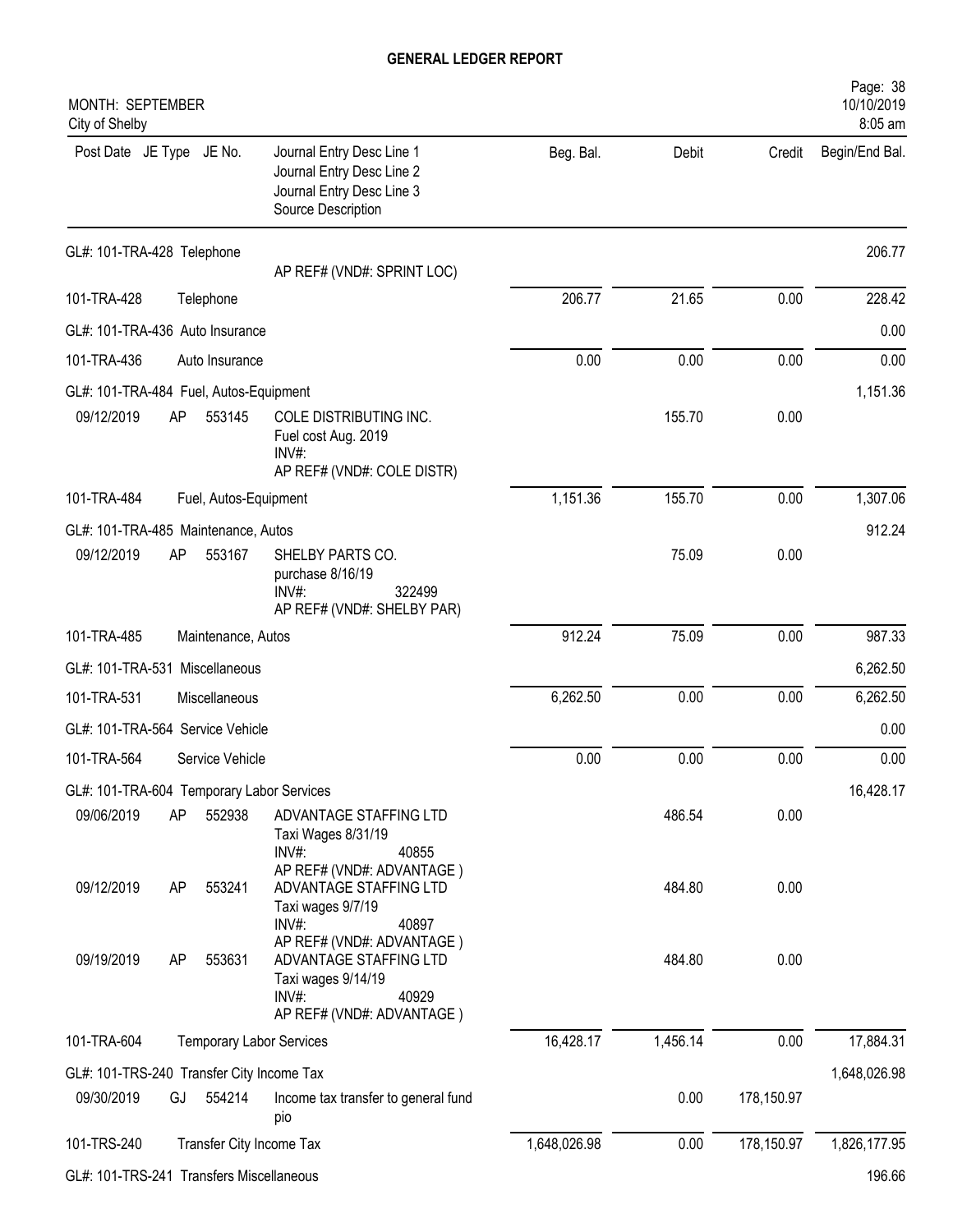| MONTH: SEPTEMBER<br>City of Shelby |                                                |                                                                                                           |            |            |            | Page: 39<br>10/10/2019<br>8:05 am |
|------------------------------------|------------------------------------------------|-----------------------------------------------------------------------------------------------------------|------------|------------|------------|-----------------------------------|
| Post Date JE Type JE No.           |                                                | Journal Entry Desc Line 1<br>Journal Entry Desc Line 2<br>Journal Entry Desc Line 3<br>Source Description | Beg. Bal.  | Debit      | Credit     | Begin/End Bal.                    |
| 101-TRS-241                        | <b>Transfers Miscellaneous</b>                 |                                                                                                           | 196.66     | 0.00       | 0.00       | 196.66                            |
|                                    | GL#: 101-TRS-451 Transfer-Street Fund          |                                                                                                           |            |            |            | 25,000.00                         |
| 101-TRS-451                        | Transfer-Street Fund                           |                                                                                                           | 25,000.00  | 0.00       | 0.00       | 25,000.00                         |
|                                    | GL#: 101-TRS-452 Transfer-Police Pension Fund  |                                                                                                           |            |            |            | 120,000.00                        |
| 09/30/2019                         | 554219<br>GJ                                   | General fund transfer to police pension<br>pio                                                            |            | 15,000.00  | 0.00       |                                   |
| 101-TRS-452                        |                                                | <b>Transfer-Police Pension Fund</b>                                                                       | 120,000.00 | 15,000.00  | 0.00       | 135,000.00                        |
|                                    | GL#: 101-TRS-453 Transfer-Fire Pension Fund    |                                                                                                           |            |            |            | 120,000.00                        |
| 09/30/2019                         | GJ<br>554220                                   | General fund transfer to fire pension<br>pio                                                              |            | 15,000.00  | 0.00       |                                   |
| 101-TRS-453                        | <b>Transfer-Fire Pension Fund</b>              |                                                                                                           | 120,000.00 | 15,000.00  | 0.00       | 135,000.00                        |
|                                    | GL#: 101-TRS-454 Transfer-Mini Park Fund       |                                                                                                           |            |            |            | 0.00                              |
| 101-TRS-454                        | Transfer-Mini Park Fund                        |                                                                                                           | 0.00       | 0.00       | 0.00       | 0.00                              |
|                                    | GL#: 101-TRS-456 Transfer-Police Equipment     |                                                                                                           |            |            |            | 20,000.00                         |
| 101-TRS-456                        | <b>Transfer-Police Equipment</b>               |                                                                                                           | 20,000.00  | 0.00       | 0.00       | 20,000.00                         |
|                                    | GL#: 101-TRS-457 Transfer-City Administration  |                                                                                                           |            |            |            | 10,000.00                         |
| 101-TRS-457                        | Transfer-City Administration                   |                                                                                                           | 10,000.00  | 0.00       | 0.00       | 10,000.00                         |
|                                    | GL#: 101-TRS-458 Transfer-Electric Fund        |                                                                                                           |            |            |            | 0.00                              |
| 101-TRS-458                        | Transfer-Electric Fund                         |                                                                                                           | 0.00       | 0.00       | 0.00       | 0.00                              |
|                                    | GL#: 101-TRS-462 Transfer-Miscellaneous        |                                                                                                           |            |            |            | 0.00                              |
| 101-TRS-462                        | Transfer-Miscellaneous                         |                                                                                                           | 0.00       | 0.00       | 0.00       | 0.00                              |
|                                    |                                                | Fund: 101 - GENERAL FUND Totals:                                                                          |            | 342,487.16 | 367,798.57 |                                   |
|                                    | GL#: 200-CFS-159 Other services                |                                                                                                           |            |            |            | 0.00                              |
| 200-CFS-159                        | Other services                                 |                                                                                                           | 0.00       | 0.00       | 0.00       | 0.00                              |
| GL#: 200-IGT-116 License Tax       |                                                |                                                                                                           |            |            |            | 38,300.59                         |
| 09/26/2019                         | CR<br>554048                                   | Auto distribution Aug 2019 from county<br>pio                                                             |            | 0.00       | 5,041.35   |                                   |
| 200-IGT-116                        | License Tax                                    |                                                                                                           | 38,300.59  | 0.00       | 5,041.35   | 43,341.94                         |
|                                    | GL#: 200-IGT-117 License Tax(Local Permissive) |                                                                                                           |            |            |            | 46,012.26                         |
| 09/10/2019                         | CR<br>553425                                   | ACH permissive license tax from state<br>pio                                                              |            | 0.00       | 5,943.75   |                                   |
| 200-IGT-117                        |                                                | License Tax(Local Permissive)                                                                             | 46,012.26  | 0.00       | 5,943.75   | 51,956.01                         |
|                                    | GL#: 200-IGT-126 Gasoline Tax                  |                                                                                                           |            |            |            | 193,370.78                        |
| 09/13/2019                         | CR 553446                                      | ACH gasoline excise tax from state                                                                        |            | 0.00       | 40,143.57  |                                   |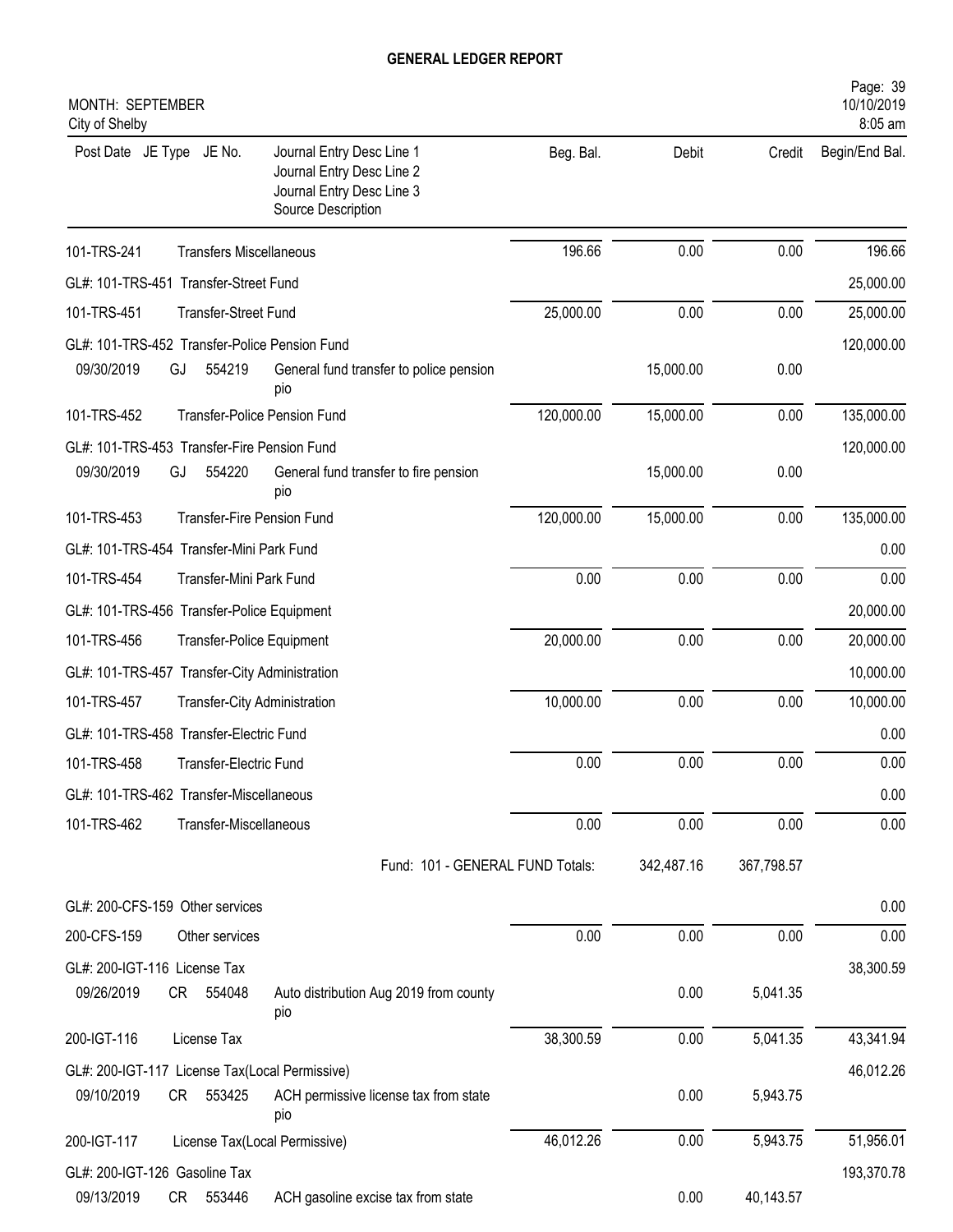| MONTH: SEPTEMBER<br>City of Shelby         |           |                      |                                                                                                                   |            |           |           | Page: 40<br>10/10/2019<br>8:05 am |
|--------------------------------------------|-----------|----------------------|-------------------------------------------------------------------------------------------------------------------|------------|-----------|-----------|-----------------------------------|
| Post Date JE Type JE No.                   |           |                      | Journal Entry Desc Line 1<br>Journal Entry Desc Line 2<br>Journal Entry Desc Line 3<br>Source Description         | Beg. Bal.  | Debit     | Credit    | Begin/End Bal.                    |
| GL#: 200-IGT-126 Gasoline Tax              |           |                      | gas tax increase applied<br>pio                                                                                   |            |           |           | 193,370.78                        |
| 200-IGT-126                                |           | Gasoline Tax         |                                                                                                                   | 193,370.78 | 0.00      | 40,143.57 | 233,514.35                        |
| GL#: 200-IGT-142 State Grants or Aid       |           |                      |                                                                                                                   |            |           |           | 0.00                              |
| 200-IGT-142                                |           | State Grants or Aid  |                                                                                                                   | 0.00       | 0.00      | 0.00      | 0.00                              |
| GL#: 200-LTX-116 License Tax               |           |                      |                                                                                                                   |            |           |           | 0.00                              |
| 200-LTX-116                                |           | License Tax          |                                                                                                                   | 0.00       | 0.00      | 0.00      | 0.00                              |
| GL#: 200-MIS-204 Sale of Scrap             |           |                      |                                                                                                                   |            |           |           | 300.00                            |
| 200-MIS-204                                |           | Sale of Scrap        |                                                                                                                   | 300.00     | 0.00      | 0.00      | 300.00                            |
| GL#: 200-MIS-205 Miscellaneous Income      |           |                      |                                                                                                                   |            |           |           | 6,344.32                          |
| 09/20/2019                                 | <b>CR</b> | 553814               | Payment for mowing at 43 Park Ave<br>2016 180.00, 2018 216.00<br>pio                                              |            | 0.00      | 396.00    |                                   |
| 200-MIS-205                                |           | Miscellaneous Income |                                                                                                                   | 6,344.32   | 0.00      | 396.00    | 6,740.32                          |
| GL#: 200-MIS-211 Insurance/Fema Settlement |           |                      |                                                                                                                   |            |           |           | 0.00                              |
| 200-MIS-211                                |           |                      | Insurance/Fema Settlement                                                                                         | 0.00       | 0.00      | 0.00      | 0.00                              |
| GL#: 200-STR-400 Wages                     |           |                      |                                                                                                                   |            |           |           | 119,791.01                        |
| 09/04/2019                                 | AP        | 552742               | <b>CITY PAYROLL FUND</b><br>Wages 8/18/19-8/31/19<br>INV#                                                         |            | 8,648.51  | 0.00      |                                   |
| 09/18/2019                                 | AP        | 553535               | AP REF# (VND#: CITY PAYRO)<br>CITY PAYROLL FUND<br>Wages 9/1/19-9/14/19<br>$INV#$ :<br>AP REF# (VND#: CITY PAYRO) |            | 8,381.71  | 0.00      |                                   |
| 200-STR-400                                |           | Wages                |                                                                                                                   | 119,791.01 | 17,030.22 | 0.00      | 136,821.23                        |
|                                            |           |                      | GL#: 200-STR-415 Public Employees Retire.System                                                                   |            |           |           | 15,419.83                         |
| 09/12/2019                                 | AP        | 553405               | OH PUBLIC EMPLOYEES RETIREMENT<br>Employer portion 7/21/19-<br>INV#:<br>AP REF# (VND#: OPERS )                    |            | 3,128.43  | 0.00      |                                   |
| 200-STR-415                                |           |                      | Public Employees Retire.System                                                                                    | 15,419.83  | 3,128.43  | 0.00      | 18,548.26                         |
| GL#: 200-STR-417 FICA                      |           |                      |                                                                                                                   |            |           |           | 1,819.42                          |
| 09/04/2019                                 | AP        | 552744               | PAYROLL FUND<br>FICA 8/18/19-8/31/19<br>INV#:                                                                     |            | 125.41    | 0.00      |                                   |
| 09/18/2019                                 | AP        | 553533               | AP REF# (VND#: PAYROLL FU)<br>PAYROLL FUND<br>FICA 9/1/19-9/14/19<br>INV#:                                        |            | 121.51    | 0.00      |                                   |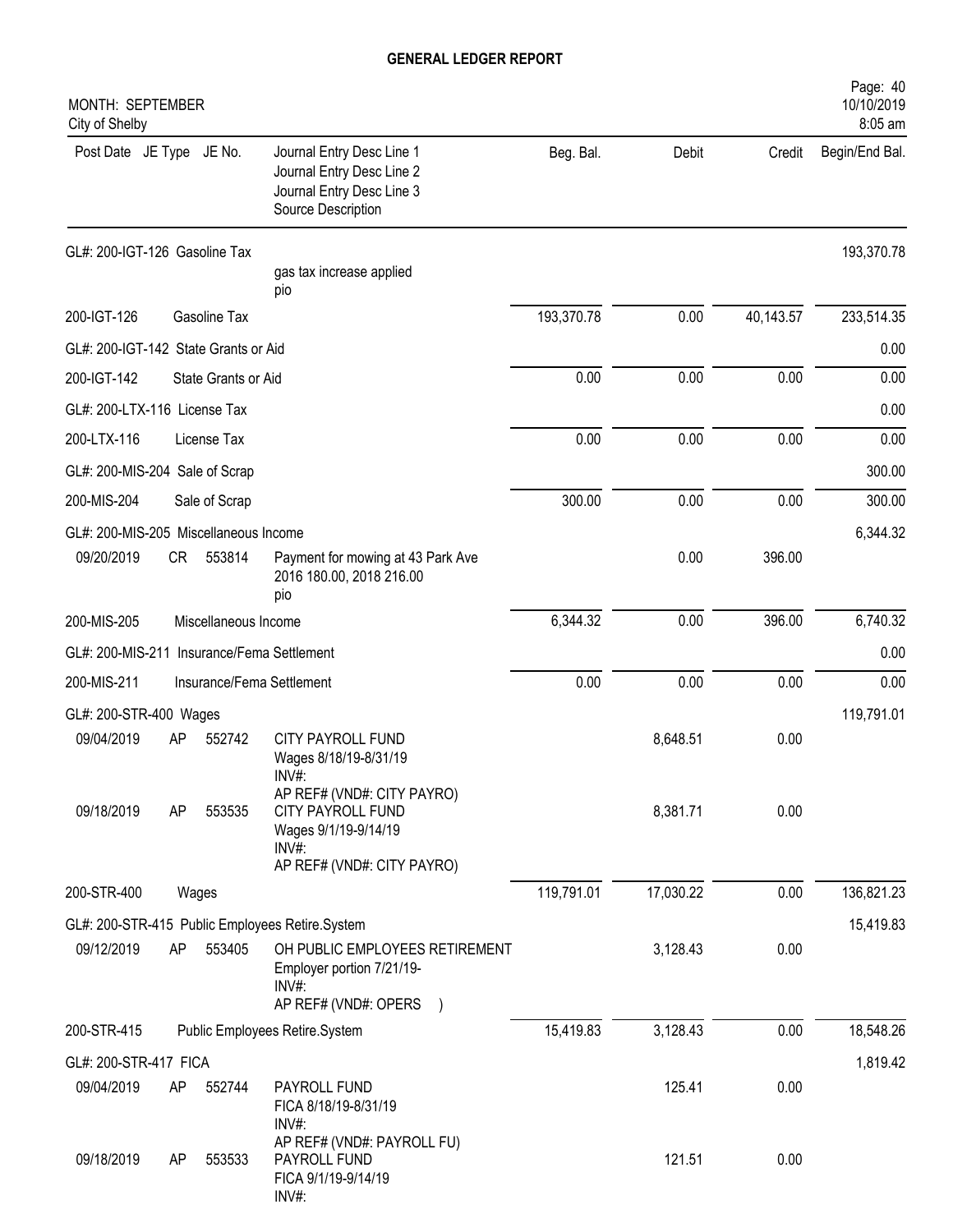| MONTH: SEPTEMBER<br>City of Shelby              |             |                             |                                                                                                                      |           |          |        | Page: 41<br>10/10/2019<br>8:05 am |
|-------------------------------------------------|-------------|-----------------------------|----------------------------------------------------------------------------------------------------------------------|-----------|----------|--------|-----------------------------------|
| Post Date JE Type JE No.                        |             |                             | Journal Entry Desc Line 1<br>Journal Entry Desc Line 2<br>Journal Entry Desc Line 3<br>Source Description            | Beg. Bal. | Debit    | Credit | Begin/End Bal.                    |
| GL#: 200-STR-417 FICA                           |             |                             | AP REF# (VND#: PAYROLL FU)                                                                                           |           |          |        | 1,819.42                          |
| 200-STR-417                                     | <b>FICA</b> |                             |                                                                                                                      | 1,819.42  | 246.92   | 0.00   | 2,066.34                          |
| GL#: 200-STR-418 Hospitalization                |             |                             |                                                                                                                      |           |          |        | 29,733.18                         |
| 09/01/2019                                      | AP          | 552593                      | <b>US BANK ICS</b><br>Acct 19-OME095 Sept 2019<br>INV#:<br>AP REF# (VND#: US BANK IC)                                |           | 3,309.12 | 0.00   |                                   |
| 200-STR-418                                     |             | Hospitalization             |                                                                                                                      | 29,733.18 | 3,309.12 | 0.00   | 33,042.30                         |
| GL#: 200-STR-419 Life Insurance                 |             |                             |                                                                                                                      |           |          |        | 360.48                            |
| 09/01/2019                                      | AP          | 552585                      | AMERICAN UNITED LIFE INS CO<br>Policy G 00608125-0002-000<br>INV#:<br>AP REF# (VND#: AMERICAN U)                     |           | 43.56    | 0.00   |                                   |
| 200-STR-419                                     |             | Life Insurance              |                                                                                                                      | 360.48    | 43.56    | 0.00   | 404.04                            |
| GL#: 200-STR-420 Workers Compensation           |             |                             |                                                                                                                      |           |          |        | 2,964.00                          |
| 09/12/2019                                      | AP          | 553151                      | BUREAU OF WORKERS COMPENSATION<br>Installment payment<br>$INV#$ :<br>1006237326<br>AP REF# (VND#: BWC                |           | 290.00   | 0.00   |                                   |
| 200-STR-420                                     |             | <b>Workers Compensation</b> |                                                                                                                      | 2,964.00  | 290.00   | 0.00   | 3,254.00                          |
| GL#: 200-STR-421 Unemployment                   |             |                             |                                                                                                                      |           |          |        | 100.00                            |
| 200-STR-421                                     |             | Unemployment                |                                                                                                                      | 100.00    | 0.00     | 0.00   | 100.00                            |
| GL#: 200-STR-425 Natural Gas                    |             |                             |                                                                                                                      |           |          |        | 1,607.30                          |
| 09/19/2019                                      | AP          | 553589                      | <b>COLUMBIA GAS</b><br>acct 124225390010003<br>$INV#$ :<br>38942<br>AP REF# (VND#: COL. GAS)                         |           | 43.06    | 0.00   |                                   |
| 200-STR-425                                     |             | Natural Gas                 |                                                                                                                      | 1,607.30  | 43.06    | 0.00   | 1,650.36                          |
| GL#: 200-STR-428 Telephone                      |             |                             |                                                                                                                      |           |          |        | 583.77                            |
| 09/23/2019                                      | AP          | 553786                      | CHARTER COMM HOLDINGS LLC<br>acct 01075-321600202-1001<br>$INV#$ :<br>321600202091619b<br>AP REF# (VND#: CHART COMM) |           | 9.70     | 0.00   |                                   |
| 200-STR-428                                     |             | Telephone                   |                                                                                                                      | 583.77    | 9.70     | 0.00   | 593.47                            |
| GL#: 200-STR-435 Property and Liability Insuran |             |                             |                                                                                                                      |           |          |        | 166.00                            |
| 200-STR-435                                     |             |                             | Property and Liability Insuran                                                                                       | 166.00    | 0.00     | 0.00   | 166.00                            |
| GL#: 200-STR-436 Auto Insurance                 |             |                             |                                                                                                                      |           |          |        | 0.00                              |
| 200-STR-436                                     |             | Auto Insurance              |                                                                                                                      | 0.00      | 0.00     | 0.00   | 0.00                              |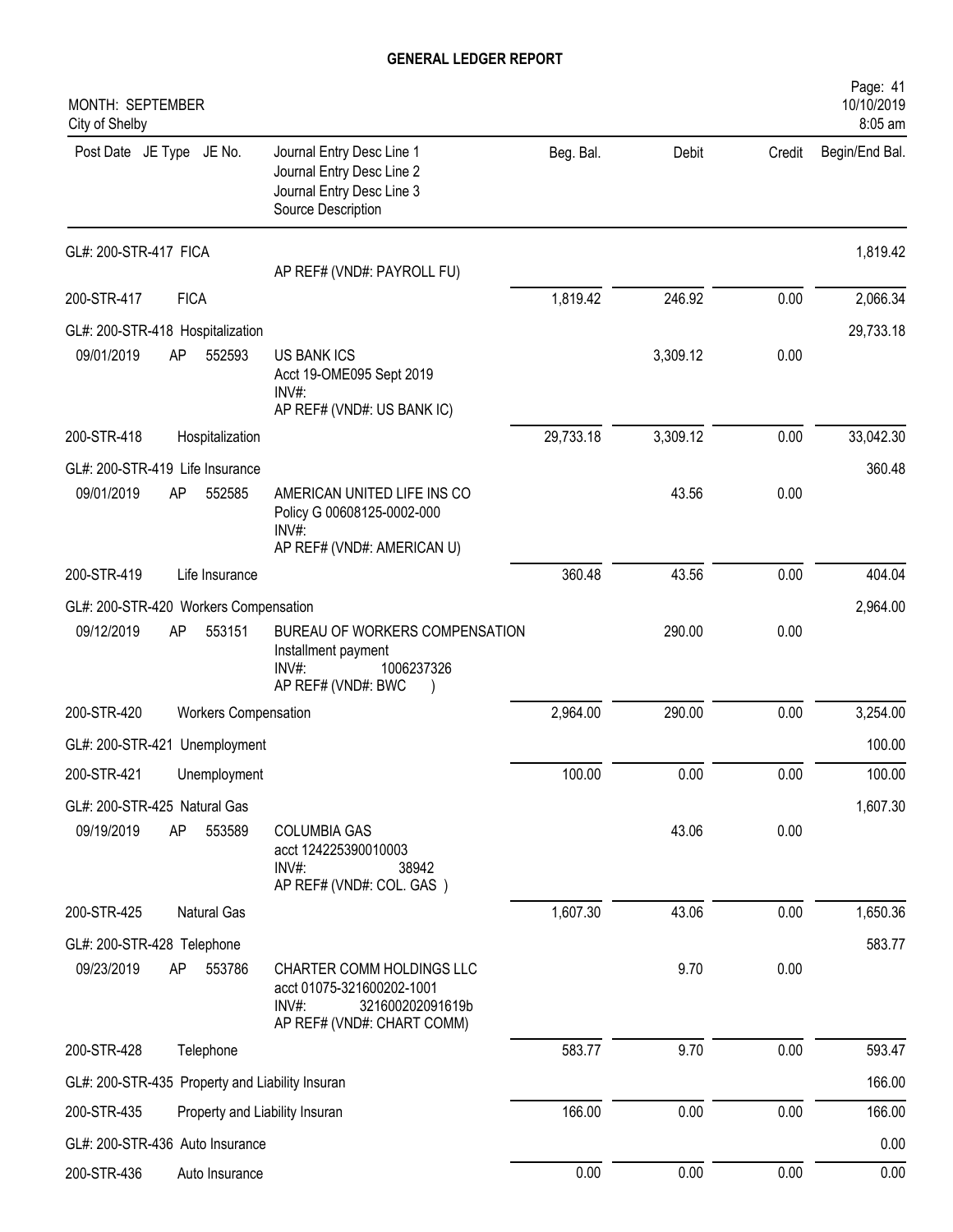| MONTH: SEPTEMBER<br>City of Shelby                      |                         |                                                                                                                     |           |          |        | Page: 42<br>10/10/2019<br>8:05 am |
|---------------------------------------------------------|-------------------------|---------------------------------------------------------------------------------------------------------------------|-----------|----------|--------|-----------------------------------|
| Post Date JE Type JE No.                                |                         | Journal Entry Desc Line 1<br>Journal Entry Desc Line 2<br>Journal Entry Desc Line 3<br>Source Description           | Beg. Bal. | Debit    | Credit | Begin/End Bal.                    |
| GL#: 200-STR-471 Education, Mtgs. & Related Exp.        |                         |                                                                                                                     |           |          |        | 0.00                              |
| 200-STR-471                                             |                         | Education, Mtgs. & Related Exp.                                                                                     | 0.00      | 0.00     | 0.00   | 0.00                              |
| GL#: 200-STR-472 Supplies                               |                         |                                                                                                                     |           |          |        | 993.76                            |
| 09/05/2019<br>AP                                        | 552833                  | GLENS SURPLUS SALES, INC.<br>FT Rope<br>INV#:<br>7504<br>AP REF# (VND#: GLENS SUR)                                  |           | 1.50     | 0.00   |                                   |
| 200-STR-472                                             | Supplies                |                                                                                                                     | 993.76    | 1.50     | 0.00   | 995.26                            |
| GL#: 200-STR-473 Office Supplies                        |                         |                                                                                                                     |           |          |        | 81.90                             |
| 200-STR-473                                             | <b>Office Supplies</b>  |                                                                                                                     | 81.90     | 0.00     | 0.00   | 81.90                             |
| GL#: 200-STR-483 State Audit                            |                         |                                                                                                                     |           |          |        | 858.00                            |
| 09/12/2019<br>AP                                        | 553149                  | TREASURER, STATE OF OHIO<br><b>Financial Audit</b><br>$INV#$ :                                                      |           | 40.00    | 0.00   |                                   |
|                                                         |                         | AP REF# (VND#: TREAS.STAT)                                                                                          |           |          |        |                                   |
| 200-STR-483                                             | <b>State Audit</b>      |                                                                                                                     | 858.00    | 40.00    | 0.00   | 898.00                            |
| GL#: 200-STR-484 Fuel, Autos-Equipment                  |                         |                                                                                                                     |           |          |        | 11,666.58                         |
| 09/12/2019<br>AP                                        | 553145                  | COLE DISTRIBUTING INC.<br>Fuel cost Aug. 2019<br>$INV#$ :                                                           |           | 1,700.00 | 0.00   |                                   |
|                                                         |                         | AP REF# (VND#: COLE DISTR)                                                                                          |           |          |        |                                   |
| 200-STR-484                                             | Fuel, Autos-Equipment   |                                                                                                                     | 11,666.58 | 1,700.00 | 0.00   | 13,366.58                         |
| GL#: 200-STR-485 Maintenance, Autos<br>09/12/2019<br>AP | 553175                  | SHELBY PARTS CO.                                                                                                    |           | 217.07   | 0.00   | 1,543.96                          |
|                                                         |                         | Service jack & parts<br>$INV#$ :<br>322690<br>AP REF# (VND#: SHELBY PAR)                                            |           |          |        |                                   |
| 09/12/2019<br>AP                                        | 553221                  | ADVANCE AUTO PARTS<br>battery charger<br>INV#:<br>1362                                                              |           | 83.20    | 0.00   |                                   |
| 09/12/2019<br>AP                                        | 553223                  | AP REF# (VND#: ADVANCE AU)<br>ADVANCE AUTO PARTS<br>various parts<br>$INV#$ :<br>1993<br>AP REF# (VND#: ADVANCE AU) |           | 114.21   | 0.00   |                                   |
| 200-STR-485                                             | Maintenance, Autos      |                                                                                                                     | 1,543.96  | 414.48   | 0.00   | 1,958.44                          |
| GL#: 200-STR-486 Maintenance Equipment                  |                         |                                                                                                                     |           |          |        | 15,048.47                         |
| 200-STR-486                                             | Maintenance Equipment   |                                                                                                                     | 15,048.47 | 0.00     | 0.00   | 15,048.47                         |
| GL#: 200-STR-491 Marking Supplies                       |                         |                                                                                                                     |           |          |        | 0.00                              |
| 200-STR-491                                             | <b>Marking Supplies</b> |                                                                                                                     | 0.00      | 0.00     | 0.00   | 0.00                              |
| GL#: 200-STR-492 Administrative Costs                   |                         |                                                                                                                     |           |          |        | 14,000.00                         |
|                                                         |                         |                                                                                                                     |           |          |        |                                   |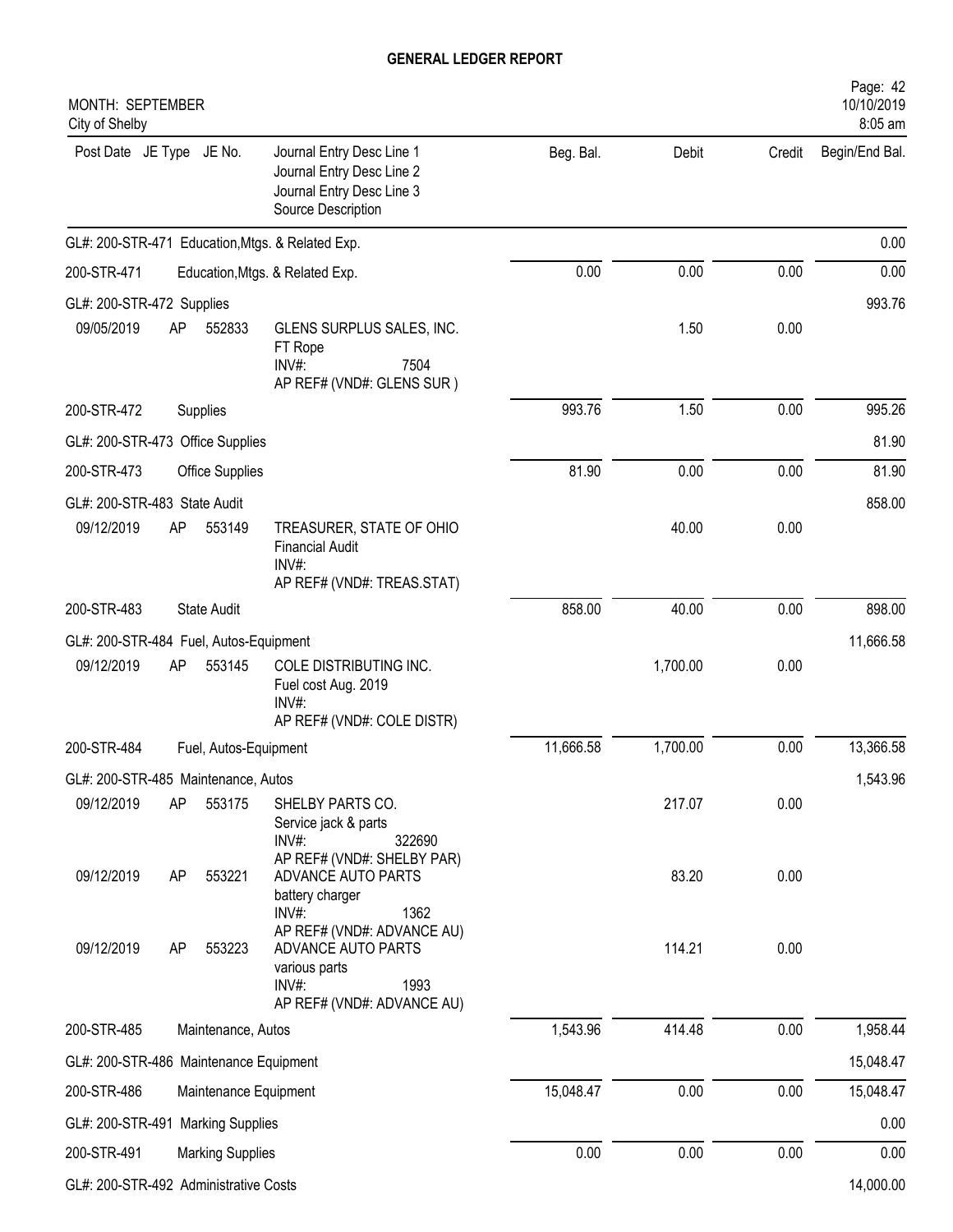| MONTH: SEPTEMBER<br>City of Shelby                        |                                                                                                                                          |           |          |        | Page: 43<br>10/10/2019<br>8:05 am |
|-----------------------------------------------------------|------------------------------------------------------------------------------------------------------------------------------------------|-----------|----------|--------|-----------------------------------|
| Post Date JE Type JE No.                                  | Journal Entry Desc Line 1<br>Journal Entry Desc Line 2<br>Journal Entry Desc Line 3<br>Source Description                                | Beg. Bal. | Debit    | Credit | Begin/End Bal.                    |
| GL#: 200-STR-492 Administrative Costs<br>09/01/2019<br>AP | 552591<br><b>GENERAL FUND-SHELBY</b><br>Admin cost Sept 2019<br>INV#:<br>AP REF# (VND#: GENERAL )                                        |           | 1,750.00 | 0.00   | 14,000.00                         |
| 200-STR-492                                               | <b>Administrative Costs</b>                                                                                                              | 14,000.00 | 1,750.00 | 0.00   | 15,750.00                         |
| GL#: 200-STR-499 Salt                                     |                                                                                                                                          |           |          |        | 0.00                              |
| 200-STR-499<br>Salt                                       |                                                                                                                                          | 0.00      | 0.00     | 0.00   | 0.00                              |
| GL#: 200-STR-507 Maintenance Building/Grounds             |                                                                                                                                          |           |          |        | 5,214.66                          |
| 200-STR-507                                               | Maintenance Building/Grounds                                                                                                             | 5,214.66  | 0.00     | 0.00   | 5,214.66                          |
| GL#: 200-STR-510 Clothing Allowance                       |                                                                                                                                          |           |          |        | 3,729.16                          |
| 200-STR-510                                               | <b>Clothing Allowance</b>                                                                                                                | 3,729.16  | 0.00     | 0.00   | 3,729.16                          |
| GL#: 200-STR-515 Equipment                                |                                                                                                                                          |           |          |        | 2,738.52                          |
| 200-STR-515<br>Equipment                                  |                                                                                                                                          | 2,738.52  | 0.00     | 0.00   | 2,738.52                          |
| GL#: 200-STR-528 Postage                                  |                                                                                                                                          |           |          |        | 320.00                            |
| 09/23/2019<br>AP                                          | <b>TOTALFUNDS BY HASLER</b><br>553794<br>postage purchased 8/21/19<br>INV#:<br>AP REF# (VND#: TOTALFUNDS)                                |           | 5.00     | 0.00   |                                   |
| 200-STR-528<br>Postage                                    |                                                                                                                                          | 320.00    | 5.00     | 0.00   | 325.00                            |
| GL#: 200-STR-529 Small tools and equipment                |                                                                                                                                          |           |          |        | 0.00                              |
| 200-STR-529                                               | Small tools and equipment                                                                                                                | 0.00      | 0.00     | 0.00   | 0.00                              |
| GL#: 200-STR-530 Office Equipment/Furn/Fixtures           |                                                                                                                                          |           |          |        | 0.00                              |
| 200-STR-530                                               | Office Equipment/Furn/Fixtures                                                                                                           | 0.00      | 0.00     | 0.00   | 0.00                              |
| GL#: 200-STR-531 Miscellaneous                            |                                                                                                                                          |           |          |        | 3,596.39                          |
| 09/12/2019<br>AP                                          | 553153<br>AUTOMATIC DATA PROCESSING<br>processing charges 8/31/19<br>$INV#$ :<br>542085128<br>AP REF# (VND#: ADP                         |           | 29.98    | 0.00   |                                   |
| 09/27/2019<br>AP                                          | 554078<br>AUTOMATIC DATA PROCESSING<br>quarterly docs<br>INV#:<br>542408622                                                              |           | 1.12     | 0.00   |                                   |
| 09/27/2019<br>AP                                          | AP REF# (VND#: ADP<br>554080<br>AUTOMATIC DATA PROCESSING<br>Processing charges and human<br>$INV#$ :<br>542889302<br>AP REF# (VND#: ADP |           | 68.11    | 0.00   |                                   |
| 200-STR-531<br>Miscellaneous                              |                                                                                                                                          | 3,596.39  | 99.21    | 0.00   | 3,695.60                          |
|                                                           |                                                                                                                                          |           |          |        |                                   |

GL#: 200-STR-532 Labor Relations 350.00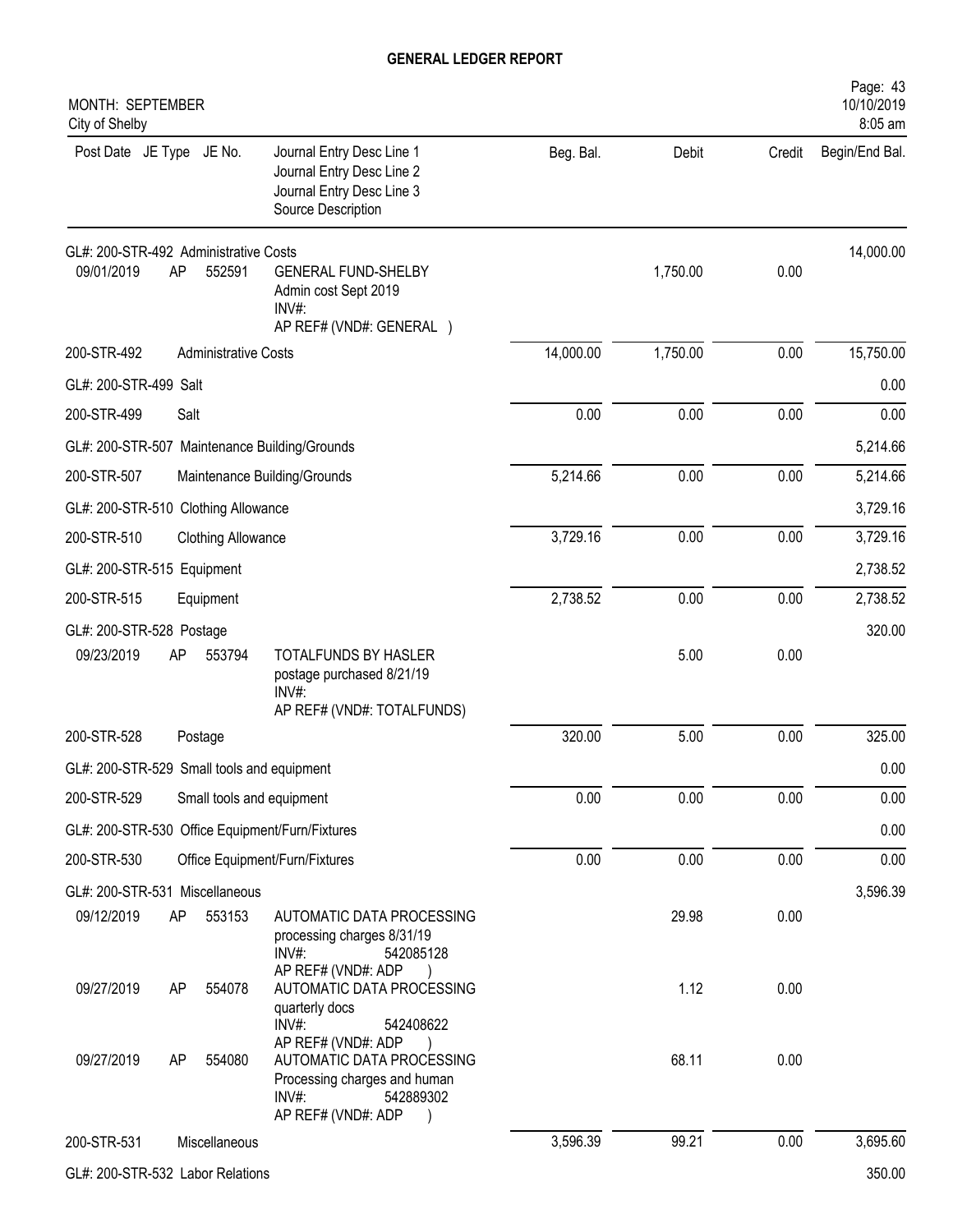| MONTH: SEPTEMBER<br>City of Shelby  |    |                           |                                                                                                                                       |           |          |      | Page: 44<br>10/10/2019<br>8:05 am |
|-------------------------------------|----|---------------------------|---------------------------------------------------------------------------------------------------------------------------------------|-----------|----------|------|-----------------------------------|
| Post Date JE Type JE No.            |    |                           | Journal Entry Desc Line 1<br>Journal Entry Desc Line 2<br>Journal Entry Desc Line 3<br>Source Description                             | Beg. Bal. | Debit    |      | Credit Begin/End Bal.             |
| 200-STR-532                         |    | <b>Labor Relations</b>    |                                                                                                                                       | 350.00    | 0.00     | 0.00 | 350.00                            |
| GL#: 200-STR-534 Street Materials   |    |                           |                                                                                                                                       |           |          |      | 17,475.08                         |
| 09/05/2019                          | AP | 552841                    | ASPHALT MATERIALS INC<br>RS-2 200.32 gallons<br>INV#:<br>901320481                                                                    |           | 400.64   | 0.00 |                                   |
| 09/12/2019                          | AP | 553155                    | AP REF# (VND#: ASPHALT MA)<br>PIFHER TRUCKING LLC<br>trucking charges 8/23/19<br>INV#:                                                |           | 1,464.82 | 0.00 |                                   |
| 09/12/2019                          | AP | 553161                    | AP REF# (VND#: PIFHER TRU)<br>ASPHALT MATERIALS INC<br>RS-2 223.91 gal.<br>INV#:<br>9013209952                                        |           | 447.82   | 0.00 |                                   |
| 09/12/2019                          | AP | 553163                    | AP REF# (VND#: ASPHALT MA)<br>ASPHALT MATERIALS INC<br>RS-2 223.91 gal.<br>INV#:<br>9013210073                                        |           | 447.82   | 0.00 |                                   |
| 09/12/2019                          | AP | 553165                    | AP REF# (VND#: ASPHALT MA)<br>ASPHALT MATERIALS INC<br>RS-2 226.27 gal.<br>INV#:<br>9013210663                                        |           | 452.54   | 0.00 |                                   |
| 09/19/2019                          | AP | 553611                    | AP REF# (VND#: ASPHALT MA)<br>ASPHALT MATERIALS INC<br>RS-2 230.98 gal.<br>$INV#$ :<br>9013211179                                     |           | 461.96   | 0.00 |                                   |
| 09/19/2019                          | AP | 553613                    | AP REF# (VND#: ASPHALT MA)<br>ASPHALT MATERIALS INC<br>RS-2 233.36 gal.<br>9013211383<br>INV#:                                        |           | 466.72   | 0.00 |                                   |
| 09/19/2019                          | AP | 553635                    | AP REF# (VND#: ASPHALT MA)<br>ASPHALT MATERIALS INC<br>RS-2 245.15 & 240.43 gal.<br>INV#:<br>9013212121<br>AP REF# (VND#: ASPHALT MA) |           | 971.16   | 0.00 |                                   |
| 200-STR-534                         |    | <b>Street Materials</b>   |                                                                                                                                       | 17,475.08 | 5,113.48 | 0.00 | 22,588.56                         |
| GL#: 200-STR-535 Street Resurfacing |    |                           |                                                                                                                                       |           |          |      | 20,000.00                         |
| 200-STR-535                         |    | <b>Street Resurfacing</b> |                                                                                                                                       | 20,000.00 | 0.00     | 0.00 | 20,000.00                         |
| GL#: 200-STR-536 Construction       |    |                           |                                                                                                                                       |           |          |      | 0.00                              |
| 200-STR-536                         |    | Construction              |                                                                                                                                       | 0.00      | 0.00     | 0.00 | 0.00                              |
| GL#: 200-STR-575 Safety Related     |    |                           |                                                                                                                                       |           |          |      | 325.00                            |
| 200-STR-575                         |    | Safety Related            |                                                                                                                                       | 325.00    | 0.00     | 0.00 | 325.00                            |
| GL#: 200-STR-584 GAAP Conversion    |    |                           |                                                                                                                                       |           |          |      | 592.00                            |
| 200-STR-584                         |    | <b>GAAP Conversion</b>    |                                                                                                                                       | 592.00    | 0.00     | 0.00 | 592.00                            |
| GL#: 200-STR-617 Leases-Equipment   |    |                           |                                                                                                                                       |           |          |      | 0.00                              |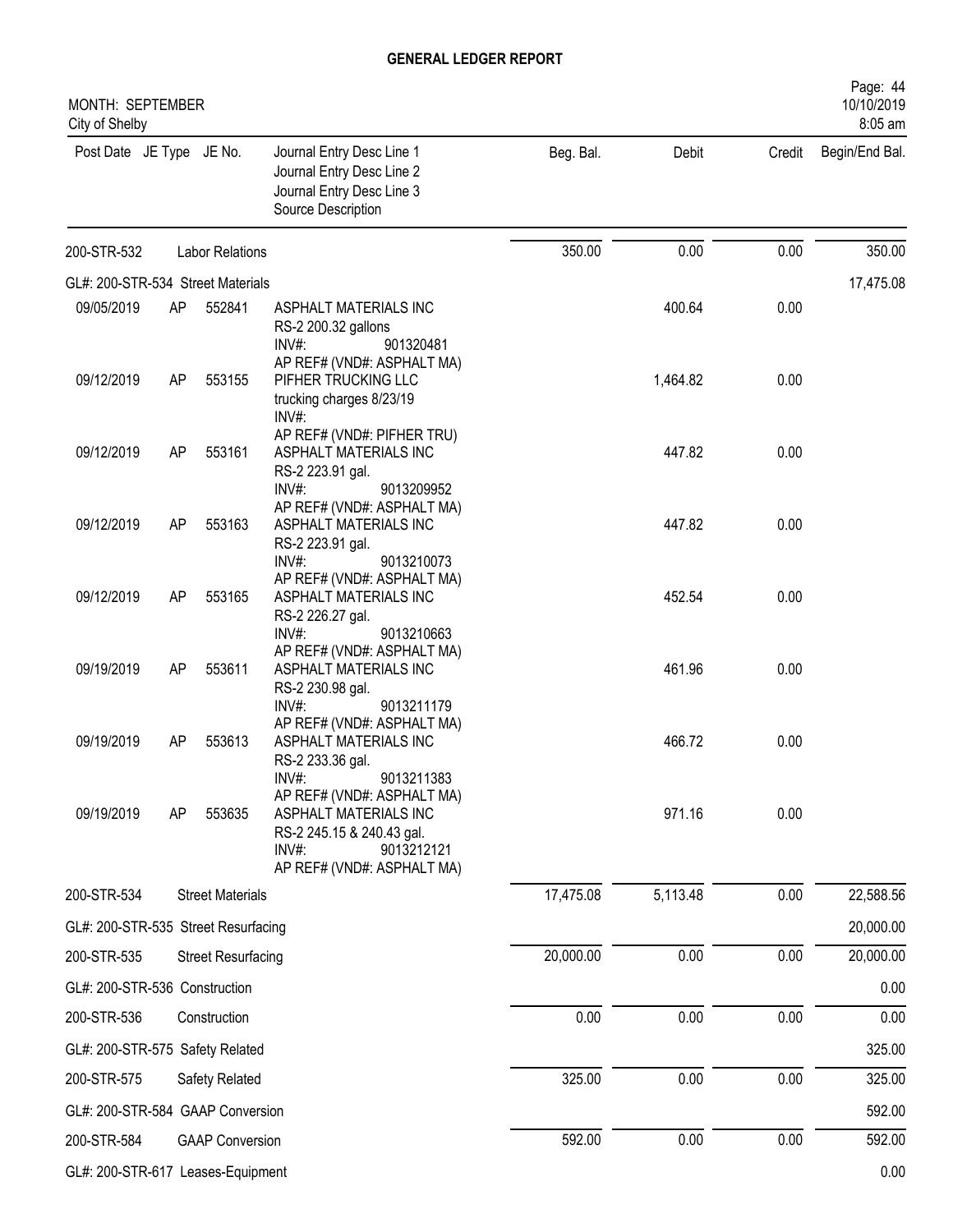| MONTH: SEPTEMBER<br>City of Shelby     |                              |                                                                                                           |           |           |           | Page: 45<br>10/10/2019<br>8:05 am |
|----------------------------------------|------------------------------|-----------------------------------------------------------------------------------------------------------|-----------|-----------|-----------|-----------------------------------|
| Post Date JE Type JE No.               |                              | Journal Entry Desc Line 1<br>Journal Entry Desc Line 2<br>Journal Entry Desc Line 3<br>Source Description | Beg. Bal. | Debit     | Credit    | Begin/End Bal.                    |
| 200-STR-617                            | Leases-Equipment             |                                                                                                           | 0.00      | 0.00      | 0.00      | 0.00                              |
| GL#: 200-TRS-244 Transfer General Fund |                              |                                                                                                           |           |           |           | 25,000.00                         |
| 200-TRS-244                            | <b>Transfer General Fund</b> |                                                                                                           | 25,000.00 | 0.00      | 0.00      | 25,000.00                         |
|                                        |                              | Fund: 200 - STREET FUND Totals:                                                                           |           | 33,224.68 | 51,524.67 |                                   |
| GL#: 205-IGT-116 License Tax           |                              |                                                                                                           |           |           |           | 3,105.46                          |
| 09/26/2019                             | 554048<br>CR                 | Auto distribution Aug 2019 from county<br>pio                                                             |           | 0.00      | 408.76    |                                   |
| 205-IGT-116                            | License Tax                  |                                                                                                           | 3,105.46  | 0.00      | 408.76    | 3,514.22                          |
| GL#: 205-IGT-126 Gasoline Tax          |                              |                                                                                                           |           |           |           | 15,678.71                         |
| 09/13/2019                             | CR<br>553446                 | ACH gasoline excise tax from state<br>gas tax increase applied<br>pio                                     |           | 0.00      | 3,254.88  |                                   |
| 205-IGT-126                            | Gasoline Tax                 |                                                                                                           | 15,678.71 | 0.00      | 3,254.88  | 18,933.59                         |
| GL#: 205-MIS-205 Miscellaneous Income  |                              |                                                                                                           |           |           |           | 39.00                             |
| 205-MIS-205                            | Miscellaneous Income         |                                                                                                           | 39.00     | 0.00      | 0.00      | 39.00                             |
| GL#: 205-STH-400 Wages                 |                              |                                                                                                           |           |           |           | 14,131.20                         |
| 205-STH-400                            | Wages                        |                                                                                                           | 14,131.20 | 0.00      | 0.00      | 14,131.20                         |
|                                        |                              | GL#: 205-STH-415 Public Employees Retire.System                                                           |           |           |           | 2,705.96                          |
| 205-STH-415                            |                              | Public Employees Retire.System                                                                            | 2,705.96  | 0.00      | 0.00      | 2,705.96                          |
| GL#: 205-STH-417 FICA                  |                              |                                                                                                           |           |           |           | 204.90                            |
| 205-STH-417                            | <b>FICA</b>                  |                                                                                                           | 204.90    | 0.00      | 0.00      | 204.90                            |
| GL#: 205-STH-418 Hospitalization       |                              |                                                                                                           |           |           |           | 9,780.66                          |
| 09/01/2019                             | AP<br>552593                 | <b>US BANK ICS</b><br>Acct 19-OME095 Sept 2019<br>INV#:                                                   |           | 1,630.11  | 0.00      |                                   |
|                                        |                              | AP REF# (VND#: US BANK IC)                                                                                |           |           |           |                                   |
| 205-STH-418                            | Hospitalization              |                                                                                                           | 9,780.66  | 1,630.11  | 0.00      | 11,410.77                         |
| GL#: 205-STH-419 Life Insurance        |                              |                                                                                                           |           |           |           | 192.00                            |
| 09/01/2019                             | AP<br>552585                 | AMERICAN UNITED LIFE INS CO<br>Policy G 00608125-0002-000<br>INV#:                                        |           | 24.00     | 0.00      |                                   |
|                                        |                              | AP REF# (VND#: AMERICAN U)                                                                                |           |           |           |                                   |
| 205-STH-419                            | Life Insurance               |                                                                                                           | 192.00    | 24.00     | 0.00      | 216.00                            |
| GL#: 205-STH-420 Workers Compensation  |                              |                                                                                                           |           |           |           | 10.00                             |
| 205-STH-420                            | <b>Workers Compensation</b>  |                                                                                                           | 10.00     | 0.00      | 0.00      | 10.00                             |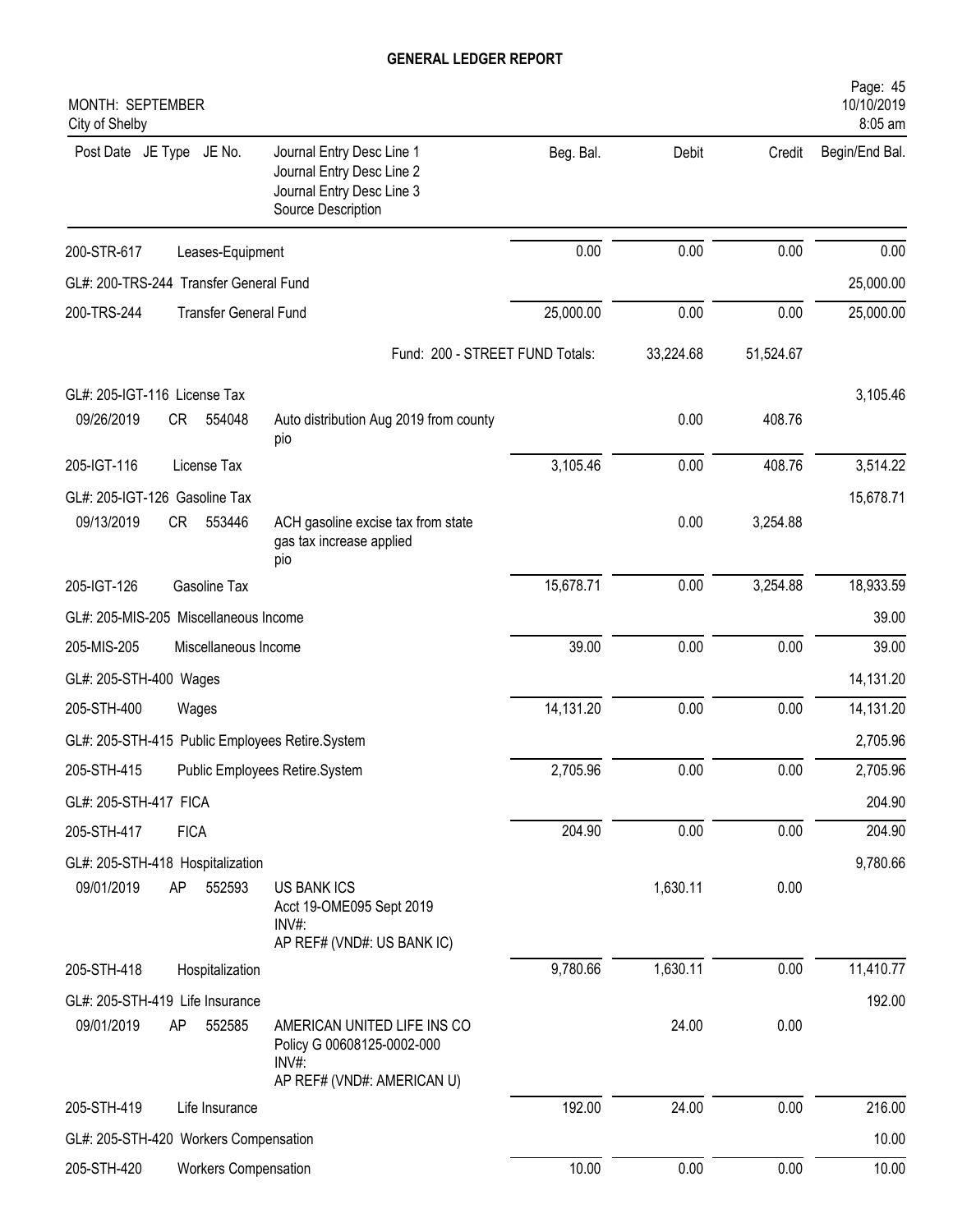| MONTH: SEPTEMBER<br>City of Shelby                                                                                                    |           |          |          | Page: 46<br>10/10/2019<br>8:05 am |
|---------------------------------------------------------------------------------------------------------------------------------------|-----------|----------|----------|-----------------------------------|
| Journal Entry Desc Line 1<br>Post Date JE Type JE No.<br>Journal Entry Desc Line 2<br>Journal Entry Desc Line 3<br>Source Description | Beg. Bal. | Debit    | Credit   | Begin/End Bal.                    |
| GL#: 205-STH-421 Unemployment                                                                                                         |           |          |          | 0.00                              |
| 205-STH-421<br>Unemployment                                                                                                           | 0.00      | 0.00     | 0.00     | 0.00                              |
| GL#: 205-STH-531 Miscellaneous                                                                                                        |           |          |          | 0.00                              |
| 205-STH-531<br>Miscellaneous                                                                                                          | 0.00      | 0.00     | 0.00     | 0.00                              |
| Fund: 205 - State Highway Fund Totals:                                                                                                |           | 1,654.11 | 3,663.64 |                                   |
| GL#: 210-IGT-142 State Grants or Aid                                                                                                  |           |          |          | 0.00                              |
| 210-IGT-142<br>State Grants or Aid                                                                                                    | 0.00      | 0.00     | 0.00     | 0.00                              |
| GL#: 210-IGT-144 County Sales Tax                                                                                                     |           |          |          | 53,848.24                         |
| 09/30/2019<br>CR<br>554143<br>Permissive sales tax Sept 2019<br>pio                                                                   |           | 0.00     | 6,731.03 |                                   |
| 210-IGT-144<br>County Sales Tax                                                                                                       | 53,848.24 | 0.00     | 6,731.03 | 60,579.27                         |
| GL#: 210-MIS-147 Local Grants                                                                                                         |           |          |          | 0.00                              |
| 210-MIS-147<br><b>Local Grants</b>                                                                                                    | 0.00      | 0.00     | 0.00     | 0.00                              |
| GL#: 210-MIS-205 Miscellaneous Income                                                                                                 |           |          |          | 0.00                              |
| 210-MIS-205<br>Miscellaneous Income                                                                                                   | 0.00      | 0.00     | 0.00     | 0.00                              |
| GL#: 210-MIS-211 Insurance/Fema Settlement                                                                                            |           |          |          | 0.00                              |
| 210-MIS-211<br>Insurance/Fema Settlement                                                                                              | 0.00      | 0.00     | 0.00     | 0.00                              |
| GL#: 210-SST-491 Marking Supplies                                                                                                     |           |          |          | 4,193.71                          |
| 210-SST-491<br><b>Marking Supplies</b>                                                                                                | 4,193.71  | 0.00     | 0.00     | 4,193.71                          |
| GL#: 210-SST-492 Administrative Costs                                                                                                 |           |          |          | 2,833.36                          |
| 09/01/2019<br>AP<br>552591<br><b>GENERAL FUND-SHELBY</b><br>Admin cost Sept 2019<br>INV#:                                             |           | 354.17   | 0.00     |                                   |
| AP REF# (VND#: GENERAL )                                                                                                              |           |          |          |                                   |
| 210-SST-492<br><b>Administrative Costs</b>                                                                                            | 2,833.36  | 354.17   | 0.00     | 3,187.53                          |
| GL#: 210-SST-499 Salt                                                                                                                 |           |          |          | 14,489.00                         |
| 210-SST-499<br>Salt                                                                                                                   | 14,489.00 | 0.00     | 0.00     | 14,489.00                         |
| GL#: 210-SST-500 Engineering                                                                                                          |           |          |          | 0.00                              |
| 210-SST-500<br>Engineering                                                                                                            | 0.00      | 0.00     | 0.00     | 0.00                              |
| GL#: 210-SST-515 Equipment                                                                                                            |           |          |          | 0.00                              |
| 210-SST-515<br>Equipment                                                                                                              | 0.00      | 0.00     | 0.00     | 0.00                              |
| GL#: 210-SST-531 Miscellaneous                                                                                                        |           |          |          | 0.00                              |
| 210-SST-531<br>Miscellaneous                                                                                                          | 0.00      | $0.00\,$ | 0.00     | 0.00                              |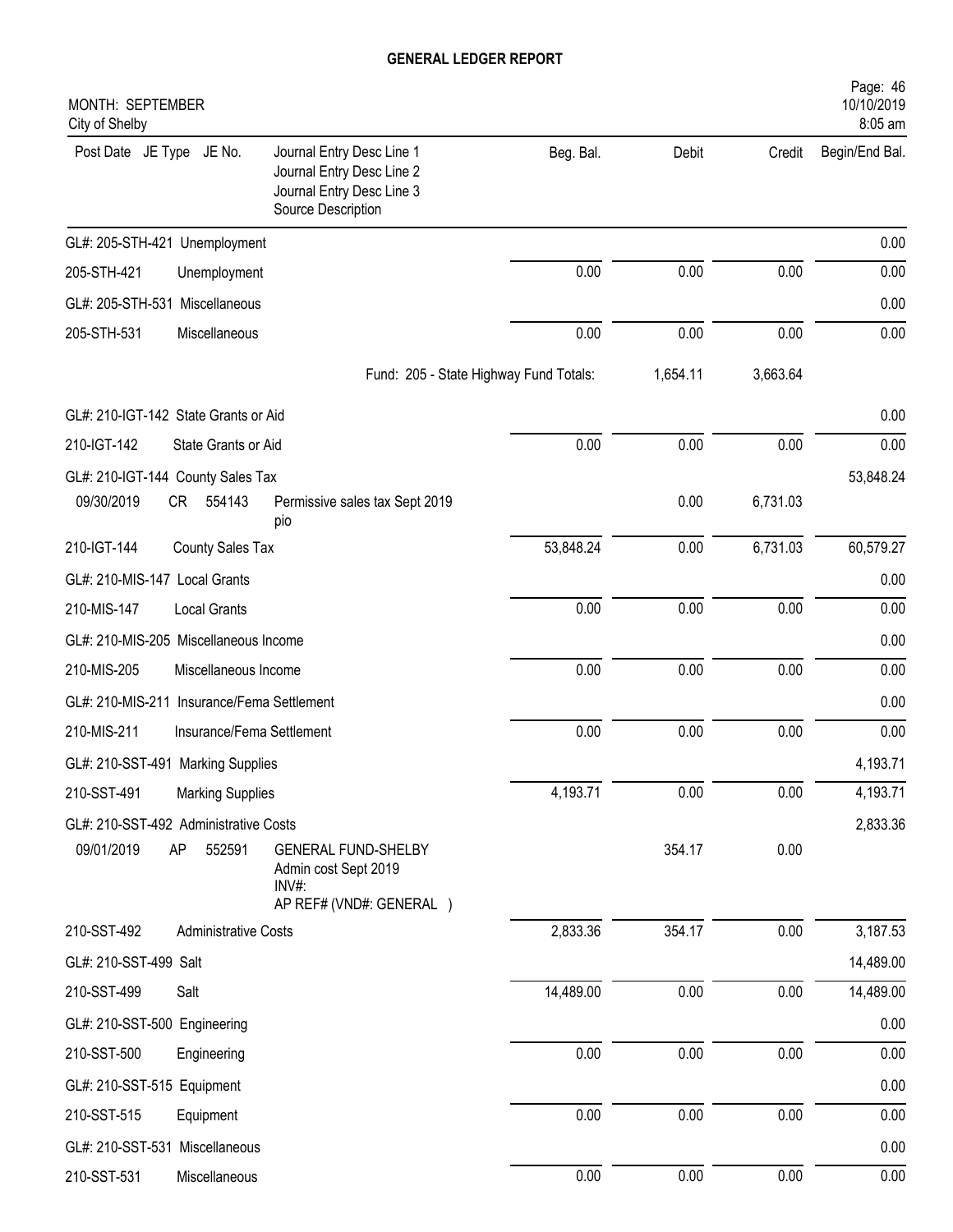| MONTH: SEPTEMBER<br>City of Shelby            |             |                           |                                                                                                                   |           |          |          | Page: 47<br>10/10/2019<br>8:05 am |
|-----------------------------------------------|-------------|---------------------------|-------------------------------------------------------------------------------------------------------------------|-----------|----------|----------|-----------------------------------|
| Post Date JE Type JE No.                      |             |                           | Journal Entry Desc Line 1<br>Journal Entry Desc Line 2<br>Journal Entry Desc Line 3<br>Source Description         | Beg. Bal. | Debit    | Credit   | Begin/End Bal.                    |
| GL#: 210-SST-534 Street Materials             |             |                           |                                                                                                                   |           |          |          | 1,790.25                          |
| 210-SST-534                                   |             | <b>Street Materials</b>   |                                                                                                                   | 1,790.25  | 0.00     | 0.00     | 1,790.25                          |
| GL#: 210-SST-535 Street Resurfacing           |             |                           |                                                                                                                   |           |          |          | 900.00                            |
| 210-SST-535                                   |             | <b>Street Resurfacing</b> |                                                                                                                   | 900.00    | 0.00     | 0.00     | 900.00                            |
| GL#: 210-SST-601 Inspection Fees              |             |                           |                                                                                                                   |           |          |          | 0.00                              |
| 210-SST-601                                   |             | <b>Inspection Fees</b>    |                                                                                                                   | 0.00      | 0.00     | 0.00     | 0.00                              |
|                                               |             |                           | Fund: 210 - Street Sales Tax Fund Totals:                                                                         |           | 354.17   | 6,731.03 |                                   |
| GL#: 220-CIT-400 Wages                        |             |                           |                                                                                                                   |           |          |          | 83,148.36                         |
| 09/04/2019                                    | AP          | 552742                    | CITY PAYROLL FUND<br>Wages 8/18/19-8/31/19<br>INV#:                                                               |           | 3,029.20 | 0.00     |                                   |
| 09/18/2019                                    | AP          | 553535                    | AP REF# (VND#: CITY PAYRO)<br>CITY PAYROLL FUND<br>Wages 9/1/19-9/14/19<br>$INV#$ :<br>AP REF# (VND#: CITY PAYRO) |           | 3,029.20 | 0.00     |                                   |
| 220-CIT-400                                   | Wages       |                           |                                                                                                                   | 83,148.36 | 6,058.40 | 0.00     | 89,206.76                         |
|                                               |             |                           | GL#: 220-CIT-415 Public Employees Retire.System                                                                   |           |          |          | 8,142.53                          |
| 09/12/2019                                    | AP          | 553405                    | OH PUBLIC EMPLOYEES RETIREMENT<br>Employer portion 7/21/19-<br>INV#:<br>AP REF# (VND#: OPERS                      |           | 1,272.28 | 0.00     |                                   |
| 220-CIT-415                                   |             |                           | Public Employees Retire.System                                                                                    | 8,142.53  | 1,272.28 | 0.00     | 9,414.81                          |
| GL#: 220-CIT-417 FICA                         |             |                           |                                                                                                                   |           |          |          | 459.98                            |
| 09/04/2019                                    | AP          | 552744                    | PAYROLL FUND<br>FICA 8/18/19-8/31/19<br>INV#:                                                                     |           | 43.92    | 0.00     |                                   |
| 09/18/2019                                    | AP          | 553533                    | AP REF# (VND#: PAYROLL FU)<br>PAYROLL FUND<br>FICA 9/1/19-9/14/19<br>INV#:<br>AP REF# (VND#: PAYROLL FU)          |           | 43.93    | 0.00     |                                   |
| 220-CIT-417                                   | <b>FICA</b> |                           |                                                                                                                   | 459.98    | 87.85    | 0.00     | 547.83                            |
| GL#: 220-CIT-418 Hospitalization              |             |                           |                                                                                                                   |           |          |          | 12,442.16                         |
| 09/01/2019                                    | AP          | 552593                    | <b>US BANK ICS</b><br>Acct 19-OME095 Sept 2019<br>$INV#$ :                                                        |           | 2,445.17 | 0.00     |                                   |
|                                               |             |                           | AP REF# (VND#: US BANK IC)                                                                                        | 12,442.16 | 2,445.17 | 0.00     | 14,887.33                         |
| 220-CIT-418                                   |             | Hospitalization           |                                                                                                                   |           |          |          |                                   |
| GL#: 220-CIT-419 Life Insurance<br>09/01/2019 | AP          | 552585                    | AMERICAN UNITED LIFE INS CO                                                                                       |           | 36.00    | 0.00     | 168.00                            |
|                                               |             |                           |                                                                                                                   |           |          |          |                                   |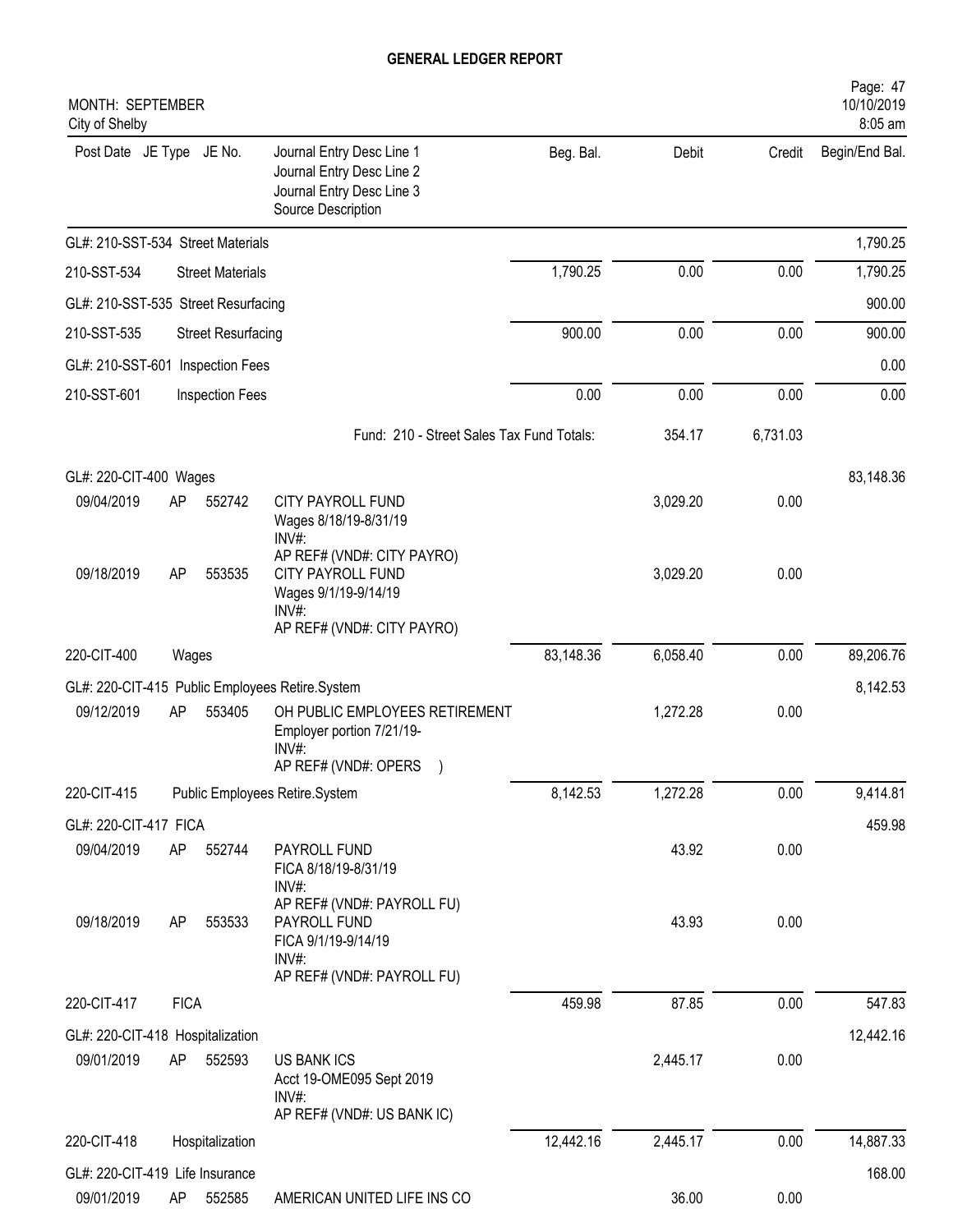| MONTH: SEPTEMBER<br>City of Shelby              |    |                             |                                                                                                                      |           |        |        | Page: 48<br>10/10/2019<br>8:05 am |
|-------------------------------------------------|----|-----------------------------|----------------------------------------------------------------------------------------------------------------------|-----------|--------|--------|-----------------------------------|
| Post Date JE Type JE No.                        |    |                             | Journal Entry Desc Line 1<br>Journal Entry Desc Line 2<br>Journal Entry Desc Line 3<br>Source Description            | Beg. Bal. | Debit  | Credit | Begin/End Bal.                    |
| GL#: 220-CIT-419 Life Insurance                 |    |                             |                                                                                                                      |           |        |        | 168.00                            |
|                                                 |    |                             | Policy G 00608125-0002-000<br>INV#:<br>AP REF# (VND#: AMERICAN U)                                                    |           |        |        |                                   |
| 220-CIT-419                                     |    | Life Insurance              |                                                                                                                      | 168.00    | 36.00  | 0.00   | 204.00                            |
| GL#: 220-CIT-420 Workers Compensation           |    |                             |                                                                                                                      |           |        |        | 809.00                            |
| 09/12/2019                                      | AP | 553151                      | BUREAU OF WORKERS COMPENSATION<br>Installment payment<br>1006237326<br>$INV#$ :<br>AP REF# (VND#: BWC                |           | 96.00  | 0.00   |                                   |
| 220-CIT-420                                     |    | <b>Workers Compensation</b> |                                                                                                                      | 809.00    | 96.00  | 0.00   | 905.00                            |
| GL#: 220-CIT-421 Unemployment                   |    |                             |                                                                                                                      |           |        |        | 0.00                              |
| 220-CIT-421                                     |    | Unemployment                |                                                                                                                      | 0.00      | 0.00   | 0.00   | 0.00                              |
| GL#: 220-CIT-428 Telephone                      |    |                             |                                                                                                                      |           |        |        | 855.20                            |
| 09/23/2019                                      | AP | 553786                      | CHARTER COMM HOLDINGS LLC<br>acct 01075-321600202-1001<br>$INV#$ :<br>321600202091619b<br>AP REF# (VND#: CHART COMM) |           | 2.26   | 0.00   |                                   |
| 220-CIT-428                                     |    | Telephone                   |                                                                                                                      | 855.20    | 2.26   | 0.00   | 857.46                            |
| GL#: 220-CIT-435 Property and Liability Insuran |    |                             |                                                                                                                      |           |        |        | 400.00                            |
| 220-CIT-435                                     |    |                             | Property and Liability Insuran                                                                                       | 400.00    | 0.00   | 0.00   | 400.00                            |
|                                                 |    |                             | GL#: 220-CIT-471 Education, Mtgs. & Related Exp.                                                                     |           |        |        | 0.00                              |
| 220-CIT-471                                     |    |                             | Education, Mtgs. & Related Exp.                                                                                      | 0.00      | 0.00   | 0.00   | 0.00                              |
| GL#: 220-CIT-473 Office Supplies                |    |                             |                                                                                                                      |           |        |        | 581.14                            |
| 09/04/2019                                      | AP | 552707                      | QUILL CORPORATION<br>order 127919979<br>INV#:<br>9730942<br>AP REF# (VND#: QUILL CORP)                               |           | 45.27  | 0.00   |                                   |
| 220-CIT-473                                     |    | <b>Office Supplies</b>      |                                                                                                                      | 581.14    | 45.27  | 0.00   | 626.41                            |
| GL#: 220-CIT-483 State Audit                    |    |                             |                                                                                                                      |           |        |        | 430.00                            |
| 09/12/2019                                      | AP | 553149                      | TREASURER, STATE OF OHIO<br><b>Financial Audit</b><br>INV#:                                                          |           | 100.00 | 0.00   |                                   |
|                                                 |    |                             | AP REF# (VND#: TREAS.STAT)                                                                                           |           |        |        |                                   |
| 220-CIT-483                                     |    | State Audit                 |                                                                                                                      | 430.00    | 100.00 | 0.00   | 530.00                            |
| GL#: 220-CIT-486 Maintenance Equipment          |    |                             |                                                                                                                      |           |        |        | 159.15                            |
| 09/13/2019                                      | AP | 553474                      | MT BUSINESS TECHNOLOGIES, INC.<br>City hall contract 6079528-01<br>INV#:<br>IN217997<br>AP REF# (VND#: MT BUS TEC)   |           | 11.65  | 0.00   |                                   |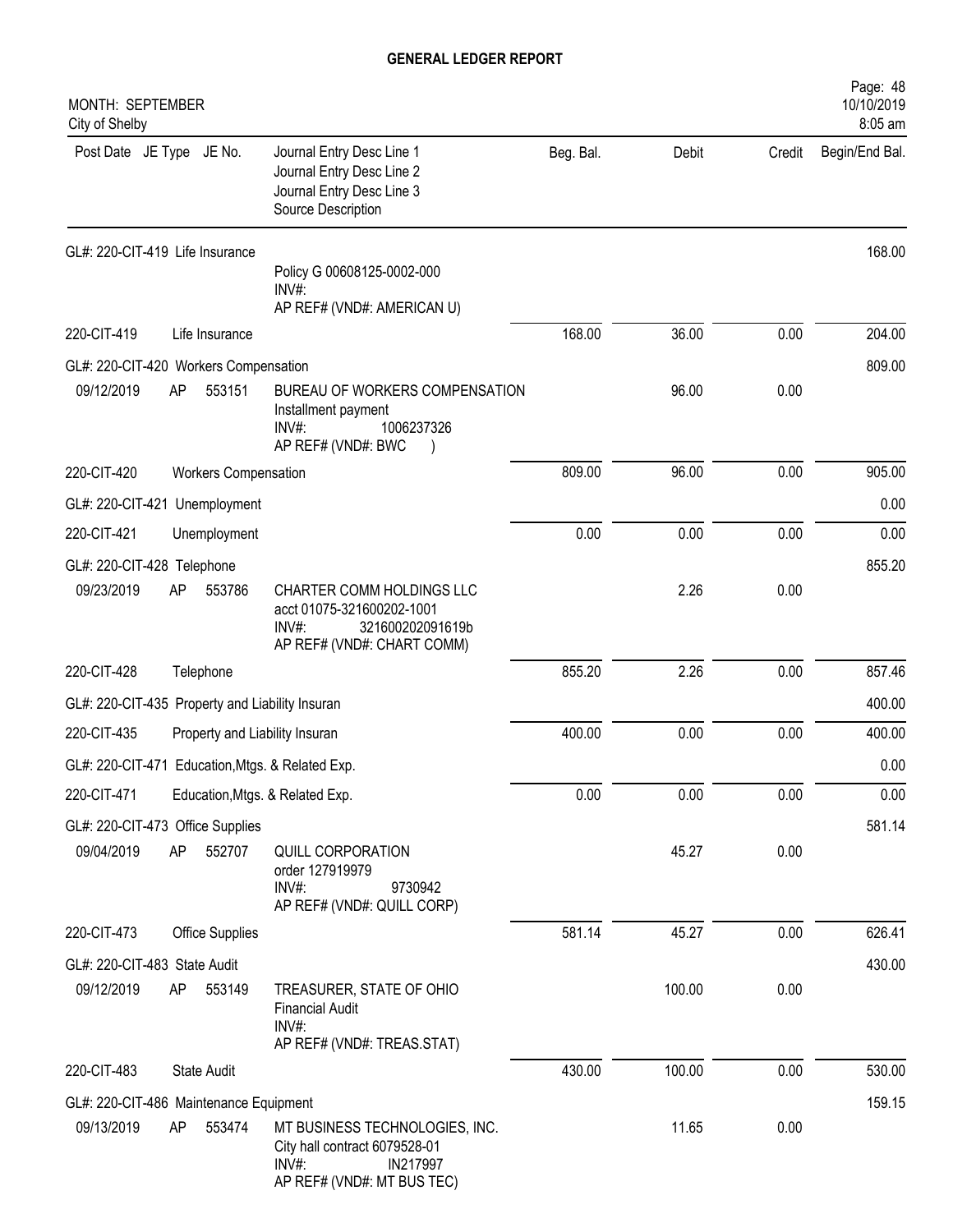| MONTH: SEPTEMBER<br>City of Shelby    |                             |                       |                                                                                                                           |           |          |        | Page: 49<br>10/10/2019<br>8:05 am |
|---------------------------------------|-----------------------------|-----------------------|---------------------------------------------------------------------------------------------------------------------------|-----------|----------|--------|-----------------------------------|
| Post Date JE Type JE No.              |                             |                       | Journal Entry Desc Line 1<br>Journal Entry Desc Line 2<br>Journal Entry Desc Line 3<br>Source Description                 | Beg. Bal. | Debit    | Credit | Begin/End Bal.                    |
| 220-CIT-486                           |                             | Maintenance Equipment |                                                                                                                           | 159.15    | 11.65    | 0.00   | 170.80                            |
| GL#: 220-CIT-492 Administrative Costs |                             |                       |                                                                                                                           |           |          |        | 60,000.00                         |
| 09/01/2019                            | AP                          | 552591                | <b>GENERAL FUND-SHELBY</b><br>Admin cost Sept 2019<br>INV#:<br>AP REF# (VND#: GENERAL )                                   |           | 7,500.00 | 0.00   |                                   |
| 220-CIT-492                           | <b>Administrative Costs</b> |                       |                                                                                                                           |           | 7,500.00 | 0.00   | 67,500.00                         |
| GL#: 220-CIT-501 Computer support     |                             |                       |                                                                                                                           |           |          |        | 3,589.97                          |
| 220-CIT-501                           |                             | Computer support      |                                                                                                                           | 3,589.97  | 0.00     | 0.00   | 3,589.97                          |
| GL#: 220-CIT-506 Refunds              |                             |                       |                                                                                                                           |           |          |        | 55,232.54                         |
| 09/04/2019                            | AP                          | 552693                | <b>HCF INC</b><br>2018 tax refund<br>INV#:                                                                                |           | 20.00    | 0.00   |                                   |
| 09/05/2019                            | AP                          | 552853                | AP REF# (VND#: HCF INC )<br>MID OH EMPLOYMENT SRVS INC<br>2018 tax refund<br>INV#:                                        |           | 5,383.14 | 0.00   |                                   |
| 09/12/2019                            | AP                          | 553143                | AP REF# (VND#: MID OH EMP)<br>MARKS/LISA A//<br>2018 tax refund<br>INV#:                                                  |           | 547.46   | 0.00   |                                   |
| 09/27/2019                            | AP                          | 554072                | AP REF# (VND#: MARKS/LISA)<br>SHELBY HORIZONS LTD<br>2018 tax refund<br>INV#:<br>AP REF# (VND#: SHELBY HOR)               |           | 209.00   | 0.00   |                                   |
| 220-CIT-506                           |                             | Refunds               |                                                                                                                           | 55,232.54 | 6,159.60 | 0.00   | 61,392.14                         |
| GL#: 220-CIT-528 Postage              |                             |                       |                                                                                                                           |           |          |        | 2,281.71                          |
| 09/04/2019                            | AP                          | 552691                | US POSTAL SERVICE<br>Postage due acct 95006000<br>INV#:                                                                   |           | 650.00   | 0.00   |                                   |
| 09/23/2019                            | AP                          | 553794                | AP REF# (VND#: U S POSTAL)<br>TOTALFUNDS BY HASLER<br>postage purchased 8/21/19<br>$INV#$ :<br>AP REF# (VND#: TOTALFUNDS) |           | 10.00    | 0.00   |                                   |
| 220-CIT-528                           |                             | Postage               |                                                                                                                           | 2,281.71  | 660.00   | 0.00   | 2,941.71                          |
|                                       |                             |                       | GL#: 220-CIT-530 Office Equipment/Furn/Fixtures                                                                           |           |          |        | 0.00                              |
| 220-CIT-530                           |                             |                       | Office Equipment/Furn/Fixtures                                                                                            | 0.00      | 0.00     | 0.00   | 0.00                              |
| GL#: 220-CIT-531 Miscellaneous        |                             |                       |                                                                                                                           |           |          |        | 1,037.02                          |
| 09/05/2019                            | GJ                          | 553416                | Admin fee from state for municipal net<br>profit payments<br>pio                                                          |           | 6.17     | 0.00   |                                   |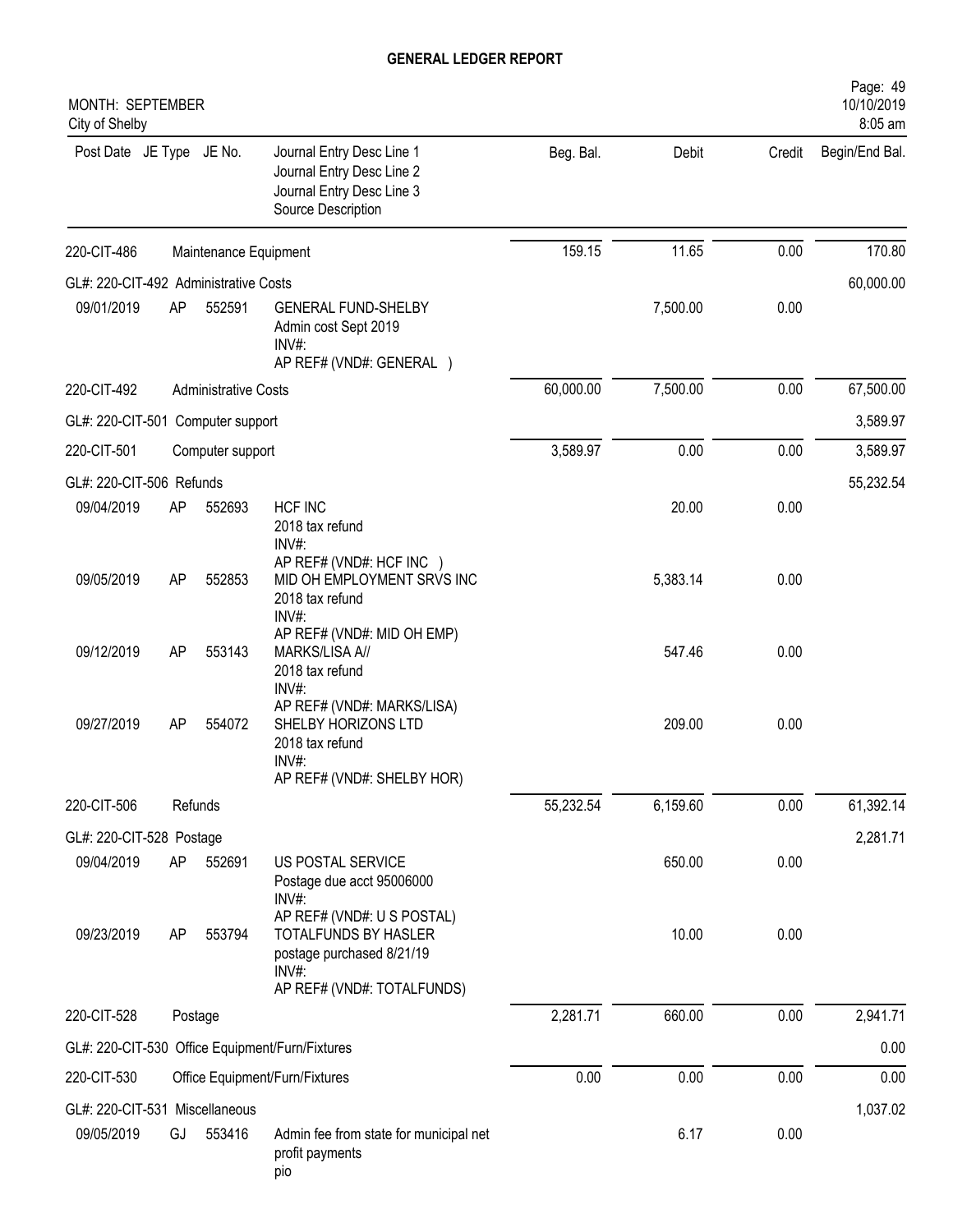| MONTH: SEPTEMBER<br>City of Shelby        |           |                        |                                                                                                           |           |       |           | Page: 50<br>10/10/2019<br>8:05 am |
|-------------------------------------------|-----------|------------------------|-----------------------------------------------------------------------------------------------------------|-----------|-------|-----------|-----------------------------------|
| Post Date JE Type JE No.                  |           |                        | Journal Entry Desc Line 1<br>Journal Entry Desc Line 2<br>Journal Entry Desc Line 3<br>Source Description | Beg. Bal. | Debit | Credit    | Begin/End Bal.                    |
| 220-CIT-531                               |           | Miscellaneous          |                                                                                                           | 1,037.02  | 6.17  | 0.00      | 1,043.19                          |
| GL#: 220-CIT-584 GAAP Conversion          |           |                        |                                                                                                           |           |       |           | 1,311.00                          |
| 220-CIT-584                               |           | <b>GAAP Conversion</b> |                                                                                                           | 1,311.00  | 0.00  | 0.00      | 1,311.00                          |
| GL#: 220-CIT-604 Temporary Labor Services |           |                        |                                                                                                           |           |       |           | 0.00                              |
| 220-CIT-604                               |           |                        | <b>Temporary Labor Services</b>                                                                           | 0.00      | 0.00  | 0.00      | 0.00                              |
| GL#: 220-CIT-617 Leases-Equipment         |           |                        |                                                                                                           |           |       |           | 0.00                              |
| 220-CIT-617                               |           | Leases-Equipment       |                                                                                                           | 0.00      | 0.00  | 0.00      | 0.00                              |
| GL#: 220-LTX-114 Income Tax               |           |                        |                                                                                                           |           |       |           | 2,819,791.34                      |
| 09/03/2019                                | CR        | 553039                 | Income tax deposit, 2018 totals<br>credit card payment<br>pio                                             |           | 0.00  | 18.00     |                                   |
| 09/03/2019                                | <b>CR</b> | 553045                 | Income tax deposit, 2018 totals<br>Schrote<br>pio                                                         |           | 0.00  | 5,794.86  |                                   |
| 09/03/2019                                | <b>CR</b> | 553046                 | Income tax deposit, 2019 totals<br>Schrote                                                                |           | 0.00  | 7,027.43  |                                   |
| 09/05/2019                                | <b>CR</b> | 553055                 | pio<br>Income tax deposit, 2018 totals<br>credit card payment                                             |           | 0.00  | 272.20    |                                   |
| 09/05/2019                                | <b>CR</b> | 553415                 | pio<br>Municipal net profits tax from state,<br>2019 totals                                               |           | 0.00  | 1,228.46  |                                   |
| 09/05/2019                                | GJ        | 553416                 | pio<br>Admin fee from state for municipal net<br>profit payments                                          |           | 0.00  | 6.17      |                                   |
| 09/06/2019                                | CR        | 553068                 | pio<br>Income tax deposit, 2018 totals<br>Schrote                                                         |           | 0.00  | 4,515.63  |                                   |
| 09/06/2019                                | CR        | 553069                 | pio<br>Income tax deposit, 2019 totals<br>Schrote                                                         |           | 0.00  | 9,377.70  |                                   |
| 09/09/2019                                | CR        | 553418                 | pio<br>Income tax deposit, 2018 totals<br>credit card payments                                            |           | 0.00  | 50.00     |                                   |
| 09/10/2019                                | CR        | 553430                 | pio<br>Income tax deposit, 2018 totals                                                                    |           | 0.00  | 1,795.06  |                                   |
| 09/10/2019                                | CR        | 553431                 | pio<br>Income tax deposit, 2019 totals<br>Jordan                                                          |           | 0.00  | 2,483.24  |                                   |
| 09/10/2019                                | <b>CR</b> | 553432                 | pio<br>Income tax deposit, 2018 totals<br>Schrote                                                         |           | 0.00  | 1,696.71  |                                   |
| 09/10/2019                                | CR        | 553433                 | pio<br>Income tax deposit, 2019 totals<br>Schrote                                                         |           | 0.00  | 11,280.33 |                                   |
| 09/11/2019                                |           | CR 553435              | pio<br>Income tax deposit, 2018 totals                                                                    |           | 0.00  | 218.77    |                                   |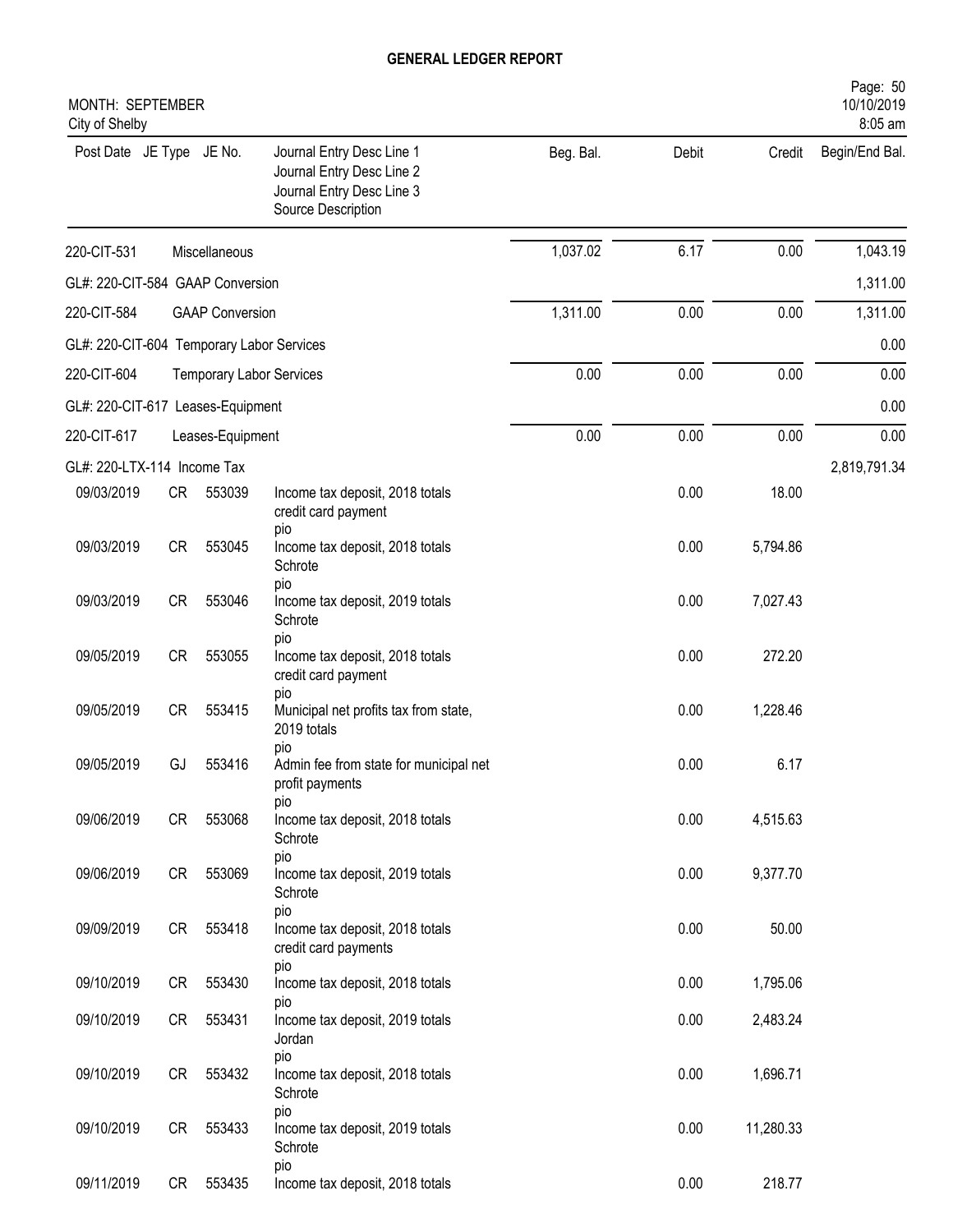| MONTH: SEPTEMBER<br>City of Shelby |           |        |                                                                                                           |           |       |            | Page: 51<br>10/10/2019<br>8:05 am |
|------------------------------------|-----------|--------|-----------------------------------------------------------------------------------------------------------|-----------|-------|------------|-----------------------------------|
| Post Date JE Type JE No.           |           |        | Journal Entry Desc Line 1<br>Journal Entry Desc Line 2<br>Journal Entry Desc Line 3<br>Source Description | Beg. Bal. | Debit | Credit     | Begin/End Bal.                    |
| GL#: 220-LTX-114 Income Tax        |           |        |                                                                                                           |           |       |            | 2,819,791.34                      |
|                                    |           |        | credit card payment<br>pio                                                                                |           |       |            |                                   |
| 09/11/2019                         | CR        | 553436 | Income tax deposit, 2019 totals<br>Jordan<br>pio                                                          |           | 0.00  | 5,801.23   |                                   |
| 09/12/2019                         | CR        | 553441 | Income tax deposit, 2018 totals<br>credit card payment<br>pio                                             |           | 0.00  | 200.00     |                                   |
| 09/13/2019                         | CR        | 553445 | Income tax deposit, 2018 totals<br>credit card payment<br>pio                                             |           | 0.00  | 33.32      |                                   |
| 09/16/2019                         | <b>CR</b> | 553721 | Income tax deposit, 2018 totals<br>credit card payment<br>pio                                             |           | 0.00  | 50.00      |                                   |
| 09/16/2019                         | <b>CR</b> | 553722 | Income tax deposit, 2018 totals<br>credit card payment                                                    |           | 0.00  | 46.33      |                                   |
| 09/16/2019                         | <b>CR</b> | 553724 | pio<br>Income tax deposit, 2018 totals<br>Jordan                                                          |           | 0.00  | 3,947.80   |                                   |
| 09/16/2019                         | <b>CR</b> | 553728 | pio<br>Income tax deposit, 2019 totals<br>Jordan                                                          |           | 0.00  | 95,455.24  |                                   |
| 09/16/2019                         | <b>CR</b> | 553729 | pio<br>Income tax deposit, 2019 totals<br>Schrote                                                         |           | 0.00  | 113,124.41 |                                   |
| 09/19/2019                         | <b>CR</b> | 553740 | pio<br>Income tax depoist, 2018 totals<br>credit card payment                                             |           | 0.00  | 34.00      |                                   |
| 09/19/2019                         | CR        | 553745 | pio<br>Income tax deposit, 2018 totals<br>Schrote                                                         |           | 0.00  | 8,583.91   |                                   |
| 09/19/2019                         | CR        | 553746 | pio<br>Income tax deposit, 2019 totals<br>Schrote                                                         |           | 0.00  | 4,171.84   |                                   |
| 09/25/2019                         | CR        | 554038 | pio<br>Income tax deposit, 2018 totals<br>Jordan                                                          |           | 0.00  | 3,205.21   |                                   |
| 09/25/2019                         | CR        | 554039 | pio<br>Income tax deposit, 2019 totals<br>Jordan                                                          |           | 0.00  | 15,181.78  |                                   |
| 09/25/2019                         | CR        | 554040 | pio<br>Income tax deposit, 2018 totals<br>Jordan                                                          |           | 0.00  | 1,173.00   |                                   |
| 09/25/2019                         | CR        | 554041 | pio<br>Income tax deposit, 2019 totals<br>Jordan                                                          |           | 0.00  | 1,150.00   |                                   |
| 09/26/2019                         | CR        | 554043 | pio<br>Income tax deposit, 2018 totals<br>credit card payment                                             |           | 0.00  | 309.70     |                                   |
| 09/26/2019                         | CR        | 554044 | pio<br>Income tax deposit, 2018 totals<br>credit card payment                                             |           | 0.00  | 34.08      |                                   |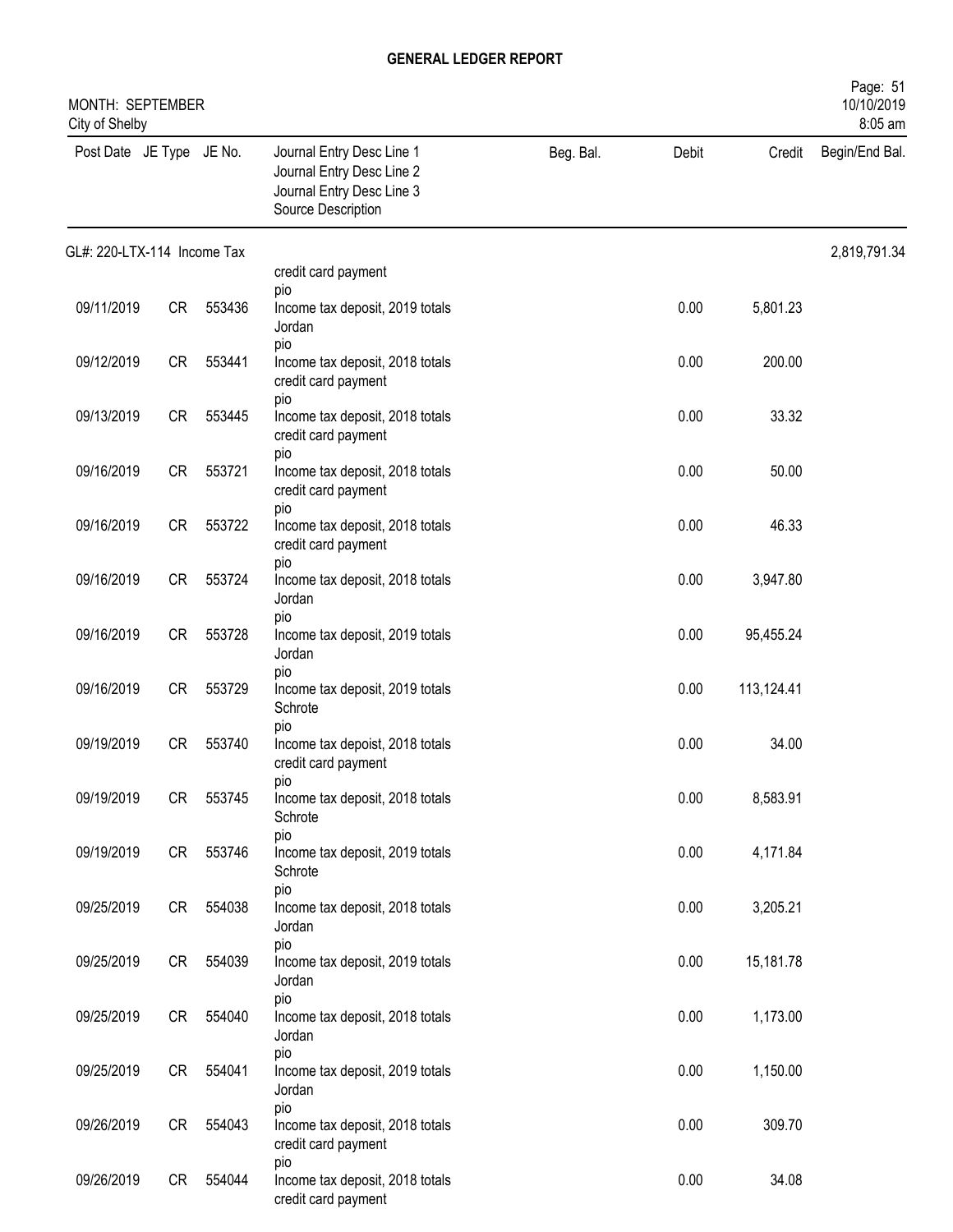| MONTH: SEPTEMBER<br>City of Shelby       |    |                         |                                                                                                           |              |            |            | Page: 52<br>10/10/2019<br>8:05 am |
|------------------------------------------|----|-------------------------|-----------------------------------------------------------------------------------------------------------|--------------|------------|------------|-----------------------------------|
| Post Date JE Type JE No.                 |    |                         | Journal Entry Desc Line 1<br>Journal Entry Desc Line 2<br>Journal Entry Desc Line 3<br>Source Description | Beg. Bal.    | Debit      | Credit     | Begin/End Bal.                    |
| GL#: 220-LTX-114 Income Tax              |    |                         |                                                                                                           |              |            |            | 2,819,791.34                      |
| 09/27/2019                               | CR | 554054                  | pio<br>Income tax deposit, 2018 totals<br>credit card payment<br>pio                                      |              | 0.00       | 400.00     |                                   |
| 09/27/2019                               | CR | 554138                  | Income tax deposit, 2018 totals<br>Jordan<br>pio                                                          |              | 0.00       | 2,748.12   |                                   |
| 09/27/2019                               | CR | 554139                  | Income tax deposit, 2019 totals<br>Jordan<br>pio                                                          |              | 0.00       | 2,957.68   |                                   |
| 220-LTX-114                              |    | Income Tax              |                                                                                                           | 2,819,791.34 | 0.00       | 304,372.21 | 3,124,163.55                      |
| GL#: 220-MIS-205 Miscellaneous Income    |    |                         |                                                                                                           |              |            |            | 458.26                            |
| 220-MIS-205                              |    | Miscellaneous Income    |                                                                                                           | 458.26       | 0.00       | 0.00       | 458.26                            |
| GL#: 220-TRS-446 Transfer-General Fund   |    |                         |                                                                                                           |              |            |            | 1,648,026.98                      |
| 09/30/2019                               | GJ | 554214                  | Income tax transfer to general fund<br>pio                                                                |              | 178,150.97 | 0.00       |                                   |
| 220-TRS-446                              |    | Transfer-General Fund   |                                                                                                           | 1,648,026.98 | 178,150.97 | 0.00       | 1,826,177.95                      |
|                                          |    |                         | GL#: 220-TRS-447 Transfer-Capital Improvement                                                             |              |            |            | 86,738.27                         |
| 09/30/2019                               | GJ | 554215                  | Income tax transfer to capital improv.<br>pio                                                             |              | 9,376.37   | 0.00       |                                   |
| 220-TRS-447                              |    |                         | Transfer-Capital Improvement                                                                              | 86,738.27    | 9,376.37   | 0.00       | 96,114.64                         |
| GL#: 220-TRS-448 Transfer-Gen. Bond SSE  |    |                         |                                                                                                           |              |            |            | 0.00                              |
| 220-TRS-448                              |    | Transfer-Gen. Bond SSE  |                                                                                                           | 0.00         | 0.00       | 0.00       | 0.00                              |
| GL#: 220-TRS-449 Transfer-Gen. Bond Res. |    |                         |                                                                                                           |              |            |            | 0.00                              |
| 220-TRS-449                              |    | Transfer-Gen. Bond Res. |                                                                                                           | 0.00         | 0.00       | 0.00       | 0.00                              |
| GL#: 220-TRS-460 Transfer-SSE Fund       |    |                         |                                                                                                           |              |            |            | 0.00                              |
| 220-TRS-460                              |    | Transfer-SSE Fund       |                                                                                                           | 0.00         | 0.00       | 0.00       | 0.00                              |
| GL#: 220-TRS-461 Transfer-Reservoir Fund |    |                         |                                                                                                           |              |            |            | 0.00                              |
| 220-TRS-461                              |    | Transfer-Reservoir Fund |                                                                                                           | 0.00         | 0.00       | 0.00       | 0.00                              |
|                                          |    |                         | GL#: 220-TRS-463 Transfer-Water Facilities(69%)                                                           |              |            |            | 0.00                              |
| 220-TRS-463                              |    |                         | Transfer-Water Facilities(69%)                                                                            | 0.00         | 0.00       | 0.00       | 0.00                              |
|                                          |    |                         | GL#: 220-TRS-464 Transfer-Bridges & Streets(29%                                                           |              |            |            | 0.00                              |
| 220-TRS-464                              |    |                         | Transfer-Bridges & Streets(29%                                                                            | 0.00         | 0.00       | 0.00       | 0.00                              |
| GL#: 220-TRS-465 Transfer-Sidewalks (3%) |    |                         |                                                                                                           |              |            |            | 10,097.88                         |
| 09/30/2019                               | GJ | 554218                  | Income tax transfer to sidewalks<br>pio                                                                   |              | 1,091.58   | 0.00       |                                   |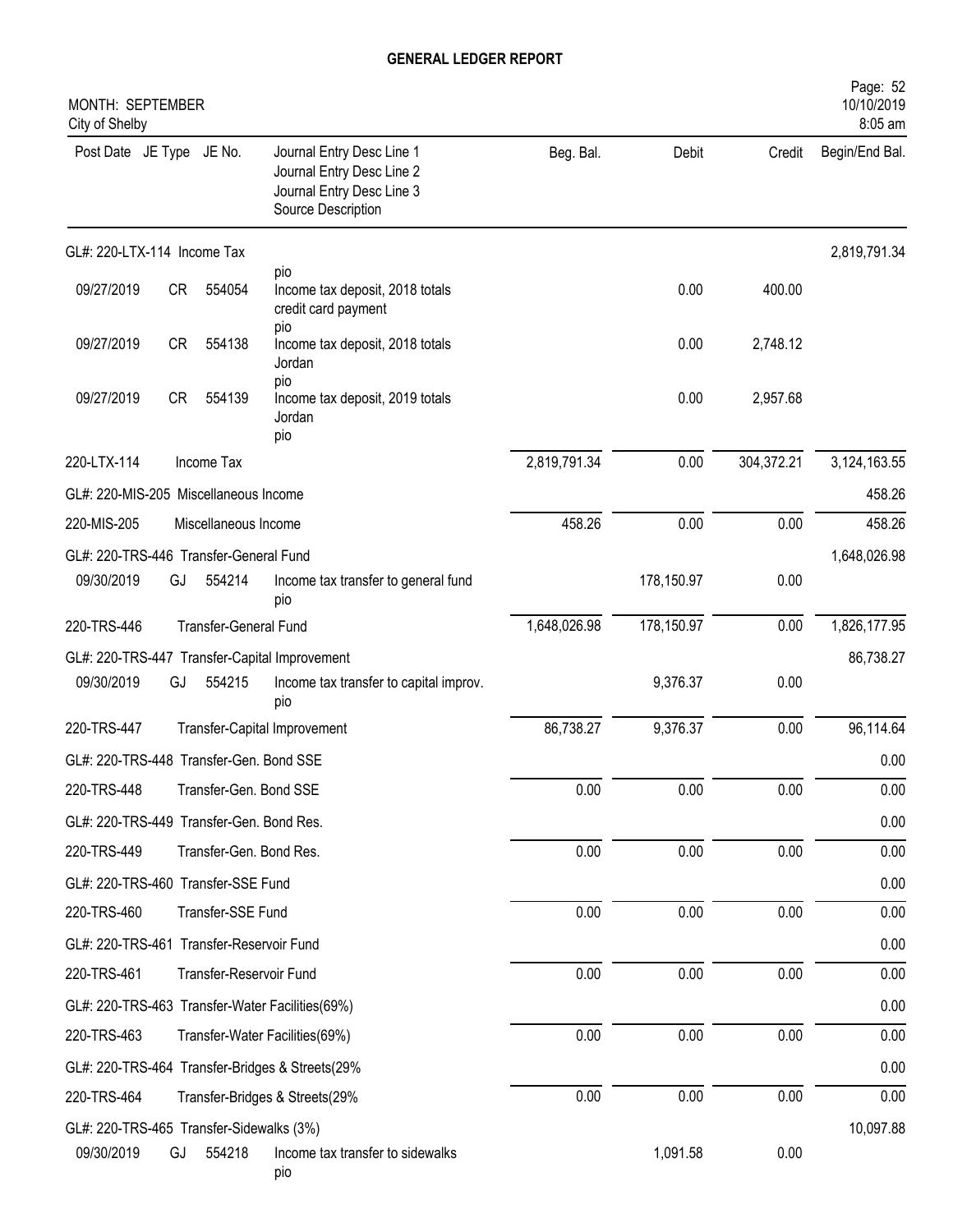| MONTH: SEPTEMBER<br>City of Shelby           |                                                            |                         |                                                                                                                          |            |            |            | Page: 53<br>10/10/2019<br>8:05 am |
|----------------------------------------------|------------------------------------------------------------|-------------------------|--------------------------------------------------------------------------------------------------------------------------|------------|------------|------------|-----------------------------------|
| Post Date JE Type JE No.                     |                                                            |                         | Journal Entry Desc Line 1<br>Journal Entry Desc Line 2<br>Journal Entry Desc Line 3<br>Source Description                | Beg. Bal.  | Debit      | Credit     | Begin/End Bal.                    |
| 220-TRS-465                                  |                                                            | Transfer-Sidewalks (3%) |                                                                                                                          | 10,097.88  | 1,091.58   | 0.00       | 11,189.46                         |
|                                              |                                                            |                         | GL#: 220-TRS-466 Trans Streets, Alleys & Basins                                                                          |            |            |            | 326,498.35                        |
| 09/30/2019                                   | GJ                                                         | 554217                  | Income tax transfer to streets<br>pio                                                                                    |            | 35,294.33  | 0.00       |                                   |
| 220-TRS-466                                  |                                                            |                         | Trans Streets, Alleys & Basins                                                                                           | 326,498.35 | 35,294.33  | 0.00       | 361,792.68                        |
| GL#: 220-TRS-467 Transfer Police/Court Const |                                                            |                         |                                                                                                                          |            |            |            | 517,840.36                        |
| 09/30/2019                                   | 554216<br>GJ<br>Income tax transfer to police/court<br>pio |                         |                                                                                                                          |            | 55,978.31  | 0.00       |                                   |
| 220-TRS-467                                  |                                                            |                         | <b>Transfer Police/Court Const</b>                                                                                       | 517,840.36 | 55,978.31  | 0.00       | 573,818.67                        |
|                                              |                                                            |                         | Fund: 220 - City Income Tax Fund Totals:                                                                                 |            | 304,372.21 | 304,372.21 |                                   |
| GL#: 225-HEA-400 Wages                       |                                                            |                         |                                                                                                                          |            |            |            | 65,073.26                         |
| 09/04/2019                                   | AP                                                         | 552742                  | CITY PAYROLL FUND<br>Wages 8/18/19-8/31/19<br>$INV#$ :                                                                   |            | 2,984.95   | 0.00       |                                   |
| 09/18/2019                                   | AP                                                         | 553535                  | AP REF# (VND#: CITY PAYRO)<br>CITY PAYROLL FUND<br>Wages 9/1/19-9/14/19<br>$INV#$ :<br>AP REF# (VND#: CITY PAYRO)        |            | 4,468.35   | 0.00       |                                   |
| 225-HEA-400                                  |                                                            | Wages                   |                                                                                                                          | 65,073.26  | 7,453.30   | 0.00       | 72,526.56                         |
|                                              |                                                            |                         |                                                                                                                          |            |            |            |                                   |
| 09/12/2019                                   |                                                            |                         | GL#: 225-HEA-415 Public Employees Retire.System<br>AP 553405 OH PUBLIC EMPLOYEES RETIREMENT<br>Employer portion 7/21/19- |            | 1,253.68   | 0.00       | 9,063.75                          |
|                                              |                                                            |                         | INV#:<br>AP REF# (VND#: OPERS )                                                                                          |            |            |            |                                   |
| 225-HEA-415                                  |                                                            |                         | Public Employees Retire.System                                                                                           | 9,063.75   | 1,253.68   | 0.00       | 10,317.43                         |
| GL#: 225-HEA-417 FICA                        |                                                            |                         |                                                                                                                          |            |            |            | 943.57                            |
| 09/04/2019                                   | AP                                                         | 552744                  | PAYROLL FUND<br>FICA 8/18/19-8/31/19<br>$INV#$ :                                                                         |            | 43.28      | 0.00       |                                   |
| 09/18/2019                                   | AP                                                         | 553533                  | AP REF# (VND#: PAYROLL FU)<br>PAYROLL FUND<br>FICA 9/1/19-9/14/19<br>INV#:<br>AP REF# (VND#: PAYROLL FU)                 |            | 64.79      | 0.00       |                                   |
| 225-HEA-417                                  | <b>FICA</b>                                                |                         |                                                                                                                          | 943.57     | 108.07     | 0.00       | 1,051.64                          |
| GL#: 225-HEA-418 Hospitalization             |                                                            |                         |                                                                                                                          |            |            |            | 15,852.03                         |
| 09/01/2019                                   | AP                                                         | 552593                  | US BANK ICS<br>Acct 19-OME095 Sept 2019<br>INV#:<br>AP REF# (VND#: US BANK IC)                                           |            | 1,630.11   | 0.00       |                                   |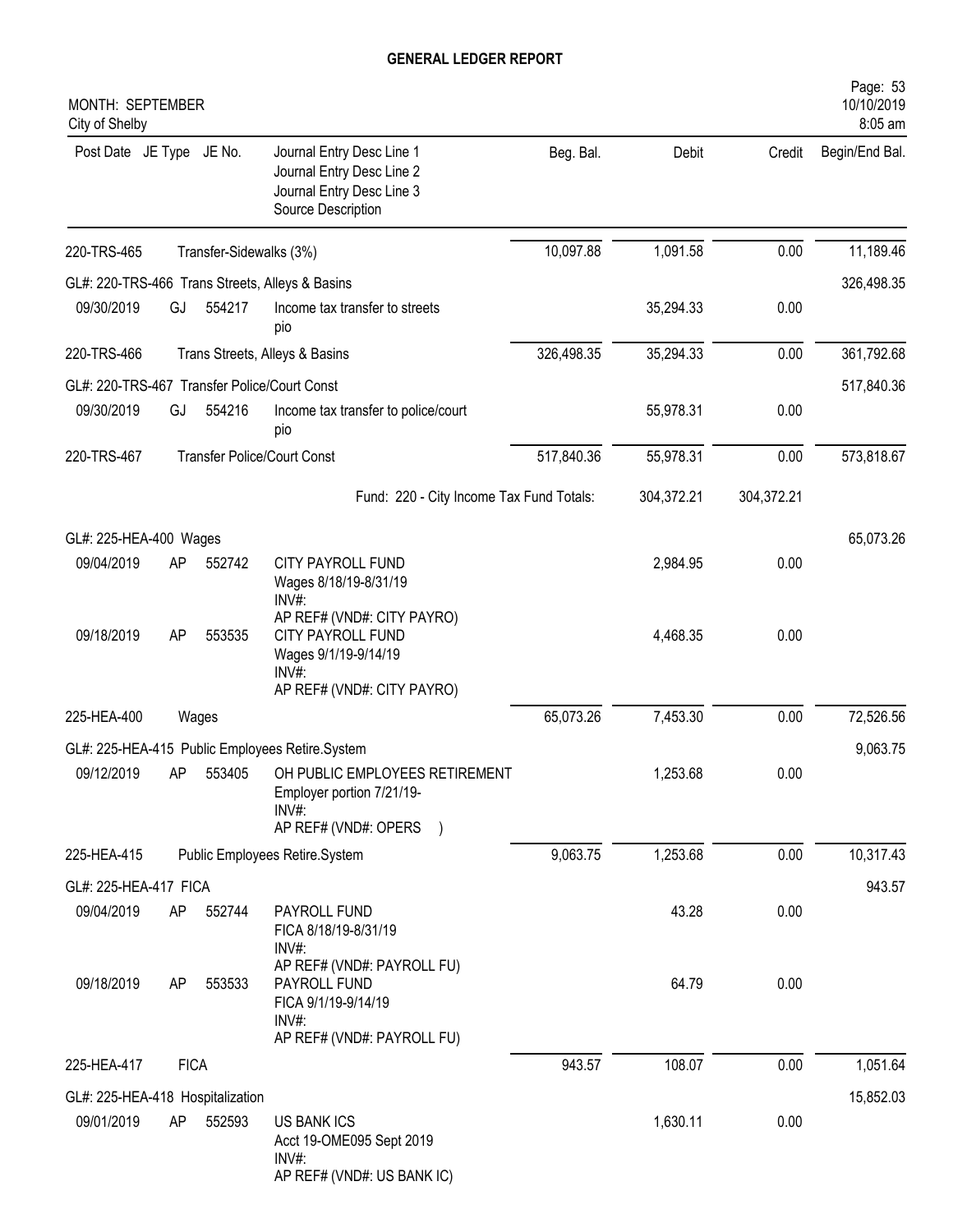| MONTH: SEPTEMBER<br>City of Shelby               |                                |                                                                                                                      |           |          |        | Page: 54<br>10/10/2019<br>8:05 am |
|--------------------------------------------------|--------------------------------|----------------------------------------------------------------------------------------------------------------------|-----------|----------|--------|-----------------------------------|
| Post Date JE Type JE No.                         |                                | Journal Entry Desc Line 1<br>Journal Entry Desc Line 2<br>Journal Entry Desc Line 3<br>Source Description            | Beg. Bal. | Debit    | Credit | Begin/End Bal.                    |
| 225-HEA-418                                      | Hospitalization                |                                                                                                                      | 15,852.03 | 1,630.11 | 0.00   | 17,482.14                         |
| GL#: 225-HEA-419 Life Insurance                  |                                |                                                                                                                      |           |          |        | 136.80                            |
| 09/01/2019<br>AP                                 | 552585                         | AMERICAN UNITED LIFE INS CO<br>Policy G 00608125-0002-000<br>$INV#$ :<br>AP REF# (VND#: AMERICAN U)                  |           | 12.00    | 0.00   |                                   |
| 225-HEA-419                                      | Life Insurance                 |                                                                                                                      | 136.80    | 12.00    | 0.00   | 148.80                            |
| GL#: 225-HEA-420 Workers Compensation            |                                |                                                                                                                      |           |          |        | 1,177.00                          |
| 09/12/2019<br>AP                                 | 553151                         | BUREAU OF WORKERS COMPENSATION<br>Installment payment<br>$INV#$ :<br>1006237326<br>AP REF# (VND#: BWC                |           | 125.00   | 0.00   |                                   |
| 225-HEA-420                                      | <b>Workers Compensation</b>    |                                                                                                                      | 1,177.00  | 125.00   | 0.00   | 1,302.00                          |
| GL#: 225-HEA-421 Unemployment                    |                                |                                                                                                                      |           |          |        | 200.00                            |
| 225-HEA-421                                      | Unemployment                   |                                                                                                                      | 200.00    | 0.00     | 0.00   | 200.00                            |
| GL#: 225-HEA-428 Telephone                       |                                |                                                                                                                      |           |          |        | 863.44                            |
| 09/23/2019<br>AP                                 | 553786                         | CHARTER COMM HOLDINGS LLC<br>acct 01075-321600202-1001<br>$INV#$ :<br>321600202091619b<br>AP REF# (VND#: CHART COMM) |           | 3.34     | 0.00   |                                   |
| 225-HEA-428                                      | Telephone                      |                                                                                                                      | 863.44    | 3.34     | 0.00   | 866.78                            |
| GL#: 225-HEA-435 Property and Liability Insuran  |                                |                                                                                                                      |           |          |        | 400.00                            |
| 225-HEA-435                                      | Property and Liability Insuran |                                                                                                                      | 400.00    | 0.00     | 0.00   | 400.00                            |
| GL#: 225-HEA-436 Auto Insurance                  |                                |                                                                                                                      |           |          |        | 0.00                              |
| 225-HEA-436                                      | Auto Insurance                 |                                                                                                                      | 0.00      | 0.00     | 0.00   | 0.00                              |
| GL#: 225-HEA-440 State Admin. Tax Coll. Fee      |                                |                                                                                                                      |           |          |        | 0.00                              |
| 225-HEA-440                                      | State Admin. Tax Coll. Fee     |                                                                                                                      | 0.00      | 0.00     | 0.00   | 0.00                              |
| GL#: 225-HEA-441 Auditor Fees                    |                                |                                                                                                                      |           |          |        | 3,209.31                          |
| 225-HEA-441                                      | <b>Auditor Fees</b>            |                                                                                                                      | 3,209.31  | 0.00     | 0.00   | 3,209.31                          |
| GL#: 225-HEA-442 Election Fees                   |                                |                                                                                                                      |           |          |        | 0.00                              |
| 225-HEA-442                                      | <b>Election Fees</b>           |                                                                                                                      | 0.00      | 0.00     | 0.00   | 0.00                              |
| GL#: 225-HEA-443 DRETAC Fees                     |                                |                                                                                                                      |           |          |        | 938.90                            |
| 225-HEA-443                                      | <b>DRETAC Fees</b>             |                                                                                                                      | 938.90    | 0.00     | 0.00   | 938.90                            |
| GL#: 225-HEA-444 Advertising Deling. Tax Lists   |                                |                                                                                                                      |           |          |        | 0.00                              |
| 225-HEA-444                                      | Advertising Delinq. Tax Lists  |                                                                                                                      | 0.00      | 0.00     | 0.00   | 0.00                              |
| GL#: 225-HEA-471 Education, Mtgs. & Related Exp. |                                |                                                                                                                      |           |          |        | 1,801.60                          |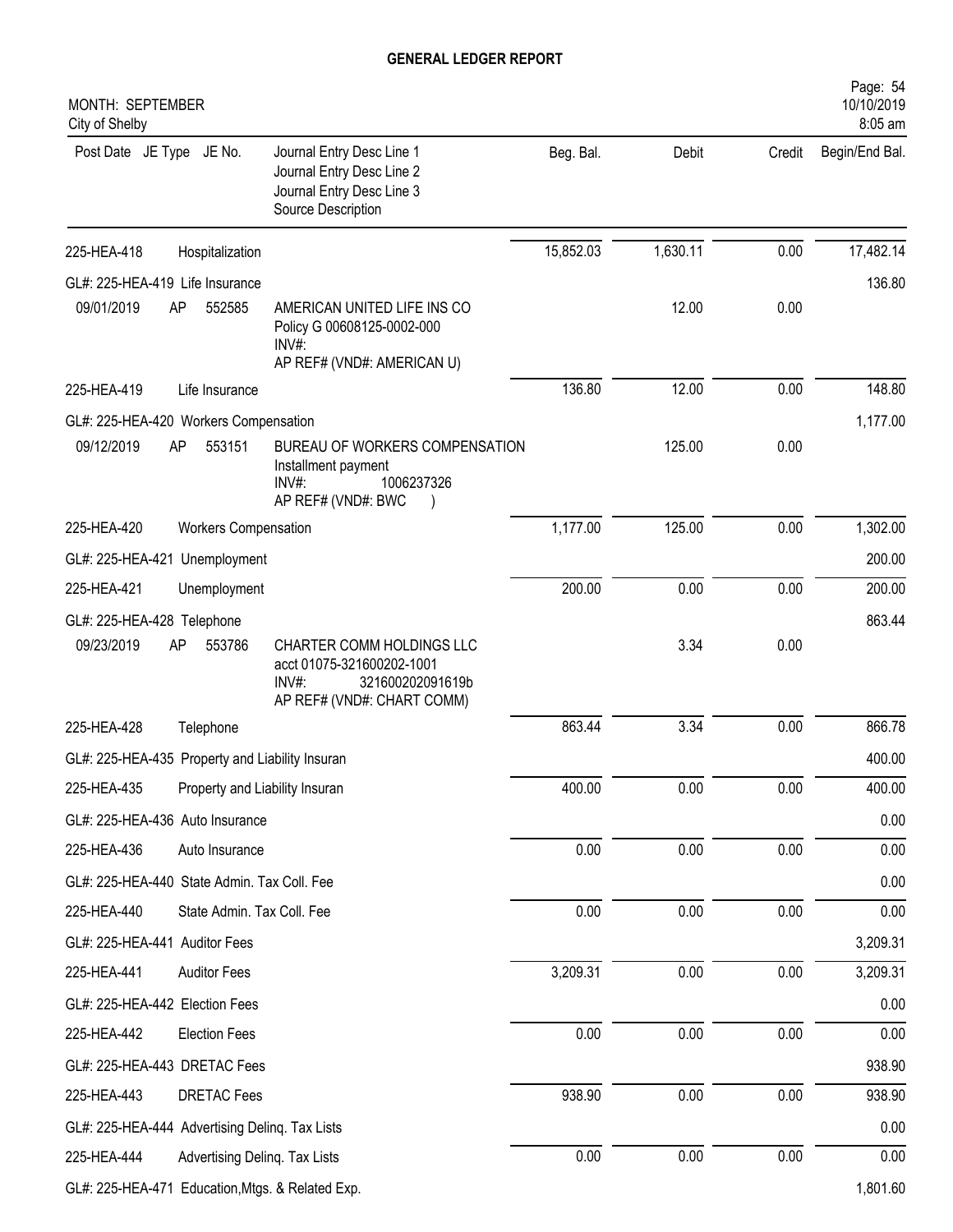| MONTH: SEPTEMBER<br>City of Shelby     |             |                        |                                                                                                                          |           |        |        | Page: 55<br>10/10/2019<br>8:05 am |
|----------------------------------------|-------------|------------------------|--------------------------------------------------------------------------------------------------------------------------|-----------|--------|--------|-----------------------------------|
| Post Date JE Type JE No.               |             |                        | Journal Entry Desc Line 1<br>Journal Entry Desc Line 2<br>Journal Entry Desc Line 3<br>Source Description                | Beg. Bal. | Debit  | Credit | Begin/End Bal.                    |
|                                        |             |                        | GL#: 225-HEA-471 Education, Mtgs. & Related Exp.                                                                         |           |        |        | 1,801.60                          |
| 225-HEA-471                            |             |                        | Education, Mtgs. & Related Exp.                                                                                          | 1,801.60  | 0.00   | 0.00   | 1,801.60                          |
| GL#: 225-HEA-472 Supplies              |             |                        |                                                                                                                          |           |        |        | 256.79                            |
| 225-HEA-472                            | Supplies    |                        |                                                                                                                          | 256.79    | 0.00   | 0.00   | 256.79                            |
| GL#: 225-HEA-473 Office Supplies       |             |                        |                                                                                                                          |           |        |        | 404.24                            |
| 09/19/2019                             | AP          | 553619                 | <b>AMAZON INC</b><br>Calendar and ink ribbon<br>INV#:<br>468947387499<br>AP REF# (VND#: AMAZON INC)                      |           | 44.12  | 0.00   |                                   |
| 225-HEA-473                            |             | <b>Office Supplies</b> |                                                                                                                          | 404.24    | 44.12  | 0.00   | 448.36                            |
| GL#: 225-HEA-483 State Audit           |             |                        |                                                                                                                          |           |        |        | 1,289.00                          |
| 09/12/2019                             | AP          | 553149                 | TREASURER, STATE OF OHIO<br><b>Financial Audit</b><br>INV#:<br>AP REF# (VND#: TREAS.STAT)                                |           | 210.00 | 0.00   |                                   |
| 225-HEA-483                            | State Audit |                        |                                                                                                                          | 1,289.00  | 210.00 | 0.00   | 1,499.00                          |
| GL#: 225-HEA-484 Fuel, Autos-Equipment |             |                        |                                                                                                                          |           |        |        | 1,200.00                          |
| 09/12/2019                             | AP          | 553145                 | COLE DISTRIBUTING INC.<br>Fuel cost Aug. 2019<br>INV#:<br>AP REF# (VND#: COLE DISTR)                                     |           | 200.00 | 0.00   |                                   |
| 225-HEA-484                            |             | Fuel, Autos-Equipment  |                                                                                                                          | 1,200.00  | 200.00 | 0.00   | 1,400.00                          |
| GL#: 225-HEA-485 Maintenance, Autos    |             |                        |                                                                                                                          |           |        |        | 263.05                            |
| 09/12/2019                             | AP          | 553169                 | SHELBY PARTS CO.<br>grease fittings<br>$INV#$ :<br>322476                                                                |           | 10.20  | 0.00   |                                   |
| 09/12/2019                             | AP          | 553171                 | AP REF# (VND#: SHELBY PAR)<br>SHELBY PARTS CO.<br>purchase 8/21/19<br>INV#:<br>322544                                    |           | 14.80  | 0.00   |                                   |
| 09/12/2019                             | AP          | 553219                 | AP REF# (VND#: SHELBY PAR)<br>ADVANCE AUTO PARTS<br>Cherry Bomb 128 oz<br>$INV#$ :<br>1859<br>AP REF# (VND#: ADVANCE AU) |           | 22.99  | 0.00   |                                   |
| 225-HEA-485                            |             | Maintenance, Autos     |                                                                                                                          | 263.05    | 47.99  | 0.00   | 311.04                            |
| GL#: 225-HEA-486 Maintenance Equipment |             |                        |                                                                                                                          |           |        |        | 432.34                            |
| 09/13/2019                             | AP          | 553474                 | MT BUSINESS TECHNOLOGIES, INC.<br>City hall contract 6079528-01<br>$INV#$ :<br>IN217997<br>AP REF# (VND#: MT BUS TEC)    |           | 34.96  | 0.00   |                                   |
| 225-HEA-486                            |             | Maintenance Equipment  |                                                                                                                          | 432.34    | 34.96  | 0.00   | 467.30                            |
|                                        |             |                        |                                                                                                                          |           |        |        |                                   |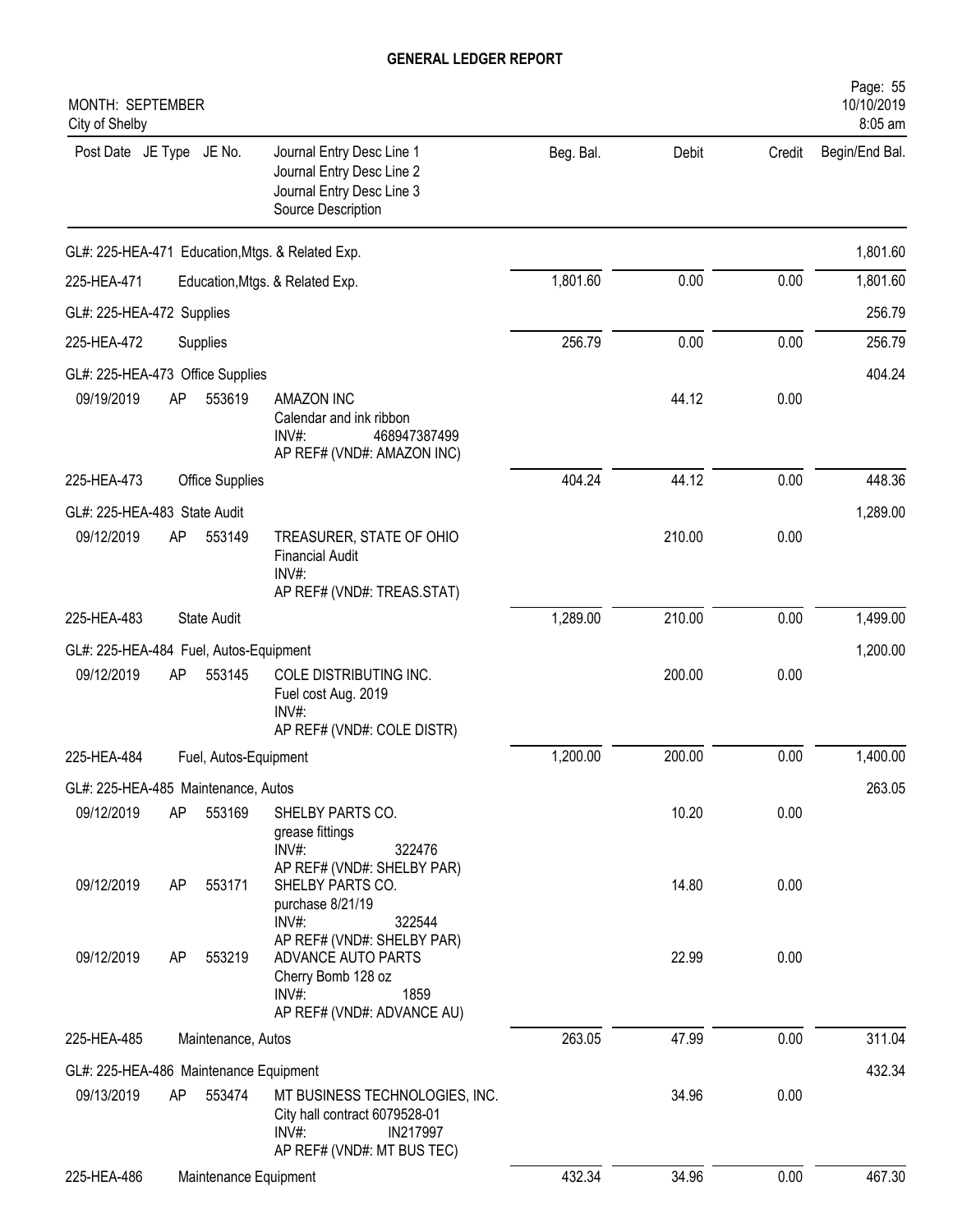| MONTH: SEPTEMBER<br>City of Shelby        |    |                                 |                                                                                                                   |           |          |        | Page: 56<br>10/10/2019<br>8:05 am |
|-------------------------------------------|----|---------------------------------|-------------------------------------------------------------------------------------------------------------------|-----------|----------|--------|-----------------------------------|
| Post Date JE Type JE No.                  |    |                                 | Journal Entry Desc Line 1<br>Journal Entry Desc Line 2<br>Journal Entry Desc Line 3<br>Source Description         | Beg. Bal. | Debit    | Credit | Begin/End Bal.                    |
| GL#: 225-HEA-492 Administrative Costs     |    |                                 |                                                                                                                   |           |          |        | 14,666.64                         |
| 09/01/2019                                | AP | 552591                          | <b>GENERAL FUND-SHELBY</b><br>Admin cost Sept 2019<br>$INV#$ :<br>AP REF# (VND#: GENERAL )                        |           | 1,833.33 | 0.00   |                                   |
| 225-HEA-492                               |    | <b>Administrative Costs</b>     |                                                                                                                   | 14,666.64 | 1,833.33 | 0.00   | 16,499.97                         |
| GL#: 225-HEA-493 Health Contract          |    |                                 |                                                                                                                   |           |          |        | 5,435.84                          |
| 09/05/2019                                | AP | 552857                          | <b>GALION CITY HEALTH DEPT</b><br>Aug 2019 Communicable Disease<br>$INV#$ :                                       |           | 444.13   | 0.00   |                                   |
| 09/12/2019                                | AP | 553139                          | AP REF# (VND#: GALION CIT)<br>DAILY GLOBE<br>acct 03107697, Health Dept<br>$INV#$ :<br>AP REF# (VND#: DAILY GLOB) |           | 269.78   | 0.00   |                                   |
| 225-HEA-493                               |    | <b>Health Contract</b>          |                                                                                                                   | 5,435.84  | 713.91   | 0.00   | 6,149.75                          |
| GL#: 225-HEA-494 Medical Advisor          |    |                                 |                                                                                                                   |           |          |        | 0.00                              |
| 09/01/2019                                | AP | 552579                          | AJAY CHAWLA MD<br>Medical Advisor 2019 Payment<br>$INV#$ :<br>AP REF# (VND#: AJAY CHAWL)                          |           | 6,000.00 | 0.00   |                                   |
| 225-HEA-494                               |    | <b>Medical Advisor</b>          |                                                                                                                   | 0.00      | 6,000.00 | 0.00   | 6,000.00                          |
| GL#: 225-HEA-496 State License Fees       |    |                                 |                                                                                                                   |           |          |        | 2,241.00                          |
| 225-HEA-496                               |    | State License Fees              |                                                                                                                   | 2,241.00  | 0.00     | 0.00   | 2,241.00                          |
| GL#: 225-HEA-497 BC & DC State Fee        |    |                                 |                                                                                                                   |           |          |        | 8,804.24                          |
| 225-HEA-497                               |    | BC & DC State Fee               |                                                                                                                   | 8,804.24  | 0.00     | 0.00   | 8,804.24                          |
| GL#: 225-HEA-498 Burial Permits State Fee |    |                                 |                                                                                                                   |           |          |        | 355.00                            |
| 09/01/2019                                | AP | 552577                          | OHIO DIVISION OF REAL ESTATE<br>18 burial permits Aug 2019<br>$INV#$ :<br>AP REF# (VND#: OHIO DIVIS)              |           | 45.00    | 0.00   |                                   |
| 225-HEA-498                               |    | <b>Burial Permits State Fee</b> |                                                                                                                   | 355.00    | 45.00    | 0.00   | 400.00                            |
| GL#: 225-HEA-501 Computer support         |    |                                 |                                                                                                                   |           |          |        | 2,575.43                          |
| 225-HEA-501                               |    | Computer support                |                                                                                                                   | 2,575.43  | 0.00     | 0.00   | 2,575.43                          |
|                                           |    |                                 | GL#: 225-HEA-507 Maintenance Building/Grounds                                                                     |           |          |        | 0.00                              |
| 225-HEA-507                               |    |                                 | Maintenance Building/Grounds                                                                                      | 0.00      | 0.00     | 0.00   | 0.00                              |
| GL#: 225-HEA-528 Postage                  |    |                                 |                                                                                                                   |           |          |        | 263.45                            |
| 09/23/2019                                | AP | 553794                          | TOTALFUNDS BY HASLER<br>postage purchased 8/21/19<br>INV#:<br>AP REF# (VND#: TOTALFUNDS)                          |           | 20.00    | 0.00   |                                   |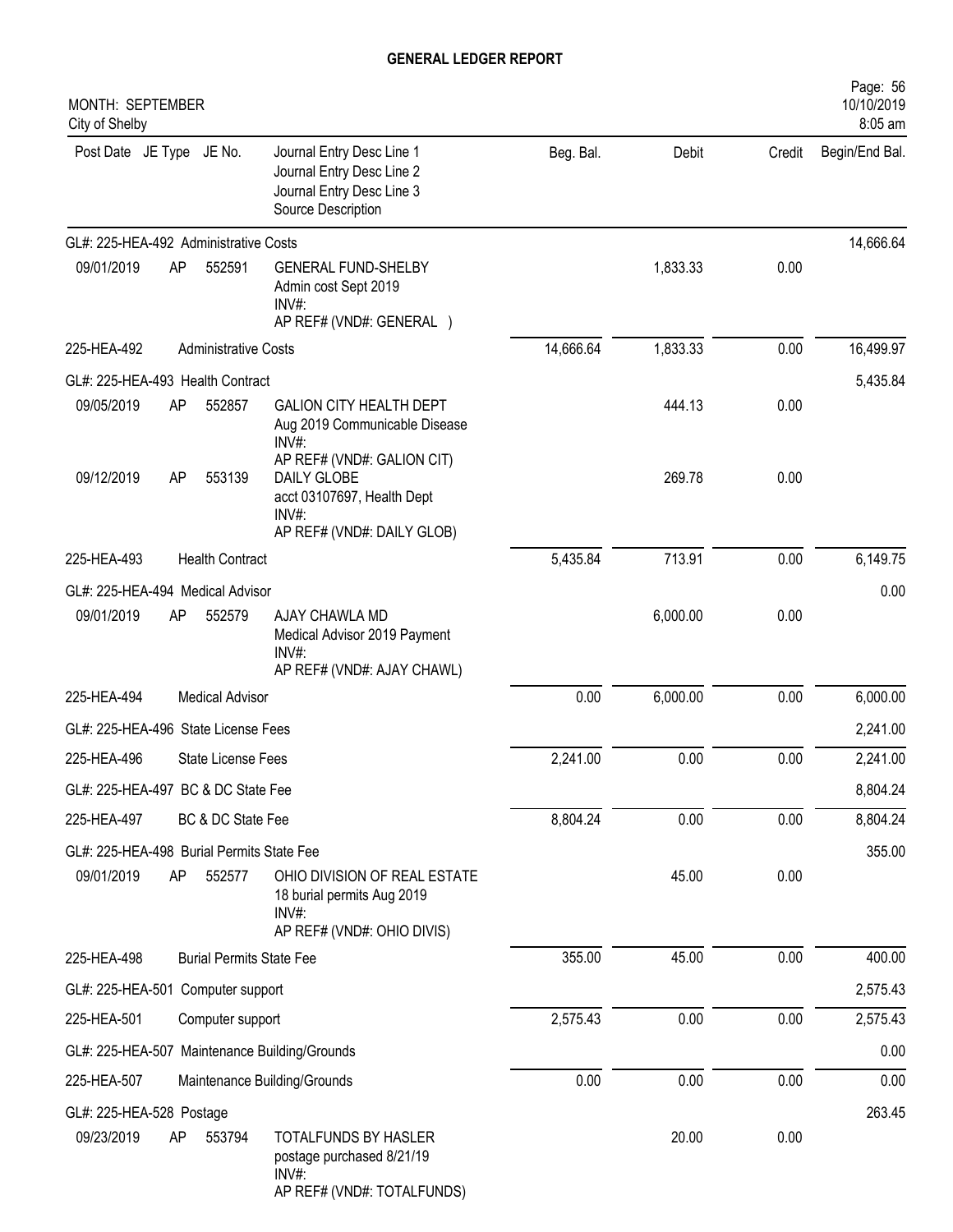| MONTH: SEPTEMBER<br>City of Shelby         |                                                 |                                  |                                                                                                                                                   |           |          |        | Page: 57<br>10/10/2019<br>8:05 am |
|--------------------------------------------|-------------------------------------------------|----------------------------------|---------------------------------------------------------------------------------------------------------------------------------------------------|-----------|----------|--------|-----------------------------------|
| Post Date JE Type JE No.                   |                                                 |                                  | Journal Entry Desc Line 1<br>Journal Entry Desc Line 2<br>Journal Entry Desc Line 3<br>Source Description                                         | Beg. Bal. | Debit    | Credit | Begin/End Bal.                    |
| 225-HEA-528                                |                                                 | Postage                          |                                                                                                                                                   | 263.45    | 20.00    | 0.00   | 283.45                            |
| GL#: 225-HEA-529 Small tools and equipment |                                                 |                                  |                                                                                                                                                   |           |          |        | 0.00                              |
| 225-HEA-529                                | Small tools and equipment                       |                                  |                                                                                                                                                   |           | 0.00     | 0.00   | 0.00                              |
|                                            | GL#: 225-HEA-530 Office Equipment/Furn/Fixtures |                                  |                                                                                                                                                   |           |          |        | 0.00                              |
| 225-HEA-530                                | Office Equipment/Furn/Fixtures                  |                                  |                                                                                                                                                   |           | 0.00     | 0.00   | 0.00                              |
| GL#: 225-HEA-531 Miscellaneous             |                                                 |                                  |                                                                                                                                                   |           |          |        | 49,342.28                         |
| 09/04/2019                                 | AP                                              | 552709                           | RESOURCE SOLUTIONS ASSOC LLC<br>Aug 2019 Accreditation Project<br>$INV#$ :<br>928                                                                 |           | 6,240.00 | 0.00   |                                   |
| 09/12/2019                                 | AP                                              | 553153                           | AP REF# (VND#: RESOURCE S)<br>AUTOMATIC DATA PROCESSING<br>processing charges 8/31/19<br>$INV#$ :<br>542085128                                    |           | 8.57     | 0.00   |                                   |
| 09/19/2019                                 | AP                                              | 553591                           | AP REF# (VND#: ADP<br>BARNES/ANDREA//<br>Final mosquito trapping<br>3<br>$INV#$ :                                                                 |           | 1,000.00 | 0.00   |                                   |
| 09/27/2019                                 | AP                                              | 554078                           | AP REF# (VND#: BARNES/AND)<br>AUTOMATIC DATA PROCESSING<br>quarterly docs                                                                         |           | 0.32     | 0.00   |                                   |
| 09/27/2019                                 | AP                                              | 554080                           | INV#<br>542408622<br>AP REF# (VND#: ADP<br>AUTOMATIC DATA PROCESSING<br>Processing charges and human<br>INV#:<br>542889302<br>AP REF# (VND#: ADP) |           | 19.46    | 0.00   |                                   |
| 225-HEA-531                                |                                                 | Miscellaneous                    |                                                                                                                                                   | 49,342.28 | 7,268.35 | 0.00   | 56,610.63                         |
| GL#: 225-HEA-564 Service Vehicle           |                                                 |                                  |                                                                                                                                                   |           |          |        | 0.00                              |
| 225-HEA-564                                |                                                 | Service Vehicle                  |                                                                                                                                                   | 0.00      | 0.00     | 0.00   | 0.00                              |
| GL#: 225-HEA-584 GAAP Conversion           |                                                 |                                  |                                                                                                                                                   |           |          |        | 2,195.00                          |
| 225-HEA-584                                |                                                 | <b>GAAP Conversion</b>           |                                                                                                                                                   | 2,195.00  | 0.00     | 0.00   | 2,195.00                          |
| GL#: 225-HEA-603 Public Education/Services |                                                 |                                  |                                                                                                                                                   |           |          |        | 0.00                              |
| 225-HEA-603                                |                                                 | <b>Public Education/Services</b> |                                                                                                                                                   | 0.00      | 0.00     | 0.00   | 0.00                              |
| GL#: 225-HEA-604 Temporary Labor Services  |                                                 |                                  |                                                                                                                                                   |           |          |        | 0.00                              |
| 225-HEA-604                                |                                                 | <b>Temporary Labor Services</b>  |                                                                                                                                                   | 0.00      | 0.00     | 0.00   | 0.00                              |
| GL#: 225-HEA-617 Leases-Equipment          |                                                 |                                  |                                                                                                                                                   |           |          |        | 0.00                              |
| 225-HEA-617                                |                                                 | Leases-Equipment                 |                                                                                                                                                   | 0.00      | 0.00     | 0.00   | 0.00                              |
| GL#: 225-HEA-625 Nuisance Abatement        |                                                 |                                  |                                                                                                                                                   |           |          |        | 5,389.22                          |
| 225-HEA-625                                |                                                 | Nuisance Abatement               |                                                                                                                                                   | 5,389.22  | 0.00     | 0.00   | 5,389.22                          |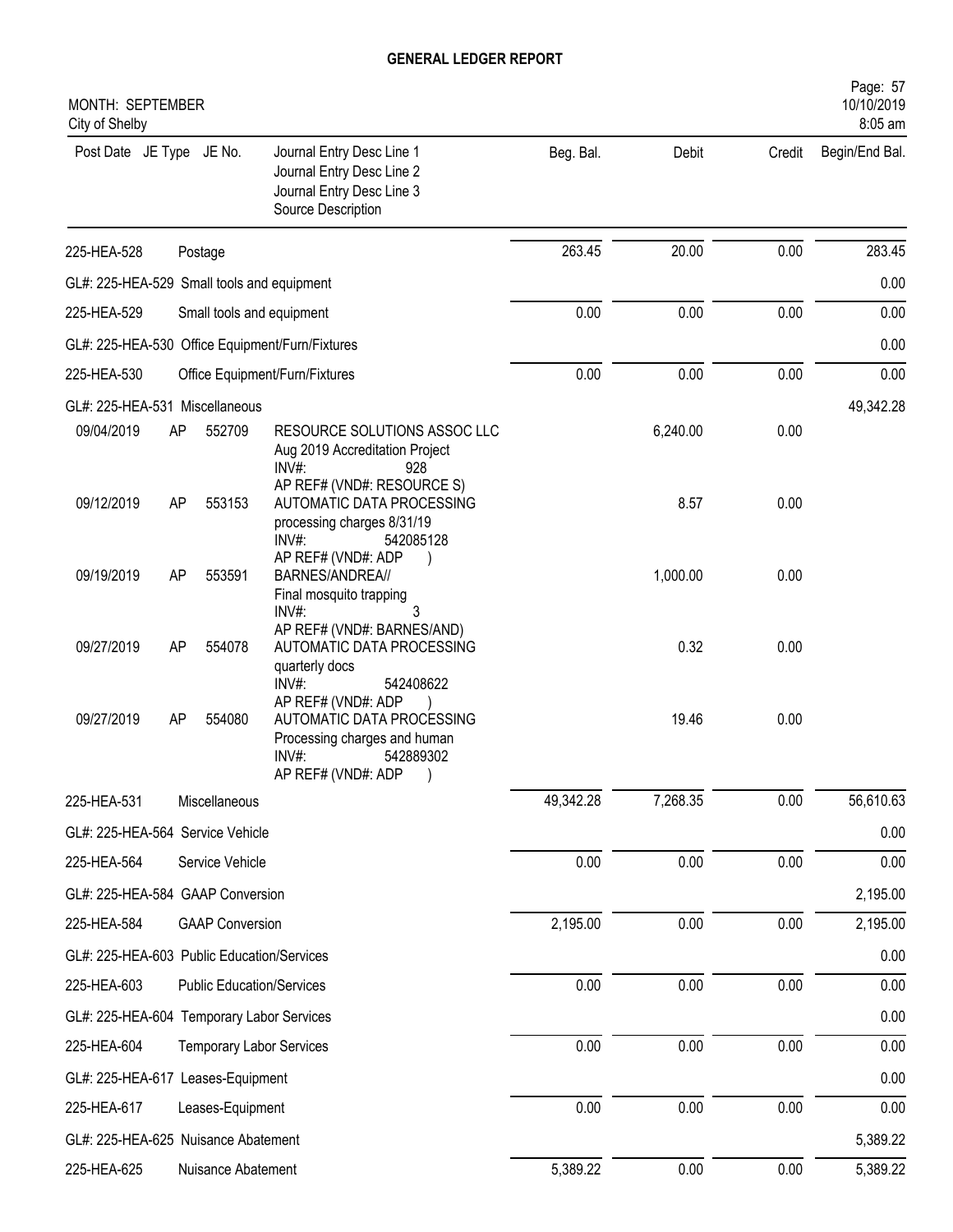| Page: 58<br>10/10/2019<br>MONTH: SEPTEMBER<br>8:05 am<br>City of Shelby |                       |                                                                                                           |           |       |          |                |  |  |
|-------------------------------------------------------------------------|-----------------------|-----------------------------------------------------------------------------------------------------------|-----------|-------|----------|----------------|--|--|
| Post Date JE Type JE No.                                                |                       | Journal Entry Desc Line 1<br>Journal Entry Desc Line 2<br>Journal Entry Desc Line 3<br>Source Description | Beg. Bal. | Debit | Credit   | Begin/End Bal. |  |  |
| GL#: 225-HSA-400 Wages                                                  |                       |                                                                                                           |           |       |          | 0.00           |  |  |
| 225-HSA-400                                                             | Wages                 |                                                                                                           | 0.00      | 0.00  | 0.00     | 0.00           |  |  |
| GL#: 225-HSA-415 Public Employees Retire.System                         |                       |                                                                                                           |           |       |          | 0.00           |  |  |
| 225-HSA-415                                                             |                       | Public Employees Retire.System                                                                            | 0.00      | 0.00  | 0.00     | 0.00           |  |  |
| GL#: 225-HSA-417 FICA                                                   |                       |                                                                                                           |           |       |          | 0.00           |  |  |
| 225-HSA-417                                                             | <b>FICA</b>           |                                                                                                           | 0.00      | 0.00  | 0.00     | 0.00           |  |  |
| GL#: 225-HSA-418 Hospitalization                                        |                       |                                                                                                           |           |       |          | 0.00           |  |  |
| 225-HSA-418                                                             | Hospitalization       |                                                                                                           | 0.00      | 0.00  | 0.00     | 0.00           |  |  |
| GL#: 225-HSA-419 Life Insurance                                         |                       |                                                                                                           |           |       |          | 0.00           |  |  |
| 225-HSA-419                                                             | Life Insurance        |                                                                                                           | 0.00      | 0.00  | 0.00     | 0.00           |  |  |
| GL#: 225-HSA-420 Workers Compensation                                   |                       |                                                                                                           |           |       |          | 0.00           |  |  |
| 225-HSA-420                                                             | Workers Compensation  |                                                                                                           | 0.00      | 0.00  | 0.00     | 0.00           |  |  |
| GL#: 225-HSA-421 Unemployment                                           |                       |                                                                                                           |           |       |          | 0.00           |  |  |
| 225-HSA-421                                                             | Unemployment          |                                                                                                           | 0.00      | 0.00  | 0.00     | 0.00           |  |  |
| GL#: 225-HSA-428 Telephone                                              |                       |                                                                                                           |           |       |          | 0.00           |  |  |
| 225-HSA-428                                                             | Telephone             |                                                                                                           | 0.00      | 0.00  | 0.00     | 0.00           |  |  |
| GL#: 225-HSA-471 Education, Mtgs. & Related Exp.                        |                       |                                                                                                           |           |       |          | 0.00           |  |  |
| 225-HSA-471                                                             |                       | Education, Mtgs. & Related Exp.                                                                           | 0.00      | 0.00  | 0.00     | 0.00           |  |  |
| GL#: 225-HSA-472 Supplies                                               |                       |                                                                                                           |           |       |          | 0.00           |  |  |
| 225-HSA-472                                                             | Supplies              |                                                                                                           | 0.00      | 0.00  | 0.00     | 0.00           |  |  |
| GL#: 225-HSA-473 Office Supplies                                        |                       |                                                                                                           |           |       |          | 0.00           |  |  |
| 225-HSA-473                                                             | Office Supplies       |                                                                                                           | 0.00      | 0.00  | 0.00     | 0.00           |  |  |
| GL#: 225-HSA-486 Maintenance Equipment                                  |                       |                                                                                                           |           |       |          | 0.00           |  |  |
| 225-HSA-486                                                             | Maintenance Equipment |                                                                                                           | 0.00      | 0.00  | 0.00     | 0.00           |  |  |
| GL#: 225-HSA-528 Postage                                                |                       |                                                                                                           |           |       |          | 0.00           |  |  |
| 225-HSA-528                                                             | Postage               |                                                                                                           | 0.00      | 0.00  | 0.00     | 0.00           |  |  |
| GL#: 225-HSA-530 Office Equipment/Furn/Fixtures                         |                       |                                                                                                           |           |       |          | 0.00           |  |  |
| 225-HSA-530                                                             |                       | Office Equipment/Furn/Fixtures                                                                            | 0.00      | 0.00  | $0.00\,$ | 0.00           |  |  |
| GL#: 225-HSA-531 Miscellaneous                                          |                       |                                                                                                           |           |       |          | 5,600.00       |  |  |
| 225-HSA-531                                                             | Miscellaneous         |                                                                                                           | 5,600.00  | 0.00  | 0.00     | 5,600.00       |  |  |
| GL#: 225-HSA-617 Leases-Equipment                                       |                       |                                                                                                           |           |       |          | 0.00           |  |  |
| 225-HSA-617                                                             | Leases-Equipment      |                                                                                                           | 0.00      | 0.00  | 0.00     | 0.00           |  |  |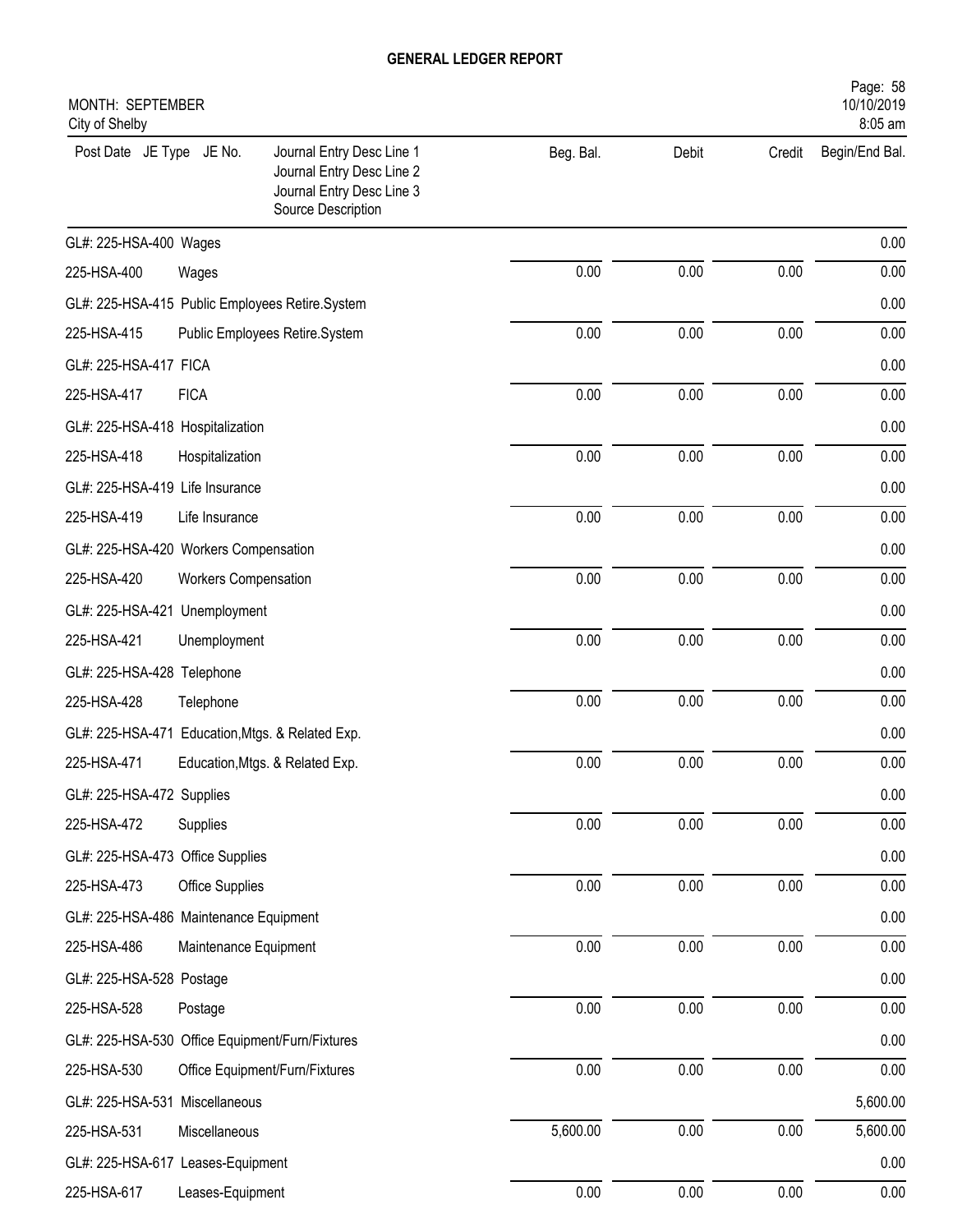| MONTH: SEPTEMBER<br>City of Shelby                                                                                                    |            |       |        | Page: 59<br>10/10/2019<br>8:05 am |
|---------------------------------------------------------------------------------------------------------------------------------------|------------|-------|--------|-----------------------------------|
| Post Date JE Type JE No.<br>Journal Entry Desc Line 1<br>Journal Entry Desc Line 2<br>Journal Entry Desc Line 3<br>Source Description | Beg. Bal.  | Debit | Credit | Begin/End Bal.                    |
| GL#: 225-IGT-128 Property tax rollback                                                                                                |            |       |        | 14,808.52                         |
| 225-IGT-128<br>Property tax rollback                                                                                                  | 14,808.52  | 0.00  | 0.00   | 14,808.52                         |
| GL#: 225-IGT-129 Commercial Activity Tax                                                                                              |            |       |        | 0.00                              |
| 225-IGT-129<br><b>Commercial Activity Tax</b>                                                                                         | 0.00       | 0.00  | 0.00   | 0.00                              |
| GL#: 225-IGT-142 State Grants or Aid                                                                                                  |            |       |        | 4,337.02                          |
| 225-IGT-142<br>State Grants or Aid                                                                                                    | 4,337.02   | 0.00  | 0.00   | 4,337.02                          |
| GL#: 225-IGT-143 County Grant or Aid                                                                                                  |            |       |        | 4,000.00                          |
| 225-IGT-143<br>County Grant or Aid                                                                                                    | 4,000.00   | 0.00  | 0.00   | 4,000.00                          |
| GL#: 225-LTX-111 REAL ESTATE TAXES                                                                                                    |            |       |        | 188,360.90                        |
| 225-LTX-111<br><b>REAL ESTATE TAXES</b>                                                                                               | 188,360.90 | 0.00  | 0.00   | 188,360.90                        |
| GL#: 225-LTX-112 PERSONAL PROPERTY TAX                                                                                                |            |       |        | 3,400.22                          |
| 225-LTX-112<br>PERSONAL PROPERTY TAX                                                                                                  | 3,400.22   | 0.00  | 0.00   | 3,400.22                          |
| GL#: 225-LTX-113 Manufactured Home Tax                                                                                                |            |       |        | 427.89                            |
| 225-LTX-113<br>Manufactured Home Tax                                                                                                  | 427.89     | 0.00  | 0.00   | 427.89                            |
| GL#: 225-MIS-200 Interest                                                                                                             |            |       |        | 0.00                              |
| 225-MIS-200<br>Interest                                                                                                               | 0.00       | 0.00  | 0.00   | 0.00                              |
| GL#: 225-MIS-205 Miscellaneous Income                                                                                                 |            |       |        | 821.05                            |
| 09/19/2019<br>553738<br>CR<br>1 serve safe test @ 50<br>credit card payment<br>pio                                                    |            | 0.00  | 50.00  |                                   |
| 225-MIS-205<br>Miscellaneous Income                                                                                                   | 821.05     | 0.00  | 50.00  | 871.05                            |
| GL#: 225-PAL-190 Pool license fees                                                                                                    |            |       |        | 640.00                            |
| 225-PAL-190<br>Pool license fees                                                                                                      | 640.00     | 0.00  | 0.00   | 640.00                            |
| GL#: 225-PAL-191 Temporary Food License                                                                                               |            |       |        | 0.00                              |
| 225-PAL-191<br>Temporary Food License                                                                                                 | 0.00       | 0.00  | 0.00   | 0.00                              |
| GL#: 225-PAL-192 Mobile Food License                                                                                                  |            |       |        | 585.00                            |
| 225-PAL-192<br>Mobile Food License                                                                                                    | 585.00     | 0.00  | 0.00   | 585.00                            |
| GL#: 225-PAL-193 Vending Licenses                                                                                                     |            |       |        | 229.44                            |
| 225-PAL-193<br>Vending Licenses                                                                                                       | 229.44     | 0.00  | 0.00   | 229.44                            |
| GL#: 225-PAL-194 Commercial Food Licenses                                                                                             |            |       |        | 14,909.63                         |
| 225-PAL-194<br><b>Commercial Food Licenses</b>                                                                                        | 14,909.63  | 0.00  | 0.00   | 14,909.63                         |
| GL#: 225-PAL-195 Burial Permits                                                                                                       |            |       |        | 402.00                            |
| 09/06/2019<br>CR<br>553059<br>1 burital permit, 9 birth, 10 death cert                                                                |            | 0.00  | 3.00   |                                   |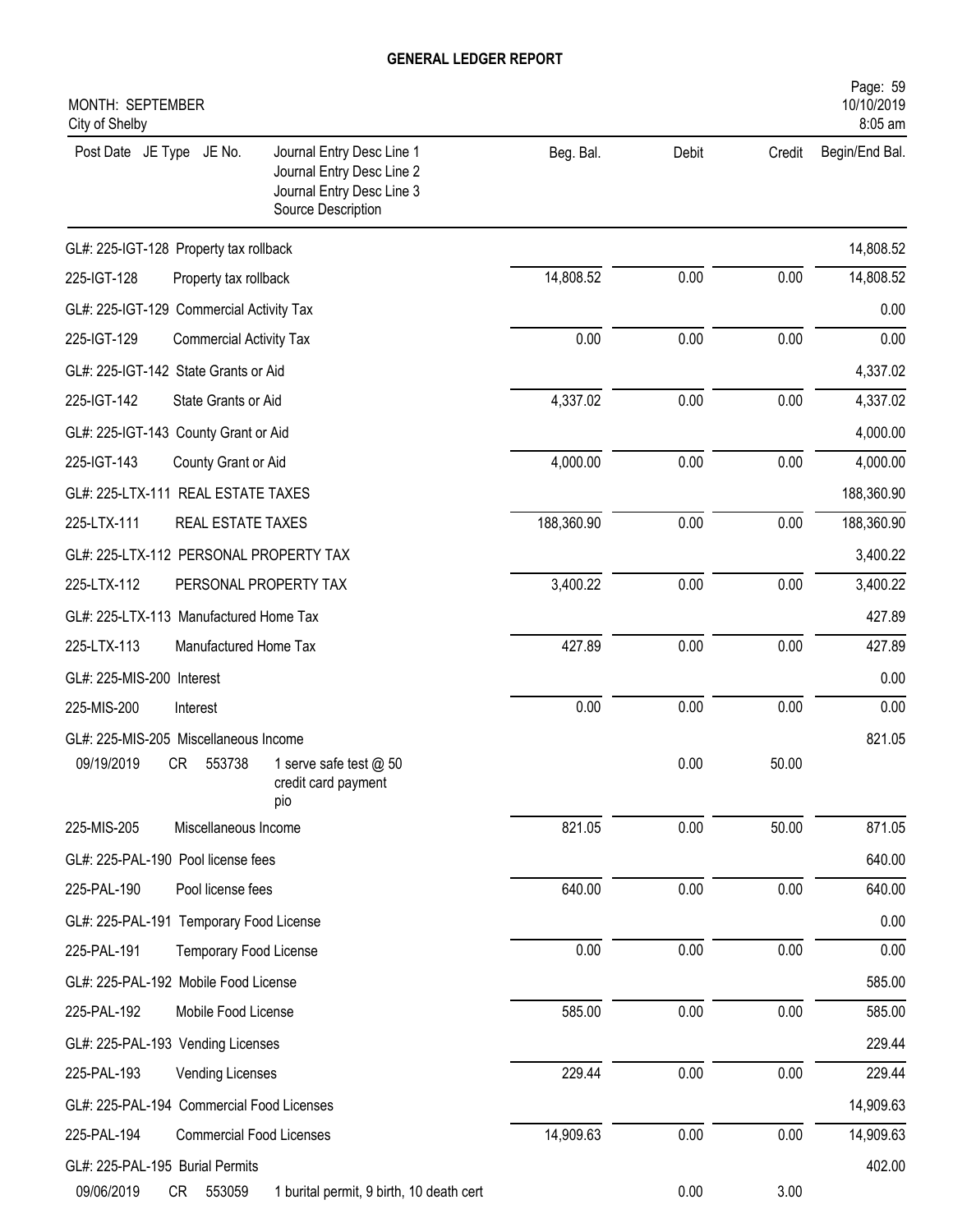| MONTH: SEPTEMBER<br>City of Shelby          |           |                                       |                                                                                                           |           |           |          | Page: 60<br>10/10/2019<br>8:05 am |
|---------------------------------------------|-----------|---------------------------------------|-----------------------------------------------------------------------------------------------------------|-----------|-----------|----------|-----------------------------------|
| Post Date JE Type JE No.                    |           |                                       | Journal Entry Desc Line 1<br>Journal Entry Desc Line 2<br>Journal Entry Desc Line 3<br>Source Description | Beg. Bal. | Debit     | Credit   | Begin/End Bal.                    |
| GL#: 225-PAL-195 Burial Permits             |           |                                       |                                                                                                           |           |           |          | 402.00                            |
| 09/13/2019                                  | CR        | 553449                                | pio<br>3 burial permits, 4 birth cert, 7 death                                                            |           | 0.00      | 9.00     |                                   |
| 09/27/2019                                  | CR        | 554057                                | pio<br>13 burial permits, 6 birth, 3 death cert<br>pio                                                    |           | 0.00      | 39.00    |                                   |
| 225-PAL-195                                 |           | <b>Burial Permits</b>                 |                                                                                                           | 402.00    | 0.00      | 51.00    | 453.00                            |
| GL#: 225-PAL-196 Birth & Death Certificates |           |                                       |                                                                                                           |           |           |          | 15,975.00                         |
| 09/03/2019                                  | CR        | 553038                                | 2 birth certificates<br>credit card payments<br>pio                                                       |           | 0.00      | 50.00    |                                   |
| 09/06/2019                                  | <b>CR</b> | 553059                                | 1 burital permit, 9 birth, 10 death cert                                                                  |           | 0.00      | 475.00   |                                   |
| 09/09/2019                                  | CR        | 553417                                | pio<br>2 birth certificates<br>credit card payments                                                       |           | 0.00      | 50.00    |                                   |
| 09/11/2019                                  | CR        | 553434                                | pio<br>2 birth certificates<br>credit card payment                                                        |           | 0.00      | 50.00    |                                   |
| 09/13/2019                                  | CR        | 553449                                | pio<br>3 burial permits, 4 birth cert, 7 death                                                            |           | 0.00      | 275.00   |                                   |
| 09/18/2019                                  | CR        | 553731                                | pio<br>1 birth certificate<br>credit card payment                                                         |           | 0.00      | 25.00    |                                   |
| 09/19/2019                                  | CR        | 553739                                | pio<br>2 birth certificates<br>credit card payment                                                        |           | 0.00      | 50.00    |                                   |
| 09/20/2019                                  | CR        | 553749                                | pio<br>8 birth, 5 death certificates                                                                      |           | 0.00      | 325.00   |                                   |
| 09/26/2019                                  | CR        | 554045                                | pio<br>3 birth certificates<br>credit card payment                                                        |           | 0.00      | 75.00    |                                   |
| 09/27/2019                                  | CR        | 554057                                | pio<br>13 burial permits, 6 birth, 3 death cert                                                           |           | 0.00      | 225.00   |                                   |
| 09/30/2019                                  | CR        | 554141                                | pio<br>1 birth certificate<br>credit card payment<br>pio                                                  |           | 0.00      | 25.00    |                                   |
| 225-PAL-196                                 |           | <b>Birth &amp; Death Certificates</b> |                                                                                                           | 15,975.00 | 0.00      | 1,625.00 | 17,600.00                         |
|                                             |           |                                       | GL#: 225-PAL-197 Miscellaneous Lic. & Permits                                                             |           |           |          | 834.00                            |
| 09/06/2019                                  | CR —      | 553058                                | 1 2019 trash haulers permit<br>pio                                                                        |           | 0.00      | 100.00   |                                   |
| 225-PAL-197                                 |           |                                       | Miscellaneous Lic. & Permits                                                                              | 834.00    | 0.00      | 100.00   | 934.00                            |
|                                             |           |                                       | Fund: 225 - Health Fund Totals:                                                                           |           | 27,003.16 | 1,826.00 |                                   |
| GL#: 230-CAP-500 Engineering                |           |                                       |                                                                                                           |           |           |          | 7,708.13                          |
| 230-CAP-500                                 |           | Engineering                           |                                                                                                           | 7,708.13  | 0.00      | 0.00     | 7,708.13                          |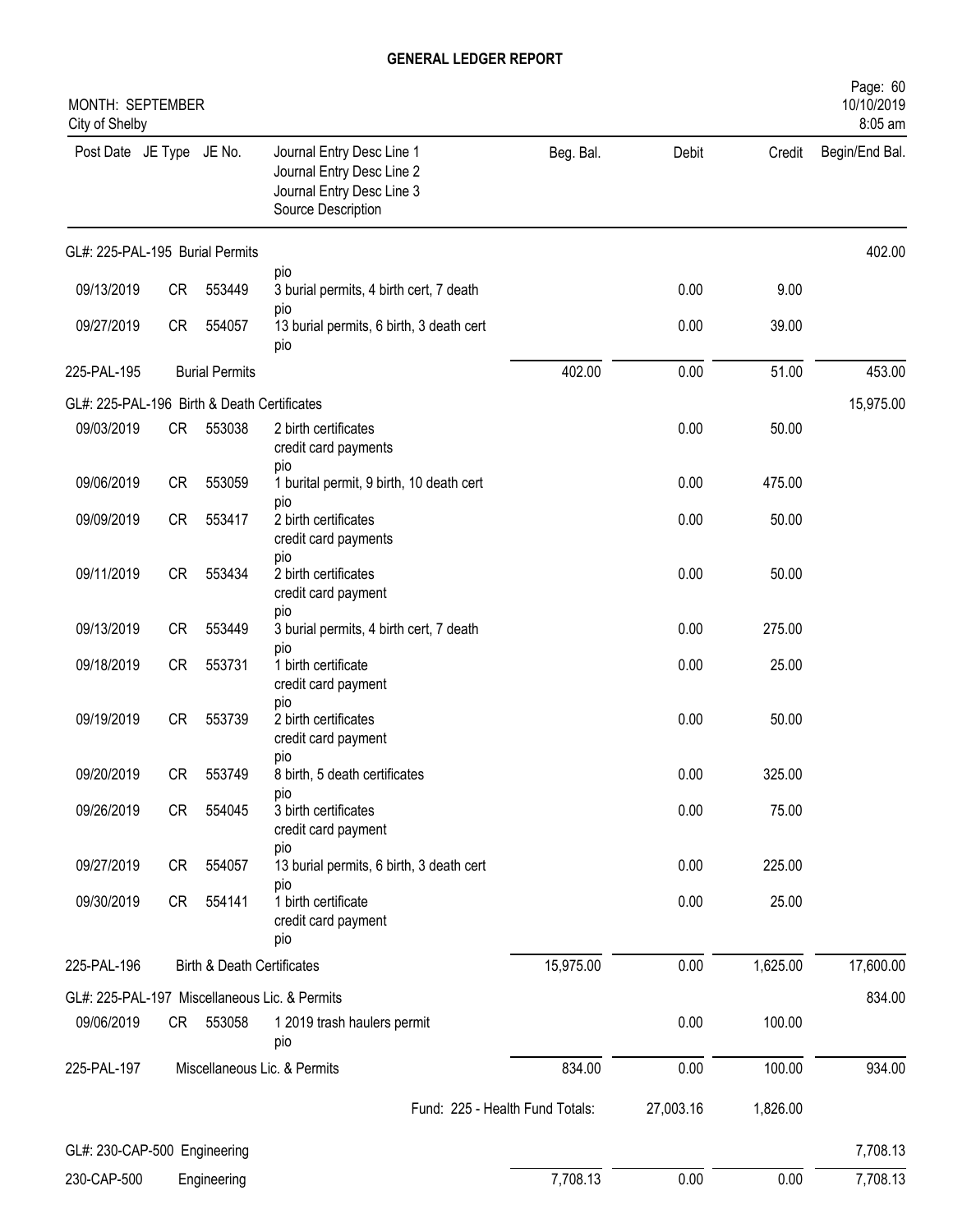| MONTH: SEPTEMBER<br>City of Shelby           |                                                                                                           |            |        |        | Page: 61<br>10/10/2019<br>8:05 am |
|----------------------------------------------|-----------------------------------------------------------------------------------------------------------|------------|--------|--------|-----------------------------------|
| Post Date JE Type JE No.                     | Journal Entry Desc Line 1<br>Journal Entry Desc Line 2<br>Journal Entry Desc Line 3<br>Source Description | Beg. Bal.  | Debit  | Credit | Begin/End Bal.                    |
| GL#: 230-CAP-515 Equipment                   |                                                                                                           |            |        |        | 0.00                              |
| 230-CAP-515<br>Equipment                     |                                                                                                           | 0.00       | 0.00   | 0.00   | 0.00                              |
| GL#: 230-CAP-531 Miscellaneous               |                                                                                                           |            |        |        | 0.00                              |
| 230-CAP-531<br>Miscellaneous                 |                                                                                                           | 0.00       | 0.00   | 0.00   | 0.00                              |
| GL#: 230-CAP-569 S. Pond Rehabilitation      |                                                                                                           |            |        |        | 0.00                              |
| 230-CAP-569<br>S. Pond Rehabilitation        |                                                                                                           | 0.00       | 0.00   | 0.00   | 0.00                              |
| GL#: 230-CAP-585 Skateboard Park             |                                                                                                           |            |        |        | 0.00                              |
| 230-CAP-585<br>Skateboard Park               |                                                                                                           | 0.00       | 0.00   | 0.00   | 0.00                              |
| GL#: 230-CAP-587 Seltzer Park Rehabilitation |                                                                                                           |            |        |        | 0.00                              |
| 230-CAP-587<br>Seltzer Park Rehabilitation   |                                                                                                           | 0.00       | 0.00   | 0.00   | 0.00                              |
| GL#: 230-CAP-593 Veterans Park Rehab         |                                                                                                           |            |        |        | 0.00                              |
| 230-CAP-593<br>Veterans Park Rehab           |                                                                                                           | 0.00       | 0.00   | 0.00   | 0.00                              |
| GL#: 230-CAP-594 McBride Park Rehab          |                                                                                                           |            |        |        | 0.00                              |
| 230-CAP-594<br>McBride Park Rehab            |                                                                                                           | 0.00       | 0.00   | 0.00   | 0.00                              |
| GL#: 230-CAP-601 Inspection Fees             |                                                                                                           |            |        |        | 0.00                              |
| 230-CAP-601<br>Inspection Fees               |                                                                                                           | 0.00       | 0.00   | 0.00   | 0.00                              |
| GL#: 230-CAP-627 Easterling Park             |                                                                                                           |            |        |        | 1,432.00                          |
| 230-CAP-627<br><b>Easterling Park</b>        |                                                                                                           | 1,432.00   | 0.00   | 0.00   | 1,432.00                          |
| GL#: 230-CAP-628 Rabold Park                 |                                                                                                           |            |        |        | 3,540.18                          |
| 230-CAP-628<br>Rabold Park                   |                                                                                                           | 3,540.18   | 0.00   | 0.00   | 3,540.18                          |
| GL#: 230-CAP-629 Tucker Park                 |                                                                                                           |            |        |        | 0.00                              |
| 230-CAP-629<br><b>Tucker Park</b>            |                                                                                                           | 0.00       | 0.00   | 0.00   | 0.00                              |
| GL#: 230-CAP-645 Pool Capital                |                                                                                                           |            |        |        | 2,296.91                          |
| 230-CAP-645<br>Pool Capital                  |                                                                                                           | 2,296.91   | 0.00   | 0.00   | 2,296.91                          |
| GL#: 230-CAP-647 Blackfork Park              |                                                                                                           |            |        |        | 127,401.27                        |
| 09/12/2019<br>AP<br>553369                   | F. E. KROCKA AND ASSOC. INC.<br>Amphithea staking & flood<br>INV#:<br>41085<br>AP REF# (VND#: KROCKA/F.E) |            | 470.00 | 0.00   |                                   |
| 230-CAP-647<br><b>Blackfork Park</b>         |                                                                                                           | 127,401.27 | 470.00 | 0.00   | 127,871.27                        |
| GL#: 230-CFS-153 Recreation                  |                                                                                                           |            |        |        | 59,876.95                         |
| 09/03/2019<br>CR 553071                      | Pool deposit, Sept 2nd<br>pio                                                                             |            | 0.00   | 268.35 |                                   |
| 230-CFS-153<br>Recreation                    |                                                                                                           | 59,876.95  | 0.00   | 268.35 | 60,145.30                         |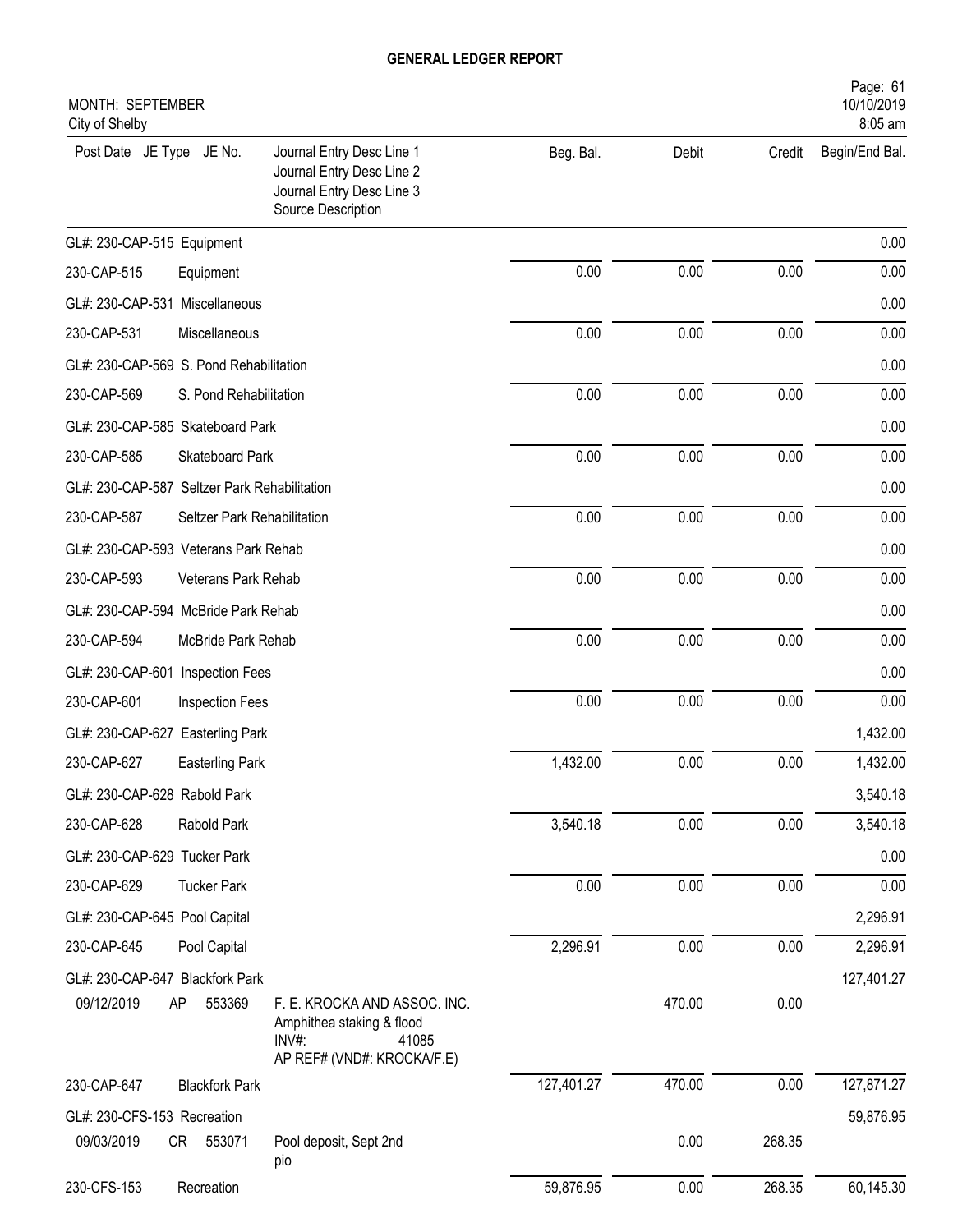| MONTH: SEPTEMBER<br>City of Shelby       |    |                                |                                                                                                           |            |       |        | Page: 62<br>10/10/2019<br>8:05 am |
|------------------------------------------|----|--------------------------------|-----------------------------------------------------------------------------------------------------------|------------|-------|--------|-----------------------------------|
| Post Date JE Type JE No.                 |    |                                | Journal Entry Desc Line 1<br>Journal Entry Desc Line 2<br>Journal Entry Desc Line 3<br>Source Description | Beg. Bal.  | Debit | Credit | Begin/End Bal.                    |
| GL#: 230-CFS-159 Other services          |    |                                |                                                                                                           |            |       |        | 0.00                              |
| 230-CFS-159                              |    | Other services                 |                                                                                                           | 0.00       | 0.00  | 0.00   | 0.00                              |
| GL#: 230-DBT-503 Note/Loan Payment       |    |                                |                                                                                                           |            |       |        | 0.00                              |
| 230-DBT-503                              |    | Note/Loan Payment              |                                                                                                           | 0.00       | 0.00  | 0.00   | 0.00                              |
| GL#: 230-DBT-504 Bond Payment            |    |                                |                                                                                                           |            |       |        | 0.00                              |
| 230-DBT-504                              |    | <b>Bond Payment</b>            |                                                                                                           | 0.00       | 0.00  | 0.00   | 0.00                              |
| GL#: 230-DBT-505 Interest Expense        |    |                                |                                                                                                           |            |       |        | 0.00                              |
| 230-DBT-505                              |    | Interest Expense               |                                                                                                           | 0.00       | 0.00  | 0.00   | 0.00                              |
| GL#: 230-DBT-531 Miscellaneous           |    |                                |                                                                                                           |            |       |        | 0.00                              |
| 230-DBT-531                              |    | Miscellaneous                  |                                                                                                           | 0.00       | 0.00  | 0.00   | 0.00                              |
| GL#: 230-IGT-128 Property tax rollback   |    |                                |                                                                                                           |            |       |        | 12,086.65                         |
| 230-IGT-128                              |    | Property tax rollback          |                                                                                                           | 12,086.65  | 0.00  | 0.00   | 12,086.65                         |
| GL#: 230-IGT-129 Commercial Activity Tax |    |                                |                                                                                                           |            |       |        | 0.00                              |
| 230-IGT-129                              |    | <b>Commercial Activity Tax</b> |                                                                                                           | 0.00       | 0.00  | 0.00   | 0.00                              |
| GL#: 230-IGT-142 State Grants or Aid     |    |                                |                                                                                                           |            |       |        | 0.00                              |
| 230-IGT-142                              |    | State Grants or Aid            |                                                                                                           | 0.00       | 0.00  | 0.00   | 0.00                              |
| GL#: 230-LTX-111 REAL ESTATE TAXES       |    |                                |                                                                                                           |            |       |        | 152,417.95                        |
| 230-LTX-111                              |    | REAL ESTATE TAXES              |                                                                                                           | 152,417.95 | 0.00  | 0.00   | 152,417.95                        |
|                                          |    |                                | GL#: 230-LTX-112 PERSONAL PROPERTY TAX                                                                    |            |       |        | 2,684.41                          |
| 230-LTX-112                              |    |                                | PERSONAL PROPERTY TAX                                                                                     | 2,684.41   | 0.00  | 0.00   | 2,684.41                          |
| GL#: 230-LTX-113 Manufactured Home Tax   |    |                                |                                                                                                           |            |       |        | 348.12                            |
| 230-LTX-113                              |    | Manufactured Home Tax          |                                                                                                           | 348.12     | 0.00  | 0.00   | 348.12                            |
| GL#: 230-MIS-200 Interest                |    |                                |                                                                                                           |            |       |        | 40.34                             |
| 09/30/2019                               | CR | 554221                         | Park checking account interest<br>pio                                                                     |            | 0.00  | 2.60   |                                   |
| 230-MIS-200                              |    | Interest                       |                                                                                                           | 40.34      | 0.00  | 2.60   | 42.94                             |
| GL#: 230-MIS-201 Donations               |    |                                |                                                                                                           |            |       |        | 8,350.00                          |
| 09/06/2019                               | CR | 553072                         | Donations in memory of Don Pifer                                                                          |            | 0.00  | 200.00 |                                   |
| 09/09/2019                               | CR | 553454                         | pio<br>Memorial donations for Don Pifer                                                                   |            | 0.00  | 160.00 |                                   |
| 09/09/2019                               | CR | 553455                         | pio<br>Donation in memory of Don Pifer<br>pio                                                             |            | 0.00  | 100.00 |                                   |
| 09/23/2019                               | CR | 553822                         | Donation in memory of Don Pifer<br>pio                                                                    |            | 0.00  | 100.00 |                                   |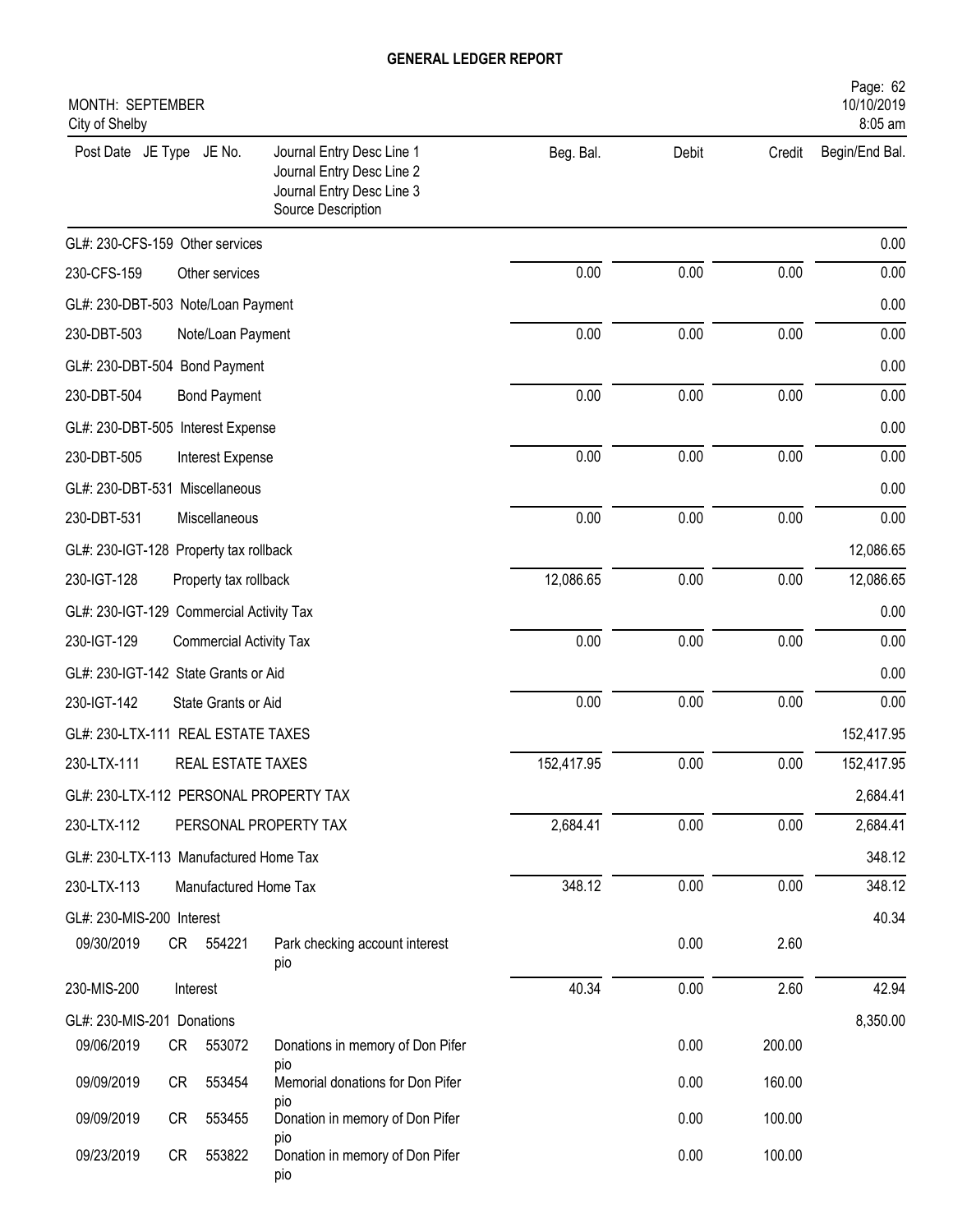| MONTH: SEPTEMBER<br>City of Shelby    |             |                      |                                                                                                                       |            |          |        | Page: 63<br>10/10/2019<br>8:05 am |
|---------------------------------------|-------------|----------------------|-----------------------------------------------------------------------------------------------------------------------|------------|----------|--------|-----------------------------------|
| Post Date JE Type JE No.              |             |                      | Journal Entry Desc Line 1<br>Journal Entry Desc Line 2<br>Journal Entry Desc Line 3<br>Source Description             | Beg. Bal.  | Debit    | Credit | Begin/End Bal.                    |
| 230-MIS-201                           |             | Donations            |                                                                                                                       | 8,350.00   | 0.00     | 560.00 | 8,910.00                          |
| GL#: 230-MIS-202 Rent                 |             |                      |                                                                                                                       |            |          |        | 3,475.00                          |
| 09/20/2019                            | CR          | 553755               | 1 park pavilion rental @ 35                                                                                           |            | 0.00     | 35.00  |                                   |
| 09/27/2019                            | <b>CR</b>   | 554063               | pio<br>1 park pavilion rental @ 35<br>pio                                                                             |            | 0.00     | 35.00  |                                   |
| 230-MIS-202                           | Rent        |                      |                                                                                                                       | 3,475.00   | 0.00     | 70.00  | 3,545.00                          |
| GL#: 230-MIS-204 Sale of Scrap        |             |                      |                                                                                                                       |            |          |        | 0.00                              |
| 230-MIS-204                           |             | Sale of Scrap        |                                                                                                                       | 0.00       | 0.00     | 0.00   | 0.00                              |
| GL#: 230-MIS-205 Miscellaneous Income |             |                      |                                                                                                                       |            |          |        | 699.09                            |
| 230-MIS-205                           |             | Miscellaneous Income |                                                                                                                       | 699.09     | 0.00     | 0.00   | 699.09                            |
| GL#: 230-OFI-226 Sale of Notes/Loans  |             |                      |                                                                                                                       |            |          |        | 100,000.00                        |
| 230-OFI-226                           |             | Sale of Notes/Loans  |                                                                                                                       | 100,000.00 | 0.00     | 0.00   | 100,000.00                        |
| GL#: 230-PRK-400 Wages                |             |                      |                                                                                                                       |            |          |        | 15,288.78                         |
| 09/04/2019                            | AP          | 552754               | CITY PAYROLL FUND<br>Wages 8/18/19-8/31/19<br>$INV#$ :                                                                |            | 895.00   | 0.00   |                                   |
| 09/18/2019                            | AP          | 553545               | AP REF# (VND#: CITY PAYRO)<br><b>CITY PAYROLL FUND</b><br>Wages 9/1/19-9/14/19<br>INV#:<br>AP REF# (VND#: CITY PAYRO) |            | 930.00   | 0.00   |                                   |
| 230-PRK-400                           |             | Wages                |                                                                                                                       | 15,288.78  | 1,825.00 | 0.00   | 17,113.78                         |
|                                       |             |                      | GL#: 230-PRK-415 Public Employees Retire.System                                                                       |            |          |        | 2,091.58                          |
| 09/12/2019                            | AP          | 553367               | OH PUBLIC EMPLOYEES RETIREMENT<br>Employer portion 7/21/19-<br>$INV#$ :<br>AP REF# (VND#: OPERS )                     |            | 375.91   | 0.00   |                                   |
| 230-PRK-415                           |             |                      | Public Employees Retire.System                                                                                        | 2,091.58   | 375.91   | 0.00   | 2,467.49                          |
| GL#: 230-PRK-417 FICA                 |             |                      |                                                                                                                       |            |          |        | 221.69                            |
| 09/04/2019                            | AP          | 552756               | PAYROLL FUND<br>FICA 8/18/19-8/31/19<br>INV#:                                                                         |            | 12.97    | 0.00   |                                   |
| 09/18/2019                            | AP          | 553547               | AP REF# (VND#: PAYROLL FU)<br>PAYROLL FUND<br>FICA 9/1/19-9/14/19<br>INV#:                                            |            | 13.49    | 0.00   |                                   |
|                                       |             |                      | AP REF# (VND#: PAYROLL FU)                                                                                            |            |          |        |                                   |
| 230-PRK-417                           | <b>FICA</b> |                      |                                                                                                                       | 221.69     | 26.46    | 0.00   | 248.15                            |
| GL#: 230-PRK-418 Hospitalization      |             |                      |                                                                                                                       |            |          |        | 0.00                              |
| 230-PRK-418                           |             | Hospitalization      |                                                                                                                       | 0.00       | 0.00     | 0.00   | 0.00                              |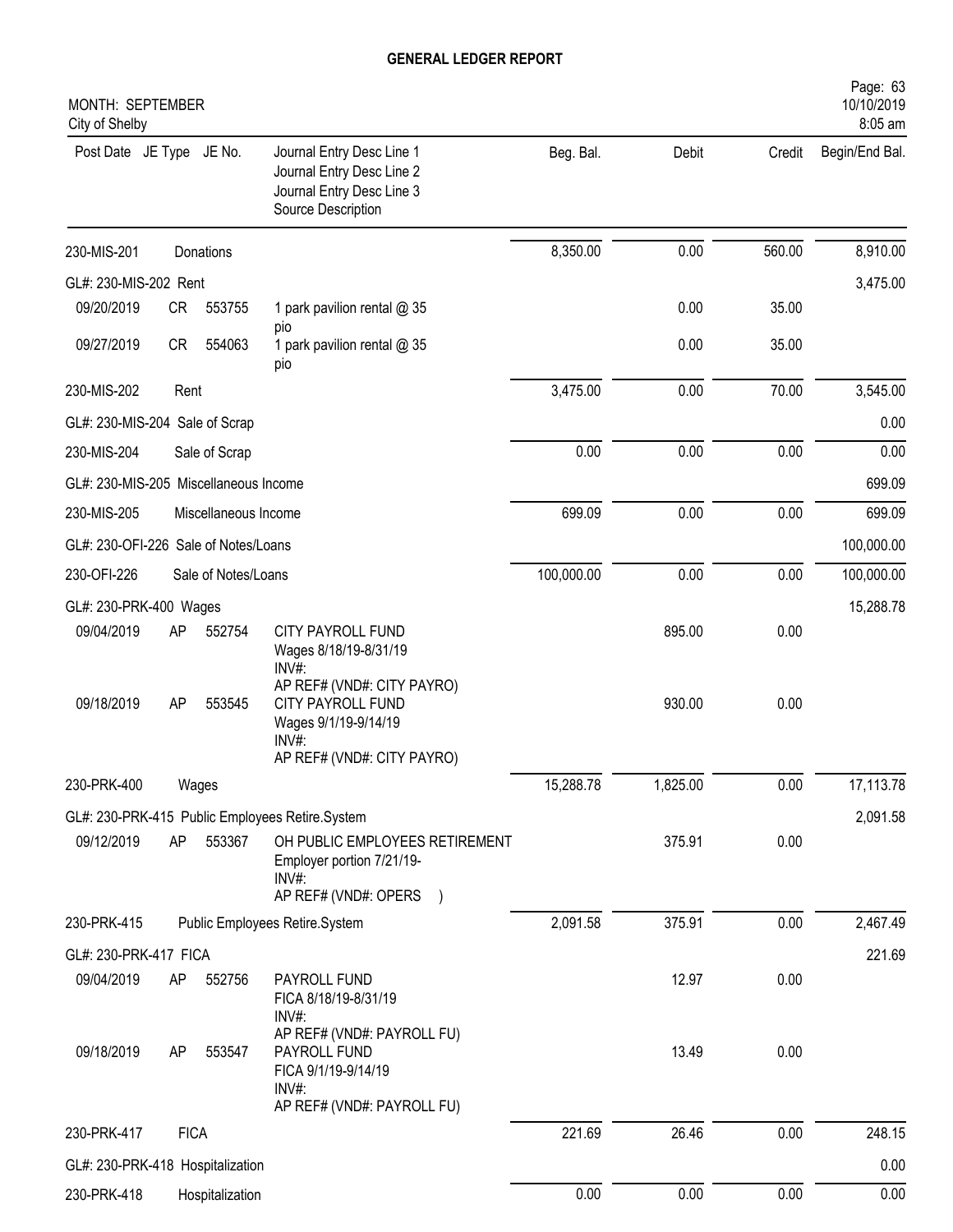| MONTH: SEPTEMBER<br>City of Shelby                                                                                                    |           |        |        | Page: 64<br>10/10/2019<br>8:05 am |
|---------------------------------------------------------------------------------------------------------------------------------------|-----------|--------|--------|-----------------------------------|
| Post Date JE Type JE No.<br>Journal Entry Desc Line 1<br>Journal Entry Desc Line 2<br>Journal Entry Desc Line 3<br>Source Description | Beg. Bal. | Debit  | Credit | Begin/End Bal.                    |
| GL#: 230-PRK-419 Life Insurance                                                                                                       |           |        |        | 48.00                             |
| 09/03/2019<br>552664<br>AMERICAN UNITED LIFE INS CO<br>AP<br>Policy G 00608125-0002-000<br>INV#:<br>AP REF# (VND#: AMERICAN U)        |           | 6.00   | 0.00   |                                   |
| 230-PRK-419<br>Life Insurance                                                                                                         | 48.00     | 6.00   | 0.00   | 54.00                             |
| GL#: 230-PRK-420 Workers Compensation                                                                                                 |           |        |        | 235.00                            |
| 09/12/2019<br>553377<br>AP<br>BUREAU OF WORKERS COMPENSATION<br>Installment payment<br>1006237326c<br>$INV#$ :<br>AP REF# (VND#: BWC  |           | 33.00  | 0.00   |                                   |
| 230-PRK-420<br><b>Workers Compensation</b>                                                                                            | 235.00    | 33.00  | 0.00   | 268.00                            |
| GL#: 230-PRK-421 Unemployment                                                                                                         |           |        |        | 0.00                              |
| 230-PRK-421<br>Unemployment                                                                                                           | 0.00      | 0.00   | 0.00   | 0.00                              |
| GL#: 230-PRK-428 Telephone                                                                                                            |           |        |        | 1,323.95                          |
| 230-PRK-428<br>Telephone                                                                                                              | 1,323.95  | 0.00   | 0.00   | 1,323.95                          |
| GL#: 230-PRK-435 Property and Liability Insuran                                                                                       |           |        |        | 652.00                            |
| 230-PRK-435<br>Property and Liability Insuran                                                                                         | 652.00    | 0.00   | 0.00   | 652.00                            |
| GL#: 230-PRK-436 Auto Insurance                                                                                                       |           |        |        | 0.00                              |
| 230-PRK-436<br>Auto Insurance                                                                                                         | 0.00      | 0.00   | 0.00   | 0.00                              |
| GL#: 230-PRK-440 State Admin. Tax Coll. Fee                                                                                           |           |        |        | 0.00                              |
| 230-PRK-440<br>State Admin. Tax Coll. Fee                                                                                             | 0.00      | 0.00   | 0.00   | 0.00                              |
| GL#: 230-PRK-441 Auditor Fees                                                                                                         |           |        |        | 2,599.28                          |
| 230-PRK-441<br><b>Auditor Fees</b>                                                                                                    | 2,599.28  | 0.00   | 0.00   | 2,599.28                          |
| GL#: 230-PRK-442 Election Fees                                                                                                        |           |        |        | 0.00                              |
| 230-PRK-442<br><b>Election Fees</b>                                                                                                   | 0.00      | 0.00   | 0.00   | 0.00                              |
| GL#: 230-PRK-443 DRETAC Fees                                                                                                          |           |        |        | 761.28                            |
| 230-PRK-443<br><b>DRETAC Fees</b>                                                                                                     | 761.28    | 0.00   | 0.00   | 761.28                            |
| GL#: 230-PRK-444 Advertising Delinq. Tax Lists                                                                                        |           |        |        | 0.00                              |
| 230-PRK-444<br>Advertising Delinq. Tax Lists                                                                                          | 0.00      | 0.00   | 0.00   | 0.00                              |
| GL#: 230-PRK-471 Education, Mtgs. & Related Exp.                                                                                      |           |        |        | 0.00                              |
| 230-PRK-471<br>Education, Mtgs. & Related Exp.                                                                                        | 0.00      | 0.00   | 0.00   | 0.00                              |
| GL#: 230-PRK-472 Supplies                                                                                                             |           |        |        | 2,834.47                          |
| 09/06/2019<br>DAS HARDWARE LLC<br>553021<br>AP<br>Park Aug 2019                                                                       |           | 200.00 | 0.00   |                                   |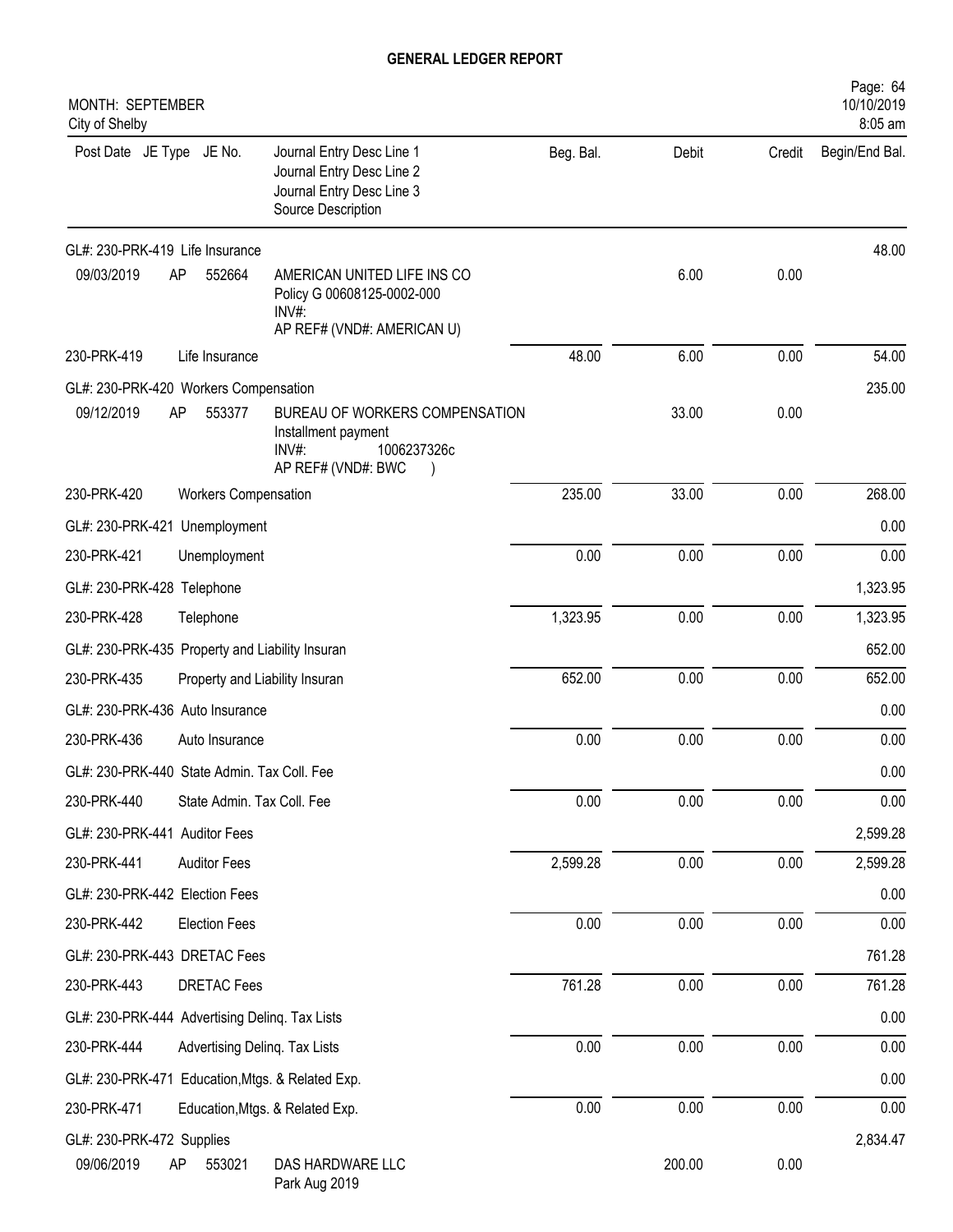| MONTH: SEPTEMBER<br>City of Shelby     |    |                        |                                                                                                                                 |           |          |        | Page: 65<br>10/10/2019<br>8:05 am |
|----------------------------------------|----|------------------------|---------------------------------------------------------------------------------------------------------------------------------|-----------|----------|--------|-----------------------------------|
| Post Date JE Type JE No.               |    |                        | Journal Entry Desc Line 1<br>Journal Entry Desc Line 2<br>Journal Entry Desc Line 3<br>Source Description                       | Beg. Bal. | Debit    | Credit | Begin/End Bal.                    |
| GL#: 230-PRK-472 Supplies              |    |                        |                                                                                                                                 |           |          |        | 2,834.47                          |
| 09/20/2019                             | AP | 553758                 | INV#:<br>AP REF# (VND#: DAS HARDWA)<br>DISCOUNT DRUG MART<br>USB flash drive<br>INV#:<br>00138092<br>AP REF# (VND#: DISCOUNT D) |           | 14.99    | 0.00   |                                   |
| 230-PRK-472                            |    | Supplies               |                                                                                                                                 | 2,834.47  | 214.99   | 0.00   | 3,049.46                          |
| GL#: 230-PRK-473 Office Supplies       |    |                        |                                                                                                                                 |           |          |        | 161.78                            |
| 09/04/2019                             | AP | 552758                 | <b>QUILL CORPORATION</b><br>order 127919979<br>$INV#$ :<br>9730942b<br>AP REF# (VND#: QUILL CORP)                               |           | 11.27    | 0.00   |                                   |
| 230-PRK-473                            |    | <b>Office Supplies</b> |                                                                                                                                 | 161.78    | 11.27    | 0.00   | 173.05                            |
| GL#: 230-PRK-483 State Audit           |    |                        |                                                                                                                                 |           |          |        | 1,537.00                          |
| 09/12/2019                             | AP | 553379                 | TREASURER, STATE OF OHIO<br><b>Financial Audit</b><br>INV#<br>AP REF# (VND#: TREAS.STAT)                                        |           | 200.00   | 0.00   |                                   |
| 230-PRK-483                            |    | <b>State Audit</b>     |                                                                                                                                 | 1,537.00  | 200.00   | 0.00   | 1,737.00                          |
| GL#: 230-PRK-484 Fuel, Autos-Equipment |    |                        |                                                                                                                                 |           |          |        | 1,173.59                          |
| 230-PRK-484                            |    | Fuel, Autos-Equipment  |                                                                                                                                 | 1,173.59  | 0.00     | 0.00   | 1,173.59                          |
| GL#: 230-PRK-485 Maintenance, Autos    |    |                        |                                                                                                                                 |           |          |        | 0.00                              |
| 230-PRK-485                            |    | Maintenance, Autos     |                                                                                                                                 | 0.00      | 0.00     | 0.00   | 0.00                              |
| GL#: 230-PRK-486 Maintenance Equipment |    |                        |                                                                                                                                 |           |          |        | 494.64                            |
| 09/12/2019                             | AP | 553381                 | ADVANCE AUTO PARTS<br>Washer fluid<br>$INV#$ :<br>1469                                                                          |           | 9.18     | 0.00   |                                   |
| 09/12/2019                             | AP | 553383                 | AP REF# (VND#: ADVANCE AU)<br>ADVANCE AUTO PARTS<br>Fuel pump & filter<br>INV#:<br>0993                                         |           | 180.76   | 0.00   |                                   |
| 09/12/2019                             | AP | 553385                 | AP REF# (VND#: ADVANCE AU)<br>GLENS SURPLUS SALES, INC.<br><b>Steering Wheel</b><br>INV#:<br>7509<br>AP REF# (VND#: GLENS SUR)  |           | 24.98    | 0.00   |                                   |
| 230-PRK-486                            |    | Maintenance Equipment  |                                                                                                                                 | 494.64    | 214.92   | 0.00   | 709.56                            |
| GL#: 230-PRK-492 Administrative Costs  |    |                        |                                                                                                                                 |           |          |        | 10,000.00                         |
| 09/03/2019                             | AP | 552662                 | <b>GENERAL FUND-SHELBY</b><br>Admin Cost Sept 2019<br>INV#:<br>AP REF# (VND#: GENERAL )                                         |           | 1,250.00 | 0.00   |                                   |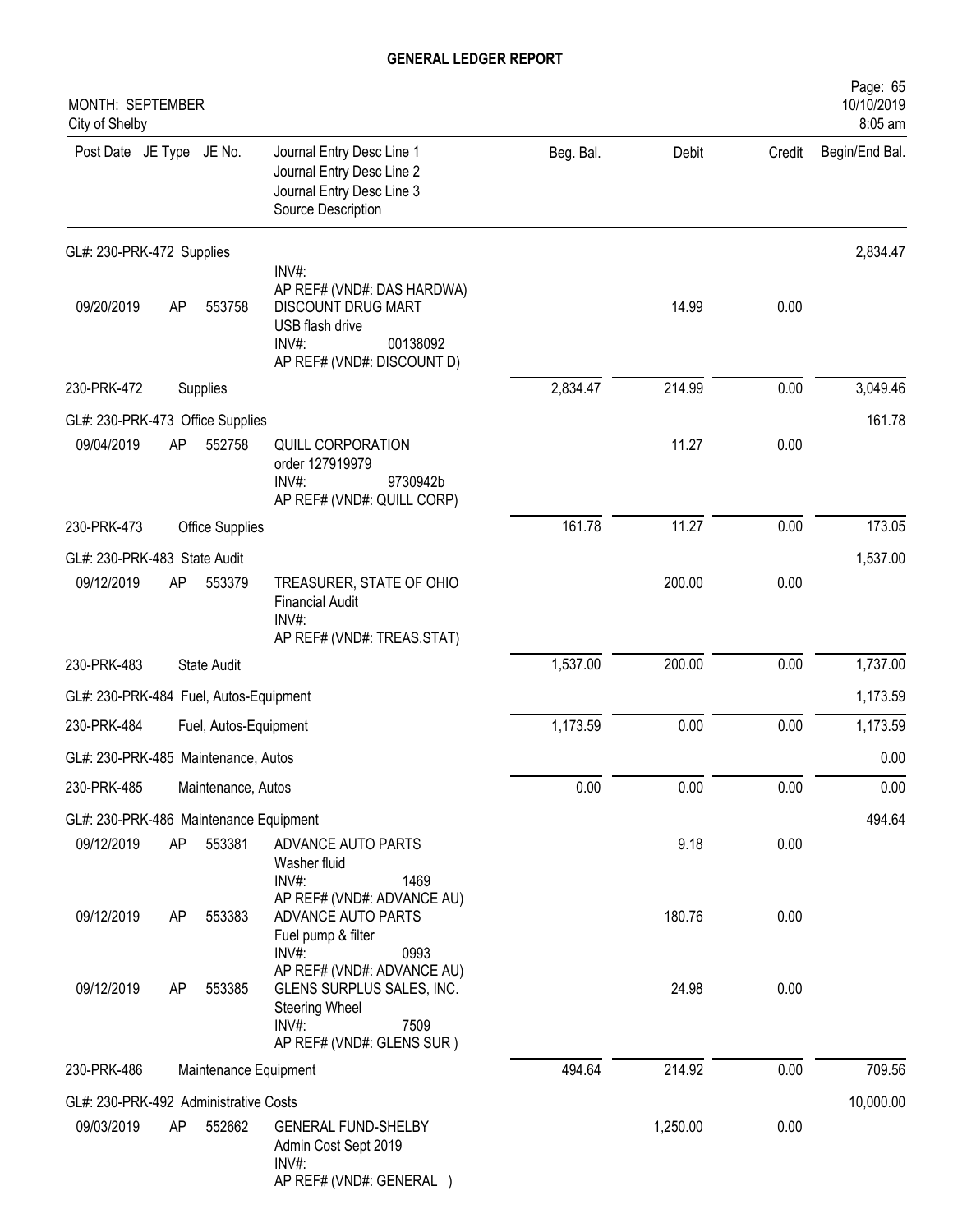| MONTH: SEPTEMBER<br>City of Shelby         |    |                             |                                                                                                                              |           |          |        | Page: 66<br>10/10/2019<br>8:05 am |
|--------------------------------------------|----|-----------------------------|------------------------------------------------------------------------------------------------------------------------------|-----------|----------|--------|-----------------------------------|
| Post Date JE Type JE No.                   |    |                             | Journal Entry Desc Line 1<br>Journal Entry Desc Line 2<br>Journal Entry Desc Line 3<br>Source Description                    | Beg. Bal. | Debit    | Credit | Begin/End Bal.                    |
| 230-PRK-492                                |    | <b>Administrative Costs</b> |                                                                                                                              | 10,000.00 | 1,250.00 | 0.00   | 11,250.00                         |
|                                            |    |                             | GL#: 230-PRK-507 Maintenance Building/Grounds                                                                                |           |          |        | 3,333.48                          |
| 230-PRK-507                                |    |                             | Maintenance Building/Grounds                                                                                                 | 3,333.48  | 0.00     | 0.00   | 3,333.48                          |
| GL#: 230-PRK-511 Tree planting             |    |                             |                                                                                                                              |           |          |        | 0.00                              |
| 230-PRK-511                                |    | Tree planting               |                                                                                                                              | 0.00      | 0.00     | 0.00   | 0.00                              |
| GL#: 230-PRK-512 Tree trimming/removal     |    |                             |                                                                                                                              |           |          |        | 200.00                            |
| 230-PRK-512                                |    | Tree trimming/removal       |                                                                                                                              | 200.00    | 0.00     | 0.00   | 200.00                            |
| GL#: 230-PRK-526 Diesel Fuel               |    |                             |                                                                                                                              |           |          |        | 756.97                            |
| 230-PRK-526                                |    | Diesel Fuel                 |                                                                                                                              | 756.97    | 0.00     | 0.00   | 756.97                            |
| GL#: 230-PRK-528 Postage                   |    |                             |                                                                                                                              |           |          |        | 50.00                             |
| 230-PRK-528                                |    | Postage                     |                                                                                                                              | 50.00     | 0.00     | 0.00   | 50.00                             |
| GL#: 230-PRK-529 Small tools and equipment |    |                             |                                                                                                                              |           |          |        | 467.09                            |
| 09/06/2019                                 | AP | 553021                      | DAS HARDWARE LLC<br>Park Aug 2019<br>INV#:<br>AP REF# (VND#: DAS HARDWA)                                                     |           | 34.95    | 0.00   |                                   |
| 230-PRK-529                                |    |                             | Small tools and equipment                                                                                                    | 467.09    | 34.95    | 0.00   | 502.04                            |
| GL#: 230-PRK-531 Miscellaneous             |    |                             |                                                                                                                              |           |          |        | 1,897.38                          |
| 09/06/2019                                 | AP | 553023                      | PORTA-POT<br>Rental parks Sept.<br>INV#:<br>56915                                                                            |           | 150.00   | 0.00   |                                   |
| 09/12/2019                                 | AP | 553375                      | AP REF# (VND#: PORTA-POT)<br>AUTOMATIC DATA PROCESSING<br>Processing charges 8/31/19<br>INV#:<br>542085128c                  |           | 8.55     | 0.00   |                                   |
| 09/27/2019                                 | AP | 554109                      | AP REF# (VND#: ADP<br>AUTOMATIC DATA PROCESSING<br>Quarterly docs<br>INV#:<br>542408622c                                     |           | 0.32     | 0.00   |                                   |
| 09/27/2019                                 | AP | 554111                      | AP REF# (VND#: ADP<br>AUTOMATIC DATA PROCESSING<br>Processing charges and human<br>INV#:<br>542889302c<br>AP REF# (VND#: ADP |           | 19.45    | 0.00   |                                   |
| 230-PRK-531                                |    | Miscellaneous               |                                                                                                                              | 1,897.38  | 178.32   | 0.00   | 2,075.70                          |
| GL#: 230-PRK-533 Maintenance-Parks         |    |                             |                                                                                                                              |           |          |        | 1,214.91                          |
| 09/06/2019                                 | AP | 553015                      | FINNEGAN CONSTRUCTION, INC.<br>Door & roof repairs<br>INV#:                                                                  |           | 738.95   | 0.00   |                                   |
| 09/06/2019                                 | AP | 553021                      | AP REF# (VND#: FINNEGAN)<br>DAS HARDWARE LLC<br>Park Aug 2019                                                                |           | 182.89   | 0.00   |                                   |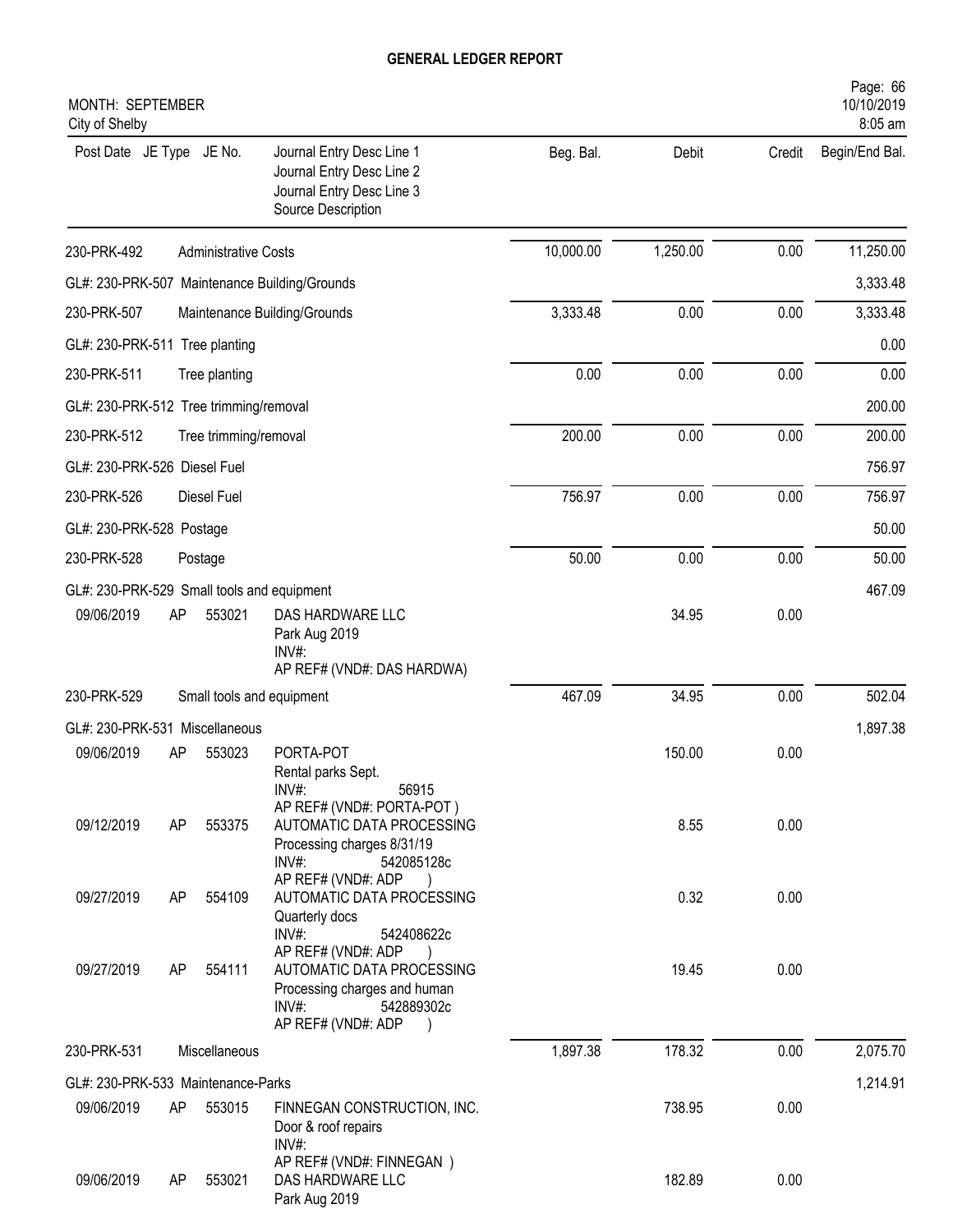| MONTH: SEPTEMBER<br>City of Shelby        |    |                             |                                                                                                                          |           |          |          | Page: 67<br>10/10/2019<br>8:05 am |
|-------------------------------------------|----|-----------------------------|--------------------------------------------------------------------------------------------------------------------------|-----------|----------|----------|-----------------------------------|
| Post Date JE Type JE No.                  |    |                             | Journal Entry Desc Line 1<br>Journal Entry Desc Line 2<br>Journal Entry Desc Line 3<br>Source Description                | Beg. Bal. | Debit    | Credit   | Begin/End Bal.                    |
| GL#: 230-PRK-533 Maintenance-Parks        |    |                             |                                                                                                                          |           |          |          | 1,214.91                          |
| 09/12/2019                                | AP | 553389                      | INV#:<br>AP REF# (VND#: DAS HARDWA)<br><b>CARTER LUMBER</b><br>Park purchase 8/29/19<br>INV#:<br>223447945               |           | 176.90   | 0.00     |                                   |
| 09/27/2019                                | AP | 554113                      | AP REF# (VND#: CARTER LUM)<br>RICHLAND SWCD<br>Fall pond fish sale<br>INV#:<br>AP REF# (VND#: RICH SWCD)                 |           | 268.00   | 0.00     |                                   |
| 230-PRK-533                               |    | Maintenance-Parks           |                                                                                                                          | 1,214.91  | 1,366.74 | 0.00     | 2,581.65                          |
| GL#: 230-PRK-584 GAAP Conversion          |    |                             |                                                                                                                          |           |          |          | 1,085.00                          |
| 230-PRK-584                               |    | <b>GAAP Conversion</b>      |                                                                                                                          | 1,085.00  | 0.00     | 0.00     | 1,085.00                          |
| GL#: 230-PRK-604 Temporary Labor Services |    |                             |                                                                                                                          |           |          |          | 35,521.35                         |
| 09/06/2019                                | AP | 553017                      | ADVANTAGE STAFFING LTD<br>Park wages 8/31/19<br>INV#:<br>40854                                                           |           | 1,264.54 | 0.00     |                                   |
| 09/12/2019                                | AP | 553371                      | AP REF# (VND#: ADVANTAGE)<br>ADVANTAGE STAFFING LTD<br>Park Wages 9/7/19<br>INV#:<br>40896                               |           | 1,247.09 | 0.00     |                                   |
| 09/20/2019                                | AP | 553756                      | AP REF# (VND#: ADVANTAGE)<br>ADVANTAGE STAFFING LTD<br>Park wages 9/14/19<br>40928<br>INV#:<br>AP REF# (VND#: ADVANTAGE) |           | 1,639.65 | 0.00     |                                   |
| 230-PRK-604                               |    |                             | <b>Temporary Labor Services</b>                                                                                          | 35,521.35 | 4,151.28 | 0.00     | 39,672.63                         |
| GL#: 230-SWM-400 Wages                    |    |                             |                                                                                                                          |           |          |          | 0.00                              |
| 230-SWM-400                               |    | Wages                       |                                                                                                                          | 0.00      | 0.00     | $0.00\,$ | 0.00                              |
|                                           |    |                             | GL#: 230-SWM-415 Public Employees Retire.System                                                                          |           |          |          | 0.00                              |
| 230-SWM-415                               |    |                             | Public Employees Retire.System                                                                                           | 0.00      | 0.00     | 0.00     | 0.00                              |
| GL#: 230-SWM-417 FICA                     |    |                             |                                                                                                                          |           |          |          | $0.00\,$                          |
| 230-SWM-417                               |    | <b>FICA</b>                 |                                                                                                                          | 0.00      | 0.00     | 0.00     | 0.00                              |
| GL#: 230-SWM-420 Workers Compensation     |    |                             |                                                                                                                          |           |          |          | 0.00                              |
| 230-SWM-420                               |    | <b>Workers Compensation</b> |                                                                                                                          | 0.00      | 0.00     | 0.00     | 0.00                              |
| GL#: 230-SWM-421 Unemployment             |    |                             |                                                                                                                          |           |          |          | 0.00                              |
| 230-SWM-421                               |    | Unemployment                |                                                                                                                          | 0.00      | 0.00     | 0.00     | 0.00                              |
| GL#: 230-SWM-428 Telephone                |    |                             |                                                                                                                          |           |          |          | 588.80                            |
| 230-SWM-428                               |    | Telephone                   |                                                                                                                          | 588.80    | 0.00     | 0.00     | 588.80                            |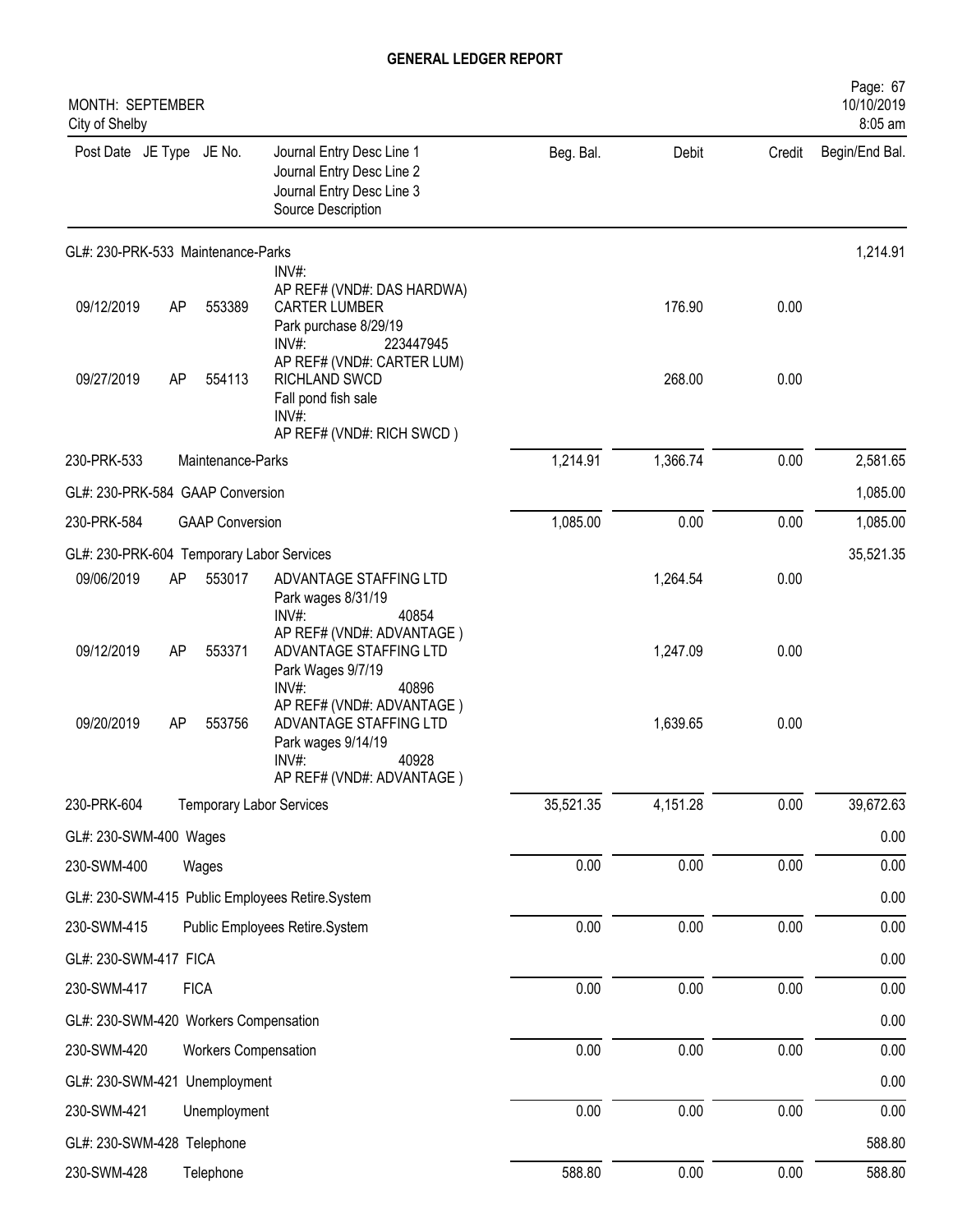| MONTH: SEPTEMBER<br>City of Shelby                                                                                                    |           |        |        | Page: 68<br>10/10/2019<br>8:05 am |
|---------------------------------------------------------------------------------------------------------------------------------------|-----------|--------|--------|-----------------------------------|
| Post Date JE Type JE No.<br>Journal Entry Desc Line 1<br>Journal Entry Desc Line 2<br>Journal Entry Desc Line 3<br>Source Description | Beg. Bal. | Debit  | Credit | Begin/End Bal.                    |
| GL#: 230-SWM-435 Property and Liability Insuran                                                                                       |           |        |        | 0.00                              |
| 230-SWM-435<br>Property and Liability Insuran                                                                                         | 0.00      | 0.00   | 0.00   | 0.00                              |
| GL#: 230-SWM-471<br>Education, Mtgs. & Related Exp.                                                                                   |           |        |        | 0.00                              |
| 230-SWM-471<br>Education, Mtgs. & Related Exp.                                                                                        | 0.00      | 0.00   | 0.00   | 0.00                              |
| GL#: 230-SWM-472 Supplies                                                                                                             |           |        |        | 6.28                              |
| 09/12/2019<br>AP<br>553387<br>SKELTON'S, INC.<br>Ice machine sanitizer<br>$INV#$ :<br>172045<br>AP REF# (VND#: SKELTON'S)             |           | 7.00   | 0.00   |                                   |
| 230-SWM-472<br>Supplies                                                                                                               | 6.28      | 7.00   | 0.00   | 13.28                             |
| GL#: 230-SWM-473 Office Supplies                                                                                                      |           |        |        | 0.00                              |
| 230-SWM-473<br>Office Supplies                                                                                                        | 0.00      | 0.00   | 0.00   | 0.00                              |
| GL#: 230-SWM-486 Maintenance Equipment                                                                                                |           |        |        | 714.69                            |
| 09/06/2019<br>553027<br>MARSHALL/SHARON//<br>AP<br>repair 7 umbrellas for Seltzer<br>INV#:<br>AP REF# (VND#: MARSHALL/S)              |           | 36.00  | 0.00   |                                   |
| 230-SWM-486<br>Maintenance Equipment                                                                                                  | 714.69    | 36.00  | 0.00   | 750.69                            |
| GL#: 230-SWM-492 Administrative Costs                                                                                                 |           |        |        | 2,666.64                          |
| 09/03/2019<br>552662<br><b>GENERAL FUND-SHELBY</b><br>AP<br>Admin Cost Sept 2019<br>INV#:<br>AP REF# (VND#: GENERAL )                 |           | 333.33 | 0.00   |                                   |
| 230-SWM-492<br><b>Administrative Costs</b>                                                                                            | 2,666.64  | 333.33 | 0.00   | 2,999.97                          |
| GL#: 230-SWM-507 Maintenance Building/Grounds                                                                                         |           |        |        | 209.96                            |
| 230-SWM-507<br>Maintenance Building/Grounds                                                                                           | 209.96    | 0.00   | 0.00   | 209.96                            |
| GL#: 230-SWM-519 Chemicals                                                                                                            |           |        |        | 6,276.30                          |
| AP<br>NUCO2 LLC<br>09/06/2019<br>553025<br>CO <sub>2</sub> bulk<br>INV#:<br>60516722<br>AP REF# (VND#: NUCO2 LLC)                     |           | 241.70 | 0.00   |                                   |
| 230-SWM-519<br>Chemicals                                                                                                              | 6,276.30  | 241.70 | 0.00   | 6,518.00                          |
| GL#: 230-SWM-529<br>Small tools and equipment                                                                                         |           |        |        | 182.50                            |
| 230-SWM-529<br>Small tools and equipment                                                                                              | 182.50    | 0.00   | 0.00   | 182.50                            |
| GL#: 230-SWM-531 Miscellaneous                                                                                                        |           |        |        | 664.89                            |
| 09/06/2019<br>553013<br>ADKINS/LEIGH ANN//<br>AP<br>Refund Pool Deposit due<br>INV#:<br>AP REF# (VND#: ADKINS,LEI)                    |           | 40.00  | 0.00   |                                   |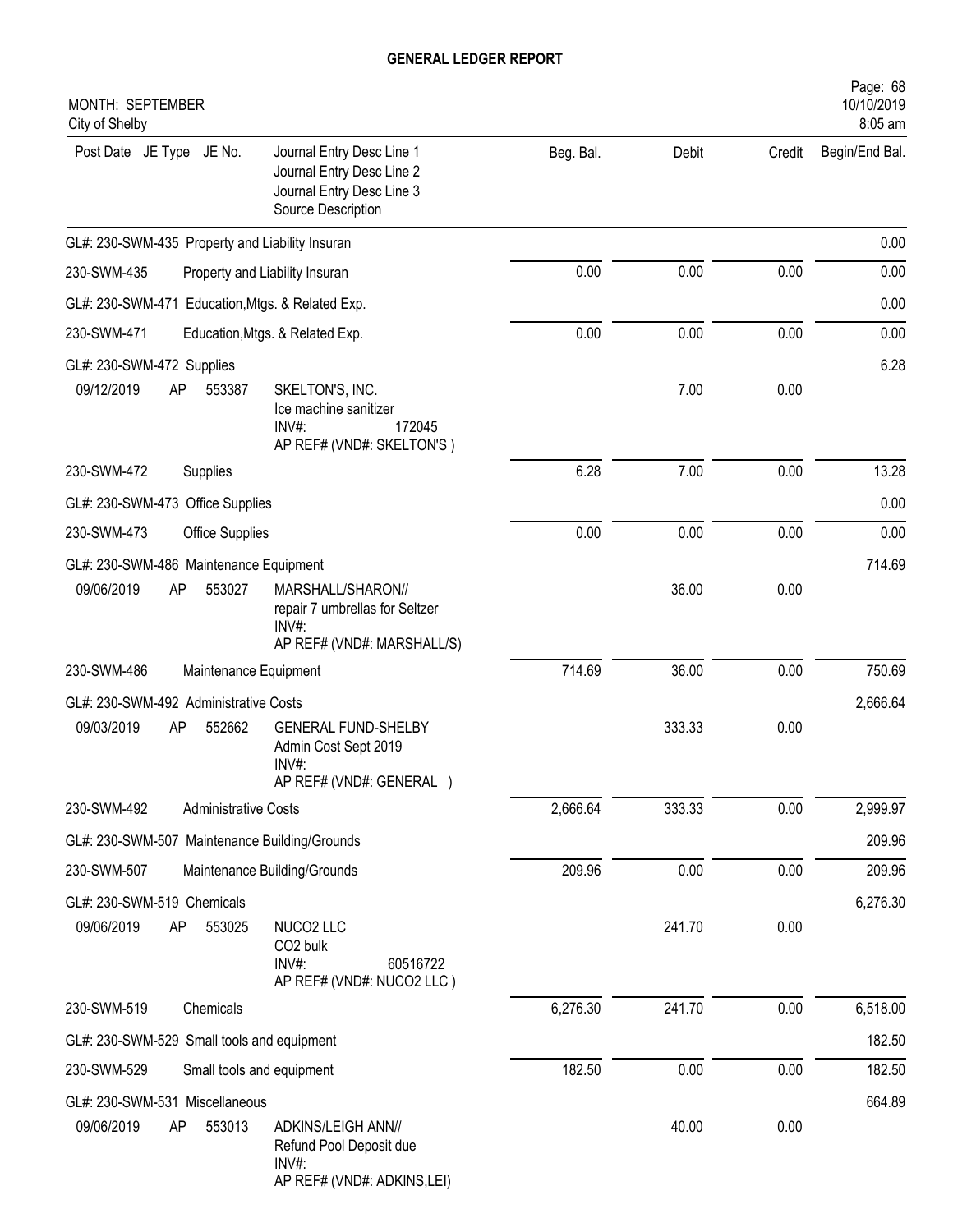| MONTH: SEPTEMBER<br>City of Shelby        |    |                       |                                                                                                                            |                               |           |        | Page: 69<br>10/10/2019<br>8:05 am |
|-------------------------------------------|----|-----------------------|----------------------------------------------------------------------------------------------------------------------------|-------------------------------|-----------|--------|-----------------------------------|
| Post Date JE Type JE No.                  |    |                       | Journal Entry Desc Line 1<br>Journal Entry Desc Line 2<br>Journal Entry Desc Line 3<br>Source Description                  | Beg. Bal.                     | Debit     | Credit | Begin/End Bal.                    |
| 230-SWM-531                               |    | Miscellaneous         |                                                                                                                            | 664.89                        | 40.00     | 0.00   | 704.89                            |
| GL#: 230-SWM-604 Temporary Labor Services |    |                       |                                                                                                                            |                               |           |        | 39,842.09                         |
| 09/06/2019                                | AP | 553019                | ADVANTAGE STAFFING LTD<br>Pool wages 8/31/19<br>INV#:<br>40853                                                             |                               | 894.58    | 0.00   |                                   |
| 09/12/2019                                | AP | 553373                | AP REF# (VND#: ADVANTAGE)<br>ADVANTAGE STAFFING LTD<br>Pool wages 9/7/19<br>40895<br>$INV#$ :<br>AP REF# (VND#: ADVANTAGE) |                               | 466.23    | 0.00   |                                   |
| 230-SWM-604                               |    |                       | <b>Temporary Labor Services</b>                                                                                            | 39,842.09                     | 1,360.81  | 0.00   | 41,202.90                         |
| GL#: 230-SWM-617 Leases-Equipment         |    |                       |                                                                                                                            |                               |           |        | 0.00                              |
| 230-SWM-617                               |    | Leases-Equipment      |                                                                                                                            | 0.00                          | 0.00      | 0.00   | 0.00                              |
| GL#: 230-SWM-649 Pool Concession Stand    |    |                       |                                                                                                                            |                               |           |        | 5,648.84                          |
| 09/13/2019                                | AP | 553495                | <b>SAMS CLUB</b><br>Hose kit<br>INV#:                                                                                      |                               | 19.91     | 0.00   |                                   |
| 09/13/2019                                | AP | 553497                | AP REF# (VND#: SAMS CLUB)<br><b>SAMS CLUB</b><br>Community night consession<br>INV#:                                       |                               | 123.28    | 0.00   |                                   |
| 09/13/2019                                | AP | 553499                | AP REF# (VND#: SAMS CLUB)<br><b>SAMS CLUB</b><br>consession 8/7/19<br>INV#:                                                |                               | 116.93    | 0.00   |                                   |
| 09/13/2019                                | AP | 553501                | AP REF# (VND#: SAMS CLUB)<br><b>SAMS CLUB</b><br>consession 8/12/19<br>INV#:<br>AP REF# (VND#: SAMS CLUB)                  |                               | 92.50     | 0.00   |                                   |
| 230-SWM-649                               |    | Pool Concession Stand |                                                                                                                            | 5,648.84                      | 352.62    | 0.00   | 6,001.46                          |
|                                           |    |                       |                                                                                                                            | Fund: 230 - Park Fund Totals: | 12,730.30 | 900.95 |                                   |
|                                           |    |                       |                                                                                                                            |                               |           |        |                                   |
| GL#: 231-MIS-201 Donations                |    |                       |                                                                                                                            |                               | 0.00      |        | 0.00                              |
| 231-MIS-201                               |    | Donations             |                                                                                                                            | 0.00                          |           | 0.00   | 0.00                              |
| GL#: 231-PSC-472 Supplies                 |    |                       |                                                                                                                            |                               |           |        | 0.00                              |
| 231-PSC-472                               |    | Supplies              |                                                                                                                            | 0.00                          | 0.00      | 0.00   | 0.00                              |
| GL#: 231-PSC-531 Miscellaneous            |    |                       |                                                                                                                            |                               |           |        | 0.00                              |
| 231-PSC-531                               |    | Miscellaneous         |                                                                                                                            | 0.00                          | 0.00      | 0.00   | 0.00                              |
| GL#: 231-PSC-533 Maintenance-Parks        |    |                       |                                                                                                                            |                               |           |        | 0.00                              |
| 231-PSC-533                               |    | Maintenance-Parks     |                                                                                                                            | 0.00                          | 0.00      | 0.00   | 0.00                              |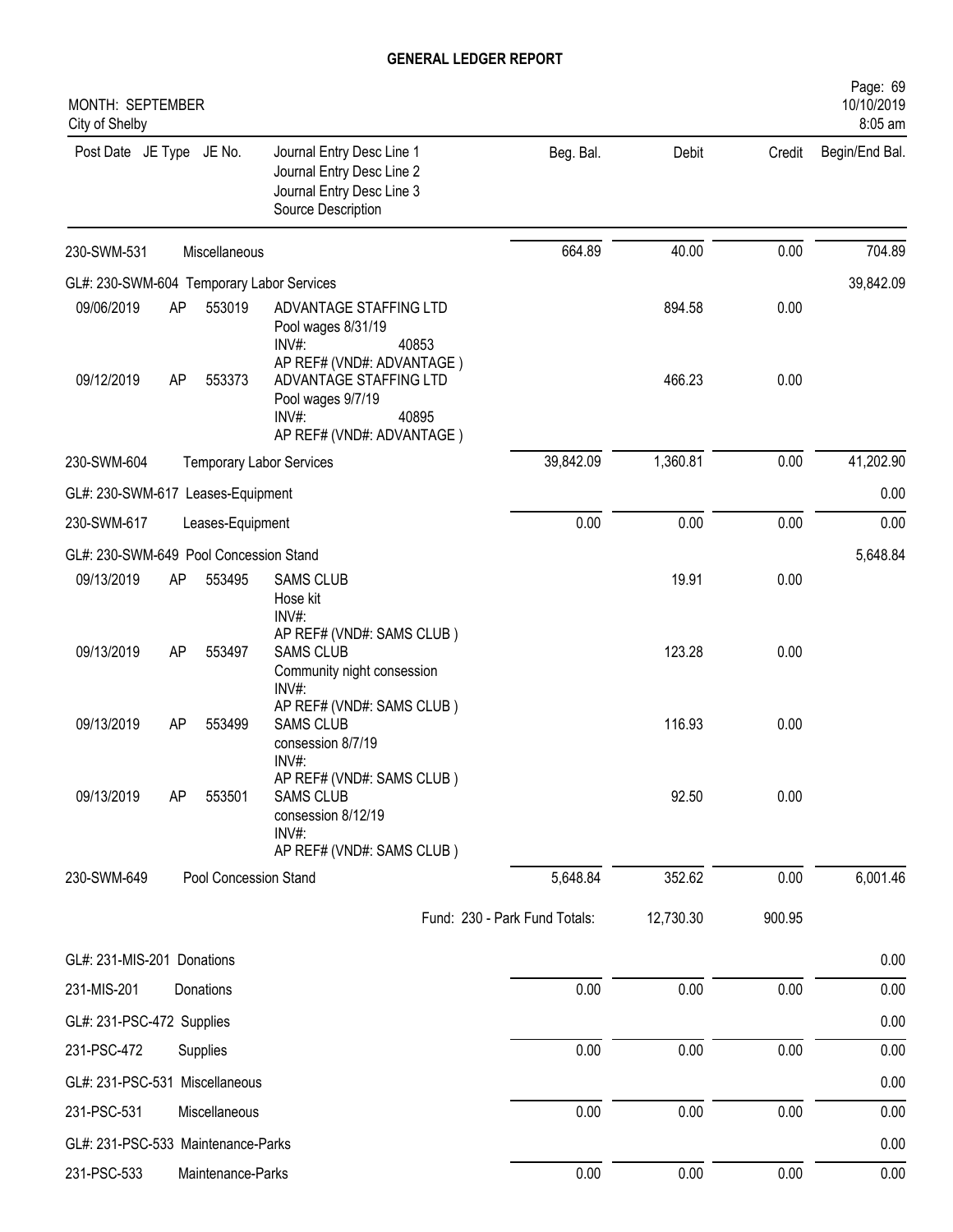| MONTH: SEPTEMBER<br>City of Shelby                                                                                                                             |                                          |       |          | Page: 70<br>10/10/2019<br>8:05 am |
|----------------------------------------------------------------------------------------------------------------------------------------------------------------|------------------------------------------|-------|----------|-----------------------------------|
| Post Date JE Type JE No.<br>Journal Entry Desc Line 1<br>Journal Entry Desc Line 2<br>Journal Entry Desc Line 3<br>Source Description                          | Beg. Bal.                                | Debit | Credit   | Begin/End Bal.                    |
|                                                                                                                                                                | Fund: 231 - Playscape Trust Fund Totals: | 0.00  | 0.00     |                                   |
| GL#: 232-CBG-473 Office Supplies                                                                                                                               |                                          |       |          | 0.00                              |
| 232-CBG-473<br>Office Supplies                                                                                                                                 | 0.00                                     | 0.00  | 0.00     | 0.00                              |
| GL#: 232-CBG-481 Compensation                                                                                                                                  |                                          |       |          | 0.00                              |
| 232-CBG-481<br>Compensation                                                                                                                                    | 0.00                                     | 0.00  | 0.00     | 0.00                              |
| GL#: 232-CBG-530 Office Equipment/Furn/Fixtures                                                                                                                |                                          |       |          | 0.00                              |
| 232-CBG-530<br>Office Equipment/Furn/Fixtures                                                                                                                  | 0.00                                     | 0.00  | 0.00     | 0.00                              |
| GL#: 232-CBG-531 Miscellaneous                                                                                                                                 |                                          |       |          | 0.00                              |
| 232-CBG-531<br>Miscellaneous                                                                                                                                   | 0.00                                     | 0.00  | 0.00     | 0.00                              |
| GL#: 232-CBG-536 Construction<br>09/04/2019<br>AP<br>552733<br>RICHLAND COUNTY RECORDER<br>Recording fees 22 & 26 Myrtle<br>INV#:<br>AP REF# (VND#: RICH CTY.) |                                          | 72.00 | 0.00     | 1,865.00                          |
| 232-CBG-536<br>Construction                                                                                                                                    | 1,865.00                                 | 72.00 | 0.00     | 1,937.00                          |
| GL#: 232-IGT-142 State Grants or Aid                                                                                                                           |                                          |       |          | 0.00                              |
| 232-IGT-142<br>State Grants or Aid                                                                                                                             | 0.00                                     | 0.00  | 0.00     | 0.00                              |
| GL#: 232-MIS-200 Interest                                                                                                                                      |                                          |       |          | 0.00                              |
| 232-MIS-200<br>Interest                                                                                                                                        | 0.00                                     | 0.00  | 0.00     | 0.00                              |
| GL#: 232-MIS-205 Miscellaneous Income                                                                                                                          |                                          |       |          | 7,369.10                          |
| 232-MIS-205<br>Miscellaneous Income                                                                                                                            | 7,369.10                                 | 0.00  | 0.00     | 7,369.10                          |
| Fund: 232 - Rehab Escrow Fund (HOME/CDBG) Totals:                                                                                                              |                                          | 72.00 | 0.00     |                                   |
| GL#: 233-CFC-178 Miscellaneous Court Fees                                                                                                                      |                                          |       |          | 16,994.16                         |
| 09/06/2019<br>CR<br>553061<br>Court collections Aug 2019<br>pio                                                                                                |                                          | 0.00  | 3,514.00 |                                   |
| Miscellaneous Court Fees<br>233-CFC-178                                                                                                                        | 16,994.16                                | 0.00  | 3,514.00 | 20,508.16                         |
| GL#: 233-CPF-405 Court Officers Wages                                                                                                                          |                                          |       |          | 7,962.43                          |
| 233-CPF-405<br>Court Officers Wages                                                                                                                            | 7,962.43                                 | 0.00  | 0.00     | 7,962.43                          |
| GL#: 233-CPF-415 Public Employees Retire.System                                                                                                                |                                          |       |          | 1,949.89                          |
| 233-CPF-415<br>Public Employees Retire.System                                                                                                                  | 1,949.89                                 | 0.00  | 0.00     | 1,949.89                          |
| GL#: 233-CPF-417 FICA                                                                                                                                          |                                          |       |          | 150.00                            |
| 233-CPF-417<br><b>FICA</b>                                                                                                                                     | 150.00                                   | 0.00  | 0.00     | 150.00                            |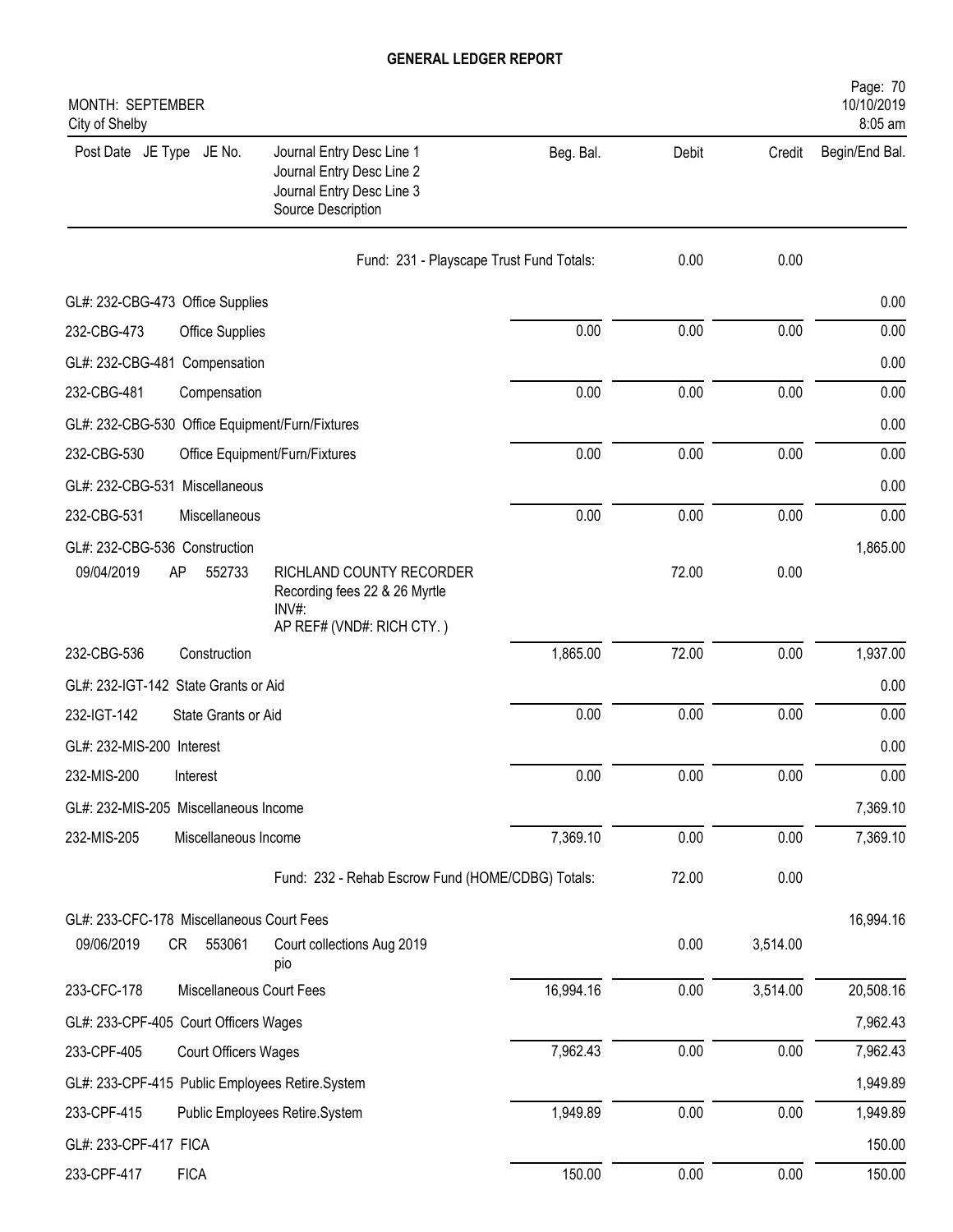| MONTH: SEPTEMBER<br>City of Shelby                                                                                                    |           |       |        | Page: 71<br>10/10/2019<br>8:05 am |
|---------------------------------------------------------------------------------------------------------------------------------------|-----------|-------|--------|-----------------------------------|
| Post Date JE Type JE No.<br>Journal Entry Desc Line 1<br>Journal Entry Desc Line 2<br>Journal Entry Desc Line 3<br>Source Description | Beg. Bal. | Debit | Credit | Begin/End Bal.                    |
| GL#: 233-CPF-420 Workers Compensation                                                                                                 |           |       |        | 106.00                            |
| 09/12/2019<br>553151<br>AP<br>BUREAU OF WORKERS COMPENSATION<br>Installment payment<br>$INV#$ :<br>1006237326<br>AP REF# (VND#: BWC   |           | 16.00 | 0.00   |                                   |
| 233-CPF-420<br><b>Workers Compensation</b>                                                                                            | 106.00    | 16.00 | 0.00   | 122.00                            |
| GL#: 233-CPF-421 Unemployment                                                                                                         |           |       |        | 100.00                            |
| 233-CPF-421<br>Unemployment                                                                                                           | 100.00    | 0.00  | 0.00   | 100.00                            |
| GL#: 233-CPF-428 Telephone                                                                                                            |           |       |        | 565.07                            |
| 233-CPF-428<br>Telephone                                                                                                              | 565.07    | 0.00  | 0.00   | 565.07                            |
| GL#: 233-CPF-471 Education, Mtgs. & Related Exp.                                                                                      |           |       |        | 1,149.01                          |
| 233-CPF-471<br>Education, Mtgs. & Related Exp.                                                                                        | 1,149.01  | 0.00  | 0.00   | 1,149.01                          |
| GL#: 233-CPF-472 Supplies                                                                                                             |           |       |        | 229.62                            |
| 233-CPF-472<br>Supplies                                                                                                               | 229.62    | 0.00  | 0.00   | 229.62                            |
| GL#: 233-CPF-473 Office Supplies                                                                                                      |           |       |        | 95.91                             |
| 233-CPF-473<br>Office Supplies                                                                                                        | 95.91     | 0.00  | 0.00   | 95.91                             |
| GL#: 233-CPF-486 Maintenance Equipment                                                                                                |           |       |        | 0.00                              |
| 233-CPF-486<br>Maintenance Equipment                                                                                                  | 0.00      | 0.00  | 0.00   | 0.00                              |
| GL#: 233-CPF-492 Administrative Costs                                                                                                 |           |       |        | 566.64                            |
| 09/01/2019<br>AP 552591 GENERAL FUND-SHELBY<br>Admin cost Sept 2019<br>INV#:<br>AP REF# (VND#: GENERAL )                              |           | 70.83 | 0.00   |                                   |
| 233-CPF-492<br><b>Administrative Costs</b>                                                                                            | 566.64    | 70.83 | 0.00   | 637.47                            |
| GL#: 233-CPF-528 Postage                                                                                                              |           |       |        | 0.00                              |
| 233-CPF-528<br>Postage                                                                                                                | 0.00      | 0.00  | 0.00   | 0.00                              |
| GL#: 233-CPF-529 Small tools and equipment                                                                                            |           |       |        | 0.00                              |
| 233-CPF-529<br>Small tools and equipment                                                                                              | 0.00      | 0.00  | 0.00   | 0.00                              |
| GL#: 233-CPF-530 Office Equipment/Furn/Fixtures                                                                                       |           |       |        | 0.00                              |
| 233-CPF-530<br>Office Equipment/Furn/Fixtures                                                                                         | 0.00      | 0.00  | 0.00   | 0.00                              |
| GL#: 233-CPF-531 Miscellaneous                                                                                                        |           |       |        | 120.30                            |
| 233-CPF-531<br>Miscellaneous                                                                                                          | 120.30    | 0.00  | 0.00   | 120.30                            |
| GL#: 233-CPF-617 Leases-Equipment                                                                                                     |           |       |        | 0.00                              |
| 233-CPF-617<br>Leases-Equipment                                                                                                       | 0.00      | 0.00  | 0.00   | 0.00                              |
| GL#: 233-IGT-143 County Grant or Aid                                                                                                  |           |       |        | 0.00                              |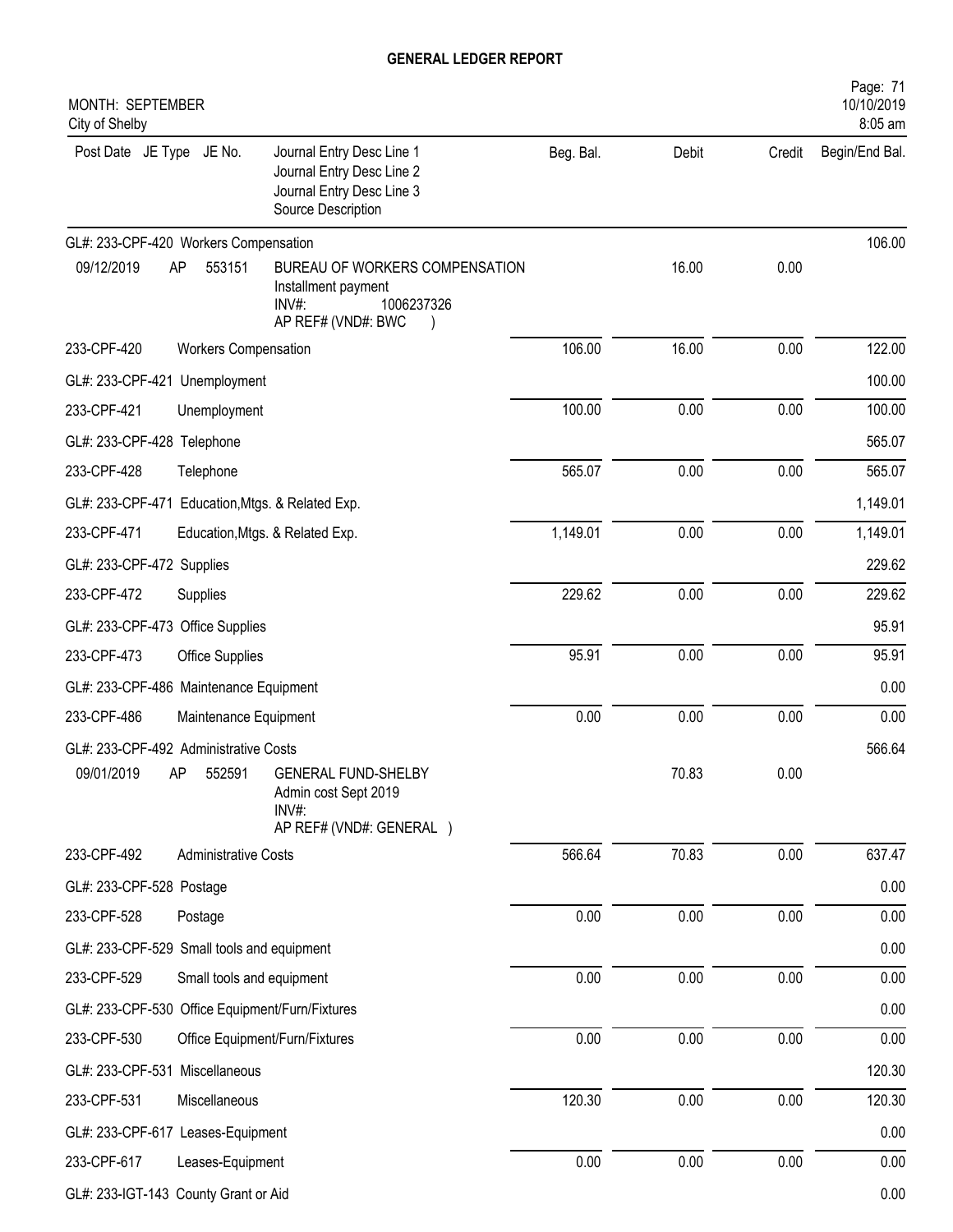| MONTH: SEPTEMBER<br>City of Shelby                                                                                                    |           |          |          | Page: 72<br>10/10/2019<br>8:05 am |
|---------------------------------------------------------------------------------------------------------------------------------------|-----------|----------|----------|-----------------------------------|
| Post Date JE Type JE No.<br>Journal Entry Desc Line 1<br>Journal Entry Desc Line 2<br>Journal Entry Desc Line 3<br>Source Description | Beg. Bal. | Debit    | Credit   | Begin/End Bal.                    |
| GL#: 233-IGT-143 County Grant or Aid                                                                                                  |           |          |          | 0.00                              |
| 233-IGT-143<br>County Grant or Aid                                                                                                    | 0.00      | 0.00     | 0.00     | 0.00                              |
| GL#: 233-MIS-205 Miscellaneous Income                                                                                                 |           |          |          | 20.00                             |
| 233-MIS-205<br>Miscellaneous Income                                                                                                   | 20.00     | 0.00     | 0.00     | 20.00                             |
| Fund: 233 - Court Probation Fund Totals:                                                                                              |           | 86.83    | 3,514.00 |                                   |
| GL#: 234-BMV-531 Miscellaneous                                                                                                        |           |          |          | 0.00                              |
| 234-BMV-531<br>Miscellaneous                                                                                                          | 0.00      | 0.00     | 0.00     | 0.00                              |
| GL#: 234-CFC-178 Miscellaneous Court Fees                                                                                             |           |          |          | 0.00                              |
| 234-CFC-178<br>Miscellaneous Court Fees                                                                                               | 0.00      | 0.00     | 0.00     | 0.00                              |
| GL#: 234-MIS-205 Miscellaneous Income                                                                                                 |           |          |          | 0.00                              |
| 234-MIS-205<br>Miscellaneous Income                                                                                                   | 0.00      | 0.00     | 0.00     | 0.00                              |
| Fund: 234 - BMV Reimbursement Fund Totals:                                                                                            |           | 0.00     | 0.00     |                                   |
| GL#: 235-IGT-142 State Grants or Aid                                                                                                  |           |          |          | 0.00                              |
| 235-IGT-142<br>State Grants or Aid                                                                                                    | 0.00      | 0.00     | 0.00     | 0.00                              |
| GL#: 235-LET-471 Education, Mtgs. & Related Exp.                                                                                      |           |          |          | 1,435.00                          |
| 235-LET-471<br>Education, Mtgs. & Related Exp.                                                                                        | 1,435.00  | 0.00     | 0.00     | 1,435.00                          |
| GL#: 235-LET-472 Supplies                                                                                                             |           |          |          | 0.00                              |
| 235-LET-472<br>Supplies                                                                                                               | 0.00      | 0.00     | 0.00     | 0.00                              |
| GL#: 235-LET-478 Court appointed attorneys                                                                                            |           |          |          | 0.00                              |
| 235-LET-478<br>Court appointed attorneys                                                                                              | 0.00      | 0.00     | 0.00     | 0.00                              |
| GL#: 235-LET-515 Equipment                                                                                                            |           |          |          | 0.00                              |
| 235-LET-515<br>Equipment                                                                                                              | 0.00      | 0.00     | 0.00     | 0.00                              |
| GL#: 235-LET-531 Miscellaneous                                                                                                        |           |          |          | 183.40                            |
| 235-LET-531<br>Miscellaneous                                                                                                          | 183.40    | 0.00     | 0.00     | 183.40                            |
| GL#: 235-MIS-205 Miscellaneous Income                                                                                                 |           |          |          | 1,453.70                          |
| Restitution from Shane Brown<br>09/13/2019<br>CR<br>553450<br>pio                                                                     |           | 0.00     | 2.19     |                                   |
| 235-MIS-205<br>Miscellaneous Income                                                                                                   | 1,453.70  | 0.00     | 2.19     | 1,455.89                          |
| GL#: 235-OFI-228 Sale of Assets                                                                                                       |           |          |          | 0.00                              |
| 235-OFI-228<br>Sale of Assets                                                                                                         | 0.00      | $0.00\,$ | 0.00     | 0.00                              |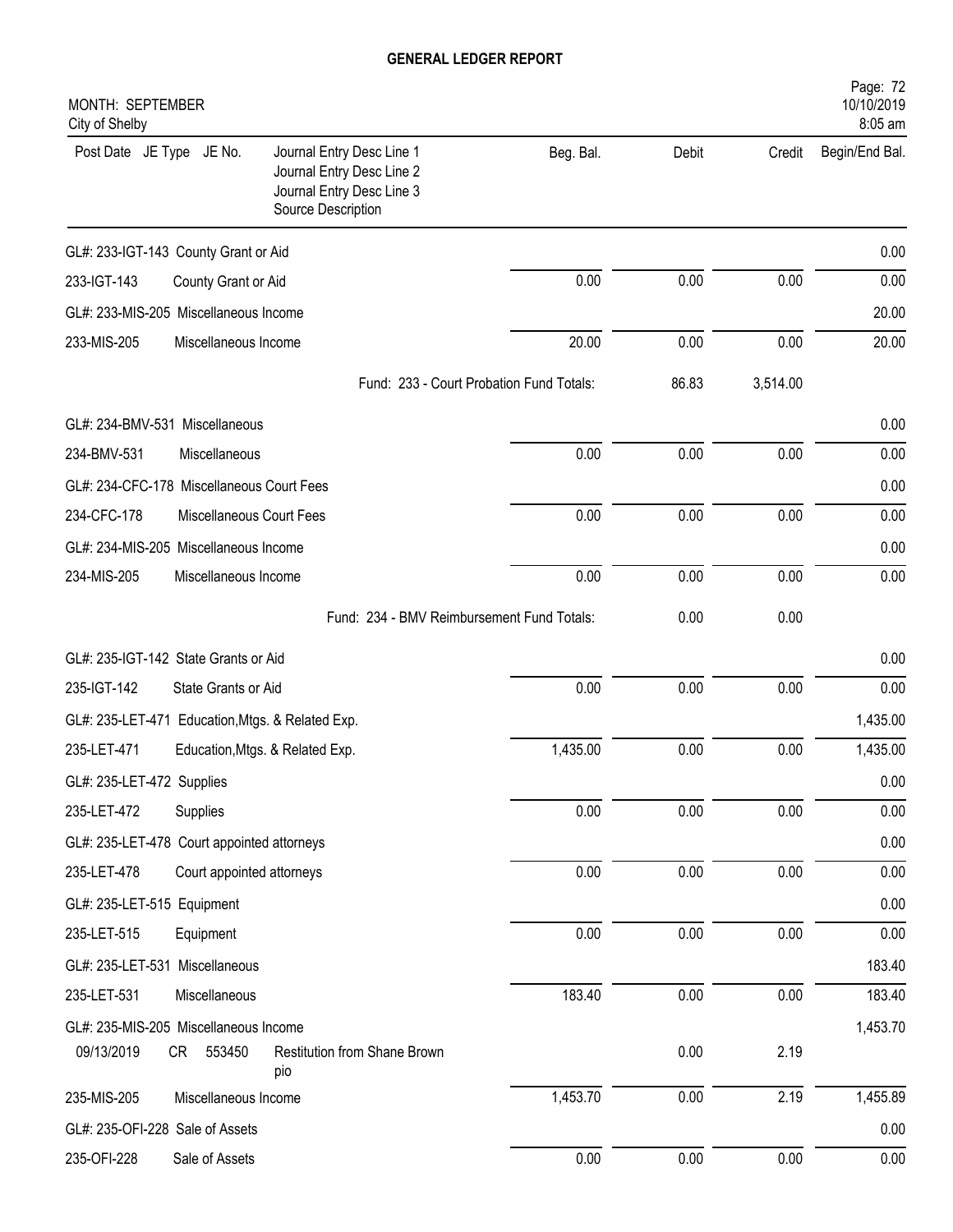| MONTH: SEPTEMBER<br>City of Shelby        |    |                          |                                                                                                           |           |       |        | Page: 73<br>10/10/2019<br>8:05 am |
|-------------------------------------------|----|--------------------------|-----------------------------------------------------------------------------------------------------------|-----------|-------|--------|-----------------------------------|
| Post Date JE Type JE No.                  |    |                          | Journal Entry Desc Line 1<br>Journal Entry Desc Line 2<br>Journal Entry Desc Line 3<br>Source Description | Beg. Bal. | Debit | Credit | Begin/End Bal.                    |
|                                           |    |                          | Fund: 235 - Law Enforcement Trust Fund Totals:                                                            |           | 0.00  | 2.19   |                                   |
| GL#: 236-CFC-178 Miscellaneous Court Fees |    |                          |                                                                                                           |           |       |        | 1,846.14                          |
| 09/04/2019                                | CR | 553049                   | ACH from OH Dept Mental Health and<br>Addiction Services IDAT Jan-Jun 2019<br>pio                         |           | 0.00  | 731.93 |                                   |
| 09/06/2019                                | CR | 553061                   | Court collections Aug 2019                                                                                |           | 0.00  | 176.50 |                                   |
| 09/09/2019                                | CR | 553419                   | pio<br>IDAT Aug 2019 from Plymouth Court<br>pio                                                           |           | 0.00  | 9.00   |                                   |
| 236-CFC-178                               |    | Miscellaneous Court Fees |                                                                                                           | 1,846.14  | 0.00  | 917.43 | 2,763.57                          |
|                                           |    |                          | GL#: 236-IDA-471 Education, Mtgs. & Related Exp.                                                          |           |       |        | 0.00                              |
| 236-IDA-471                               |    |                          | Education, Mtgs. & Related Exp.                                                                           | 0.00      | 0.00  | 0.00   | 0.00                              |
| GL#: 236-IDA-531 Miscellaneous            |    |                          |                                                                                                           |           |       |        | 979.62                            |
| 236-IDA-531                               |    | Miscellaneous            |                                                                                                           | 979.62    | 0.00  | 0.00   | 979.62                            |
|                                           |    |                          | Fund: 236 - Court I D A T Fund Totals:                                                                    |           | 0.00  | 917.43 |                                   |
| GL#: 237-CFC-178 Miscellaneous Court Fees |    |                          |                                                                                                           |           |       |        | 75.00                             |
| 237-CFC-178                               |    | Miscellaneous Court Fees |                                                                                                           | 75.00     | 0.00  | 0.00   | 75.00                             |
| GL#: 237-EEF-471                          |    |                          | Education, Mtgs. & Related Exp.                                                                           |           |       |        | 0.00                              |
| 237-EEF-471                               |    |                          | Education, Mtgs. & Related Exp.                                                                           | 0.00      | 0.00  | 0.00   | 0.00                              |
| GL#: 237-EEF-531 Miscellaneous            |    |                          |                                                                                                           |           |       |        | 0.00                              |
| 237-EEF-531                               |    | Miscellaneous            |                                                                                                           | 0.00      | 0.00  | 0.00   | 0.00                              |
|                                           |    |                          | Fund: 237 - Court Enforce. & Educ. Fund Totals:                                                           |           | 0.00  | 0.00   |                                   |
|                                           |    |                          | GL#: 238-DAR-471 Education, Mtgs. & Related Exp.                                                          |           |       |        | 0.00                              |
| 238-DAR-471                               |    |                          | Education, Mtgs. & Related Exp.                                                                           | 0.00      | 0.00  | 0.00   | 0.00                              |
| GL#: 238-DAR-472 Supplies                 |    |                          |                                                                                                           |           |       |        | 1,589.46                          |
| 238-DAR-472                               |    | Supplies                 |                                                                                                           | 1,589.46  | 0.00  | 0.00   | 1,589.46                          |
|                                           |    |                          | GL#: 238-DAR-530 Office Equipment/Furn/Fixtures                                                           |           |       |        | 0.00                              |
| 238-DAR-530                               |    |                          | Office Equipment/Furn/Fixtures                                                                            | 0.00      | 0.00  | 0.00   | 0.00                              |
| GL#: 238-DAR-531 Miscellaneous            |    |                          |                                                                                                           |           |       |        | 59.63                             |
| 238-DAR-531                               |    | Miscellaneous            |                                                                                                           | 59.63     | 0.00  | 0.00   | 59.63                             |
| GL#: 238-IGT-142 State Grants or Aid      |    |                          |                                                                                                           |           |       |        | 0.00                              |
| 238-IGT-142                               |    | State Grants or Aid      |                                                                                                           | 0.00      | 0.00  | 0.00   | 0.00                              |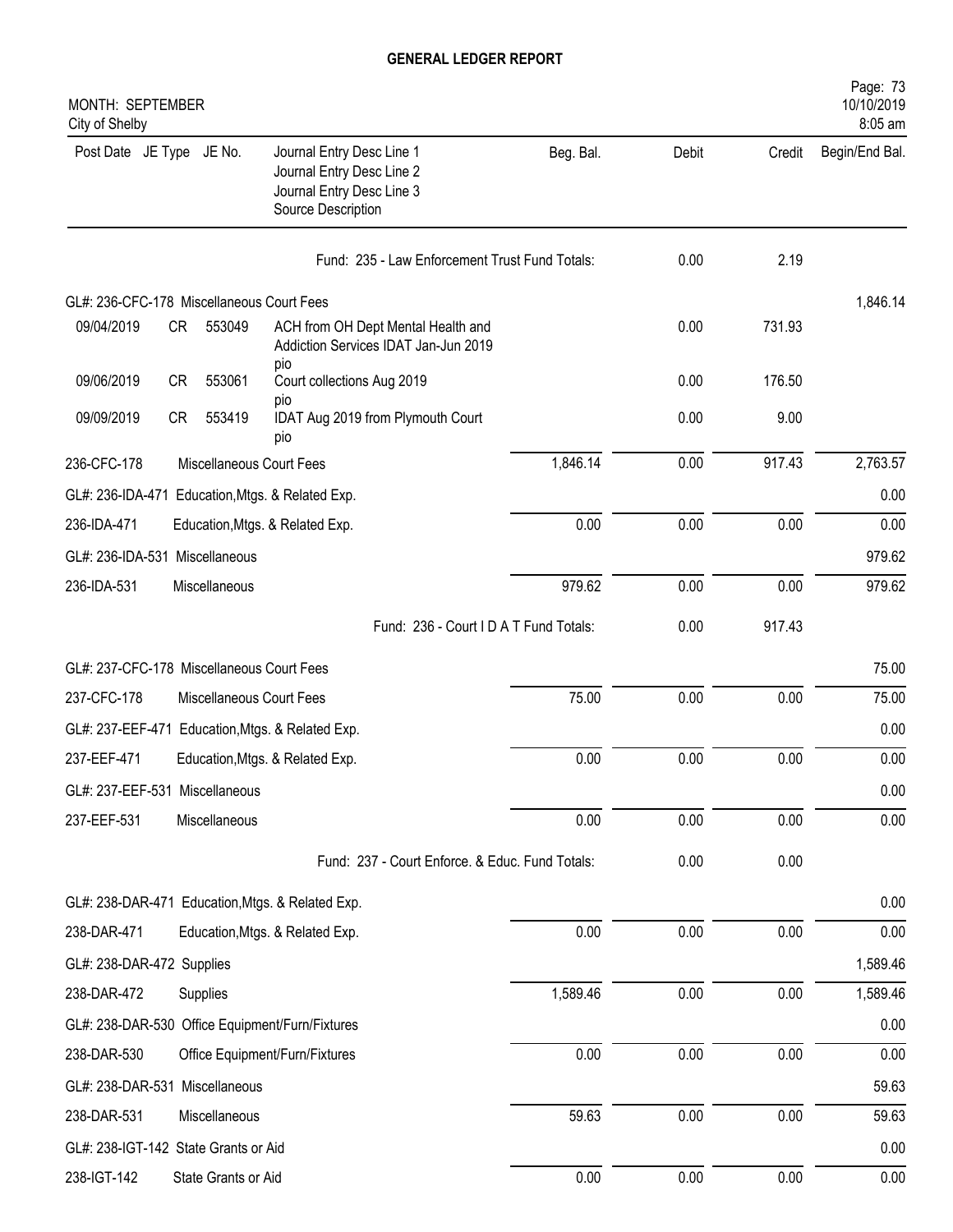| MONTH: SEPTEMBER<br>City of Shelby                                                                                                    |                               |       |          | Page: 74<br>10/10/2019<br>8:05 am |
|---------------------------------------------------------------------------------------------------------------------------------------|-------------------------------|-------|----------|-----------------------------------|
| Journal Entry Desc Line 1<br>Post Date JE Type JE No.<br>Journal Entry Desc Line 2<br>Journal Entry Desc Line 3<br>Source Description | Beg. Bal.                     | Debit | Credit   | Begin/End Bal.                    |
| GL#: 238-MIS-201 Donations                                                                                                            |                               |       |          | 0.00                              |
| 238-MIS-201<br>Donations                                                                                                              | 0.00                          | 0.00  | 0.00     | 0.00                              |
| GL#: 238-MIS-205 Miscellaneous Income                                                                                                 |                               |       |          | 0.00                              |
| 238-MIS-205<br>Miscellaneous Income                                                                                                   | 0.00                          | 0.00  | 0.00     | 0.00                              |
|                                                                                                                                       | Fund: 238 - DARE Fund Totals: | 0.00  | 0.00     |                                   |
| GL#: 239-CFC-178 Miscellaneous Court Fees                                                                                             |                               |       |          | 7,812.83                          |
| 09/06/2019<br>CR<br>553061<br>Court collections Aug 2019<br>pio                                                                       |                               | 0.00  | 1,251.00 |                                   |
| Miscellaneous Court Fees<br>239-CFC-178                                                                                               | 7,812.83                      | 0.00  | 1,251.00 | 9,063.83                          |
| GL#: 239-COM-471 Education, Mtgs. & Related Exp.                                                                                      |                               |       |          | 0.00                              |
| 239-COM-471<br>Education, Mtgs. & Related Exp.                                                                                        | 0.00                          | 0.00  | 0.00     | 0.00                              |
| GL#: 239-COM-472 Supplies                                                                                                             |                               |       |          | 0.00                              |
| 239-COM-472<br>Supplies                                                                                                               | 0.00                          | 0.00  | 0.00     | 0.00                              |
| GL#: 239-COM-473 Office Supplies                                                                                                      |                               |       |          | 0.00                              |
| 239-COM-473<br>Office Supplies                                                                                                        | 0.00                          | 0.00  | 0.00     | 0.00                              |
| GL#: 239-COM-501 Computer support                                                                                                     |                               |       |          | 0.00                              |
| 239-COM-501<br>Computer support                                                                                                       | 0.00                          | 0.00  | 0.00     | 0.00                              |
| GL#: 239-COM-530 Office Equipment/Furn/Fixtures                                                                                       |                               |       |          | 0.00                              |
| 239-COM-530<br>Office Equipment/Furn/Fixtures                                                                                         | 0.00                          | 0.00  | 0.00     | 0.00                              |
| GL#: 239-COM-531 Miscellaneous                                                                                                        |                               |       |          | 0.00                              |
| 239-COM-531<br>Miscellaneous                                                                                                          | 0.00                          | 0.00  | 0.00     | 0.00                              |
| GL#: 239-MIS-211 Insurance/Fema Settlement                                                                                            |                               |       |          | 0.00                              |
| 239-MIS-211<br>Insurance/Fema Settlement                                                                                              | 0.00                          | 0.00  | 0.00     | 0.00                              |
| Fund: 239 - Court Computer Fund Totals:                                                                                               |                               | 0.00  | 1,251.00 |                                   |
| GL#: 240-MIS-205 Miscellaneous Income                                                                                                 |                               |       |          | 0.00                              |
| 240-MIS-205<br>Miscellaneous Income                                                                                                   | 0.00                          | 0.00  | 0.00     | 0.00                              |
| GL#: 240-UNC-531 Miscellaneous                                                                                                        |                               |       |          | 0.00                              |
| 240-UNC-531<br>Miscellaneous                                                                                                          | 0.00                          | 0.00  | 0.00     | 0.00                              |
| Fund: 240 - Unclaimed Monies Fund Totals:                                                                                             |                               | 0.00  | 0.00     |                                   |
| GL#: 241-CFC-178 Miscellaneous Court Fees                                                                                             |                               |       |          | 1,345.00                          |
|                                                                                                                                       |                               |       |          |                                   |

09/06/2019 CR 553061 Court collections Aug 2019 0.00 235.00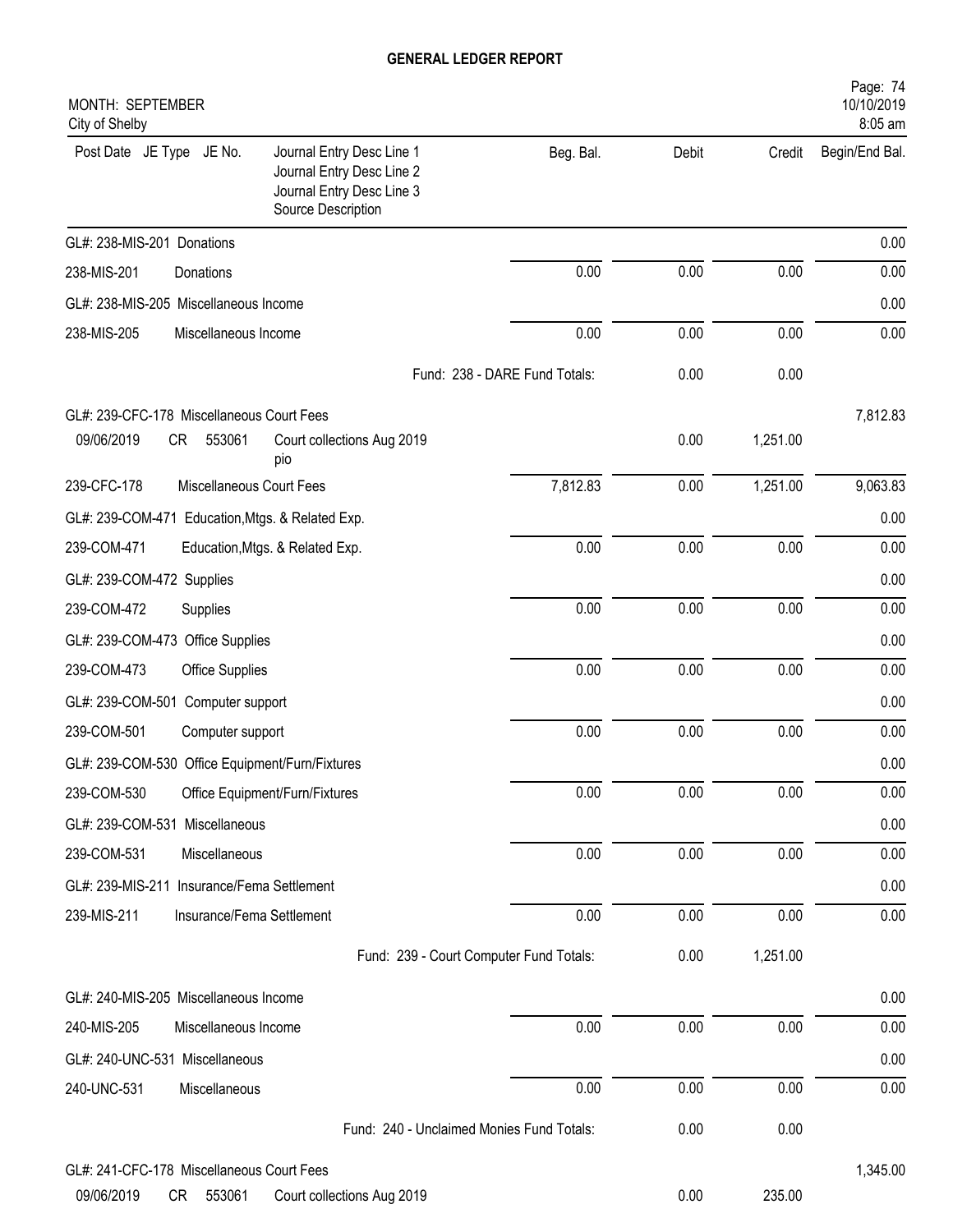| MONTH: SEPTEMBER<br>City of Shelby                                                                                                                                                      |           |       |        | Page: 75<br>10/10/2019<br>8:05 am |
|-----------------------------------------------------------------------------------------------------------------------------------------------------------------------------------------|-----------|-------|--------|-----------------------------------|
| Post Date JE Type JE No.<br>Journal Entry Desc Line 1<br>Journal Entry Desc Line 2<br>Journal Entry Desc Line 3<br>Source Description                                                   | Beg. Bal. | Debit | Credit | Begin/End Bal.                    |
| GL#: 241-CFC-178 Miscellaneous Court Fees<br>pio                                                                                                                                        |           |       |        | 1,345.00                          |
| Miscellaneous Court Fees<br>241-CFC-178                                                                                                                                                 | 1,345.00  | 0.00  | 235.00 | 1,580.00                          |
| GL#: 241-IGT-142 State Grants or Aid                                                                                                                                                    |           |       |        | 0.00                              |
| 241-IGT-142<br>State Grants or Aid                                                                                                                                                      | 0.00      | 0.00  | 0.00   | 0.00                              |
| GL#: 241-PCF-472 Supplies                                                                                                                                                               |           |       |        | 0.00                              |
| 241-PCF-472<br>Supplies                                                                                                                                                                 | 0.00      | 0.00  | 0.00   | 0.00                              |
| GL#: 241-PCF-473 Office Supplies                                                                                                                                                        |           |       |        | 0.00                              |
| 241-PCF-473<br><b>Office Supplies</b>                                                                                                                                                   | 0.00      | 0.00  | 0.00   | 0.00                              |
| GL#: 241-PCF-501 Computer support<br>09/23/2019<br>AP<br>553786<br>CHARTER COMM HOLDINGS LLC<br>acct 01075-321600202-1001<br>$INV#$ :<br>321600202091619b<br>AP REF# (VND#: CHART COMM) |           | 44.43 | 0.00   | 338.17                            |
| 241-PCF-501<br>Computer support                                                                                                                                                         | 338.17    | 44.43 | 0.00   | 382.60                            |
| GL#: 241-PCF-530 Office Equipment/Furn/Fixtures                                                                                                                                         |           |       |        | 0.00                              |
| 241-PCF-530<br>Office Equipment/Furn/Fixtures                                                                                                                                           | 0.00      | 0.00  | 0.00   | 0.00                              |
| GL#: 241-PCF-531 Miscellaneous                                                                                                                                                          |           |       |        | 0.00                              |
| 241-PCF-531<br>Miscellaneous                                                                                                                                                            | 0.00      | 0.00  | 0.00   | 0.00                              |
| GL#: 241-PCF-558 Police Cruisers                                                                                                                                                        |           |       |        | 0.00                              |
| 241-PCF-558<br><b>Police Cruisers</b>                                                                                                                                                   | 0.00      | 0.00  | 0.00   | 0.00                              |
| Fund: 241 - Police Computer Fund Totals:                                                                                                                                                |           | 44.43 | 235.00 |                                   |
| GL#: 242-CFC-178 Miscellaneous Court Fees                                                                                                                                               |           |       |        | 1,868.69                          |
| 09/06/2019<br>CR<br>553061<br>Court collections Aug 2019                                                                                                                                |           | 0.00  | 50.00  |                                   |
| pio<br>09/19/2019<br>553744<br>IDAM from OH Dept Public Safety Aug 2019<br>CR<br>pio                                                                                                    |           | 0.00  | 37.42  |                                   |
| Miscellaneous Court Fees<br>242-CFC-178                                                                                                                                                 | 1,868.69  | 0.00  | 87.42  | 1,956.11                          |
| GL#: 242-IDM-471 Education, Mtgs. & Related Exp.                                                                                                                                        |           |       |        | 0.00                              |
| 242-IDM-471<br>Education, Mtgs. & Related Exp.                                                                                                                                          | 0.00      | 0.00  | 0.00   | 0.00                              |
| GL#: 242-IDM-531 Miscellaneous                                                                                                                                                          |           |       |        | 0.00                              |
| 242-IDM-531<br>Miscellaneous                                                                                                                                                            | 0.00      | 0.00  | 0.00   | 0.00                              |
| Fund: 242 - Court IDAM Fund Totals:                                                                                                                                                     |           | 0.00  | 87.42  |                                   |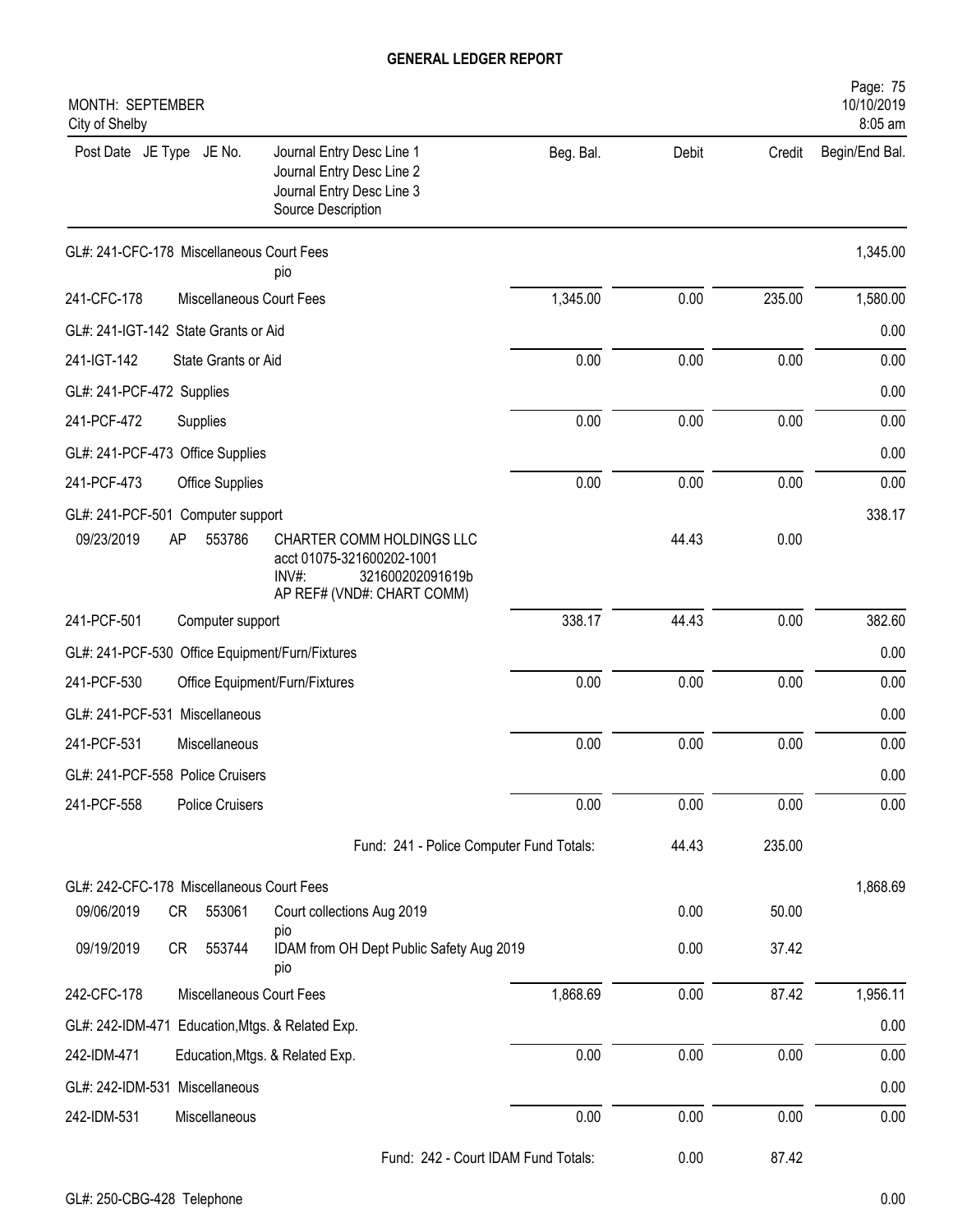| MONTH: SEPTEMBER<br>City of Shelby                                                                                                                      |           |          |        | Page: 76<br>10/10/2019<br>8:05 am |
|---------------------------------------------------------------------------------------------------------------------------------------------------------|-----------|----------|--------|-----------------------------------|
| Post Date JE Type JE No.<br>Journal Entry Desc Line 1<br>Journal Entry Desc Line 2<br>Journal Entry Desc Line 3<br>Source Description                   | Beg. Bal. | Debit    | Credit | Begin/End Bal.                    |
| 250-CBG-428<br>Telephone                                                                                                                                | 0.00      | 0.00     | 0.00   | 0.00                              |
| GL#: 250-CBG-473 Office Supplies                                                                                                                        |           |          |        | 0.00                              |
| 250-CBG-473<br>Office Supplies                                                                                                                          | 0.00      | 0.00     | 0.00   | 0.00                              |
| GL#: 250-CBG-481 Compensation                                                                                                                           |           |          |        | 0.00                              |
| 250-CBG-481<br>Compensation                                                                                                                             | 0.00      | 0.00     | 0.00   | 0.00                              |
| GL#: 250-CBG-531 Miscellaneous                                                                                                                          |           |          |        | 0.00                              |
| 250-CBG-531<br>Miscellaneous                                                                                                                            | 0.00      | 0.00     | 0.00   | 0.00                              |
| GL#: 250-CBG-578 Private Rehabilitation                                                                                                                 |           |          |        | 0.00                              |
| 250-CBG-578<br>Private Rehabilitation                                                                                                                   | 0.00      | 0.00     | 0.00   | 0.00                              |
| GL#: 250-CBG-579 Home/Building Repair                                                                                                                   |           |          |        | 22,844.00                         |
| 09/04/2019<br>552736<br>MOCKS CONSTRUCTION, INC<br>AP<br>Change order 96 Shelby Ave<br>INV#:                                                            |           | 1,785.00 | 0.00   |                                   |
| AP REF# (VND#: MOCKS CONS)<br>09/04/2019<br>OHIO REGIONAL DEVELOPMENT CORP<br>AP<br>552738<br>soft cost change order 96<br>INV#:<br>AP REF# (VND#: ORDC |           | 393.00   | 0.00   |                                   |
| 250-CBG-579<br>Home/Building Repair                                                                                                                     | 22,844.00 | 2,178.00 | 0.00   | 25,022.00                         |
| GL#: 250-CBG-603 Public Education/Services                                                                                                              |           |          |        | 0.00                              |
| 250-CBG-603<br><b>Public Education/Services</b>                                                                                                         | 0.00      | 0.00     | 0.00   | 0.00                              |
| GL#: 250-CBG-620 Implementation                                                                                                                         |           |          |        | 0.00                              |
| 250-CBG-620<br>Implementation                                                                                                                           | 0.00      | 0.00     | 0.00   | 0.00                              |
| GL#: 250-CBG-621 General Adminstration                                                                                                                  |           |          |        | 47,414.00                         |
| 250-CBG-621<br><b>General Adminstration</b>                                                                                                             | 47,414.00 | 0.00     | 0.00   | 47,414.00                         |
| GL#: 250-CBG-648 Emergency Assistance                                                                                                                   |           |          |        | 0.00                              |
| 250-CBG-648<br><b>Emergency Assistance</b>                                                                                                              | 0.00      | 0.00     | 0.00   | 0.00                              |
| GL#: 250-CBG-650 Fair Housing                                                                                                                           |           |          |        | 999.00                            |
| 250-CBG-650<br>Fair Housing                                                                                                                             | 999.00    | 0.00     | 0.00   | 999.00                            |
| GL#: 250-CBG-651 Rental Repair                                                                                                                          |           |          |        | 0.00                              |
| 250-CBG-651<br><b>Rental Repair</b>                                                                                                                     | 0.00      | 0.00     | 0.00   | 0.00                              |
| GL#: 250-IGT-142 State Grants or Aid                                                                                                                    |           |          |        | 58,391.00                         |
| 250-IGT-142<br>State Grants or Aid                                                                                                                      | 58,391.00 | 0.00     | 0.00   | 58,391.00                         |
| GL#: 250-MIS-205 Miscellaneous Income                                                                                                                   |           |          |        | 0.00                              |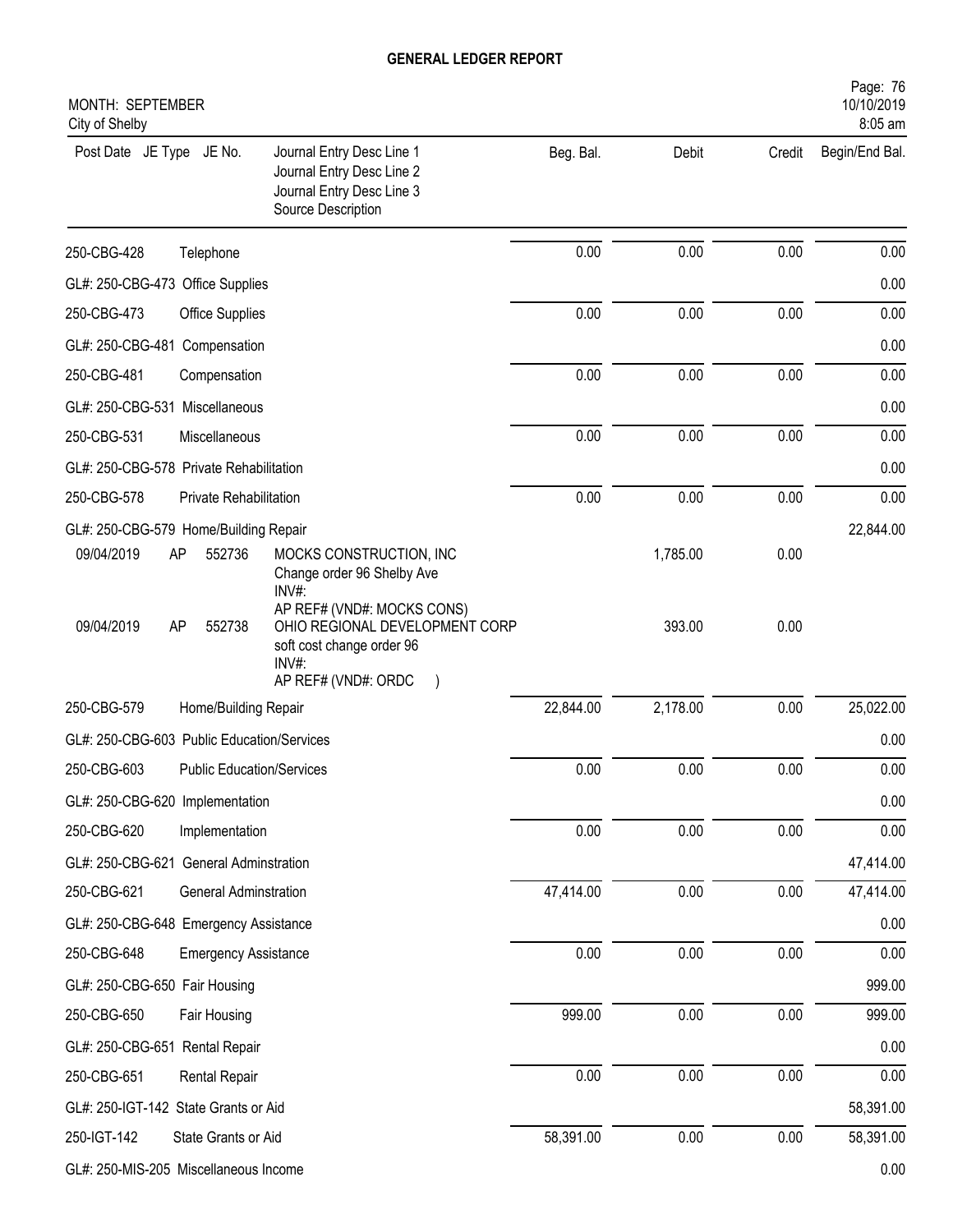| MONTH: SEPTEMBER<br>City of Shelby      |                              |                                                                                                           |                                  |          |        | Page: 77<br>10/10/2019<br>8:05 am |
|-----------------------------------------|------------------------------|-----------------------------------------------------------------------------------------------------------|----------------------------------|----------|--------|-----------------------------------|
| Post Date JE Type JE No.                |                              | Journal Entry Desc Line 1<br>Journal Entry Desc Line 2<br>Journal Entry Desc Line 3<br>Source Description | Beg. Bal.                        | Debit    | Credit | Begin/End Bal.                    |
| 250-MIS-205                             | Miscellaneous Income         |                                                                                                           | 0.00                             | 0.00     | 0.00   | 0.00                              |
|                                         |                              |                                                                                                           | Fund: 250 - CDBG General Totals: | 2,178.00 | 0.00   |                                   |
| GL#: 251-HPM-531 Miscellaneous          |                              |                                                                                                           |                                  |          |        | 0.00                              |
| 251-HPM-531                             | Miscellaneous                |                                                                                                           | 0.00                             | 0.00     | 0.00   | 0.00                              |
| GL#: 251-HPM-536 Construction           |                              |                                                                                                           |                                  |          |        | 0.00                              |
| 251-HPM-536                             | Construction                 |                                                                                                           | 0.00                             | 0.00     | 0.00   | 0.00                              |
| GL#: 251-HPM-578 Private Rehabilitation |                              |                                                                                                           |                                  |          |        | 636.00                            |
| 251-HPM-578                             | Private Rehabilitation       |                                                                                                           | 636.00                           | 0.00     | 0.00   | 636.00                            |
| GL#: 251-HPM-580 Acquisition/Rehab      |                              |                                                                                                           |                                  |          |        | 0.00                              |
| 251-HPM-580                             | Acquisition/Rehab            |                                                                                                           | 0.00                             | 0.00     | 0.00   | 0.00                              |
| GL#: 251-HPM-621 General Adminstration  |                              |                                                                                                           |                                  |          |        | 0.00                              |
| 251-HPM-621                             | <b>General Adminstration</b> |                                                                                                           | 0.00                             | 0.00     | 0.00   | 0.00                              |
| GL#: 251-IGT-141 Federal Grants or Aid  |                              |                                                                                                           |                                  |          |        | 0.00                              |
| 251-IGT-141                             | Federal Grants or Aid        |                                                                                                           | 0.00                             | 0.00     | 0.00   | 0.00                              |
| GL#: 251-IGT-142 State Grants or Aid    |                              |                                                                                                           |                                  |          |        | 85.00                             |
| 251-IGT-142                             | State Grants or Aid          |                                                                                                           | 85.00                            | 0.00     | 0.00   | 85.00                             |
| GL#: 251-MIS-205 Miscellaneous Income   |                              |                                                                                                           |                                  |          |        | 0.00                              |
| 251-MIS-205                             | Miscellaneous Income         |                                                                                                           | 0.00                             | 0.00     | 0.00   | 0.00                              |
|                                         |                              | Fund: 251 - Home Program Fund Totals:                                                                     |                                  | 0.00     | 0.00   |                                   |
| GL#: 252-IGT-142 State Grants or Aid    |                              |                                                                                                           |                                  |          |        | 0.00                              |
| 252-IGT-142                             | State Grants or Aid          |                                                                                                           | 0.00                             | 0.00     | 0.00   | 0.00                              |
| GL#: 252-OHT-579 Home/Building Repair   |                              |                                                                                                           |                                  |          |        | 0.00                              |
| 252-OHT-579                             | Home/Building Repair         |                                                                                                           | 0.00                             | 0.00     | 0.00   | 0.00                              |
|                                         |                              | Fund: 252 - Ohio Housing Trust Fund (OHTF) Totals:                                                        |                                  | 0.00     | 0.00   |                                   |
| GL#: 253-FDF-531 Miscellaneous          |                              |                                                                                                           |                                  |          |        | 4,000.00                          |
| 253-FDF-531                             | Miscellaneous                |                                                                                                           | 4,000.00                         | 0.00     | 0.00   | 4,000.00                          |
| GL#: 253-MIS-205 Miscellaneous Income   |                              |                                                                                                           |                                  |          |        | 0.00                              |
| 253-MIS-205                             | Miscellaneous Income         |                                                                                                           | 0.00                             | 0.00     | 0.00   | 0.00                              |
|                                         |                              |                                                                                                           | 252 Eiro Domogo Eund Totolo:     | 0.00     | 0.00   |                                   |

Fund: 253 - Fire Damage Fund Totals: 0.00 0.00 0.00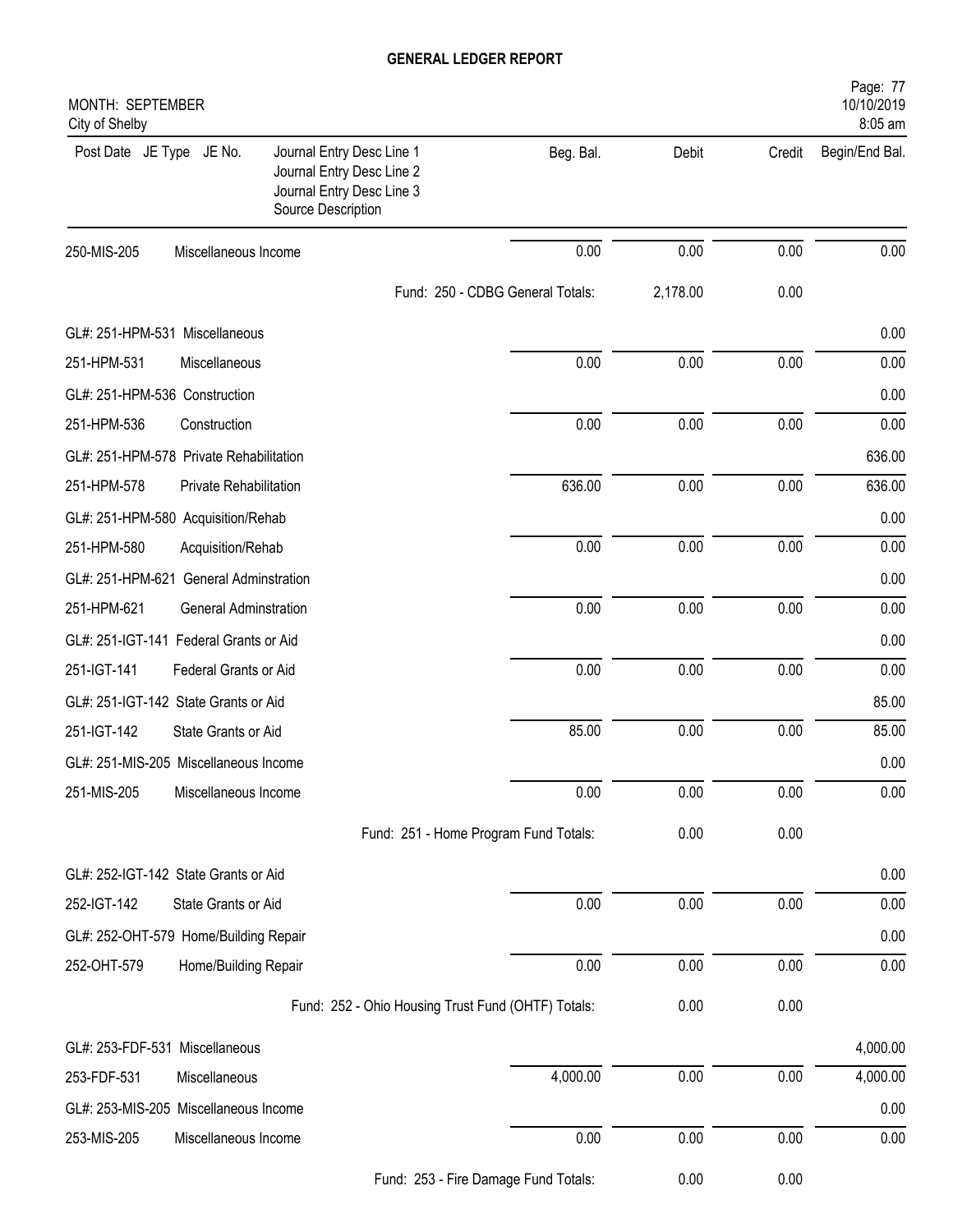| MONTH: SEPTEMBER<br>City of Shelby             |                                |                                                                                                           |           |       |        | Page: 78<br>10/10/2019<br>8:05 am |
|------------------------------------------------|--------------------------------|-----------------------------------------------------------------------------------------------------------|-----------|-------|--------|-----------------------------------|
| Post Date JE Type JE No.                       |                                | Journal Entry Desc Line 1<br>Journal Entry Desc Line 2<br>Journal Entry Desc Line 3<br>Source Description | Beg. Bal. | Debit | Credit | Begin/End Bal.                    |
| GL#: 275-ASM-150 Assessments                   |                                |                                                                                                           |           |       |        | 0.00                              |
| 275-ASM-150                                    | Assessments                    |                                                                                                           | 0.00      | 0.00  | 0.00   | 0.00                              |
| GL#: 275-MIS-200 Interest                      |                                |                                                                                                           |           |       |        | 180.95                            |
| 09/30/2019                                     | CR<br>554209                   | Interest sinking fund checking<br>pio                                                                     |           | 0.00  | 17.07  |                                   |
| 275-MIS-200                                    | Interest                       |                                                                                                           | 180.95    | 0.00  | 17.07  | 198.02                            |
| GL#: 275-MIS-205 Miscellaneous Income          |                                |                                                                                                           |           |       |        | 0.00                              |
| 275-MIS-205                                    | Miscellaneous Income           |                                                                                                           | 0.00      | 0.00  | 0.00   | 0.00                              |
| GL#: 275-OFI-227 Proceeds from bonds & notes   |                                |                                                                                                           |           |       |        | 0.00                              |
| 275-OFI-227                                    | Proceeds from bonds & notes    |                                                                                                           | 0.00      | 0.00  | 0.00   | 0.00                              |
| GL#: 275-SBR-441 Auditor Fees                  |                                |                                                                                                           |           |       |        | 0.00                              |
| 275-SBR-441                                    | <b>Auditor Fees</b>            |                                                                                                           | 0.00      | 0.00  | 0.00   | 0.00                              |
| GL#: 275-SBR-442 Election Fees                 |                                |                                                                                                           |           |       |        | 0.00                              |
| 275-SBR-442                                    | <b>Election Fees</b>           |                                                                                                           | 0.00      | 0.00  | 0.00   | 0.00                              |
| GL#: 275-SBR-443 DRETAC Fees                   |                                |                                                                                                           |           |       |        | 0.00                              |
| 275-SBR-443                                    | <b>DRETAC Fees</b>             |                                                                                                           | 0.00      | 0.00  | 0.00   | 0.00                              |
| GL#: 275-SBR-444 Advertising Deling. Tax Lists |                                |                                                                                                           |           |       |        | 0.00                              |
| 275-SBR-444                                    | Advertising Delinq. Tax Lists  |                                                                                                           | 0.00      | 0.00  | 0.00   | 0.00                              |
| GL#: 275-SBR-483 State Audit                   |                                |                                                                                                           |           |       |        | 0.00                              |
| 275-SBR-483                                    | State Audit                    |                                                                                                           | 0.00      | 0.00  | 0.00   | 0.00                              |
| GL#: 275-SBR-503 Note/Loan Payment             |                                |                                                                                                           |           |       |        | 0.00                              |
| 275-SBR-503                                    | Note/Loan Payment              |                                                                                                           | 0.00      | 0.00  | 0.00   | 0.00                              |
| GL#: 275-SBR-504 Bond Payment                  |                                |                                                                                                           |           |       |        | 0.00                              |
| 275-SBR-504                                    | <b>Bond Payment</b>            |                                                                                                           | 0.00      | 0.00  | 0.00   | 0.00                              |
| GL#: 275-SBR-505 Interest Expense              |                                |                                                                                                           |           |       |        | 0.00                              |
| 275-SBR-505                                    | Interest Expense               |                                                                                                           | 0.00      | 0.00  | 0.00   | 0.00                              |
| GL#: 275-SBR-531 Miscellaneous                 |                                |                                                                                                           |           |       |        | 35.00                             |
| 09/30/2019                                     | 554211<br>GJ                   | Analysis fees for sinking fund and<br>general money market from PNC<br>pio                                |           | 5.00  | 0.00   |                                   |
| 275-SBR-531                                    | Miscellaneous                  |                                                                                                           | 35.00     | 5.00  | 0.00   | 40.00                             |
| GL#: 275-TRS-241 Transfers Miscellaneous       |                                |                                                                                                           |           |       |        | 0.00                              |
| 275-TRS-241                                    | <b>Transfers Miscellaneous</b> |                                                                                                           | 0.00      | 0.00  | 0.00   | 0.00                              |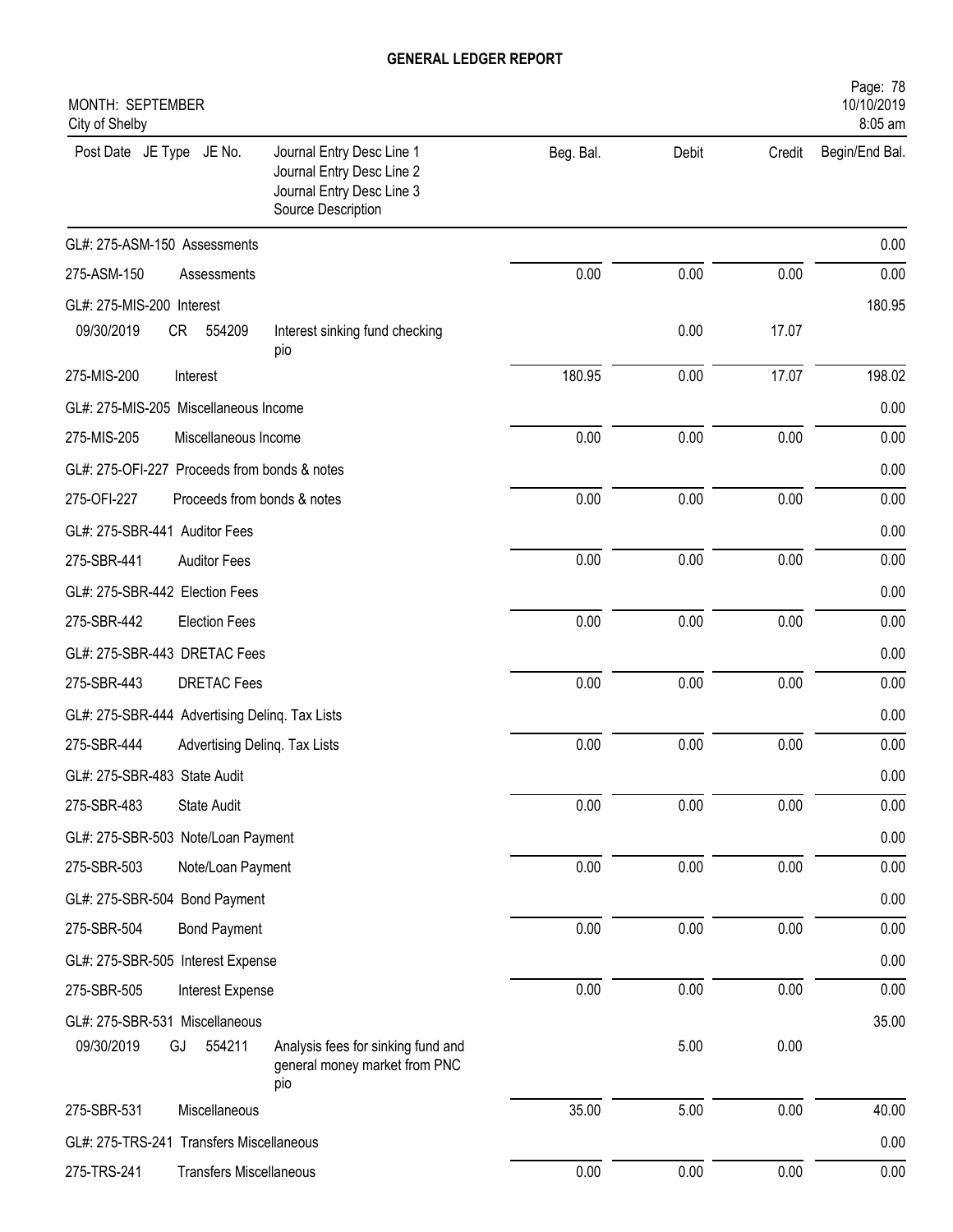| MONTH: SEPTEMBER<br>City of Shelby        |                              |                                                                                                           |           |       |        | Page: 79<br>10/10/2019<br>8:05 am |
|-------------------------------------------|------------------------------|-----------------------------------------------------------------------------------------------------------|-----------|-------|--------|-----------------------------------|
| Post Date JE Type JE No.                  |                              | Journal Entry Desc Line 1<br>Journal Entry Desc Line 2<br>Journal Entry Desc Line 3<br>Source Description | Beg. Bal. | Debit | Credit | Begin/End Bal.                    |
| GL#: 275-TRS-446 Transfer-General Fund    |                              |                                                                                                           |           |       |        | 0.00                              |
| 275-TRS-446                               | <b>Transfer-General Fund</b> |                                                                                                           | 0.00      | 0.00  | 0.00   | 0.00                              |
| GL#: 275-TRS-462 Transfer-Miscellaneous   |                              |                                                                                                           |           |       |        | 196.66                            |
| 275-TRS-462                               | Transfer-Miscellaneous       |                                                                                                           | 196.66    | 0.00  | 0.00   | 196.66                            |
|                                           |                              | Fund: 275 - Special Bond Retirement Fund Totals:                                                          |           | 5.00  | 17.07  |                                   |
| GL#: 280-MIS-200 Interest                 |                              |                                                                                                           |           |       |        | 0.00                              |
| 280-MIS-200                               | Interest                     |                                                                                                           | 0.00      | 0.00  | 0.00   | 0.00                              |
| GL#: 280-MIS-205 Miscellaneous Income     |                              |                                                                                                           |           |       |        | 0.00                              |
| 280-MIS-205                               | Miscellaneous Income         |                                                                                                           | 0.00      | 0.00  | 0.00   | 0.00                              |
| GL#: 280-OFI-225 Sale of Bonds            |                              |                                                                                                           |           |       |        | 0.00                              |
| 280-OFI-225                               | Sale of Bonds                |                                                                                                           | 0.00      | 0.00  | 0.00   | 0.00                              |
| GL#: 280-OFI-226 Sale of Notes/Loans      |                              |                                                                                                           |           |       |        | 0.00                              |
| 280-OFI-226                               | Sale of Notes/Loans          |                                                                                                           | 0.00      | 0.00  | 0.00   | 0.00                              |
| GL#: 280-RES-503 Note/Loan Payment        |                              |                                                                                                           |           |       |        | 0.00                              |
| 280-RES-503                               | Note/Loan Payment            |                                                                                                           | 0.00      | 0.00  | 0.00   | 0.00                              |
| GL#: 280-RES-504 Bond Payment             |                              |                                                                                                           |           |       |        | 0.00                              |
| 280-RES-504                               | <b>Bond Payment</b>          |                                                                                                           | 0.00      | 0.00  | 0.00   | 0.00                              |
| GL#: 280-RES-505 Interest Expense         |                              |                                                                                                           |           |       |        | 0.00                              |
| 280-RES-505                               | Interest Expense             |                                                                                                           | 0.00      | 0.00  | 0.00   | 0.00                              |
| GL#: 280-RES-531 Miscellaneous            |                              |                                                                                                           |           |       |        | 0.00                              |
| 280-RES-531                               | Miscellaneous                |                                                                                                           | 0.00      | 0.00  | 0.00   | 0.00                              |
| GL#: 280-TRS-240 Transfer City Income Tax |                              |                                                                                                           |           |       |        | 0.00                              |
| 280-TRS-240                               | Transfer City Income Tax     |                                                                                                           | 0.00      | 0.00  | 0.00   | 0.00                              |
| GL#: 280-TRS-461 Transfer-Reservoir Fund  |                              |                                                                                                           |           |       |        | 0.00                              |
| 280-TRS-461                               | Transfer-Reservoir Fund      |                                                                                                           | 0.00      | 0.00  | 0.00   | 0.00                              |
|                                           |                              | Fund: 280 - General Bond Retirement Res. Totals:                                                          |           | 0.00  | 0.00   |                                   |
| GL#: 281-MIS-200 Interest                 |                              |                                                                                                           |           |       |        | 0.00                              |
| 281-MIS-200                               | Interest                     |                                                                                                           | 0.00      | 0.00  | 0.00   | 0.00                              |
| GL#: 281-MIS-205 Miscellaneous Income     |                              |                                                                                                           |           |       |        | 0.00                              |
| 281-MIS-205                               | Miscellaneous Income         |                                                                                                           | 0.00      | 0.00  | 0.00   | 0.00                              |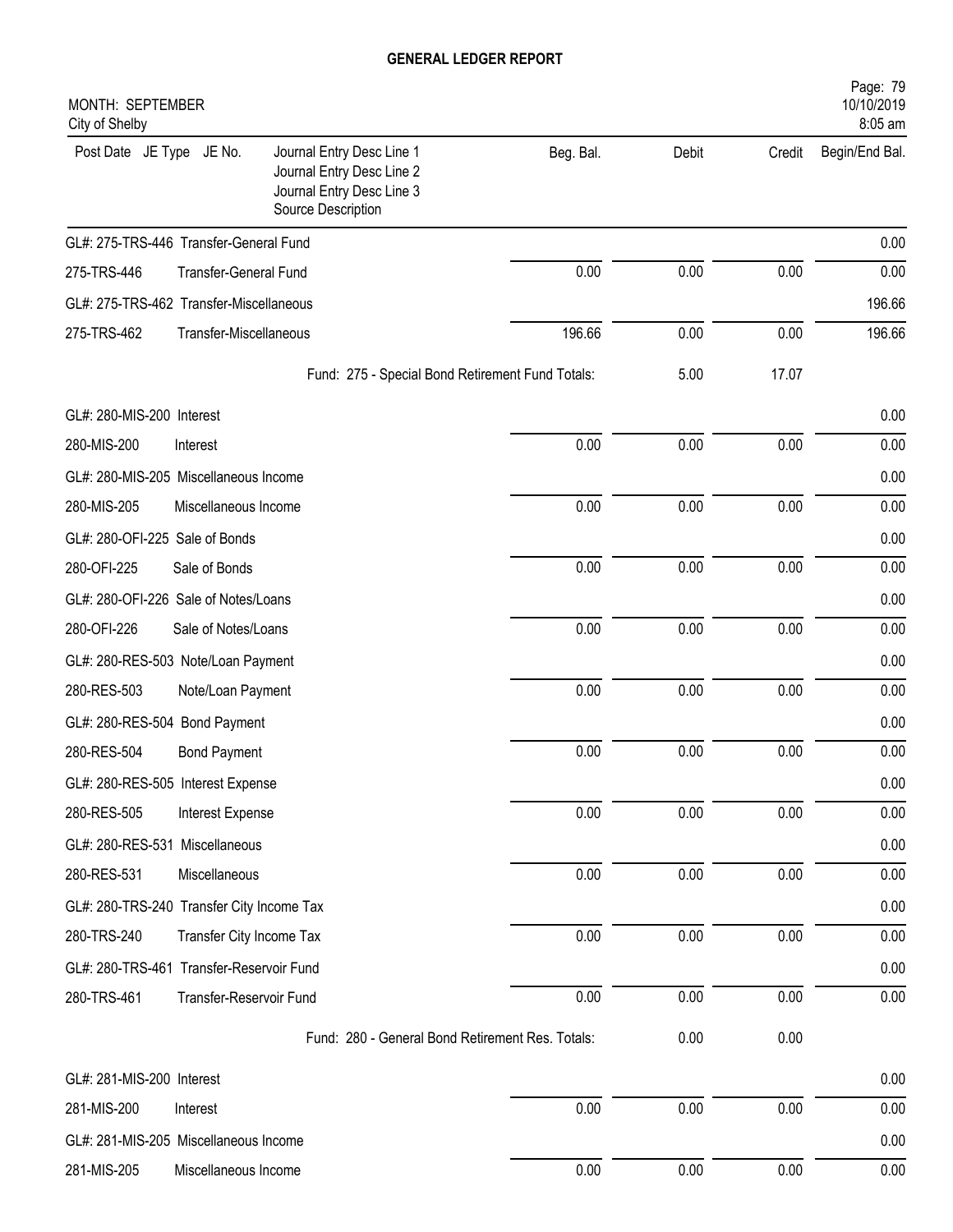| Beg. Bal.<br>Post Date JE Type JE No.<br>Journal Entry Desc Line 1<br>Debit<br>Credit<br>Begin/End Bal.<br>Journal Entry Desc Line 2<br>Journal Entry Desc Line 3<br>Source Description<br>GL#: 281-OFI-225 Sale of Bonds<br>0.00<br>0.00<br>0.00<br>281-OFI-225<br>Sale of Bonds<br>GL#: 281-OFI-226 Sale of Notes/Loans<br>0.00<br>0.00<br>0.00<br>281-OFI-226<br>Sale of Notes/Loans<br>GL#: 281-SSE-503 Note/Loan Payment<br>0.00<br>0.00<br>0.00<br>Note/Loan Payment<br>GL#: 281-SSE-504 Bond Payment<br>0.00<br>0.00<br>0.00<br>281-SSE-504<br><b>Bond Payment</b><br>GL#: 281-SSE-505 Interest Expense<br>0.00<br>0.00<br>0.00<br>281-SSE-505<br>Interest Expense<br>GL#: 281-SSE-531 Miscellaneous<br>0.00<br>0.00<br>0.00<br>Miscellaneous<br>GL#: 281-TRS-240 Transfer City Income Tax<br>0.00<br>0.00<br>0.00<br>281-TRS-240<br>Transfer City Income Tax<br>GL#: 281-TRS-460 Transfer-SSE Fund<br>0.00<br>0.00<br>0.00<br>281-TRS-460<br>Transfer-SSE Fund |
|------------------------------------------------------------------------------------------------------------------------------------------------------------------------------------------------------------------------------------------------------------------------------------------------------------------------------------------------------------------------------------------------------------------------------------------------------------------------------------------------------------------------------------------------------------------------------------------------------------------------------------------------------------------------------------------------------------------------------------------------------------------------------------------------------------------------------------------------------------------------------------------------------------------------------------------------------------------------|
| 0.00<br>0.00<br>0.00<br>0.00<br>0.00<br>0.00<br>281-SSE-503<br>0.00<br>0.00<br>0.00<br>0.00<br>0.00<br>281-SSE-531<br>0.00<br>0.00<br>0.00<br>0.00<br>0.00                                                                                                                                                                                                                                                                                                                                                                                                                                                                                                                                                                                                                                                                                                                                                                                                             |
|                                                                                                                                                                                                                                                                                                                                                                                                                                                                                                                                                                                                                                                                                                                                                                                                                                                                                                                                                                        |
|                                                                                                                                                                                                                                                                                                                                                                                                                                                                                                                                                                                                                                                                                                                                                                                                                                                                                                                                                                        |
|                                                                                                                                                                                                                                                                                                                                                                                                                                                                                                                                                                                                                                                                                                                                                                                                                                                                                                                                                                        |
|                                                                                                                                                                                                                                                                                                                                                                                                                                                                                                                                                                                                                                                                                                                                                                                                                                                                                                                                                                        |
|                                                                                                                                                                                                                                                                                                                                                                                                                                                                                                                                                                                                                                                                                                                                                                                                                                                                                                                                                                        |
|                                                                                                                                                                                                                                                                                                                                                                                                                                                                                                                                                                                                                                                                                                                                                                                                                                                                                                                                                                        |
|                                                                                                                                                                                                                                                                                                                                                                                                                                                                                                                                                                                                                                                                                                                                                                                                                                                                                                                                                                        |
|                                                                                                                                                                                                                                                                                                                                                                                                                                                                                                                                                                                                                                                                                                                                                                                                                                                                                                                                                                        |
|                                                                                                                                                                                                                                                                                                                                                                                                                                                                                                                                                                                                                                                                                                                                                                                                                                                                                                                                                                        |
|                                                                                                                                                                                                                                                                                                                                                                                                                                                                                                                                                                                                                                                                                                                                                                                                                                                                                                                                                                        |
|                                                                                                                                                                                                                                                                                                                                                                                                                                                                                                                                                                                                                                                                                                                                                                                                                                                                                                                                                                        |
|                                                                                                                                                                                                                                                                                                                                                                                                                                                                                                                                                                                                                                                                                                                                                                                                                                                                                                                                                                        |
|                                                                                                                                                                                                                                                                                                                                                                                                                                                                                                                                                                                                                                                                                                                                                                                                                                                                                                                                                                        |
|                                                                                                                                                                                                                                                                                                                                                                                                                                                                                                                                                                                                                                                                                                                                                                                                                                                                                                                                                                        |
|                                                                                                                                                                                                                                                                                                                                                                                                                                                                                                                                                                                                                                                                                                                                                                                                                                                                                                                                                                        |
|                                                                                                                                                                                                                                                                                                                                                                                                                                                                                                                                                                                                                                                                                                                                                                                                                                                                                                                                                                        |
| Fund: 281 - General Bond Retirement SSE Totals:<br>0.00<br>0.00                                                                                                                                                                                                                                                                                                                                                                                                                                                                                                                                                                                                                                                                                                                                                                                                                                                                                                        |
| 48,742.38<br>GL#: 282-MIS-205 Miscellaneous Income                                                                                                                                                                                                                                                                                                                                                                                                                                                                                                                                                                                                                                                                                                                                                                                                                                                                                                                     |
| 48,742.38<br>0.00<br>0.00<br>48,742.38<br>282-MIS-205<br>Miscellaneous Income                                                                                                                                                                                                                                                                                                                                                                                                                                                                                                                                                                                                                                                                                                                                                                                                                                                                                          |
| GL#: 282-OFI-225 Sale of Bonds<br>0.00                                                                                                                                                                                                                                                                                                                                                                                                                                                                                                                                                                                                                                                                                                                                                                                                                                                                                                                                 |
| 0.00<br>0.00<br>0.00<br>0.00<br>Sale of Bonds<br>282-OFI-225                                                                                                                                                                                                                                                                                                                                                                                                                                                                                                                                                                                                                                                                                                                                                                                                                                                                                                           |
| GL#: 282-OFI-226 Sale of Notes/Loans<br>0.00                                                                                                                                                                                                                                                                                                                                                                                                                                                                                                                                                                                                                                                                                                                                                                                                                                                                                                                           |
| 0.00<br>0.00<br>0.00<br>0.00<br>282-OFI-226<br>Sale of Notes/Loans                                                                                                                                                                                                                                                                                                                                                                                                                                                                                                                                                                                                                                                                                                                                                                                                                                                                                                     |
| GL#: 282-SBR-503 Note/Loan Payment<br>48,000.00                                                                                                                                                                                                                                                                                                                                                                                                                                                                                                                                                                                                                                                                                                                                                                                                                                                                                                                        |
| 48,000.00<br>0.00<br>0.00<br>48,000.00<br>282-SBR-503<br>Note/Loan Payment                                                                                                                                                                                                                                                                                                                                                                                                                                                                                                                                                                                                                                                                                                                                                                                                                                                                                             |
| GL#: 282-SBR-504 Bond Payment<br>0.00                                                                                                                                                                                                                                                                                                                                                                                                                                                                                                                                                                                                                                                                                                                                                                                                                                                                                                                                  |
| 0.00<br>0.00<br>0.00<br>0.00<br>282-SBR-504<br><b>Bond Payment</b>                                                                                                                                                                                                                                                                                                                                                                                                                                                                                                                                                                                                                                                                                                                                                                                                                                                                                                     |
| GL#: 282-SBR-505 Interest Expense<br>742.38                                                                                                                                                                                                                                                                                                                                                                                                                                                                                                                                                                                                                                                                                                                                                                                                                                                                                                                            |
| 742.38<br>742.38<br>0.00<br>0.00<br>282-SBR-505<br>Interest Expense                                                                                                                                                                                                                                                                                                                                                                                                                                                                                                                                                                                                                                                                                                                                                                                                                                                                                                    |
| 0.00<br>GL#: 282-SBR-531 Miscellaneous                                                                                                                                                                                                                                                                                                                                                                                                                                                                                                                                                                                                                                                                                                                                                                                                                                                                                                                                 |
| 0.00<br>0.00<br>0.00<br>0.00<br>282-SBR-531<br>Miscellaneous                                                                                                                                                                                                                                                                                                                                                                                                                                                                                                                                                                                                                                                                                                                                                                                                                                                                                                           |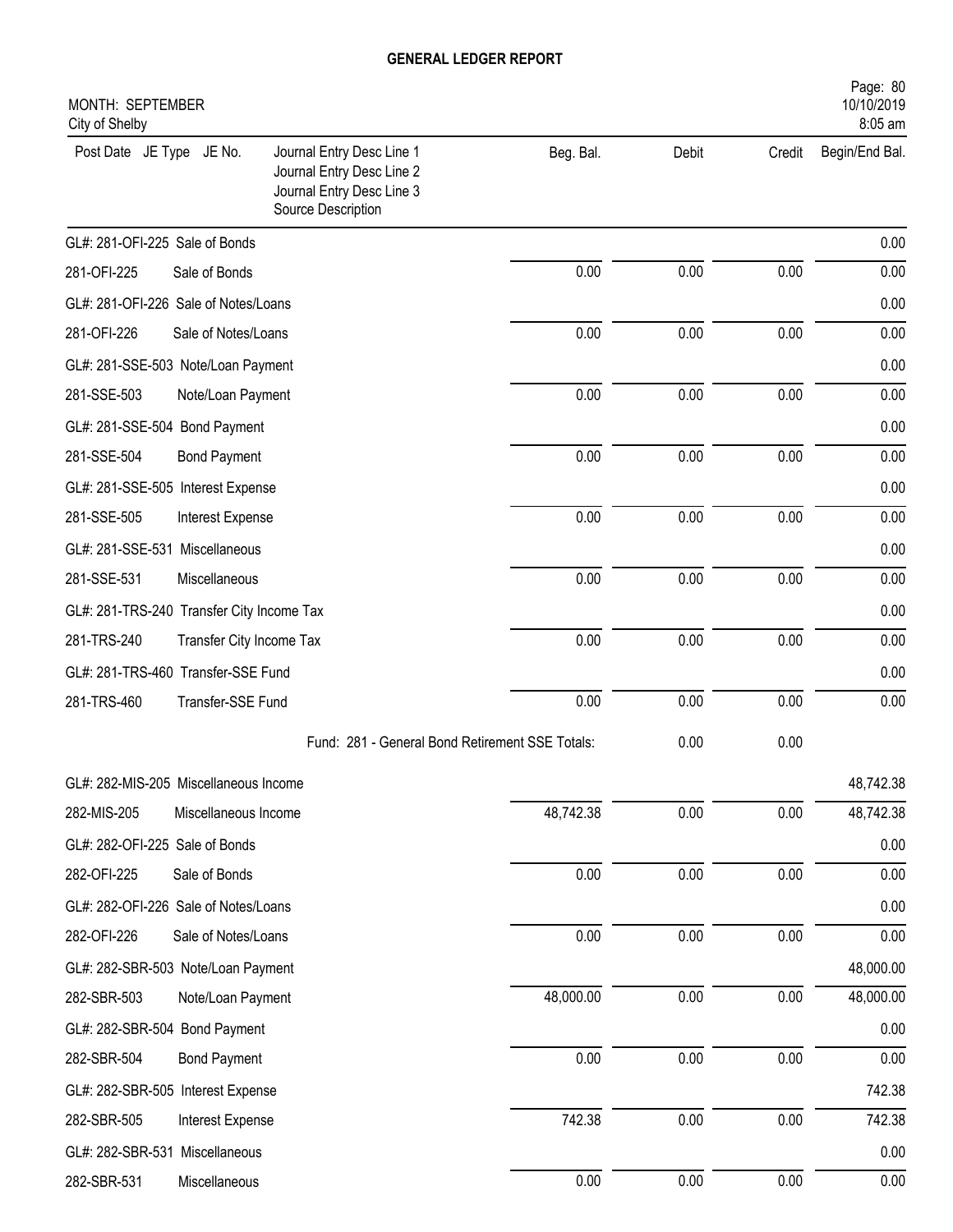| MONTH: SEPTEMBER<br>City of Shelby              |                           |                                                                                                           |                          |       |          | Page: 81<br>10/10/2019<br>8:05 am |
|-------------------------------------------------|---------------------------|-----------------------------------------------------------------------------------------------------------|--------------------------|-------|----------|-----------------------------------|
| Post Date JE Type JE No.                        |                           | Journal Entry Desc Line 1<br>Journal Entry Desc Line 2<br>Journal Entry Desc Line 3<br>Source Description | Beg. Bal.                | Debit | Credit   | Begin/End Bal.                    |
|                                                 |                           |                                                                                                           | Fund: 282 - USDA Totals: | 0.00  | 0.00     |                                   |
| GL#: 300-CAB-472 Supplies                       |                           |                                                                                                           |                          |       |          | 0.00                              |
| 300-CAB-472                                     | Supplies                  |                                                                                                           | 0.00                     | 0.00  | 0.00     | 0.00                              |
| GL#: 300-CAB-486 Maintenance Equipment          |                           |                                                                                                           |                          |       |          | 0.00                              |
| 300-CAB-486                                     | Maintenance Equipment     |                                                                                                           | 0.00                     | 0.00  | 0.00     | 0.00                              |
| GL#: 300-CAB-500 Engineering                    |                           |                                                                                                           |                          |       |          | 0.00                              |
| 300-CAB-500                                     | Engineering               |                                                                                                           | 0.00                     | 0.00  | 0.00     | 0.00                              |
| GL#: 300-CAB-507 Maintenance Building/Grounds   |                           |                                                                                                           |                          |       |          | 14,276.12                         |
| 300-CAB-507                                     |                           | Maintenance Building/Grounds                                                                              | 14,276.12                | 0.00  | 0.00     | 14,276.12                         |
| GL#: 300-CAB-515 Equipment                      |                           |                                                                                                           |                          |       |          | 10,000.00                         |
| 300-CAB-515                                     | Equipment                 |                                                                                                           | 10,000.00                | 0.00  | 0.00     | 10,000.00                         |
| GL#: 300-CAB-529 Small tools and equipment      |                           |                                                                                                           |                          |       |          | 0.00                              |
| 300-CAB-529                                     | Small tools and equipment |                                                                                                           | 0.00                     | 0.00  | 0.00     | 0.00                              |
| GL#: 300-CAB-530 Office Equipment/Furn/Fixtures |                           |                                                                                                           |                          |       |          | 0.00                              |
| 300-CAB-530                                     |                           | Office Equipment/Furn/Fixtures                                                                            | 0.00                     | 0.00  | 0.00     | 0.00                              |
| GL#: 300-CAB-531 Miscellaneous                  |                           |                                                                                                           |                          |       |          | 0.00                              |
| 300-CAB-531                                     | Miscellaneous             |                                                                                                           | 0.00                     | 0.00  | 0.00     | 0.00                              |
| GL#: 300-CAB-536 Construction                   |                           |                                                                                                           |                          |       |          | 0.00                              |
| 300-CAB-536                                     | Construction              |                                                                                                           | 0.00                     | 0.00  | 0.00     | 0.00                              |
| GL#: 300-CAB-564 Service Vehicle                |                           |                                                                                                           |                          |       |          | 0.00                              |
| 300-CAB-564                                     | Service Vehicle           |                                                                                                           | 0.00                     | 0.00  | 0.00     | 0.00                              |
| GL#: 300-CAB-632 Land/Building Acquisition      |                           |                                                                                                           |                          |       |          | 0.00                              |
| 300-CAB-632                                     | Land/Building Acquisition |                                                                                                           | 0.00                     | 0.00  | 0.00     | 0.00                              |
| GL#: 300-CFS-159 Other services                 |                           |                                                                                                           |                          |       |          | 0.00                              |
| 300-CFS-159                                     | Other services            |                                                                                                           | 0.00                     | 0.00  | 0.00     | 0.00                              |
| GL#: 300-ECD-400 Wages                          |                           |                                                                                                           |                          |       |          | 0.00                              |
| 300-ECD-400                                     | Wages                     |                                                                                                           | 0.00                     | 0.00  | 0.00     | 0.00                              |
| GL#: 300-ECD-415 Public Employees Retire.System |                           |                                                                                                           |                          |       |          | 0.00                              |
| 300-ECD-415                                     |                           | Public Employees Retire.System                                                                            | 0.00                     | 0.00  | $0.00\,$ | 0.00                              |
| GL#: 300-ECD-417 FICA                           |                           |                                                                                                           |                          |       |          | 0.00                              |
| 300-ECD-417                                     | <b>FICA</b>               |                                                                                                           | 0.00                     | 0.00  | 0.00     | 0.00                              |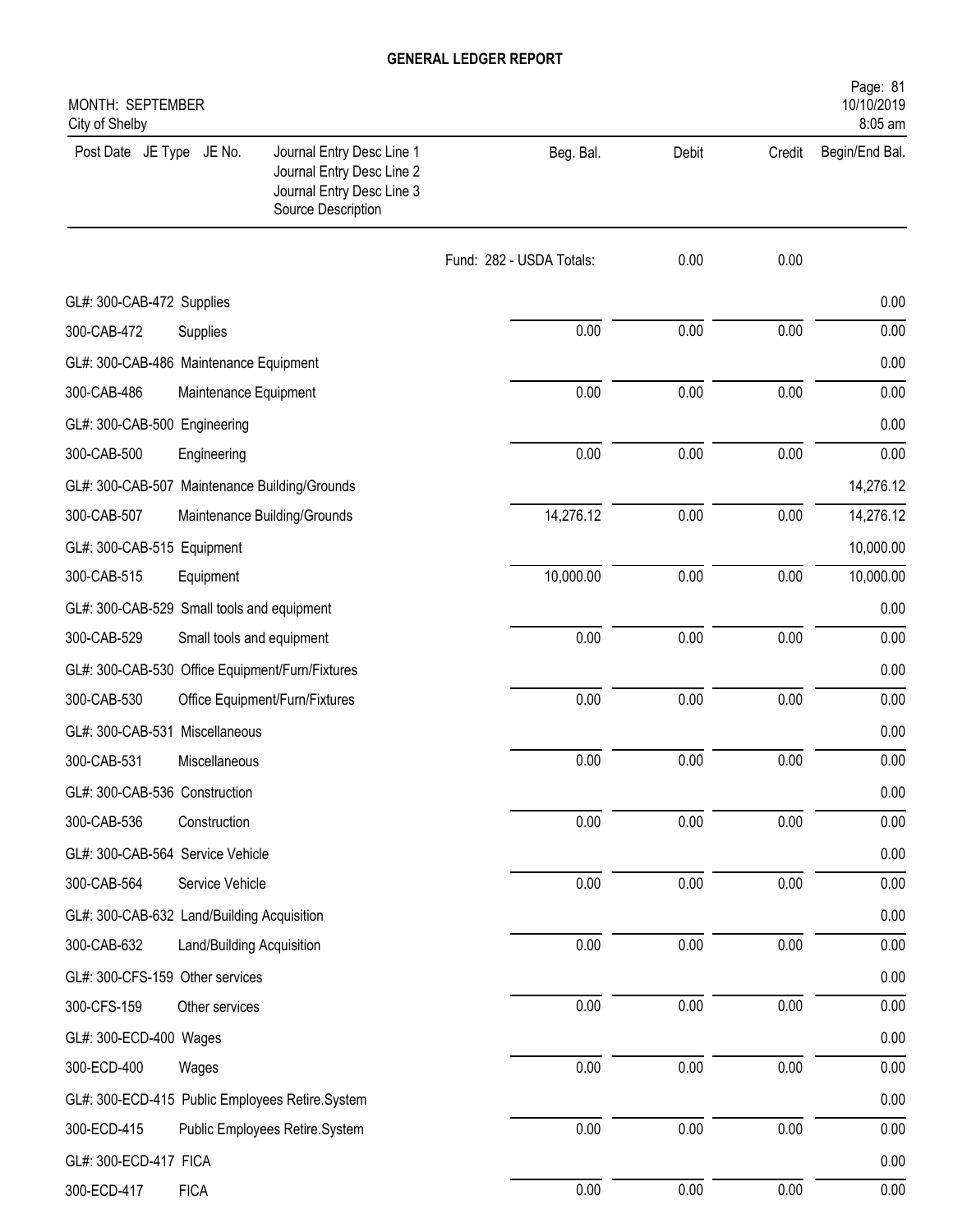| MONTH: SEPTEMBER<br>City of Shelby               |                             |                                                                                                           |           |       |        | Page: 82<br>10/10/2019<br>8:05 am |
|--------------------------------------------------|-----------------------------|-----------------------------------------------------------------------------------------------------------|-----------|-------|--------|-----------------------------------|
| Post Date JE Type JE No.                         |                             | Journal Entry Desc Line 1<br>Journal Entry Desc Line 2<br>Journal Entry Desc Line 3<br>Source Description | Beg. Bal. | Debit | Credit | Begin/End Bal.                    |
| GL#: 300-ECD-420 Workers Compensation            |                             |                                                                                                           |           |       |        | 0.00                              |
| 300-ECD-420                                      | <b>Workers Compensation</b> |                                                                                                           | 0.00      | 0.00  | 0.00   | 0.00                              |
| GL#: 300-ENG-400 Wages                           |                             |                                                                                                           |           |       |        | 0.00                              |
| 300-ENG-400                                      | Wages                       |                                                                                                           | 0.00      | 0.00  | 0.00   | 0.00                              |
| GL#: 300-ENG-415 Public Employees Retire.System  |                             |                                                                                                           |           |       |        | 0.00                              |
| 300-ENG-415                                      |                             | Public Employees Retire.System                                                                            | 0.00      | 0.00  | 0.00   | 0.00                              |
| GL#: 300-ENG-417 FICA                            |                             |                                                                                                           |           |       |        | 0.00                              |
| 300-ENG-417                                      | <b>FICA</b>                 |                                                                                                           | 0.00      | 0.00  | 0.00   | 0.00                              |
| GL#: 300-ENG-418 Hospitalization                 |                             |                                                                                                           |           |       |        | 0.00                              |
| 300-ENG-418                                      | Hospitalization             |                                                                                                           | 0.00      | 0.00  | 0.00   | 0.00                              |
| GL#: 300-ENG-419 Life Insurance                  |                             |                                                                                                           |           |       |        | 0.00                              |
| 300-ENG-419                                      | Life Insurance              |                                                                                                           | 0.00      | 0.00  | 0.00   | 0.00                              |
| GL#: 300-ENG-420 Workers Compensation            |                             |                                                                                                           |           |       |        | 0.00                              |
| 300-ENG-420                                      | <b>Workers Compensation</b> |                                                                                                           | 0.00      | 0.00  | 0.00   | 0.00                              |
| GL#: 300-ENG-421 Unemployment                    |                             |                                                                                                           |           |       |        | 0.00                              |
| 300-ENG-421                                      | Unemployment                |                                                                                                           | 0.00      | 0.00  | 0.00   | 0.00                              |
| GL#: 300-ENG-428 Telephone                       |                             |                                                                                                           |           |       |        | 0.00                              |
| 300-ENG-428                                      | Telephone                   |                                                                                                           | 0.00      | 0.00  | 0.00   | 0.00                              |
| GL#: 300-ENG-436 Auto Insurance                  |                             |                                                                                                           |           |       |        | 0.00                              |
| 300-ENG-436                                      | Auto Insurance              |                                                                                                           | 0.00      | 0.00  | 0.00   | 0.00                              |
| GL#: 300-ENG-471 Education, Mtgs. & Related Exp. |                             |                                                                                                           |           |       |        | 0.00                              |
| 300-ENG-471                                      |                             | Education, Mtgs. & Related Exp.                                                                           | 0.00      | 0.00  | 0.00   | 0.00                              |
| GL#: 300-ENG-472 Supplies                        |                             |                                                                                                           |           |       |        | 0.00                              |
| 300-ENG-472                                      | Supplies                    |                                                                                                           | 0.00      | 0.00  | 0.00   | 0.00                              |
| GL#: 300-ENG-473 Office Supplies                 |                             |                                                                                                           |           |       |        | 0.00                              |
| 300-ENG-473                                      | Office Supplies             |                                                                                                           | 0.00      | 0.00  | 0.00   | 0.00                              |
| GL#: 300-ENG-485 Maintenance, Autos              |                             |                                                                                                           |           |       |        | 0.00                              |
| 300-ENG-485                                      | Maintenance, Autos          |                                                                                                           | 0.00      | 0.00  | 0.00   | 0.00                              |
| GL#: 300-ENG-486 Maintenance Equipment           |                             |                                                                                                           |           |       |        | 0.00                              |
| 300-ENG-486                                      | Maintenance Equipment       |                                                                                                           | 0.00      | 0.00  | 0.00   | 0.00                              |
| GL#: 300-ENG-500 Engineering                     |                             |                                                                                                           |           |       |        | 0.00                              |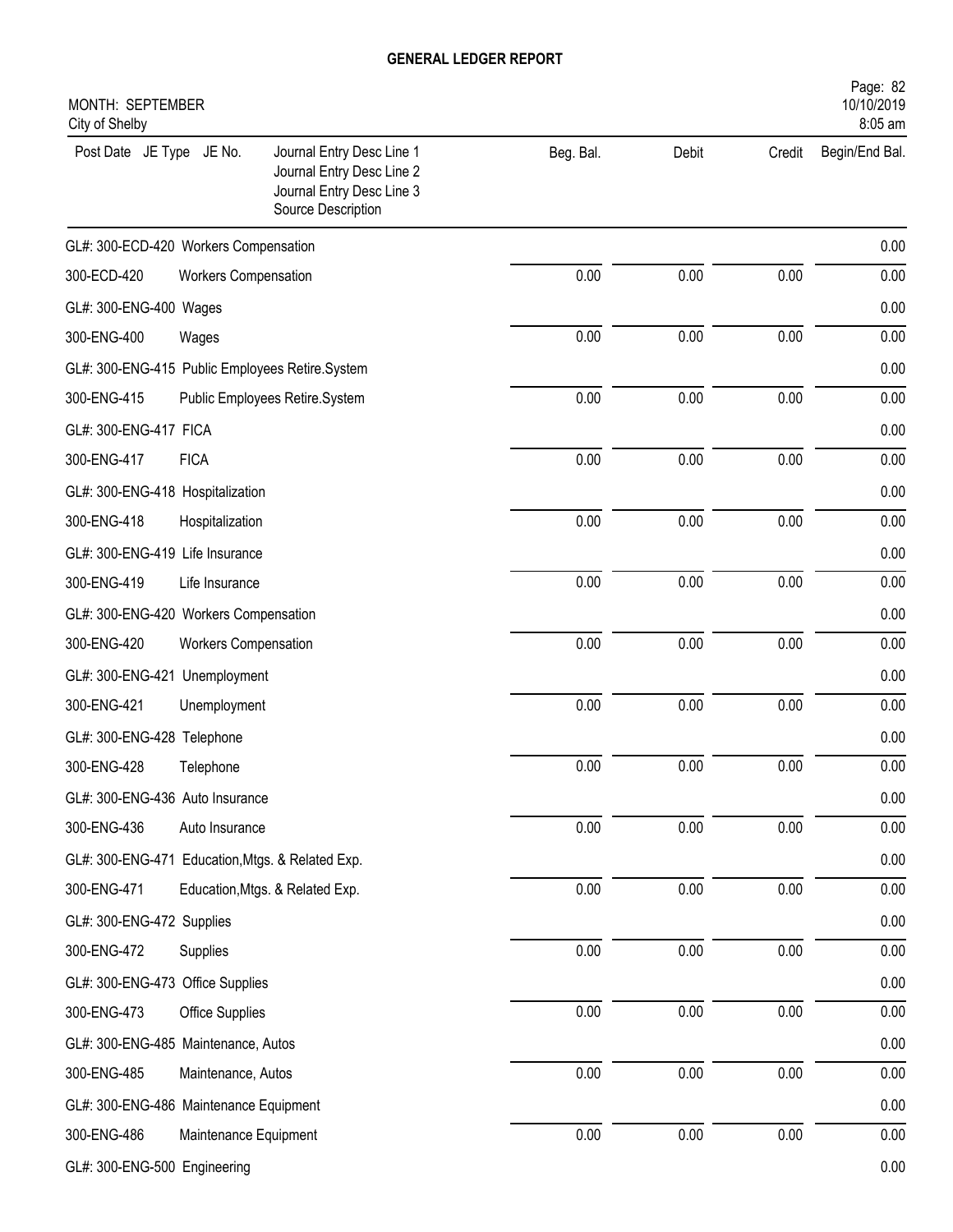| MONTH: SEPTEMBER<br>City of Shelby              |                           |                                                                                                           |           |       |        | Page: 83<br>10/10/2019<br>8:05 am |
|-------------------------------------------------|---------------------------|-----------------------------------------------------------------------------------------------------------|-----------|-------|--------|-----------------------------------|
| Post Date JE Type JE No.                        |                           | Journal Entry Desc Line 1<br>Journal Entry Desc Line 2<br>Journal Entry Desc Line 3<br>Source Description | Beg. Bal. | Debit | Credit | Begin/End Bal.                    |
| 300-ENG-500                                     | Engineering               |                                                                                                           | 0.00      | 0.00  | 0.00   | 0.00                              |
| GL#: 300-ENG-528 Postage                        |                           |                                                                                                           |           |       |        | 0.00                              |
| 300-ENG-528                                     | Postage                   |                                                                                                           | 0.00      | 0.00  | 0.00   | 0.00                              |
| GL#: 300-ENG-529 Small tools and equipment      |                           |                                                                                                           |           |       |        | 0.00                              |
| 300-ENG-529                                     | Small tools and equipment |                                                                                                           | 0.00      | 0.00  | 0.00   | 0.00                              |
| GL#: 300-ENG-530 Office Equipment/Furn/Fixtures |                           |                                                                                                           |           |       |        | 0.00                              |
| 300-ENG-530                                     |                           | Office Equipment/Furn/Fixtures                                                                            | 0.00      | 0.00  | 0.00   | 0.00                              |
| GL#: 300-ENG-531 Miscellaneous                  |                           |                                                                                                           |           |       |        | 0.00                              |
| 300-ENG-531                                     | Miscellaneous             |                                                                                                           | 0.00      | 0.00  | 0.00   | 0.00                              |
| GL#: 300-ENG-564 Service Vehicle                |                           |                                                                                                           |           |       |        | 0.00                              |
| 300-ENG-564                                     | Service Vehicle           |                                                                                                           | 0.00      | 0.00  | 0.00   | 0.00                              |
| GL#: 300-FBR-507 Maintenance Building/Grounds   |                           |                                                                                                           |           |       |        | 0.00                              |
| 300-FBR-507                                     |                           | Maintenance Building/Grounds                                                                              | 0.00      | 0.00  | 0.00   | 0.00                              |
| GL#: 300-FIR-564 Service Vehicle                |                           |                                                                                                           |           |       |        | 0.00                              |
| 300-FIR-564                                     | Service Vehicle           |                                                                                                           | 0.00      | 0.00  | 0.00   | 0.00                              |
| GL#: 300-FIR-595 Fire Truck                     |                           |                                                                                                           |           |       |        | 0.00                              |
| 300-FIR-595                                     | Fire Truck                |                                                                                                           | 0.00      | 0.00  | 0.00   | 0.00                              |
| GL#: 300-IGT-141 Federal Grants or Aid          |                           |                                                                                                           |           |       |        | 0.00                              |
| 300-IGT-141                                     | Federal Grants or Aid     |                                                                                                           | 0.00      | 0.00  | 0.00   | 0.00                              |
| GL#: 300-IGT-142 State Grants or Aid            |                           |                                                                                                           |           |       |        | 0.00                              |
| 300-IGT-142                                     | State Grants or Aid       |                                                                                                           | 0.00      | 0.00  | 0.00   | 0.00                              |
| GL#: 300-IGT-143 County Grant or Aid            |                           |                                                                                                           |           |       |        | 0.00                              |
| 300-IGT-143                                     | County Grant or Aid       |                                                                                                           | 0.00      | 0.00  | 0.00   | 0.00                              |
| GL#: 300-MIS-200 Interest                       |                           |                                                                                                           |           |       |        | 471.46                            |
| 300-MIS-200                                     | Interest                  |                                                                                                           | 471.46    | 0.00  | 0.00   | 471.46                            |
| GL#: 300-MIS-201 Donations                      |                           |                                                                                                           |           |       |        | 0.00                              |
| 300-MIS-201                                     | Donations                 |                                                                                                           | 0.00      | 0.00  | 0.00   | 0.00                              |
| GL#: 300-MIS-204 Sale of Scrap                  |                           |                                                                                                           |           |       |        | 0.00                              |
| 300-MIS-204                                     | Sale of Scrap             |                                                                                                           | 0.00      | 0.00  | 0.00   | 0.00                              |
| GL#: 300-MIS-205 Miscellaneous Income           |                           |                                                                                                           |           |       |        | 25,000.00                         |
| 300-MIS-205                                     | Miscellaneous Income      |                                                                                                           | 25,000.00 | 0.00  | 0.00   | 25,000.00                         |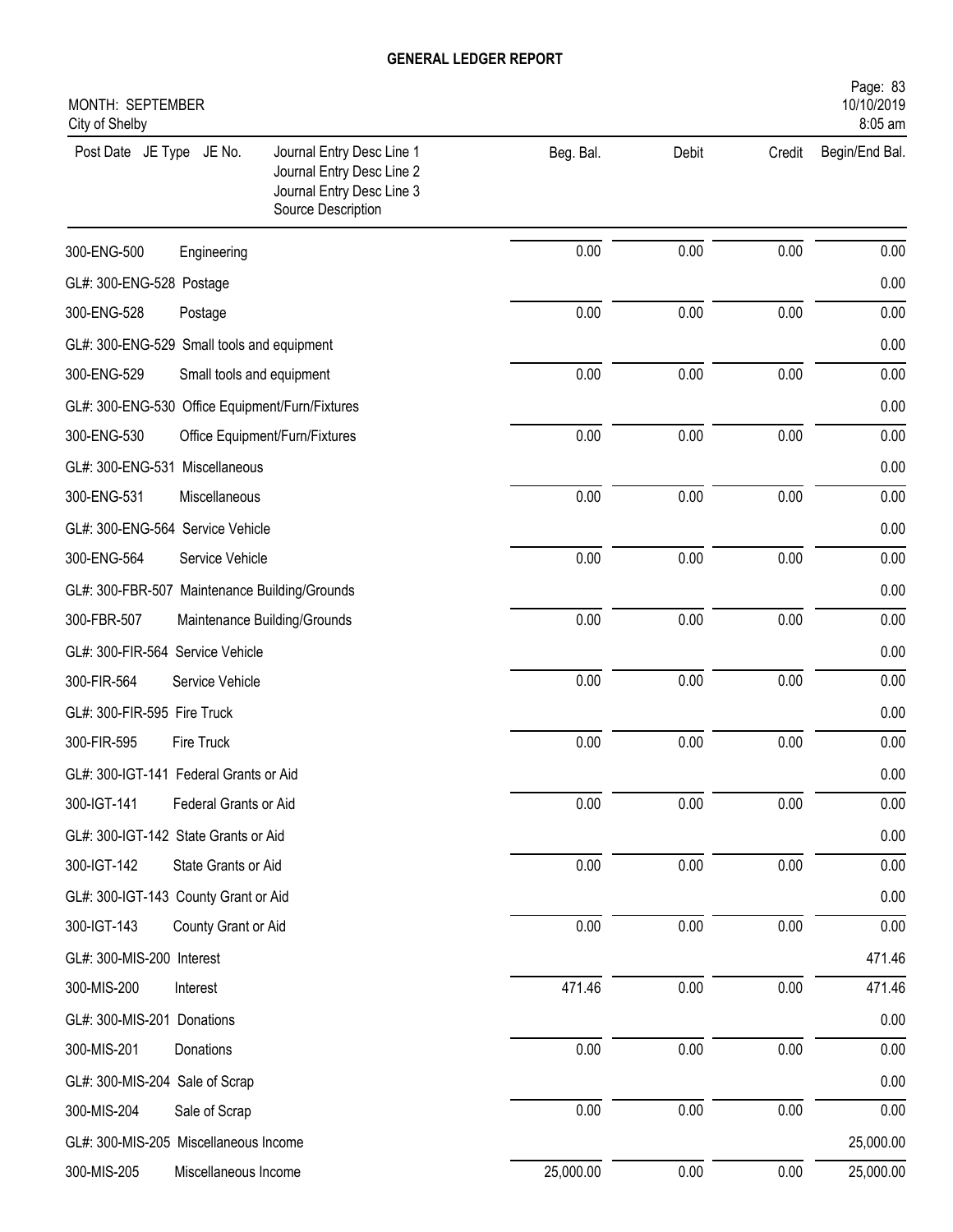| Journal Entry Desc Line 1<br>Beg. Bal.<br>Post Date JE Type JE No.<br>Debit<br>Credit<br>Begin/End Bal.<br>Journal Entry Desc Line 2<br>Journal Entry Desc Line 3<br>Source Description<br>GL#: 300-MIS-211 Insurance/Fema Settlement<br>1,000.00<br>0.00<br>0.00<br>300-MIS-211<br>Insurance/Fema Settlement<br>GL#: 300-MIS-435 Property and Liability Insuran<br>0.00<br>0.00<br>0.00<br>300-MIS-435<br>Property and Liability Insuran<br>GL#: 300-MIS-483 State Audit<br>09/12/2019<br>553149<br>90.00<br>0.00<br>AP<br>TREASURER, STATE OF OHIO<br><b>Financial Audit</b><br>$INV#$ :<br>AP REF# (VND#: TREAS.STAT)<br>710.00<br>90.00<br>0.00<br>300-MIS-483<br><b>State Audit</b><br>GL#: 300-MIS-492 Administrative Costs<br>09/01/2019<br>552591<br>0.00<br>AP<br><b>GENERAL FUND-SHELBY</b><br>625.00<br>Admin cost Sept 2019<br>INV#:<br>AP REF# (VND#: GENERAL )<br>5,000.00<br>625.00<br>0.00<br>300-MIS-492<br><b>Administrative Costs</b><br>GL#: 300-MIS-516 Chamber Contract<br>0.00<br>0.00<br>0.00<br>300-MIS-516<br><b>Chamber Contract</b><br>GL#: 300-MIS-531 Miscellaneous<br>0.00<br>0.00<br>0.00<br>300-MIS-531<br>Miscellaneous<br>GL#: 300-MIS-561 GIS System<br>0.00<br>0.00<br>0.00<br>300-MIS-561<br>GIS System<br>GL#: 300-MIS-584 GAAP Conversion<br>0.00<br>0.00<br>2,505.00<br>300-MIS-584<br><b>GAAP Conversion</b><br>GL#: 300-MIS-625 Nuisance Abatement<br>0.00<br>0.00<br>0.00<br>300-MIS-625<br>Nuisance Abatement<br>GL#: 300-OFI-228 Sale of Assets<br>0.00<br>0.00<br>0.00<br>300-OFI-228<br>Sale of Assets<br>GL#: 300-POL-507 Maintenance Building/Grounds<br>0.00<br>0.00<br>0.00<br>300-POL-507<br>Maintenance Building/Grounds<br>GL#: 300-POL-515 Equipment | MONTH: SEPTEMBER<br>City of Shelby |                        |          |      | Page: 84<br>10/10/2019<br>8:05 am |
|--------------------------------------------------------------------------------------------------------------------------------------------------------------------------------------------------------------------------------------------------------------------------------------------------------------------------------------------------------------------------------------------------------------------------------------------------------------------------------------------------------------------------------------------------------------------------------------------------------------------------------------------------------------------------------------------------------------------------------------------------------------------------------------------------------------------------------------------------------------------------------------------------------------------------------------------------------------------------------------------------------------------------------------------------------------------------------------------------------------------------------------------------------------------------------------------------------------------------------------------------------------------------------------------------------------------------------------------------------------------------------------------------------------------------------------------------------------------------------------------------------------------------------------------------------------------------------------------------------------------------------------------------------------------------------------------------------------|------------------------------------|------------------------|----------|------|-----------------------------------|
|                                                                                                                                                                                                                                                                                                                                                                                                                                                                                                                                                                                                                                                                                                                                                                                                                                                                                                                                                                                                                                                                                                                                                                                                                                                                                                                                                                                                                                                                                                                                                                                                                                                                                                              |                                    |                        |          |      |                                   |
| 1,000.00<br>0.00<br>0.00<br>710.00<br>800.00<br>5,000.00<br>5,625.00<br>0.00<br>0.00<br>0.00<br>0.00<br>0.00<br>0.00<br>2,505.00<br>2,505.00<br>0.00<br>0.00<br>0.00<br>0.00<br>0.00<br>0.00<br>0.00                                                                                                                                                                                                                                                                                                                                                                                                                                                                                                                                                                                                                                                                                                                                                                                                                                                                                                                                                                                                                                                                                                                                                                                                                                                                                                                                                                                                                                                                                                         |                                    |                        |          |      | 1,000.00                          |
|                                                                                                                                                                                                                                                                                                                                                                                                                                                                                                                                                                                                                                                                                                                                                                                                                                                                                                                                                                                                                                                                                                                                                                                                                                                                                                                                                                                                                                                                                                                                                                                                                                                                                                              |                                    |                        |          |      |                                   |
|                                                                                                                                                                                                                                                                                                                                                                                                                                                                                                                                                                                                                                                                                                                                                                                                                                                                                                                                                                                                                                                                                                                                                                                                                                                                                                                                                                                                                                                                                                                                                                                                                                                                                                              |                                    |                        |          |      |                                   |
|                                                                                                                                                                                                                                                                                                                                                                                                                                                                                                                                                                                                                                                                                                                                                                                                                                                                                                                                                                                                                                                                                                                                                                                                                                                                                                                                                                                                                                                                                                                                                                                                                                                                                                              |                                    |                        |          |      |                                   |
|                                                                                                                                                                                                                                                                                                                                                                                                                                                                                                                                                                                                                                                                                                                                                                                                                                                                                                                                                                                                                                                                                                                                                                                                                                                                                                                                                                                                                                                                                                                                                                                                                                                                                                              |                                    |                        |          |      |                                   |
|                                                                                                                                                                                                                                                                                                                                                                                                                                                                                                                                                                                                                                                                                                                                                                                                                                                                                                                                                                                                                                                                                                                                                                                                                                                                                                                                                                                                                                                                                                                                                                                                                                                                                                              |                                    |                        |          |      |                                   |
|                                                                                                                                                                                                                                                                                                                                                                                                                                                                                                                                                                                                                                                                                                                                                                                                                                                                                                                                                                                                                                                                                                                                                                                                                                                                                                                                                                                                                                                                                                                                                                                                                                                                                                              |                                    |                        |          |      |                                   |
|                                                                                                                                                                                                                                                                                                                                                                                                                                                                                                                                                                                                                                                                                                                                                                                                                                                                                                                                                                                                                                                                                                                                                                                                                                                                                                                                                                                                                                                                                                                                                                                                                                                                                                              |                                    |                        |          |      |                                   |
|                                                                                                                                                                                                                                                                                                                                                                                                                                                                                                                                                                                                                                                                                                                                                                                                                                                                                                                                                                                                                                                                                                                                                                                                                                                                                                                                                                                                                                                                                                                                                                                                                                                                                                              |                                    |                        |          |      |                                   |
|                                                                                                                                                                                                                                                                                                                                                                                                                                                                                                                                                                                                                                                                                                                                                                                                                                                                                                                                                                                                                                                                                                                                                                                                                                                                                                                                                                                                                                                                                                                                                                                                                                                                                                              |                                    |                        |          |      |                                   |
|                                                                                                                                                                                                                                                                                                                                                                                                                                                                                                                                                                                                                                                                                                                                                                                                                                                                                                                                                                                                                                                                                                                                                                                                                                                                                                                                                                                                                                                                                                                                                                                                                                                                                                              |                                    |                        |          |      |                                   |
|                                                                                                                                                                                                                                                                                                                                                                                                                                                                                                                                                                                                                                                                                                                                                                                                                                                                                                                                                                                                                                                                                                                                                                                                                                                                                                                                                                                                                                                                                                                                                                                                                                                                                                              |                                    |                        |          |      |                                   |
|                                                                                                                                                                                                                                                                                                                                                                                                                                                                                                                                                                                                                                                                                                                                                                                                                                                                                                                                                                                                                                                                                                                                                                                                                                                                                                                                                                                                                                                                                                                                                                                                                                                                                                              |                                    |                        |          |      |                                   |
|                                                                                                                                                                                                                                                                                                                                                                                                                                                                                                                                                                                                                                                                                                                                                                                                                                                                                                                                                                                                                                                                                                                                                                                                                                                                                                                                                                                                                                                                                                                                                                                                                                                                                                              |                                    |                        |          |      |                                   |
|                                                                                                                                                                                                                                                                                                                                                                                                                                                                                                                                                                                                                                                                                                                                                                                                                                                                                                                                                                                                                                                                                                                                                                                                                                                                                                                                                                                                                                                                                                                                                                                                                                                                                                              |                                    |                        |          |      |                                   |
|                                                                                                                                                                                                                                                                                                                                                                                                                                                                                                                                                                                                                                                                                                                                                                                                                                                                                                                                                                                                                                                                                                                                                                                                                                                                                                                                                                                                                                                                                                                                                                                                                                                                                                              |                                    |                        |          |      |                                   |
|                                                                                                                                                                                                                                                                                                                                                                                                                                                                                                                                                                                                                                                                                                                                                                                                                                                                                                                                                                                                                                                                                                                                                                                                                                                                                                                                                                                                                                                                                                                                                                                                                                                                                                              |                                    |                        |          |      |                                   |
|                                                                                                                                                                                                                                                                                                                                                                                                                                                                                                                                                                                                                                                                                                                                                                                                                                                                                                                                                                                                                                                                                                                                                                                                                                                                                                                                                                                                                                                                                                                                                                                                                                                                                                              |                                    |                        |          |      |                                   |
|                                                                                                                                                                                                                                                                                                                                                                                                                                                                                                                                                                                                                                                                                                                                                                                                                                                                                                                                                                                                                                                                                                                                                                                                                                                                                                                                                                                                                                                                                                                                                                                                                                                                                                              |                                    |                        |          |      |                                   |
|                                                                                                                                                                                                                                                                                                                                                                                                                                                                                                                                                                                                                                                                                                                                                                                                                                                                                                                                                                                                                                                                                                                                                                                                                                                                                                                                                                                                                                                                                                                                                                                                                                                                                                              |                                    |                        |          |      |                                   |
|                                                                                                                                                                                                                                                                                                                                                                                                                                                                                                                                                                                                                                                                                                                                                                                                                                                                                                                                                                                                                                                                                                                                                                                                                                                                                                                                                                                                                                                                                                                                                                                                                                                                                                              |                                    |                        |          |      |                                   |
|                                                                                                                                                                                                                                                                                                                                                                                                                                                                                                                                                                                                                                                                                                                                                                                                                                                                                                                                                                                                                                                                                                                                                                                                                                                                                                                                                                                                                                                                                                                                                                                                                                                                                                              |                                    |                        |          |      |                                   |
|                                                                                                                                                                                                                                                                                                                                                                                                                                                                                                                                                                                                                                                                                                                                                                                                                                                                                                                                                                                                                                                                                                                                                                                                                                                                                                                                                                                                                                                                                                                                                                                                                                                                                                              |                                    |                        |          |      |                                   |
|                                                                                                                                                                                                                                                                                                                                                                                                                                                                                                                                                                                                                                                                                                                                                                                                                                                                                                                                                                                                                                                                                                                                                                                                                                                                                                                                                                                                                                                                                                                                                                                                                                                                                                              |                                    |                        |          |      |                                   |
|                                                                                                                                                                                                                                                                                                                                                                                                                                                                                                                                                                                                                                                                                                                                                                                                                                                                                                                                                                                                                                                                                                                                                                                                                                                                                                                                                                                                                                                                                                                                                                                                                                                                                                              |                                    |                        |          |      |                                   |
|                                                                                                                                                                                                                                                                                                                                                                                                                                                                                                                                                                                                                                                                                                                                                                                                                                                                                                                                                                                                                                                                                                                                                                                                                                                                                                                                                                                                                                                                                                                                                                                                                                                                                                              |                                    |                        |          |      |                                   |
| tasers, acct 109483<br>INV#:<br>SI-1607828<br>AP REF# (VND#: AXON ENTER)                                                                                                                                                                                                                                                                                                                                                                                                                                                                                                                                                                                                                                                                                                                                                                                                                                                                                                                                                                                                                                                                                                                                                                                                                                                                                                                                                                                                                                                                                                                                                                                                                                     | AP<br>09/01/2019<br>552553         | <b>AXON ENTERPRISE</b> | 7,440.00 | 0.00 |                                   |
| 7,440.00<br>0.00<br>7,440.00<br>0.00<br>300-POL-515<br>Equipment                                                                                                                                                                                                                                                                                                                                                                                                                                                                                                                                                                                                                                                                                                                                                                                                                                                                                                                                                                                                                                                                                                                                                                                                                                                                                                                                                                                                                                                                                                                                                                                                                                             |                                    |                        |          |      |                                   |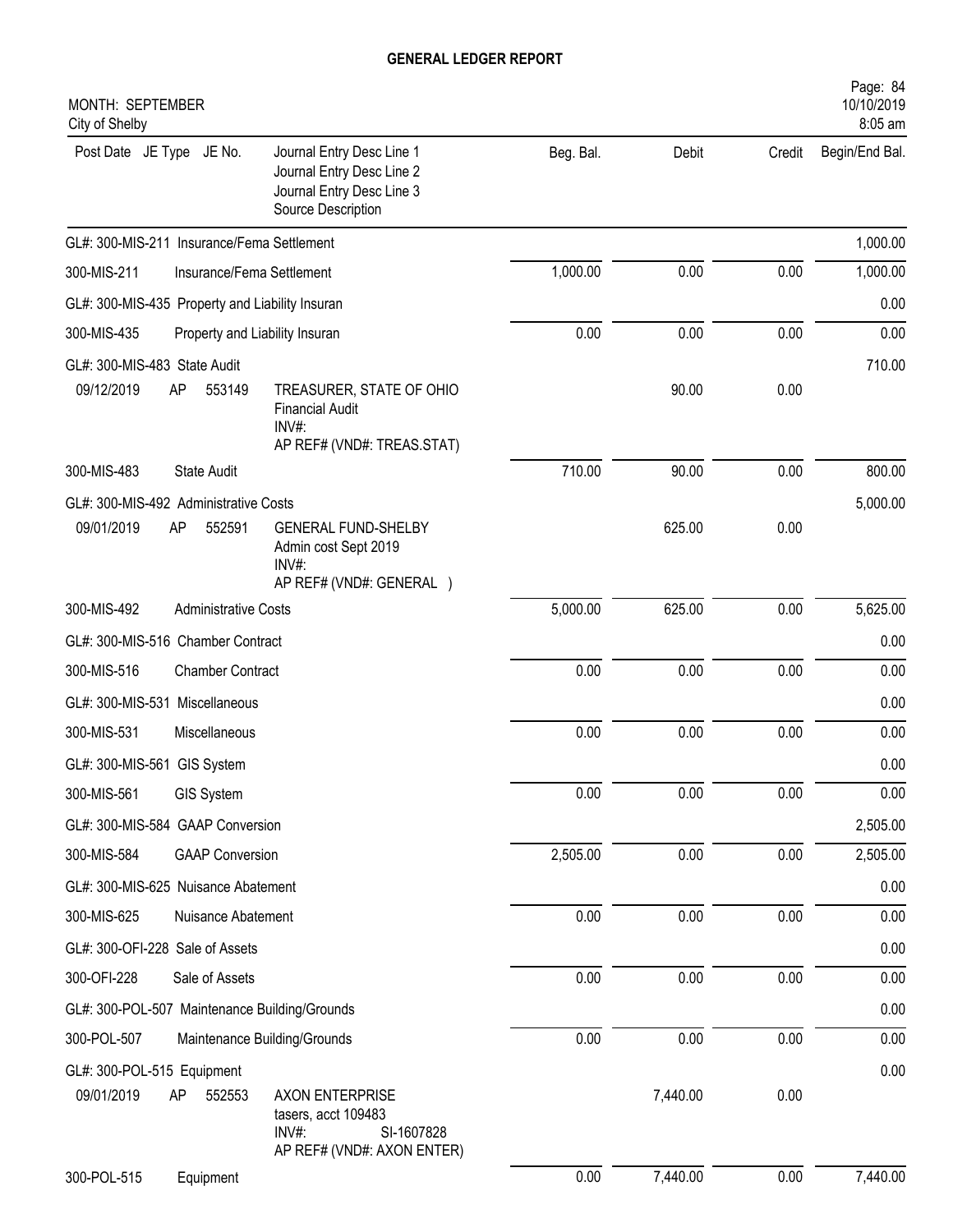| MONTH: SEPTEMBER<br>City of Shelby                                                                                                    |           |          |        | Page: 85<br>10/10/2019<br>8:05 am |
|---------------------------------------------------------------------------------------------------------------------------------------|-----------|----------|--------|-----------------------------------|
| Post Date JE Type JE No.<br>Journal Entry Desc Line 1<br>Journal Entry Desc Line 2<br>Journal Entry Desc Line 3<br>Source Description | Beg. Bal. | Debit    | Credit | Begin/End Bal.                    |
| GL#: 300-POL-529 Small tools and equipment                                                                                            |           |          |        | 0.00                              |
| 300-POL-529<br>Small tools and equipment                                                                                              | 0.00      | 0.00     | 0.00   | 0.00                              |
| GL#: 300-POL-530 Office Equipment/Furn/Fixtures                                                                                       |           |          |        | 968.03                            |
| 300-POL-530<br>Office Equipment/Furn/Fixtures                                                                                         | 968.03    | 0.00     | 0.00   | 968.03                            |
| GL#: 300-POL-531 Miscellaneous                                                                                                        |           |          |        | 0.00                              |
| 300-POL-531<br>Miscellaneous                                                                                                          | 0.00      | 0.00     | 0.00   | 0.00                              |
| GL#: 300-POL-558 Police Cruisers                                                                                                      |           |          |        | 0.00                              |
| 300-POL-558<br><b>Police Cruisers</b>                                                                                                 | 0.00      | 0.00     | 0.00   | 0.00                              |
| GL#: 300-PRO-500 Engineering                                                                                                          |           |          |        | 0.00                              |
| 300-PRO-500<br>Engineering                                                                                                            | 0.00      | 0.00     | 0.00   | 0.00                              |
| GL#: 300-PRO-515 Equipment                                                                                                            |           |          |        | 0.00                              |
| 300-PRO-515<br>Equipment                                                                                                              | 0.00      | 0.00     | 0.00   | 0.00                              |
| GL#: 300-PRO-559 City Costs-Projects                                                                                                  |           |          |        | 0.00                              |
| 09/19/2019<br>553637<br>AP<br>BCC OHIO INC<br>Gravity fed resin deck<br>$INV#$ :<br>AP REF# (VND#: BCC OHIO)                          |           | 4,425.13 | 0.00   |                                   |
| 300-PRO-559<br><b>City Costs-Projects</b>                                                                                             | 0.00      | 4,425.13 | 0.00   | 4,425.13                          |
| GL#: 300-PRO-564 Service Vehicle                                                                                                      |           |          |        | 0.00                              |
| 300-PRO-564<br>Service Vehicle                                                                                                        | 0.00      | 0.00     | 0.00   | 0.00                              |
| GL#: 300-PRO-586 Whitney Ave. Bridge                                                                                                  |           |          |        | 0.00                              |
| 300-PRO-586<br>Whitney Ave. Bridge                                                                                                    | 0.00      | 0.00     | 0.00   | 0.00                              |
| GL#: 300-PRO-605 Rt. 39 Water & Sewer Extension                                                                                       |           |          |        | 0.00                              |
| 300-PRO-605<br>Rt. 39 Water & Sewer Extension                                                                                         | 0.00      | 0.00     | 0.00   | 0.00                              |
| GL#: 300-PRO-619 Downtown Enhancement                                                                                                 |           |          |        | 0.00                              |
| 300-PRO-619<br>Downtown Enhancement                                                                                                   | 0.00      | 0.00     | 0.00   | 0.00                              |
| GL#: 300-PRO-632 Land/Building Acquisition                                                                                            |           |          |        | 0.00                              |
| 300-PRO-632<br>Land/Building Acquisition                                                                                              | 0.00      | 0.00     | 0.00   | 0.00                              |
| GL#: 300-PRO-634 Technology Parkway                                                                                                   |           |          |        | 0.00                              |
| 300-PRO-634<br><b>Technology Parkway</b>                                                                                              | 0.00      | 0.00     | 0.00   | 0.00                              |
| GL#: 300-SAN-531 Miscellaneous                                                                                                        |           |          |        | 0.00                              |
| 300-SAN-531<br>Miscellaneous                                                                                                          | 0.00      | 0.00     | 0.00   | 0.00                              |
| GL#: 300-STM-514 Catch Basins                                                                                                         |           |          |        | 0.00                              |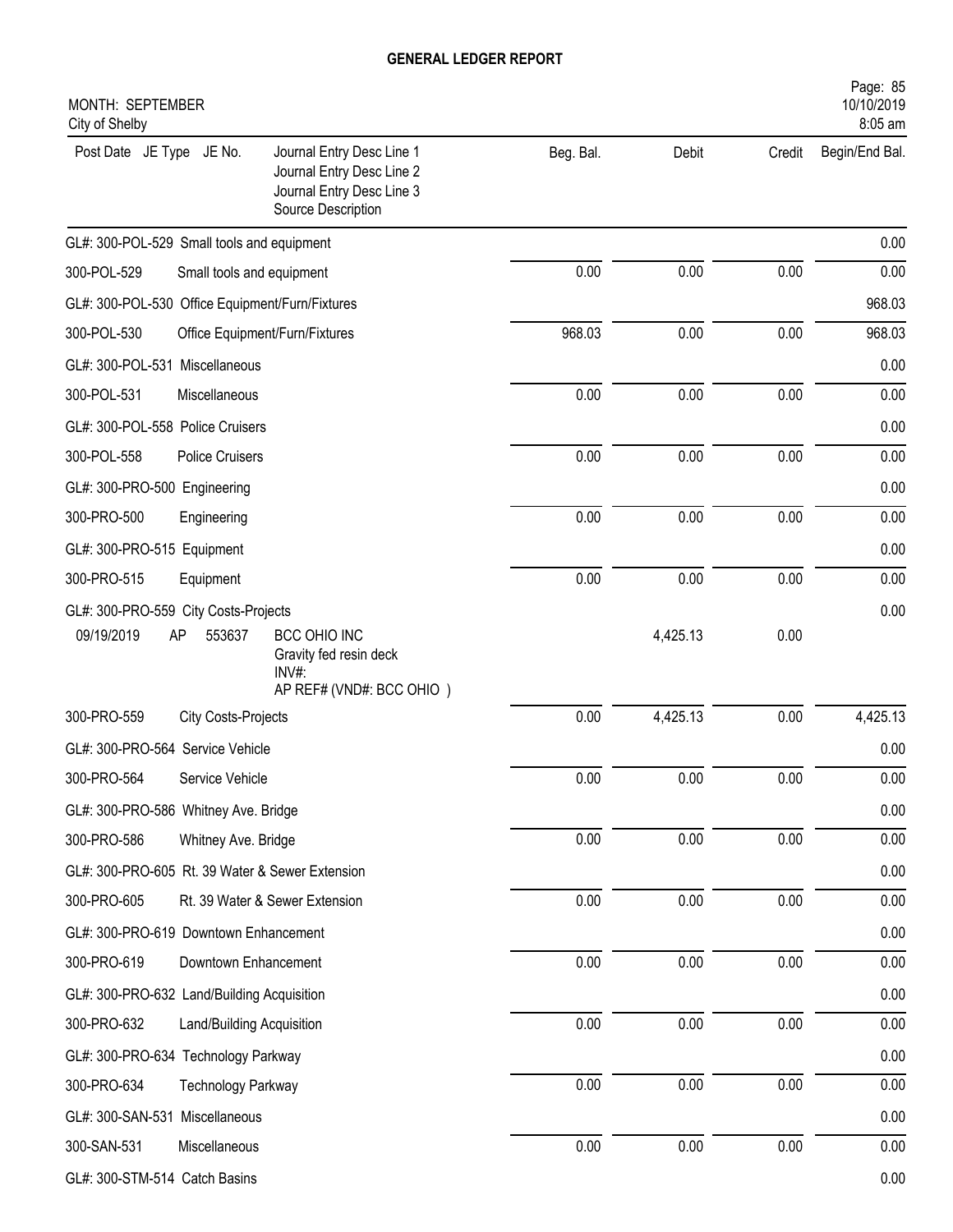| MONTH: SEPTEMBER<br>City of Shelby                                                                                                    |           |       |          | Page: 86<br>10/10/2019<br>8:05 am |
|---------------------------------------------------------------------------------------------------------------------------------------|-----------|-------|----------|-----------------------------------|
| Journal Entry Desc Line 1<br>Post Date JE Type JE No.<br>Journal Entry Desc Line 2<br>Journal Entry Desc Line 3<br>Source Description | Beg. Bal. | Debit | Credit   | Begin/End Bal.                    |
| 300-STM-514<br><b>Catch Basins</b>                                                                                                    | 0.00      | 0.00  | 0.00     | 0.00                              |
| GL#: 300-STM-531 Miscellaneous                                                                                                        |           |       |          | 0.00                              |
| 300-STM-531<br>Miscellaneous                                                                                                          | 0.00      | 0.00  | 0.00     | 0.00                              |
| GL#: 300-STM-536 Construction                                                                                                         |           |       |          | 0.00                              |
| 300-STM-536<br>Construction                                                                                                           | 0.00      | 0.00  | 0.00     | 0.00                              |
| GL#: 300-STR-486 Maintenance Equipment                                                                                                |           |       |          | 0.00                              |
| 300-STR-486<br>Maintenance Equipment                                                                                                  | 0.00      | 0.00  | 0.00     | 0.00                              |
| GL#: 300-STR-507 Maintenance Building/Grounds                                                                                         |           |       |          | 992.00                            |
| 300-STR-507<br>Maintenance Building/Grounds                                                                                           | 992.00    | 0.00  | 0.00     | 992.00                            |
| GL#: 300-STR-515 Equipment                                                                                                            |           |       |          | 0.00                              |
| 300-STR-515<br>Equipment                                                                                                              | 0.00      | 0.00  | 0.00     | 0.00                              |
| GL#: 300-STR-529 Small tools and equipment                                                                                            |           |       |          | 0.00                              |
| 300-STR-529<br>Small tools and equipment                                                                                              | 0.00      | 0.00  | 0.00     | 0.00                              |
| GL#: 300-STR-531 Miscellaneous                                                                                                        |           |       |          | 0.00                              |
| 300-STR-531<br>Miscellaneous                                                                                                          | 0.00      | 0.00  | 0.00     | 0.00                              |
| GL#: 300-STR-535 Street Resurfacing                                                                                                   |           |       |          | 0.00                              |
| 300-STR-535<br><b>Street Resurfacing</b>                                                                                              | 0.00      | 0.00  | 0.00     | 0.00                              |
| GL#: 300-STR-559 City Costs-Projects                                                                                                  |           |       |          | 0.00                              |
| 300-STR-559<br><b>City Costs-Projects</b>                                                                                             | 0.00      | 0.00  | 0.00     | 0.00                              |
| GL#: 300-STR-565 Pick-up Truck                                                                                                        |           |       |          | 0.00                              |
| 300-STR-565<br>Pick-up Truck                                                                                                          | 0.00      | 0.00  | 0.00     | 0.00                              |
| GL#: 300-STR-583 Dump Truck                                                                                                           |           |       |          | 0.00                              |
| 300-STR-583<br>Dump Truck                                                                                                             | 0.00      | 0.00  | 0.00     | 0.00                              |
| GL#: 300-STR-601 Inspection Fees                                                                                                      |           |       |          | 0.00                              |
| 300-STR-601<br>Inspection Fees                                                                                                        | 0.00      | 0.00  | 0.00     | 0.00                              |
| GL#: 300-TRS-240 Transfer City Income Tax<br>09/30/2019<br>GJ<br>554215<br>Income tax transfer to capital improv.<br>pio              |           | 0.00  | 9,376.37 | 86,738.27                         |
| Transfer City Income Tax<br>300-TRS-240                                                                                               | 86,738.27 | 0.00  | 9,376.37 | 96,114.64                         |
| GL#: 300-TRS-244 Transfer General Fund                                                                                                |           |       |          | 0.00                              |
| 300-TRS-244<br><b>Transfer General Fund</b>                                                                                           | $0.00\,$  | 0.00  | 0.00     | 0.00                              |
| GL#: 300-WAT-559 City Costs-Projects                                                                                                  |           |       |          | 0.00                              |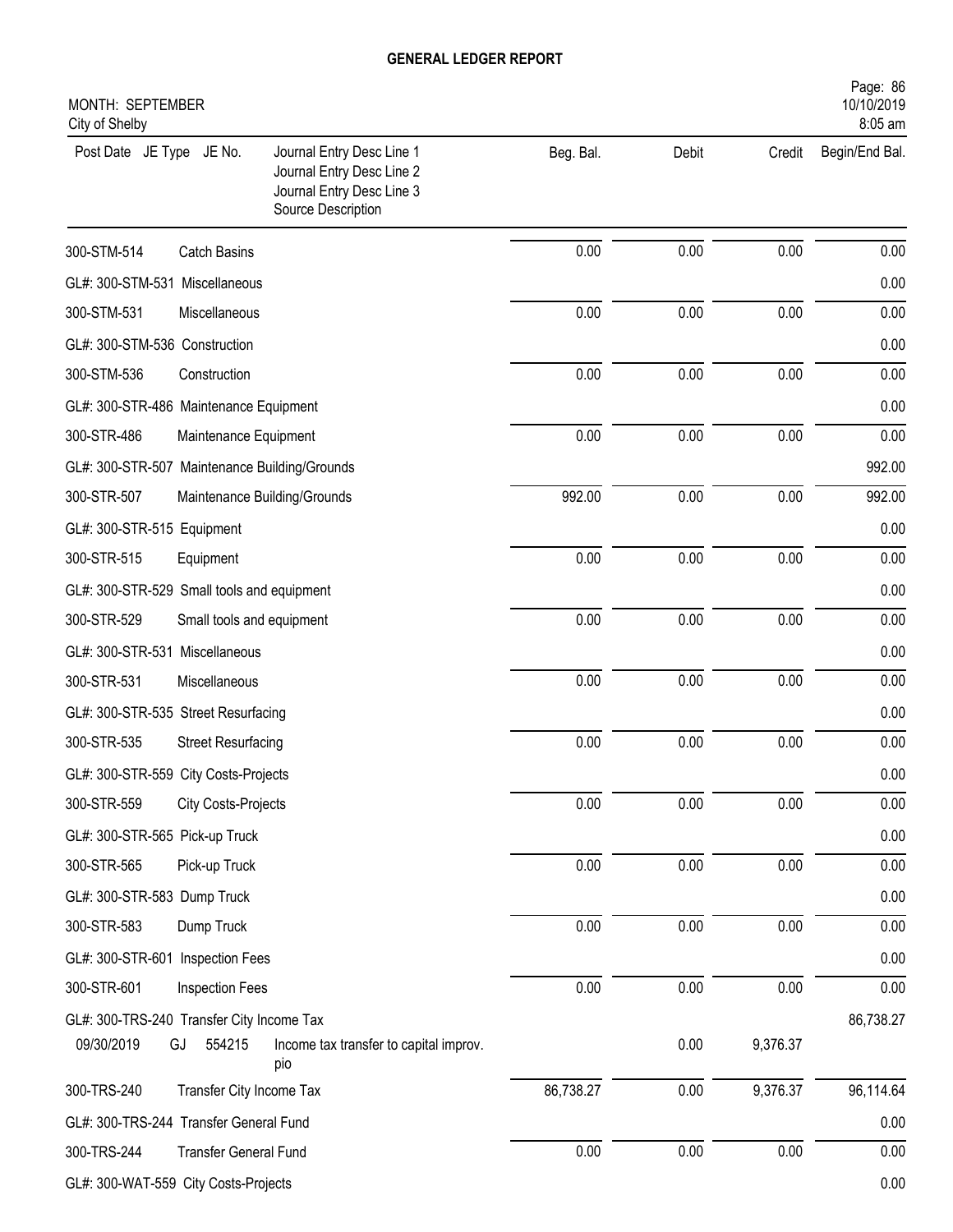| Page: 87<br>MONTH: SEPTEMBER<br>10/10/2019<br>8:05 am<br>City of Shelby |                             |  |                                                                                                           |           |           |          |                |
|-------------------------------------------------------------------------|-----------------------------|--|-----------------------------------------------------------------------------------------------------------|-----------|-----------|----------|----------------|
| Post Date JE Type JE No.                                                |                             |  | Journal Entry Desc Line 1<br>Journal Entry Desc Line 2<br>Journal Entry Desc Line 3<br>Source Description | Beg. Bal. | Debit     | Credit   | Begin/End Bal. |
| GL#: 300-WAT-559 City Costs-Projects                                    |                             |  |                                                                                                           |           |           |          | 0.00           |
| 300-WAT-559                                                             | <b>City Costs-Projects</b>  |  |                                                                                                           | 0.00      | 0.00      | 0.00     | 0.00           |
|                                                                         |                             |  | Fund: 300 - Capital Improvement Fund Totals:                                                              |           | 12,580.13 | 9,376.37 |                |
| GL#: 301-MIS-200 Interest                                               |                             |  |                                                                                                           |           |           |          | 0.00           |
| 301-MIS-200                                                             | Interest                    |  |                                                                                                           | 0.00      | 0.00      | 0.00     | 0.00           |
| GL#: 301-MIS-205 Miscellaneous Income                                   |                             |  |                                                                                                           |           |           |          | 0.00           |
| 301-MIS-205                                                             | Miscellaneous Income        |  |                                                                                                           | 0.00      | 0.00      | 0.00     | 0.00           |
| GL#: 301-RES-429 Propane                                                |                             |  |                                                                                                           |           |           |          | 0.00           |
| 301-RES-429                                                             | Propane                     |  |                                                                                                           | 0.00      | 0.00      | 0.00     | 0.00           |
| GL#: 301-RES-483 State Audit                                            |                             |  |                                                                                                           |           |           |          | 0.00           |
| 301-RES-483                                                             | State Audit                 |  |                                                                                                           | 0.00      | 0.00      | 0.00     | 0.00           |
| GL#: 301-RES-486 Maintenance Equipment                                  |                             |  |                                                                                                           |           |           |          | 0.00           |
| 301-RES-486                                                             |                             |  | Maintenance Equipment                                                                                     | 0.00      | 0.00      | 0.00     | 0.00           |
| GL#: 301-RES-492 Administrative Costs                                   |                             |  |                                                                                                           |           |           |          | 0.00           |
| 301-RES-492                                                             | <b>Administrative Costs</b> |  |                                                                                                           | 0.00      | 0.00      | 0.00     | 0.00           |
| GL#: 301-RES-500 Engineering                                            |                             |  |                                                                                                           |           |           |          | 0.00           |
| 301-RES-500                                                             | Engineering                 |  |                                                                                                           | 0.00      | 0.00      | 0.00     | 0.00           |
| GL#: 301-RES-507 Maintenance Building/Grounds                           |                             |  |                                                                                                           |           |           |          | 0.00           |
| 301-RES-507                                                             |                             |  | Maintenance Building/Grounds                                                                              | $0.00\,$  | 0.00      | $0.00\,$ | 0.00           |
| GL#: 301-RES-515 Equipment                                              |                             |  |                                                                                                           |           |           |          | 0.00           |
| 301-RES-515                                                             | Equipment                   |  |                                                                                                           | 0.00      | 0.00      | 0.00     | 0.00           |
| GL#: 301-RES-529 Small tools and equipment                              |                             |  |                                                                                                           |           |           |          | 0.00           |
| 301-RES-529                                                             |                             |  | Small tools and equipment                                                                                 | 0.00      | 0.00      | 0.00     | 0.00           |
| GL#: 301-RES-531 Miscellaneous                                          |                             |  |                                                                                                           |           |           |          | 0.00           |
| 301-RES-531                                                             | Miscellaneous               |  |                                                                                                           | 0.00      | 0.00      | 0.00     | 0.00           |
| GL#: 301-RES-536 Construction                                           |                             |  |                                                                                                           |           |           |          | 0.00           |
| 301-RES-536                                                             | Construction                |  |                                                                                                           | 0.00      | 0.00      | $0.00\,$ | 0.00           |
| GL#: 301-RES-601 Inspection Fees                                        |                             |  |                                                                                                           |           |           |          | 0.00           |
| 301-RES-601                                                             | Inspection Fees             |  |                                                                                                           | $0.00\,$  | 0.00      | 0.00     | 0.00           |
| GL#: 301-TRS-240 Transfer City Income Tax                               |                             |  |                                                                                                           |           |           |          | 0.00           |
| 301-TRS-240                                                             |                             |  | Transfer City Income Tax                                                                                  | 0.00      | 0.00      | 0.00     | 0.00           |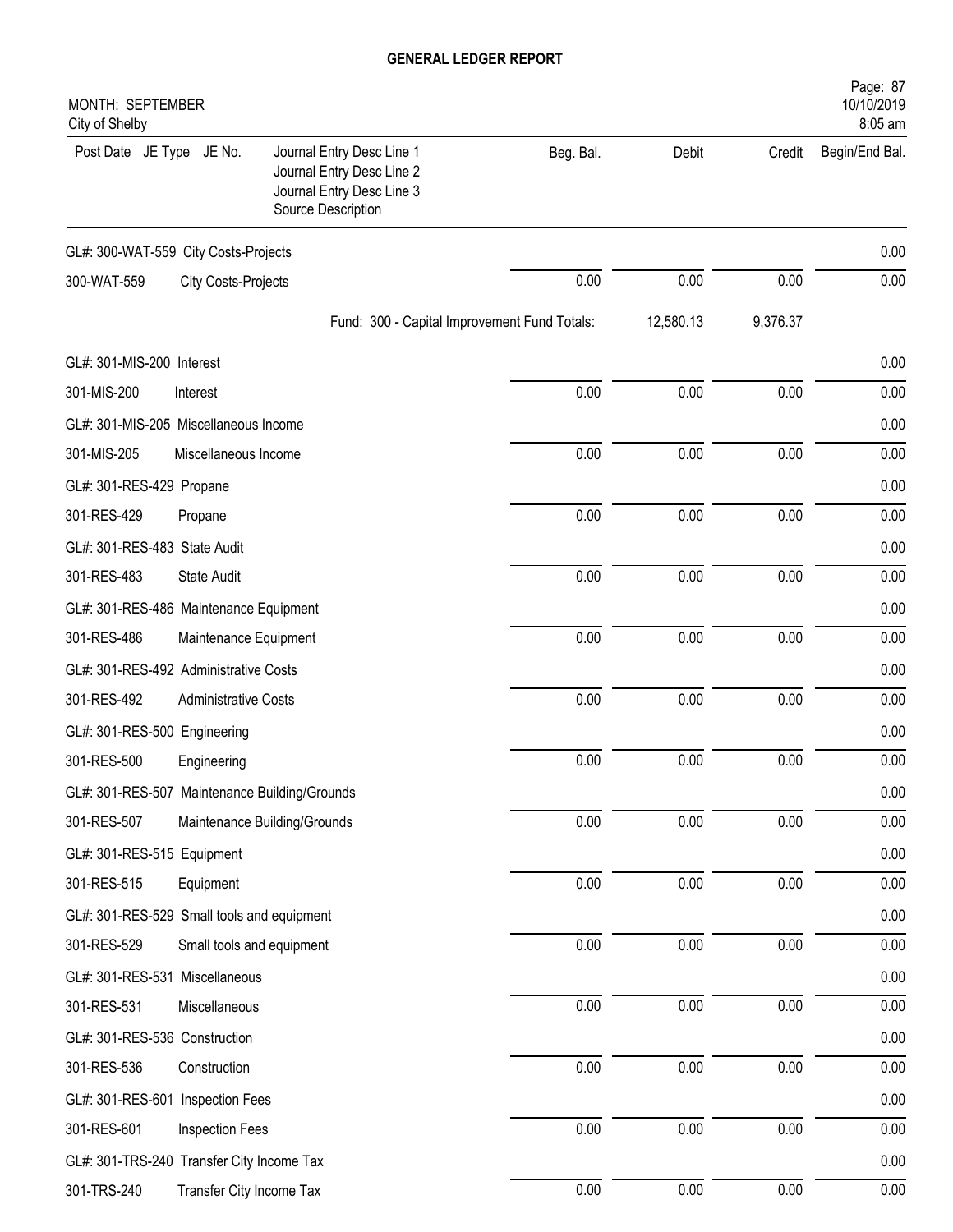| MONTH: SEPTEMBER<br>City of Shelby            |                           |                                                                                                           |           |       |        | Page: 88<br>10/10/2019<br>8:05 am |
|-----------------------------------------------|---------------------------|-----------------------------------------------------------------------------------------------------------|-----------|-------|--------|-----------------------------------|
| Post Date JE Type JE No.                      |                           | Journal Entry Desc Line 1<br>Journal Entry Desc Line 2<br>Journal Entry Desc Line 3<br>Source Description | Beg. Bal. | Debit | Credit | Begin/End Bal.                    |
| GL#: 301-TRS-243 Transfers General Bond Ret.  |                           |                                                                                                           |           |       |        | 0.00                              |
| 301-TRS-243                                   |                           | Transfers General Bond Ret.                                                                               | 0.00      | 0.00  | 0.00   | 0.00                              |
| GL#: 301-TRS-462 Transfer-Miscellaneous       |                           |                                                                                                           |           |       |        | 0.00                              |
| 301-TRS-462                                   | Transfer-Miscellaneous    |                                                                                                           | 0.00      | 0.00  | 0.00   | 0.00                              |
|                                               |                           | Fund: 301 - Shelby Reservoir Fund Totals:                                                                 |           | 0.00  | 0.00   |                                   |
| GL#: 302-MIS-200 Interest                     |                           |                                                                                                           |           |       |        | 0.00                              |
| 302-MIS-200                                   | Interest                  |                                                                                                           | 0.00      | 0.00  | 0.00   | 0.00                              |
| GL#: 302-MIS-205 Miscellaneous Income         |                           |                                                                                                           |           |       |        | 0.00                              |
| 302-MIS-205                                   | Miscellaneous Income      |                                                                                                           | 0.00      | 0.00  | 0.00   | 0.00                              |
| GL#: 302-SPC-483 State Audit                  |                           |                                                                                                           |           |       |        | 0.00                              |
| 302-SPC-483                                   | <b>State Audit</b>        |                                                                                                           | 0.00      | 0.00  | 0.00   | 0.00                              |
| GL#: 302-SPC-486 Maintenance Equipment        |                           |                                                                                                           |           |       |        | 0.00                              |
| 302-SPC-486                                   | Maintenance Equipment     |                                                                                                           | 0.00      | 0.00  | 0.00   | 0.00                              |
| GL#: 302-SPC-500 Engineering                  |                           |                                                                                                           |           |       |        | 0.00                              |
| 302-SPC-500                                   | Engineering               |                                                                                                           | 0.00      | 0.00  | 0.00   | 0.00                              |
| GL#: 302-SPC-507 Maintenance Building/Grounds |                           |                                                                                                           |           |       |        | 0.00                              |
| 302-SPC-507                                   |                           | Maintenance Building/Grounds                                                                              | 0.00      | 0.00  | 0.00   | 0.00                              |
| GL#: 302-SPC-515 Equipment                    |                           |                                                                                                           |           |       |        | 0.00                              |
| 302-SPC-515                                   | Equipment                 |                                                                                                           | 0.00      | 0.00  | 0.00   | 0.00                              |
| GL#: 302-SPC-529 Small tools and equipment    |                           |                                                                                                           |           |       |        | 0.00                              |
| 302-SPC-529                                   | Small tools and equipment |                                                                                                           | 0.00      | 0.00  | 0.00   | 0.00                              |
| GL#: 302-SPC-531 Miscellaneous                |                           |                                                                                                           |           |       |        | 0.00                              |
| 302-SPC-531                                   | Miscellaneous             |                                                                                                           | 0.00      | 0.00  | 0.00   | 0.00                              |
| GL#: 302-SPC-536 Construction                 |                           |                                                                                                           |           |       |        | 0.00                              |
| 302-SPC-536                                   | Construction              |                                                                                                           | 0.00      | 0.00  | 0.00   | 0.00                              |
|                                               |                           | Fund: 302 - Sewer Construction Fund Totals:                                                               |           | 0.00  | 0.00   |                                   |
| GL#: 303-IGT-142 State Grants or Aid          |                           |                                                                                                           |           |       |        | 0.00                              |
| 303-IGT-142                                   | State Grants or Aid       |                                                                                                           | 0.00      | 0.00  | 0.00   | 0.00                              |
| GL#: 303-MIS-200 Interest                     |                           |                                                                                                           |           |       |        | 0.00                              |
| 303-MIS-200                                   | Interest                  |                                                                                                           | 0.00      | 0.00  | 0.00   | 0.00                              |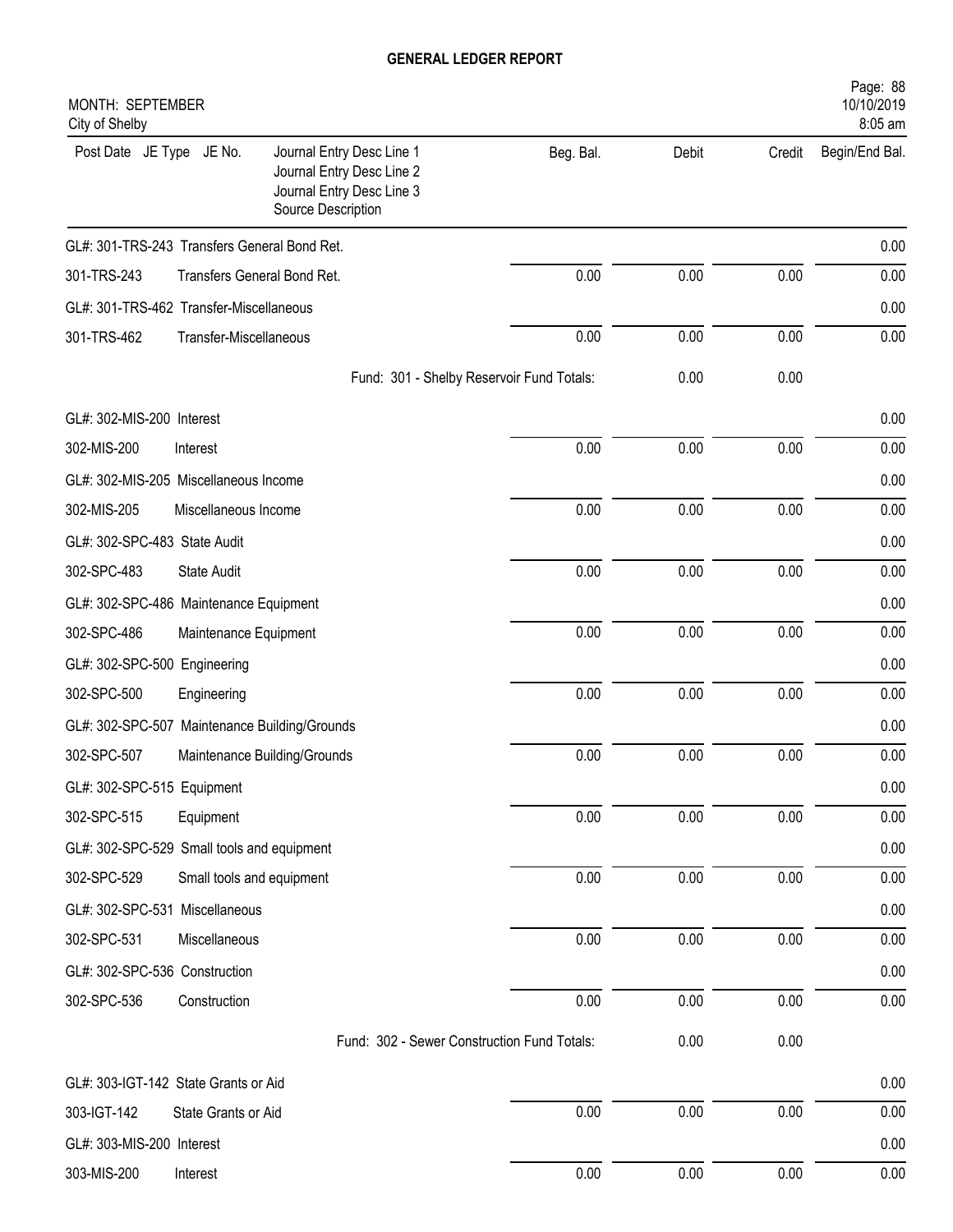| MONTH: SEPTEMBER<br>City of Shelby            |                             |                                                                                                           |           |       |        | Page: 89<br>10/10/2019<br>8:05 am |
|-----------------------------------------------|-----------------------------|-----------------------------------------------------------------------------------------------------------|-----------|-------|--------|-----------------------------------|
| Post Date JE Type JE No.                      |                             | Journal Entry Desc Line 1<br>Journal Entry Desc Line 2<br>Journal Entry Desc Line 3<br>Source Description | Beg. Bal. | Debit | Credit | Begin/End Bal.                    |
| GL#: 303-MIS-205 Miscellaneous Income         |                             |                                                                                                           |           |       |        | 0.00                              |
| 303-MIS-205                                   | Miscellaneous Income        |                                                                                                           | 0.00      | 0.00  | 0.00   | 0.00                              |
| GL#: 303-SSE-480 Legal Advertising            |                             |                                                                                                           |           |       |        | 0.00                              |
| 303-SSE-480                                   | Legal Advertising           |                                                                                                           | 0.00      | 0.00  | 0.00   | 0.00                              |
| GL#: 303-SSE-483 State Audit                  |                             |                                                                                                           |           |       |        | 0.00                              |
| 303-SSE-483                                   | <b>State Audit</b>          |                                                                                                           | 0.00      | 0.00  | 0.00   | 0.00                              |
| GL#: 303-SSE-486 Maintenance Equipment        |                             |                                                                                                           |           |       |        | 0.00                              |
| 303-SSE-486                                   | Maintenance Equipment       |                                                                                                           | 0.00      | 0.00  | 0.00   | 0.00                              |
| GL#: 303-SSE-492 Administrative Costs         |                             |                                                                                                           |           |       |        | 0.00                              |
| 303-SSE-492                                   | <b>Administrative Costs</b> |                                                                                                           | 0.00      | 0.00  | 0.00   | 0.00                              |
| GL#: 303-SSE-500 Engineering                  |                             |                                                                                                           |           |       |        | 0.00                              |
| 303-SSE-500                                   | Engineering                 |                                                                                                           | 0.00      | 0.00  | 0.00   | 0.00                              |
| GL#: 303-SSE-514 Catch Basins                 |                             |                                                                                                           |           |       |        | 0.00                              |
| 303-SSE-514                                   | <b>Catch Basins</b>         |                                                                                                           | 0.00      | 0.00  | 0.00   | 0.00                              |
| GL#: 303-SSE-515 Equipment                    |                             |                                                                                                           |           |       |        | 0.00                              |
| 303-SSE-515                                   | Equipment                   |                                                                                                           | 0.00      | 0.00  | 0.00   | 0.00                              |
| GL#: 303-SSE-531 Miscellaneous                |                             |                                                                                                           |           |       |        | 0.00                              |
| 303-SSE-531                                   | Miscellaneous               |                                                                                                           | 0.00      | 0.00  | 0.00   | 0.00                              |
| GL#: 303-SSE-536 Construction                 |                             |                                                                                                           |           |       |        | 0.00                              |
| 303-SSE-536                                   | Construction                |                                                                                                           | 0.00      | 0.00  | 0.00   | 0.00                              |
| GL#: 303-SSE-601 Inspection Fees              |                             |                                                                                                           |           |       |        | 0.00                              |
| 303-SSE-601                                   | Inspection Fees             |                                                                                                           | 0.00      | 0.00  | 0.00   | 0.00                              |
| GL#: 303-TRS-240 Transfer City Income Tax     |                             |                                                                                                           |           |       |        | 0.00                              |
| 303-TRS-240                                   | Transfer City Income Tax    |                                                                                                           | 0.00      | 0.00  | 0.00   | 0.00                              |
| GL#: 303-TRS-243 Transfers General Bond Ret.  |                             |                                                                                                           |           |       |        | 0.00                              |
| 303-TRS-243                                   | Transfers General Bond Ret. |                                                                                                           | 0.00      | 0.00  | 0.00   | 0.00                              |
|                                               |                             | Fund: 303 - Sani. Storm Sewer & Equipt Fd Totals:                                                         |           | 0.00  | 0.00   |                                   |
| GL#: 304-CCI-507 Maintenance Building/Grounds |                             |                                                                                                           |           |       |        | 0.00                              |
| 304-CCI-507                                   |                             | Maintenance Building/Grounds                                                                              | 0.00      | 0.00  | 0.00   | 0.00                              |
| GL#: 304-CCI-515 Equipment                    |                             |                                                                                                           |           |       |        | 9,110.00                          |
| 304-CCI-515                                   | Equipment                   |                                                                                                           | 9,110.00  | 0.00  | 0.00   | 9,110.00                          |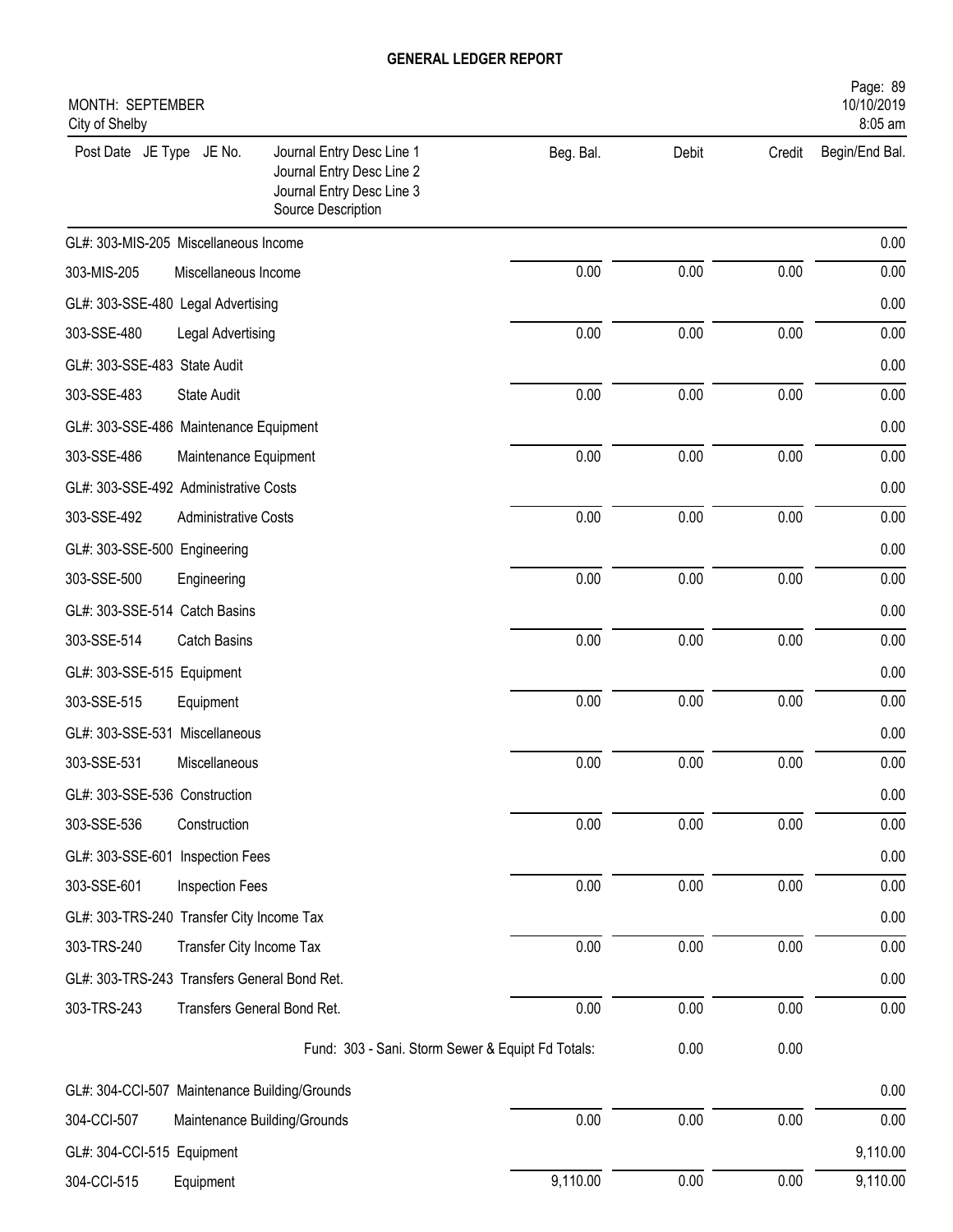| MONTH: SEPTEMBER<br>City of Shelby         |                             |                                                                                                           |           |          |          | Page: 90<br>10/10/2019<br>8:05 am |
|--------------------------------------------|-----------------------------|-----------------------------------------------------------------------------------------------------------|-----------|----------|----------|-----------------------------------|
| Post Date JE Type JE No.                   |                             | Journal Entry Desc Line 1<br>Journal Entry Desc Line 2<br>Journal Entry Desc Line 3<br>Source Description | Beg. Bal. | Debit    | Credit   | Begin/End Bal.                    |
| GL#: 304-CCI-531 Miscellaneous             |                             |                                                                                                           |           |          |          | 0.00                              |
| 304-CCI-531                                | Miscellaneous               |                                                                                                           | 0.00      | 0.00     | 0.00     | 0.00                              |
| GL#: 304-CFC-170 Court Criminal Fines      |                             |                                                                                                           |           |          |          | 5,388.00                          |
| 09/06/2019                                 | CR<br>553061                | Court collections Aug 2019<br>pio                                                                         |           | 0.00     | 1,014.30 |                                   |
| 304-CFC-170                                | <b>Court Criminal Fines</b> |                                                                                                           | 5,388.00  | 0.00     | 1,014.30 | 6,402.30                          |
| GL#: 304-CFC-173 Civil Court               |                             |                                                                                                           |           |          |          | 1,575.00                          |
| 09/06/2019                                 | 553061<br>CR                | Court collections Aug 2019<br>pio                                                                         |           | 0.00     | 175.00   |                                   |
| 304-CFC-173                                | Civil Court                 |                                                                                                           | 1,575.00  | 0.00     | 175.00   | 1,750.00                          |
| GL#: 304-CFC-174 Small claims              |                             |                                                                                                           |           |          |          | 0.00                              |
| 304-CFC-174                                | Small claims                |                                                                                                           | 0.00      | 0.00     | 0.00     | 0.00                              |
| GL#: 304-MIS-205 Miscellaneous Income      |                             |                                                                                                           |           |          |          | 0.00                              |
| 304-MIS-205                                | Miscellaneous Income        |                                                                                                           | 0.00      | 0.00     | 0.00     | 0.00                              |
| GL#: 304-MIS-211 Insurance/Fema Settlement |                             |                                                                                                           |           |          |          | 0.00                              |
| 304-MIS-211                                | Insurance/Fema Settlement   |                                                                                                           | 0.00      | 0.00     | 0.00     | 0.00                              |
|                                            |                             | Fund: 304 - Court Capital Improvement Fund Totals:                                                        |           | 0.00     | 1,189.30 |                                   |
| GL#: 305-ASM-150 Assessments               |                             |                                                                                                           |           |          |          | 0.00                              |
| 305-ASM-150                                | Assessments                 |                                                                                                           | $0.00\,$  | $0.00\,$ | $0.00\,$ | 0.00                              |
| GL#: 305-IGT-141 Federal Grants or Aid     |                             |                                                                                                           |           |          |          | 0.00                              |
| 305-IGT-141                                | Federal Grants or Aid       |                                                                                                           | 0.00      | 0.00     | 0.00     | 0.00                              |
| GL#: 305-IGT-142 State Grants or Aid       |                             |                                                                                                           |           |          |          | 0.00                              |
| 305-IGT-142                                | State Grants or Aid         |                                                                                                           | 0.00      | 0.00     | 0.00     | 0.00                              |
| GL#: 305-IGT-143 County Grant or Aid       |                             |                                                                                                           |           |          |          | 0.00                              |
| 305-IGT-143                                | County Grant or Aid         |                                                                                                           | 0.00      | 0.00     | 0.00     | 0.00                              |
| GL#: 305-MIS-200 Interest                  |                             |                                                                                                           |           |          |          | 0.00                              |
| 305-MIS-200                                | Interest                    |                                                                                                           | 0.00      | 0.00     | 0.00     | 0.00                              |
| GL#: 305-MIS-205 Miscellaneous Income      |                             |                                                                                                           |           |          |          | 0.00                              |
| 305-MIS-205                                | Miscellaneous Income        |                                                                                                           | 0.00      | 0.00     | 0.00     | 0.00                              |
| GL#: 305-OFI-225 Sale of Bonds             |                             |                                                                                                           |           |          |          | 0.00                              |
| 305-OFI-225                                | Sale of Bonds               |                                                                                                           | 0.00      | 0.00     | 0.00     | 0.00                              |
| GL#: 305-OFI-226 Sale of Notes/Loans       |                             |                                                                                                           |           |          |          | 0.00                              |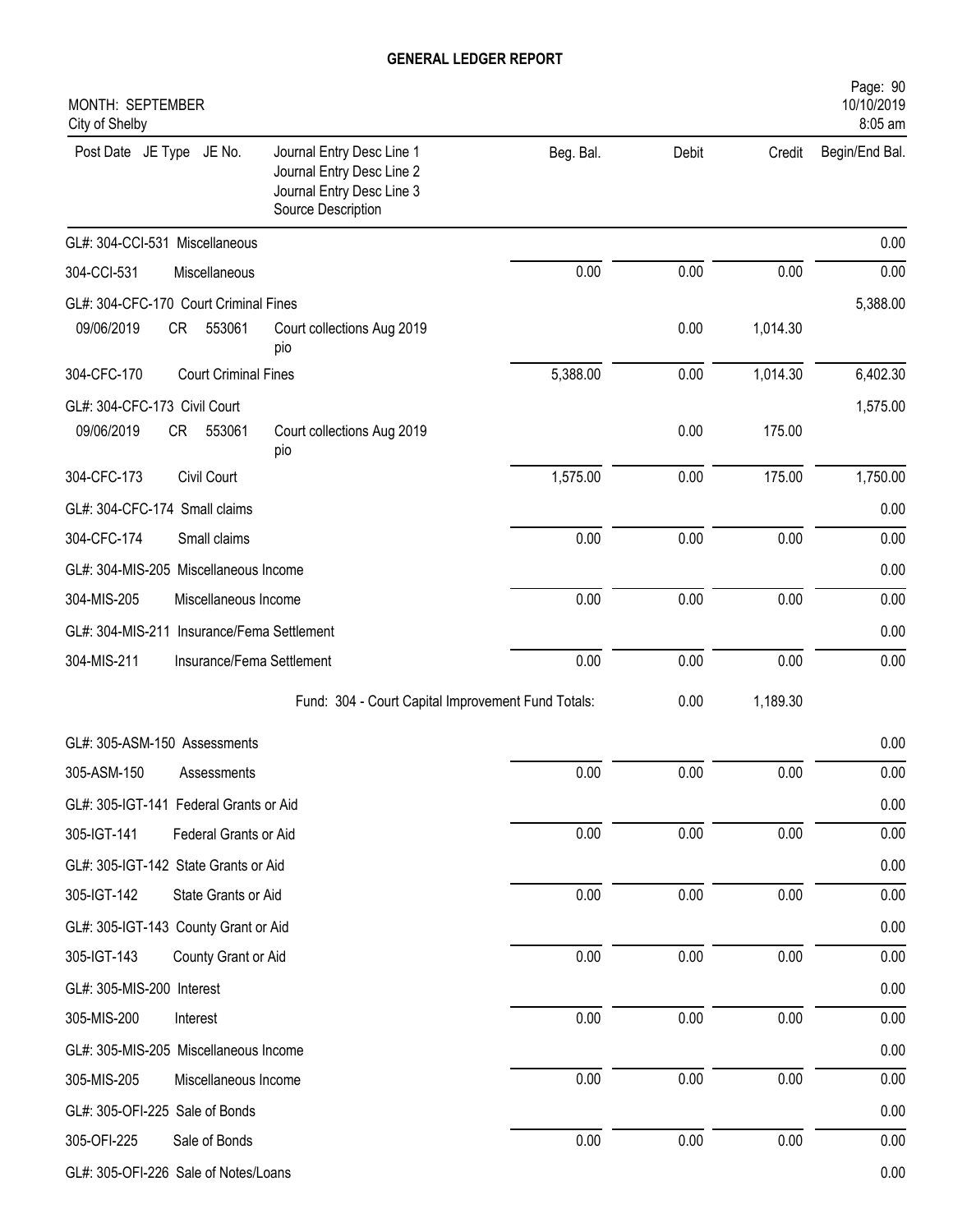| MONTH: SEPTEMBER<br>City of Shelby           |                             |                                                                                                           |                                   |       |          | Page: 91<br>10/10/2019<br>8:05 am |
|----------------------------------------------|-----------------------------|-----------------------------------------------------------------------------------------------------------|-----------------------------------|-------|----------|-----------------------------------|
| Post Date JE Type JE No.                     |                             | Journal Entry Desc Line 1<br>Journal Entry Desc Line 2<br>Journal Entry Desc Line 3<br>Source Description | Beg. Bal.                         | Debit | Credit   | Begin/End Bal.                    |
| 305-OFI-226                                  | Sale of Notes/Loans         |                                                                                                           | 0.00                              | 0.00  | 0.00     | 0.00                              |
| GL#: 305-OFI-227 Proceeds from bonds & notes |                             |                                                                                                           |                                   |       |          | 0.00                              |
| 305-OFI-227                                  | Proceeds from bonds & notes |                                                                                                           | 0.00                              | 0.00  | 0.00     | 0.00                              |
| GL#: 305-SAP-500 Engineering                 |                             |                                                                                                           |                                   |       |          | 0.00                              |
| 305-SAP-500                                  | Engineering                 |                                                                                                           | 0.00                              | 0.00  | 0.00     | 0.00                              |
| GL#: 305-SAP-503 Note/Loan Payment           |                             |                                                                                                           |                                   |       |          | 0.00                              |
| 305-SAP-503                                  | Note/Loan Payment           |                                                                                                           | 0.00                              | 0.00  | 0.00     | 0.00                              |
| GL#: 305-SAP-504 Bond Payment                |                             |                                                                                                           |                                   |       |          | 0.00                              |
| 305-SAP-504                                  | <b>Bond Payment</b>         |                                                                                                           | 0.00                              | 0.00  | 0.00     | 0.00                              |
| GL#: 305-SAP-505 Interest Expense            |                             |                                                                                                           |                                   |       |          | 0.00                              |
| 305-SAP-505                                  | Interest Expense            |                                                                                                           | 0.00                              | 0.00  | 0.00     | 0.00                              |
| GL#: 305-SAP-531 Miscellaneous               |                             |                                                                                                           |                                   |       |          | 0.00                              |
| 305-SAP-531                                  | Miscellaneous               |                                                                                                           | 0.00                              | 0.00  | 0.00     | 0.00                              |
| GL#: 305-SAP-536 Construction                |                             |                                                                                                           |                                   |       |          | 0.00                              |
| 305-SAP-536                                  | Construction                |                                                                                                           | 0.00                              | 0.00  | 0.00     | 0.00                              |
|                                              |                             |                                                                                                           | Fund: 305 - Shelby Avenue Totals: | 0.00  | 0.00     |                                   |
| GL#: 307-ASM-150 Assessments                 |                             |                                                                                                           |                                   |       |          | 0.00                              |
| 307-ASM-150                                  | Assessments                 |                                                                                                           | 0.00                              | 0.00  | 0.00     | 0.00                              |
| GL#: 307-ESW-500 Engineering                 |                             |                                                                                                           |                                   |       |          | 0.00                              |
| 307-ESW-500                                  | Engineering                 |                                                                                                           | $0.00\,$                          | 0.00  | $0.00\,$ | 0.00                              |
| GL#: 307-ESW-503 Note/Loan Payment           |                             |                                                                                                           |                                   |       |          | 0.00                              |
| 307-ESW-503                                  | Note/Loan Payment           |                                                                                                           | 0.00                              | 0.00  | 0.00     | 0.00                              |
| GL#: 307-ESW-504 Bond Payment                |                             |                                                                                                           |                                   |       |          | 0.00                              |
| 307-ESW-504                                  | <b>Bond Payment</b>         |                                                                                                           | 0.00                              | 0.00  | 0.00     | 0.00                              |
| GL#: 307-ESW-505 Interest Expense            |                             |                                                                                                           |                                   |       |          | 0.00                              |
| 307-ESW-505                                  | Interest Expense            |                                                                                                           | $0.00\,$                          | 0.00  | $0.00\,$ | 0.00                              |
| GL#: 307-ESW-531 Miscellaneous               |                             |                                                                                                           |                                   |       |          | 0.00                              |
| 307-ESW-531                                  | Miscellaneous               |                                                                                                           | 0.00                              | 0.00  | 0.00     | 0.00                              |
| GL#: 307-ESW-536 Construction                |                             |                                                                                                           |                                   |       |          | 0.00                              |
| 307-ESW-536                                  | Construction                |                                                                                                           | $0.00\,$                          | 0.00  | $0.00\,$ | 0.00                              |
| GL#: 307-IGT-141 Federal Grants or Aid       |                             |                                                                                                           |                                   |       |          | 0.00                              |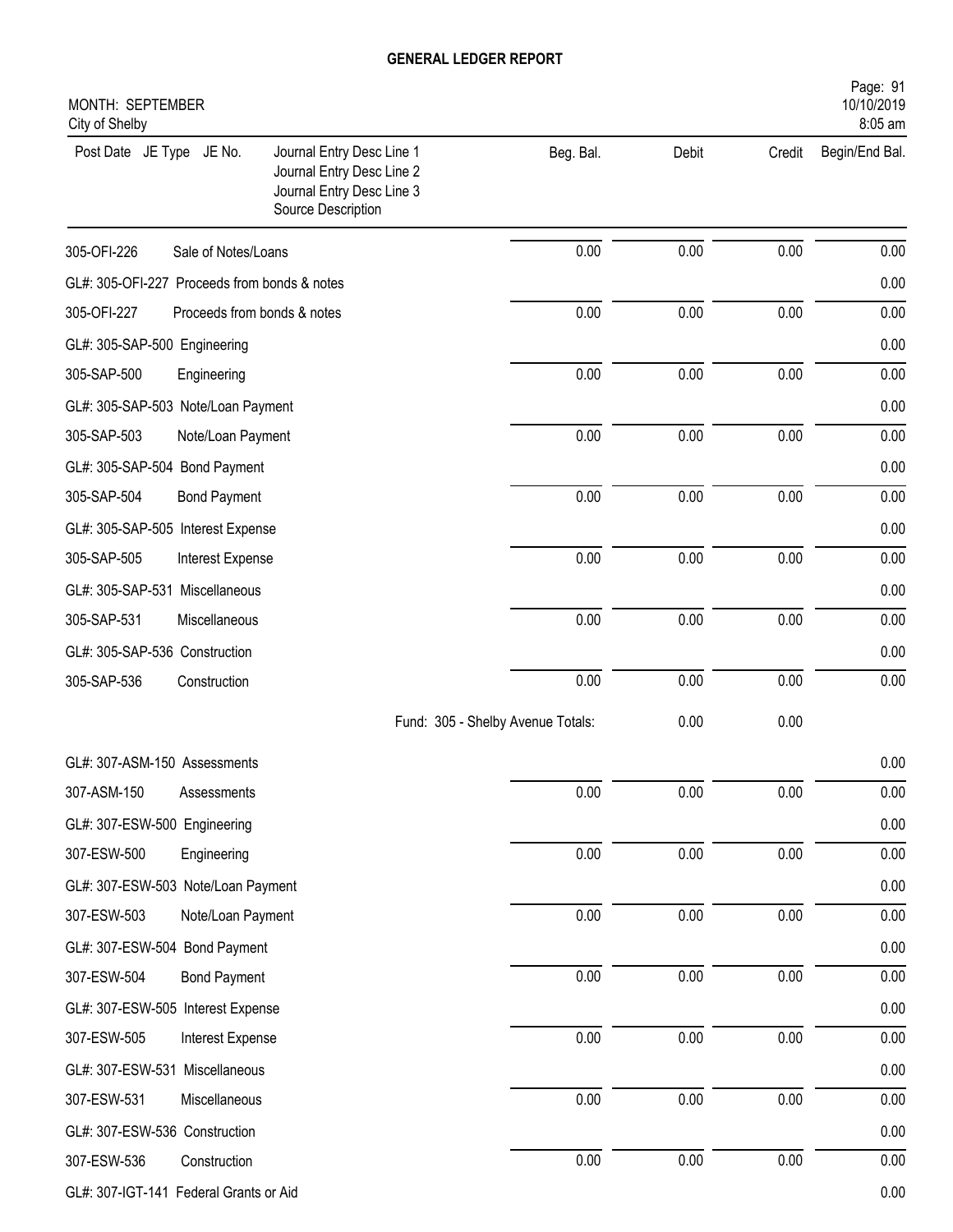| MONTH: SEPTEMBER<br>City of Shelby           |                             |                                                                                                           |           |       |        | Page: 92<br>10/10/2019<br>8:05 am |
|----------------------------------------------|-----------------------------|-----------------------------------------------------------------------------------------------------------|-----------|-------|--------|-----------------------------------|
| Post Date JE Type JE No.                     |                             | Journal Entry Desc Line 1<br>Journal Entry Desc Line 2<br>Journal Entry Desc Line 3<br>Source Description | Beg. Bal. | Debit | Credit | Begin/End Bal.                    |
| GL#: 307-IGT-141 Federal Grants or Aid       |                             |                                                                                                           |           |       |        | 0.00                              |
| 307-IGT-141                                  | Federal Grants or Aid       |                                                                                                           | 0.00      | 0.00  | 0.00   | 0.00                              |
| GL#: 307-IGT-142 State Grants or Aid         |                             |                                                                                                           |           |       |        | 0.00                              |
| 307-IGT-142                                  | State Grants or Aid         |                                                                                                           | 0.00      | 0.00  | 0.00   | 0.00                              |
| GL#: 307-IGT-143 County Grant or Aid         |                             |                                                                                                           |           |       |        | 0.00                              |
| 307-IGT-143                                  | County Grant or Aid         |                                                                                                           | 0.00      | 0.00  | 0.00   | 0.00                              |
| GL#: 307-MIS-200 Interest                    |                             |                                                                                                           |           |       |        | 0.00                              |
| 307-MIS-200                                  | Interest                    |                                                                                                           | 0.00      | 0.00  | 0.00   | 0.00                              |
| GL#: 307-MIS-205 Miscellaneous Income        |                             |                                                                                                           |           |       |        | 0.00                              |
| 307-MIS-205                                  | Miscellaneous Income        |                                                                                                           | 0.00      | 0.00  | 0.00   | 0.00                              |
| GL#: 307-OFI-225 Sale of Bonds               |                             |                                                                                                           |           |       |        | 0.00                              |
| 307-OFI-225                                  | Sale of Bonds               |                                                                                                           | 0.00      | 0.00  | 0.00   | 0.00                              |
| GL#: 307-OFI-226 Sale of Notes/Loans         |                             |                                                                                                           |           |       |        | 0.00                              |
| 307-OFI-226                                  | Sale of Notes/Loans         |                                                                                                           | 0.00      | 0.00  | 0.00   | 0.00                              |
| GL#: 307-OFI-227 Proceeds from bonds & notes |                             |                                                                                                           |           |       |        | 0.00                              |
| 307-OFI-227                                  | Proceeds from bonds & notes |                                                                                                           | 0.00      | 0.00  | 0.00   | 0.00                              |
|                                              |                             | Fund: 307 - Earl Ave. Sanitary and Water Totals:                                                          |           | 0.00  | 0.00   |                                   |
| GL#: 308-ASM-150 Assessments                 |                             |                                                                                                           |           |       |        | 0.00                              |
| 308-ASM-150                                  | Assessments                 |                                                                                                           | $0.00\,$  | 0.00  | 0.00   | 0.00                              |
| GL#: 308-IGT-141 Federal Grants or Aid       |                             |                                                                                                           |           |       |        | 0.00                              |
| 308-IGT-141                                  | Federal Grants or Aid       |                                                                                                           | 0.00      | 0.00  | 0.00   | 0.00                              |
| GL#: 308-IGT-142 State Grants or Aid         |                             |                                                                                                           |           |       |        | 0.00                              |
| 308-IGT-142                                  | State Grants or Aid         |                                                                                                           | 0.00      | 0.00  | 0.00   | 0.00                              |
| GL#: 308-IGT-143 County Grant or Aid         |                             |                                                                                                           |           |       |        | 0.00                              |
| 308-IGT-143                                  | County Grant or Aid         |                                                                                                           | 0.00      | 0.00  | 0.00   | 0.00                              |
| GL#: 308-MIS-200 Interest                    |                             |                                                                                                           |           |       |        | 0.00                              |
| 308-MIS-200                                  | Interest                    |                                                                                                           | 0.00      | 0.00  | 0.00   | 0.00                              |
| GL#: 308-MIS-205 Miscellaneous Income        |                             |                                                                                                           |           |       |        | 0.00                              |
| 308-MIS-205                                  | Miscellaneous Income        |                                                                                                           | 0.00      | 0.00  | 0.00   | 0.00                              |
| GL#: 308-OFI-225 Sale of Bonds               |                             |                                                                                                           |           |       |        | 0.00                              |
| 308-OFI-225                                  | Sale of Bonds               |                                                                                                           | 0.00      | 0.00  | 0.00   | 0.00                              |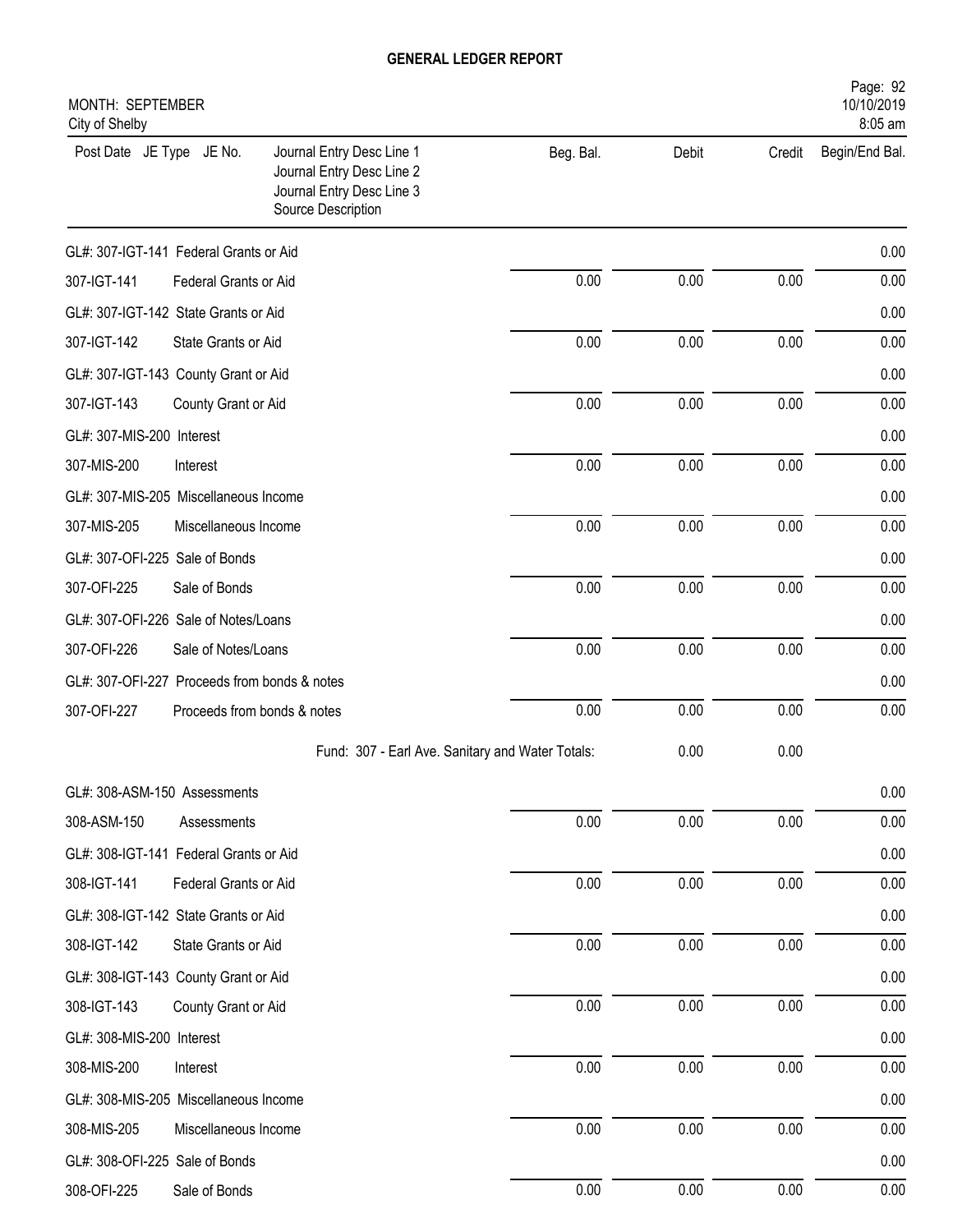| MONTH: SEPTEMBER<br>City of Shelby           |                             |                                                                                                           |           |       |          | Page: 93<br>10/10/2019<br>8:05 am |
|----------------------------------------------|-----------------------------|-----------------------------------------------------------------------------------------------------------|-----------|-------|----------|-----------------------------------|
| Post Date JE Type JE No.                     |                             | Journal Entry Desc Line 1<br>Journal Entry Desc Line 2<br>Journal Entry Desc Line 3<br>Source Description | Beg. Bal. | Debit | Credit   | Begin/End Bal.                    |
| GL#: 308-OFI-226 Sale of Notes/Loans         |                             |                                                                                                           |           |       |          | 0.00                              |
| 308-OFI-226                                  | Sale of Notes/Loans         |                                                                                                           | 0.00      | 0.00  | 0.00     | 0.00                              |
| GL#: 308-OFI-227 Proceeds from bonds & notes |                             |                                                                                                           |           |       |          | 0.00                              |
| 308-OFI-227                                  | Proceeds from bonds & notes |                                                                                                           | 0.00      | 0.00  | 0.00     | 0.00                              |
| GL#: 308-TAS-500 Engineering                 |                             |                                                                                                           |           |       |          | 0.00                              |
| 308-TAS-500                                  | Engineering                 |                                                                                                           | 0.00      | 0.00  | 0.00     | 0.00                              |
| GL#: 308-TAS-503 Note/Loan Payment           |                             |                                                                                                           |           |       |          | 0.00                              |
| 308-TAS-503                                  | Note/Loan Payment           |                                                                                                           | 0.00      | 0.00  | 0.00     | 0.00                              |
| GL#: 308-TAS-504 Bond Payment                |                             |                                                                                                           |           |       |          | 0.00                              |
| 308-TAS-504                                  | <b>Bond Payment</b>         |                                                                                                           | 0.00      | 0.00  | 0.00     | 0.00                              |
| GL#: 308-TAS-505 Interest Expense            |                             |                                                                                                           |           |       |          | 0.00                              |
| 308-TAS-505                                  | Interest Expense            |                                                                                                           | 0.00      | 0.00  | 0.00     | 0.00                              |
| GL#: 308-TAS-531 Miscellaneous               |                             |                                                                                                           |           |       |          | 0.00                              |
| 308-TAS-531                                  | Miscellaneous               |                                                                                                           | 0.00      | 0.00  | 0.00     | 0.00                              |
| GL#: 308-TAS-536 Construction                |                             |                                                                                                           |           |       |          | 0.00                              |
| 308-TAS-536                                  | Construction                |                                                                                                           | 0.00      | 0.00  | 0.00     | 0.00                              |
|                                              |                             | Fund: 308 - Tucker Avenue Sanitary & Storm Totals:                                                        |           | 0.00  | 0.00     |                                   |
| GL#: 309-ASM-150 Assessments                 |                             |                                                                                                           |           |       |          | 0.00                              |
| 309-ASM-150                                  | Assessments                 |                                                                                                           | 0.00      | 0.00  | 0.00     | 0.00                              |
| GL#: 309-FOX-500 Engineering                 |                             |                                                                                                           |           |       |          | 0.00                              |
| 309-FOX-500                                  | Engineering                 |                                                                                                           | 0.00      | 0.00  | 0.00     | 0.00                              |
| GL#: 309-FOX-503 Note/Loan Payment           |                             |                                                                                                           |           |       |          | 0.00                              |
| 309-FOX-503                                  | Note/Loan Payment           |                                                                                                           | 0.00      | 0.00  | 0.00     | 0.00                              |
| GL#: 309-FOX-504 Bond Payment                |                             |                                                                                                           |           |       |          | 0.00                              |
| 309-FOX-504                                  | <b>Bond Payment</b>         |                                                                                                           | 0.00      | 0.00  | $0.00\,$ | 0.00                              |
| GL#: 309-FOX-505 Interest Expense            |                             |                                                                                                           |           |       |          | 0.00                              |
| 309-FOX-505                                  | Interest Expense            |                                                                                                           | 0.00      | 0.00  | 0.00     | 0.00                              |
| GL#: 309-FOX-531 Miscellaneous               |                             |                                                                                                           |           |       |          | 0.00                              |
| 309-FOX-531                                  | Miscellaneous               |                                                                                                           | 0.00      | 0.00  | $0.00\,$ | 0.00                              |
| GL#: 309-FOX-536 Construction                |                             |                                                                                                           |           |       |          | 0.00                              |
| 309-FOX-536                                  | Construction                |                                                                                                           | 0.00      | 0.00  | 0.00     | 0.00                              |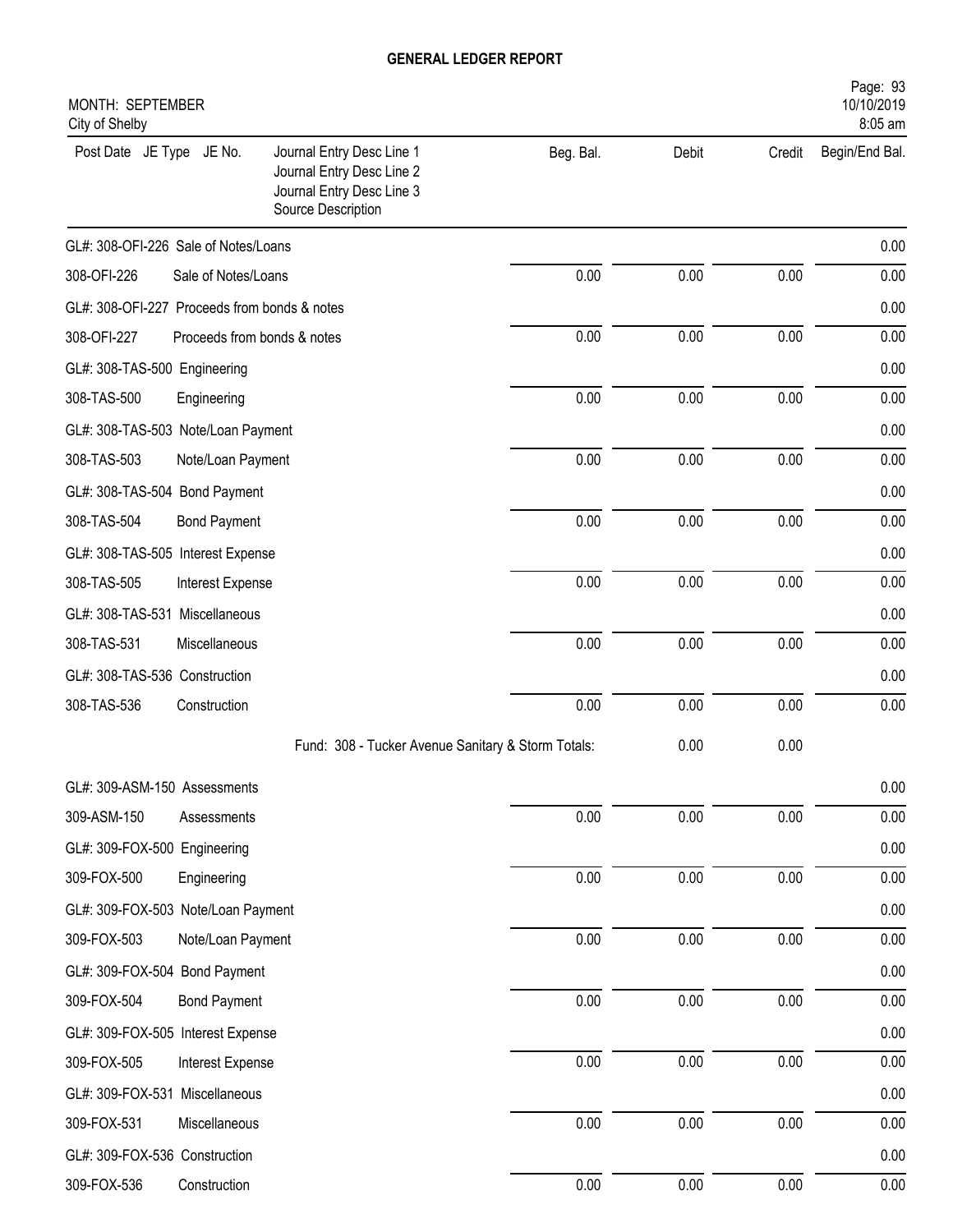| MONTH: SEPTEMBER<br>City of Shelby           |                             |                                                                                                           |                                |       |          | Page: 94<br>10/10/2019<br>8:05 am |
|----------------------------------------------|-----------------------------|-----------------------------------------------------------------------------------------------------------|--------------------------------|-------|----------|-----------------------------------|
| Post Date JE Type JE No.                     |                             | Journal Entry Desc Line 1<br>Journal Entry Desc Line 2<br>Journal Entry Desc Line 3<br>Source Description | Beg. Bal.                      | Debit | Credit   | Begin/End Bal.                    |
| GL#: 309-IGT-141 Federal Grants or Aid       |                             |                                                                                                           |                                |       |          | 0.00                              |
| 309-IGT-141                                  | Federal Grants or Aid       |                                                                                                           | 0.00                           | 0.00  | 0.00     | 0.00                              |
| GL#: 309-IGT-142 State Grants or Aid         |                             |                                                                                                           |                                |       |          | 0.00                              |
| 309-IGT-142                                  | State Grants or Aid         |                                                                                                           | 0.00                           | 0.00  | 0.00     | 0.00                              |
| GL#: 309-IGT-143 County Grant or Aid         |                             |                                                                                                           |                                |       |          | 0.00                              |
| 309-IGT-143                                  | County Grant or Aid         |                                                                                                           | 0.00                           | 0.00  | 0.00     | 0.00                              |
| GL#: 309-MIS-200 Interest                    |                             |                                                                                                           |                                |       |          | 0.00                              |
| 309-MIS-200                                  | Interest                    |                                                                                                           | 0.00                           | 0.00  | 0.00     | 0.00                              |
| GL#: 309-MIS-205 Miscellaneous Income        |                             |                                                                                                           |                                |       |          | 0.00                              |
| 309-MIS-205                                  | Miscellaneous Income        |                                                                                                           | 0.00                           | 0.00  | 0.00     | 0.00                              |
| GL#: 309-OFI-225 Sale of Bonds               |                             |                                                                                                           |                                |       |          | 0.00                              |
| 309-OFI-225                                  | Sale of Bonds               |                                                                                                           | 0.00                           | 0.00  | 0.00     | 0.00                              |
| GL#: 309-OFI-226 Sale of Notes/Loans         |                             |                                                                                                           |                                |       |          | 0.00                              |
| 309-OFI-226                                  | Sale of Notes/Loans         |                                                                                                           | 0.00                           | 0.00  | 0.00     | 0.00                              |
| GL#: 309-OFI-227 Proceeds from bonds & notes |                             |                                                                                                           |                                |       |          | 0.00                              |
| 309-OFI-227                                  | Proceeds from bonds & notes |                                                                                                           | 0.00                           | 0.00  | 0.00     | 0.00                              |
|                                              |                             |                                                                                                           | Fund: 309 - Fox Run #4 Totals: | 0.00  | 0.00     |                                   |
| GL#: 310-ASM-150 Assessments                 |                             |                                                                                                           |                                |       |          | 0.00                              |
| 310-ASM-150                                  | Assessments                 |                                                                                                           | 0.00                           | 0.00  | 0.00     | 0.00                              |
| GL#: 310-IGT-141 Federal Grants or Aid       |                             |                                                                                                           |                                |       |          | 0.00                              |
| 310-IGT-141                                  | Federal Grants or Aid       |                                                                                                           | 0.00                           | 0.00  | 0.00     | 0.00                              |
| GL#: 310-IGT-142 State Grants or Aid         |                             |                                                                                                           |                                |       |          | 0.00                              |
| 310-IGT-142                                  | State Grants or Aid         |                                                                                                           | 0.00                           | 0.00  | $0.00\,$ | 0.00                              |
| GL#: 310-IGT-143 County Grant or Aid         |                             |                                                                                                           |                                |       |          | 0.00                              |
| 310-IGT-143                                  | County Grant or Aid         |                                                                                                           | 0.00                           | 0.00  | $0.00\,$ | 0.00                              |
| GL#: 310-MAS-500 Engineering                 |                             |                                                                                                           |                                |       |          | 0.00                              |
| 310-MAS-500                                  | Engineering                 |                                                                                                           | 0.00                           | 0.00  | 0.00     | 0.00                              |
| GL#: 310-MAS-503 Note/Loan Payment           |                             |                                                                                                           |                                |       |          | 0.00                              |
| 310-MAS-503                                  | Note/Loan Payment           |                                                                                                           | $0.00\,$                       | 0.00  | $0.00\,$ | 0.00                              |
| GL#: 310-MAS-504 Bond Payment                |                             |                                                                                                           |                                |       |          | 0.00                              |
| 310-MAS-504                                  | <b>Bond Payment</b>         |                                                                                                           | $0.00\,$                       | 0.00  | 0.00     | 0.00                              |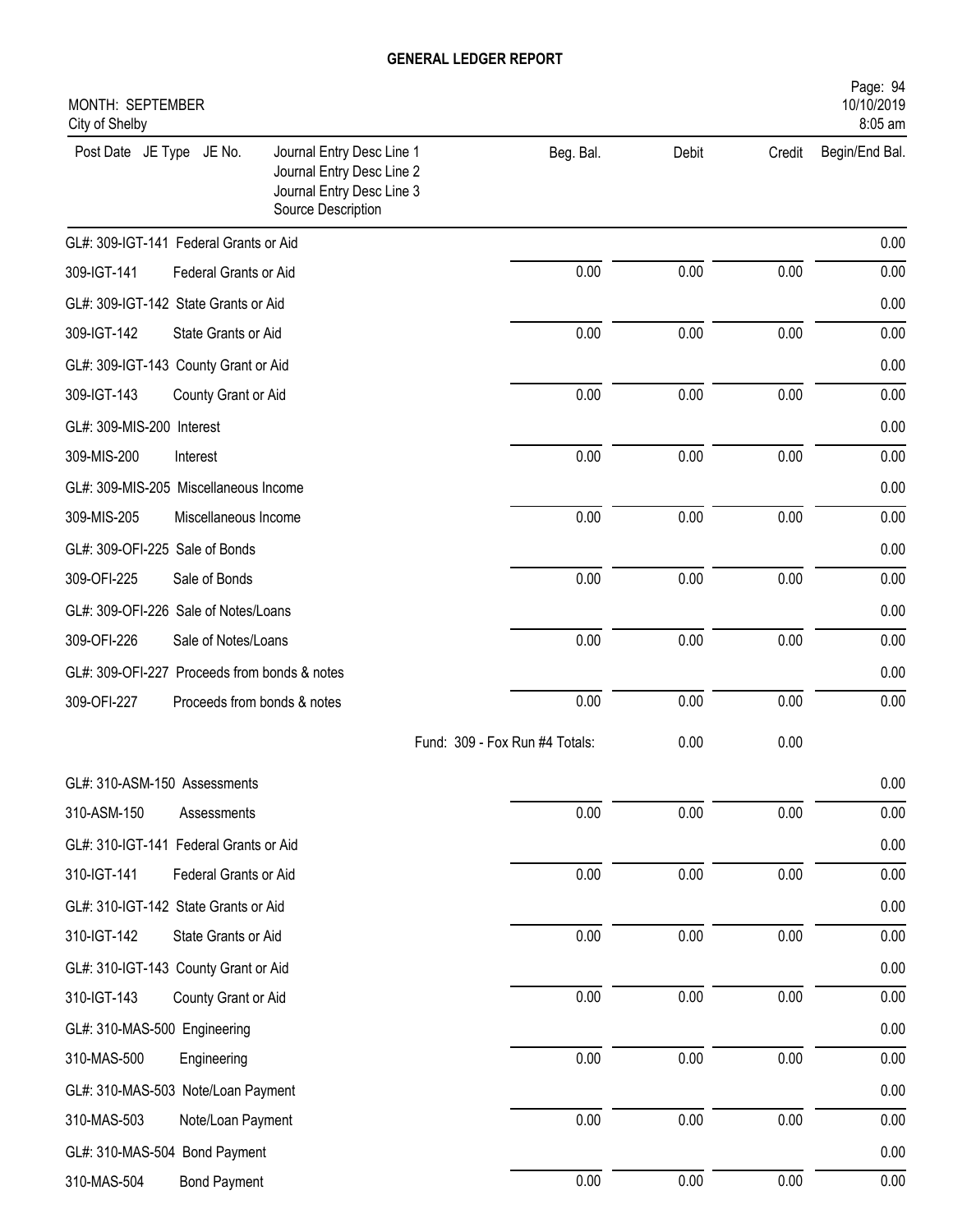| MONTH: SEPTEMBER<br>City of Shelby           |                                                                                                           |           |       |          | Page: 95<br>10/10/2019<br>8:05 am |
|----------------------------------------------|-----------------------------------------------------------------------------------------------------------|-----------|-------|----------|-----------------------------------|
| Post Date JE Type JE No.                     | Journal Entry Desc Line 1<br>Journal Entry Desc Line 2<br>Journal Entry Desc Line 3<br>Source Description | Beg. Bal. | Debit | Credit   | Begin/End Bal.                    |
| GL#: 310-MAS-505 Interest Expense            |                                                                                                           |           |       |          | 0.00                              |
| 310-MAS-505<br>Interest Expense              |                                                                                                           | 0.00      | 0.00  | 0.00     | 0.00                              |
| GL#: 310-MAS-531 Miscellaneous               |                                                                                                           |           |       |          | 0.00                              |
| 310-MAS-531<br>Miscellaneous                 |                                                                                                           | 0.00      | 0.00  | 0.00     | 0.00                              |
| GL#: 310-MAS-536 Construction                |                                                                                                           |           |       |          | 0.00                              |
| 310-MAS-536<br>Construction                  |                                                                                                           | 0.00      | 0.00  | 0.00     | 0.00                              |
| GL#: 310-MIS-200 Interest                    |                                                                                                           |           |       |          | 0.00                              |
| 310-MIS-200<br>Interest                      |                                                                                                           | 0.00      | 0.00  | 0.00     | 0.00                              |
| GL#: 310-MIS-205 Miscellaneous Income        |                                                                                                           |           |       |          | 0.00                              |
| 310-MIS-205<br>Miscellaneous Income          |                                                                                                           | 0.00      | 0.00  | 0.00     | 0.00                              |
| GL#: 310-OFI-225 Sale of Bonds               |                                                                                                           |           |       |          | 0.00                              |
| 310-OFI-225<br>Sale of Bonds                 |                                                                                                           | 0.00      | 0.00  | 0.00     | 0.00                              |
| GL#: 310-OFI-226 Sale of Notes/Loans         |                                                                                                           |           |       |          | 0.00                              |
| 310-OFI-226<br>Sale of Notes/Loans           |                                                                                                           | 0.00      | 0.00  | 0.00     | 0.00                              |
| GL#: 310-OFI-227 Proceeds from bonds & notes |                                                                                                           |           |       |          | 0.00                              |
| 310-OFI-227<br>Proceeds from bonds & notes   |                                                                                                           | 0.00      | 0.00  | 0.00     | 0.00                              |
|                                              | Fund: 310 - Mansfield Avenue Water & Sewer Totals:                                                        |           | 0.00  | 0.00     |                                   |
| GL#: 311-ASM-150 Assessments                 |                                                                                                           |           |       |          | 0.00                              |
| 311-ASM-150<br>Assessments                   |                                                                                                           | 0.00      | 0.00  | $0.00\,$ | 0.00                              |
| GL#: 311-CAW-500 Engineering                 |                                                                                                           |           |       |          | 0.00                              |
| 311-CAW-500<br>Engineering                   |                                                                                                           | 0.00      | 0.00  | 0.00     | 0.00                              |
| GL#: 311-CAW-503 Note/Loan Payment           |                                                                                                           |           |       |          | 0.00                              |
| 311-CAW-503<br>Note/Loan Payment             |                                                                                                           | 0.00      | 0.00  | $0.00\,$ | 0.00                              |
| GL#: 311-CAW-504 Bond Payment                |                                                                                                           |           |       |          | 0.00                              |
| 311-CAW-504<br><b>Bond Payment</b>           |                                                                                                           | 0.00      | 0.00  | $0.00\,$ | 0.00                              |
| GL#: 311-CAW-505 Interest Expense            |                                                                                                           |           |       |          | 0.00                              |
| 311-CAW-505<br>Interest Expense              |                                                                                                           | 0.00      | 0.00  | $0.00\,$ | 0.00                              |
| GL#: 311-CAW-531 Miscellaneous               |                                                                                                           |           |       |          | 0.00                              |
| 311-CAW-531<br>Miscellaneous                 |                                                                                                           | $0.00\,$  | 0.00  | 0.00     | 0.00                              |
| GL#: 311-CAW-536 Construction                |                                                                                                           |           |       |          | 0.00                              |
| 311-CAW-536<br>Construction                  |                                                                                                           | $0.00\,$  | 0.00  | 0.00     | 0.00                              |
|                                              |                                                                                                           |           |       |          |                                   |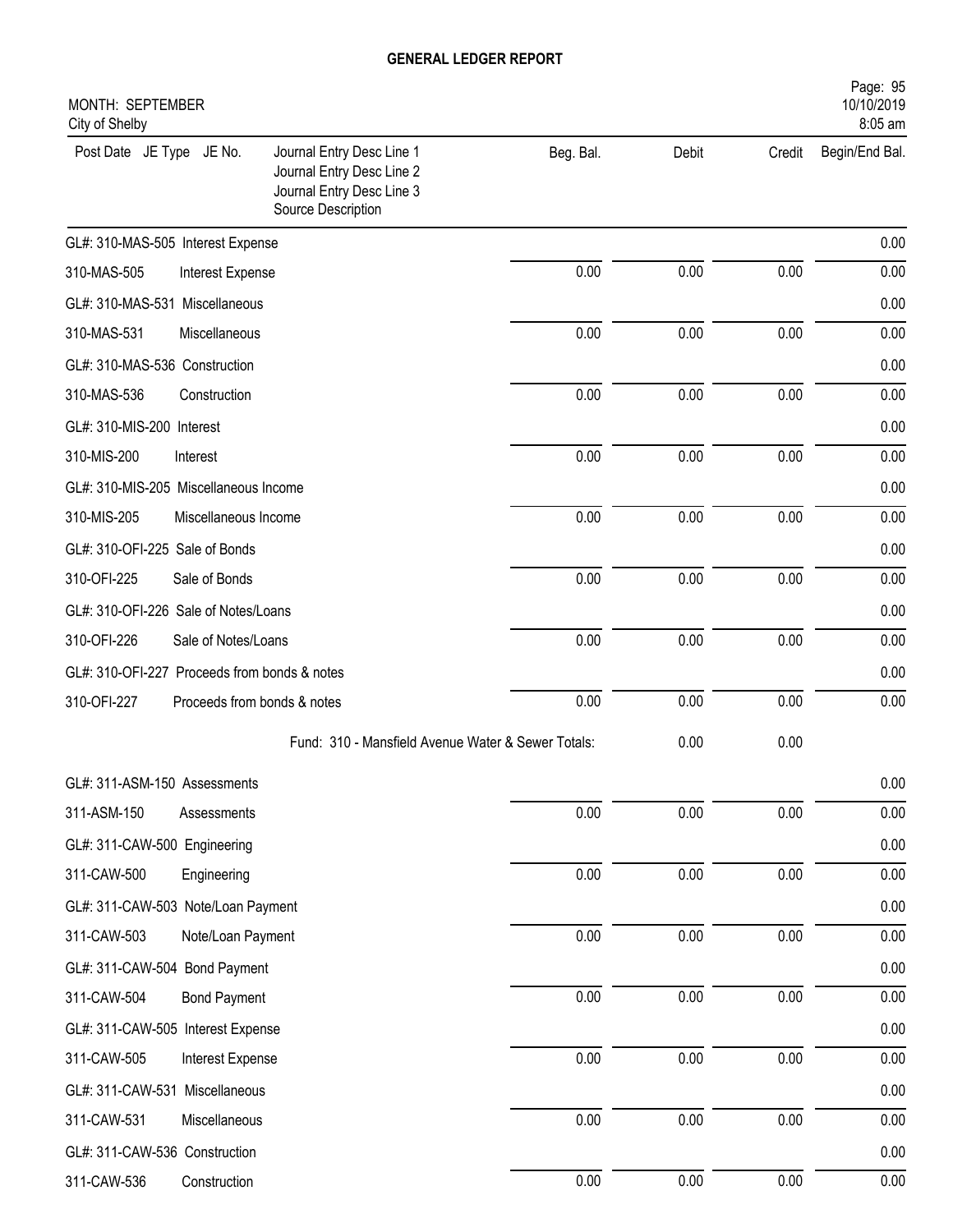| MONTH: SEPTEMBER<br>City of Shelby           |                             |                                                                                                           |           |       |          | Page: 96<br>10/10/2019<br>8:05 am |
|----------------------------------------------|-----------------------------|-----------------------------------------------------------------------------------------------------------|-----------|-------|----------|-----------------------------------|
| Post Date JE Type JE No.                     |                             | Journal Entry Desc Line 1<br>Journal Entry Desc Line 2<br>Journal Entry Desc Line 3<br>Source Description | Beg. Bal. | Debit | Credit   | Begin/End Bal.                    |
| GL#: 311-IGT-141 Federal Grants or Aid       |                             |                                                                                                           |           |       |          | 0.00                              |
| 311-IGT-141                                  | Federal Grants or Aid       |                                                                                                           | 0.00      | 0.00  | 0.00     | 0.00                              |
| GL#: 311-IGT-142 State Grants or Aid         |                             |                                                                                                           |           |       |          | 0.00                              |
| 311-IGT-142                                  | State Grants or Aid         |                                                                                                           | 0.00      | 0.00  | 0.00     | 0.00                              |
| GL#: 311-MIS-200 Interest                    |                             |                                                                                                           |           |       |          | 0.00                              |
| 311-MIS-200                                  | Interest                    |                                                                                                           | 0.00      | 0.00  | 0.00     | 0.00                              |
| GL#: 311-MIS-205 Miscellaneous Income        |                             |                                                                                                           |           |       |          | 0.00                              |
| 311-MIS-205                                  | Miscellaneous Income        |                                                                                                           | 0.00      | 0.00  | 0.00     | 0.00                              |
| GL#: 311-OFI-225 Sale of Bonds               |                             |                                                                                                           |           |       |          | 0.00                              |
| 311-OFI-225                                  | Sale of Bonds               |                                                                                                           | 0.00      | 0.00  | 0.00     | 0.00                              |
| GL#: 311-OFI-226 Sale of Notes/Loans         |                             |                                                                                                           |           |       |          | 0.00                              |
| 311-OFI-226                                  | Sale of Notes/Loans         |                                                                                                           | 0.00      | 0.00  | 0.00     | 0.00                              |
| GL#: 311-OFI-227 Proceeds from bonds & notes |                             |                                                                                                           |           |       |          | 0.00                              |
| 311-OFI-227                                  | Proceeds from bonds & notes |                                                                                                           | 0.00      | 0.00  | 0.00     | 0.00                              |
|                                              |                             | Fund: 311 - Clark Avenue Water Totals:                                                                    |           | 0.00  | 0.00     |                                   |
| GL#: 312-ASM-150 Assessments                 |                             |                                                                                                           |           |       |          | 0.00                              |
| 312-ASM-150                                  | Assessments                 |                                                                                                           | 0.00      | 0.00  | 0.00     | 0.00                              |
| GL#: 312-HSS-500 Engineering                 |                             |                                                                                                           |           |       |          | 0.00                              |
| 312-HSS-500                                  | Engineering                 |                                                                                                           | 0.00      | 0.00  | 0.00     | 0.00                              |
| GL#: 312-HSS-504 Bond Payment                |                             |                                                                                                           |           |       |          | 0.00                              |
| 312-HSS-504                                  | <b>Bond Payment</b>         |                                                                                                           | 0.00      | 0.00  | 0.00     | 0.00                              |
| GL#: 312-HSS-505 Interest Expense            |                             |                                                                                                           |           |       |          | 0.00                              |
| 312-HSS-505                                  | Interest Expense            |                                                                                                           | 0.00      | 0.00  | $0.00\,$ | 0.00                              |
| GL#: 312-HSS-531 Miscellaneous               |                             |                                                                                                           |           |       |          | 0.00                              |
| 312-HSS-531                                  | Miscellaneous               |                                                                                                           | 0.00      | 0.00  | 0.00     | 0.00                              |
| GL#: 312-HSS-536 Construction                |                             |                                                                                                           |           |       |          | 0.00                              |
| 312-HSS-536                                  | Construction                |                                                                                                           | 0.00      | 0.00  | 0.00     | 0.00                              |
| GL#: 312-IGT-141 Federal Grants or Aid       |                             |                                                                                                           |           |       |          | 0.00                              |
| 312-IGT-141                                  | Federal Grants or Aid       |                                                                                                           | 0.00      | 0.00  | 0.00     | 0.00                              |
| GL#: 312-IGT-142 State Grants or Aid         |                             |                                                                                                           |           |       |          | 0.00                              |
| 312-IGT-142                                  | State Grants or Aid         |                                                                                                           | 0.00      | 0.00  | 0.00     | 0.00                              |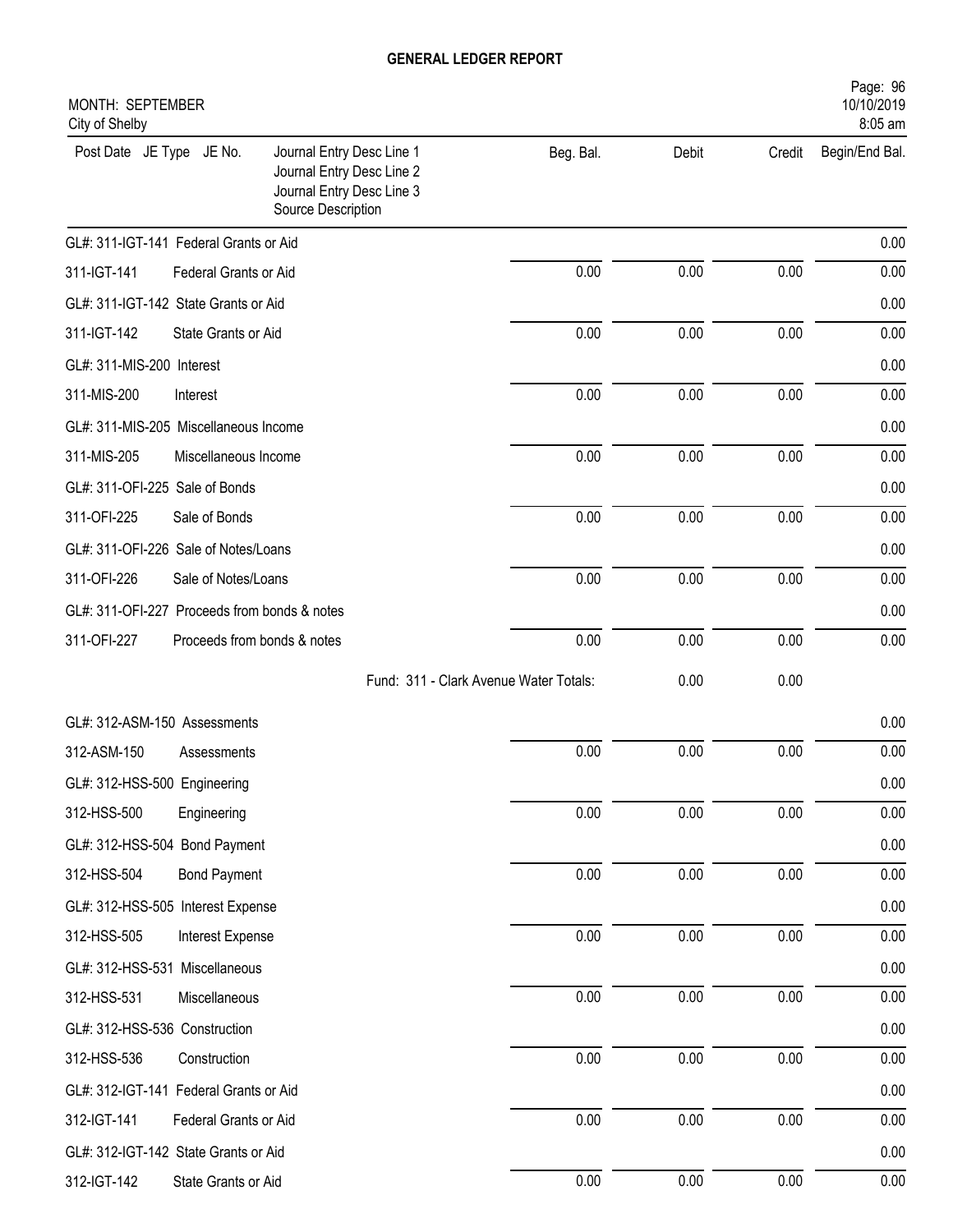| Page: 97<br>10/10/2019<br>MONTH: SEPTEMBER<br>8:05 am<br>City of Shelby |                             |                                                                                                           |           |       |          |                |  |
|-------------------------------------------------------------------------|-----------------------------|-----------------------------------------------------------------------------------------------------------|-----------|-------|----------|----------------|--|
| Post Date JE Type JE No.                                                |                             | Journal Entry Desc Line 1<br>Journal Entry Desc Line 2<br>Journal Entry Desc Line 3<br>Source Description | Beg. Bal. | Debit | Credit   | Begin/End Bal. |  |
| GL#: 312-IGT-143 County Grant or Aid                                    |                             |                                                                                                           |           |       |          | 0.00           |  |
| 312-IGT-143                                                             | County Grant or Aid         |                                                                                                           | 0.00      | 0.00  | 0.00     | 0.00           |  |
| GL#: 312-MIS-200 Interest                                               |                             |                                                                                                           |           |       |          | 0.00           |  |
| 312-MIS-200                                                             | Interest                    |                                                                                                           | 0.00      | 0.00  | 0.00     | 0.00           |  |
| GL#: 312-MIS-205 Miscellaneous Income                                   |                             |                                                                                                           |           |       |          | 0.00           |  |
| 312-MIS-205                                                             | Miscellaneous Income        |                                                                                                           | 0.00      | 0.00  | 0.00     | 0.00           |  |
| GL#: 312-OFI-225 Sale of Bonds                                          |                             |                                                                                                           |           |       |          | 0.00           |  |
| 312-OFI-225                                                             | Sale of Bonds               |                                                                                                           | 0.00      | 0.00  | 0.00     | 0.00           |  |
| GL#: 312-OFI-226 Sale of Notes/Loans                                    |                             |                                                                                                           |           |       |          | 0.00           |  |
| 312-OFI-226                                                             | Sale of Notes/Loans         |                                                                                                           | 0.00      | 0.00  | 0.00     | 0.00           |  |
| GL#: 312-OFI-227 Proceeds from bonds & notes                            |                             |                                                                                                           |           |       |          | 0.00           |  |
| 312-OFI-227                                                             | Proceeds from bonds & notes |                                                                                                           | 0.00      | 0.00  | 0.00     | 0.00           |  |
|                                                                         |                             | Fund: 312 - High School Ave. San. & Sewer Totals:                                                         |           | 0.00  | 0.00     |                |  |
| GL#: 313-ASM-150 Assessments                                            |                             |                                                                                                           |           |       |          | 0.00           |  |
| 313-ASM-150                                                             | Assessments                 |                                                                                                           | 0.00      | 0.00  | 0.00     | 0.00           |  |
| GL#: 313-FLO-500 Engineering                                            |                             |                                                                                                           |           |       |          | 0.00           |  |
| 313-FLO-500                                                             | Engineering                 |                                                                                                           | 0.00      | 0.00  | 0.00     | 0.00           |  |
| GL#: 313-FLO-503 Note/Loan Payment                                      |                             |                                                                                                           |           |       |          | $0.00\,$       |  |
| 313-FLO-503                                                             | Note/Loan Payment           |                                                                                                           | 0.00      | 0.00  | 0.00     | 0.00           |  |
| GL#: 313-FLO-504 Bond Payment                                           |                             |                                                                                                           |           |       |          | 0.00           |  |
| 313-FLO-504                                                             | <b>Bond Payment</b>         |                                                                                                           | 0.00      | 0.00  | 0.00     | 0.00           |  |
| GL#: 313-FLO-505 Interest Expense                                       |                             |                                                                                                           |           |       |          | 0.00           |  |
| 313-FLO-505                                                             | Interest Expense            |                                                                                                           | $0.00\,$  | 0.00  | 0.00     | 0.00           |  |
| GL#: 313-FLO-531 Miscellaneous                                          |                             |                                                                                                           |           |       |          | 0.00           |  |
| 313-FLO-531                                                             | Miscellaneous               |                                                                                                           | 0.00      | 0.00  | 0.00     | 0.00           |  |
| GL#: 313-FLO-536 Construction                                           |                             |                                                                                                           |           |       |          | 0.00           |  |
| 313-FLO-536                                                             | Construction                |                                                                                                           | 0.00      | 0.00  | 0.00     | 0.00           |  |
| GL#: 313-IGT-141 Federal Grants or Aid                                  |                             |                                                                                                           |           |       |          | 0.00           |  |
| 313-IGT-141                                                             | Federal Grants or Aid       |                                                                                                           | 0.00      | 0.00  | 0.00     | 0.00           |  |
| GL#: 313-IGT-142 State Grants or Aid                                    |                             |                                                                                                           |           |       |          | 0.00           |  |
| 313-IGT-142                                                             | State Grants or Aid         |                                                                                                           | 0.00      | 0.00  | $0.00\,$ | 0.00           |  |
|                                                                         |                             |                                                                                                           |           |       |          |                |  |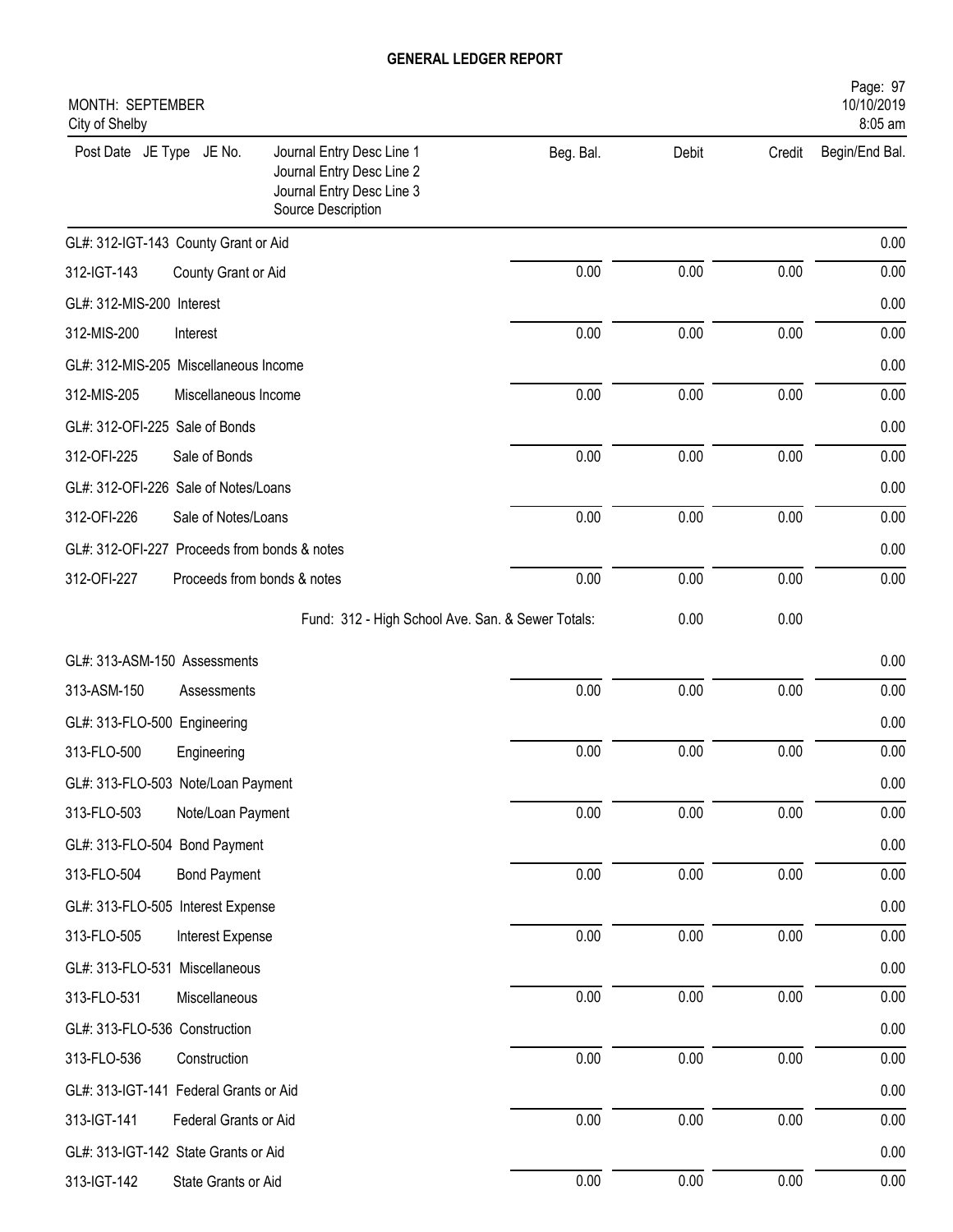| Page: 98<br>10/10/2019<br>MONTH: SEPTEMBER<br>8:05 am<br>City of Shelby |                             |                                                                                                           |           |       |        |                |  |
|-------------------------------------------------------------------------|-----------------------------|-----------------------------------------------------------------------------------------------------------|-----------|-------|--------|----------------|--|
| Post Date JE Type JE No.                                                |                             | Journal Entry Desc Line 1<br>Journal Entry Desc Line 2<br>Journal Entry Desc Line 3<br>Source Description | Beg. Bal. | Debit | Credit | Begin/End Bal. |  |
| GL#: 313-IGT-143 County Grant or Aid                                    |                             |                                                                                                           |           |       |        | 0.00           |  |
| 313-IGT-143                                                             | County Grant or Aid         |                                                                                                           | 0.00      | 0.00  | 0.00   | 0.00           |  |
| GL#: 313-MIS-200 Interest                                               |                             |                                                                                                           |           |       |        | 0.00           |  |
| 313-MIS-200                                                             | Interest                    |                                                                                                           | 0.00      | 0.00  | 0.00   | 0.00           |  |
| GL#: 313-MIS-205 Miscellaneous Income                                   |                             |                                                                                                           |           |       |        | 0.00           |  |
| 313-MIS-205                                                             | Miscellaneous Income        |                                                                                                           | 0.00      | 0.00  | 0.00   | 0.00           |  |
| GL#: 313-OFI-225 Sale of Bonds                                          |                             |                                                                                                           |           |       |        | 0.00           |  |
| 313-OFI-225                                                             | Sale of Bonds               |                                                                                                           | 0.00      | 0.00  | 0.00   | 0.00           |  |
| GL#: 313-OFI-226 Sale of Notes/Loans                                    |                             |                                                                                                           |           |       |        | 0.00           |  |
| 313-OFI-226                                                             | Sale of Notes/Loans         |                                                                                                           | 0.00      | 0.00  | 0.00   | 0.00           |  |
| GL#: 313-OFI-227 Proceeds from bonds & notes                            |                             |                                                                                                           |           |       |        | 0.00           |  |
| 313-OFI-227                                                             | Proceeds from bonds & notes |                                                                                                           | 0.00      | 0.00  | 0.00   | 0.00           |  |
|                                                                         |                             | Fund: 313 - Florida Avenue Storm Sewer Totals:                                                            |           | 0.00  | 0.00   |                |  |
| GL#: 314-ASM-150 Assessments                                            |                             |                                                                                                           |           |       |        | 0.00           |  |
| 314-ASM-150                                                             | Assessments                 |                                                                                                           | 0.00      | 0.00  | 0.00   | 0.00           |  |
| GL#: 314-IGT-141 Federal Grants or Aid                                  |                             |                                                                                                           |           |       |        | 0.00           |  |
| 314-IGT-141                                                             | Federal Grants or Aid       |                                                                                                           | 0.00      | 0.00  | 0.00   | 0.00           |  |
| GL#: 314-IGT-142 State Grants or Aid                                    |                             |                                                                                                           |           |       |        | 0.00           |  |
| 314-IGT-142                                                             | State Grants or Aid         |                                                                                                           | 0.00      | 0.00  | 0.00   | 0.00           |  |
| GL#: 314-IGT-143 County Grant or Aid                                    |                             |                                                                                                           |           |       |        | 0.00           |  |
| 314-IGT-143                                                             | County Grant or Aid         |                                                                                                           | 0.00      | 0.00  | 0.00   | 0.00           |  |
| GL#: 314-MIS-200 Interest                                               |                             |                                                                                                           |           |       |        | 0.00           |  |
| 314-MIS-200                                                             | Interest                    |                                                                                                           | 0.00      | 0.00  | 0.00   | 0.00           |  |
| GL#: 314-MIS-205 Miscellaneous Income                                   |                             |                                                                                                           |           |       |        | 0.00           |  |
| 314-MIS-205                                                             | Miscellaneous Income        |                                                                                                           | 0.00      | 0.00  | 0.00   | 0.00           |  |
| GL#: 314-OFI-225 Sale of Bonds                                          |                             |                                                                                                           |           |       |        | 0.00           |  |
| 314-OFI-225                                                             | Sale of Bonds               |                                                                                                           | 0.00      | 0.00  | 0.00   | 0.00           |  |
| GL#: 314-OFI-226 Sale of Notes/Loans                                    |                             |                                                                                                           |           |       |        | 0.00           |  |
| 314-OFI-226                                                             | Sale of Notes/Loans         |                                                                                                           | 0.00      | 0.00  | 0.00   | 0.00           |  |
| GL#: 314-OFI-227 Proceeds from bonds & notes                            |                             |                                                                                                           |           |       |        | 0.00           |  |
| 314-OFI-227                                                             | Proceeds from bonds & notes |                                                                                                           | 0.00      | 0.00  | 0.00   | 0.00           |  |
|                                                                         |                             |                                                                                                           |           |       |        |                |  |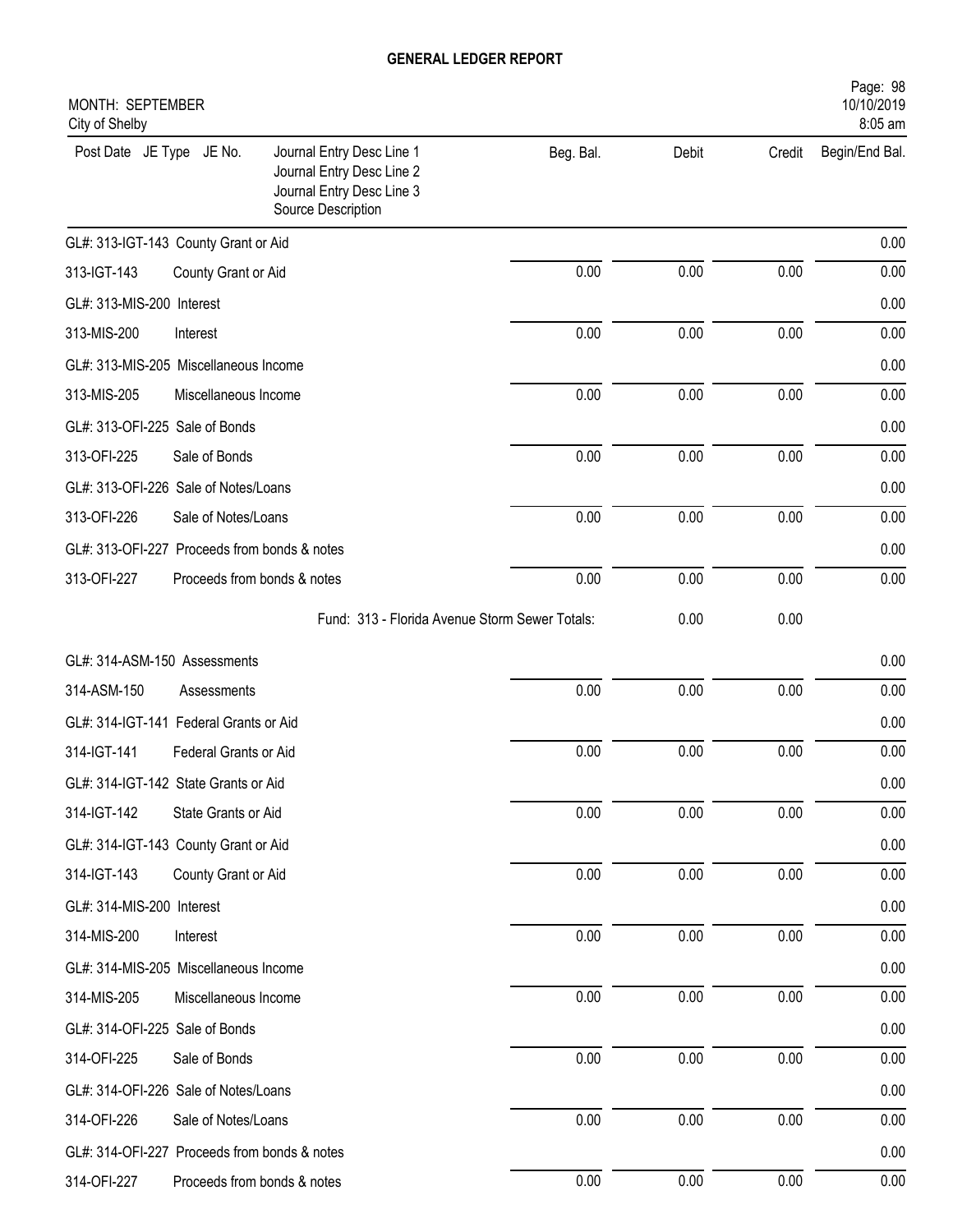| Page: 99<br>10/10/2019<br>MONTH: SEPTEMBER<br>8:05 am<br>City of Shelby |                      |                                                                                                           |           |       |          |                |  |
|-------------------------------------------------------------------------|----------------------|-----------------------------------------------------------------------------------------------------------|-----------|-------|----------|----------------|--|
| Post Date JE Type JE No.                                                |                      | Journal Entry Desc Line 1<br>Journal Entry Desc Line 2<br>Journal Entry Desc Line 3<br>Source Description | Beg. Bal. | Debit | Credit   | Begin/End Bal. |  |
| GL#: 314-WSS-500 Engineering                                            |                      |                                                                                                           |           |       |          | 0.00           |  |
| 314-WSS-500                                                             | Engineering          |                                                                                                           | 0.00      | 0.00  | 0.00     | 0.00           |  |
| GL#: 314-WSS-503 Note/Loan Payment                                      |                      |                                                                                                           |           |       |          | 0.00           |  |
| 314-WSS-503                                                             | Note/Loan Payment    |                                                                                                           | 0.00      | 0.00  | 0.00     | 0.00           |  |
| GL#: 314-WSS-504 Bond Payment                                           |                      |                                                                                                           |           |       |          | 0.00           |  |
| 314-WSS-504                                                             | <b>Bond Payment</b>  |                                                                                                           | 0.00      | 0.00  | 0.00     | 0.00           |  |
| GL#: 314-WSS-505 Interest Expense                                       |                      |                                                                                                           |           |       |          | 0.00           |  |
| 314-WSS-505                                                             | Interest Expense     |                                                                                                           | 0.00      | 0.00  | 0.00     | 0.00           |  |
| GL#: 314-WSS-531 Miscellaneous                                          |                      |                                                                                                           |           |       |          | 0.00           |  |
| 314-WSS-531                                                             | Miscellaneous        |                                                                                                           | 0.00      | 0.00  | 0.00     | 0.00           |  |
| GL#: 314-WSS-536 Construction                                           |                      |                                                                                                           |           |       |          | 0.00           |  |
| 314-WSS-536                                                             | Construction         |                                                                                                           | 0.00      | 0.00  | 0.00     | 0.00           |  |
|                                                                         |                      | Fund: 314 - Walnut Street Sanitary Sewer Totals:                                                          |           | 0.00  | 0.00     |                |  |
| GL#: 315-ASM-150 Assessments                                            |                      |                                                                                                           |           |       |          | 0.00           |  |
| 315-ASM-150                                                             | Assessments          |                                                                                                           | 0.00      | 0.00  | 0.00     | 0.00           |  |
| GL#: 315-CRE-500 Engineering                                            |                      |                                                                                                           |           |       |          | 0.00           |  |
| 315-CRE-500                                                             | Engineering          |                                                                                                           | 0.00      | 0.00  | 0.00     | 0.00           |  |
| GL#: 315-CRE-503 Note/Loan Payment                                      |                      |                                                                                                           |           |       |          | $0.00\,$       |  |
| 315-CRE-503                                                             | Note/Loan Payment    |                                                                                                           | 0.00      | 0.00  | $0.00\,$ | 0.00           |  |
| GL#: 315-CRE-504 Bond Payment                                           |                      |                                                                                                           |           |       |          | 0.00           |  |
| 315-CRE-504                                                             | <b>Bond Payment</b>  |                                                                                                           | 0.00      | 0.00  | 0.00     | 0.00           |  |
| GL#: 315-CRE-505 Interest Expense                                       |                      |                                                                                                           |           |       |          | 0.00           |  |
| 315-CRE-505                                                             | Interest Expense     |                                                                                                           | $0.00\,$  | 0.00  | 0.00     | 0.00           |  |
| GL#: 315-CRE-531 Miscellaneous                                          |                      |                                                                                                           |           |       |          | 0.00           |  |
| 315-CRE-531                                                             | Miscellaneous        |                                                                                                           | 0.00      | 0.00  | 0.00     | 0.00           |  |
| GL#: 315-CRE-536 Construction                                           |                      |                                                                                                           |           |       |          | 0.00           |  |
| 315-CRE-536                                                             | Construction         |                                                                                                           | 0.00      | 0.00  | $0.00\,$ | 0.00           |  |
| GL#: 315-MIS-205 Miscellaneous Income                                   |                      |                                                                                                           |           |       |          | 0.00           |  |
| 315-MIS-205                                                             | Miscellaneous Income |                                                                                                           | 0.00      | 0.00  | 0.00     | 0.00           |  |
| GL#: 315-OFI-225 Sale of Bonds                                          |                      |                                                                                                           |           |       |          | 0.00           |  |
| 315-OFI-225                                                             | Sale of Bonds        |                                                                                                           | 0.00      | 0.00  | $0.00\,$ | $0.00\,$       |  |
|                                                                         |                      |                                                                                                           |           |       |          |                |  |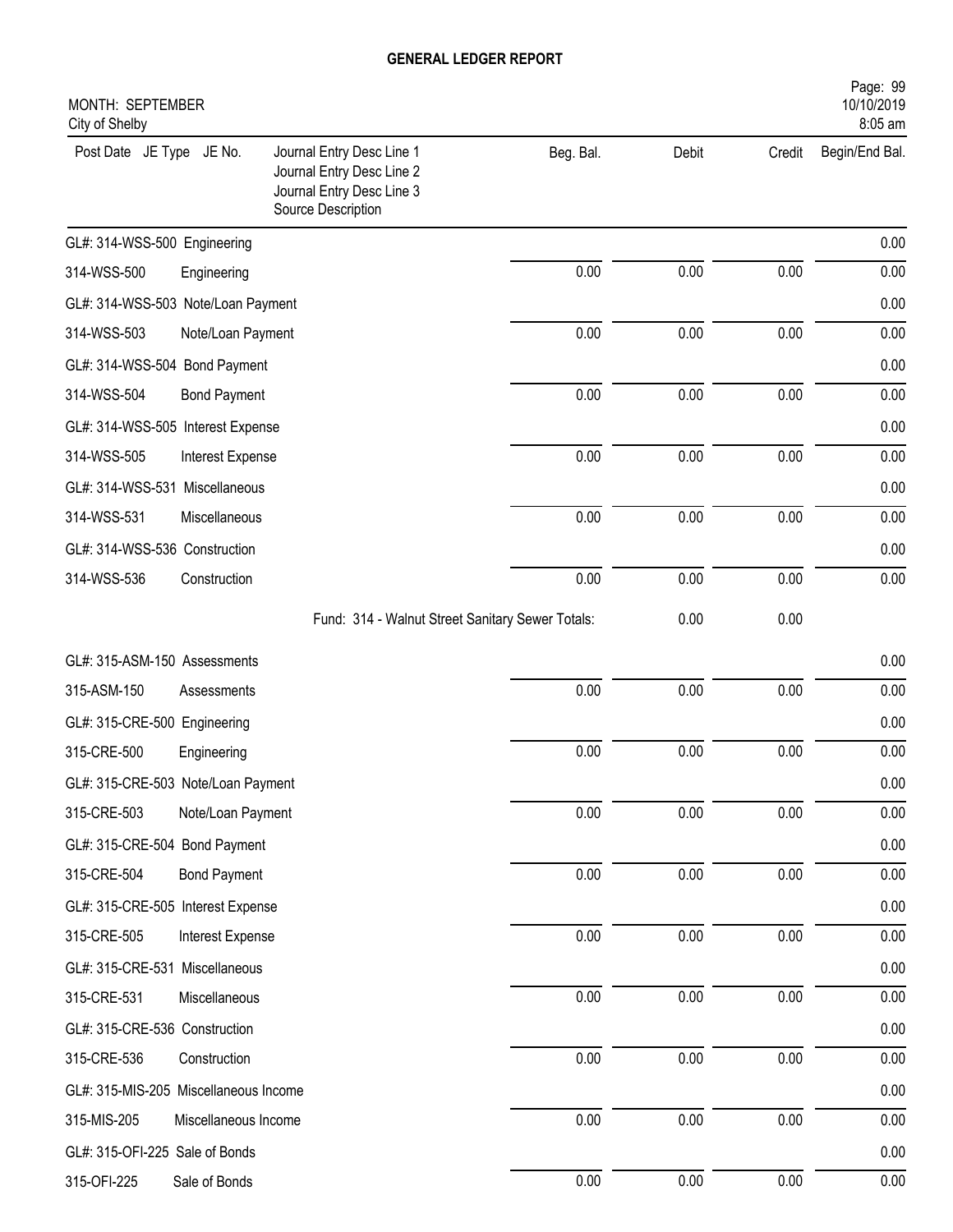| Page: 100<br>10/10/2019<br>MONTH: SEPTEMBER<br>8:05 am<br>City of Shelby |                             |                                                                                                           |                                  |       |        |                |  |
|--------------------------------------------------------------------------|-----------------------------|-----------------------------------------------------------------------------------------------------------|----------------------------------|-------|--------|----------------|--|
| Post Date JE Type JE No.                                                 |                             | Journal Entry Desc Line 1<br>Journal Entry Desc Line 2<br>Journal Entry Desc Line 3<br>Source Description | Beg. Bal.                        | Debit | Credit | Begin/End Bal. |  |
| GL#: 315-OFI-226 Sale of Notes/Loans                                     |                             |                                                                                                           |                                  |       |        | 0.00           |  |
| 315-OFI-226                                                              | Sale of Notes/Loans         |                                                                                                           | 0.00                             | 0.00  | 0.00   | 0.00           |  |
| GL#: 315-OFI-227                                                         | Proceeds from bonds & notes |                                                                                                           |                                  |       |        | 0.00           |  |
| 315-OFI-227                                                              | Proceeds from bonds & notes |                                                                                                           | 0.00                             | 0.00  | 0.00   | 0.00           |  |
|                                                                          |                             |                                                                                                           | Fund: 315 - Crestview #2 Totals: | 0.00  | 0.00   |                |  |
| GL#: 316-ASM-150 Assessments                                             |                             |                                                                                                           |                                  |       |        | 0.00           |  |
| 316-ASM-150                                                              | Assessments                 |                                                                                                           | 0.00                             | 0.00  | 0.00   | 0.00           |  |
| GL#: 316-MIS-205 Miscellaneous Income                                    |                             |                                                                                                           |                                  |       |        | 0.00           |  |
| 316-MIS-205                                                              | Miscellaneous Income        |                                                                                                           | 0.00                             | 0.00  | 0.00   | 0.00           |  |
| GL#: 316-OFI-225 Sale of Bonds                                           |                             |                                                                                                           |                                  |       |        | 0.00           |  |
| 316-OFI-225                                                              | Sale of Bonds               |                                                                                                           | 0.00                             | 0.00  | 0.00   | 0.00           |  |
| GL#: 316-OFI-226 Sale of Notes/Loans                                     |                             |                                                                                                           |                                  |       |        | 0.00           |  |
| 316-OFI-226                                                              | Sale of Notes/Loans         |                                                                                                           | 0.00                             | 0.00  | 0.00   | 0.00           |  |
| GL#: 316-OFI-227 Proceeds from bonds & notes                             |                             |                                                                                                           |                                  |       |        | 0.00           |  |
| 316-OFI-227                                                              | Proceeds from bonds & notes |                                                                                                           | 0.00                             | 0.00  | 0.00   | 0.00           |  |
| GL#: 316-WAR-500 Engineering                                             |                             |                                                                                                           |                                  |       |        | 0.00           |  |
| 316-WAR-500                                                              | Engineering                 |                                                                                                           | 0.00                             | 0.00  | 0.00   | 0.00           |  |
| GL#: 316-WAR-503 Note/Loan Payment                                       |                             |                                                                                                           |                                  |       |        | $0.00\,$       |  |
| 316-WAR-503                                                              | Note/Loan Payment           |                                                                                                           | 0.00                             | 0.00  | 0.00   | 0.00           |  |
| GL#: 316-WAR-504 Bond Payment                                            |                             |                                                                                                           |                                  |       |        | 0.00           |  |
| 316-WAR-504                                                              | <b>Bond Payment</b>         |                                                                                                           | 0.00                             | 0.00  | 0.00   | 0.00           |  |
| GL#: 316-WAR-505 Interest Expense                                        |                             |                                                                                                           |                                  |       |        | 0.00           |  |
| 316-WAR-505                                                              | Interest Expense            |                                                                                                           | 0.00                             | 0.00  | 0.00   | 0.00           |  |
| GL#: 316-WAR-531 Miscellaneous                                           |                             |                                                                                                           |                                  |       |        | 0.00           |  |
| 316-WAR-531                                                              | Miscellaneous               |                                                                                                           | 0.00                             | 0.00  | 0.00   | 0.00           |  |
| GL#: 316-WAR-536 Construction                                            |                             |                                                                                                           |                                  |       |        | 0.00           |  |
| 316-WAR-536                                                              | Construction                |                                                                                                           | 0.00                             | 0.00  | 0.00   | 0.00           |  |
|                                                                          |                             | Fund: 316 - Wareham Road Water & Sewer Totals:                                                            |                                  | 0.00  | 0.00   |                |  |
| GL#: 317-ASM-150 Assessments                                             |                             |                                                                                                           |                                  |       |        | 0.00           |  |
| 317-ASM-150                                                              | Assessments                 |                                                                                                           | 0.00                             | 0.00  | 0.00   | 0.00           |  |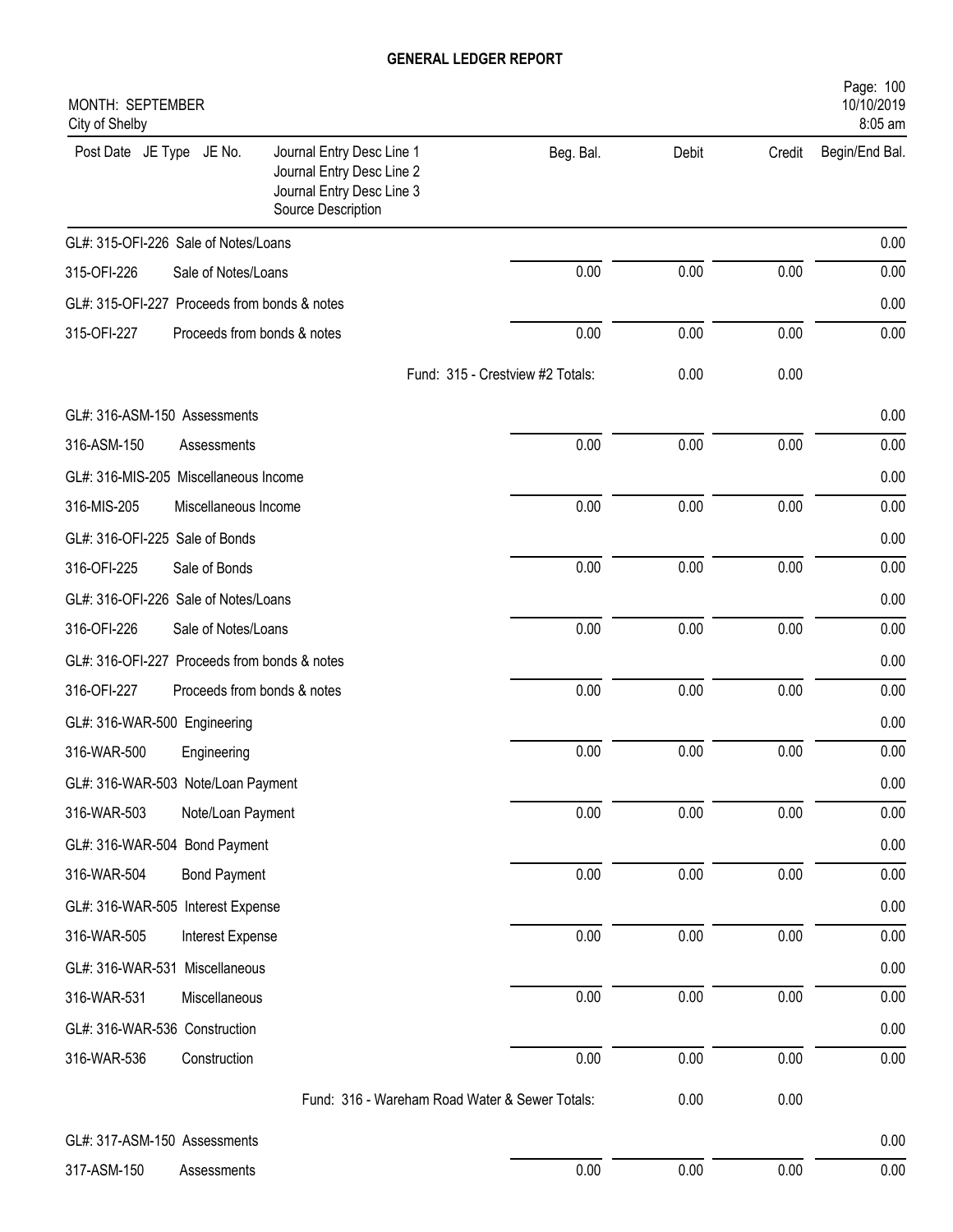| Page: 101<br>MONTH: SEPTEMBER<br>10/10/2019<br>8:05 am |                             |                                                                                                           |                                |       |        |                |  |
|--------------------------------------------------------|-----------------------------|-----------------------------------------------------------------------------------------------------------|--------------------------------|-------|--------|----------------|--|
| City of Shelby<br>Post Date JE Type JE No.             |                             | Journal Entry Desc Line 1<br>Journal Entry Desc Line 2<br>Journal Entry Desc Line 3<br>Source Description | Beg. Bal.                      | Debit | Credit | Begin/End Bal. |  |
| GL#: 317-FOX-500 Engineering                           |                             |                                                                                                           |                                |       |        | 0.00           |  |
| 317-FOX-500                                            | Engineering                 |                                                                                                           | 0.00                           | 0.00  | 0.00   | 0.00           |  |
| GL#: 317-FOX-503 Note/Loan Payment                     |                             |                                                                                                           |                                |       |        | 0.00           |  |
| 317-FOX-503                                            | Note/Loan Payment           |                                                                                                           | 0.00                           | 0.00  | 0.00   | 0.00           |  |
| GL#: 317-FOX-504 Bond Payment                          |                             |                                                                                                           |                                |       |        | 0.00           |  |
| 317-FOX-504                                            | <b>Bond Payment</b>         |                                                                                                           | 0.00                           | 0.00  | 0.00   | 0.00           |  |
| GL#: 317-FOX-505 Interest Expense                      |                             |                                                                                                           |                                |       |        | 0.00           |  |
| 317-FOX-505                                            | Interest Expense            |                                                                                                           | 0.00                           | 0.00  | 0.00   | 0.00           |  |
| GL#: 317-FOX-531 Miscellaneous                         |                             |                                                                                                           |                                |       |        | 0.00           |  |
| 317-FOX-531                                            | Miscellaneous               |                                                                                                           | 0.00                           | 0.00  | 0.00   | 0.00           |  |
| GL#: 317-FOX-536 Construction                          |                             |                                                                                                           |                                |       |        | 0.00           |  |
| 317-FOX-536                                            | Construction                |                                                                                                           | 0.00                           | 0.00  | 0.00   | 0.00           |  |
| GL#: 317-IGT-141 Federal Grants or Aid                 |                             |                                                                                                           |                                |       |        | 0.00           |  |
| 317-IGT-141                                            | Federal Grants or Aid       |                                                                                                           | 0.00                           | 0.00  | 0.00   | 0.00           |  |
| GL#: 317-IGT-142 State Grants or Aid                   |                             |                                                                                                           |                                |       |        | 0.00           |  |
| 317-IGT-142                                            | State Grants or Aid         |                                                                                                           | 0.00                           | 0.00  | 0.00   | 0.00           |  |
| GL#: 317-IGT-143 County Grant or Aid                   |                             |                                                                                                           |                                |       |        | 0.00           |  |
| 317-IGT-143                                            | County Grant or Aid         |                                                                                                           | 0.00                           | 0.00  | 0.00   | 0.00           |  |
| GL#: 317-MIS-200 Interest                              |                             |                                                                                                           |                                |       |        | 0.00           |  |
| 317-MIS-200                                            | Interest                    |                                                                                                           | 0.00                           | 0.00  | 0.00   | 0.00           |  |
| GL#: 317-MIS-205 Miscellaneous Income                  |                             |                                                                                                           |                                |       |        | 0.00           |  |
| 317-MIS-205                                            | Miscellaneous Income        |                                                                                                           | 0.00                           | 0.00  | 0.00   | 0.00           |  |
| GL#: 317-OFI-225 Sale of Bonds                         |                             |                                                                                                           |                                |       |        | 0.00           |  |
| 317-OFI-225                                            | Sale of Bonds               |                                                                                                           | 0.00                           | 0.00  | 0.00   | 0.00           |  |
| GL#: 317-OFI-226 Sale of Notes/Loans                   |                             |                                                                                                           |                                |       |        | 0.00           |  |
| 317-OFI-226                                            | Sale of Notes/Loans         |                                                                                                           | 0.00                           | 0.00  | 0.00   | 0.00           |  |
| GL#: 317-OFI-227 Proceeds from bonds & notes           |                             |                                                                                                           |                                |       |        | 0.00           |  |
| 317-OFI-227                                            | Proceeds from bonds & notes |                                                                                                           | 0.00                           | 0.00  | 0.00   | 0.00           |  |
|                                                        |                             |                                                                                                           | Fund: 317 - Fox Run #5 Totals: | 0.00  | 0.00   |                |  |
| GL#: 318-ASM-150 Assessments                           |                             |                                                                                                           |                                |       |        | 0.00           |  |
| 318-ASM-150                                            | Assessments                 |                                                                                                           | 0.00                           | 0.00  | 0.00   | 0.00           |  |
|                                                        |                             |                                                                                                           |                                |       |        |                |  |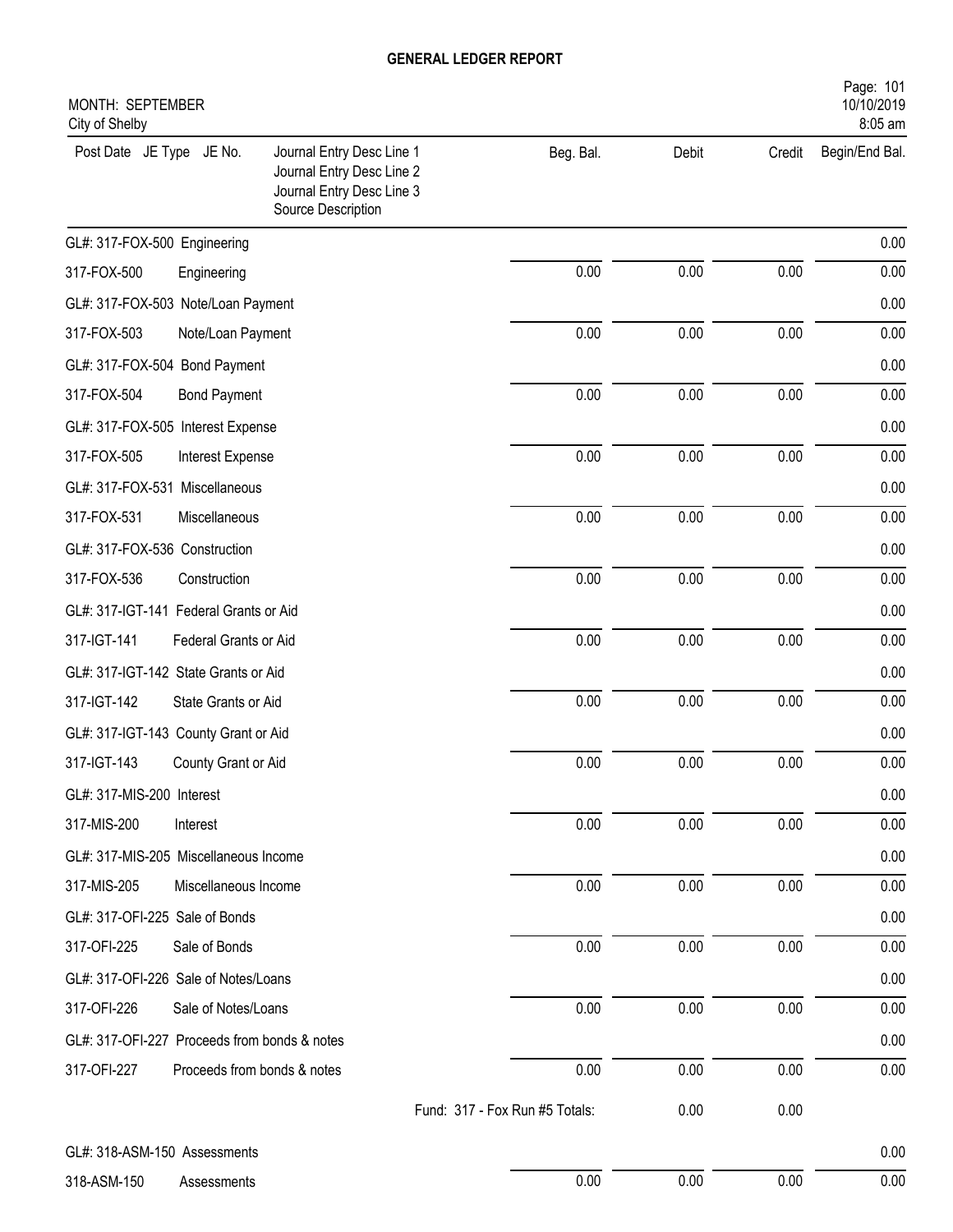| MONTH: SEPTEMBER<br>City of Shelby           |                             |                                                                                                           |           |       |        | Page: 102<br>10/10/2019<br>8:05 am |
|----------------------------------------------|-----------------------------|-----------------------------------------------------------------------------------------------------------|-----------|-------|--------|------------------------------------|
| Post Date JE Type JE No.                     |                             | Journal Entry Desc Line 1<br>Journal Entry Desc Line 2<br>Journal Entry Desc Line 3<br>Source Description | Beg. Bal. | Debit | Credit | Begin/End Bal.                     |
| GL#: 318-MIS-205 Miscellaneous Income        |                             |                                                                                                           |           |       |        | 0.00                               |
| 318-MIS-205                                  | Miscellaneous Income        |                                                                                                           | 0.00      | 0.00  | 0.00   | 0.00                               |
| GL#: 318-OFI-225 Sale of Bonds               |                             |                                                                                                           |           |       |        | 0.00                               |
| 318-OFI-225                                  | Sale of Bonds               |                                                                                                           | 0.00      | 0.00  | 0.00   | 0.00                               |
| GL#: 318-OFI-226 Sale of Notes/Loans         |                             |                                                                                                           |           |       |        | 0.00                               |
| 318-OFI-226                                  | Sale of Notes/Loans         |                                                                                                           | 0.00      | 0.00  | 0.00   | 0.00                               |
| GL#: 318-OFI-227 Proceeds from bonds & notes |                             |                                                                                                           |           |       |        | 0.00                               |
| 318-OFI-227                                  | Proceeds from bonds & notes |                                                                                                           | 0.00      | 0.00  | 0.00   | 0.00                               |
| GL#: 318-WRP-500 Engineering                 |                             |                                                                                                           |           |       |        | 0.00                               |
| 318-WRP-500                                  | Engineering                 |                                                                                                           | 0.00      | 0.00  | 0.00   | 0.00                               |
| GL#: 318-WRP-503 Note/Loan Payment           |                             |                                                                                                           |           |       |        | 0.00                               |
| 318-WRP-503                                  | Note/Loan Payment           |                                                                                                           | 0.00      | 0.00  | 0.00   | 0.00                               |
| GL#: 318-WRP-504 Bond Payment                |                             |                                                                                                           |           |       |        | 0.00                               |
| 318-WRP-504                                  | <b>Bond Payment</b>         |                                                                                                           | 0.00      | 0.00  | 0.00   | 0.00                               |
| GL#: 318-WRP-505 Interest Expense            |                             |                                                                                                           |           |       |        | 0.00                               |
| 318-WRP-505                                  | <b>Interest Expense</b>     |                                                                                                           | 0.00      | 0.00  | 0.00   | 0.00                               |
| GL#: 318-WRP-531                             | Miscellaneous               |                                                                                                           |           |       |        | 0.00                               |
| 318-WRP-531                                  | Miscellaneous               |                                                                                                           | 0.00      | 0.00  | 0.00   | 0.00                               |
| GL#: 318-WRP-536 Construction                |                             |                                                                                                           |           |       |        | 0.00                               |
| 318-WRP-536                                  | Construction                |                                                                                                           | 0.00      | 0.00  | 0.00   | 0.00                               |
|                                              |                             | Fund: 318 - Wareham Rd. Pavement & Storm Totals:                                                          |           | 0.00  | 0.00   |                                    |
| GL#: 319-ASM-150 Assessments                 |                             |                                                                                                           |           |       |        | 0.00                               |
| 319-ASM-150                                  | Assessments                 |                                                                                                           | 0.00      | 0.00  | 0.00   | 0.00                               |
| GL#: 319-IGT-141 Federal Grants or Aid       |                             |                                                                                                           |           |       |        | 0.00                               |
| 319-IGT-141                                  | Federal Grants or Aid       |                                                                                                           | 0.00      | 0.00  | 0.00   | 0.00                               |
| GL#: 319-IGT-142 State Grants or Aid         |                             |                                                                                                           |           |       |        | 0.00                               |
| 319-IGT-142                                  | State Grants or Aid         |                                                                                                           | 0.00      | 0.00  | 0.00   | 0.00                               |
| GL#: 319-MIS-200 Interest                    |                             |                                                                                                           |           |       |        | 0.00                               |
| 319-MIS-200                                  | Interest                    |                                                                                                           | 0.00      | 0.00  | 0.00   | 0.00                               |
| GL#: 319-MIS-205 Miscellaneous Income        |                             |                                                                                                           |           |       |        | 0.00                               |
| 319-MIS-205                                  | Miscellaneous Income        |                                                                                                           | 0.00      | 0.00  | 0.00   | 0.00                               |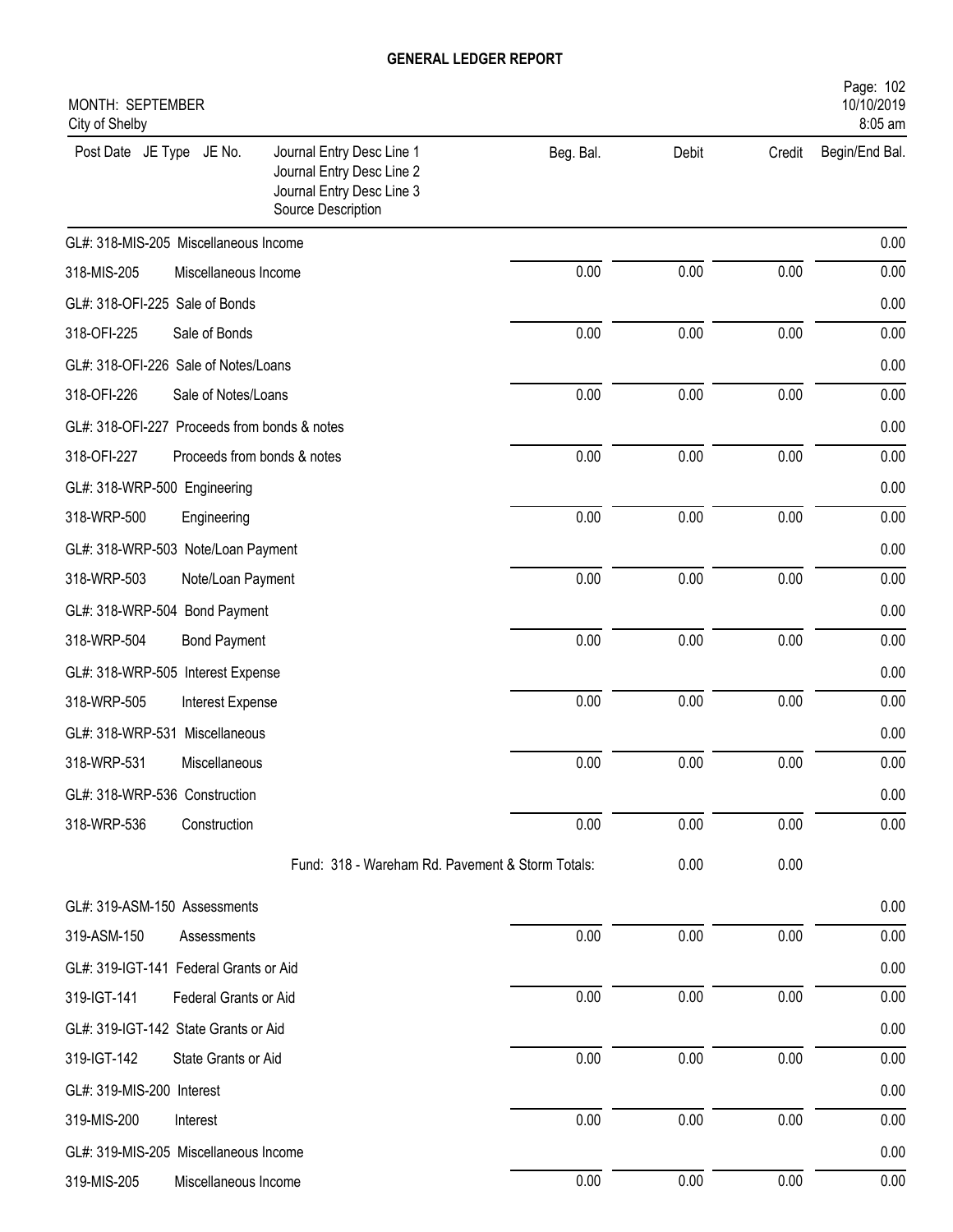| Page: 103<br>MONTH: SEPTEMBER<br>10/10/2019<br>City of Shelby<br>8:05 am |                             |                                                                                                           |           |       |        |                |  |
|--------------------------------------------------------------------------|-----------------------------|-----------------------------------------------------------------------------------------------------------|-----------|-------|--------|----------------|--|
| Post Date JE Type JE No.                                                 |                             | Journal Entry Desc Line 1<br>Journal Entry Desc Line 2<br>Journal Entry Desc Line 3<br>Source Description | Beg. Bal. | Debit | Credit | Begin/End Bal. |  |
| GL#: 319-NGW-500 Engineering                                             |                             |                                                                                                           |           |       |        | 0.00           |  |
| 319-NGW-500                                                              | Engineering                 |                                                                                                           | 0.00      | 0.00  | 0.00   | 0.00           |  |
| GL#: 319-NGW-503 Note/Loan Payment                                       |                             |                                                                                                           |           |       |        | 0.00           |  |
| 319-NGW-503                                                              | Note/Loan Payment           |                                                                                                           | 0.00      | 0.00  | 0.00   | 0.00           |  |
| GL#: 319-NGW-504 Bond Payment                                            |                             |                                                                                                           |           |       |        | 0.00           |  |
| 319-NGW-504                                                              | <b>Bond Payment</b>         |                                                                                                           | 0.00      | 0.00  | 0.00   | 0.00           |  |
| GL#: 319-NGW-505 Interest Expense                                        |                             |                                                                                                           |           |       |        | 0.00           |  |
| 319-NGW-505                                                              | Interest Expense            |                                                                                                           | 0.00      | 0.00  | 0.00   | 0.00           |  |
| GL#: 319-NGW-531                                                         | Miscellaneous               |                                                                                                           |           |       |        | 0.00           |  |
| 319-NGW-531                                                              | Miscellaneous               |                                                                                                           | 0.00      | 0.00  | 0.00   | 0.00           |  |
| GL#: 319-NGW-536 Construction                                            |                             |                                                                                                           |           |       |        | 0.00           |  |
| 319-NGW-536                                                              | Construction                |                                                                                                           | 0.00      | 0.00  | 0.00   | 0.00           |  |
| GL#: 319-OFI-225 Sale of Bonds                                           |                             |                                                                                                           |           |       |        | 0.00           |  |
| 319-OFI-225                                                              | Sale of Bonds               |                                                                                                           | 0.00      | 0.00  | 0.00   | 0.00           |  |
| GL#: 319-OFI-226 Sale of Notes/Loans                                     |                             |                                                                                                           |           |       |        | 0.00           |  |
| 319-OFI-226                                                              | Sale of Notes/Loans         |                                                                                                           | 0.00      | 0.00  | 0.00   | 0.00           |  |
| GL#: 319-OFI-227 Proceeds from bonds & notes                             |                             |                                                                                                           |           |       |        | 0.00           |  |
| 319-OFI-227                                                              | Proceeds from bonds & notes |                                                                                                           | 0.00      | 0.00  | 0.00   | 0.00           |  |
|                                                                          |                             | Fund: 319 - North Gamble Street Waterline Totals:                                                         |           | 0.00  | 0.00   |                |  |
| GL#: 320-ASM-150 Assessments                                             |                             |                                                                                                           |           |       |        | 0.00           |  |
| 320-ASM-150                                                              | Assessments                 |                                                                                                           | 0.00      | 0.00  | 0.00   | 0.00           |  |
| GL#: 320-MIS-200 Interest                                                |                             |                                                                                                           |           |       |        | 0.00           |  |
| 320-MIS-200                                                              | Interest                    |                                                                                                           | 0.00      | 0.00  | 0.00   | 0.00           |  |
| GL#: 320-MIS-205 Miscellaneous Income                                    |                             |                                                                                                           |           |       |        | 0.00           |  |
| 320-MIS-205                                                              | Miscellaneous Income        |                                                                                                           | 0.00      | 0.00  | 0.00   | 0.00           |  |
| GL#: 320-OFI-225 Sale of Bonds                                           |                             |                                                                                                           |           |       |        | 0.00           |  |
| 320-OFI-225                                                              | Sale of Bonds               |                                                                                                           | 0.00      | 0.00  | 0.00   | 0.00           |  |
| GL#: 320-OFI-226 Sale of Notes/Loans                                     |                             |                                                                                                           |           |       |        | 0.00           |  |
| 320-OFI-226                                                              | Sale of Notes/Loans         |                                                                                                           | 0.00      | 0.00  | 0.00   | 0.00           |  |
| GL#: 320-OFI-227 Proceeds from bonds & notes                             |                             |                                                                                                           |           |       |        | 0.00           |  |
| 320-OFI-227                                                              | Proceeds from bonds & notes |                                                                                                           | 0.00      | 0.00  | 0.00   | 0.00           |  |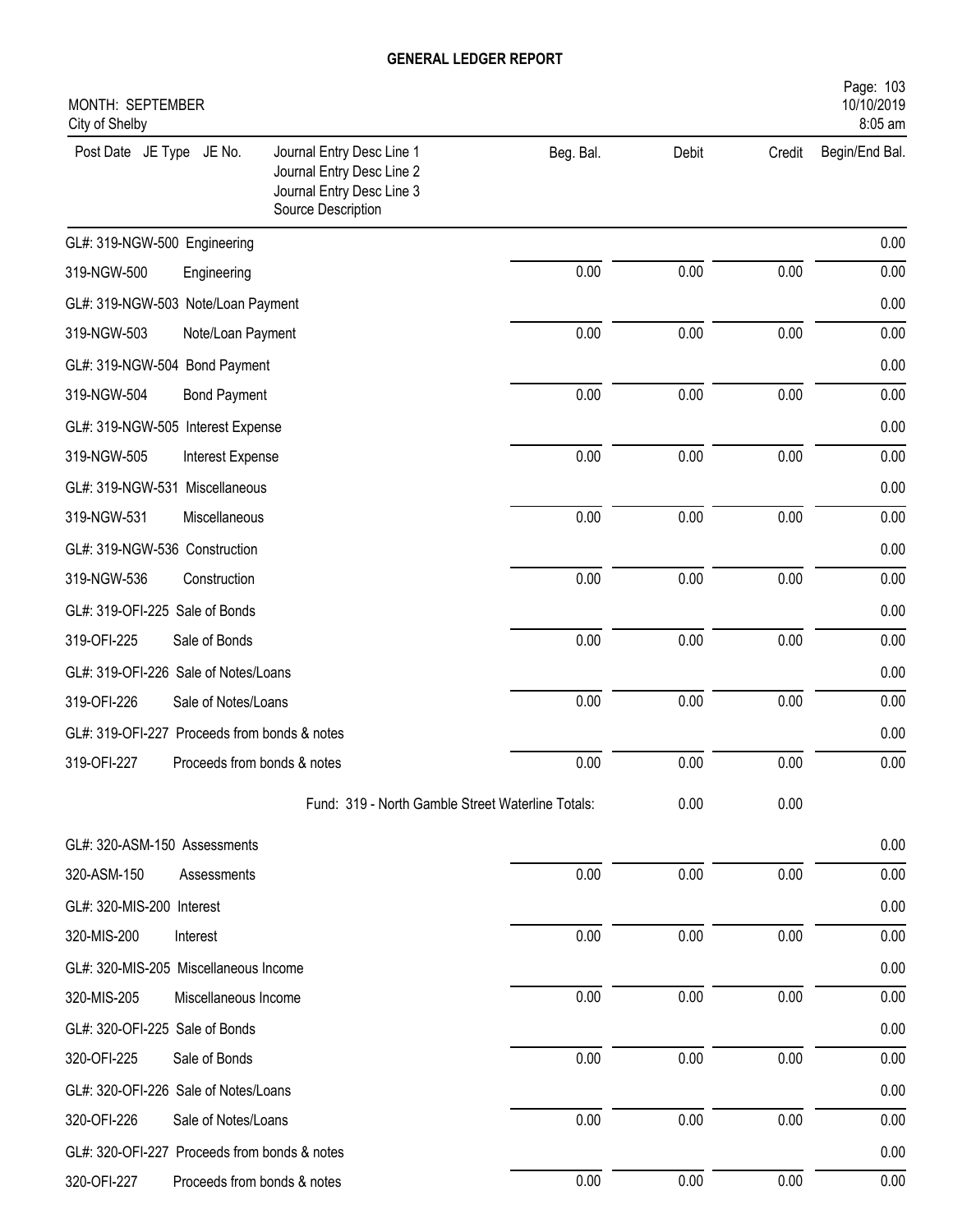| Page: 104<br>10/10/2019<br>MONTH: SEPTEMBER<br>8:05 am<br>City of Shelby |                                                                                                           |                                          |       |          |                |  |  |
|--------------------------------------------------------------------------|-----------------------------------------------------------------------------------------------------------|------------------------------------------|-------|----------|----------------|--|--|
| Post Date JE Type JE No.                                                 | Journal Entry Desc Line 1<br>Journal Entry Desc Line 2<br>Journal Entry Desc Line 3<br>Source Description | Beg. Bal.                                | Debit | Credit   | Begin/End Bal. |  |  |
| GL#: 320-RVE-500 Engineering                                             |                                                                                                           |                                          |       |          | 0.00           |  |  |
| 320-RVE-500                                                              | Engineering                                                                                               | 0.00                                     | 0.00  | 0.00     | 0.00           |  |  |
| GL#: 320-RVE-503 Note/Loan Payment                                       |                                                                                                           |                                          |       |          | 0.00           |  |  |
| 320-RVE-503                                                              | Note/Loan Payment                                                                                         | 0.00                                     | 0.00  | 0.00     | 0.00           |  |  |
| GL#: 320-RVE-504 Bond Payment                                            |                                                                                                           |                                          |       |          | 0.00           |  |  |
| 320-RVE-504                                                              | <b>Bond Payment</b>                                                                                       | 0.00                                     | 0.00  | 0.00     | 0.00           |  |  |
| GL#: 320-RVE-505 Interest Expense                                        |                                                                                                           |                                          |       |          | 0.00           |  |  |
| 320-RVE-505                                                              | Interest Expense                                                                                          | 0.00                                     | 0.00  | 0.00     | 0.00           |  |  |
| GL#: 320-RVE-531 Miscellaneous                                           |                                                                                                           |                                          |       |          | 0.00           |  |  |
| 320-RVE-531                                                              | Miscellaneous                                                                                             | 0.00                                     | 0.00  | 0.00     | 0.00           |  |  |
| GL#: 320-RVE-536 Construction                                            |                                                                                                           |                                          |       |          | 0.00           |  |  |
| 320-RVE-536                                                              | Construction                                                                                              | 0.00                                     | 0.00  | 0.00     | 0.00           |  |  |
|                                                                          |                                                                                                           | Fund: 320 - Riverview Estates #1 Totals: | 0.00  | 0.00     |                |  |  |
| GL#: 321-ASM-150 Assessments                                             |                                                                                                           |                                          |       |          | 0.00           |  |  |
| 321-ASM-150                                                              | Assessments                                                                                               | 0.00                                     | 0.00  | 0.00     | 0.00           |  |  |
| GL#: 321-MIS-205 Miscellaneous Income                                    |                                                                                                           |                                          |       |          | 0.00           |  |  |
| 321-MIS-205                                                              | Miscellaneous Income                                                                                      | 0.00                                     | 0.00  | 0.00     | 0.00           |  |  |
| GL#: 321-OFI-225 Sale of Bonds                                           |                                                                                                           |                                          |       |          | 0.00           |  |  |
| 321-OFI-225                                                              | Sale of Bonds                                                                                             | $0.00\,$                                 | 0.00  | $0.00\,$ | 0.00           |  |  |
| GL#: 321-OFI-226 Sale of Notes/Loans                                     |                                                                                                           |                                          |       |          | 0.00           |  |  |
| 321-OFI-226                                                              | Sale of Notes/Loans                                                                                       | 0.00                                     | 0.00  | 0.00     | 0.00           |  |  |
| GL#: 321-OFI-227 Proceeds from bonds & notes                             |                                                                                                           |                                          |       |          | 0.00           |  |  |
| 321-OFI-227                                                              | Proceeds from bonds & notes                                                                               | 0.00                                     | 0.00  | 0.00     | 0.00           |  |  |
| GL#: 321-SRT-500 Engineering                                             |                                                                                                           |                                          |       |          | 0.00           |  |  |
| 321-SRT-500                                                              | Engineering                                                                                               | 0.00                                     | 0.00  | 0.00     | 0.00           |  |  |
| GL#: 321-SRT-503 Note/Loan Payment                                       |                                                                                                           |                                          |       |          | 0.00           |  |  |
| 321-SRT-503                                                              | Note/Loan Payment                                                                                         | 0.00                                     | 0.00  | 0.00     | 0.00           |  |  |
| GL#: 321-SRT-504 Bond Payment                                            |                                                                                                           |                                          |       |          | 0.00           |  |  |
| 321-SRT-504                                                              | <b>Bond Payment</b>                                                                                       | 0.00                                     | 0.00  | 0.00     | 0.00           |  |  |
| GL#: 321-SRT-505 Interest Expense                                        |                                                                                                           |                                          |       |          | 0.00           |  |  |
| 321-SRT-505                                                              | Interest Expense                                                                                          | $0.00\,$                                 | 0.00  | 0.00     | 0.00           |  |  |
|                                                                          |                                                                                                           |                                          |       |          |                |  |  |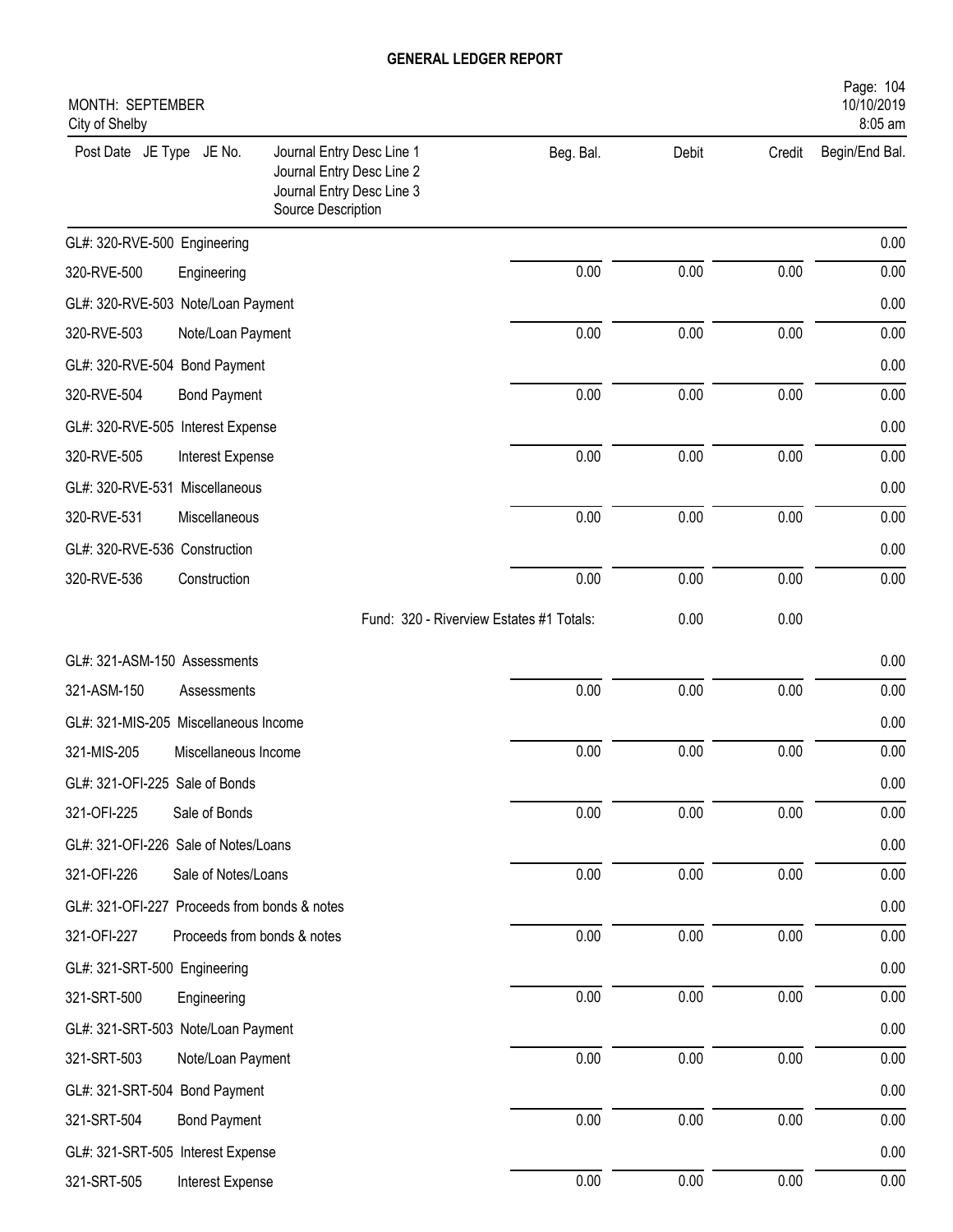| Page: 105<br>MONTH: SEPTEMBER<br>10/10/2019<br>8:05 am<br>City of Shelby |                             |                                                                                                           |           |       |        |                |
|--------------------------------------------------------------------------|-----------------------------|-----------------------------------------------------------------------------------------------------------|-----------|-------|--------|----------------|
| Post Date JE Type JE No.                                                 |                             | Journal Entry Desc Line 1<br>Journal Entry Desc Line 2<br>Journal Entry Desc Line 3<br>Source Description | Beg. Bal. | Debit | Credit | Begin/End Bal. |
| GL#: 321-SRT-531 Miscellaneous                                           |                             |                                                                                                           |           |       |        | 0.00           |
| 321-SRT-531                                                              | Miscellaneous               |                                                                                                           | 0.00      | 0.00  | 0.00   | 0.00           |
| GL#: 321-SRT-536 Construction                                            |                             |                                                                                                           |           |       |        | 0.00           |
| 321-SRT-536                                                              | Construction                |                                                                                                           | 0.00      | 0.00  | 0.00   | 0.00           |
| GL#: 321-SRT-537 EPA Fees and Permits                                    |                             |                                                                                                           |           |       |        | 0.00           |
| 321-SRT-537                                                              | <b>EPA Fees and Permits</b> |                                                                                                           | 0.00      | 0.00  | 0.00   | 0.00           |
| GL#: 321-SRT-601 Inspection Fees                                         |                             |                                                                                                           |           |       |        | 0.00           |
| 321-SRT-601                                                              | <b>Inspection Fees</b>      |                                                                                                           | 0.00      | 0.00  | 0.00   | 0.00           |
|                                                                          |                             | Fund: 321 - St. Rt. 39 Water/Sewer Ext. Totals:                                                           |           | 0.00  | 0.00   |                |
| GL#: 322-ASM-150 Assessments                                             |                             |                                                                                                           |           |       |        | 0.00           |
| 322-ASM-150                                                              | Assessments                 |                                                                                                           | 0.00      | 0.00  | 0.00   | 0.00           |
| GL#: 322-FOX-500 Engineering                                             |                             |                                                                                                           |           |       |        | 0.00           |
| 322-FOX-500                                                              | Engineering                 |                                                                                                           | 0.00      | 0.00  | 0.00   | 0.00           |
| GL#: 322-FOX-503 Note/Loan Payment                                       |                             |                                                                                                           |           |       |        | 0.00           |
| 322-FOX-503                                                              | Note/Loan Payment           |                                                                                                           | 0.00      | 0.00  | 0.00   | 0.00           |
| GL#: 322-FOX-504 Bond Payment                                            |                             |                                                                                                           |           |       |        | 0.00           |
| 322-FOX-504                                                              | <b>Bond Payment</b>         |                                                                                                           | 0.00      | 0.00  | 0.00   | 0.00           |
| GL#: 322-FOX-505 Interest Expense                                        |                             |                                                                                                           |           |       |        | 0.00           |
| 322-FOX-505                                                              | Interest Expense            |                                                                                                           | 0.00      | 0.00  | 0.00   | 0.00           |
| GL#: 322-FOX-531 Miscellaneous                                           |                             |                                                                                                           |           |       |        | 0.00           |
| 322-FOX-531                                                              | Miscellaneous               |                                                                                                           | 0.00      | 0.00  | 0.00   | 0.00           |
| GL#: 322-FOX-536 Construction                                            |                             |                                                                                                           |           |       |        | 0.00           |
| 322-FOX-536                                                              | Construction                |                                                                                                           | 0.00      | 0.00  | 0.00   | 0.00           |
| GL#: 322-FOX-537 EPA Fees and Permits                                    |                             |                                                                                                           |           |       |        | 0.00           |
| 322-FOX-537                                                              | <b>EPA Fees and Permits</b> |                                                                                                           | 0.00      | 0.00  | 0.00   | 0.00           |
| GL#: 322-FOX-601 Inspection Fees                                         |                             |                                                                                                           |           |       |        | 0.00           |
| 322-FOX-601                                                              | Inspection Fees             |                                                                                                           | 0.00      | 0.00  | 0.00   | 0.00           |
| GL#: 322-MIS-205 Miscellaneous Income                                    |                             |                                                                                                           |           |       |        | 0.00           |
| 322-MIS-205                                                              | Miscellaneous Income        |                                                                                                           | $0.00\,$  | 0.00  | 0.00   | 0.00           |
| GL#: 322-OFI-225 Sale of Bonds                                           |                             |                                                                                                           |           |       |        | 0.00           |
| 322-OFI-225                                                              | Sale of Bonds               |                                                                                                           | 0.00      | 0.00  | 0.00   | 0.00           |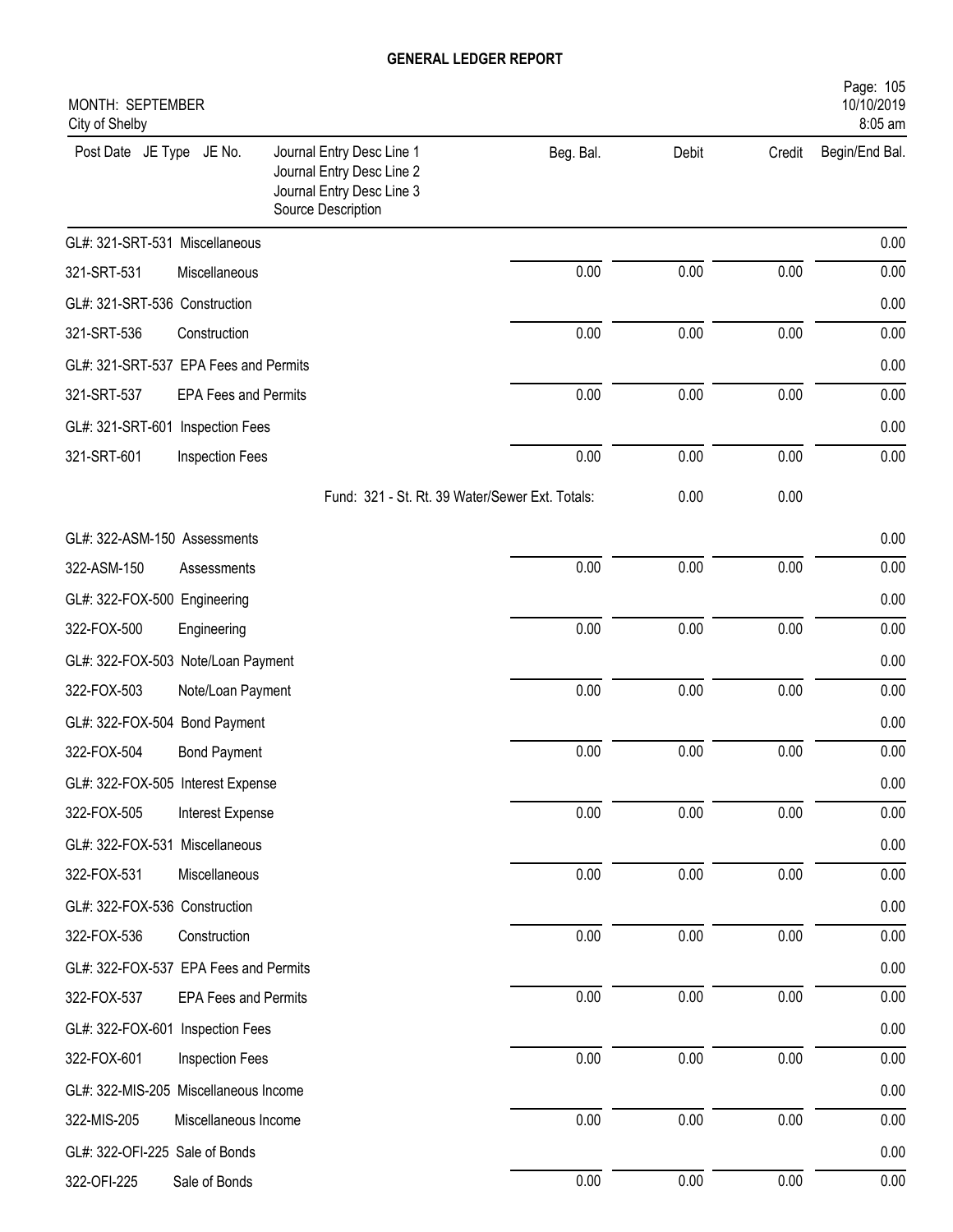| City of Shelby                               | Page: 106<br>MONTH: SEPTEMBER<br>10/10/2019<br>8:05 am |                                                                                                           |                               |       |          |                |  |
|----------------------------------------------|--------------------------------------------------------|-----------------------------------------------------------------------------------------------------------|-------------------------------|-------|----------|----------------|--|
| Post Date JE Type JE No.                     |                                                        | Journal Entry Desc Line 1<br>Journal Entry Desc Line 2<br>Journal Entry Desc Line 3<br>Source Description | Beg. Bal.                     | Debit | Credit   | Begin/End Bal. |  |
| GL#: 322-OFI-226 Sale of Notes/Loans         |                                                        |                                                                                                           |                               |       |          | 0.00           |  |
| 322-OFI-226                                  | Sale of Notes/Loans                                    |                                                                                                           | 0.00                          | 0.00  | 0.00     | 0.00           |  |
| GL#: 322-OFI-227 Proceeds from bonds & notes |                                                        |                                                                                                           |                               |       |          | 0.00           |  |
| 322-OFI-227                                  |                                                        | Proceeds from bonds & notes                                                                               | 0.00                          | 0.00  | 0.00     | 0.00           |  |
|                                              |                                                        |                                                                                                           | Fund: 322 - FOX RUN 6 Totals: | 0.00  | 0.00     |                |  |
| GL#: 323-ASM-150 Assessments                 |                                                        |                                                                                                           |                               |       |          | 0.00           |  |
| 323-ASM-150                                  | Assessments                                            |                                                                                                           | 0.00                          | 0.00  | 0.00     | 0.00           |  |
| GL#: 323-MIS-205 Miscellaneous Income        |                                                        |                                                                                                           |                               |       |          | 0.00           |  |
| 323-MIS-205                                  | Miscellaneous Income                                   |                                                                                                           | 0.00                          | 0.00  | 0.00     | 0.00           |  |
| GL#: 323-OFI-225 Sale of Bonds               |                                                        |                                                                                                           |                               |       |          | 0.00           |  |
| 323-OFI-225                                  | Sale of Bonds                                          |                                                                                                           | 0.00                          | 0.00  | 0.00     | 0.00           |  |
| GL#: 323-OFI-226 Sale of Notes/Loans         |                                                        |                                                                                                           |                               |       |          | 0.00           |  |
| 323-OFI-226                                  | Sale of Notes/Loans                                    |                                                                                                           | 0.00                          | 0.00  | 0.00     | 0.00           |  |
| GL#: 323-OFI-227 Proceeds from bonds & notes |                                                        |                                                                                                           |                               |       |          | 0.00           |  |
| 323-OFI-227                                  |                                                        | Proceeds from bonds & notes                                                                               | 0.00                          | 0.00  | 0.00     | 0.00           |  |
| GL#: 323-SBF-500 Engineering                 |                                                        |                                                                                                           |                               |       |          | 0.00           |  |
| 323-SBF-500                                  | Engineering                                            |                                                                                                           | 0.00                          | 0.00  | 0.00     | 0.00           |  |
| GL#: 323-SBF-503 Note/Loan Payment           |                                                        |                                                                                                           |                               |       |          | 0.00           |  |
| 323-SBF-503                                  | Note/Loan Payment                                      |                                                                                                           | 0.00                          | 0.00  | 0.00     | 0.00           |  |
| GL#: 323-SBF-504 Bond Payment                |                                                        |                                                                                                           |                               |       |          | 0.00           |  |
| 323-SBF-504                                  | <b>Bond Payment</b>                                    |                                                                                                           | 0.00                          | 0.00  | 0.00     | 0.00           |  |
| GL#: 323-SBF-505 Interest Expense            |                                                        |                                                                                                           |                               |       |          | 0.00           |  |
| 323-SBF-505                                  | Interest Expense                                       |                                                                                                           | 0.00                          | 0.00  | 0.00     | 0.00           |  |
| GL#: 323-SBF-531 Miscellaneous               |                                                        |                                                                                                           |                               |       |          | 0.00           |  |
| 323-SBF-531                                  | Miscellaneous                                          |                                                                                                           | 0.00                          | 0.00  | 0.00     | 0.00           |  |
| GL#: 323-SBF-536 Construction                |                                                        |                                                                                                           |                               |       |          | 0.00           |  |
| 323-SBF-536                                  | Construction                                           |                                                                                                           | 0.00                          | 0.00  | 0.00     | 0.00           |  |
| GL#: 323-SBF-537 EPA Fees and Permits        |                                                        |                                                                                                           |                               |       |          | 0.00           |  |
| 323-SBF-537                                  | <b>EPA Fees and Permits</b>                            |                                                                                                           | 0.00                          | 0.00  | $0.00\,$ | 0.00           |  |
| GL#: 323-SBF-601 Inspection Fees             |                                                        |                                                                                                           |                               |       |          | 0.00           |  |
| 323-SBF-601                                  | Inspection Fees                                        |                                                                                                           | 0.00                          | 0.00  | 0.00     | 0.00           |  |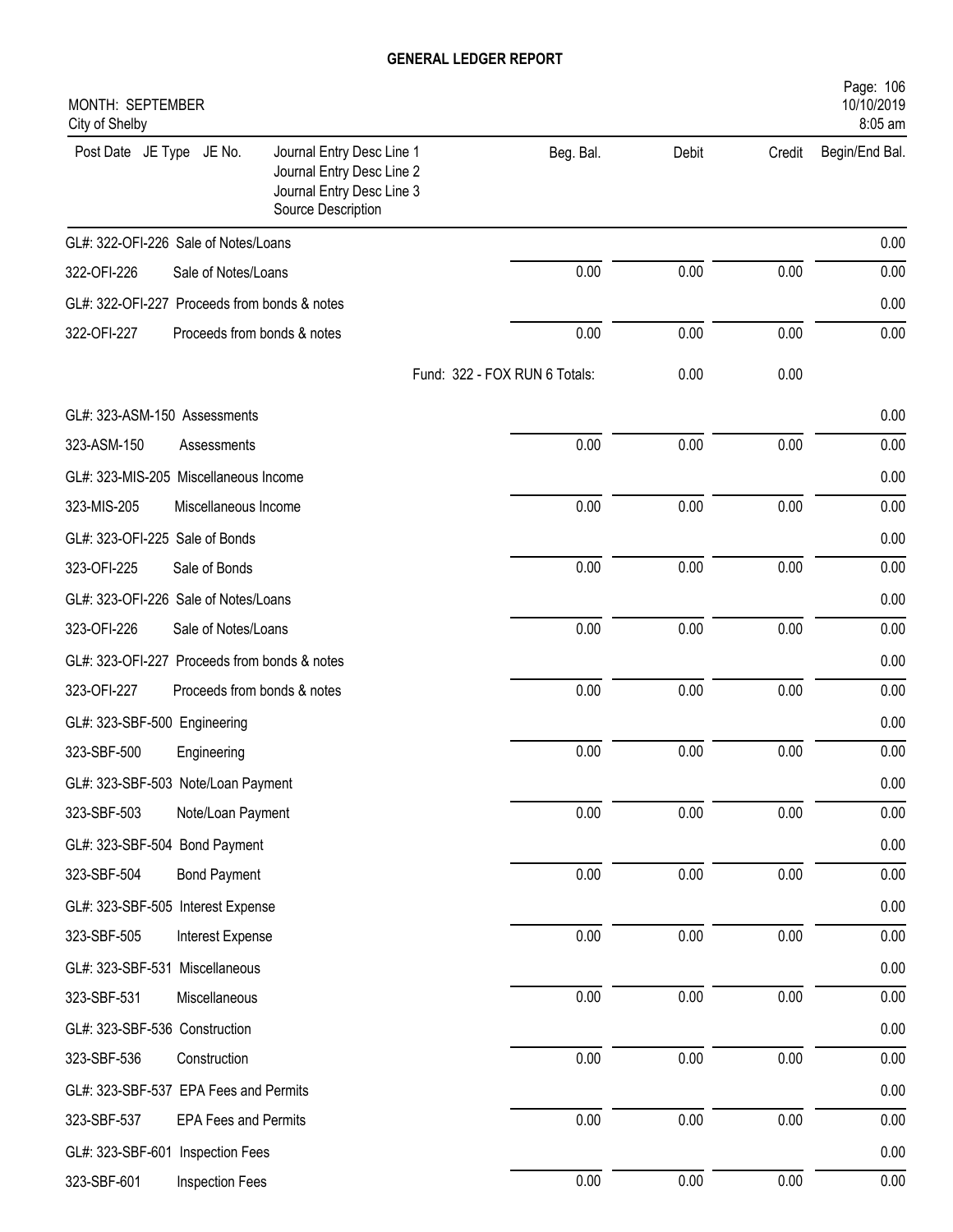| Page: 107<br>MONTH: SEPTEMBER<br>10/10/2019<br>8:05 am<br>City of Shelby |                             |                                                                                                           |                               |       |        |                |  |
|--------------------------------------------------------------------------|-----------------------------|-----------------------------------------------------------------------------------------------------------|-------------------------------|-------|--------|----------------|--|
| Post Date JE Type JE No.                                                 |                             | Journal Entry Desc Line 1<br>Journal Entry Desc Line 2<br>Journal Entry Desc Line 3<br>Source Description | Beg. Bal.                     | Debit | Credit | Begin/End Bal. |  |
|                                                                          |                             | Fund: 323 - STRAWBERRY FIELDS Totals:                                                                     |                               | 0.00  | 0.00   |                |  |
| GL#: 324-ASM-150 Assessments                                             |                             |                                                                                                           |                               |       |        | 0.00           |  |
| 324-ASM-150                                                              | Assessments                 |                                                                                                           | 0.00                          | 0.00  | 0.00   | 0.00           |  |
| GL#: 324-FOX-480 Legal Advertising                                       |                             |                                                                                                           |                               |       |        | 0.00           |  |
| 324-FOX-480                                                              | Legal Advertising           |                                                                                                           | 0.00                          | 0.00  | 0.00   | 0.00           |  |
| GL#: 324-FOX-500 Engineering                                             |                             |                                                                                                           |                               |       |        | 0.00           |  |
| 324-FOX-500                                                              | Engineering                 |                                                                                                           | 0.00                          | 0.00  | 0.00   | 0.00           |  |
| GL#: 324-FOX-503 Note/Loan Payment                                       |                             |                                                                                                           |                               |       |        | 0.00           |  |
| 324-FOX-503                                                              | Note/Loan Payment           |                                                                                                           | 0.00                          | 0.00  | 0.00   | 0.00           |  |
| GL#: 324-FOX-504 Bond Payment                                            |                             |                                                                                                           |                               |       |        | 0.00           |  |
| 324-FOX-504                                                              | <b>Bond Payment</b>         |                                                                                                           | 0.00                          | 0.00  | 0.00   | 0.00           |  |
| GL#: 324-FOX-505 Interest Expense                                        |                             |                                                                                                           |                               |       |        | 0.00           |  |
| 324-FOX-505                                                              | Interest Expense            |                                                                                                           | 0.00                          | 0.00  | 0.00   | 0.00           |  |
| GL#: 324-FOX-531 Miscellaneous                                           |                             |                                                                                                           |                               |       |        | 0.00           |  |
| 324-FOX-531                                                              | Miscellaneous               |                                                                                                           | 0.00                          | 0.00  | 0.00   | 0.00           |  |
| GL#: 324-FOX-536 Construction                                            |                             |                                                                                                           |                               |       |        | 0.00           |  |
| 324-FOX-536                                                              | Construction                |                                                                                                           | 0.00                          | 0.00  | 0.00   | 0.00           |  |
| GL#: 324-FOX-537 EPA Fees and Permits                                    |                             |                                                                                                           |                               |       |        | 0.00           |  |
| 324-FOX-537                                                              | <b>EPA Fees and Permits</b> |                                                                                                           | 0.00                          | 0.00  | 0.00   | 0.00           |  |
| GL#: 324-FOX-601 Inspection Fees                                         |                             |                                                                                                           |                               |       |        | 0.00           |  |
| 324-FOX-601                                                              | Inspection Fees             |                                                                                                           | 0.00                          | 0.00  | 0.00   | 0.00           |  |
| GL#: 324-MIS-205 Miscellaneous Income                                    |                             |                                                                                                           |                               |       |        | 0.00           |  |
| 324-MIS-205                                                              | Miscellaneous Income        |                                                                                                           | 0.00                          | 0.00  | 0.00   | 0.00           |  |
| GL#: 324-OFI-225 Sale of Bonds                                           |                             |                                                                                                           |                               |       |        | 0.00           |  |
| 324-OFI-225                                                              | Sale of Bonds               |                                                                                                           | 0.00                          | 0.00  | 0.00   | 0.00           |  |
| GL#: 324-OFI-226 Sale of Notes/Loans                                     |                             |                                                                                                           |                               |       |        | 0.00           |  |
| 324-OFI-226                                                              | Sale of Notes/Loans         |                                                                                                           | 0.00                          | 0.00  | 0.00   | 0.00           |  |
| GL#: 324-OFI-227 Proceeds from bonds & notes                             |                             |                                                                                                           |                               |       |        | 0.00           |  |
| 324-OFI-227                                                              | Proceeds from bonds & notes |                                                                                                           | 0.00                          | 0.00  | 0.00   | 0.00           |  |
|                                                                          |                             |                                                                                                           | Fund: 324 - FOX RUN 7 Totals: | 0.00  | 0.00   |                |  |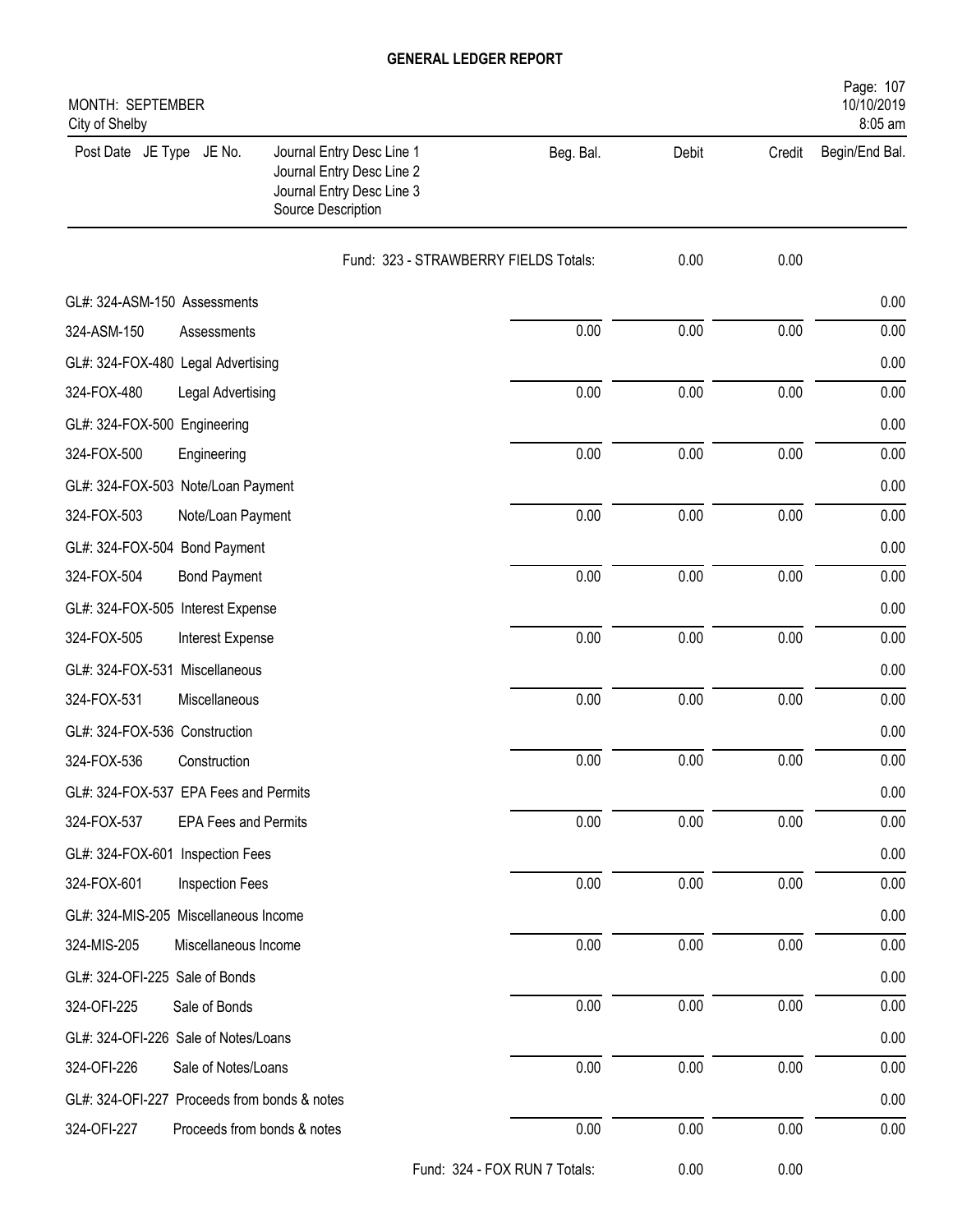| Page: 108<br>MONTH: SEPTEMBER<br>10/10/2019<br>8:05 am<br>City of Shelby |                                                                                                           |           |       |        |                |  |  |
|--------------------------------------------------------------------------|-----------------------------------------------------------------------------------------------------------|-----------|-------|--------|----------------|--|--|
| Post Date JE Type JE No.                                                 | Journal Entry Desc Line 1<br>Journal Entry Desc Line 2<br>Journal Entry Desc Line 3<br>Source Description | Beg. Bal. | Debit | Credit | Begin/End Bal. |  |  |
| GL#: 325-ASM-150 Assessments                                             |                                                                                                           |           |       |        | 0.00           |  |  |
| 325-ASM-150<br>Assessments                                               |                                                                                                           | 0.00      | 0.00  | 0.00   | 0.00           |  |  |
| GL#: 325-MIS-205 Miscellaneous Income                                    |                                                                                                           |           |       |        | 0.00           |  |  |
| 325-MIS-205<br>Miscellaneous Income                                      |                                                                                                           | 0.00      | 0.00  | 0.00   | 0.00           |  |  |
| GL#: 325-MRS-480 Legal Advertising                                       |                                                                                                           |           |       |        | 0.00           |  |  |
| 325-MRS-480<br>Legal Advertising                                         |                                                                                                           | 0.00      | 0.00  | 0.00   | 0.00           |  |  |
| GL#: 325-MRS-500 Engineering                                             |                                                                                                           |           |       |        | 0.00           |  |  |
| 325-MRS-500<br>Engineering                                               |                                                                                                           | 0.00      | 0.00  | 0.00   | 0.00           |  |  |
| GL#: 325-MRS-503 Note/Loan Payment                                       |                                                                                                           |           |       |        | 0.00           |  |  |
| 325-MRS-503<br>Note/Loan Payment                                         |                                                                                                           | 0.00      | 0.00  | 0.00   | 0.00           |  |  |
| GL#: 325-MRS-504 Bond Payment                                            |                                                                                                           |           |       |        | 0.00           |  |  |
| 325-MRS-504<br><b>Bond Payment</b>                                       |                                                                                                           | 0.00      | 0.00  | 0.00   | 0.00           |  |  |
| GL#: 325-MRS-505 Interest Expense                                        |                                                                                                           |           |       |        | 0.00           |  |  |
| 325-MRS-505<br>Interest Expense                                          |                                                                                                           | 0.00      | 0.00  | 0.00   | 0.00           |  |  |
| GL#: 325-MRS-531 Miscellaneous                                           |                                                                                                           |           |       |        | 0.00           |  |  |
| 325-MRS-531<br>Miscellaneous                                             |                                                                                                           | 0.00      | 0.00  | 0.00   | 0.00           |  |  |
| GL#: 325-MRS-536 Construction                                            |                                                                                                           |           |       |        | 0.00           |  |  |
| 325-MRS-536<br>Construction                                              |                                                                                                           | 0.00      | 0.00  | 0.00   | 0.00           |  |  |
| GL#: 325-MRS-537 EPA Fees and Permits                                    |                                                                                                           |           |       |        | 0.00           |  |  |
| 325-MRS-537<br><b>EPA Fees and Permits</b>                               |                                                                                                           | 0.00      | 0.00  | 0.00   | 0.00           |  |  |
| GL#: 325-MRS-601<br>Inspection Fees                                      |                                                                                                           |           |       |        | 0.00           |  |  |
| 325-MRS-601<br>Inspection Fees                                           |                                                                                                           | 0.00      | 0.00  | 0.00   | 0.00           |  |  |
| GL#: 325-OFI-225 Sale of Bonds                                           |                                                                                                           |           |       |        | 0.00           |  |  |
| 325-OFI-225<br>Sale of Bonds                                             |                                                                                                           | 0.00      | 0.00  | 0.00   | 0.00           |  |  |
| GL#: 325-OFI-226 Sale of Notes/Loans                                     |                                                                                                           |           |       |        | 0.00           |  |  |
| 325-OFI-226<br>Sale of Notes/Loans                                       |                                                                                                           | 0.00      | 0.00  | 0.00   | 0.00           |  |  |
| GL#: 325-OFI-227 Proceeds from bonds & notes                             |                                                                                                           |           |       |        | 0.00           |  |  |
| 325-OFI-227<br>Proceeds from bonds & notes                               |                                                                                                           | 0.00      | 0.00  | 0.00   | 0.00           |  |  |
|                                                                          | Fund: 325 - Mickey Road Sanitary Sewer Totals:                                                            |           | 0.00  | 0.00   |                |  |  |
| GL#: 350-IGT-142 State Grants or Aid                                     |                                                                                                           |           |       |        | 0.00           |  |  |
| 350-IGT-142<br>State Grants or Aid                                       |                                                                                                           | 0.00      | 0.00  | 0.00   | 0.00           |  |  |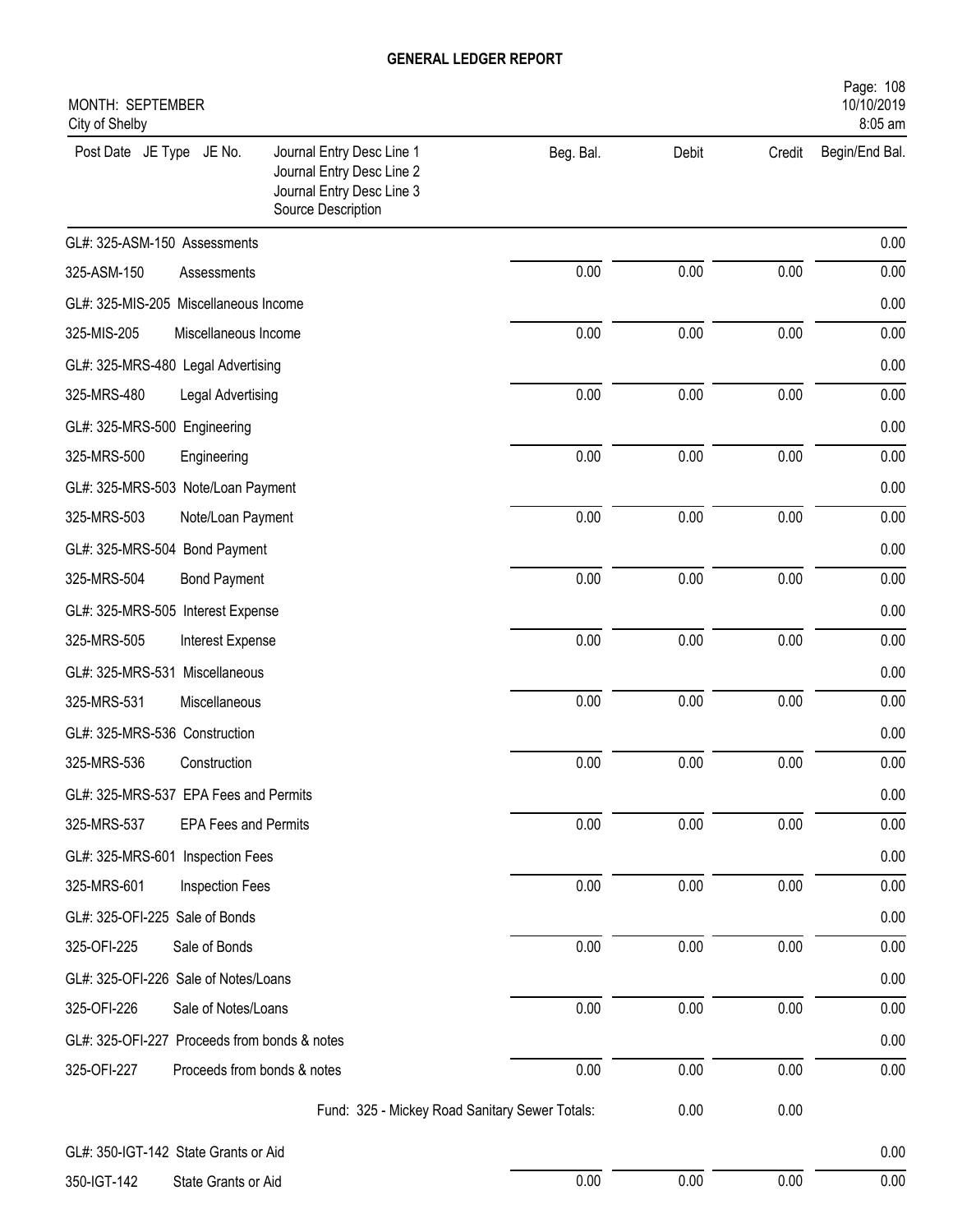| MONTH: SEPTEMBER<br>City of Shelby        |                                |                                                                                                           |           |       |          | Page: 109<br>10/10/2019<br>8:05 am |
|-------------------------------------------|--------------------------------|-----------------------------------------------------------------------------------------------------------|-----------|-------|----------|------------------------------------|
| Post Date JE Type JE No.                  |                                | Journal Entry Desc Line 1<br>Journal Entry Desc Line 2<br>Journal Entry Desc Line 3<br>Source Description | Beg. Bal. | Debit | Credit   | Begin/End Bal.                     |
| GL#: 350-MIS-200 Interest                 |                                |                                                                                                           |           |       |          | 0.00                               |
| 350-MIS-200                               | Interest                       |                                                                                                           | 0.00      | 0.00  | 0.00     | 0.00                               |
| GL#: 350-MIS-205 Miscellaneous Income     |                                |                                                                                                           |           |       |          | 0.00                               |
| 350-MIS-205                               | Miscellaneous Income           |                                                                                                           | 0.00      | 0.00  | 0.00     | 0.00                               |
| GL#: 350-OFI-225 Sale of Bonds            |                                |                                                                                                           |           |       |          | 0.00                               |
| 350-OFI-225                               | Sale of Bonds                  |                                                                                                           | 0.00      | 0.00  | 0.00     | 0.00                               |
| GL#: 350-OFI-226 Sale of Notes/Loans      |                                |                                                                                                           |           |       |          | 0.00                               |
| 350-OFI-226                               | Sale of Notes/Loans            |                                                                                                           | 0.00      | 0.00  | 0.00     | 0.00                               |
| GL#: 350-TRS-240 Transfer City Income Tax |                                |                                                                                                           |           |       |          | 0.00                               |
| 350-TRS-240                               | Transfer City Income Tax       |                                                                                                           | 0.00      | 0.00  | 0.00     | 0.00                               |
| GL#: 350-TRS-241 Transfers Miscellaneous  |                                |                                                                                                           |           |       |          | 0.00                               |
| 350-TRS-241                               | <b>Transfers Miscellaneous</b> |                                                                                                           | 0.00      | 0.00  | 0.00     | 0.00                               |
| GL#: 350-WFF-480 Legal Advertising        |                                |                                                                                                           |           |       |          | 0.00                               |
| 350-WFF-480                               | Legal Advertising              |                                                                                                           | 0.00      | 0.00  | 0.00     | 0.00                               |
| GL#: 350-WFF-483 State Audit              |                                |                                                                                                           |           |       |          | 0.00                               |
| 350-WFF-483                               | State Audit                    |                                                                                                           | 0.00      | 0.00  | 0.00     | 0.00                               |
| GL#: 350-WFF-486 Maintenance Equipment    |                                |                                                                                                           |           |       |          | 0.00                               |
| 350-WFF-486                               | Maintenance Equipment          |                                                                                                           | 0.00      | 0.00  | 0.00     | 0.00                               |
| GL#: 350-WFF-492 Administrative Costs     |                                |                                                                                                           |           |       |          | 0.00                               |
| 350-WFF-492                               | <b>Administrative Costs</b>    |                                                                                                           | 0.00      | 0.00  | $0.00\,$ | 0.00                               |
| GL#: 350-WFF-500 Engineering              |                                |                                                                                                           |           |       |          | 0.00                               |
| 350-WFF-500                               | Engineering                    |                                                                                                           | 0.00      | 0.00  | 0.00     | 0.00                               |
| GL#: 350-WFF-515 Equipment                |                                |                                                                                                           |           |       |          | 0.00                               |
| 350-WFF-515                               | Equipment                      |                                                                                                           | 0.00      | 0.00  | 0.00     | 0.00                               |
| GL#: 350-WFF-531 Miscellaneous            |                                |                                                                                                           |           |       |          | 0.00                               |
| 350-WFF-531                               | Miscellaneous                  |                                                                                                           | 0.00      | 0.00  | 0.00     | 0.00                               |
| GL#: 350-WFF-536 Construction             |                                |                                                                                                           |           |       |          | 0.00                               |
| 350-WFF-536                               | Construction                   |                                                                                                           | 0.00      | 0.00  | 0.00     | 0.00                               |
| GL#: 350-WFF-601 Inspection Fees          |                                |                                                                                                           |           |       |          | 0.00                               |
| 350-WFF-601                               | Inspection Fees                |                                                                                                           | 0.00      | 0.00  | 0.00     | 0.00                               |
| GL#: 350-WFF-602 Rehab Reservoir #2       |                                |                                                                                                           |           |       |          | 0.00                               |
| 350-WFF-602                               | Rehab Reservoir #2             |                                                                                                           | $0.00\,$  | 0.00  | 0.00     | $0.00\,$                           |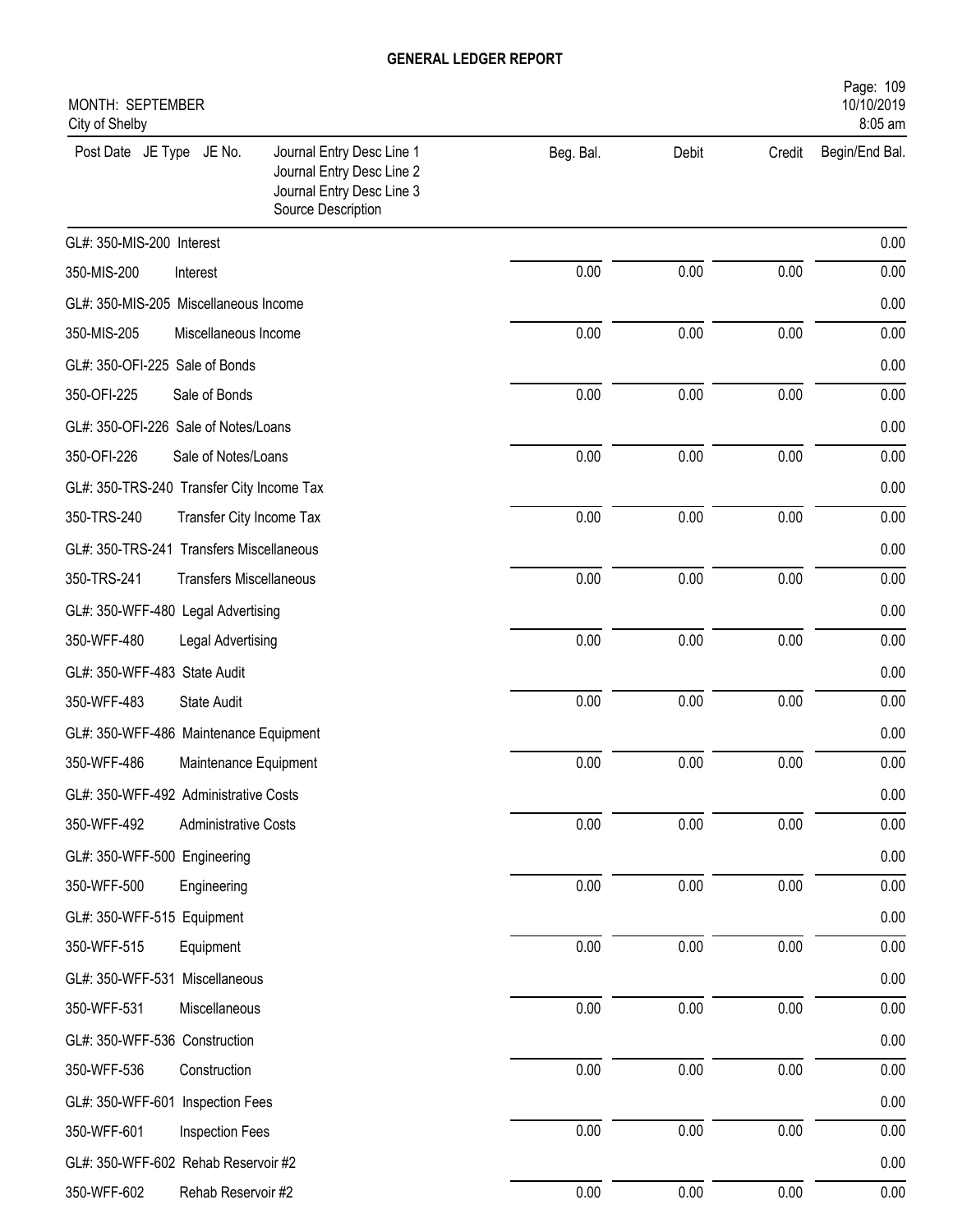| MONTH: SEPTEMBER<br>City of Shelby        |                             |                                                                                                           |           |       |          | Page: 110<br>10/10/2019<br>8:05 am |
|-------------------------------------------|-----------------------------|-----------------------------------------------------------------------------------------------------------|-----------|-------|----------|------------------------------------|
| Post Date JE Type JE No.                  |                             | Journal Entry Desc Line 1<br>Journal Entry Desc Line 2<br>Journal Entry Desc Line 3<br>Source Description | Beg. Bal. | Debit | Credit   | Begin/End Bal.                     |
| GL#: 350-WFF-623 Water Plant Construction |                             |                                                                                                           |           |       |          | 0.00                               |
| 350-WFF-623                               | Water Plant Construction    |                                                                                                           | 0.00      | 0.00  | 0.00     | 0.00                               |
|                                           |                             | Fund: 350 - Water Facilities Fund (69%) Totals:                                                           |           | 0.00  | 0.00     |                                    |
| GL#: 351-BSF-480 Legal Advertising        |                             |                                                                                                           |           |       |          | 0.00                               |
| 351-BSF-480                               | Legal Advertising           |                                                                                                           | 0.00      | 0.00  | 0.00     | 0.00                               |
| GL#: 351-BSF-483 State Audit              |                             |                                                                                                           |           |       |          | 0.00                               |
| 351-BSF-483                               | <b>State Audit</b>          |                                                                                                           | 0.00      | 0.00  | 0.00     | 0.00                               |
| GL#: 351-BSF-492 Administrative Costs     |                             |                                                                                                           |           |       |          | 0.00                               |
| 351-BSF-492                               | <b>Administrative Costs</b> |                                                                                                           | 0.00      | 0.00  | 0.00     | 0.00                               |
| GL#: 351-BSF-500 Engineering              |                             |                                                                                                           |           |       |          | 0.00                               |
| 351-BSF-500                               | Engineering                 |                                                                                                           | 0.00      | 0.00  | 0.00     | 0.00                               |
| GL#: 351-BSF-515 Equipment                |                             |                                                                                                           |           |       |          | 0.00                               |
| 351-BSF-515                               | Equipment                   |                                                                                                           | 0.00      | 0.00  | 0.00     | 0.00                               |
| GL#: 351-BSF-531 Miscellaneous            |                             |                                                                                                           |           |       |          | 0.00                               |
| 351-BSF-531                               | Miscellaneous               |                                                                                                           | 0.00      | 0.00  | 0.00     | 0.00                               |
| GL#: 351-BSF-534 Street Materials         |                             |                                                                                                           |           |       |          | 0.00                               |
| 351-BSF-534                               | <b>Street Materials</b>     |                                                                                                           | 0.00      | 0.00  | 0.00     | 0.00                               |
| GL#: 351-BSF-535 Street Resurfacing       |                             |                                                                                                           |           |       |          | 0.00                               |
| 351-BSF-535                               | <b>Street Resurfacing</b>   |                                                                                                           | 0.00      | 0.00  | 0.00     | 0.00                               |
| GL#: 351-BSF-536 Construction             |                             |                                                                                                           |           |       |          | 0.00                               |
| 351-BSF-536                               | Construction                |                                                                                                           | 0.00      | 0.00  | 0.00     | 0.00                               |
| GL#: 351-BSF-601 Inspection Fees          |                             |                                                                                                           |           |       |          | 0.00                               |
| 351-BSF-601                               | Inspection Fees             |                                                                                                           | 0.00      | 0.00  | 0.00     | 0.00                               |
| GL#: 351-IGT-142 State Grants or Aid      |                             |                                                                                                           |           |       |          | 0.00                               |
| 351-IGT-142                               | State Grants or Aid         |                                                                                                           | 0.00      | 0.00  | 0.00     | 0.00                               |
| GL#: 351-MIS-205 Miscellaneous Income     |                             |                                                                                                           |           |       |          | 0.00                               |
| 351-MIS-205                               | Miscellaneous Income        |                                                                                                           | 0.00      | 0.00  | $0.00\,$ | 0.00                               |
| GL#: 351-TRS-240 Transfer City Income Tax |                             |                                                                                                           |           |       |          | 0.00                               |
| 351-TRS-240                               | Transfer City Income Tax    |                                                                                                           | 0.00      | 0.00  | $0.00\,$ | 0.00                               |
|                                           |                             | 254 Dridges & Ctreate Fund (200/) Totals                                                                  |           | 0.00  | 0.00     |                                    |

Fund: 351 - Bridges & Streets Fund (29%) Totals: 0.00 0.00 0.00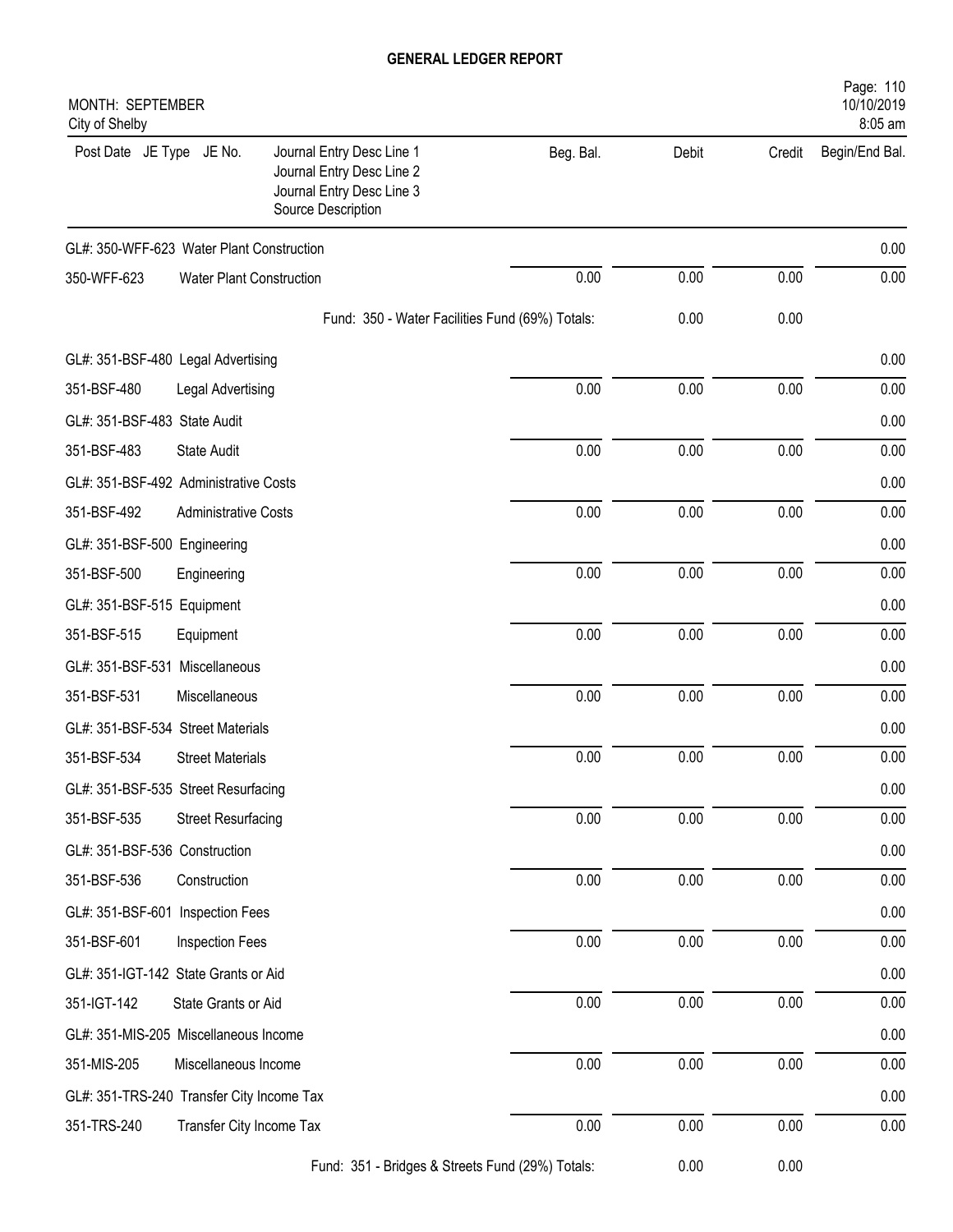| MONTH: SEPTEMBER<br>City of Shelby        |                             |                                                                                                           |                                   |       |          | Page: 111<br>10/10/2019<br>8:05 am |
|-------------------------------------------|-----------------------------|-----------------------------------------------------------------------------------------------------------|-----------------------------------|-------|----------|------------------------------------|
| Post Date JE Type JE No.                  |                             | Journal Entry Desc Line 1<br>Journal Entry Desc Line 2<br>Journal Entry Desc Line 3<br>Source Description | Beg. Bal.                         | Debit | Credit   | Begin/End Bal.                     |
| GL#: 352-IGT-142 State Grants or Aid      |                             |                                                                                                           |                                   |       |          | 0.00                               |
| 352-IGT-142                               | State Grants or Aid         |                                                                                                           | 0.00                              | 0.00  | 0.00     | 0.00                               |
| GL#: 352-MIS-205 Miscellaneous Income     |                             |                                                                                                           |                                   |       |          | 0.00                               |
| 352-MIS-205                               | Miscellaneous Income        |                                                                                                           | 0.00                              | 0.00  | 0.00     | 0.00                               |
| GL#: 352-SWF-480 Legal Advertising        |                             |                                                                                                           |                                   |       |          | 0.00                               |
| 352-SWF-480                               | Legal Advertising           |                                                                                                           | 0.00                              | 0.00  | 0.00     | 0.00                               |
| GL#: 352-SWF-483 State Audit              |                             |                                                                                                           |                                   |       |          | 150.00                             |
| 352-SWF-483                               | <b>State Audit</b>          |                                                                                                           | 150.00                            | 0.00  | 0.00     | 150.00                             |
| GL#: 352-SWF-492 Administrative Costs     |                             |                                                                                                           |                                   |       |          | 500.00                             |
| 09/01/2019                                | AP<br>552591                | <b>GENERAL FUND-SHELBY</b><br>Admin cost Sept 2019<br>$INV#$ :<br>AP REF# (VND#: GENERAL )                |                                   | 62.50 | 0.00     |                                    |
| 352-SWF-492                               | <b>Administrative Costs</b> |                                                                                                           | 500.00                            | 62.50 | 0.00     | 562.50                             |
| GL#: 352-SWF-500 Engineering              |                             |                                                                                                           |                                   |       |          | 0.00                               |
| 352-SWF-500                               | Engineering                 |                                                                                                           | 0.00                              | 0.00  | 0.00     | 0.00                               |
| GL#: 352-SWF-531 Miscellaneous            |                             |                                                                                                           |                                   |       |          | 0.00                               |
| 352-SWF-531                               | Miscellaneous               |                                                                                                           | 0.00                              | 0.00  | 0.00     | 0.00                               |
| GL#: 352-SWF-536 Construction             |                             |                                                                                                           |                                   |       |          | 0.00                               |
| 352-SWF-536                               | Construction                |                                                                                                           | 0.00                              | 0.00  | 0.00     | 0.00                               |
| GL#: 352-SWF-601 Inspection Fees          |                             |                                                                                                           |                                   |       |          | 0.00                               |
| 352-SWF-601                               | Inspection Fees             |                                                                                                           | 0.00                              | 0.00  | 0.00     | 0.00                               |
| GL#: 352-TRS-240 Transfer City Income Tax |                             |                                                                                                           |                                   |       |          | 10,097.88                          |
| 09/30/2019                                | 554218<br>GJ                | Income tax transfer to sidewalks<br>pio                                                                   |                                   | 0.00  | 1,091.58 |                                    |
| 352-TRS-240                               | Transfer City Income Tax    |                                                                                                           | 10,097.88                         | 0.00  | 1,091.58 | 11,189.46                          |
|                                           |                             |                                                                                                           | Fund: 352 - Sidewalk Fund Totals: | 62.50 | 1,091.58 |                                    |
| GL#: 353-DBT-503 Note/Loan Payment        |                             |                                                                                                           |                                   |       |          | 0.00                               |
| 353-DBT-503                               | Note/Loan Payment           |                                                                                                           | 0.00                              | 0.00  | 0.00     | 0.00                               |
| GL#: 353-DBT-504 Bond Payment             |                             |                                                                                                           |                                   |       |          | 0.00                               |
| 353-DBT-504                               | <b>Bond Payment</b>         |                                                                                                           | 0.00                              | 0.00  | 0.00     | 0.00                               |
| GL#: 353-DBT-505 Interest Expense         |                             |                                                                                                           |                                   |       |          | 0.00                               |
| 353-DBT-505                               | Interest Expense            |                                                                                                           | 0.00                              | 0.00  | 0.00     | 0.00                               |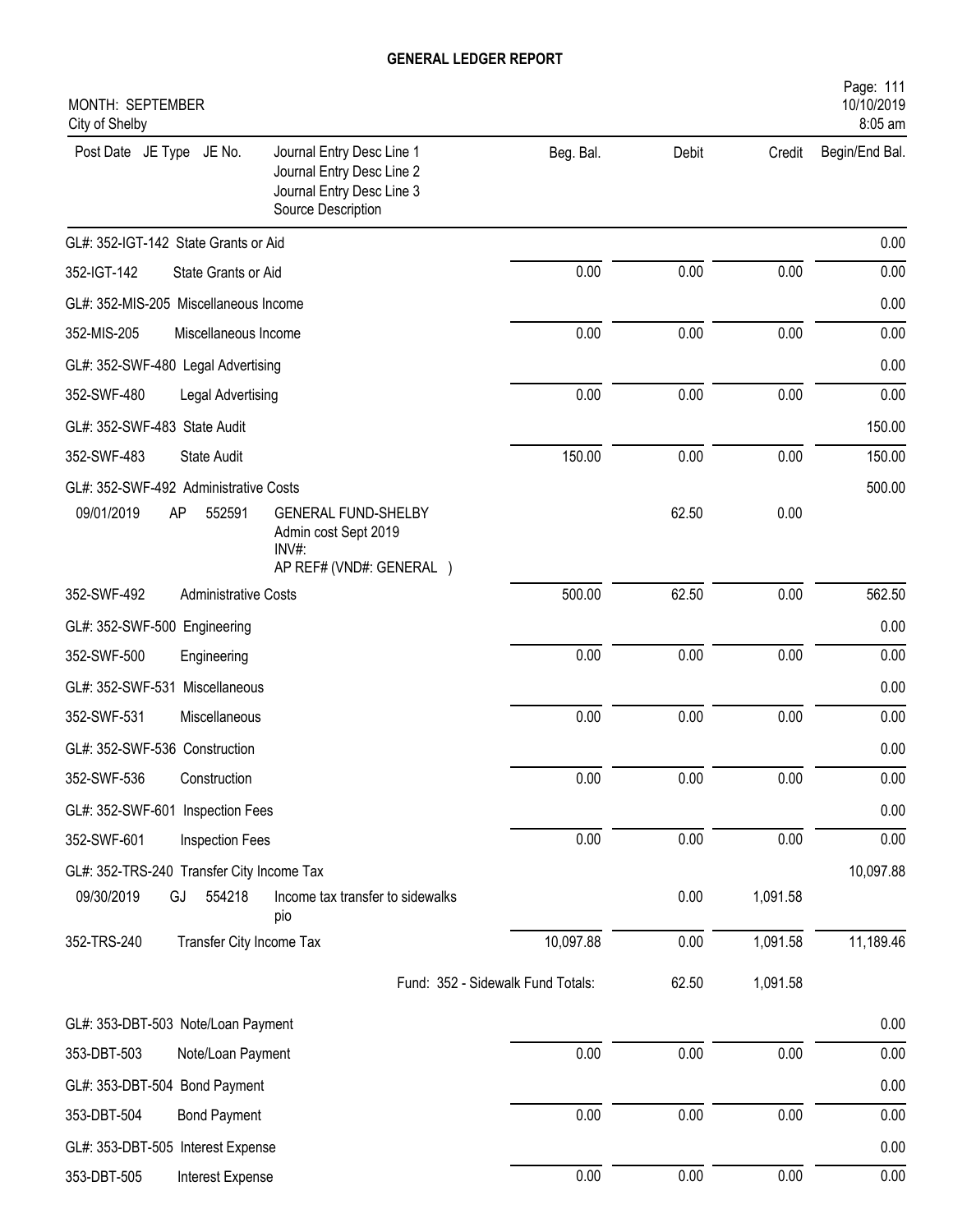| MONTH: SEPTEMBER<br>City of Shelby                                                                                                    |           |          |        | Page: 112<br>10/10/2019<br>8:05 am |
|---------------------------------------------------------------------------------------------------------------------------------------|-----------|----------|--------|------------------------------------|
| Post Date JE Type JE No.<br>Journal Entry Desc Line 1<br>Journal Entry Desc Line 2<br>Journal Entry Desc Line 3<br>Source Description | Beg. Bal. | Debit    | Credit | Begin/End Bal.                     |
| GL#: 353-DBT-531 Miscellaneous                                                                                                        |           |          |        | 0.00                               |
| 353-DBT-531<br>Miscellaneous                                                                                                          | 0.00      | 0.00     | 0.00   | 0.00                               |
| GL#: 353-IGT-142 State Grants or Aid                                                                                                  |           |          |        | 9,027.90                           |
| 353-IGT-142<br>State Grants or Aid                                                                                                    | 9,027.90  | 0.00     | 0.00   | 9,027.90                           |
| GL#: 353-MIS-205 Miscellaneous Income                                                                                                 |           |          |        | 0.00                               |
| 353-MIS-205<br>Miscellaneous Income                                                                                                   | 0.00      | 0.00     | 0.00   | 0.00                               |
| GL#: 353-OFI-225 Sale of Bonds                                                                                                        |           |          |        | 0.00                               |
| 353-OFI-225<br>Sale of Bonds                                                                                                          | 0.00      | 0.00     | 0.00   | 0.00                               |
| GL#: 353-OFI-226 Sale of Notes/Loans                                                                                                  |           |          |        | 0.00                               |
| 353-OFI-226<br>Sale of Notes/Loans                                                                                                    | 0.00      | 0.00     | 0.00   | 0.00                               |
| GL#: 353-SAC-480 Legal Advertising                                                                                                    |           |          |        | 0.00                               |
| 353-SAC-480<br>Legal Advertising                                                                                                      | 0.00      | 0.00     | 0.00   | 0.00                               |
| GL#: 353-SAC-483 State Audit                                                                                                          |           |          |        | 500.00                             |
| 09/12/2019<br>AP<br>553149<br>TREASURER, STATE OF OHIO<br><b>Financial Audit</b><br>INV#:<br>AP REF# (VND#: TREAS.STAT)               |           | 250.00   | 0.00   |                                    |
| 353-SAC-483<br><b>State Audit</b>                                                                                                     | 500.00    | 250.00   | 0.00   | 750.00                             |
| GL#: 353-SAC-492 Administrative Costs                                                                                                 |           |          |        | 14,833.36                          |
| 09/01/2019 AP 552591 GENERAL FUND-SHELBY<br>Admin cost Sept 2019<br>INV#:<br>AP REF# (VND#: GENERAL)                                  |           | 1,854.17 | 0.00   |                                    |
| 353-SAC-492<br><b>Administrative Costs</b>                                                                                            | 14,833.36 | 1,854.17 | 0.00   | 16,687.53                          |
| GL#: 353-SAC-500 Engineering                                                                                                          |           |          |        | 5,655.20                           |
| 353-SAC-500<br>Engineering                                                                                                            | 5,655.20  | 0.00     | 0.00   | 5,655.20                           |
| GL#: 353-SAC-514 Catch Basins                                                                                                         |           |          |        | 2,783.36                           |
| 09/12/2019<br>AP<br>553179<br>MORITZ CONCRETE INC<br>Blocks purchased 8/1/19<br>$INV#$ :<br>117407<br>AP REF# (VND#: MORITZ CON)      |           | 198.96   | 0.00   |                                    |
| 353-SAC-514<br><b>Catch Basins</b>                                                                                                    | 2,783.36  | 198.96   | 0.00   | 2,982.32                           |
| GL#: 353-SAC-531 Miscellaneous                                                                                                        |           |          |        | 0.00                               |
| 353-SAC-531<br>Miscellaneous                                                                                                          | 0.00      | 0.00     | 0.00   | 0.00                               |
| GL#: 353-SAC-534 Street Materials                                                                                                     |           |          |        | 0.00                               |
| 353-SAC-534<br><b>Street Materials</b>                                                                                                | 0.00      | 0.00     | 0.00   | 0.00                               |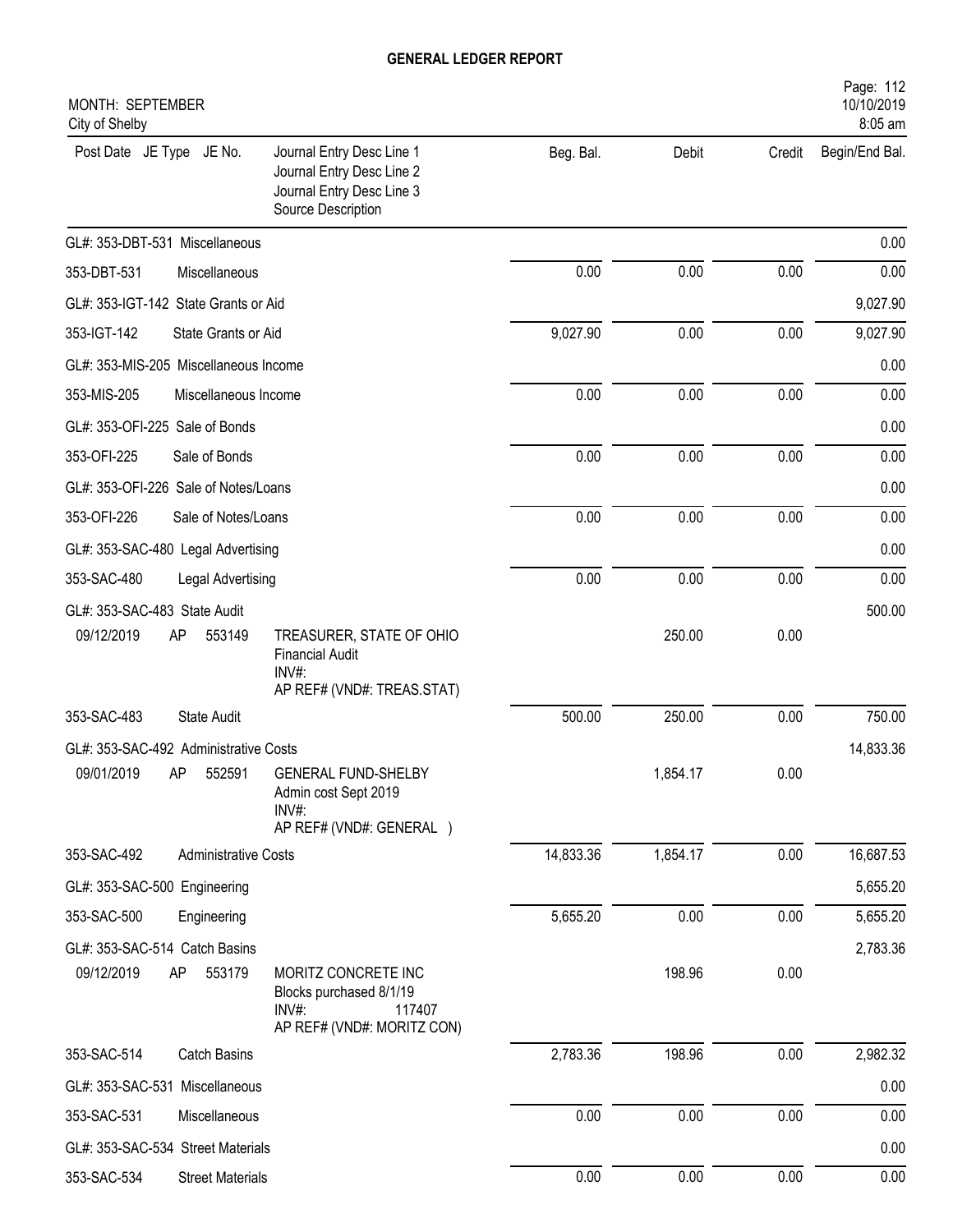| MONTH: SEPTEMBER<br>City of Shelby        |          |                           |                                                                                                                       |            |          |           | Page: 113<br>10/10/2019<br>8:05 am |
|-------------------------------------------|----------|---------------------------|-----------------------------------------------------------------------------------------------------------------------|------------|----------|-----------|------------------------------------|
| Post Date JE Type JE No.                  |          |                           | Journal Entry Desc Line 1<br>Journal Entry Desc Line 2<br>Journal Entry Desc Line 3<br>Source Description             | Beg. Bal.  | Debit    | Credit    | Begin/End Bal.                     |
| GL#: 353-SAC-535 Street Resurfacing       |          |                           |                                                                                                                       |            |          |           | 545,315.51                         |
| 09/01/2019                                | AP       | 552549                    | DL SMITH CONCRETE & DESIGN LLC<br>Smiley/Gamble Intersection<br>$INV#$ :                                              |            | 6,064.70 | 0.00      |                                    |
| 09/19/2019                                | AP       | 553593                    | AP REF# (VND#: D.L. SMITH)<br>DL SMITH CONCRETE & DESIGN LLC<br>local share<br>$INV#$ :<br>AP REF# (VND#: D.L. SMITH) |            | 100.00   | 0.00      |                                    |
| 353-SAC-535                               |          | <b>Street Resurfacing</b> |                                                                                                                       | 545,315.51 | 6,164.70 | 0.00      | 551,480.21                         |
| GL#: 353-SAC-536 Construction             |          |                           |                                                                                                                       |            |          |           | 0.00                               |
| 353-SAC-536                               |          | Construction              |                                                                                                                       | 0.00       | 0.00     | 0.00      | 0.00                               |
| GL#: 353-SAC-601 Inspection Fees          |          |                           |                                                                                                                       |            |          |           | 11,064.00                          |
| 353-SAC-601                               |          | <b>Inspection Fees</b>    |                                                                                                                       | 11,064.00  | 0.00     | 0.00      | 11,064.00                          |
| GL#: 353-TRS-240 Transfer City Income Tax |          |                           |                                                                                                                       |            |          |           | 326,498.35                         |
| 09/30/2019                                | GJ       | 554217                    | Income tax transfer to streets                                                                                        |            | 0.00     | 35,294.33 |                                    |
| 353-TRS-240                               |          | Transfer City Income Tax  | pio                                                                                                                   | 326,498.35 | 0.00     | 35,294.33 | 361,792.68                         |
|                                           |          |                           | Fund: 353 - Streets, Alleys & Basin Rehab Totals:                                                                     |            | 8,467.83 | 35,294.33 |                                    |
| GL#: 354-DBT-503 Note/Loan Payment        |          |                           |                                                                                                                       |            |          |           | 0.00                               |
| 354-DBT-503                               |          | Note/Loan Payment         |                                                                                                                       | 0.00       | 0.00     | 0.00      | 0.00                               |
| GL#: 354-DBT-504 Bond Payment             |          |                           |                                                                                                                       |            |          |           | 0.00                               |
| 354-DBT-504                               |          | <b>Bond Payment</b>       |                                                                                                                       | 0.00       | 0.00     | 0.00      | 0.00                               |
| GL#: 354-DBT-505 Interest Expense         |          |                           |                                                                                                                       |            |          |           | 109,000.00                         |
| 354-DBT-505                               |          | Interest Expense          |                                                                                                                       | 109,000.00 | 0.00     | 0.00      | 109,000.00                         |
| GL#: 354-DBT-531 Miscellaneous            |          |                           |                                                                                                                       |            |          |           | 0.00                               |
| 354-DBT-531                               |          | Miscellaneous             |                                                                                                                       | 0.00       | 0.00     | 0.00      | 0.00                               |
| GL#: 354-IGT-141 Federal Grants or Aid    |          |                           |                                                                                                                       |            |          |           | 0.00                               |
| 354-IGT-141                               |          | Federal Grants or Aid     |                                                                                                                       | 0.00       | 0.00     | 0.00      | 0.00                               |
| GL#: 354-IGT-142 State Grants or Aid      |          |                           |                                                                                                                       |            |          |           | 0.00                               |
| 354-IGT-142                               |          | State Grants or Aid       |                                                                                                                       | 0.00       | 0.00     | 0.00      | 0.00                               |
| GL#: 354-MIS-200 Interest                 |          |                           |                                                                                                                       |            |          |           | 0.00                               |
| 354-MIS-200                               | Interest |                           |                                                                                                                       | 0.00       | 0.00     | $0.00\,$  | 0.00                               |
| GL#: 354-MIS-205 Miscellaneous Income     |          |                           |                                                                                                                       |            |          |           | 0.00                               |
| 354-MIS-205                               |          | Miscellaneous Income      |                                                                                                                       | 0.00       | 0.00     | 0.00      | 0.00                               |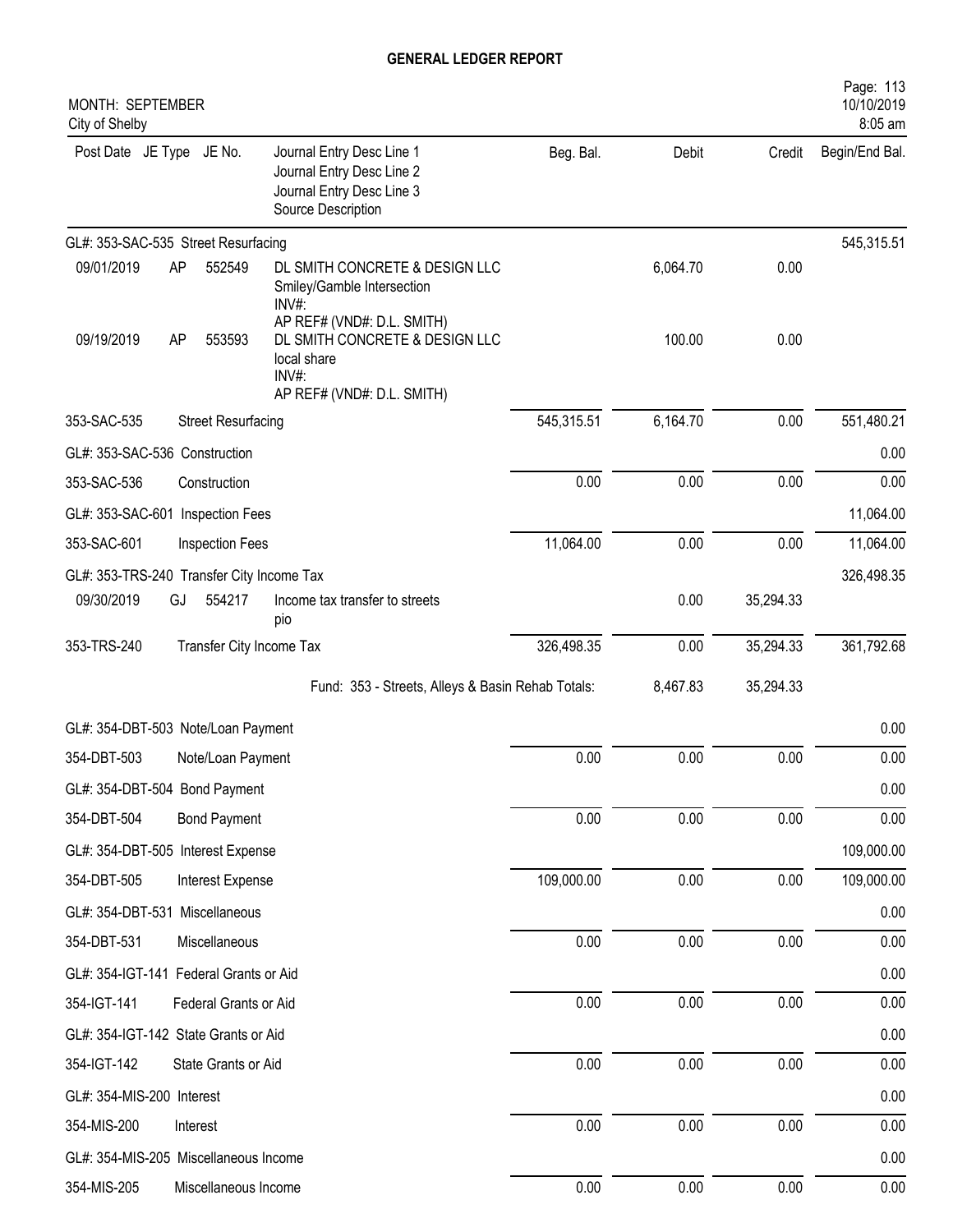| MONTH: SEPTEMBER<br>City of Shelby         |                                                                                                                         |           |           |        | Page: 114<br>10/10/2019<br>8:05 am |
|--------------------------------------------|-------------------------------------------------------------------------------------------------------------------------|-----------|-----------|--------|------------------------------------|
| Post Date JE Type JE No.                   | Journal Entry Desc Line 1<br>Journal Entry Desc Line 2<br>Journal Entry Desc Line 3<br>Source Description               | Beg. Bal. | Debit     | Credit | Begin/End Bal.                     |
| GL#: 354-OFI-225 Sale of Bonds             |                                                                                                                         |           |           |        | 0.00                               |
| 354-OFI-225<br>Sale of Bonds               |                                                                                                                         | 0.00      | 0.00      | 0.00   | 0.00                               |
| GL#: 354-OFI-226 Sale of Notes/Loans       |                                                                                                                         |           |           |        | 0.00                               |
| 354-OFI-226<br>Sale of Notes/Loans         |                                                                                                                         | 0.00      | 0.00      | 0.00   | 0.00                               |
| GL#: 354-PCC-480 Legal Advertising         |                                                                                                                         |           |           |        | 0.00                               |
| 354-PCC-480<br>Legal Advertising           |                                                                                                                         | 0.00      | 0.00      | 0.00   | 0.00                               |
| GL#: 354-PCC-483 State Audit               |                                                                                                                         |           |           |        | 943.00                             |
| 09/12/2019<br>553149<br>AP                 | TREASURER, STATE OF OHIO<br><b>Financial Audit</b><br>$INV#$ :                                                          |           | 120.00    | 0.00   |                                    |
|                                            | AP REF# (VND#: TREAS.STAT)                                                                                              |           |           |        |                                    |
| 354-PCC-483<br><b>State Audit</b>          |                                                                                                                         | 943.00    | 120.00    | 0.00   | 1,063.00                           |
| GL#: 354-PCC-492 Administrative Costs      |                                                                                                                         |           |           |        | 26,666.64                          |
| 09/01/2019<br>AP<br>552591                 | <b>GENERAL FUND-SHELBY</b><br>Admin cost Sept 2019<br>INV#:<br>AP REF# (VND#: GENERAL )                                 |           | 3,333.33  | 0.00   |                                    |
| 354-PCC-492<br><b>Administrative Costs</b> |                                                                                                                         | 26,666.64 | 3,333.33  | 0.00   | 29,999.97                          |
| GL#: 354-PCC-500 Engineering               |                                                                                                                         |           |           |        | 0.00                               |
| 354-PCC-500<br>Engineering                 |                                                                                                                         | 0.00      | 0.00      | 0.00   | 0.00                               |
| GL#: 354-PCC-531 Miscellaneous             |                                                                                                                         |           |           |        | 24,459.06                          |
| 09/05/2019<br>552855<br>AP                 | KING BUSINESS INTERIORS<br>Locker room remodel<br>$INV#$ :<br>89974                                                     |           | 772.94    | 0.00   |                                    |
| 09/06/2019<br>552932<br>AP                 | AP REF# (VND#: KING BUSIN)<br>7LSI LLC<br>Windows upgrades, police<br>$INV#$ :<br>2019-2031<br>AP REF# (VND#: 7LSI LLC) |           | 9,358.92  | 0.00   |                                    |
| 354-PCC-531<br>Miscellaneous               |                                                                                                                         | 24,459.06 | 10,131.86 | 0.00   | 34,590.92                          |
| GL#: 354-PCC-536 Construction              |                                                                                                                         |           |           |        | 18,879.41                          |
| 09/05/2019<br>AP<br>552855                 | KING BUSINESS INTERIORS<br>Locker room remodel<br>INV#:<br>89974<br>AP REF# (VND#: KING BUSIN)                          |           | 11,662.09 | 0.00   |                                    |
| 354-PCC-536<br>Construction                |                                                                                                                         | 18,879.41 | 11,662.09 | 0.00   | 30,541.50                          |
| GL#: 354-PCC-601 Inspection Fees           |                                                                                                                         |           |           |        | 0.00                               |
| 354-PCC-601<br>Inspection Fees             |                                                                                                                         | 0.00      | 0.00      | 0.00   | 0.00                               |
| GL#: 354-PCC-632 Land/Building Acquisition |                                                                                                                         |           |           |        | 0.00                               |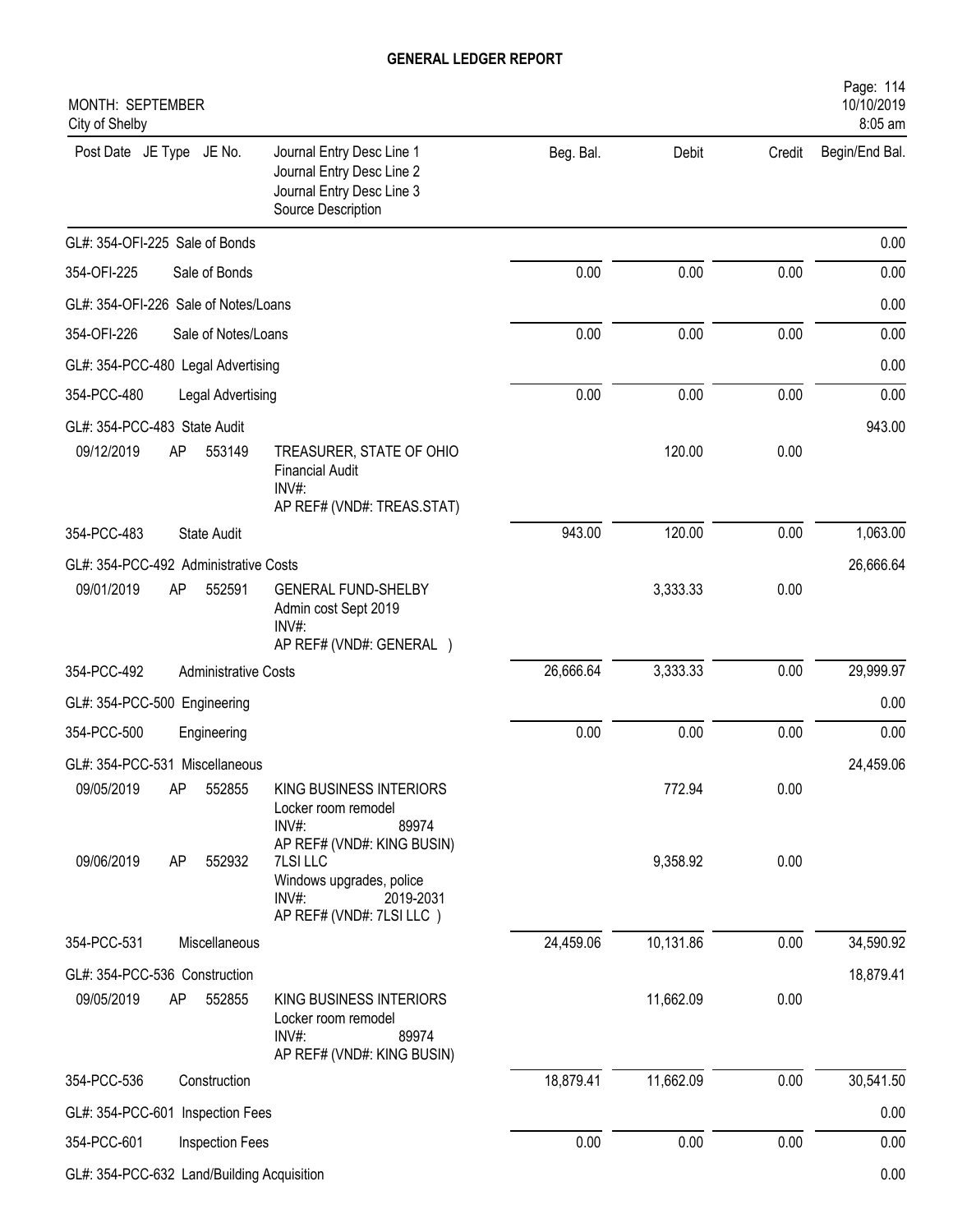| MONTH: SEPTEMBER<br>City of Shelby            |                                                                                                           |            |           |           | Page: 115<br>10/10/2019<br>8:05 am |
|-----------------------------------------------|-----------------------------------------------------------------------------------------------------------|------------|-----------|-----------|------------------------------------|
| Post Date JE Type JE No.                      | Journal Entry Desc Line 1<br>Journal Entry Desc Line 2<br>Journal Entry Desc Line 3<br>Source Description | Beg. Bal.  | Debit     | Credit    | Begin/End Bal.                     |
| 354-PCC-632<br>Land/Building Acquisition      |                                                                                                           | 0.00       | 0.00      | 0.00      | 0.00                               |
| GL#: 354-TRS-240 Transfer City Income Tax     |                                                                                                           |            |           |           | 517,840.36                         |
| 09/30/2019<br>554216<br>GJ                    | Income tax transfer to police/court<br>pio                                                                |            | 0.00      | 55,978.31 |                                    |
| 354-TRS-240<br>Transfer City Income Tax       |                                                                                                           | 517,840.36 | 0.00      | 55,978.31 | 573,818.67                         |
| GL#: 354-TRS-241 Transfers Miscellaneous      |                                                                                                           |            |           |           | 0.00                               |
| 354-TRS-241<br><b>Transfers Miscellaneous</b> |                                                                                                           | 0.00       | 0.00      | 0.00      | 0.00                               |
|                                               | Fund: 354 - Police/Court Construction Fund Totals:                                                        |            | 25,247.28 | 55,978.31 |                                    |
| GL#: 400-CAP-500 Engineering                  |                                                                                                           |            |           |           | 0.00                               |
| 400-CAP-500<br>Engineering                    |                                                                                                           | 0.00       | 0.00      | 0.00      | 0.00                               |
| GL#: 400-CAP-507 Maintenance Building/Grounds |                                                                                                           |            |           |           | 48,269.85                          |
| 400-CAP-507<br>Maintenance Building/Grounds   |                                                                                                           | 48,269.85  | 0.00      | 0.00      | 48,269.85                          |
| GL#: 400-CAP-515 Equipment                    |                                                                                                           |            |           |           | 0.00                               |
| 400-CAP-515<br>Equipment                      |                                                                                                           | 0.00       | 0.00      | 0.00      | 0.00                               |
| GL#: 400-CAP-531 Miscellaneous                |                                                                                                           |            |           |           | 0.00                               |
| 400-CAP-531<br>Miscellaneous                  |                                                                                                           | 0.00       | 0.00      | 0.00      | 0.00                               |
| GL#: 400-CAP-564 Service Vehicle              |                                                                                                           |            |           |           | 0.00                               |
| 400-CAP-564<br>Service Vehicle                |                                                                                                           | 0.00       | 0.00      | 0.00      | 0.00                               |
| GL#: 400-CAP-565 Pick-up Truck                |                                                                                                           |            |           |           | 0.00                               |
| 400-CAP-565<br>Pick-up Truck                  |                                                                                                           | 0.00       | 0.00      | 0.00      | 0.00                               |
| GL#: 400-CFS-154 Collections                  |                                                                                                           |            |           |           | 843,731.43                         |
| 09/03/2019<br>CR 553041                       | Utility deposit, water and sewer<br>pio                                                                   |            | 0.00      | 831.11    |                                    |
| 09/04/2019<br>553050<br>CR                    | Utility deposit, water and sewer                                                                          |            | 0.00      | 3,945.24  |                                    |
| 09/06/2019<br>553062<br>CR                    | pio<br>Utility deposit, water and sewer<br>pio                                                            |            | 0.00      | 5,525.96  |                                    |
| 09/06/2019<br>553063<br>CR                    | Utility deposit, water and sewer                                                                          |            | 0.00      | 3,619.87  |                                    |
| 09/09/2019<br>553420<br>CR                    | pio<br>Utility deposit, water and sewer                                                                   |            | 0.00      | 6,386.81  |                                    |
| 09/10/2019<br>553426<br>CR                    | pio<br>Utility office, water and sewer                                                                    |            | 0.00      | 24,393.53 |                                    |
| 09/11/2019<br>553438<br>CR                    | pio<br>Utility deposit, water and sewer<br>pio                                                            |            | 0.00      | 4,040.10  |                                    |
| 09/12/2019<br>553442<br>CR                    | Utility deposit, water and sewer                                                                          |            | 0.00      | 14,567.33 |                                    |
| 09/13/2019<br>553451<br>CR                    | pio<br>Utility deposit, water and sewer                                                                   |            | 0.00      | 6,445.29  |                                    |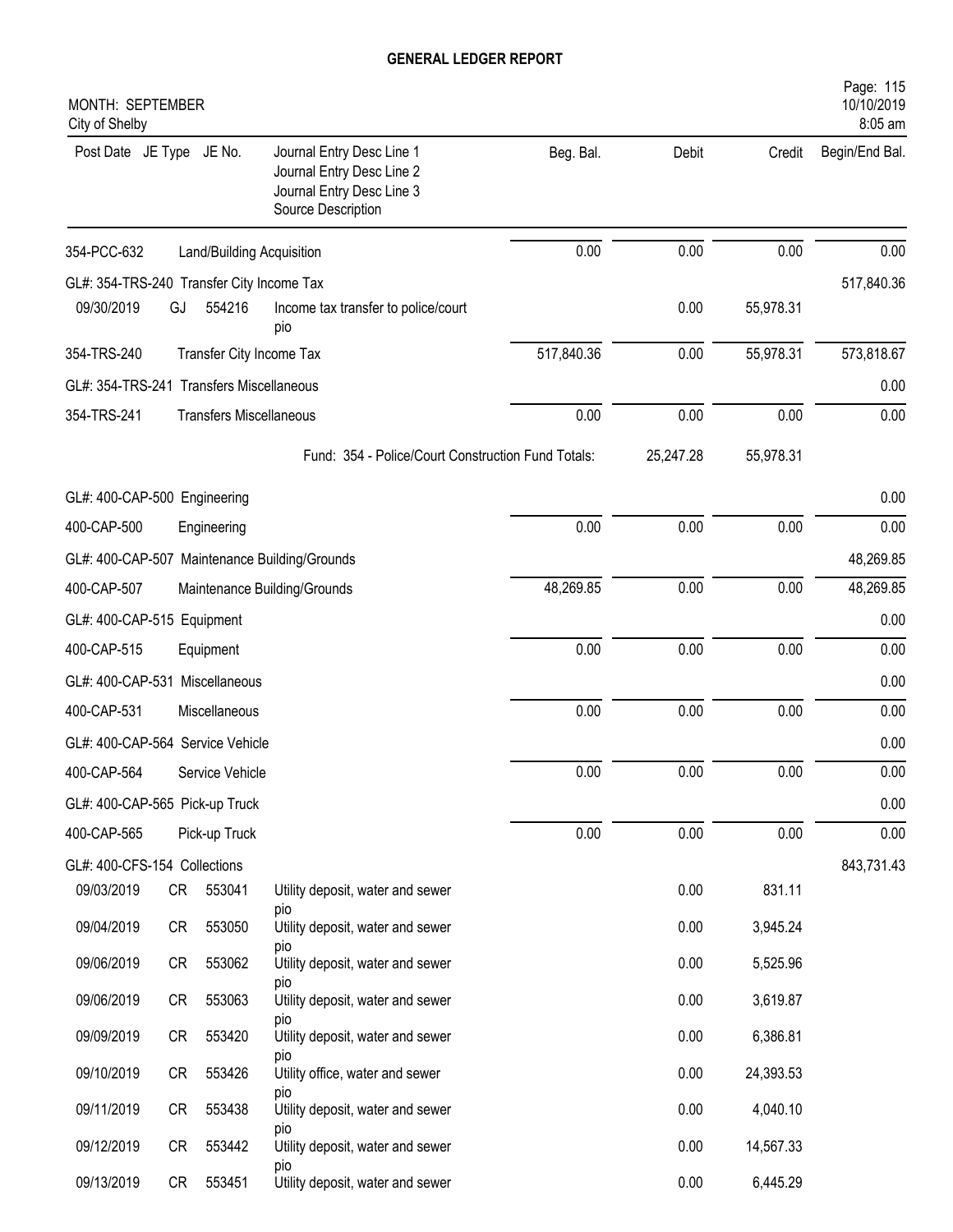| MONTH: SEPTEMBER<br>City of Shelby     |           |                       |                                                                                                           |            |       |           | Page: 116<br>10/10/2019<br>8:05 am |
|----------------------------------------|-----------|-----------------------|-----------------------------------------------------------------------------------------------------------|------------|-------|-----------|------------------------------------|
| Post Date JE Type JE No.               |           |                       | Journal Entry Desc Line 1<br>Journal Entry Desc Line 2<br>Journal Entry Desc Line 3<br>Source Description | Beg. Bal.  | Debit | Credit    | Begin/End Bal.                     |
| GL#: 400-CFS-154 Collections           |           |                       |                                                                                                           |            |       |           | 843,731.43                         |
| 09/16/2019                             | CR        | 553725                | pio<br>Utility deposit, water and sewer                                                                   |            | 0.00  | 7,659.27  |                                    |
| 09/18/2019                             | CR        | 553732                | pio<br>Utility deposit, water and sewer                                                                   |            | 0.00  | 14,567.88 |                                    |
| 09/18/2019                             | <b>CR</b> | 553733                | pio<br>Utility deposit, water and sewer                                                                   |            | 0.00  | 2,749.92  |                                    |
| 09/19/2019                             | <b>CR</b> | 553741                | pio<br>Utility deposit, water and sewer                                                                   |            | 0.00  | 770.06    |                                    |
| 09/20/2019                             | CR        | 553751                | pio<br>Utility deposit, water and sewer                                                                   |            | 0.00  | 644.00    |                                    |
| 09/23/2019                             | CR        | 553819                | pio<br>Utiltiy deposit, water and sewer                                                                   |            | 0.00  | 499.32    |                                    |
| 09/24/2019                             | <b>CR</b> | 554031                | pio<br>Utility deposit, water and sewer                                                                   |            | 0.00  | 769.71    |                                    |
|                                        |           |                       | pio                                                                                                       |            |       |           |                                    |
| 09/25/2019                             | <b>CR</b> | 554037                | Utility deposit, water and sewer<br>pio                                                                   |            | 0.00  | 332.40    |                                    |
| 09/26/2019                             | <b>CR</b> | 554050                | Utility deposit, water and sewer<br>pio                                                                   |            | 0.00  | 261.80    |                                    |
| 09/27/2019                             | CR        | 554058                | Utility deposit, water and sewer<br>pio                                                                   |            | 0.00  | 369.36    |                                    |
| 09/30/2019                             | <b>CR</b> | 554144                | Utility deposit, water and sewer<br>pio                                                                   |            | 0.00  | 603.99    |                                    |
| 400-CFS-154                            |           | Collections           |                                                                                                           | 843,731.43 | 0.00  | 98,982.95 | 942,714.38                         |
| GL#: 400-CFS-159 Other services        |           |                       |                                                                                                           |            |       |           | 0.00                               |
| 400-CFS-159                            |           | Other services        |                                                                                                           | 0.00       | 0.00  | 0.00      | 0.00                               |
| GL#: 400-CFS-161 Labor and Material    |           |                       |                                                                                                           |            |       |           | 0.00                               |
| 400-CFS-161                            |           | Labor and Material    |                                                                                                           | 0.00       | 0.00  | 0.00      | 0.00                               |
| GL#: 400-CFS-163 Misc Pumping/Leachate |           |                       |                                                                                                           |            |       |           | 30.00                              |
| 400-CFS-163                            |           | Misc Pumping/Leachate |                                                                                                           | 30.00      | 0.00  | $0.00\,$  | 30.00                              |
|                                        |           |                       | GL#: 400-CPO-507 Maintenance Building/Grounds                                                             |            |       |           | 35.96                              |
| 400-CPO-507                            |           |                       | Maintenance Building/Grounds                                                                              | 35.96      | 0.00  | 0.00      | 35.96                              |
|                                        |           |                       | GL#: 400-CPO-530 Office Equipment/Furn/Fixtures                                                           |            |       |           | 1,113.66                           |
| 400-CPO-530                            |           |                       | Office Equipment/Furn/Fixtures                                                                            | 1,113.66   | 0.00  | 0.00      | 1,113.66                           |
| GL#: 400-CPO-581 PBX System            |           |                       |                                                                                                           |            |       |           | 0.00                               |
| 400-CPO-581                            |           | PBX System            |                                                                                                           | 0.00       | 0.00  | 0.00      | 0.00                               |
| GL#: 400-DCP-500 Engineering           |           |                       |                                                                                                           |            |       |           | 0.00                               |
| 400-DCP-500                            |           | Engineering           |                                                                                                           | 0.00       | 0.00  | 0.00      | 0.00                               |
|                                        |           |                       | GL#: 400-DCP-507 Maintenance Building/Grounds                                                             |            |       |           | 1,488.00                           |
| 400-DCP-507                            |           |                       | Maintenance Building/Grounds                                                                              | 1,488.00   | 0.00  | 0.00      | 1,488.00                           |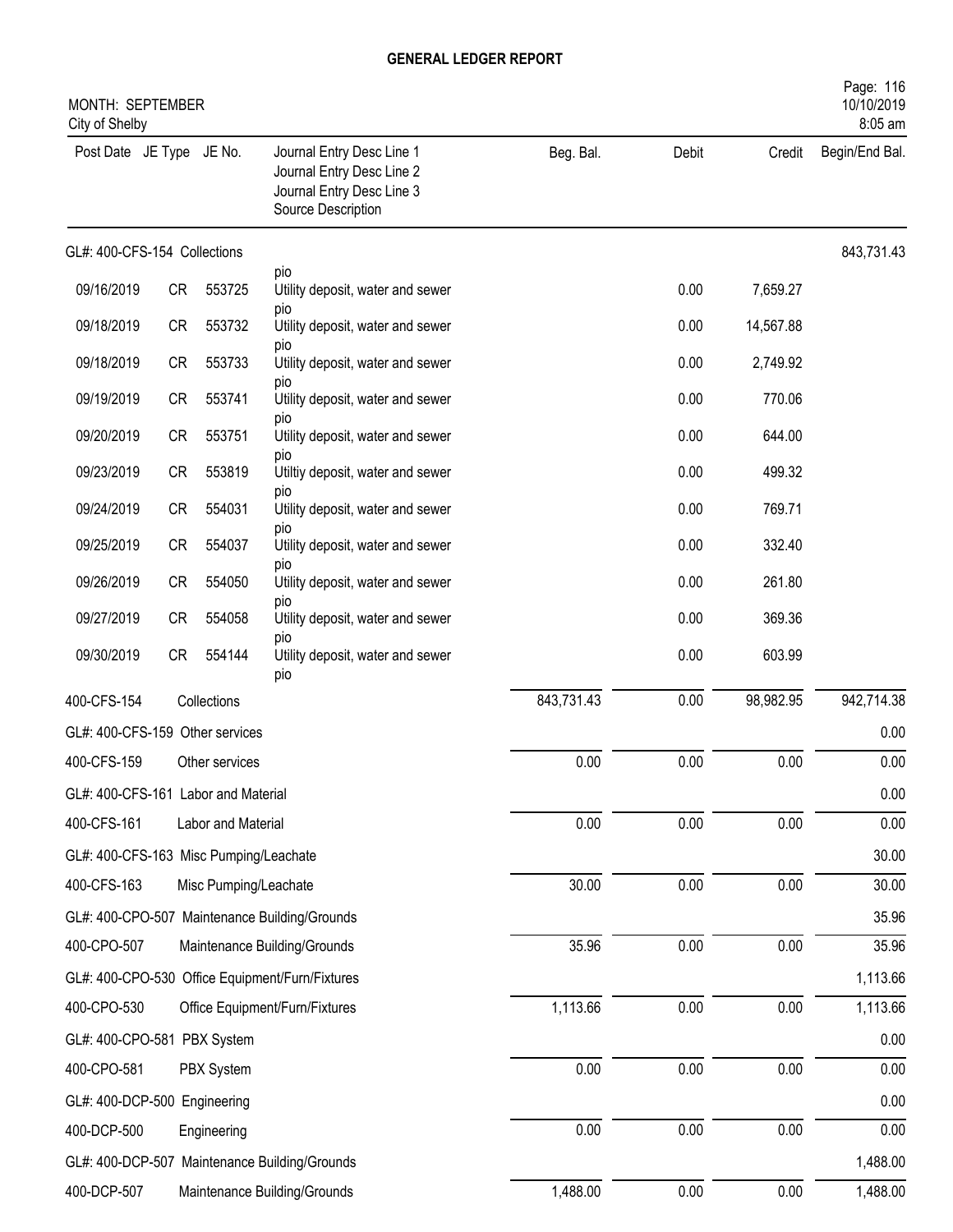| MONTH: SEPTEMBER<br>City of Shelby              |                                                                                                                              |            |           |        | Page: 117<br>10/10/2019<br>8:05 am |
|-------------------------------------------------|------------------------------------------------------------------------------------------------------------------------------|------------|-----------|--------|------------------------------------|
| Post Date JE Type JE No.                        | Journal Entry Desc Line 1<br>Journal Entry Desc Line 2<br>Journal Entry Desc Line 3<br>Source Description                    | Beg. Bal.  | Debit     | Credit | Begin/End Bal.                     |
| GL#: 400-DCP-515 Equipment                      |                                                                                                                              |            |           |        | 0.00                               |
| 09/19/2019<br>AP<br>553639<br>$INV#$ :          | <b>FERGUSON WATERWORKS</b><br>job name PIT ERTS<br>0621784                                                                   |            | 10,800.00 | 0.00   |                                    |
| 09/19/2019<br>AP<br>553641<br>INV#:             | AP REF# (VND#: FERGUSON W)<br><b>FERGUSON WATERWORKS</b><br>job name 5/8x3/4 meters<br>0621781<br>AP REF# (VND#: FERGUSON W) |            | 14,175.00 | 0.00   |                                    |
| 400-DCP-515<br>Equipment                        |                                                                                                                              | 0.00       | 24,975.00 | 0.00   | 24,975.00                          |
| GL#: 400-DCP-531 Miscellaneous                  |                                                                                                                              |            |           |        | 0.00                               |
| 400-DCP-531<br>Miscellaneous                    |                                                                                                                              | 0.00       | 0.00      | 0.00   | 0.00                               |
| GL#: 400-DCP-561 GIS System                     |                                                                                                                              |            |           |        | 0.00                               |
| 400-DCP-561<br><b>GIS System</b>                |                                                                                                                              | 0.00       | 0.00      | 0.00   | 0.00                               |
| GL#: 400-DCP-565 Pick-up Truck                  |                                                                                                                              |            |           |        | 0.00                               |
| 400-DCP-565<br>Pick-up Truck                    |                                                                                                                              | 0.00       | 0.00      | 0.00   | 0.00                               |
| GL#: 400-DCP-583 Dump Truck                     |                                                                                                                              |            |           |        | 0.00                               |
| 400-DCP-583<br>Dump Truck                       |                                                                                                                              | 0.00       | 0.00      | 0.00   | 0.00                               |
| GL#: 400-DCP-630 Sewer Repairs                  |                                                                                                                              |            |           |        | 0.00                               |
| 400-DCP-630<br>Sewer Repairs                    |                                                                                                                              | 0.00       | 0.00      | 0.00   | 0.00                               |
| GL#: 400-DIS-400 Wages                          |                                                                                                                              |            |           |        | 124,646.70                         |
| 09/04/2019<br>AP<br>552742<br>INV#:             | <b>CITY PAYROLL FUND</b><br>Wages 8/18/19-8/31/19                                                                            |            | 6,743.62  | 0.00   |                                    |
| 09/18/2019<br>553535<br>AP<br>INV#:             | AP REF# (VND#: CITY PAYRO)<br>CITY PAYROLL FUND<br>Wages 9/1/19-9/14/19<br>AP REF# (VND#: CITY PAYRO)                        |            | 6,768.61  | 0.00   |                                    |
| 400-DIS-400<br>Wages                            |                                                                                                                              | 124,646.70 | 13,512.23 | 0.00   | 138,158.93                         |
| GL#: 400-DIS-415 Public Employees Retire.System |                                                                                                                              |            |           |        | 15,869.97                          |
| 09/12/2019<br>AP<br>553405<br>INV#:             | OH PUBLIC EMPLOYEES RETIREMENT<br>Employer portion 7/21/19-<br>AP REF# (VND#: OPERS )                                        |            | 2,834.52  | 0.00   |                                    |
| 400-DIS-415<br>Public Employees Retire.System   |                                                                                                                              | 15,869.97  | 2,834.52  | 0.00   | 18,704.49                          |
| GL#: 400-DIS-417 FICA                           |                                                                                                                              |            |           |        | 1,242.71                           |
| 09/04/2019<br>AP<br>552744<br>INV#:             | PAYROLL FUND<br>FICA 8/18/19-8/31/19<br>AP REF# (VND#: PAYROLL FU)                                                           |            | 70.33     | 0.00   |                                    |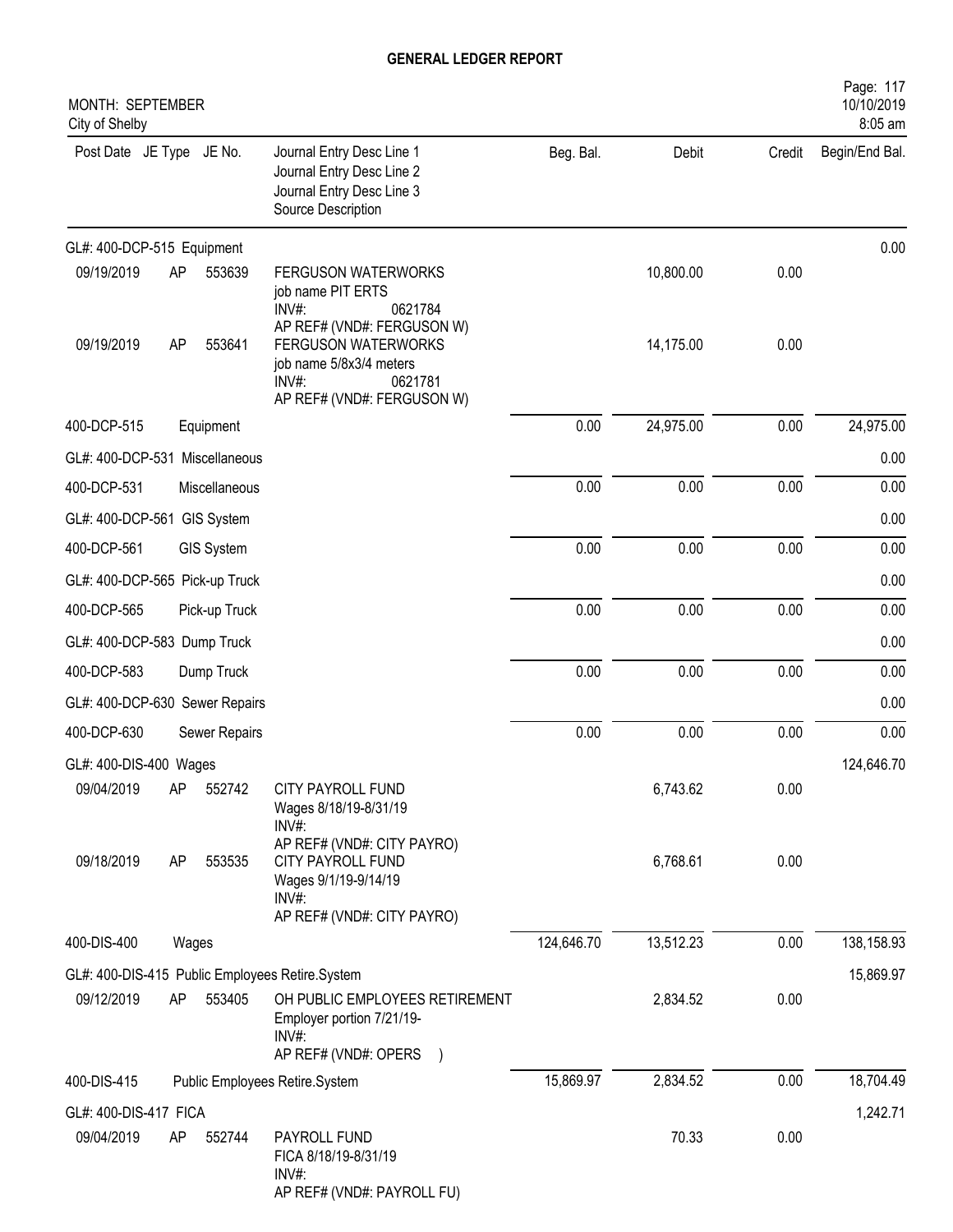| MONTH: SEPTEMBER<br>City of Shelby            |             |                             |                                                                                                                   |           |          |        | Page: 118<br>10/10/2019<br>8:05 am |
|-----------------------------------------------|-------------|-----------------------------|-------------------------------------------------------------------------------------------------------------------|-----------|----------|--------|------------------------------------|
| Post Date JE Type JE No.                      |             |                             | Journal Entry Desc Line 1<br>Journal Entry Desc Line 2<br>Journal Entry Desc Line 3<br>Source Description         | Beg. Bal. | Debit    | Credit | Begin/End Bal.                     |
| GL#: 400-DIS-417 FICA                         |             |                             |                                                                                                                   |           |          |        | 1,242.71                           |
| 09/18/2019                                    | AP          | 553533                      | PAYROLL FUND<br>FICA 9/1/19-9/14/19<br>$INV#$ :<br>AP REF# (VND#: PAYROLL FU)                                     |           | 70.32    | 0.00   |                                    |
| 400-DIS-417                                   | <b>FICA</b> |                             |                                                                                                                   | 1,242.71  | 140.65   | 0.00   | 1,383.36                           |
| GL#: 400-DIS-418 Hospitalization              |             |                             |                                                                                                                   |           |          |        | 50,130.24                          |
| 09/01/2019                                    | AP          | 552593                      | <b>US BANK ICS</b><br>Acct 19-OME095 Sept 2019<br>$INV#$ :                                                        |           | 6,266.28 | 0.00   |                                    |
| 400-DIS-418                                   |             |                             | AP REF# (VND#: US BANK IC)                                                                                        | 50,130.24 | 6,266.28 | 0.00   | 56,396.52                          |
|                                               |             | Hospitalization             |                                                                                                                   |           |          |        |                                    |
| GL#: 400-DIS-419 Life Insurance<br>09/01/2019 | AP          | 552585                      | AMERICAN UNITED LIFE INS CO<br>Policy G 00608125-0002-000<br>$INV#$ :                                             |           | 38.88    | 0.00   | 311.04                             |
|                                               |             |                             | AP REF# (VND#: AMERICAN U)                                                                                        |           |          |        |                                    |
| 400-DIS-419                                   |             | Life Insurance              |                                                                                                                   | 311.04    | 38.88    | 0.00   | 349.92                             |
| GL#: 400-DIS-420 Workers Compensation         |             |                             |                                                                                                                   |           |          |        | 1,655.00                           |
| 09/12/2019                                    | AP          | 553151                      | BUREAU OF WORKERS COMPENSATION<br>Installment payment<br>1006237326<br>INV#<br>AP REF# (VND#: BWC                 |           | 187.00   | 0.00   |                                    |
| 400-DIS-420                                   |             | <b>Workers Compensation</b> |                                                                                                                   | 1,655.00  | 187.00   | 0.00   | 1,842.00                           |
| GL#: 400-DIS-421 Unemployment                 |             |                             |                                                                                                                   |           |          |        | 0.00                               |
| 400-DIS-421                                   |             | Unemployment                |                                                                                                                   | 0.00      | 0.00     | 0.00   | 0.00                               |
| GL#: 400-DIS-425 Natural Gas                  |             |                             |                                                                                                                   |           |          |        | 1,607.30                           |
| 09/19/2019                                    | AP          | 553589                      | <b>COLUMBIA GAS</b><br>acct 124225390010003<br>INV#:<br>38942<br>AP REF# (VND#: COL. GAS)                         |           | 43.06    | 0.00   |                                    |
| 400-DIS-425                                   |             | Natural Gas                 |                                                                                                                   | 1,607.30  | 43.06    | 0.00   | 1,650.36                           |
| GL#: 400-DIS-428 Telephone                    |             |                             |                                                                                                                   |           |          |        | 546.86                             |
| 09/23/2019                                    | AP          | 553786                      | CHARTER COMM HOLDINGS LLC<br>acct 01075-321600202-1001<br>321600202091619b<br>INV#:<br>AP REF# (VND#: CHART COMM) |           | 4.85     | 0.00   |                                    |
| 400-DIS-428                                   |             | Telephone                   |                                                                                                                   | 546.86    | 4.85     | 0.00   | 551.71                             |
| GL#: 400-DIS-429 Propane                      |             |                             |                                                                                                                   |           |          |        | 0.00                               |
| 400-DIS-429                                   |             | Propane                     |                                                                                                                   | 0.00      | 0.00     | 0.00   | 0.00                               |
|                                               |             |                             |                                                                                                                   |           |          |        |                                    |

GL#: 400-DIS-435 Property and Liability Insuran 0.00 and the state of the state of the state of the state of the state of the state of the state of the state of the state of the state of the state of the state of the state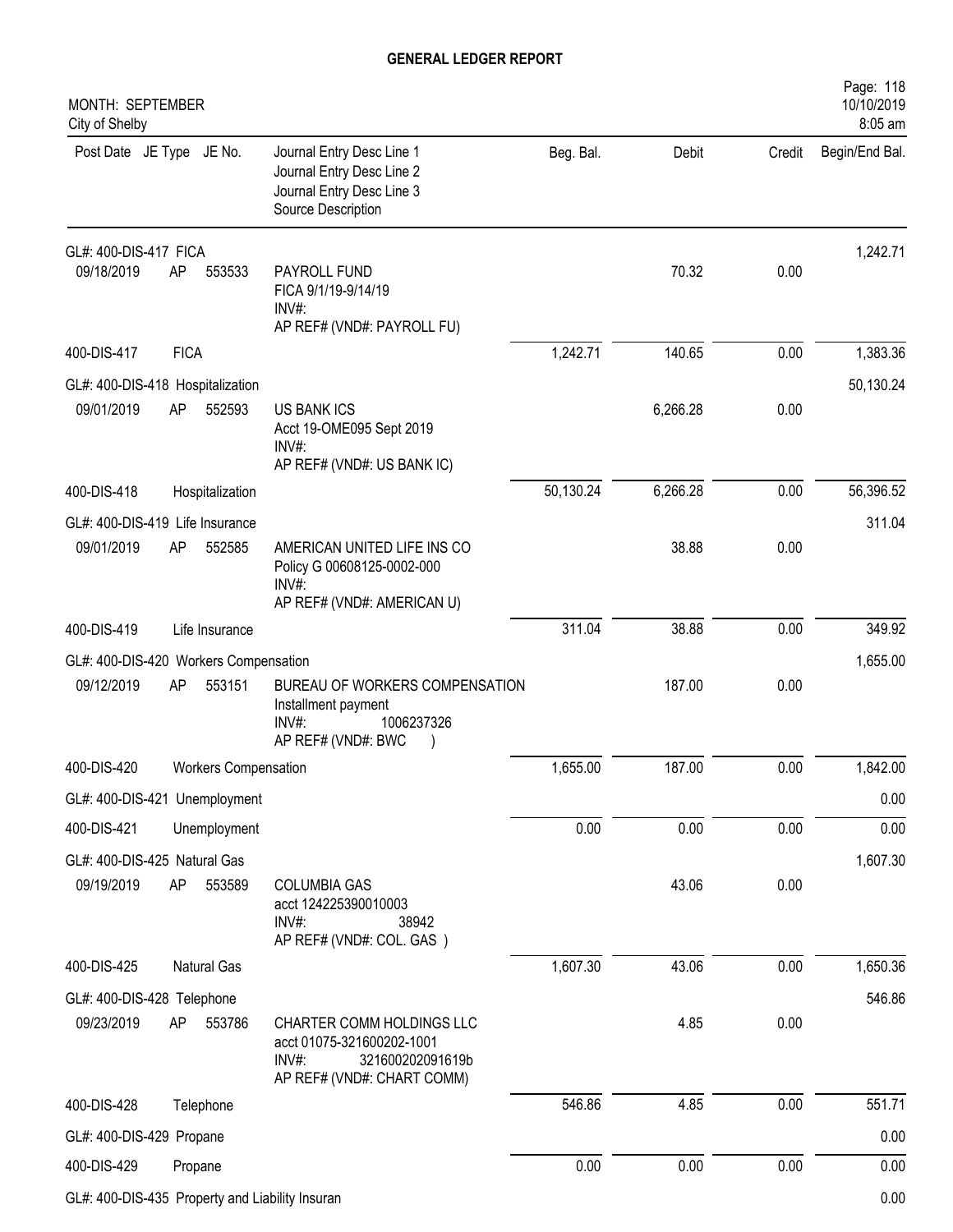| MONTH: SEPTEMBER<br>City of Shelby               |                                                                                                                  |           |        |        | Page: 119<br>10/10/2019<br>8:05 am |
|--------------------------------------------------|------------------------------------------------------------------------------------------------------------------|-----------|--------|--------|------------------------------------|
| Post Date JE Type JE No.                         | Journal Entry Desc Line 1<br>Journal Entry Desc Line 2<br>Journal Entry Desc Line 3<br>Source Description        | Beg. Bal. | Debit  | Credit | Begin/End Bal.                     |
| GL#: 400-DIS-435 Property and Liability Insuran  |                                                                                                                  |           |        |        | 0.00                               |
| 400-DIS-435                                      | Property and Liability Insuran                                                                                   | 0.00      | 0.00   | 0.00   | 0.00                               |
| GL#: 400-DIS-436 Auto Insurance                  |                                                                                                                  |           |        |        | 0.00                               |
| 400-DIS-436<br>Auto Insurance                    |                                                                                                                  | 0.00      | 0.00   | 0.00   | 0.00                               |
| GL#: 400-DIS-471 Education, Mtgs. & Related Exp. |                                                                                                                  |           |        |        | 0.00                               |
| 400-DIS-471                                      | Education, Mtgs. & Related Exp.                                                                                  | 0.00      | 0.00   | 0.00   | 0.00                               |
| GL#: 400-DIS-472 Supplies                        |                                                                                                                  |           |        |        | 852.26                             |
| 09/05/2019<br>AP<br>552833                       | GLENS SURPLUS SALES, INC.<br>FT Rope<br>INV#:<br>7504<br>AP REF# (VND#: GLENS SUR)                               |           | 1.50   | 0.00   |                                    |
| 400-DIS-472<br>Supplies                          |                                                                                                                  | 852.26    | 1.50   | 0.00   | 853.76                             |
| GL#: 400-DIS-473 Office Supplies                 |                                                                                                                  |           |        |        | 81.90                              |
| 400-DIS-473<br>Office Supplies                   |                                                                                                                  | 81.90     | 0.00   | 0.00   | 81.90                              |
| GL#: 400-DIS-484 Fuel, Autos-Equipment           |                                                                                                                  |           |        |        | 4,350.00                           |
| 09/12/2019<br>AP<br>553145                       | COLE DISTRIBUTING INC.<br>Fuel cost Aug. 2019<br>$INV#$ :<br>AP REF# (VND#: COLE DISTR)                          |           | 780.00 | 0.00   |                                    |
| 400-DIS-484<br>Fuel, Autos-Equipment             |                                                                                                                  | 4,350.00  | 780.00 | 0.00   | 5,130.00                           |
| GL#: 400-DIS-485 Maintenance, Autos              |                                                                                                                  |           |        |        | 1,650.79                           |
| 09/12/2019<br>AP<br>553175                       | SHELBY PARTS CO.<br>Service jack & parts<br>$INV#$ :<br>322690<br>AP REF# (VND#: SHELBY PAR)                     |           | 217.07 | 0.00   |                                    |
| 09/12/2019<br>553221<br>AP                       | ADVANCE AUTO PARTS<br>battery charger<br>$INV#$ :<br>1362                                                        |           | 83.20  | 0.00   |                                    |
| 09/12/2019<br>553223<br>AP                       | AP REF# (VND#: ADVANCE AU)<br>ADVANCE AUTO PARTS<br>various parts<br>INV#:<br>1993<br>AP REF# (VND#: ADVANCE AU) |           | 113.34 | 0.00   |                                    |
| 400-DIS-485<br>Maintenance, Autos                |                                                                                                                  | 1,650.79  | 413.61 | 0.00   | 2,064.40                           |
| GL#: 400-DIS-486 Maintenance Equipment           |                                                                                                                  |           |        |        | 19,404.95                          |
| 09/12/2019<br>AP<br>553403                       | 7LSI LLC<br>20 hour time block<br>INV#:<br>2019-2029b<br>AP REF# (VND#: 7LSI LLC)                                |           | 65.00  | 0.00   |                                    |
| 400-DIS-486                                      | Maintenance Equipment                                                                                            | 19,404.95 | 65.00  | 0.00   | 19,469.95                          |
| GL#: 400-DIS-500 Engineering                     |                                                                                                                  |           |        |        | 1,613.90                           |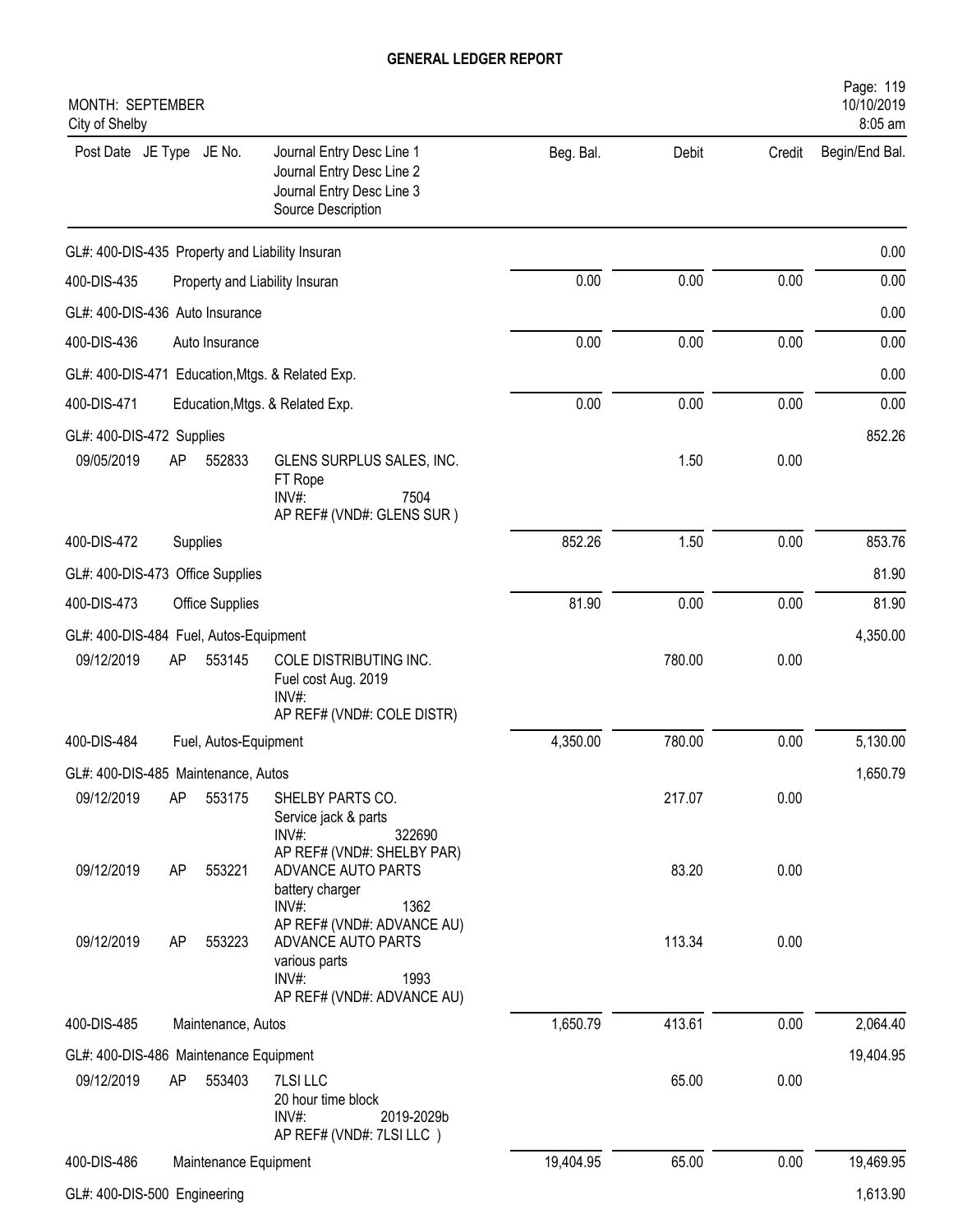| MONTH: SEPTEMBER<br>City of Shelby                         |                                                                                                                |           |           |        | Page: 120<br>10/10/2019<br>8:05 am |
|------------------------------------------------------------|----------------------------------------------------------------------------------------------------------------|-----------|-----------|--------|------------------------------------|
| Post Date JE Type JE No.                                   | Journal Entry Desc Line 1<br>Journal Entry Desc Line 2<br>Journal Entry Desc Line 3<br>Source Description      | Beg. Bal. | Debit     | Credit | Begin/End Bal.                     |
| GL#: 400-DIS-500 Engineering<br>09/12/2019<br>AP<br>553187 | F. E. KROCKA AND ASSOC. INC.<br><b>Engineering services</b><br>$INV#$ :<br>41121<br>AP REF# (VND#: KROCKA/F.E) |           | 277.78    | 0.00   | 1,613.90                           |
| 400-DIS-500<br>Engineering                                 |                                                                                                                | 1,613.90  | 277.78    | 0.00   | 1,891.68                           |
| GL#: 400-DIS-507 Maintenance Building/Grounds              |                                                                                                                |           |           |        | 2,244.64                           |
| 400-DIS-507                                                | Maintenance Building/Grounds                                                                                   | 2,244.64  | 0.00      | 0.00   | 2,244.64                           |
| GL#: 400-DIS-510 Clothing Allowance                        |                                                                                                                |           |           |        | 480.47                             |
| 400-DIS-510<br><b>Clothing Allowance</b>                   |                                                                                                                | 480.47    | 0.00      | 0.00   | 480.47                             |
| GL#: 400-DIS-512 Tree trimming/removal                     |                                                                                                                |           |           |        | 0.00                               |
| 400-DIS-512<br>Tree trimming/removal                       |                                                                                                                | 0.00      | 0.00      | 0.00   | 0.00                               |
| GL#: 400-DIS-515 Equipment                                 |                                                                                                                |           |           |        | 921.08                             |
| 09/12/2019<br>553177<br>AP                                 | TUFFMAN EQUIPMENT & SUPPLY<br>Various supplies 9/4/19<br>$INV#$ :<br>1-587185<br>AP REF# (VND#: TUFFMAN )      |           | 293.53    | 0.00   |                                    |
| 400-DIS-515<br>Equipment                                   |                                                                                                                | 921.08    | 293.53    | 0.00   | 1,214.61                           |
| GL#: 400-DIS-529 Small tools and equipment                 |                                                                                                                |           |           |        | 816.01                             |
| 400-DIS-529                                                | Small tools and equipment                                                                                      | 816.01    | 0.00      | 0.00   | 816.01                             |
| GL#: 400-DIS-530 Office Equipment/Furn/Fixtures            |                                                                                                                |           |           |        | 0.00                               |
| 400-DIS-530                                                | Office Equipment/Furn/Fixtures                                                                                 | 0.00      | 0.00      | 0.00   | 0.00                               |
| GL#: 400-DIS-531 Miscellaneous                             |                                                                                                                |           |           |        | 875.94                             |
| 400-DIS-531<br>Miscellaneous                               |                                                                                                                | 875.94    | 0.00      | 0.00   | 875.94                             |
| GL#: 400-DIS-575 Safety Related                            |                                                                                                                |           |           |        | 779.04                             |
| 400-DIS-575<br>Safety Related                              |                                                                                                                | 779.04    | 0.00      | 0.00   | 779.04                             |
| GL#: 400-DIS-617 Leases-Equipment                          |                                                                                                                |           |           |        | 0.00                               |
| 400-DIS-617<br>Leases-Equipment                            |                                                                                                                | 0.00      | 0.00      | 0.00   | 0.00                               |
| GL#: 400-DIS-630 Sewer Repairs                             |                                                                                                                |           |           |        | 5,090.28                           |
| AP<br>552837<br>09/05/2019                                 | SUMMERS RUBBER COMPANY<br>3 PVC blue 50 CXE<br>INV#:<br>E88935-001<br>AP REF# (VND#: SUMMERS )                 |           | 277.89    | 0.00   |                                    |
| 400-DIS-630<br>Sewer Repairs                               |                                                                                                                | 5,090.28  | 277.89    | 0.00   | 5,368.17                           |
| GL#: 400-MFG-400 Wages                                     |                                                                                                                |           |           |        | 191,058.32                         |
| 09/04/2019<br>AP<br>552742                                 | CITY PAYROLL FUND<br>Wages 8/18/19-8/31/19                                                                     |           | 12,723.56 | 0.00   |                                    |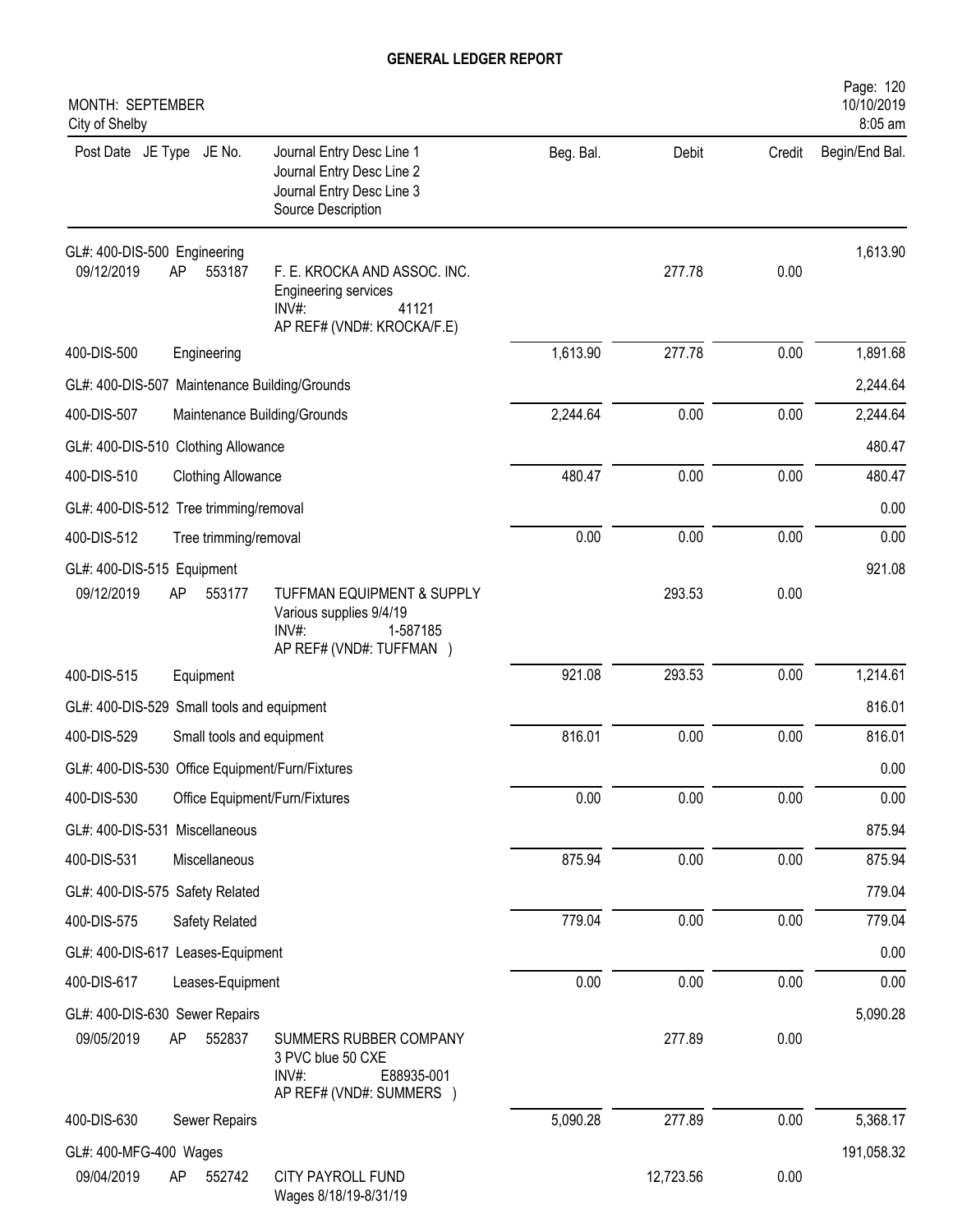| MONTH: SEPTEMBER<br>City of Shelby    |    |                             |                                                                                                                         |            |           |        | Page: 121<br>10/10/2019<br>8:05 am |
|---------------------------------------|----|-----------------------------|-------------------------------------------------------------------------------------------------------------------------|------------|-----------|--------|------------------------------------|
| Post Date JE Type JE No.              |    |                             | Journal Entry Desc Line 1<br>Journal Entry Desc Line 2<br>Journal Entry Desc Line 3<br>Source Description               | Beg. Bal.  | Debit     | Credit | Begin/End Bal.                     |
| GL#: 400-MFG-400 Wages                |    |                             |                                                                                                                         |            |           |        | 191,058.32                         |
| 09/18/2019                            | AP | 553535                      | INV#:<br>AP REF# (VND#: CITY PAYRO)<br>CITY PAYROLL FUND<br>Wages 9/1/19-9/14/19<br>INV#:<br>AP REF# (VND#: CITY PAYRO) |            | 11,332.73 | 0.00   |                                    |
| 400-MFG-400                           |    | Wages                       |                                                                                                                         | 191,058.32 | 24,056.29 | 0.00   | 215,114.61                         |
|                                       |    |                             | GL#: 400-MFG-415 Public Employees Retire.System                                                                         |            |           |        | 27,105.12                          |
| 09/12/2019                            | AP | 553405                      | OH PUBLIC EMPLOYEES RETIREMENT<br>Employer portion 7/21/19-<br>$INV#$ :<br>AP REF# (VND#: OPERS                         |            | 4,649.94  | 0.00   |                                    |
| 400-MFG-415                           |    |                             | Public Employees Retire.System                                                                                          | 27,105.12  | 4,649.94  | 0.00   | 31,755.06                          |
| GL#: 400-MFG-417 FICA                 |    |                             |                                                                                                                         |            |           |        | 2,770.35                           |
| 09/04/2019                            | AP | 552744                      | PAYROLL FUND<br>FICA 8/18/19-8/31/19<br>INV#:                                                                           |            | 184.49    | 0.00   |                                    |
| 09/18/2019                            | AP | 553533                      | AP REF# (VND#: PAYROLL FU)<br>PAYROLL FUND<br>FICA 9/1/19-9/14/19<br>INV#:<br>AP REF# (VND#: PAYROLL FU)                |            | 164.32    | 0.00   |                                    |
| 400-MFG-417                           |    | <b>FICA</b>                 |                                                                                                                         | 2,770.35   | 348.81    | 0.00   | 3,119.16                           |
| GL#: 400-MFG-418 Hospitalization      |    |                             |                                                                                                                         |            |           |        | 58,085.20                          |
| 09/01/2019                            | AP | 552593                      | <b>US BANK ICS</b><br>Acct 19-OME095 Sept 2019<br>$INV#$ :<br>AP REF# (VND#: US BANK IC)                                |            | 7,260.65  | 0.00   |                                    |
| 400-MFG-418                           |    | Hospitalization             |                                                                                                                         | 58,085.20  | 7,260.65  | 0.00   | 65,345.85                          |
| GL#: 400-MFG-419 Life Insurance       |    |                             |                                                                                                                         |            |           |        | 480.00                             |
| 09/01/2019                            | AP | 552585                      | AMERICAN UNITED LIFE INS CO<br>Policy G 00608125-0002-000<br>INV#:<br>AP REF# (VND#: AMERICAN U)                        |            | 60.00     | 0.00   |                                    |
| 400-MFG-419                           |    | Life Insurance              |                                                                                                                         | 480.00     | 60.00     | 0.00   | 540.00                             |
| GL#: 400-MFG-420 Workers Compensation |    |                             |                                                                                                                         |            |           |        | 3,485.00                           |
| 09/12/2019                            | AP | 553151                      | BUREAU OF WORKERS COMPENSATION<br>Installment payment<br>INV#:<br>1006237326<br>AP REF# (VND#: BWC                      |            | 415.00    | 0.00   |                                    |
| 400-MFG-420                           |    | <b>Workers Compensation</b> |                                                                                                                         | 3,485.00   | 415.00    | 0.00   | 3,900.00                           |
| GL#: 400-MFG-421 Unemployment         |    |                             |                                                                                                                         |            |           |        | 0.00                               |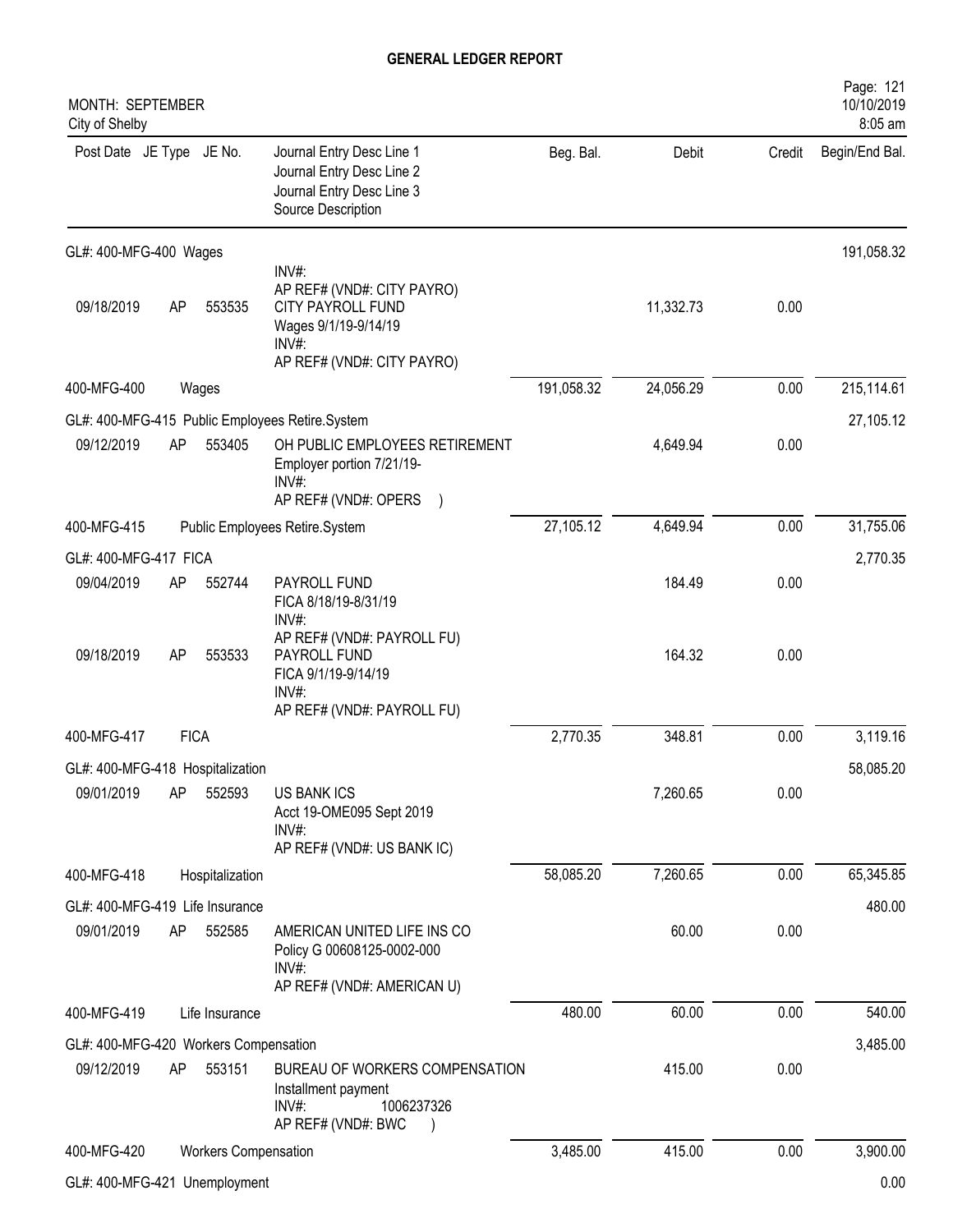| MONTH: SEPTEMBER<br>City of Shelby |    |              |                                                                                                           |            |           |        | Page: 122<br>10/10/2019<br>8:05 am |
|------------------------------------|----|--------------|-----------------------------------------------------------------------------------------------------------|------------|-----------|--------|------------------------------------|
| Post Date JE Type JE No.           |    |              | Journal Entry Desc Line 1<br>Journal Entry Desc Line 2<br>Journal Entry Desc Line 3<br>Source Description | Beg. Bal.  | Debit     | Credit | Begin/End Bal.                     |
| GL#: 400-MFG-421 Unemployment      |    |              |                                                                                                           |            |           |        | 0.00                               |
| 400-MFG-421                        |    | Unemployment |                                                                                                           | 0.00       | 0.00      | 0.00   | 0.00                               |
| GL#: 400-MFG-425 Natural Gas       |    |              |                                                                                                           |            |           |        | 0.00                               |
| 400-MFG-425                        |    | Natural Gas  |                                                                                                           | 0.00       | 0.00      | 0.00   | 0.00                               |
| GL#: 400-MFG-426 Electric          |    |              |                                                                                                           |            |           |        | 115,386.51                         |
| 09/01/2019                         | AP | 552561       | MUNICIPAL UTILITIES<br>35.06.1<br>INV#:                                                                   |            | 14.51     | 0.00   |                                    |
| 09/01/2019                         | AP | 552563       | AP REF# (VND#: MUNI UTILI)<br>MUNICIPAL UTILITIES<br>37.229.1                                             |            | 431.83    | 0.00   |                                    |
| 09/01/2019                         | AP | 552565       | INV#:<br>AP REF# (VND#: MUNI UTILI)<br>MUNICIPAL UTILITIES<br>37.227.1<br>INV#:                           |            | 92.21     | 0.00   |                                    |
| 09/01/2019                         | AP | 552571       | AP REF# (VND#: MUNI UTILI)<br>MUNICIPAL UTILITIES<br>37.224.1<br>INV#:                                    |            | 11,131.47 | 0.00   |                                    |
| 09/26/2019                         | AP | 553911       | AP REF# (VND#: MUNI UTILI)<br>MUNICIPAL UTILITIES<br>35.06.1<br>INV#:                                     |            | 9.82      | 0.00   |                                    |
| 09/26/2019                         | AP | 553913       | AP REF# (VND#: MUNI UTILI)<br>MUNICIPAL UTILITIES<br>37.222.1<br>INV#:                                    |            | 14.68     | 0.00   |                                    |
| 09/26/2019                         | AP | 553915       | AP REF# (VND#: MUNI UTILI)<br>MUNICIPAL UTILITIES<br>37.224.1<br>INV#:                                    |            | 9,887.13  | 0.00   |                                    |
| 09/26/2019                         | AP | 553921       | AP REF# (VND#: MUNI UTILI)<br>MUNICIPAL UTILITIES<br>37.227.1<br>INV#:                                    |            | 96.58     | 0.00   |                                    |
| 09/26/2019                         | AP | 553923       | AP REF# (VND#: MUNI UTILI)<br>MUNICIPAL UTILITIES<br>37.229.1<br>INV#:<br>AP REF# (VND#: MUNI UTILI)      |            | 157.68    | 0.00   |                                    |
| 400-MFG-426                        |    | Electric     |                                                                                                           | 115,386.51 | 21,835.91 | 0.00   | 137,222.42                         |
| GL#: 400-MFG-427 Water and Sewer   |    |              |                                                                                                           |            |           |        | 10,466.69                          |
| 09/01/2019                         | AP | 552565       | MUNICIPAL UTILITIES<br>37.227.1<br>INV#:                                                                  |            | 40.85     | 0.00   |                                    |
| 09/01/2019                         | AP | 552567       | AP REF# (VND#: MUNI UTILI)<br>MUNICIPAL UTILITIES                                                         |            | 96.42     | 0.00   |                                    |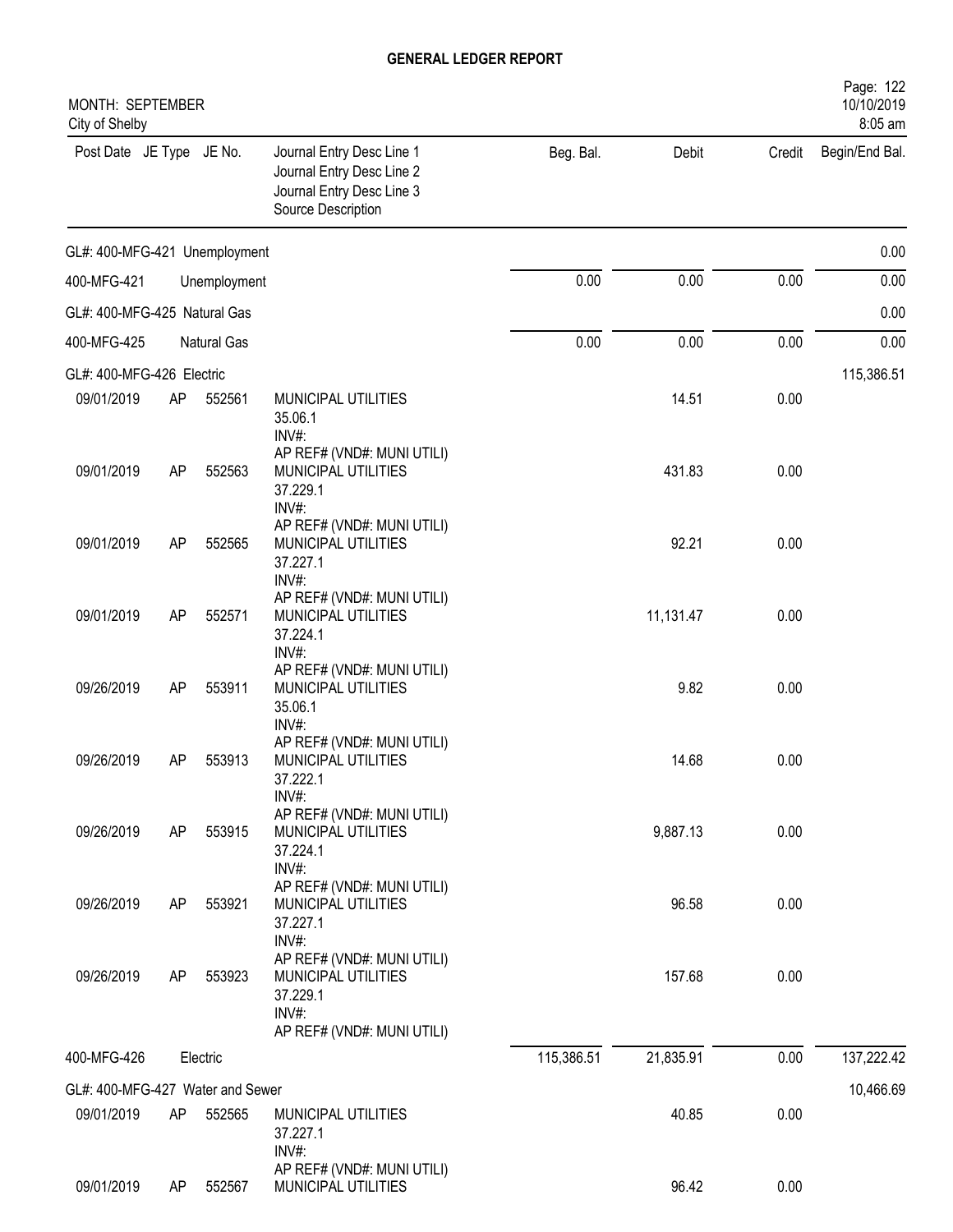| MONTH: SEPTEMBER<br>City of Shelby |    |                  | Page: 123<br>10/10/2019<br>8:05 am                                                                                |           |        |        |                |
|------------------------------------|----|------------------|-------------------------------------------------------------------------------------------------------------------|-----------|--------|--------|----------------|
| Post Date JE Type JE No.           |    |                  | Journal Entry Desc Line 1<br>Journal Entry Desc Line 2<br>Journal Entry Desc Line 3<br>Source Description         | Beg. Bal. | Debit  | Credit | Begin/End Bal. |
| GL#: 400-MFG-427 Water and Sewer   |    |                  |                                                                                                                   |           |        |        | 10,466.69      |
|                                    |    |                  | 37.226.2<br>INV#:                                                                                                 |           |        |        |                |
| 09/01/2019                         | AP | 552569           | AP REF# (VND#: MUNI UTILI)<br>MUNICIPAL UTILITIES<br>37.225.1<br>INV#:                                            |           | 21.68  | 0.00   |                |
| 09/01/2019                         | AP | 552571           | AP REF# (VND#: MUNI UTILI)<br>MUNICIPAL UTILITIES<br>37.224.1<br>INV#:                                            |           | 91.02  | 0.00   |                |
| 09/01/2019                         | AP | 552573           | AP REF# (VND#: MUNI UTILI)<br>MUNICIPAL UTILITIES<br>37.222.1<br>INV#:                                            |           | 14.68  | 0.00   |                |
| 09/26/2019                         | AP | 553915           | AP REF# (VND#: MUNI UTILI)<br>MUNICIPAL UTILITIES<br>37.224.1<br>INV#:                                            |           | 86.73  | 0.00   |                |
| 09/26/2019                         | AP | 553917           | AP REF# (VND#: MUNI UTILI)<br>MUNICIPAL UTILITIES<br>37.225.1<br>INV#:                                            |           | 21.68  | 0.00   |                |
| 09/26/2019                         | AP | 553919           | AP REF# (VND#: MUNI UTILI)<br>MUNICIPAL UTILITIES<br>37.226.2<br>INV#:                                            |           | 53.71  | 0.00   |                |
| 09/26/2019                         | AP | 553921           | AP REF# (VND#: MUNI UTILI)<br>MUNICIPAL UTILITIES<br>37.227.1<br>INV#:<br>AP REF# (VND#: MUNI UTILI)              |           | 40.85  | 0.00   |                |
| 400-MFG-427                        |    | Water and Sewer  |                                                                                                                   | 10,466.69 | 467.62 | 0.00   | 10,934.31      |
| GL#: 400-MFG-428 Telephone         |    |                  |                                                                                                                   |           |        |        | 1,645.07       |
| 09/23/2019                         | AP | 553786           | CHARTER COMM HOLDINGS LLC<br>acct 01075-321600202-1001<br>INV#:<br>321600202091619b<br>AP REF# (VND#: CHART COMM) |           | 9.70   | 0.00   |                |
| 400-MFG-428                        |    | Telephone        |                                                                                                                   | 1,645.07  | 9.70   | 0.00   | 1,654.77       |
| GL#: 400-MFG-429 Propane           |    |                  |                                                                                                                   |           |        |        | 4,294.95       |
| 400-MFG-429                        |    | Propane          |                                                                                                                   | 4,294.95  | 0.00   | 0.00   | 4,294.95       |
|                                    |    |                  | GL#: 400-MFG-435 Property and Liability Insuran                                                                   |           |        |        | 0.00           |
| 400-MFG-435                        |    |                  | Property and Liability Insuran                                                                                    | 0.00      | 0.00   | 0.00   | 0.00           |
| GL#: 400-MFG-437 Boiler Insurance  |    |                  |                                                                                                                   |           |        |        | 0.00           |
| 400-MFG-437                        |    | Boiler Insurance |                                                                                                                   | 0.00      | 0.00   | 0.00   | 0.00           |
|                                    |    |                  |                                                                                                                   |           |        |        |                |

GL#: 400-MFG-471 Education, Mtgs. & Related Exp. 1,049.28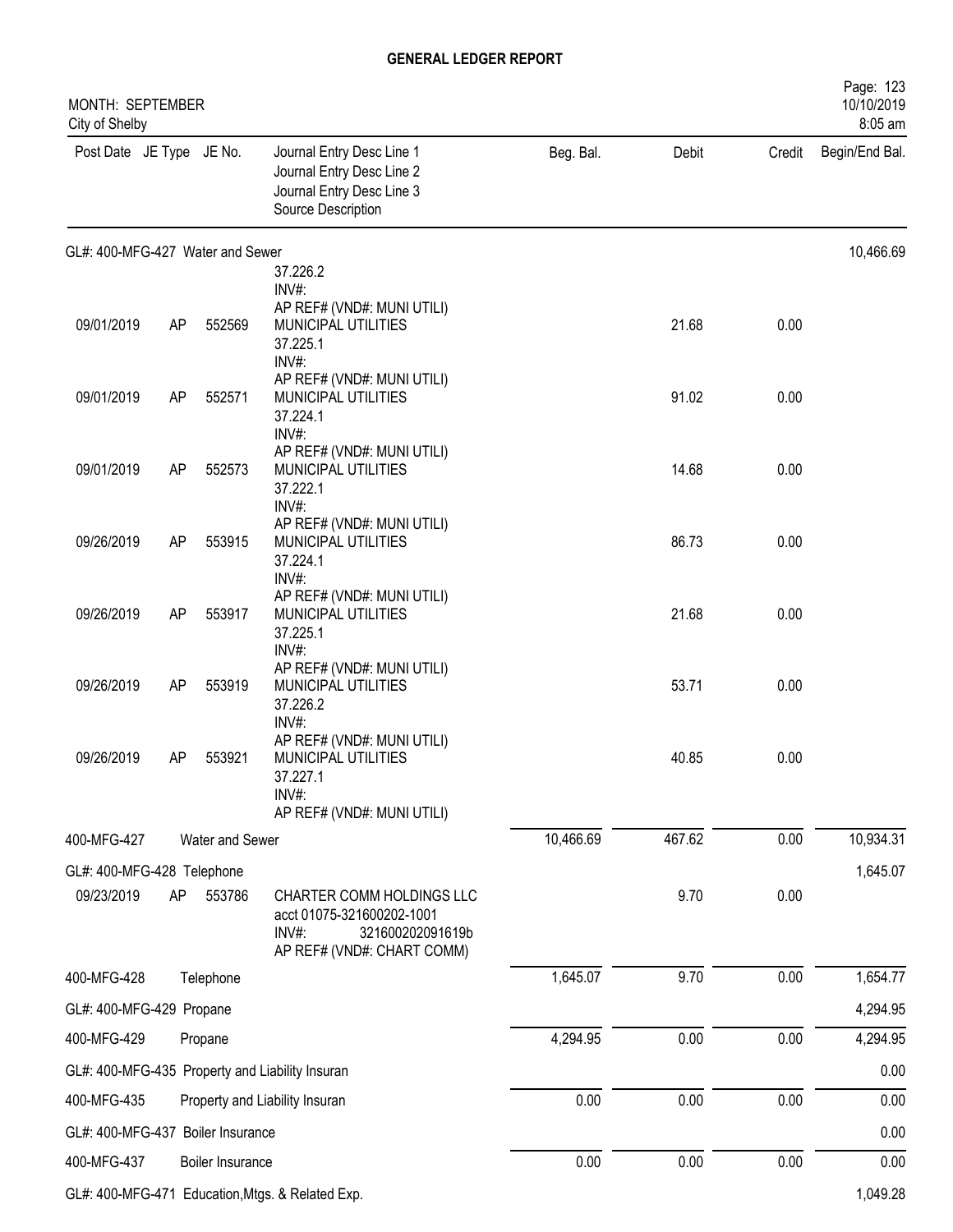| MONTH: SEPTEMBER<br>City of Shelby  |           |                                    |                                                                                                                         |           |        |        | Page: 124<br>10/10/2019<br>8:05 am |
|-------------------------------------|-----------|------------------------------------|-------------------------------------------------------------------------------------------------------------------------|-----------|--------|--------|------------------------------------|
| Post Date JE Type JE No.            |           |                                    | Journal Entry Desc Line 1<br>Journal Entry Desc Line 2<br>Journal Entry Desc Line 3<br>Source Description               | Beg. Bal. | Debit  | Credit | Begin/End Bal.                     |
|                                     |           |                                    | GL#: 400-MFG-471 Education, Mtgs. & Related Exp.                                                                        |           |        |        | 1,049.28                           |
| 400-MFG-471                         |           |                                    | Education, Mtgs. & Related Exp.                                                                                         | 1,049.28  | 0.00   | 0.00   | 1,049.28                           |
| GL#: 400-MFG-472 Supplies           |           |                                    |                                                                                                                         |           |        |        | 1,933.66                           |
| 09/01/2019                          | AP        | 552575                             | <b>REXEL INC</b><br>Couplings & CBL ties<br>$INV#$ :<br>S125575705.001                                                  |           | 60.52  | 0.00   |                                    |
| 09/04/2019                          | <b>AP</b> | 552699                             | AP REF# (VND#: REXEL INC)<br>LOWES COMPANIES, INC.<br>WWTP 8/7/19<br>INV#:<br>902286                                    |           | 49.19  | 0.00   |                                    |
| 09/04/2019                          | <b>AP</b> | 552703                             | AP REF# (VND#: LOWES )<br>LOWES COMPANIES, INC.<br>WWTP 8/14/19<br>$INV#$ :<br>902833                                   |           | 52.03  | 0.00   |                                    |
| 09/04/2019                          | AP        | 552705                             | AP REF# (VND#: LOWES<br>LOWES COMPANIES, INC.<br>WWTP 8/16/19<br>INV#:<br>903507                                        |           | 141.83 | 0.00   |                                    |
| 09/19/2019                          | <b>AP</b> | 553571                             | AP REF# (VND#: LOWES )<br>DAS HARDWARE LLC<br>WWTP Aug 2019<br>INV#:                                                    |           | 215.05 | 0.00   |                                    |
| 09/19/2019                          | AP        | 553573                             | AP REF# (VND#: DAS HARDWA)<br>FASTENAL COMPANY<br>supplies 9/6/19<br>INV#:<br>OHMAN203314<br>AP REF# (VND#: FASTENAL C) |           | 9.56   | 0.00   |                                    |
| 400-MFG-472                         |           | Supplies                           |                                                                                                                         | 1,933.66  | 528.18 | 0.00   | 2,461.84                           |
| GL#: 400-MFG-473 Office Supplies    |           |                                    |                                                                                                                         |           |        |        | 218.44                             |
| 400-MFG-473                         |           | Office Supplies                    |                                                                                                                         | 218.44    | 0.00   | 0.00   | 218.44                             |
| GL#: 400-MFG-500 Engineering        |           |                                    |                                                                                                                         |           |        |        | 0.00                               |
| 400-MFG-500                         |           | Engineering                        |                                                                                                                         | 0.00      | 0.00   | 0.00   | 0.00                               |
| GL#: 400-MFG-501 Computer support   |           |                                    |                                                                                                                         |           |        |        | 170.00                             |
| 09/12/2019                          | AP        | 553403                             | 7LSI LLC<br>20 hour time block<br>INV#:<br>2019-2029b<br>AP REF# (VND#: 7LSI LLC)                                       |           | 65.00  | 0.00   |                                    |
| 400-MFG-501                         |           | Computer support                   |                                                                                                                         | 170.00    | 65.00  | 0.00   | 235.00                             |
| GL#: 400-MFG-510 Clothing Allowance |           |                                    |                                                                                                                         |           |        |        | 0.00                               |
| 400-MFG-510                         |           | <b>Clothing Allowance</b>          |                                                                                                                         | 0.00      | 0.00   | 0.00   | 0.00                               |
| GL#: 400-MFG-515 Equipment          |           |                                    |                                                                                                                         |           |        |        | 76.46                              |
| 400-MFG-515                         |           | Equipment                          |                                                                                                                         | 76.46     | 0.00   | 0.00   | 76.46                              |
|                                     |           | GL#: 400-MFG-517 Lab/Misc. Testing |                                                                                                                         |           |        |        | 6,333.15                           |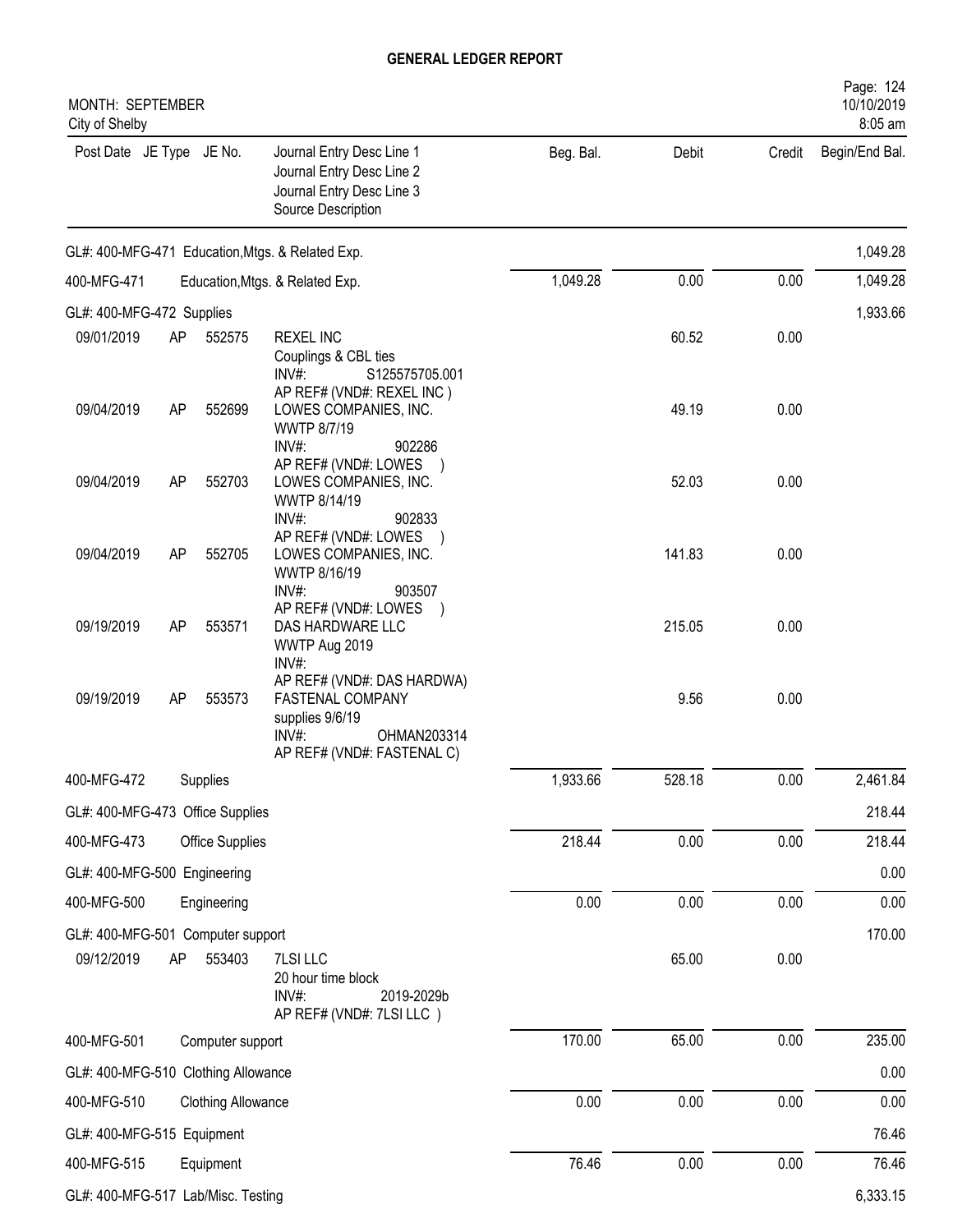| Page: 125<br>10/10/2019<br>MONTH: SEPTEMBER<br>8:05 am<br>City of Shelby                                                              |           |       |        |                |  |  |  |
|---------------------------------------------------------------------------------------------------------------------------------------|-----------|-------|--------|----------------|--|--|--|
| Post Date JE Type JE No.<br>Journal Entry Desc Line 1<br>Journal Entry Desc Line 2<br>Journal Entry Desc Line 3<br>Source Description | Beg. Bal. | Debit | Credit | Begin/End Bal. |  |  |  |
| GL#: 400-MFG-517 Lab/Misc. Testing                                                                                                    |           |       |        | 6,333.15       |  |  |  |
| 400-MFG-517<br>Lab/Misc. Testing                                                                                                      | 6,333.15  | 0.00  | 0.00   | 6,333.15       |  |  |  |
| GL#: 400-MFG-518 Lab Supplies                                                                                                         |           |       |        | 11,293.57      |  |  |  |
| 400-MFG-518<br>Lab Supplies                                                                                                           | 11,293.57 | 0.00  | 0.00   | 11,293.57      |  |  |  |
| GL#: 400-MFG-519 Chemicals                                                                                                            |           |       |        | 0.00           |  |  |  |
| 400-MFG-519<br>Chemicals                                                                                                              | 0.00      | 0.00  | 0.00   | 0.00           |  |  |  |
| GL#: 400-MFG-524 EPA Assessments                                                                                                      |           |       |        | 0.00           |  |  |  |
| 400-MFG-524<br><b>EPA Assessments</b>                                                                                                 | 0.00      | 0.00  | 0.00   | 0.00           |  |  |  |
| GL#: 400-MFG-526 Diesel Fuel                                                                                                          |           |       |        | 3,739.33       |  |  |  |
| 400-MFG-526<br>Diesel Fuel                                                                                                            | 3,739.33  | 0.00  | 0.00   | 3,739.33       |  |  |  |
| GL#: 400-MFG-529 Small tools and equipment                                                                                            |           |       |        | 702.73         |  |  |  |
| 400-MFG-529<br>Small tools and equipment                                                                                              | 702.73    | 0.00  | 0.00   | 702.73         |  |  |  |
| GL#: 400-MFG-530 Office Equipment/Furn/Fixtures                                                                                       |           |       |        | 5,349.85       |  |  |  |
| 400-MFG-530<br>Office Equipment/Furn/Fixtures                                                                                         | 5,349.85  | 0.00  | 0.00   | 5,349.85       |  |  |  |
| GL#: 400-MFG-531 Miscellaneous                                                                                                        |           |       |        | 7,547.66       |  |  |  |
| 400-MFG-531<br>Miscellaneous                                                                                                          | 7,547.66  | 0.00  | 0.00   | 7,547.66       |  |  |  |
| GL#: 400-MFG-537 EPA Fees and Permits                                                                                                 |           |       |        | 6,615.81       |  |  |  |
| 400-MFG-537<br><b>EPA Fees and Permits</b>                                                                                            | 6,615.81  | 0.00  | 0.00   | 6,615.81       |  |  |  |
| GL#: 400-MFG-575 Safety Related                                                                                                       |           |       |        | 453.23         |  |  |  |
| 400-MFG-575<br>Safety Related                                                                                                         | 453.23    | 0.00  | 0.00   | 453.23         |  |  |  |
| GL#: 400-MIS-200 Interest                                                                                                             |           |       |        | 0.00           |  |  |  |
| 400-MIS-200<br>Interest                                                                                                               | 0.00      | 0.00  | 0.00   | 0.00           |  |  |  |
| GL#: 400-MIS-204 Sale of Scrap                                                                                                        |           |       |        | 0.00           |  |  |  |
| 400-MIS-204<br>Sale of Scrap                                                                                                          | 0.00      | 0.00  | 0.00   | 0.00           |  |  |  |
| GL#: 400-MIS-205 Miscellaneous Income                                                                                                 |           |       |        | 15,559.36      |  |  |  |
| 400-MIS-205<br>Miscellaneous Income                                                                                                   | 15,559.36 | 0.00  | 0.00   | 15,559.36      |  |  |  |
| GL#: 400-MIS-211 Insurance/Fema Settlement                                                                                            |           |       |        | 0.00           |  |  |  |
| 400-MIS-211<br>Insurance/Fema Settlement                                                                                              | 0.00      | 0.00  | 0.00   | 0.00           |  |  |  |
| GL#: 400-MTN-436 Auto Insurance                                                                                                       |           |       |        | 0.00           |  |  |  |
| 400-MTN-436<br>Auto Insurance                                                                                                         | 0.00      | 0.00  | 0.00   | 0.00           |  |  |  |
| GL#: 400-MTN-472 Supplies                                                                                                             |           |       |        | 1,071.35       |  |  |  |
| 09/12/2019<br>HOOVER INSTRUMENT SERVICE, INC<br>553227<br>AP                                                                          |           | 90.00 | 0.00   |                |  |  |  |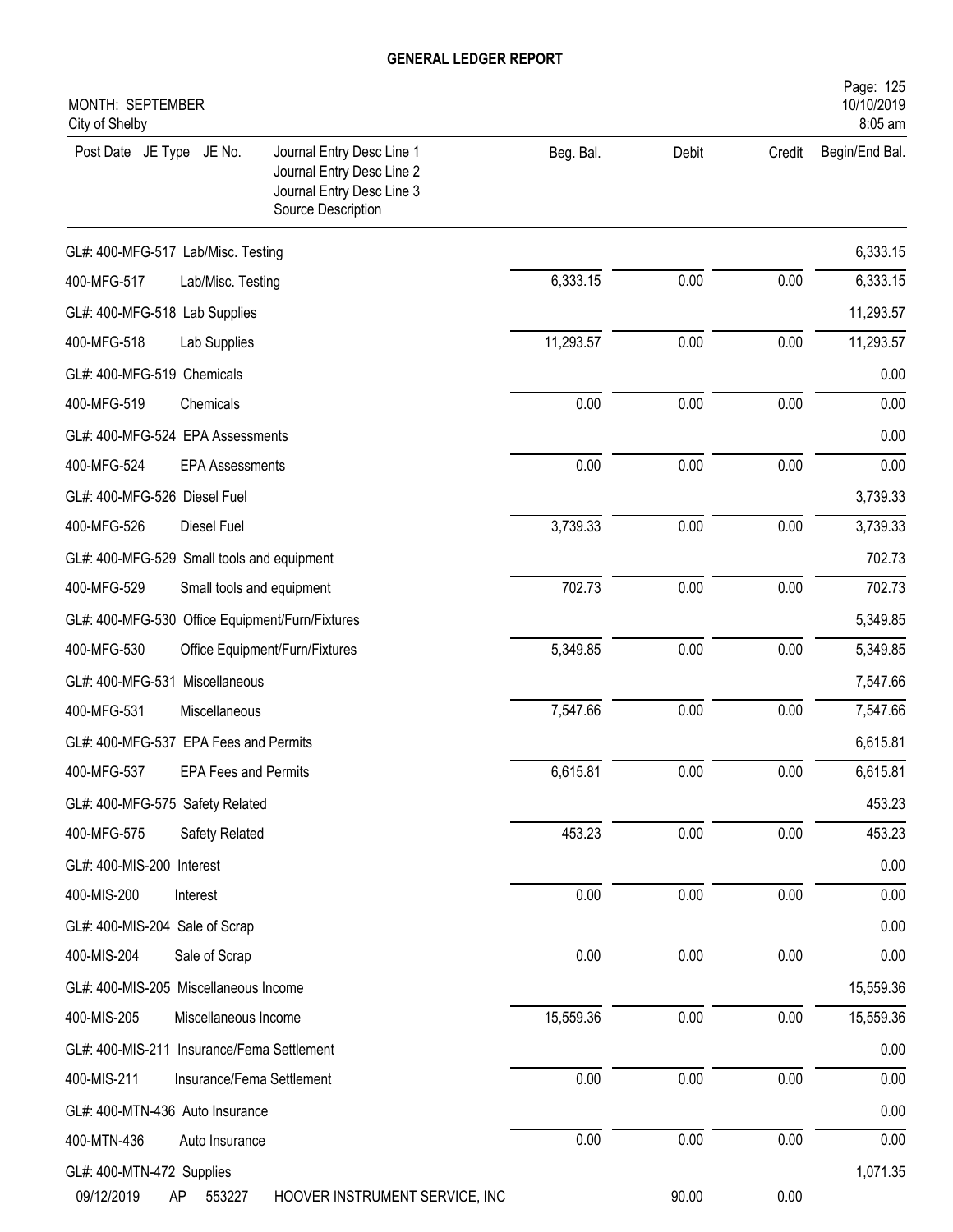| MONTH: SEPTEMBER<br>City of Shelby     |    |                       |                                                                                                                                                                      |           |          |          | Page: 126<br>10/10/2019<br>8:05 am |
|----------------------------------------|----|-----------------------|----------------------------------------------------------------------------------------------------------------------------------------------------------------------|-----------|----------|----------|------------------------------------|
| Post Date JE Type JE No.               |    |                       | Journal Entry Desc Line 1<br>Journal Entry Desc Line 2<br>Journal Entry Desc Line 3<br>Source Description                                                            | Beg. Bal. | Debit    | Credit   | Begin/End Bal.                     |
| GL#: 400-MTN-472 Supplies              |    |                       |                                                                                                                                                                      |           |          |          | 1,071.35                           |
| 09/19/2019                             | AP | 553585                | SIBA ceramic fuse<br>$INV#$ :<br>191756<br>AP REF# (VND#: HOOVER INS)<br><b>WEAVERS EQUIPMENT &amp; REPAIR</b><br>3 tank granet<br>INV#:<br>AP REF# (VND#: WEAVERS ) |           | 12.30    | 0.00     |                                    |
| 400-MTN-472                            |    | Supplies              |                                                                                                                                                                      | 1,071.35  | 102.30   | 0.00     | 1,173.65                           |
| GL#: 400-MTN-484 Fuel, Autos-Equipment |    |                       |                                                                                                                                                                      |           |          |          | 1,652.26                           |
| 400-MTN-484<br>Fuel, Autos-Equipment   |    |                       | 1,652.26                                                                                                                                                             | 0.00      | 0.00     | 1,652.26 |                                    |
| GL#: 400-MTN-485 Maintenance, Autos    |    |                       |                                                                                                                                                                      |           |          | 198.62   |                                    |
| 400-MTN-485<br>Maintenance, Autos      |    |                       | 198.62                                                                                                                                                               | 0.00      | 0.00     | 198.62   |                                    |
| GL#: 400-MTN-486 Maintenance Equipment |    |                       |                                                                                                                                                                      |           |          |          | 5,718.24                           |
| 09/12/2019                             | AP | 553237                | WOLFF BROS SUPPLY, INC<br>LED wallpack 76W<br>17184086-000<br>INV#:                                                                                                  |           | 1,052.31 | 0.00     |                                    |
| 09/12/2019                             | AP | 553403                | AP REF# (VND#: WOLFF BROS)<br>7LSI LLC<br>20 hour time block<br>2019-2029b<br>$INV#$ :                                                                               |           | 65.00    | 0.00     |                                    |
| 09/19/2019                             | AP | 553579                | AP REF# (VND#: 7LSI LLC)<br>MSC INDUSTRIAL SUPPLY CO, INC<br>Hose hanger                                                                                             |           | 33.84    | 0.00     |                                    |
| 09/26/2019                             | AP | 553905                | INV#:<br>49872861<br>AP REF# (VND#: MSC INDUST)<br>MSC INDUSTRIAL SUPPLY CO, INC<br>8" 2SWL*2RIG 2200LB RBR<br>INV#:<br>51508081<br>AP REF# (VND#: MSC INDUST)       |           | 425.85   | 0.00     |                                    |
| 400-MTN-486                            |    | Maintenance Equipment |                                                                                                                                                                      | 5,718.24  | 1,577.00 | 0.00     | 7,295.24                           |
|                                        |    |                       | GL#: 400-MTN-507 Maintenance Building/Grounds                                                                                                                        |           |          |          | 4,465.59                           |
| 09/04/2019                             | AP | 552701                | LOWES COMPANIES, INC.<br>WWTP 8/21/19<br>INV#:<br>903829                                                                                                             |           | 61.72    | 0.00     |                                    |
| 09/05/2019                             | AP | 552835                | AP REF# (VND#: LOWES<br>SUMMERS RUBBER COMPANY<br>WWTP order 8/28/19<br>$INV#$ :<br>E88304-001                                                                       |           | 54.84    | 0.00     |                                    |
| 09/12/2019                             | AP | 553235                | AP REF# (VND#: SUMMERS )<br>WOLFF BROS SUPPLY, INC<br>Various parts 9/3/19<br>$INV#$ :<br>17191764-000<br>AP REF# (VND#: WOLFF BROS)                                 |           | 73.10    | 0.00     |                                    |
| 400-MTN-507                            |    |                       | Maintenance Building/Grounds                                                                                                                                         | 4,465.59  | 189.66   | 0.00     | 4,655.25                           |
| GL#: 400-MTN-520 Sludge Removal        |    |                       |                                                                                                                                                                      |           |          |          | 96,140.48                          |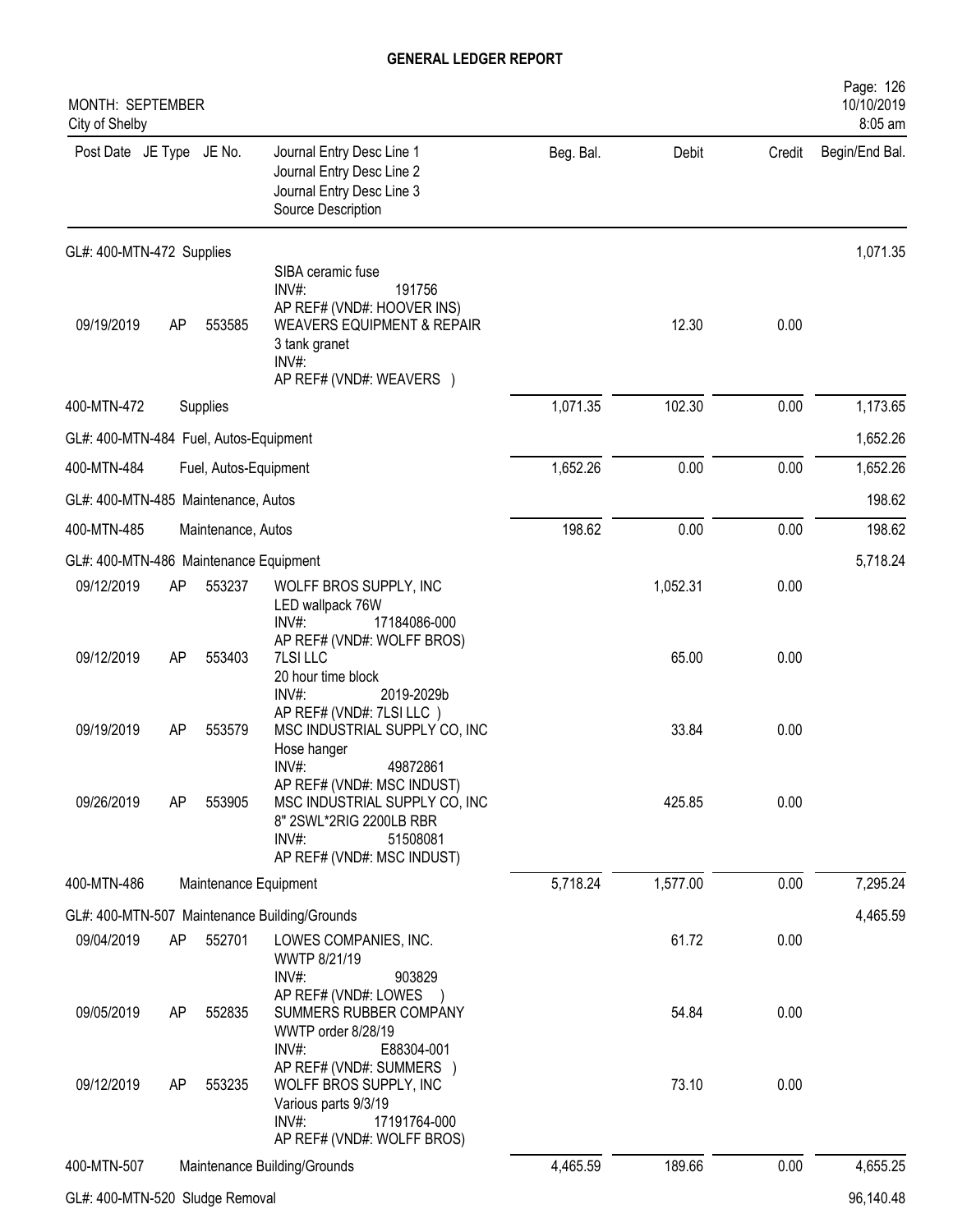| MONTH: SEPTEMBER<br>City of Shelby  |    |                    |                                                                                                                          |           |          |        | Page: 127<br>10/10/2019<br>8:05 am |
|-------------------------------------|----|--------------------|--------------------------------------------------------------------------------------------------------------------------|-----------|----------|--------|------------------------------------|
| Post Date JE Type JE No.            |    |                    | Journal Entry Desc Line 1<br>Journal Entry Desc Line 2<br>Journal Entry Desc Line 3<br>Source Description                | Beg. Bal. | Debit    | Credit | Begin/End Bal.                     |
| GL#: 400-MTN-520 Sludge Removal     |    |                    |                                                                                                                          |           |          |        | 96,140.48                          |
| 400-MTN-520                         |    | Sludge Removal     |                                                                                                                          | 96,140.48 | 0.00     | 0.00   | 96,140.48                          |
| GL#: 400-MTN-531 Miscellaneous      |    |                    |                                                                                                                          |           |          |        | 150.00                             |
| 400-MTN-531                         |    | Miscellaneous      |                                                                                                                          | 150.00    | 0.00     | 0.00   | 150.00                             |
| GL#: 400-OFC-400 Wages              |    |                    |                                                                                                                          |           |          |        | 2,379.66                           |
| 09/04/2019                          | AP | 552742             | <b>CITY PAYROLL FUND</b><br>Wages 8/18/19-8/31/19<br>INV#:                                                               |           | 139.98   | 0.00   |                                    |
| 09/18/2019                          | AP | 553535             | AP REF# (VND#: CITY PAYRO)<br><b>CITY PAYROLL FUND</b><br>Wages 9/1/19-9/14/19<br>$INV#$ :<br>AP REF# (VND#: CITY PAYRO) |           | 139.98   | 0.00   |                                    |
| 400-OFC-400                         |    | Wages              |                                                                                                                          | 2,379.66  | 279.96   | 0.00   | 2,659.62                           |
| GL#: 400-OFC-404 Clerks wages       |    |                    |                                                                                                                          |           |          |        | 23,130.24                          |
| 09/04/2019                          | AP | 552742             | <b>CITY PAYROLL FUND</b><br>Wages 8/18/19-8/31/19<br>INV#:                                                               |           | 1,218.41 | 0.00   |                                    |
| 09/18/2019                          | AP | 553535             | AP REF# (VND#: CITY PAYRO)<br><b>CITY PAYROLL FUND</b><br>Wages 9/1/19-9/14/19<br>$INV#$ :<br>AP REF# (VND#: CITY PAYRO) |           | 1,475.99 | 0.00   |                                    |
| 400-OFC-404                         |    | Clerks wages       |                                                                                                                          | 23,130.24 | 2,694.40 | 0.00   | 25,824.64                          |
| GL#: 400-OFC-409 Meter Reader Wages |    |                    |                                                                                                                          |           |          |        | 15,252.41                          |
| 09/04/2019                          | AP | 552742             | <b>CITY PAYROLL FUND</b><br>Wages 8/18/19-8/31/19<br>INV#:                                                               |           | 897.20   | 0.00   |                                    |
| 09/18/2019                          | AP | 553535             | AP REF# (VND#: CITY PAYRO)<br><b>CITY PAYROLL FUND</b><br>Wages 9/1/19-9/14/19<br>INV#:<br>AP REF# (VND#: CITY PAYRO)    |           | 897.20   | 0.00   |                                    |
| 400-OFC-409                         |    | Meter Reader Wages |                                                                                                                          | 15,252.41 | 1,794.40 | 0.00   | 17,046.81                          |
| GL#: 400-OFC-410 Janitors Wages     |    |                    |                                                                                                                          |           |          |        | 5,205.94                           |
| 400-OFC-410                         |    | Janitors Wages     |                                                                                                                          | 5,205.94  | 0.00     | 0.00   | 5,205.94                           |
|                                     |    |                    | GL#: 400-OFC-415 Public Employees Retire.System                                                                          |           |          |        | 6,414.35                           |
| 09/12/2019                          | AP | 553405             | OH PUBLIC EMPLOYEES RETIREMENT<br>Employer portion 7/21/19-<br>INV#:<br>AP REF# (VND#: OPERS                             |           | 1,117.85 | 0.00   |                                    |
| 400-OFC-415                         |    |                    | Public Employees Retire.System                                                                                           | 6,414.35  | 1,117.85 | 0.00   | 7,532.20                           |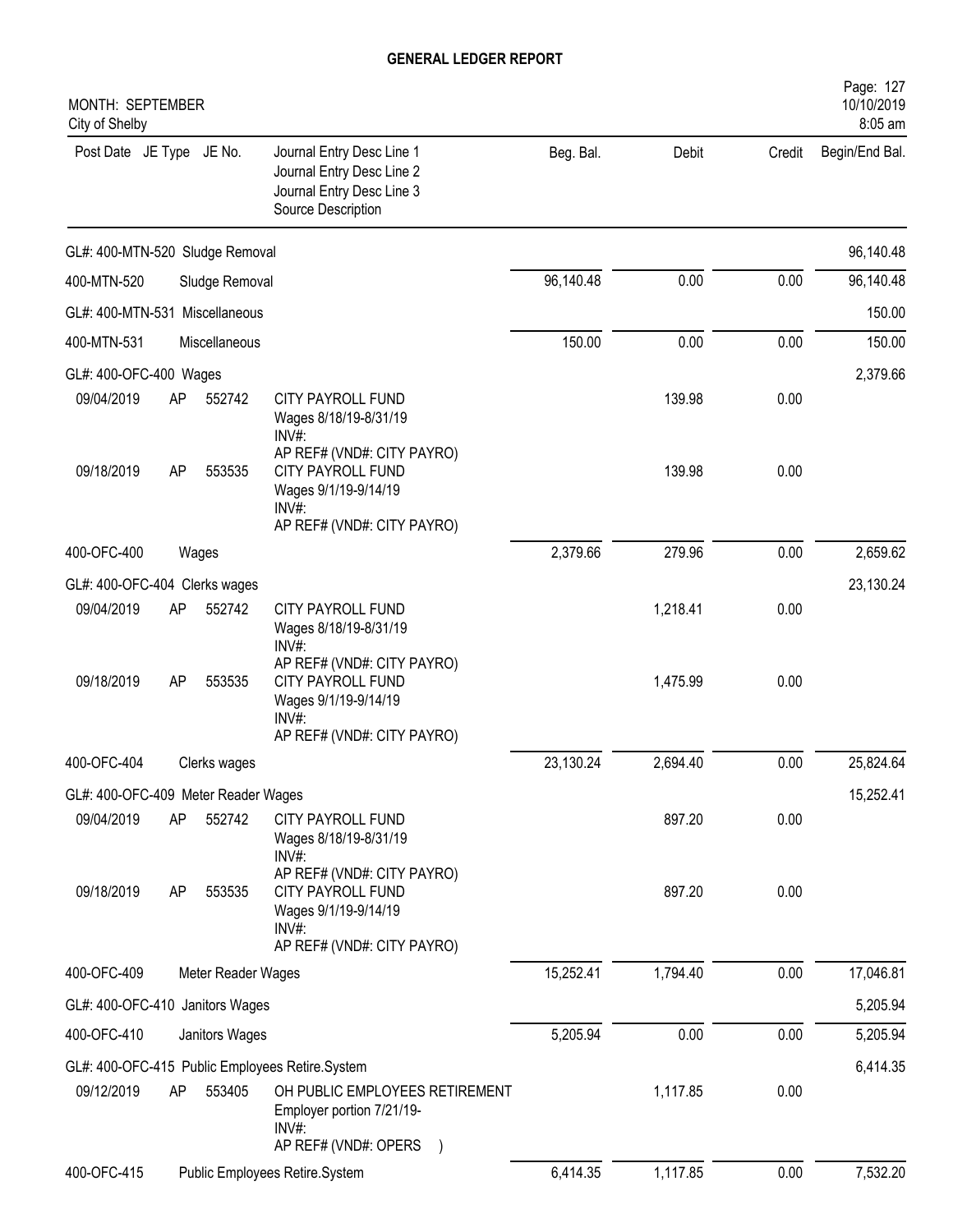| MONTH: SEPTEMBER                                |             |                             |                                                                                                                                  |           |          |        | Page: 128<br>10/10/2019   |
|-------------------------------------------------|-------------|-----------------------------|----------------------------------------------------------------------------------------------------------------------------------|-----------|----------|--------|---------------------------|
| City of Shelby<br>Post Date JE Type JE No.      |             |                             | Journal Entry Desc Line 1<br>Journal Entry Desc Line 2<br>Journal Entry Desc Line 3<br>Source Description                        | Beg. Bal. | Debit    | Credit | 8:05 am<br>Begin/End Bal. |
| GL#: 400-OFC-417 FICA                           |             |                             |                                                                                                                                  |           |          |        | 666.53                    |
| 09/04/2019                                      | AP          | 552744                      | PAYROLL FUND<br>FICA 8/18/19-8/31/19<br>INV#:                                                                                    |           | 32.70    | 0.00   |                           |
| 09/18/2019                                      | AP          | 553533                      | AP REF# (VND#: PAYROLL FU)<br>PAYROLL FUND<br>FICA 9/1/19-9/14/19<br>INV#:<br>AP REF# (VND#: PAYROLL FU)                         |           | 36.44    | 0.00   |                           |
| 400-OFC-417                                     | <b>FICA</b> |                             |                                                                                                                                  | 666.53    | 69.14    | 0.00   | 735.67                    |
| GL#: 400-OFC-418 Hospitalization                |             |                             |                                                                                                                                  |           |          |        | 15,779.44                 |
| 09/01/2019                                      | AP          | 552593                      | <b>US BANK ICS</b><br>Acct 19-OME095 Sept 2019<br>$INV#$ :<br>AP REF# (VND#: US BANK IC)                                         |           | 1,972.43 | 0.00   |                           |
| 400-OFC-418                                     |             | Hospitalization             |                                                                                                                                  | 15,779.44 | 1,972.43 | 0.00   | 17,751.87                 |
| GL#: 400-OFC-419 Life Insurance                 |             |                             |                                                                                                                                  |           |          |        | 142.08                    |
| 09/01/2019                                      | AP          | 552585                      | AMERICAN UNITED LIFE INS CO<br>Policy G 00608125-0002-000<br>INV#:<br>AP REF# (VND#: AMERICAN U)                                 |           | 17.76    | 0.00   |                           |
| 400-OFC-419                                     |             | Life Insurance              |                                                                                                                                  | 142.08    | 17.76    | 0.00   | 159.84                    |
| GL#: 400-OFC-420 Workers Compensation           |             |                             |                                                                                                                                  |           |          |        | 705.00                    |
| 09/06/2019                                      | AP          | 552902                      | TARKOWSKY L.P.A./JOHN//<br>Brian James, file P15.M10768<br>INV#:                                                                 |           | 340.80   | 0.00   |                           |
| 09/12/2019                                      | AP          | 553151                      | AP REF# (VND#: TARKOWSKY/)<br>BUREAU OF WORKERS COMPENSATION<br>Installment payment<br>INV#:<br>1006237326<br>AP REF# (VND#: BWC |           | 83.00    | 0.00   |                           |
| 400-OFC-420                                     |             | <b>Workers Compensation</b> |                                                                                                                                  | 705.00    | 423.80   | 0.00   | 1,128.80                  |
| GL#: 400-OFC-421 Unemployment                   |             |                             |                                                                                                                                  |           |          |        | 0.00                      |
| 400-OFC-421                                     |             | Unemployment                |                                                                                                                                  | 0.00      | 0.00     | 0.00   | 0.00                      |
| GL#: 400-OFC-428 Telephone                      |             |                             |                                                                                                                                  |           |          |        | 420.13                    |
| 09/23/2019                                      | AP          | 553786                      | CHARTER COMM HOLDINGS LLC<br>acct 01075-321600202-1001<br>321600202091619b<br>$INV#$ :<br>AP REF# (VND#: CHART COMM)             |           | 4.85     | 0.00   |                           |
| 400-OFC-428                                     |             | Telephone                   |                                                                                                                                  | 420.13    | 4.85     | 0.00   | 424.98                    |
| GL#: 400-OFC-435 Property and Liability Insuran |             |                             |                                                                                                                                  |           |          |        | 7,405.25                  |
| 400-OFC-435                                     |             |                             | Property and Liability Insuran                                                                                                   | 7,405.25  | 0.00     | 0.00   | 7,405.25                  |
| GL#: 400-OFC-436 Auto Insurance                 |             |                             |                                                                                                                                  |           |          |        | 0.00                      |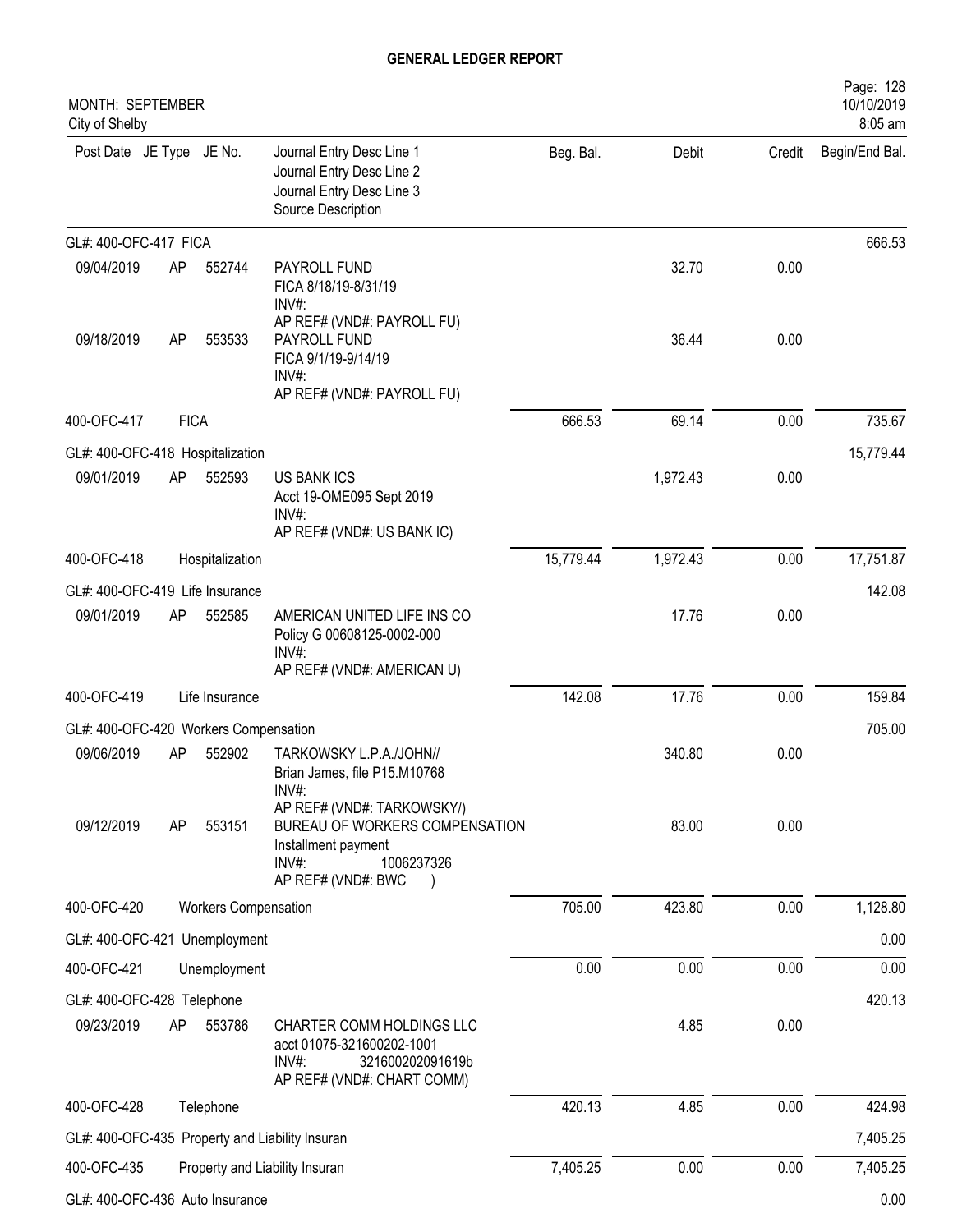| MONTH: SEPTEMBER<br>City of Shelby                   |    |                       |                                                                                                                                         |           |        |        | Page: 129<br>10/10/2019<br>8:05 am |
|------------------------------------------------------|----|-----------------------|-----------------------------------------------------------------------------------------------------------------------------------------|-----------|--------|--------|------------------------------------|
| Post Date JE Type JE No.                             |    |                       | Journal Entry Desc Line 1<br>Journal Entry Desc Line 2<br>Journal Entry Desc Line 3<br>Source Description                               | Beg. Bal. | Debit  | Credit | Begin/End Bal.                     |
| 400-OFC-436                                          |    | Auto Insurance        |                                                                                                                                         | 0.00      | 0.00   | 0.00   | 0.00                               |
|                                                      |    |                       | GL#: 400-OFC-471 Education, Mtgs. & Related Exp.                                                                                        |           |        |        | 26.00                              |
| 400-OFC-471                                          |    |                       | Education, Mtgs. & Related Exp.                                                                                                         | 26.00     | 0.00   | 0.00   | 26.00                              |
| GL#: 400-OFC-472 Supplies                            |    |                       |                                                                                                                                         |           |        |        | 19.98                              |
| 400-OFC-472                                          |    | Supplies              |                                                                                                                                         | 19.98     | 0.00   | 0.00   | 19.98                              |
| GL#: 400-OFC-473 Office Supplies                     |    |                       |                                                                                                                                         |           |        |        | 1,872.84                           |
| 09/05/2019                                           | AP | 552849                | SHELBY PRINTING LLC<br>Laser Utility bills<br>INV#:<br>226263<br>AP REF# (VND#: SHELB P LL)                                             |           | 210.00 | 0.00   |                                    |
| 400-OFC-473                                          |    | Office Supplies       |                                                                                                                                         | 1,872.84  | 210.00 | 0.00   | 2,082.84                           |
| GL#: 400-OFC-483 State Audit                         |    |                       |                                                                                                                                         |           |        |        | 1,801.00                           |
| 09/12/2019                                           | AP | 553149                | TREASURER, STATE OF OHIO<br><b>Financial Audit</b><br>$INV#$ :                                                                          |           | 300.00 | 0.00   |                                    |
| 400-OFC-483                                          |    | <b>State Audit</b>    | AP REF# (VND#: TREAS.STAT)                                                                                                              | 1,801.00  | 300.00 | 0.00   | 2,101.00                           |
|                                                      |    |                       |                                                                                                                                         |           |        |        |                                    |
| GL#: 400-OFC-484 Fuel, Autos-Equipment<br>09/12/2019 | AP | 553145                | COLE DISTRIBUTING INC.                                                                                                                  |           | 50.00  | 0.00   | 400.00                             |
|                                                      |    |                       | Fuel cost Aug. 2019<br>INV#:                                                                                                            |           |        |        |                                    |
| 400-OFC-484                                          |    |                       | AP REF# (VND#: COLE DISTR)                                                                                                              | 400.00    | 50.00  | 0.00   | 450.00                             |
|                                                      |    | Fuel, Autos-Equipment |                                                                                                                                         |           |        |        |                                    |
| GL#: 400-OFC-485 Maintenance, Autos                  |    |                       |                                                                                                                                         |           |        |        | 121.44                             |
| 400-OFC-485                                          |    | Maintenance, Autos    |                                                                                                                                         | 121.44    | 0.00   | 0.00   | 121.44                             |
| GL#: 400-OFC-486 Maintenance Equipment               |    |                       |                                                                                                                                         |           |        |        | 784.07                             |
| 09/06/2019                                           | AP | 552934                | MT BUSINESS TECHNOLOGIES, INC.<br>Contract 6079526-01<br>INV#:<br>IN199127<br>AP REF# (VND#: MT BUS TEC)                                |           | 40.46  | 0.00   |                                    |
| 09/06/2019                                           | AP | 552936                | MT BUSINESS TECHNOLOGIES, INC.<br>Contract CN001166-01<br>INV#:<br>IN198357                                                             |           | 9.39   | 0.00   |                                    |
| 09/12/2019                                           | AP | 553403                | AP REF# (VND#: MT BUS TEC)<br>7LSI LLC<br>20 hour time block<br>INV#:<br>2019-2029b                                                     |           | 65.00  | 0.00   |                                    |
| 09/26/2019                                           | AP | 553927                | AP REF# (VND#: 7LSI LLC)<br>MT BUSINESS TECHNOLOGIES, INC.<br>contract CN01166-01<br>$INV#$ :<br>IN218004<br>AP REF# (VND#: MT BUS TEC) |           | 6.88   | 0.00   |                                    |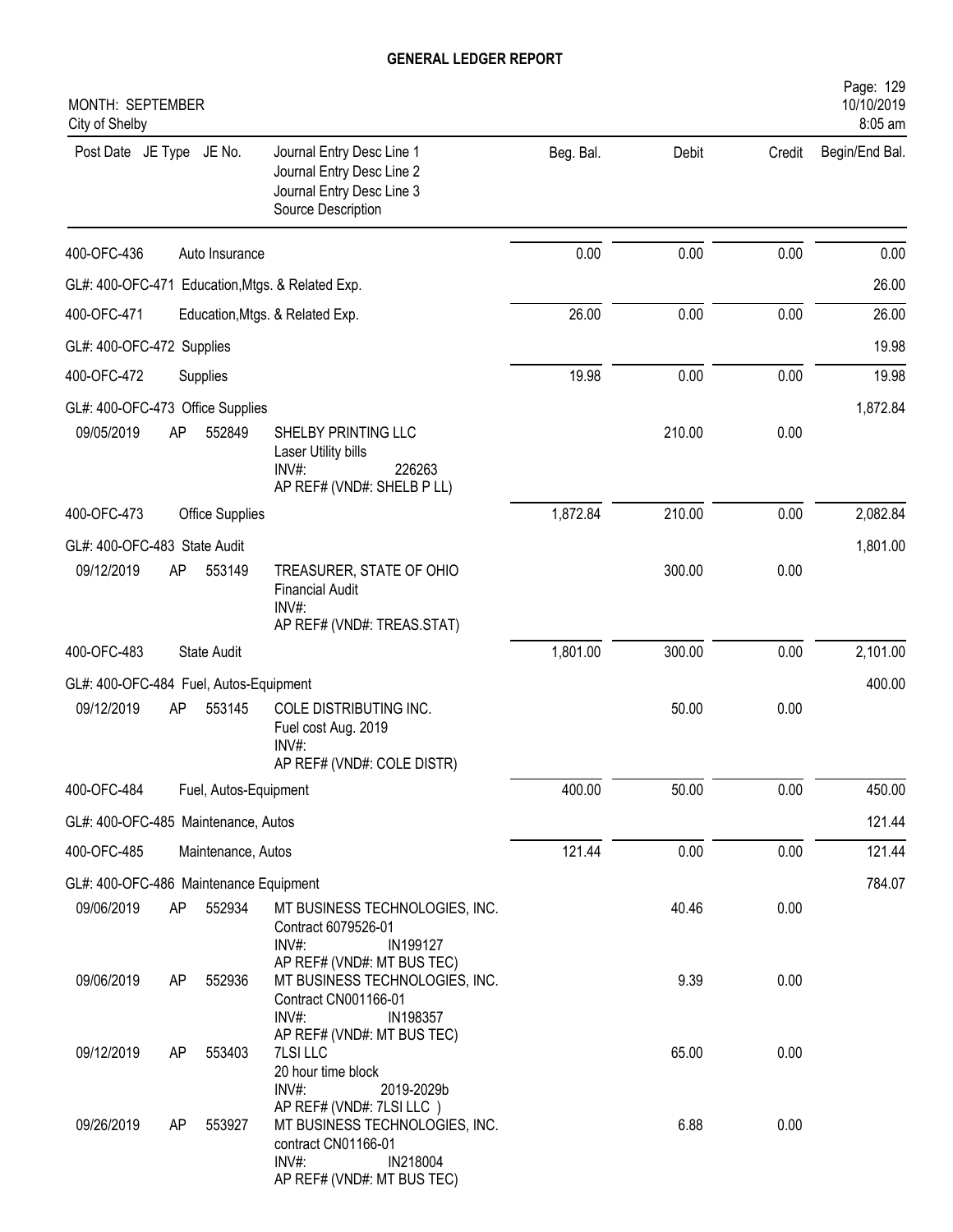| MONTH: SEPTEMBER<br>City of Shelby            |                                                                                                           |           |          |        | Page: 130<br>10/10/2019<br>8:05 am |
|-----------------------------------------------|-----------------------------------------------------------------------------------------------------------|-----------|----------|--------|------------------------------------|
| Post Date JE Type JE No.                      | Journal Entry Desc Line 1<br>Journal Entry Desc Line 2<br>Journal Entry Desc Line 3<br>Source Description | Beg. Bal. | Debit    | Credit | Begin/End Bal.                     |
| 400-OFC-486                                   | Maintenance Equipment                                                                                     | 784.07    | 121.73   | 0.00   | 905.80                             |
| GL#: 400-OFC-492 Administrative Costs         |                                                                                                           |           |          |        | 41,666.64                          |
| 09/01/2019<br>AP<br>552591                    | <b>GENERAL FUND-SHELBY</b><br>Admin cost Sept 2019<br>$INV#$ :<br>AP REF# (VND#: GENERAL )                |           | 5,208.33 | 0.00   |                                    |
| 400-OFC-492<br><b>Administrative Costs</b>    |                                                                                                           | 41,666.64 | 5,208.33 | 0.00   | 46,874.97                          |
| GL#: 400-OFC-500 Engineering                  |                                                                                                           |           |          |        | 0.00                               |
| 400-OFC-500<br>Engineering                    |                                                                                                           | 0.00      | 0.00     | 0.00   | 0.00                               |
| GL#: 400-OFC-501 Computer support             |                                                                                                           |           |          |        | 1,814.64                           |
| 09/12/2019<br>AP<br>553403                    | 7LSI LLC<br>20 hour time block<br>INV#:<br>2019-2029b<br>AP REF# (VND#: 7LSI LLC)                         |           | 65.00    | 0.00   |                                    |
| 400-OFC-501<br>Computer support               |                                                                                                           | 1,814.64  | 65.00    | 0.00   | 1,879.64                           |
| GL#: 400-OFC-502 Hand meter contract          |                                                                                                           |           |          |        | 0.00                               |
| 400-OFC-502<br>Hand meter contract            |                                                                                                           | 0.00      | 0.00     | 0.00   | 0.00                               |
| GL#: 400-OFC-506 Refunds                      |                                                                                                           |           |          |        | 0.00                               |
| 400-OFC-506<br>Refunds                        |                                                                                                           | 0.00      | 0.00     | 0.00   | 0.00                               |
| GL#: 400-OFC-507 Maintenance Building/Grounds |                                                                                                           |           |          |        | 65.75                              |
| 400-OFC-507                                   | Maintenance Building/Grounds                                                                              | 65.75     | 0.00     | 0.00   | 65.75                              |
| GL#: 400-OFC-508 Real estate taxes            |                                                                                                           |           |          |        | 863.68                             |
| 400-OFC-508<br>Real estate taxes              |                                                                                                           | 863.68    | 0.00     | 0.00   | 863.68                             |
| GL#: 400-OFC-510 Clothing Allowance           |                                                                                                           |           |          |        | 52.50                              |
| 400-OFC-510<br><b>Clothing Allowance</b>      |                                                                                                           | 52.50     | 0.00     | 0.00   | 52.50                              |
| GL#: 400-OFC-515 Equipment                    |                                                                                                           |           |          |        | 0.00                               |
| 400-OFC-515<br>Equipment                      |                                                                                                           | 0.00      | 0.00     | 0.00   | 0.00                               |
| GL#: 400-OFC-528 Postage                      |                                                                                                           |           |          |        | 5,137.39                           |
| 09/01/2019<br>552587<br>AP                    | US POSTAL SERVICE<br>Past due notices Sept 2019<br>$INV#$ :                                               |           | 125.00   | 0.00   |                                    |
| 09/23/2019<br>553794<br>AP                    | AP REF# (VND#: U S POSTAL)<br>TOTALFUNDS BY HASLER<br>postage purchased 8/21/19<br>INV#:                  |           | 20.00    | 0.00   |                                    |
| 09/26/2019<br>553925<br>AP                    | AP REF# (VND#: TOTALFUNDS)<br>US POSTAL SERVICE<br>Postage Sept. 2019 bills<br>INV#:                      |           | 518.12   | 0.00   |                                    |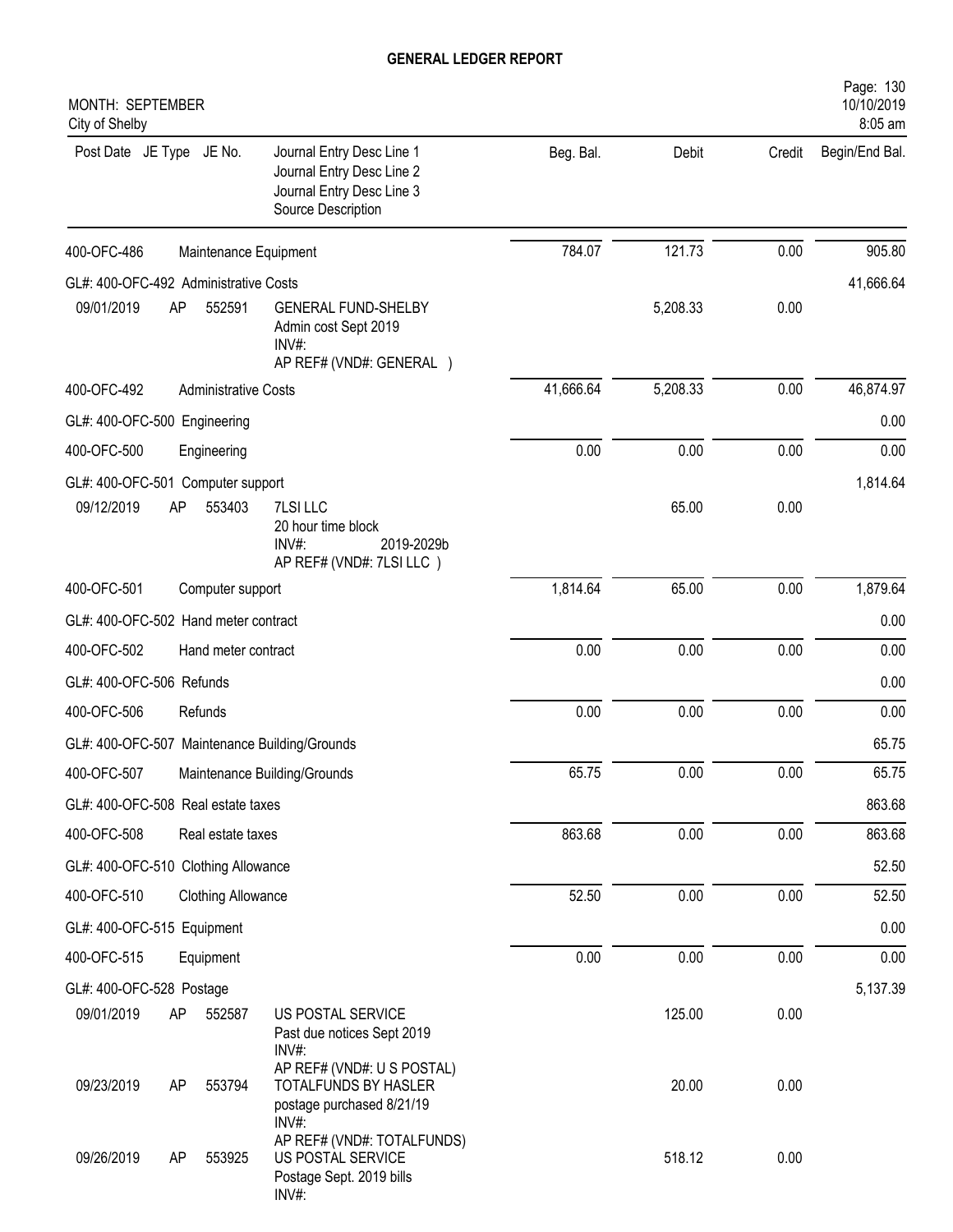| Page: 131<br>10/10/2019<br>8:05 am |        |        |           |                                                                                                                                |                                                 | MONTH: SEPTEMBER<br>City of Shelby |
|------------------------------------|--------|--------|-----------|--------------------------------------------------------------------------------------------------------------------------------|-------------------------------------------------|------------------------------------|
| Begin/End Bal.                     | Credit | Debit  | Beg. Bal. | Journal Entry Desc Line 1<br>Journal Entry Desc Line 2<br>Journal Entry Desc Line 3<br>Source Description                      |                                                 | Post Date JE Type JE No.           |
| 5,137.39                           |        |        |           | AP REF# (VND#: U S POSTAL)                                                                                                     |                                                 | GL#: 400-OFC-528 Postage           |
| 5,800.51                           | 0.00   | 663.12 | 5,137.39  |                                                                                                                                | Postage                                         | 400-OFC-528                        |
| 100.00                             |        |        |           |                                                                                                                                | GL#: 400-OFC-530 Office Equipment/Furn/Fixtures |                                    |
| 100.00                             | 0.00   | 0.00   | 100.00    |                                                                                                                                | Office Equipment/Furn/Fixtures                  | 400-OFC-530                        |
| 2,812.15                           |        |        |           |                                                                                                                                | GL#: 400-OFC-531 Miscellaneous                  |                                    |
|                                    | 0.00   | 25.70  |           | AUTOMATIC DATA PROCESSING<br>processing charges 8/31/19<br>$INV#$ :<br>542085128<br>AP REF# (VND#: ADP                         | 553153<br><b>AP</b>                             | 09/12/2019                         |
|                                    | 0.00   | 0.96   |           | AUTOMATIC DATA PROCESSING<br>quarterly docs<br>INV#:<br>542408622                                                              | 554078<br><b>AP</b>                             | 09/27/2019                         |
|                                    | 0.00   | 58.38  |           | AP REF# (VND#: ADP<br>AUTOMATIC DATA PROCESSING<br>Processing charges and human<br>$INV#$ :<br>542889302<br>AP REF# (VND#: ADP | 554080<br>AP                                    | 09/27/2019                         |
| 2,897.19                           | 0.00   | 85.04  | 2,812.15  |                                                                                                                                | Miscellaneous                                   | 400-OFC-531                        |
| 399.75                             |        |        |           |                                                                                                                                | GL#: 400-OFC-532 Labor Relations                |                                    |
| 399.75                             | 0.00   | 0.00   | 399.75    |                                                                                                                                | Labor Relations                                 | 400-OFC-532                        |
| 0.00                               |        |        |           |                                                                                                                                | GL#: 400-OFC-564 Service Vehicle                |                                    |
| 0.00                               | 0.00   | 0.00   | 0.00      |                                                                                                                                | Service Vehicle                                 | 400-OFC-564                        |
| 66.25                              |        |        |           |                                                                                                                                | GL#: 400-OFC-575 Safety Related                 |                                    |
| 66.25                              | 0.00   | 0.00   | 66.25     |                                                                                                                                | Safety Related                                  | 400-OFC-575                        |
| 2,196.00                           |        |        |           |                                                                                                                                | GL#: 400-OFC-584 GAAP Conversion                |                                    |
| 2,196.00                           | 0.00   | 0.00   | 2,196.00  |                                                                                                                                | <b>GAAP Conversion</b>                          | 400-OFC-584                        |
| 0.00                               |        |        |           |                                                                                                                                | GL#: 400-OFC-604 Temporary Labor Services       |                                    |
| 0.00                               | 0.00   | 0.00   | 0.00      |                                                                                                                                | <b>Temporary Labor Services</b>                 | 400-OFC-604                        |
| 0.00                               |        |        |           |                                                                                                                                |                                                 | GL#: 400-OFC-612 Easements         |
| 0.00                               | 0.00   | 0.00   | 0.00      |                                                                                                                                | Easements                                       | 400-OFC-612                        |
| 0.00                               |        |        |           |                                                                                                                                | GL#: 400-OFC-617 Leases-Equipment               |                                    |
| 0.00                               | 0.00   | 0.00   | 0.00      |                                                                                                                                | Leases-Equipment                                | 400-OFC-617                        |

GL#: 401-CFS-154 Collections 325,280.02

09/03/2019 CR 553041 Utility deposit, water and sewer 0.00 0.00 465.48 pio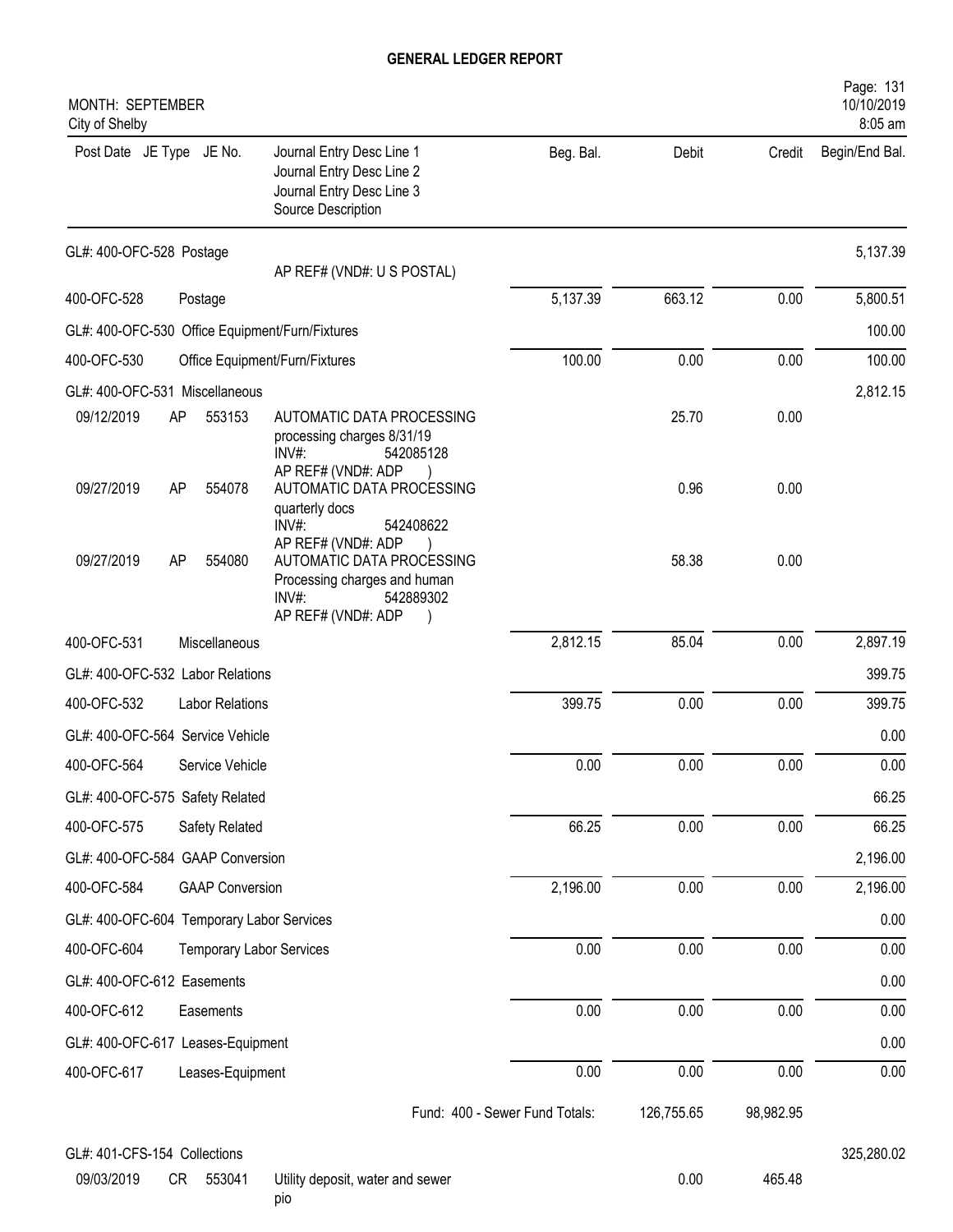| MONTH: SEPTEMBER<br>City of Shelby |           |                     |                                                                                                           |            |       |           | Page: 132<br>10/10/2019<br>8:05 am |
|------------------------------------|-----------|---------------------|-----------------------------------------------------------------------------------------------------------|------------|-------|-----------|------------------------------------|
| Post Date JE Type JE No.           |           |                     | Journal Entry Desc Line 1<br>Journal Entry Desc Line 2<br>Journal Entry Desc Line 3<br>Source Description | Beg. Bal.  | Debit | Credit    | Begin/End Bal.                     |
| GL#: 401-CFS-154 Collections       |           |                     |                                                                                                           |            |       |           | 325,280.02                         |
| 09/04/2019                         | CR        | 553050              | Utility deposit, water and sewer<br>pio                                                                   |            | 0.00  | 1,802.24  |                                    |
| 09/06/2019                         | CR        | 553062              | Utility deposit, water and sewer<br>pio                                                                   |            | 0.00  | 2,568.37  |                                    |
| 09/06/2019                         | CR        | 553063              | Utility deposit, water and sewer                                                                          |            | 0.00  | 1,976.94  |                                    |
| 09/09/2019                         | CR        | 553420              | pio<br>Utility deposit, water and sewer                                                                   |            | 0.00  | 3,190.76  |                                    |
| 09/10/2019                         | CR        | 553426              | pio<br>Utility office, water and sewer                                                                    |            | 0.00  | 10,850.02 |                                    |
| 09/11/2019                         | CR        | 553438              | pio<br>Utility deposit, water and sewer                                                                   |            | 0.00  | 2,010.90  |                                    |
| 09/12/2019                         | CR        | 553442              | pio<br>Utility deposit, water and sewer                                                                   |            | 0.00  | 1,787.06  |                                    |
| 09/13/2019                         | CR        | 553451              | pio<br>Utility deposit, water and sewer                                                                   |            | 0.00  | 2,683.30  |                                    |
| 09/16/2019                         | CR        | 553725              | pio<br>Utility deposit, water and sewer                                                                   |            | 0.00  | 3,398.20  |                                    |
|                                    |           |                     | pio                                                                                                       |            |       |           |                                    |
| 09/18/2019                         | CR        | 553732              | Utility deposit, water and sewer<br>pio                                                                   |            | 0.00  | 6,404.80  |                                    |
| 09/18/2019                         | CR        | 553733              | Utility deposit, water and sewer<br>pio                                                                   |            | 0.00  | 1,361.21  |                                    |
| 09/19/2019                         | <b>CR</b> | 553741              | Utility deposit, water and sewer<br>pio                                                                   |            | 0.00  | 367.60    |                                    |
| 09/20/2019                         | CR        | 553751              | Utility deposit, water and sewer                                                                          |            | 0.00  | 327.38    |                                    |
| 09/23/2019                         | CR        | 553819              | pio<br>Utiltiy deposit, water and sewer                                                                   |            | 0.00  | 277.83    |                                    |
| 09/24/2019                         | CR        | 554031              | pio<br>Utility deposit, water and sewer                                                                   |            | 0.00  | 399.46    |                                    |
| 09/25/2019                         | CR        | 554037              | pio<br>Utility deposit, water and sewer                                                                   |            | 0.00  | 178.91    |                                    |
| 09/26/2019                         | CR        | 554050              | pio<br>Utility deposit, water and sewer                                                                   |            | 0.00  | 110.25    |                                    |
| 09/27/2019                         | CR        | 554058              | pio<br>Utility deposit, water and sewer                                                                   |            | 0.00  | 225.99    |                                    |
| 09/30/2019                         | CR        | 554144              | pio<br>Utility deposit, water and sewer<br>pio                                                            |            | 0.00  | 323.78    |                                    |
| 401-CFS-154                        |           | Collections         |                                                                                                           | 325,280.02 | 0.00  | 40,710.48 | 365,990.50                         |
| GL#: 401-DBT-503 Note/Loan Payment |           |                     |                                                                                                           |            |       |           | 0.00                               |
| 401-DBT-503                        |           | Note/Loan Payment   |                                                                                                           | 0.00       | 0.00  | 0.00      | 0.00                               |
| GL#: 401-DBT-504 Bond Payment      |           |                     |                                                                                                           |            |       |           | 0.00                               |
| 401-DBT-504                        |           | <b>Bond Payment</b> |                                                                                                           | 0.00       | 0.00  | 0.00      | 0.00                               |
| GL#: 401-DBT-505 Interest Expense  |           |                     |                                                                                                           |            |       |           | 0.00                               |
| 401-DBT-505                        |           | Interest Expense    |                                                                                                           | 0.00       | 0.00  | 0.00      | 0.00                               |
| GL#: 401-DBT-531 Miscellaneous     |           |                     |                                                                                                           |            |       |           | 0.00                               |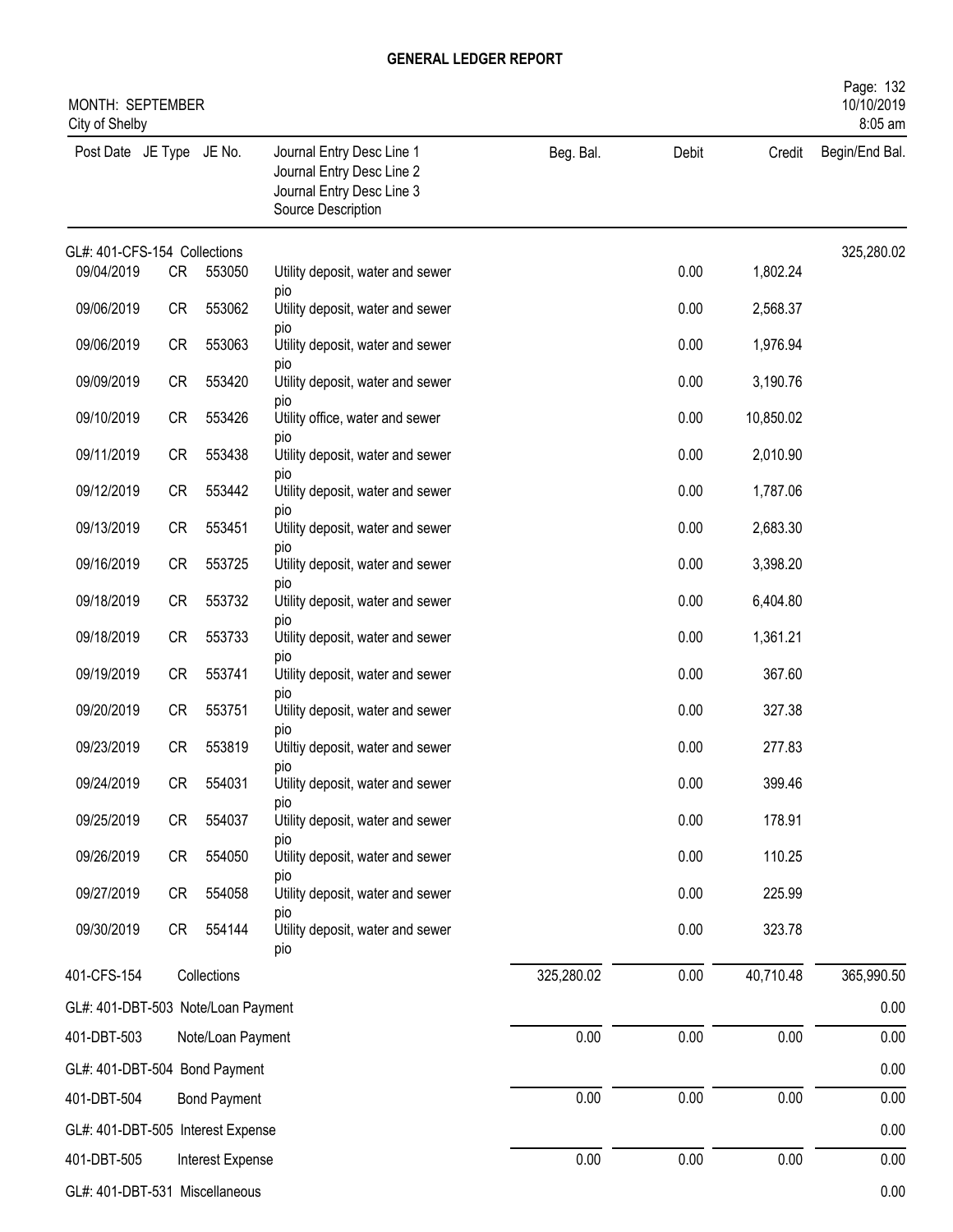| <b>MONTH: SEPTEMBER</b><br>City of Shelby  |    |                             |                                                                                                                                       |              |          |          | Page: 133<br>10/10/2019<br>8:05 am |
|--------------------------------------------|----|-----------------------------|---------------------------------------------------------------------------------------------------------------------------------------|--------------|----------|----------|------------------------------------|
| Post Date JE Type JE No.                   |    |                             | Journal Entry Desc Line 1<br>Journal Entry Desc Line 2<br>Journal Entry Desc Line 3<br>Source Description                             | Beg. Bal.    | Debit    | Credit   | Begin/End Bal.                     |
| GL#: 401-DBT-531 Miscellaneous             |    |                             |                                                                                                                                       |              |          |          | 0.00                               |
| 401-DBT-531                                |    | Miscellaneous               |                                                                                                                                       | 0.00         | 0.00     | 0.00     | 0.00                               |
| GL#: 401-MIS-200 Interest                  |    |                             |                                                                                                                                       |              |          |          | 0.00                               |
| 401-MIS-200                                |    | Interest                    |                                                                                                                                       | 0.00         | 0.00     | 0.00     | 0.00                               |
| GL#: 401-MIS-205 Miscellaneous Income      |    |                             |                                                                                                                                       |              |          |          | 0.00                               |
| 401-MIS-205                                |    | Miscellaneous Income        |                                                                                                                                       | 0.00         | 0.00     | 0.00     | 0.00                               |
| GL#: 401-OFI-226 Sale of Notes/Loans       |    |                             |                                                                                                                                       |              |          |          | 2,807,127.24                       |
| 09/26/2019                                 | CR | 554042                      | Wired funds from OWDA to pay CT<br><b>Consultants for WWTP Project</b><br>pio                                                         |              | 0.00     | 4,670.00 |                                    |
| 401-OFI-226                                |    | Sale of Notes/Loans         |                                                                                                                                       | 2,807,127.24 | 0.00     | 4,670.00 | 2,811,797.24                       |
| GL#: 401-SCI-480 Legal Advertising         |    |                             |                                                                                                                                       |              |          |          | 0.00                               |
| 401-SCI-480                                |    | Legal Advertising           |                                                                                                                                       | 0.00         | 0.00     | 0.00     | 0.00                               |
| GL#: 401-SCI-483 State Audit               |    |                             |                                                                                                                                       |              |          |          | 687.00                             |
| 09/12/2019                                 | AP | 553149                      | TREASURER, STATE OF OHIO<br><b>Financial Audit</b><br>INV#:                                                                           |              | 150.00   | 0.00     |                                    |
|                                            |    |                             | AP REF# (VND#: TREAS.STAT)                                                                                                            |              |          |          |                                    |
| 401-SCI-483                                |    | <b>State Audit</b>          |                                                                                                                                       | 687.00       | 150.00   | 0.00     | 837.00                             |
| GL#: 401-SCI-492 Administrative Costs      |    |                             |                                                                                                                                       |              |          |          | 14,333.36                          |
| 09/01/2019                                 | AP | 552591                      | <b>GENERAL FUND-SHELBY</b><br>Admin cost Sept 2019<br>INV#:                                                                           |              | 1,791.67 | 0.00     |                                    |
| 401-SCI-492                                |    | <b>Administrative Costs</b> | AP REF# (VND#: GENERAL)                                                                                                               | 14,333.36    | 1,791.67 | 0.00     | 16,125.03                          |
|                                            |    |                             |                                                                                                                                       |              |          |          |                                    |
| GL#: 401-SCI-500 Engineering<br>09/26/2019 | AP | 553897                      | CT CONSULTANTS<br>Phase 7 & 10 WWTP<br>INV#:<br>150156-33<br>AP REF# (VND#: CT CONSULT)                                               |              | 4,670.00 | 0.00     | 77,423.46                          |
| 401-SCI-500                                |    | Engineering                 |                                                                                                                                       | 77,423.46    | 4,670.00 | 0.00     | 82,093.46                          |
| GL#: 401-SCI-515 Equipment                 |    |                             |                                                                                                                                       |              |          |          | 0.00                               |
| 09/26/2019                                 | AP | 553907                      | CORE & MAIN LP<br>Various supplies 9/16/19408.16<br>INV#:<br>L208368                                                                  |              | 408.16   | 0.00     |                                    |
| 09/26/2019                                 | AP | 553909                      | AP REF# (VND#: CORE & MAI)<br><b>CORE &amp; MAIN LP</b><br>Various supplies 8/28/19<br>INV#:<br>L111663<br>AP REF# (VND#: CORE & MAI) |              | 1,820.10 | 0.00     |                                    |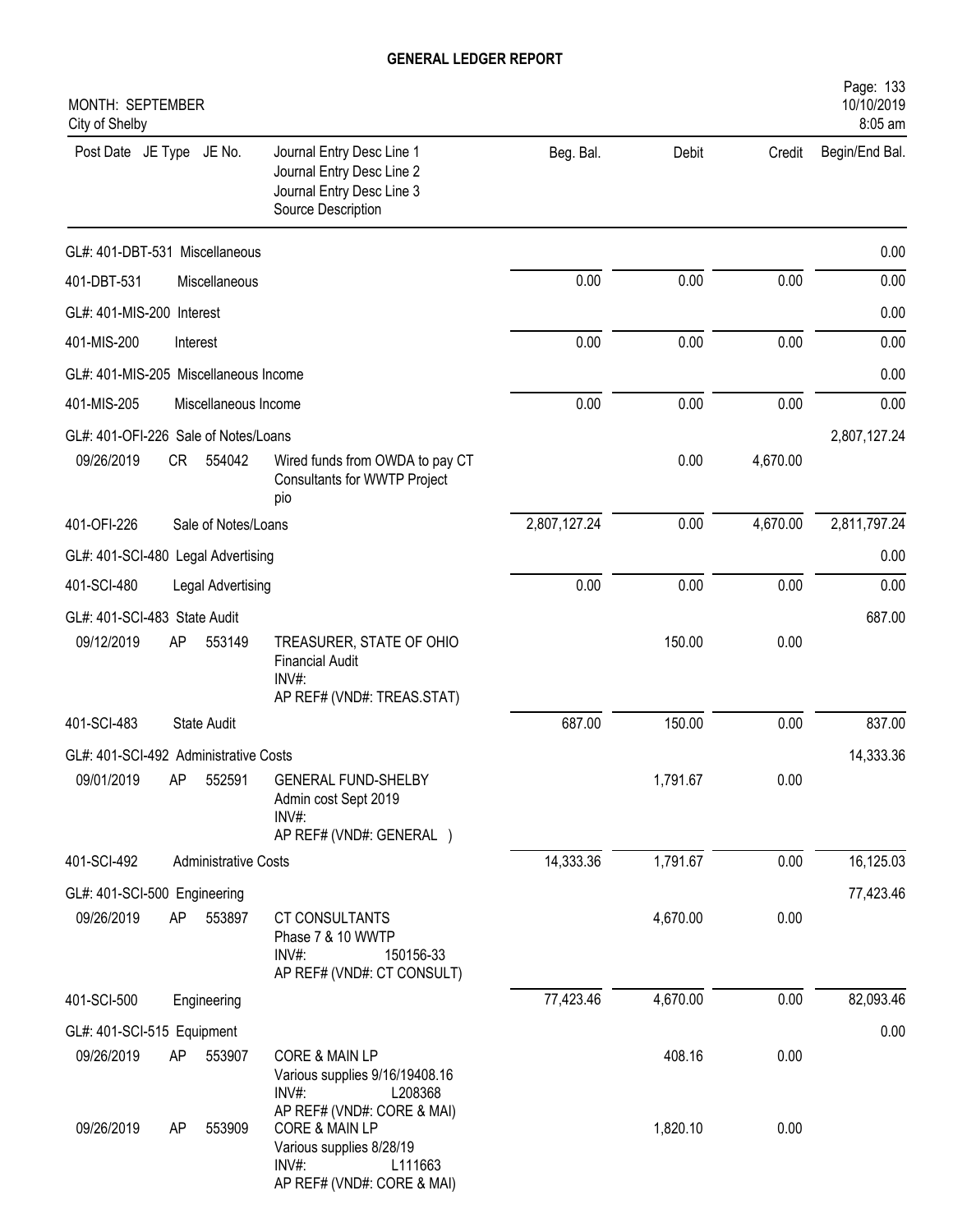| MONTH: SEPTEMBER<br>City of Shelby         |    |                           |                                                                                                                        |              |           |           | 10/10/2019<br>8:05 am |
|--------------------------------------------|----|---------------------------|------------------------------------------------------------------------------------------------------------------------|--------------|-----------|-----------|-----------------------|
| Post Date JE Type JE No.                   |    |                           | Journal Entry Desc Line 1<br>Journal Entry Desc Line 2<br>Journal Entry Desc Line 3<br>Source Description              | Beg. Bal.    | Debit     | Credit    | Begin/End Bal.        |
| 401-SCI-515                                |    | Equipment                 |                                                                                                                        | 0.00         | 2,228.26  | 0.00      | 2,228.26              |
| GL#: 401-SCI-531 Miscellaneous             |    |                           |                                                                                                                        |              |           |           | 1,713.00              |
| 401-SCI-531                                |    | Miscellaneous             |                                                                                                                        | 1,713.00     | 0.00      | 0.00      | 1,713.00              |
| GL#: 401-SCI-536 Construction              |    |                           |                                                                                                                        |              |           |           | 2,781,173.32          |
| 09/12/2019                                 | AP | 553409                    | TRANE US INC<br>Repair storm damaged equipment<br>$INV#$ :<br>39823297<br>AP REF# (VND#: TRANE US)                     |              | 2,025.81  | 0.00      |                       |
| 09/19/2019                                 | AP | 553565                    | MANSFIELD STRUCTURAL & ERECTIN<br>Square tube<br>INV#:<br>W46474                                                       |              | 335.00    | 0.00      |                       |
| 09/19/2019                                 | AP | 553567                    | AP REF# (VND#: MANSFIELD)<br>BURCH HYDRO CLEANING SPECIALIS<br>Biosolids dewatering Aug 2019<br>INV#:<br>1721          |              | 6,618.94  | 0.00      |                       |
| 09/19/2019                                 | AP | 553575                    | AP REF# (VND#: BURCH HYDR)<br>WOLFF BROS SUPPLY, INC<br>Various supplies 9/6/19<br>INV#:<br>17199068-000               |              | 934.15    | 0.00      |                       |
| 09/19/2019                                 | AP | 553577                    | AP REF# (VND#: WOLFF BROS)<br>WOLFF BROS SUPPLY, INC<br>12GA slot GLV STR<br>INV#:<br>17205075-000                     |              | 179.63    | 0.00      |                       |
| 09/19/2019                                 | AP | 553581                    | AP REF# (VND#: WOLFF BROS)<br>RUMPKE OF OHIO INC<br>Sludge removal Aug 2019<br>INV#:<br>1656325                        |              | 2,374.94  | 0.00      |                       |
| 09/19/2019                                 | AP | 553583                    | AP REF# (VND#: RUMPKE<br><b>NEWSWANGER MACHINE LTD</b><br>3 S.S. Units<br>INV#:<br>47767<br>AP REF# (VND#: NEWSWANGER) |              | 1,030.00  | 0.00      |                       |
| 401-SCI-536                                |    | Construction              |                                                                                                                        | 2,781,173.32 | 13,498.47 | 0.00      | 2,794,671.79          |
| GL#: 401-SCI-601 Inspection Fees           |    |                           |                                                                                                                        |              |           |           | 0.00                  |
| 401-SCI-601                                |    | <b>Inspection Fees</b>    |                                                                                                                        | 0.00         | 0.00      | 0.00      | 0.00                  |
| GL#: 401-SCI-632 Land/Building Acquisition |    |                           |                                                                                                                        |              |           |           | 0.00                  |
| 401-SCI-632                                |    | Land/Building Acquisition |                                                                                                                        | 0.00         | 0.00      | 0.00      | 0.00                  |
|                                            |    |                           | Fund: 401 - San. Sewer Capital Improvement Totals:                                                                     |              | 22,338.40 | 45,380.48 |                       |
| GL#: 402-ASM-150 Assessments               |    |                           |                                                                                                                        |              |           |           | 0.00                  |
| 402-ASM-150                                |    | Assessments               |                                                                                                                        | 0.00         | 0.00      | 0.00      | 0.00                  |
| GL#: 402-CFS-154 Collections               |    |                           |                                                                                                                        |              |           |           | 161,847.42            |
| 09/03/2019                                 |    | CR 553041                 | Utility deposit, water and sewer                                                                                       |              | 0.00      | 124.16    |                       |

pio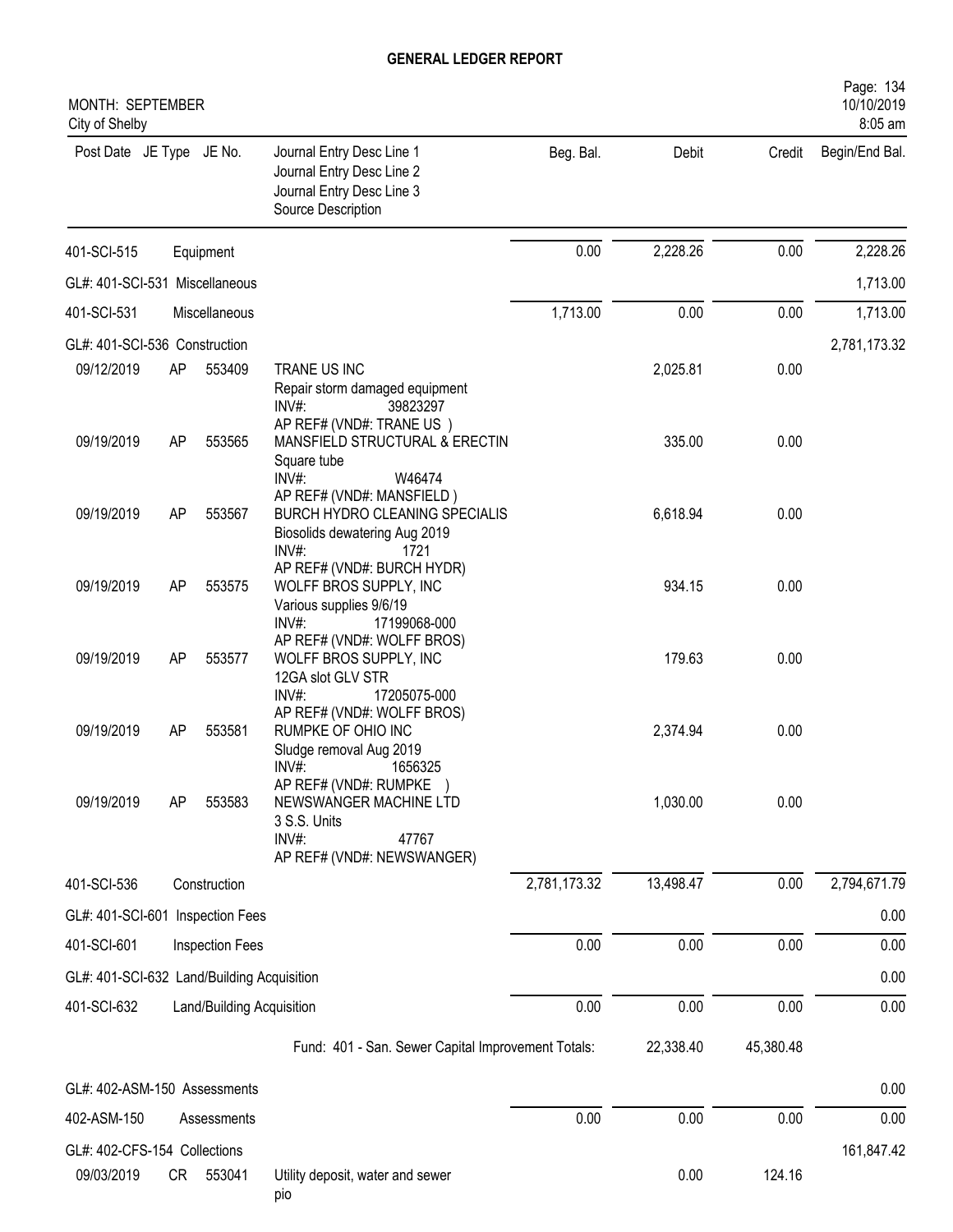| MONTH: SEPTEMBER<br>City of Shelby            |           |                     |                                                                                                           |            |       |           | Page: 135<br>10/10/2019<br>8:05 am |
|-----------------------------------------------|-----------|---------------------|-----------------------------------------------------------------------------------------------------------|------------|-------|-----------|------------------------------------|
| Post Date JE Type JE No.                      |           |                     | Journal Entry Desc Line 1<br>Journal Entry Desc Line 2<br>Journal Entry Desc Line 3<br>Source Description | Beg. Bal.  | Debit | Credit    | Begin/End Bal.                     |
| GL#: 402-CFS-154 Collections                  |           |                     |                                                                                                           |            |       |           | 161,847.42                         |
| 09/04/2019                                    | CR        | 553050              | Utility deposit, water and sewer<br>pio                                                                   |            | 0.00  | 710.66    |                                    |
| 09/06/2019                                    | CR        | 553062              | Utility deposit, water and sewer<br>pio                                                                   |            | 0.00  | 922.35    |                                    |
| 09/06/2019                                    | CR        | 553063              | Utility deposit, water and sewer                                                                          |            | 0.00  | 529.24    |                                    |
| 09/09/2019                                    | CR        | 553420              | pio<br>Utility deposit, water and sewer                                                                   |            | 0.00  | 1,052.38  |                                    |
| 09/10/2019                                    | CR        | 553426              | pio<br>Utility office, water and sewer                                                                    |            | 0.00  | 4,269.89  |                                    |
| 09/11/2019                                    | CR        | 553438              | pio<br>Utility deposit, water and sewer                                                                   |            | 0.00  | 636.90    |                                    |
| 09/12/2019                                    | CR        | 553442              | pio<br>Utility deposit, water and sewer                                                                   |            | 0.00  | 3,376.84  |                                    |
| 09/13/2019                                    | CR        | 553451              | pio<br>Utility deposit, water and sewer                                                                   |            | 0.00  | 1,151.28  |                                    |
| 09/16/2019                                    | CR        | 553725              | pio<br>Utility deposit, water and sewer                                                                   |            | 0.00  | 1,270.76  |                                    |
| 09/18/2019                                    | CR        | 553732              | pio<br>Utility deposit, water and sewer                                                                   |            | 0.00  | 2,288.75  |                                    |
|                                               |           |                     | pio                                                                                                       |            |       |           |                                    |
| 09/18/2019                                    | CR        | 553733              | Utility deposit, water and sewer<br>pio                                                                   |            | 0.00  | 439.80    |                                    |
| 09/19/2019                                    | CR        | 553741              | Utility deposit, water and sewer<br>pio                                                                   |            | 0.00  | 109.30    |                                    |
| 09/20/2019                                    | <b>CR</b> | 553751              | Utility deposit, water and sewer<br>pio                                                                   |            | 0.00  | 112.28    |                                    |
| 09/23/2019                                    | <b>CR</b> | 553819              | Utiltiy deposit, water and sewer<br>pio                                                                   |            | 0.00  | 73.93     |                                    |
| 09/24/2019                                    | CR        | 554031              | Utility deposit, water and sewer                                                                          |            | 0.00  | 109.56    |                                    |
| 09/25/2019                                    | CR        | 554037              | pio<br>Utility deposit, water and sewer                                                                   |            | 0.00  | 47.55     |                                    |
| 09/26/2019                                    | CR        | 554050              | pio<br>Utility deposit, water and sewer                                                                   |            | 0.00  | 40.09     |                                    |
| 09/27/2019                                    | CR        | 554058              | pio<br>Utility deposit, water and sewer                                                                   |            | 0.00  | 46.90     |                                    |
| 09/30/2019                                    | CR        | 554144              | pio<br>Utility deposit, water and sewer<br>pio                                                            |            | 0.00  | 81.86     |                                    |
| 402-CFS-154                                   |           | Collections         |                                                                                                           | 161,847.42 | 0.00  | 17,394.48 | 179,241.90                         |
| GL#: 402-DBT-503 Note/Loan Payment            |           |                     |                                                                                                           |            |       |           | 0.00                               |
| 402-DBT-503                                   |           | Note/Loan Payment   |                                                                                                           | 0.00       | 0.00  | 0.00      | 0.00                               |
| GL#: 402-DBT-504 Bond Payment                 |           |                     |                                                                                                           |            |       |           | 0.00                               |
| 402-DBT-504                                   |           | <b>Bond Payment</b> |                                                                                                           | 0.00       | 0.00  | 0.00      | 0.00                               |
| GL#: 402-DBT-505 Interest Expense             |           |                     |                                                                                                           |            |       |           | 0.00                               |
| 402-DBT-505<br>GL#: 402-DBT-531 Miscellaneous |           | Interest Expense    |                                                                                                           | 0.00       | 0.00  | 0.00      | 0.00<br>0.00                       |
|                                               |           |                     |                                                                                                           |            |       |           |                                    |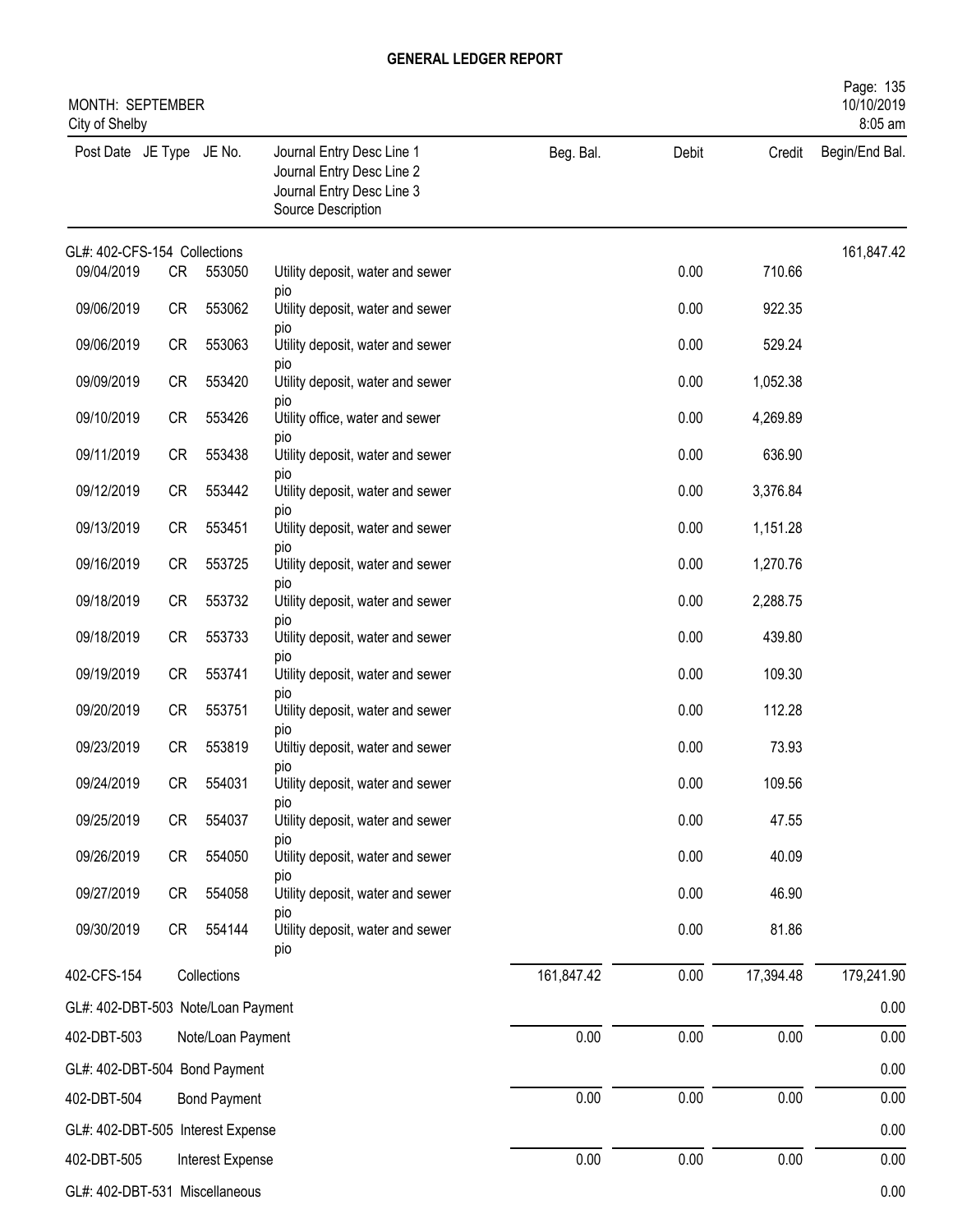| MONTH: SEPTEMBER<br>City of Shelby    |    |                             |                                                                                                                 |           |           |           | Page: 136<br>10/10/2019<br>8:05 am |
|---------------------------------------|----|-----------------------------|-----------------------------------------------------------------------------------------------------------------|-----------|-----------|-----------|------------------------------------|
| Post Date JE Type JE No.              |    |                             | Journal Entry Desc Line 1<br>Journal Entry Desc Line 2<br>Journal Entry Desc Line 3<br>Source Description       | Beg. Bal. | Debit     | Credit    | Begin/End Bal.                     |
| GL#: 402-DBT-531 Miscellaneous        |    |                             |                                                                                                                 |           |           |           | 0.00                               |
| 402-DBT-531                           |    | Miscellaneous               |                                                                                                                 | 0.00      | 0.00      | 0.00      | 0.00                               |
| GL#: 402-IGT-142 State Grants or Aid  |    |                             |                                                                                                                 |           |           |           | 0.00                               |
| 402-IGT-142                           |    | State Grants or Aid         |                                                                                                                 | 0.00      | 0.00      | 0.00      | 0.00                               |
| GL#: 402-MIS-205 Miscellaneous Income |    |                             |                                                                                                                 |           |           |           | 0.00                               |
| 402-MIS-205                           |    | Miscellaneous Income        |                                                                                                                 | 0.00      | 0.00      | 0.00      | 0.00                               |
| GL#: 402-SIF-480 Legal Advertising    |    |                             |                                                                                                                 |           |           |           | 0.00                               |
| 402-SIF-480                           |    | Legal Advertising           |                                                                                                                 | 0.00      | 0.00      | 0.00      | 0.00                               |
| GL#: 402-SIF-483 State Audit          |    |                             |                                                                                                                 |           |           |           | 687.00                             |
| 09/12/2019                            | AP | 553149                      | TREASURER, STATE OF OHIO<br><b>Financial Audit</b><br>$INV#$ :<br>AP REF# (VND#: TREAS.STAT)                    |           | 60.00     | 0.00      |                                    |
| 402-SIF-483                           |    | <b>State Audit</b>          |                                                                                                                 | 687.00    | 60.00     | 0.00      | 747.00                             |
| GL#: 402-SIF-492 Administrative Costs |    |                             |                                                                                                                 |           |           |           | 7,200.00                           |
| 09/01/2019                            | AP | 552591                      | <b>GENERAL FUND-SHELBY</b><br>Admin cost Sept 2019<br>$INV#$ :<br>AP REF# (VND#: GENERAL )                      |           | 900.00    | 0.00      |                                    |
| 402-SIF-492                           |    | <b>Administrative Costs</b> |                                                                                                                 | 7,200.00  | 900.00    | 0.00      | 8,100.00                           |
| GL#: 402-SIF-500 Engineering          |    |                             |                                                                                                                 |           |           |           | 17,975.00                          |
| 09/12/2019                            | AP | 553189                      | F. E. KROCKA AND ASSOC. INC.<br>Simeon Ave sewer replacement<br>$INV#$ :<br>41125<br>AP REF# (VND#: KROCKA/F.E) |           | 300.00    | 0.00      |                                    |
| 402-SIF-500                           |    | Engineering                 |                                                                                                                 | 17,975.00 | 300.00    | 0.00      | 18,275.00                          |
| GL#: 402-SIF-515 Equipment            |    |                             |                                                                                                                 |           |           |           | 14,175.00                          |
| 09/19/2019                            | AP | 553615                      | <b>FERGUSON WATERWORKS</b><br>Job name PIT ERTS<br>$INV#$ :<br>0615284<br>AP REF# (VND#: FERGUSON W)            |           | 10,800.00 | 0.00      |                                    |
| 402-SIF-515                           |    | Equipment                   |                                                                                                                 | 14,175.00 | 10,800.00 | 0.00      | 24,975.00                          |
| GL#: 402-SIF-531 Miscellaneous        |    |                             |                                                                                                                 |           |           |           | 960.00                             |
| 09/19/2019                            | AP | 553569                      | AG PRO OHIO LLC<br>Compact tractor with mower<br>INV#:                                                          |           | 10,985.00 | 0.00      |                                    |
| 09/20/2019                            | AP | 553765                      | AP REF# (VND#: AG PRO OH)<br>AG PRO OHIO LLC<br>138760<br>INV#:<br>REVERSE AP REFERENCE NUMBER                  |           | 0.00      | 10,985.00 |                                    |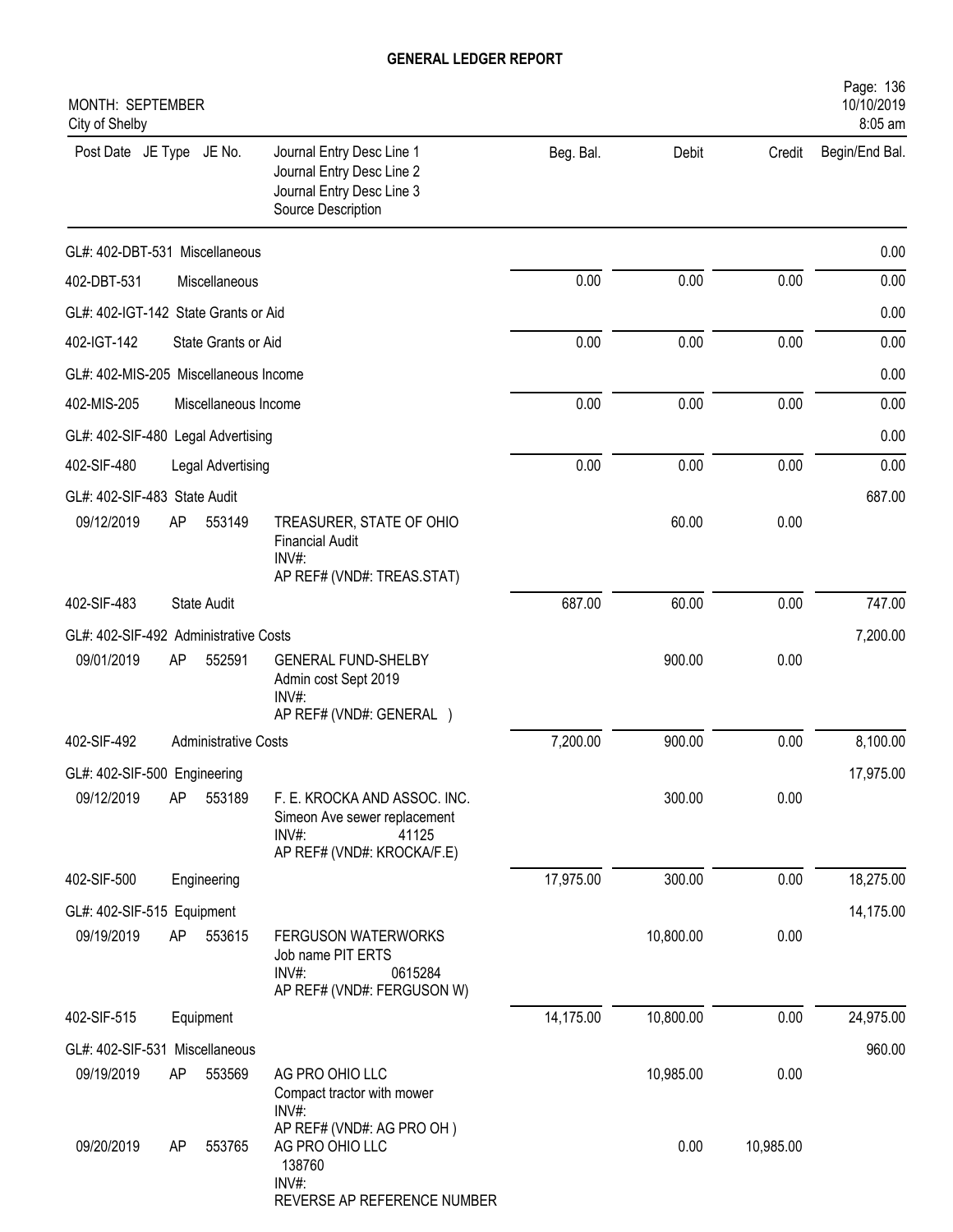| MONTH: SEPTEMBER<br>City of Shelby           |    |                 |                                                                                                                             |            |           |           | Page: 137<br>10/10/2019<br>8:05 am |
|----------------------------------------------|----|-----------------|-----------------------------------------------------------------------------------------------------------------------------|------------|-----------|-----------|------------------------------------|
| Post Date JE Type JE No.                     |    |                 | Journal Entry Desc Line 1<br>Journal Entry Desc Line 2<br>Journal Entry Desc Line 3<br>Source Description                   | Beg. Bal.  | Debit     | Credit    | Begin/End Bal.                     |
| GL#: 402-SIF-531 Miscellaneous<br>09/23/2019 | AP | 553780          | JOHN DEERE GOV&NATIONAL SALES<br>New compact tractor with trade<br>$INV#$ :<br>116721091<br>AP REF# (VND#: JOHN DEERE)      |            | 10,985.00 | 0.00      | 960.00                             |
| 402-SIF-531                                  |    | Miscellaneous   |                                                                                                                             | 960.00     | 21,970.00 | 10,985.00 | 11,945.00                          |
| GL#: 402-SIF-536 Construction                |    |                 |                                                                                                                             |            |           |           | 118,547.00                         |
| 402-SIF-536                                  |    | Construction    |                                                                                                                             | 118,547.00 | 0.00      | 0.00      | 118,547.00                         |
| GL#: 402-SIF-630 Sewer Repairs               |    |                 |                                                                                                                             |            |           |           | 9,497.28                           |
| 09/06/2019                                   | AP | 552896          | LITTLE A CONSTRUCTION<br>Curve Renfrew & Popular<br>INV#:                                                                   |            | 3,500.00  | 0.00      |                                    |
| 09/06/2019                                   | AP | 552898          | AP REF# (VND#: LITTLE A C)<br>LITTLE A CONSTRUCTION<br>Renfrew & Popular Curve<br>INV#:                                     |            | 200.00    | 0.00      |                                    |
| 09/12/2019                                   | AP | 553181          | AP REF# (VND#: LITTLE A C)<br>TDR LAWN AND LANDSCAPING<br>Straw blankets/hydromulch<br>INV#:<br>7354                        |            | 1,657.50  | 0.00      |                                    |
| 09/19/2019                                   | AP | 553633          | AP REF# (VND#: TDR LAWN)<br>TDR LAWN AND LANDSCAPING<br>Renfrew yard repair<br>$INV#$ :<br>7510<br>AP REF# (VND#: TDR LAWN) |            | 835.00    | 0.00      |                                    |
| 402-SIF-630                                  |    | Sewer Repairs   |                                                                                                                             | 9,497.28   | 6,192.50  | 0.00      | 15,689.78                          |
|                                              |    |                 | Fund: 402 - Sewer Improvement Fund Totals:                                                                                  |            | 40,222.50 | 28,379.48 |                                    |
| GL#: 500-ASM-150 Assessments                 |    |                 |                                                                                                                             |            |           |           | 0.00                               |
| 500-ASM-150                                  |    | Assessments     |                                                                                                                             | 0.00       | 0.00      | 0.00      | 0.00                               |
| GL#: 500-CAP-500 Engineering                 |    |                 |                                                                                                                             |            |           |           | 0.00                               |
| 09/20/2019                                   | AP | 553772          | F. E. KROCKA AND ASSOC. INC.<br><b>Boundary Survey</b><br>INV#:<br>41156<br>AP REF# (VND#: KROCKA/F.E)                      |            | 665.00    | 0.00      |                                    |
| 500-CAP-500                                  |    | Engineering     |                                                                                                                             | 0.00       | 665.00    | 0.00      | 665.00                             |
|                                              |    |                 | GL#: 500-CAP-507 Maintenance Building/Grounds                                                                               |            |           |           | 0.00                               |
| 500-CAP-507                                  |    |                 | Maintenance Building/Grounds                                                                                                | 0.00       | 0.00      | 0.00      | 0.00                               |
| GL#: 500-CAP-564 Service Vehicle             |    |                 |                                                                                                                             |            |           |           | 0.00                               |
| 500-CAP-564                                  |    | Service Vehicle |                                                                                                                             | 0.00       | 0.00      | 0.00      | 0.00                               |
| GL#: 500-CAP-565 Pick-up Truck               |    |                 |                                                                                                                             |            |           |           | 0.00                               |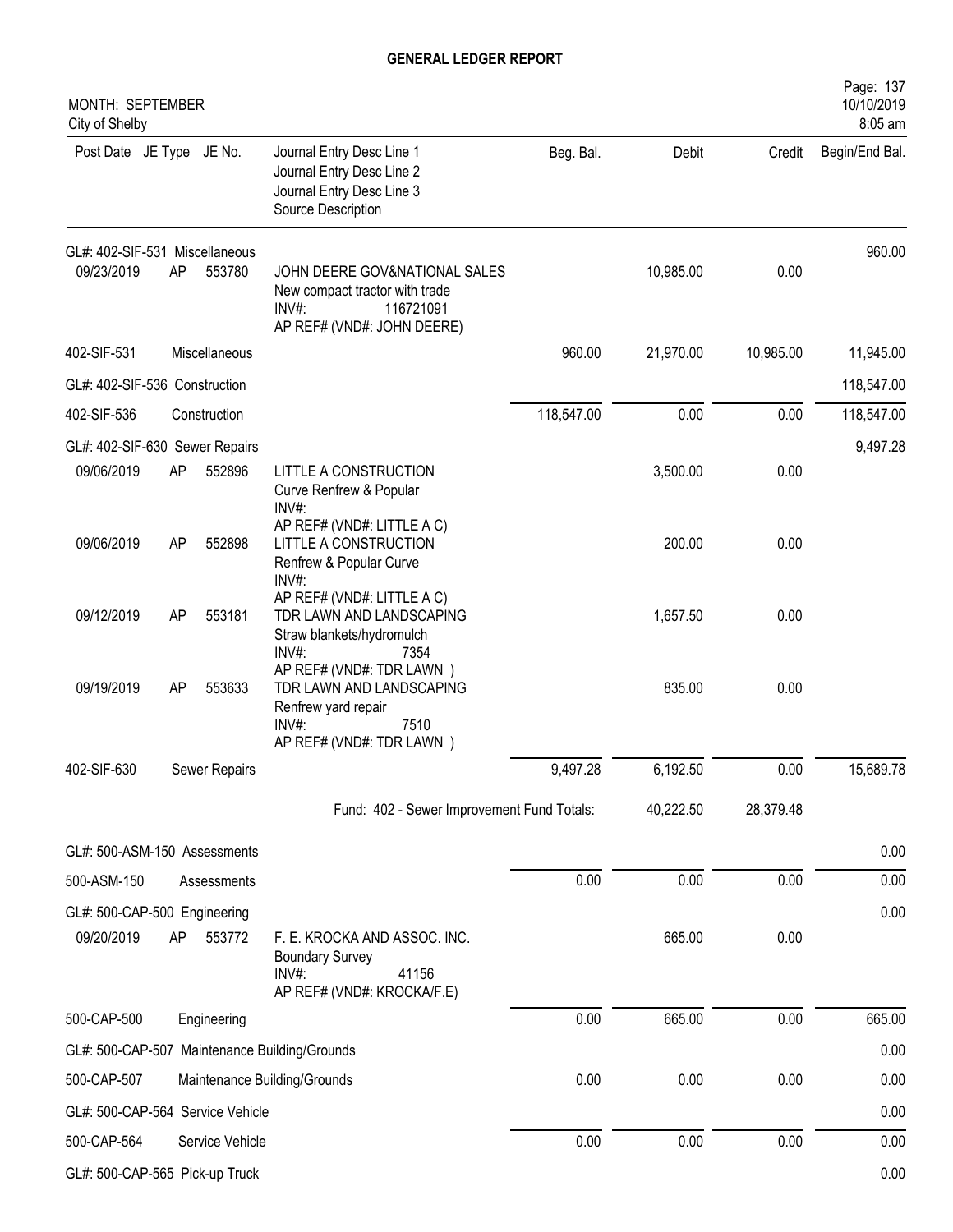| MONTH: SEPTEMBER<br>City of Shelby     |           |                       |                                                                                                           |              |       |            | Page: 138<br>10/10/2019<br>8:05 am |
|----------------------------------------|-----------|-----------------------|-----------------------------------------------------------------------------------------------------------|--------------|-------|------------|------------------------------------|
| Post Date JE Type JE No.               |           |                       | Journal Entry Desc Line 1<br>Journal Entry Desc Line 2<br>Journal Entry Desc Line 3<br>Source Description | Beg. Bal.    | Debit | Credit     | Begin/End Bal.                     |
| 500-CAP-565                            |           | Pick-up Truck         |                                                                                                           | 0.00         | 0.00  | 0.00       | 0.00                               |
| GL#: 500-CAP-602 Rehab Reservoir #2    |           |                       |                                                                                                           |              |       |            | 0.00                               |
| 500-CAP-602                            |           | Rehab Reservoir #2    |                                                                                                           | 0.00         | 0.00  | 0.00       | 0.00                               |
| GL#: 500-CAP-615 Waterline Replacement |           |                       |                                                                                                           |              |       |            | 0.00                               |
| 500-CAP-615                            |           | Waterline Replacement |                                                                                                           | 0.00         | 0.00  | 0.00       | 0.00                               |
| GL#: 500-CFS-154 Collections           |           |                       |                                                                                                           |              |       |            | 1,191,344.56                       |
| 09/03/2019                             | CR        | 553041                | Utility deposit, water and sewer                                                                          |              | 0.00  | 1,143.28   |                                    |
| 09/04/2019                             | CR        | 553050                | pio<br>Utility deposit, water and sewer                                                                   |              | 0.00  | 5,451.44   |                                    |
| 09/06/2019                             | <b>CR</b> | 553062                | pio<br>Utility deposit, water and sewer                                                                   |              | 0.00  | 7,338.72   |                                    |
| 09/06/2019                             | CR        | 553063                | pio<br>Utility deposit, water and sewer                                                                   |              | 0.00  | 5,083.35   |                                    |
| 09/09/2019                             | <b>CR</b> | 553420                | pio<br>Utility deposit, water and sewer                                                                   |              | 0.00  | 9,149.60   |                                    |
| 09/10/2019                             | <b>CR</b> | 553426                | pio<br>Utility office, water and sewer                                                                    |              | 0.00  | 30,339.71  |                                    |
| 09/11/2019                             | <b>CR</b> | 553438                | pio<br>Utility deposit, water and sewer                                                                   |              | 0.00  | 5,470.22   |                                    |
|                                        |           | 553442                | pio                                                                                                       |              |       |            |                                    |
| 09/12/2019                             | <b>CR</b> |                       | Utility deposit, water and sewer<br>DIO                                                                   |              | 0.00  | 31,455.62  |                                    |
| 09/13/2019                             | CR        | 553451                | Utility deposit, water and sewer<br>pio                                                                   |              | 0.00  | 8,408.28   |                                    |
| 09/16/2019                             | CR        | 553725                | Utility deposit, water and sewer                                                                          |              | 0.00  | 9,859.91   |                                    |
| 09/18/2019                             | CR        | 553732                | pio<br>Utility deposit, water and sewer                                                                   |              | 0.00  | 19,122.89  |                                    |
| 09/18/2019                             | CR        | 553733                | pio<br>Utility deposit, water and sewer                                                                   |              | 0.00  | 3,782.11   |                                    |
| 09/19/2019                             | CR        | 553741                | pio<br>Utility deposit, water and sewer                                                                   |              | 0.00  | 1,049.31   |                                    |
| 09/20/2019                             | CR        | 553751                | pio<br>Utility deposit, water and sewer                                                                   |              | 0.00  | 935.38     |                                    |
| 09/23/2019                             | CR        | 553819                | pio<br>Utiltiy deposit, water and sewer                                                                   |              | 0.00  | 762.57     |                                    |
| 09/24/2019                             | CR        | 554031                | pio<br>Utility deposit, water and sewer                                                                   |              | 0.00  | 975.40     |                                    |
|                                        |           |                       | pio                                                                                                       |              |       |            |                                    |
| 09/25/2019                             | CR        | 554037                | Utility deposit, water and sewer<br>pio                                                                   |              | 0.00  | 499.29     |                                    |
| 09/26/2019                             | CR        | 554050                | Utility deposit, water and sewer<br>pio                                                                   |              | 0.00  | 360.96     |                                    |
| 09/27/2019                             | CR        | 554058                | Utility deposit, water and sewer<br>pio                                                                   |              | 0.00  | 469.54     |                                    |
| 09/30/2019                             | CR        | 554144                | Utility deposit, water and sewer<br>pio                                                                   |              | 0.00  | 969.43     |                                    |
| 500-CFS-154                            |           | Collections           |                                                                                                           | 1,191,344.56 | 0.00  | 142,627.01 | 1,333,971.57                       |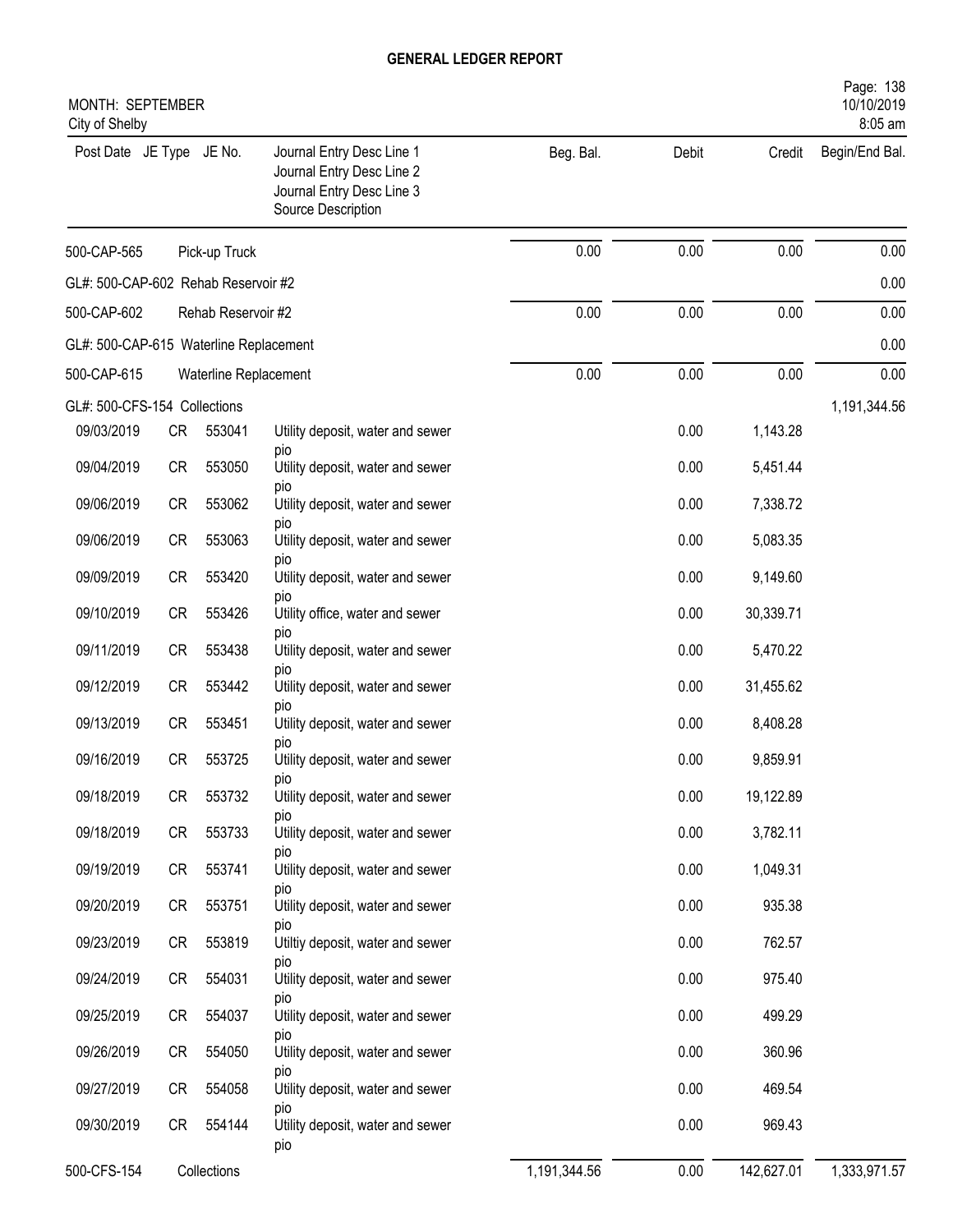| MONTH: SEPTEMBER<br>City of Shelby  |           |                         |                                                                                                           |           |       |          | Page: 139<br>10/10/2019<br>8:05 am |
|-------------------------------------|-----------|-------------------------|-----------------------------------------------------------------------------------------------------------|-----------|-------|----------|------------------------------------|
| Post Date JE Type JE No.            |           |                         | Journal Entry Desc Line 1<br>Journal Entry Desc Line 2<br>Journal Entry Desc Line 3<br>Source Description | Beg. Bal. | Debit | Credit   | Begin/End Bal.                     |
| GL#: 500-CFS-156 Taps               |           |                         |                                                                                                           |           |       |          | 937.82                             |
| 500-CFS-156                         | Taps      |                         |                                                                                                           | 937.82    | 0.00  | 0.00     | 937.82                             |
| GL#: 500-CFS-157 Bulk Water Sales   |           |                         |                                                                                                           |           |       |          | 19,393.65                          |
| 09/04/2019                          | CR        | 553050                  | Utility deposit, water and sewer                                                                          |           | 0.00  | 26.00    |                                    |
| 09/12/2019                          | <b>CR</b> | 553442                  | pio<br>Utility deposit, water and sewer                                                                   |           | 0.00  | 352.95   |                                    |
| 09/18/2019                          | <b>CR</b> | 553732                  | pio<br>Utility deposit, water and sewer                                                                   |           | 0.00  | 760.25   |                                    |
| 09/19/2019                          | <b>CR</b> | 553741                  | pio<br>Utility deposit, water and sewer                                                                   |           | 0.00  | 706.53   |                                    |
| 09/20/2019                          | <b>CR</b> | 553751                  | pio<br>Utility deposit, water and sewer<br>pio                                                            |           | 0.00  | 760.25   |                                    |
| 500-CFS-157                         |           | <b>Bulk Water Sales</b> |                                                                                                           | 19,393.65 | 0.00  | 2,605.98 | 21,999.63                          |
| GL#: 500-CFS-159 Other services     |           |                         |                                                                                                           |           |       |          | 0.00                               |
| 500-CFS-159                         |           | Other services          |                                                                                                           | 0.00      | 0.00  | 0.00     | 0.00                               |
| GL#: 500-CFS-161 Labor and Material |           |                         |                                                                                                           |           |       |          | 3,641.62                           |
| 500-CFS-161                         |           | Labor and Material      |                                                                                                           | 3,641.62  | 0.00  | 0.00     | 3,641.62                           |
| GL#: 500-CFS-162 On & Off           |           |                         |                                                                                                           |           |       |          | 2,851.74                           |
| 09/03/2019                          | <b>CR</b> | 553041                  | Utility deposit, water and sewer<br>pio                                                                   |           | 0.00  | 15.00    |                                    |
| 09/04/2019                          | <b>CR</b> | 553050                  | Utility deposit, water and sewer                                                                          |           | 0.00  | 40.00    |                                    |
| 09/06/2019                          | CR        | 553062                  | pio<br>Utility deposit, water and sewer<br>pio                                                            |           | 0.00  | 30.00    |                                    |
| 09/06/2019                          | <b>CR</b> | 553063                  | Utility deposit, water and sewer                                                                          |           | 0.00  | 5.00     |                                    |
| 09/09/2019                          | CR        | 553420                  | pio<br>Utility deposit, water and sewer<br>pio                                                            |           | 0.00  | 20.00    |                                    |
| 09/10/2019                          | CR        | 553426                  | Utility office, water and sewer                                                                           |           | 0.00  | 35.00    |                                    |
| 09/11/2019                          | CR        | 553438                  | pio<br>Utility deposit, water and sewer                                                                   |           | 0.00  | 5.00     |                                    |
| 09/12/2019                          | CR        | 553442                  | pio<br>Utility deposit, water and sewer                                                                   |           | 0.00  | 30.00    |                                    |
| 09/13/2019                          | CR        | 553451                  | DIO<br>Utility deposit, water and sewer                                                                   |           | 0.00  | 15.00    |                                    |
| 09/16/2019                          | CR        | 553725                  | pio<br>Utility deposit, water and sewer                                                                   |           | 0.00  | 25.00    |                                    |
| 09/18/2019                          | CR        | 553732                  | pio<br>Utility deposit, water and sewer                                                                   |           | 0.00  | 28.26    |                                    |
| 09/18/2019                          | CR        | 553733                  | pio<br>Utility deposit, water and sewer                                                                   |           | 0.00  | 5.00     |                                    |
| 09/19/2019                          | CR        | 553741                  | pio<br>Utility deposit, water and sewer                                                                   |           | 0.00  | 175.00   |                                    |
| 09/20/2019                          | CR        | 553751                  | pio<br>Utility deposit, water and sewer<br>pio                                                            |           | 0.00  | 10.00    |                                    |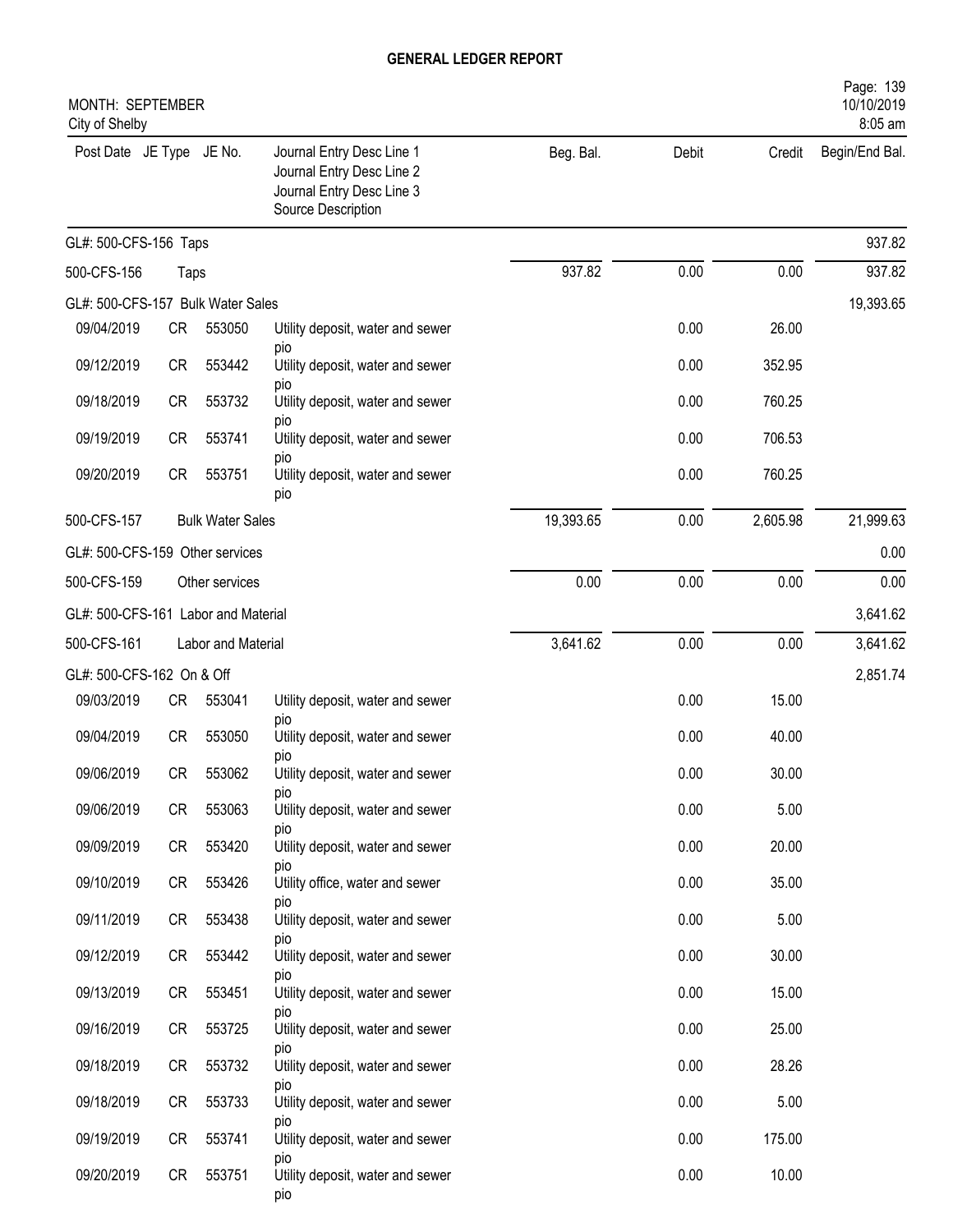| MONTH: SEPTEMBER<br>City of Shelby |           |               |                                                                                                                 |           |        |          | Page: 140<br>10/10/2019<br>8:05 am |
|------------------------------------|-----------|---------------|-----------------------------------------------------------------------------------------------------------------|-----------|--------|----------|------------------------------------|
| Post Date JE Type JE No.           |           |               | Journal Entry Desc Line 1<br>Journal Entry Desc Line 2<br>Journal Entry Desc Line 3<br>Source Description       | Beg. Bal. | Debit  | Credit   | Begin/End Bal.                     |
| GL#: 500-CFS-162 On & Off          |           |               |                                                                                                                 |           |        |          | 2,851.74                           |
| 09/23/2019                         | CR        | 553819        | Utiltiy deposit, water and sewer<br>pio                                                                         |           | 0.00   | 5.00     |                                    |
| 09/24/2019                         | <b>CR</b> | 554031        | Utility deposit, water and sewer                                                                                |           | 0.00   | 5.00     |                                    |
| 09/25/2019                         | <b>CR</b> | 554037        | pio<br>Utility deposit, water and sewer                                                                         |           | 0.00   | 10.00    |                                    |
| 09/26/2019                         | <b>CR</b> | 554050        | pio<br>Utility deposit, water and sewer                                                                         |           | 0.00   | 10.00    |                                    |
| 09/27/2019                         | <b>CR</b> | 554058        | pio<br>Utility deposit, water and sewer                                                                         |           | 0.00   | 10.00    |                                    |
| 09/30/2019                         | CR        | 554144        | pio<br>Utility deposit, water and sewer<br>pio                                                                  |           | 0.00   | 10.00    |                                    |
| 500-CFS-162                        |           | On & Off      |                                                                                                                 | 2,851.74  | 0.00   | 488.26   | 3,340.00                           |
|                                    |           |               | GL#: 500-CPO-507 Maintenance Building/Grounds                                                                   |           |        |          | 35.96                              |
| 500-CPO-507                        |           |               | Maintenance Building/Grounds                                                                                    | 35.96     | 0.00   | 0.00     | 35.96                              |
|                                    |           |               | GL#: 500-CPO-530 Office Equipment/Furn/Fixtures                                                                 |           |        |          | 1,113.67                           |
| 500-CPO-530                        |           |               | Office Equipment/Furn/Fixtures                                                                                  | 1,113.67  | 0.00   | 0.00     | 1,113.67                           |
| GL#: 500-CPO-581 PBX System        |           |               |                                                                                                                 |           |        |          | 0.00                               |
| 500-CPO-581                        |           | PBX System    |                                                                                                                 | 0.00      | 0.00   | 0.00     | 0.00                               |
| GL#: 500-DCP-490 Hydrants          |           |               |                                                                                                                 |           |        |          | 3,357.86                           |
| 09/12/2019                         | AP        | 553159        | <b>FERGUSON WATERWORKS</b><br>Job name Hydrant Parts Final<br>$INV#$ :<br>0604563<br>AP REF# (VND#: FERGUSON W) |           | 342.14 | 0.00     |                                    |
| 500-DCP-490                        |           | Hydrants      |                                                                                                                 | 3,357.86  | 342.14 | 0.00     | 3,700.00                           |
| GL#: 500-DCP-500 Engineering       |           |               |                                                                                                                 |           |        |          | 0.00                               |
| 500-DCP-500                        |           | Engineering   |                                                                                                                 | 0.00      | 0.00   | $0.00\,$ | 0.00                               |
|                                    |           |               | GL#: 500-DCP-507 Maintenance Building/Grounds                                                                   |           |        |          | 992.00                             |
| 500-DCP-507                        |           |               | Maintenance Building/Grounds                                                                                    | 992.00    | 0.00   | 0.00     | 992.00                             |
| GL#: 500-DCP-515 Equipment         |           |               |                                                                                                                 |           |        |          | 0.00                               |
| 500-DCP-515                        |           | Equipment     |                                                                                                                 | 0.00      | 0.00   | 0.00     | 0.00                               |
| GL#: 500-DCP-531 Miscellaneous     |           |               |                                                                                                                 |           |        |          | 0.00                               |
| 500-DCP-531                        |           | Miscellaneous |                                                                                                                 | 0.00      | 0.00   | 0.00     | 0.00                               |
| GL#: 500-DCP-536 Construction      |           |               |                                                                                                                 |           |        |          | 0.00                               |
| 500-DCP-536                        |           | Construction  |                                                                                                                 | 0.00      | 0.00   | 0.00     | 0.00                               |
| GL#: 500-DCP-561 GIS System        |           |               |                                                                                                                 |           |        |          | 0.00                               |
| 500-DCP-561                        |           | GIS System    |                                                                                                                 | $0.00\,$  | 0.00   | 0.00     | 0.00                               |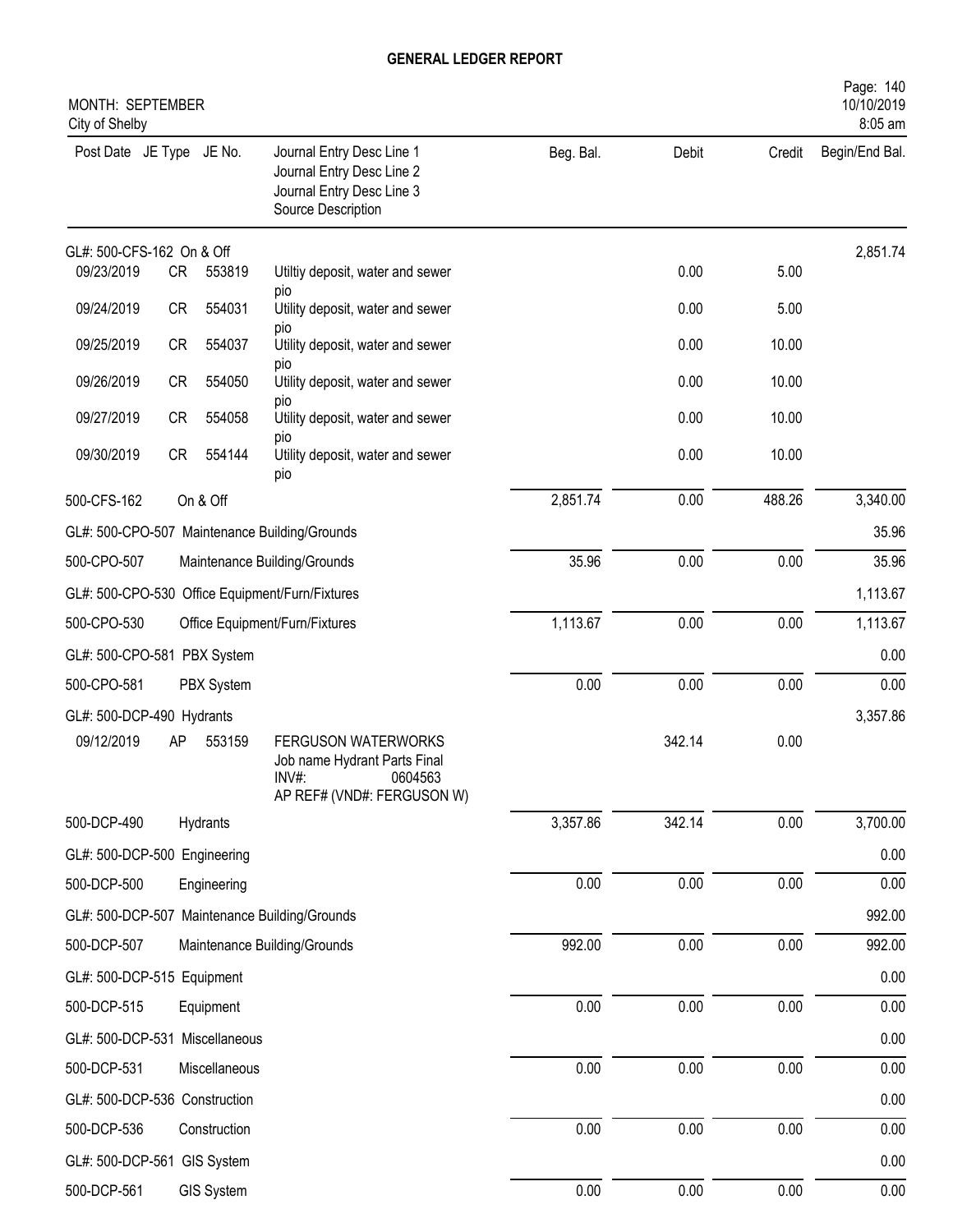| MONTH: SEPTEMBER<br>City of Shelby     |             |                       |                                                                                                                   |            |           |        | Page: 141<br>10/10/2019<br>8:05 am |
|----------------------------------------|-------------|-----------------------|-------------------------------------------------------------------------------------------------------------------|------------|-----------|--------|------------------------------------|
| Post Date JE Type JE No.               |             |                       | Journal Entry Desc Line 1<br>Journal Entry Desc Line 2<br>Journal Entry Desc Line 3<br>Source Description         | Beg. Bal.  | Debit     | Credit | Begin/End Bal.                     |
| GL#: 500-DCP-563 Street Valves         |             |                       |                                                                                                                   |            |           |        | 0.00                               |
| 500-DCP-563                            |             | <b>Street Valves</b>  |                                                                                                                   | 0.00       | 0.00      | 0.00   | 0.00                               |
| GL#: 500-DCP-564 Service Vehicle       |             |                       |                                                                                                                   |            |           |        | 0.00                               |
| 500-DCP-564                            |             | Service Vehicle       |                                                                                                                   | 0.00       | 0.00      | 0.00   | 0.00                               |
| GL#: 500-DCP-565 Pick-up Truck         |             |                       |                                                                                                                   |            |           |        | 0.00                               |
| 500-DCP-565                            |             | Pick-up Truck         |                                                                                                                   | 0.00       | 0.00      | 0.00   | 0.00                               |
| GL#: 500-DCP-583 Dump Truck            |             |                       |                                                                                                                   |            |           |        | 0.00                               |
| 500-DCP-583                            |             | Dump Truck            |                                                                                                                   | 0.00       | 0.00      | 0.00   | 0.00                               |
| GL#: 500-DCP-589 Backhoe               |             |                       |                                                                                                                   |            |           |        | 0.00                               |
| 500-DCP-589                            |             | Backhoe               |                                                                                                                   | 0.00       | 0.00      | 0.00   | 0.00                               |
| GL#: 500-DCP-615 Waterline Replacement |             |                       |                                                                                                                   |            |           |        | 0.00                               |
| 500-DCP-615                            |             | Waterline Replacement |                                                                                                                   | 0.00       | 0.00      | 0.00   | 0.00                               |
| GL#: 500-DIS-400 Wages                 |             |                       |                                                                                                                   |            |           |        | 175,549.31                         |
| 09/04/2019                             | AP          | 552742                | CITY PAYROLL FUND<br>Wages 8/18/19-8/31/19<br>INV#:                                                               |            | 9,953.34  | 0.00   |                                    |
| 09/18/2019                             | AP          | 553535                | AP REF# (VND#: CITY PAYRO)<br>CITY PAYROLL FUND<br>Wages 9/1/19-9/14/19<br>INV#:<br>AP REF# (VND#: CITY PAYRO)    |            | 10,021.84 | 0.00   |                                    |
| 500-DIS-400                            | Wages       |                       |                                                                                                                   | 175,549.31 | 19,975.18 | 0.00   | 195,524.49                         |
|                                        |             |                       | GL#: 500-DIS-415 Public Employees Retire.System                                                                   |            |           |        | 23,910.17                          |
| 09/12/2019                             | AP          | 553405                | OH PUBLIC EMPLOYEES RETIREMENT<br>Employer portion 7/21/19-<br>$INV#$ :                                           |            | 4,180.87  | 0.00   |                                    |
| 500-DIS-415                            |             |                       | AP REF# (VND#: OPERS )<br>Public Employees Retire.System                                                          | 23,910.17  | 4,180.87  | 0.00   | 28,091.04                          |
| GL#: 500-DIS-417 FICA                  |             |                       |                                                                                                                   |            |           |        | 2,561.35                           |
| 09/04/2019                             | AP          | 552744                | PAYROLL FUND<br>FICA 8/18/19-8/31/19                                                                              |            | 144.32    | 0.00   |                                    |
| 09/18/2019                             | AP          | 553533                | INV#:<br>AP REF# (VND#: PAYROLL FU)<br>PAYROLL FUND<br>FICA 9/1/19-9/14/19<br>INV#:<br>AP REF# (VND#: PAYROLL FU) |            | 145.32    | 0.00   |                                    |
| 500-DIS-417                            | <b>FICA</b> |                       |                                                                                                                   | 2,561.35   | 289.64    | 0.00   | 2,850.99                           |
| GL#: 500-DIS-418 Hospitalization       |             |                       |                                                                                                                   |            |           |        | 40,325.76                          |
| 09/01/2019                             | AP          | 552593                | US BANK ICS                                                                                                       |            | 5,040.72  | 0.00   |                                    |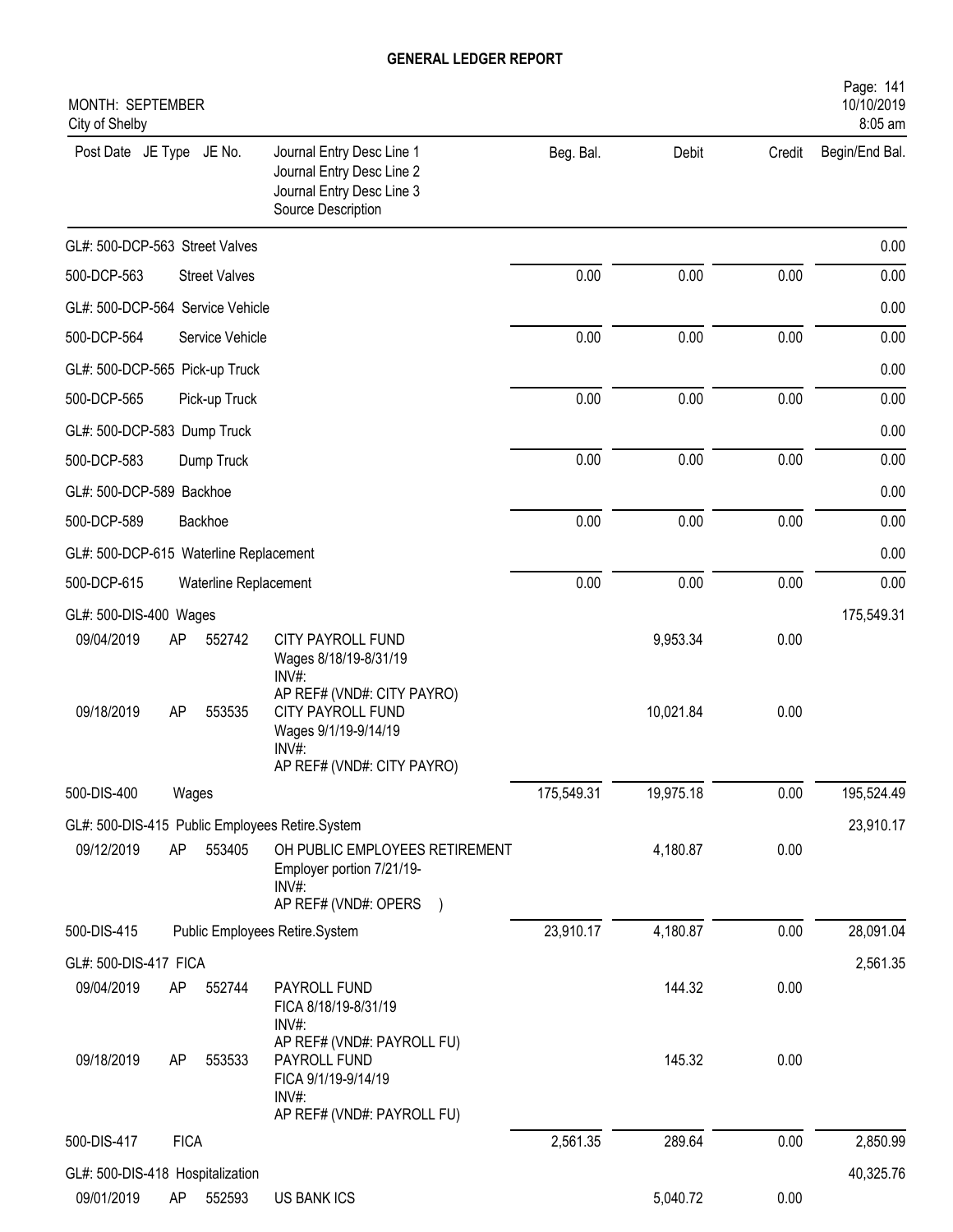| MONTH: SEPTEMBER<br>City of Shelby                  |                                |                                                                                                                   |           |          |        | Page: 142<br>10/10/2019<br>8:05 am |
|-----------------------------------------------------|--------------------------------|-------------------------------------------------------------------------------------------------------------------|-----------|----------|--------|------------------------------------|
| Post Date JE Type JE No.                            |                                | Journal Entry Desc Line 1<br>Journal Entry Desc Line 2<br>Journal Entry Desc Line 3<br>Source Description         | Beg. Bal. | Debit    | Credit | Begin/End Bal.                     |
| GL#: 500-DIS-418 Hospitalization                    |                                |                                                                                                                   |           |          |        | 40,325.76                          |
|                                                     |                                | Acct 19-OME095 Sept 2019<br>$INV#$ :<br>AP REF# (VND#: US BANK IC)                                                |           |          |        |                                    |
| 500-DIS-418                                         | Hospitalization                |                                                                                                                   | 40,325.76 | 5,040.72 | 0.00   | 45,366.48                          |
| GL#: 500-DIS-419 Life Insurance                     |                                |                                                                                                                   |           |          |        | 449.28                             |
| 09/01/2019                                          | AP<br>552585                   | AMERICAN UNITED LIFE INS CO<br>Policy G 00608125-0002-000<br>INV#:                                                |           | 56.16    | 0.00   |                                    |
|                                                     |                                | AP REF# (VND#: AMERICAN U)                                                                                        |           |          |        |                                    |
| 500-DIS-419                                         | Life Insurance                 |                                                                                                                   | 449.28    | 56.16    | 0.00   | 505.44                             |
| GL#: 500-DIS-420 Workers Compensation<br>09/12/2019 | 553151<br>AP                   | BUREAU OF WORKERS COMPENSATION                                                                                    |           | 332.00   | 0.00   | 2,802.00                           |
|                                                     |                                | Installment payment<br>1006237326<br>$INV#$ :<br>AP REF# (VND#: BWC                                               |           |          |        |                                    |
| 500-DIS-420                                         | <b>Workers Compensation</b>    |                                                                                                                   | 2,802.00  | 332.00   | 0.00   | 3,134.00                           |
| GL#: 500-DIS-421 Unemployment                       |                                |                                                                                                                   |           |          |        | 0.00                               |
| 500-DIS-421                                         | Unemployment                   |                                                                                                                   | 0.00      | 0.00     | 0.00   | 0.00                               |
| GL#: 500-DIS-425 Natural Gas                        |                                |                                                                                                                   |           |          |        | 1,607.31                           |
| 09/19/2019                                          | AP<br>553589                   | <b>COLUMBIA GAS</b><br>acct 124225390010003<br>INV#:<br>38942<br>AP REF# (VND#: COL. GAS)                         |           | 43.07    | 0.00   |                                    |
| 500-DIS-425                                         | Natural Gas                    |                                                                                                                   | 1,607.31  | 43.07    | 0.00   | 1,650.38                           |
| GL#: 500-DIS-426 Electric                           |                                |                                                                                                                   |           |          |        | 0.00                               |
| 500-DIS-426                                         | Electric                       |                                                                                                                   | 0.00      | 0.00     | 0.00   | 0.00                               |
| GL#: 500-DIS-428 Telephone                          |                                |                                                                                                                   |           |          |        | 546.89                             |
| 09/23/2019                                          | AP<br>553786                   | CHARTER COMM HOLDINGS LLC<br>acct 01075-321600202-1001<br>321600202091619b<br>INV#:<br>AP REF# (VND#: CHART COMM) |           | 4.85     | 0.00   |                                    |
| 500-DIS-428                                         | Telephone                      |                                                                                                                   | 546.89    | 4.85     | 0.00   | 551.74                             |
| GL#: 500-DIS-429 Propane                            |                                |                                                                                                                   |           |          |        | 0.00                               |
| 500-DIS-429                                         | Propane                        |                                                                                                                   | 0.00      | 0.00     | 0.00   | 0.00                               |
| GL#: 500-DIS-435 Property and Liability Insuran     |                                |                                                                                                                   |           |          |        | 0.00                               |
| 500-DIS-435                                         | Property and Liability Insuran |                                                                                                                   | 0.00      | 0.00     | 0.00   | 0.00                               |
| GL#: 500-DIS-436 Auto Insurance                     |                                |                                                                                                                   |           |          |        | 0.00                               |
| 500-DIS-436                                         | Auto Insurance                 |                                                                                                                   | $0.00\,$  | 0.00     | 0.00   | 0.00                               |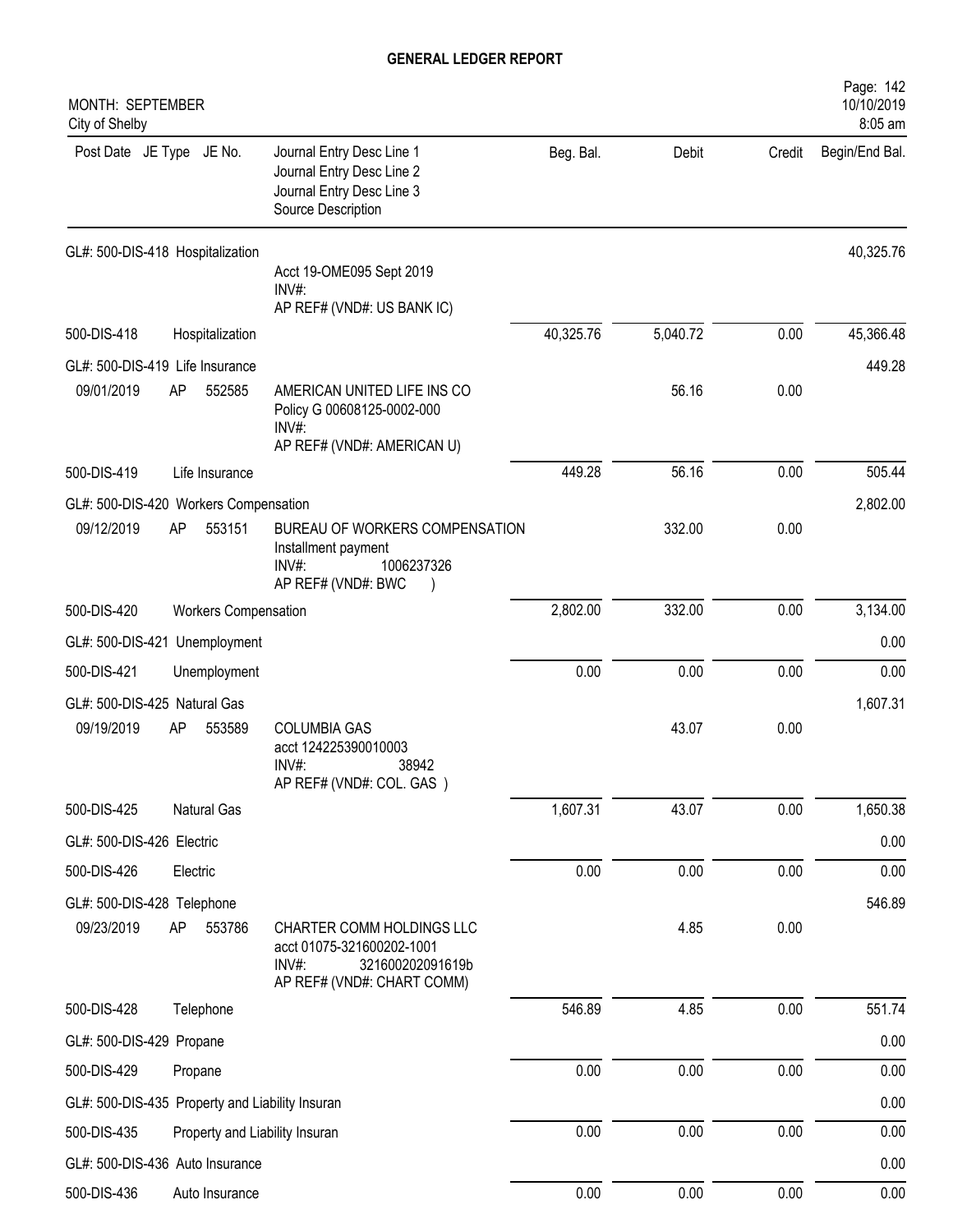| MONTH: SEPTEMBER<br>City of Shelby                   |    |                       |                                                                                                                                                            |           |        |        | Page: 143<br>10/10/2019<br>8:05 am |
|------------------------------------------------------|----|-----------------------|------------------------------------------------------------------------------------------------------------------------------------------------------------|-----------|--------|--------|------------------------------------|
| Post Date JE Type JE No.                             |    |                       | Journal Entry Desc Line 1<br>Journal Entry Desc Line 2<br>Journal Entry Desc Line 3<br>Source Description                                                  | Beg. Bal. | Debit  | Credit | Begin/End Bal.                     |
|                                                      |    |                       | GL#: 500-DIS-471 Education, Mtgs. & Related Exp.                                                                                                           |           |        |        | 164.50                             |
| 500-DIS-471                                          |    |                       | Education, Mtgs. & Related Exp.                                                                                                                            | 164.50    | 0.00   | 0.00   | 164.50                             |
| GL#: 500-DIS-472 Supplies                            |    |                       |                                                                                                                                                            |           |        |        | 1,084.75                           |
| 09/05/2019                                           | AP | 552833                | GLENS SURPLUS SALES, INC.<br>FT Rope<br>INV#:<br>7504                                                                                                      |           | 1.50   | 0.00   |                                    |
| 09/05/2019                                           | AP | 552845                | AP REF# (VND#: GLENS SUR)<br>DAS HARDWARE LLC<br>Water Distribution Aug 2019<br>INV#:                                                                      |           | 29.17  | 0.00   |                                    |
| 09/05/2019                                           | AP | 552847                | AP REF# (VND#: DAS HARDWA)<br>DAS HARDWARE LLC<br>Service & Street Dept Aug 2019<br>INV#:                                                                  |           | 85.75  | 0.00   |                                    |
| 500-DIS-472                                          |    | Supplies              | AP REF# (VND#: DAS HARDWA)                                                                                                                                 | 1,084.75  | 116.42 | 0.00   | 1,201.17                           |
| GL#: 500-DIS-473 Office Supplies                     |    |                       |                                                                                                                                                            |           |        |        | 81.90                              |
| 500-DIS-473                                          |    | Office Supplies       |                                                                                                                                                            | 81.90     | 0.00   | 0.00   | 81.90                              |
|                                                      |    |                       |                                                                                                                                                            |           |        |        |                                    |
| GL#: 500-DIS-484 Fuel, Autos-Equipment<br>09/12/2019 | AP | 553145                | COLE DISTRIBUTING INC.<br>Fuel cost Aug. 2019<br>$INV#$ :<br>AP REF# (VND#: COLE DISTR)                                                                    |           | 700.00 | 0.00   | 4,854.24                           |
| 500-DIS-484                                          |    | Fuel, Autos-Equipment |                                                                                                                                                            | 4,854.24  | 700.00 | 0.00   | 5,554.24                           |
| GL#: 500-DIS-485 Maintenance, Autos                  |    |                       |                                                                                                                                                            |           |        |        | 2,052.30                           |
| 09/12/2019                                           | AP | 553171                | SHELBY PARTS CO.<br>purchase 8/21/19<br>INV#:<br>322544                                                                                                    |           | 56.88  | 0.00   |                                    |
| 09/12/2019                                           | AP | 553173                | AP REF# (VND#: SHELBY PAR)<br>SHELBY PARTS CO.<br>OEM terminals<br>INV#:<br>322633                                                                         |           | 121.98 | 0.00   |                                    |
| 09/12/2019                                           | AP | 553175                | AP REF# (VND#: SHELBY PAR)<br>SHELBY PARTS CO.<br>Service jack & parts                                                                                     |           | 22.95  | 0.00   |                                    |
| 09/12/2019                                           | AP | 553221                | INV#:<br>322690<br>AP REF# (VND#: SHELBY PAR)<br>ADVANCE AUTO PARTS                                                                                        |           | 83.20  | 0.00   |                                    |
| 09/12/2019                                           | AP | 553223                | battery charger<br>$INV#$ :<br>1362<br>AP REF# (VND#: ADVANCE AU)<br>ADVANCE AUTO PARTS<br>various parts<br>$INV#$ :<br>1993<br>AP REF# (VND#: ADVANCE AU) |           | 113.34 | 0.00   |                                    |
| 500-DIS-485                                          |    | Maintenance, Autos    |                                                                                                                                                            | 2,052.30  | 398.35 | 0.00   | 2,450.65                           |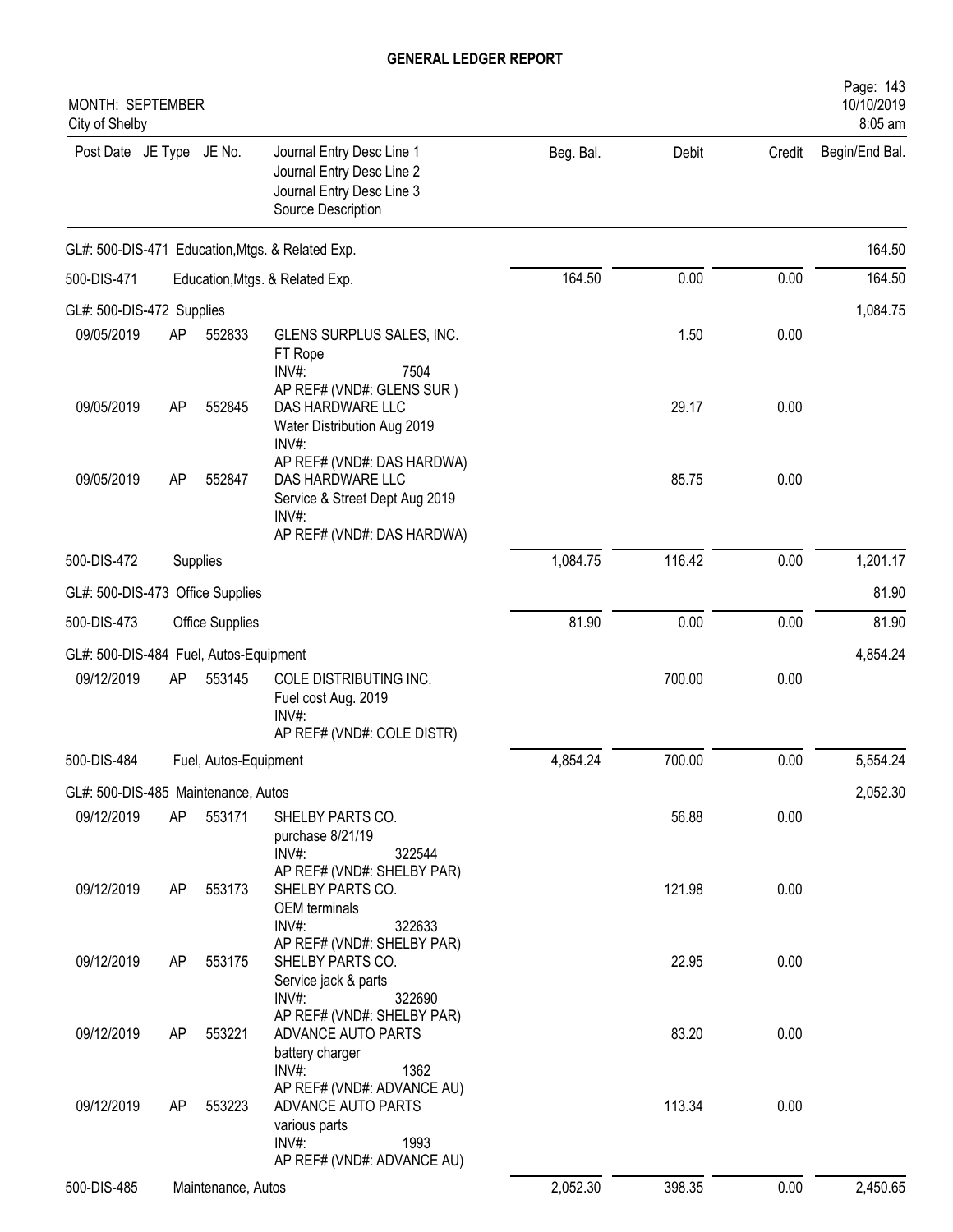| MONTH: SEPTEMBER<br>City of Shelby         |    |                           |                                                                                                                             |           |          |        | Page: 144<br>10/10/2019<br>8:05 am |
|--------------------------------------------|----|---------------------------|-----------------------------------------------------------------------------------------------------------------------------|-----------|----------|--------|------------------------------------|
| Post Date JE Type JE No.                   |    |                           | Journal Entry Desc Line 1<br>Journal Entry Desc Line 2<br>Journal Entry Desc Line 3<br>Source Description                   | Beg. Bal. | Debit    | Credit | Begin/End Bal.                     |
| GL#: 500-DIS-486 Maintenance Equipment     |    |                           |                                                                                                                             |           |          |        | 11,425.98                          |
| 09/05/2019                                 | AP | 552839                    | SOUTHEASTERN EQUIPMENT CO., INC<br>Valve<br>INV#:<br>C52409                                                                 |           | 1,360.00 | 0.00   |                                    |
| 09/12/2019                                 | AP | 553403                    | AP REF# (VND#: SOUTHEASTE)<br>7LSI LLC<br>20 hour time block<br>INV#:<br>2019-2029b                                         |           | 65.00    | 0.00   |                                    |
| 09/19/2019                                 | AP | 553643                    | AP REF# (VND#: 7LSI LLC)<br>FOUR O CORPORATION<br>SHL SPX S6 AXRME 75W90 PL<br>INV#:<br>M047530-IN<br>AP REF# (VND#: FOUR O |           | 224.02   | 0.00   |                                    |
| 500-DIS-486                                |    | Maintenance Equipment     |                                                                                                                             | 11,425.98 | 1,649.02 | 0.00   | 13,075.00                          |
| GL#: 500-DIS-490 Hydrants                  |    |                           |                                                                                                                             |           |          |        | 3,357.86                           |
| 09/12/2019                                 | AP | 553159                    | <b>FERGUSON WATERWORKS</b><br>Job name Hydrant Parts Final<br>INV#:<br>0604563<br>AP REF# (VND#: FERGUSON W)                |           | 342.14   | 0.00   |                                    |
| 500-DIS-490                                |    | Hydrants                  |                                                                                                                             | 3,357.86  | 342.14   | 0.00   | 3,700.00                           |
| GL#: 500-DIS-500 Engineering               |    |                           |                                                                                                                             |           |          |        | 1,613.90                           |
| 09/12/2019                                 | AP | 553187                    | F. E. KROCKA AND ASSOC. INC.<br><b>Engineering services</b><br>41121<br>$INV#$ :<br>AP REF# (VND#: KROCKA/F.E)              |           | 277.78   | 0.00   |                                    |
| 500-DIS-500                                |    | Engineering               |                                                                                                                             | 1,613.90  | 277.78   | 0.00   | 1,891.68                           |
|                                            |    |                           | GL#: 500-DIS-507 Maintenance Building/Grounds                                                                               |           |          |        | 3,692.15                           |
| 500-DIS-507                                |    |                           | Maintenance Building/Grounds                                                                                                | 3,692.15  | 0.00     | 0.00   | 3,692.15                           |
| GL#: 500-DIS-510 Clothing Allowance        |    |                           |                                                                                                                             |           |          |        | 943.40                             |
| 500-DIS-510                                |    | <b>Clothing Allowance</b> |                                                                                                                             | 943.40    | 0.00     | 0.00   | 943.40                             |
| GL#: 500-DIS-515 Equipment                 |    |                           |                                                                                                                             |           |          |        | 921.08                             |
| 500-DIS-515                                |    | Equipment                 |                                                                                                                             | 921.08    | 0.00     | 0.00   | 921.08                             |
|                                            |    |                           | GL#: 500-DIS-521 Meters and Related Supplies                                                                                |           |          |        | 12,627.05                          |
| 09/12/2019                                 | AP | 553157                    | FERGUSON WATERWORKS<br>job name Cam and Brass<br>INV#:<br>0621259<br>AP REF# (VND#: FERGUSON W)                             |           | 44.36    | 0.00   |                                    |
| 500-DIS-521                                |    |                           | Meters and Related Supplies                                                                                                 | 12,627.05 | 44.36    | 0.00   | 12,671.41                          |
| GL#: 500-DIS-529 Small tools and equipment |    |                           |                                                                                                                             |           |          |        | 991.78                             |
| 500-DIS-529                                |    |                           | Small tools and equipment                                                                                                   | 991.78    | 0.00     | 0.00   | 991.78                             |
|                                            |    |                           | GL#: 500-DIS-530 Office Equipment/Furn/Fixtures                                                                             |           |          |        | 0.00                               |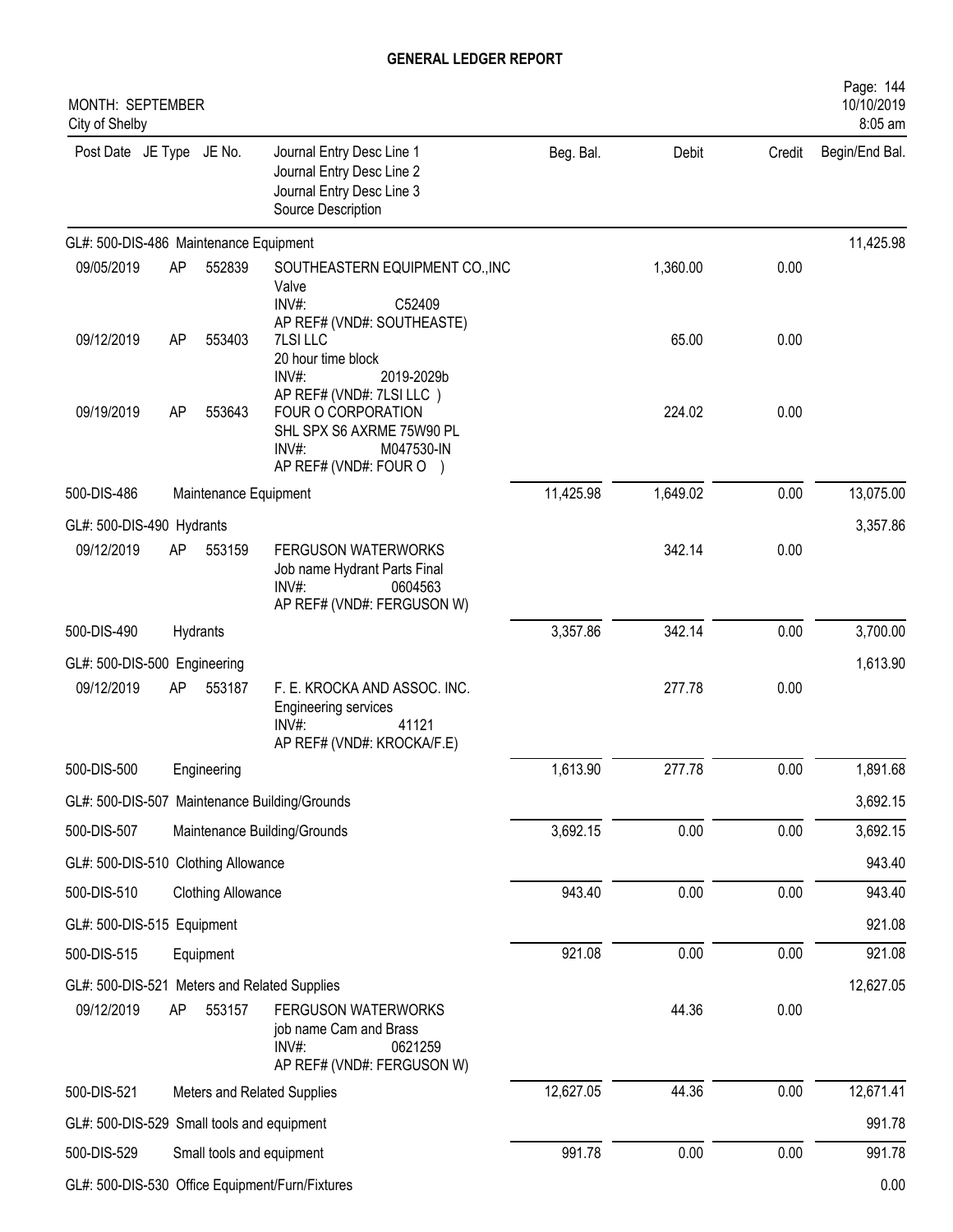| MONTH: SEPTEMBER<br>City of Shelby                                                                                                                  |            |           |        | Page: 145<br>10/10/2019<br>8:05 am |
|-----------------------------------------------------------------------------------------------------------------------------------------------------|------------|-----------|--------|------------------------------------|
| Post Date JE Type JE No.<br>Journal Entry Desc Line 1<br>Journal Entry Desc Line 2<br>Journal Entry Desc Line 3<br>Source Description               | Beg. Bal.  | Debit     | Credit | Begin/End Bal.                     |
| GL#: 500-DIS-530 Office Equipment/Furn/Fixtures                                                                                                     |            |           |        | 0.00                               |
| 500-DIS-530<br>Office Equipment/Furn/Fixtures                                                                                                       | 0.00       | 0.00      | 0.00   | 0.00                               |
| GL#: 500-DIS-531 Miscellaneous                                                                                                                      |            |           |        | 611.65                             |
| 500-DIS-531<br>Miscellaneous                                                                                                                        | 611.65     | 0.00      | 0.00   | 611.65                             |
| GL#: 500-DIS-538 Repair water mains                                                                                                                 |            |           |        | 17,166.16                          |
| 09/12/2019<br>553159<br><b>FERGUSON WATERWORKS</b><br>AP<br>Job name Hydrant Parts Final<br>INV#:<br>0604563<br>AP REF# (VND#: FERGUSON W)          |            | 142.13    | 0.00   |                                    |
| 09/13/2019<br>AP<br>553462<br>FERGUSON WATERWORKS<br>Fire Hydrant GA w/ bleed valve<br>INV#:<br>0143675<br>AP REF# (VND#: FERGUSON W)               |            | 190.00    | 0.00   |                                    |
| 500-DIS-538<br>Repair water mains                                                                                                                   | 17,166.16  | 332.13    | 0.00   | 17,498.29                          |
| GL#: 500-DIS-575 Safety Related                                                                                                                     |            |           |        | 210.00                             |
| 500-DIS-575<br>Safety Related                                                                                                                       | 210.00     | 0.00      | 0.00   | 210.00                             |
| GL#: 500-DIS-601 Inspection Fees                                                                                                                    |            |           |        | 0.00                               |
| 500-DIS-601<br>Inspection Fees                                                                                                                      | 0.00       | 0.00      | 0.00   | 0.00                               |
| GL#: 500-IGT-142 State Grants or Aid                                                                                                                |            |           |        | 0.00                               |
| 500-IGT-142<br>State Grants or Aid                                                                                                                  | 0.00       | 0.00      | 0.00   | 0.00                               |
| GL#: 500-MFG-400 Wages                                                                                                                              |            |           |        | 227,149.47                         |
| 09/04/2019<br>AP<br>552742<br>CITY PAYROLL FUND<br>Wages 8/18/19-8/31/19<br>INV#:                                                                   |            | 12,918.20 | 0.00   |                                    |
| AP REF# (VND#: CITY PAYRO)<br>09/18/2019<br><b>CITY PAYROLL FUND</b><br>553535<br>AP<br>Wages 9/1/19-9/14/19<br>INV#:<br>AP REF# (VND#: CITY PAYRO) |            | 13,987.55 | 0.00   |                                    |
| 500-MFG-400<br>Wages                                                                                                                                | 227,149.47 | 26,905.75 | 0.00   | 254,055.22                         |
| GL#: 500-MFG-415 Public Employees Retire.System                                                                                                     |            |           |        | 30,529.57                          |
| 09/12/2019<br>AP<br>553405<br>OH PUBLIC EMPLOYEES RETIREMENT<br>Employer portion 7/21/19-<br>$INV#$ :                                               |            | 5,347.67  | 0.00   |                                    |
| AP REF# (VND#: OPERS                                                                                                                                |            |           |        |                                    |
| Public Employees Retire.System<br>500-MFG-415                                                                                                       | 30,529.57  | 5,347.67  | 0.00   | 35,877.24                          |
| GL#: 500-MFG-417 FICA                                                                                                                               |            |           |        | 3,288.39                           |
| 09/04/2019<br>552744<br>PAYROLL FUND<br>AP<br>FICA 8/18/19-8/31/19<br>$INV#$ :<br>AP REF# (VND#: PAYROLL FU)                                        |            | 187.31    | 0.00   |                                    |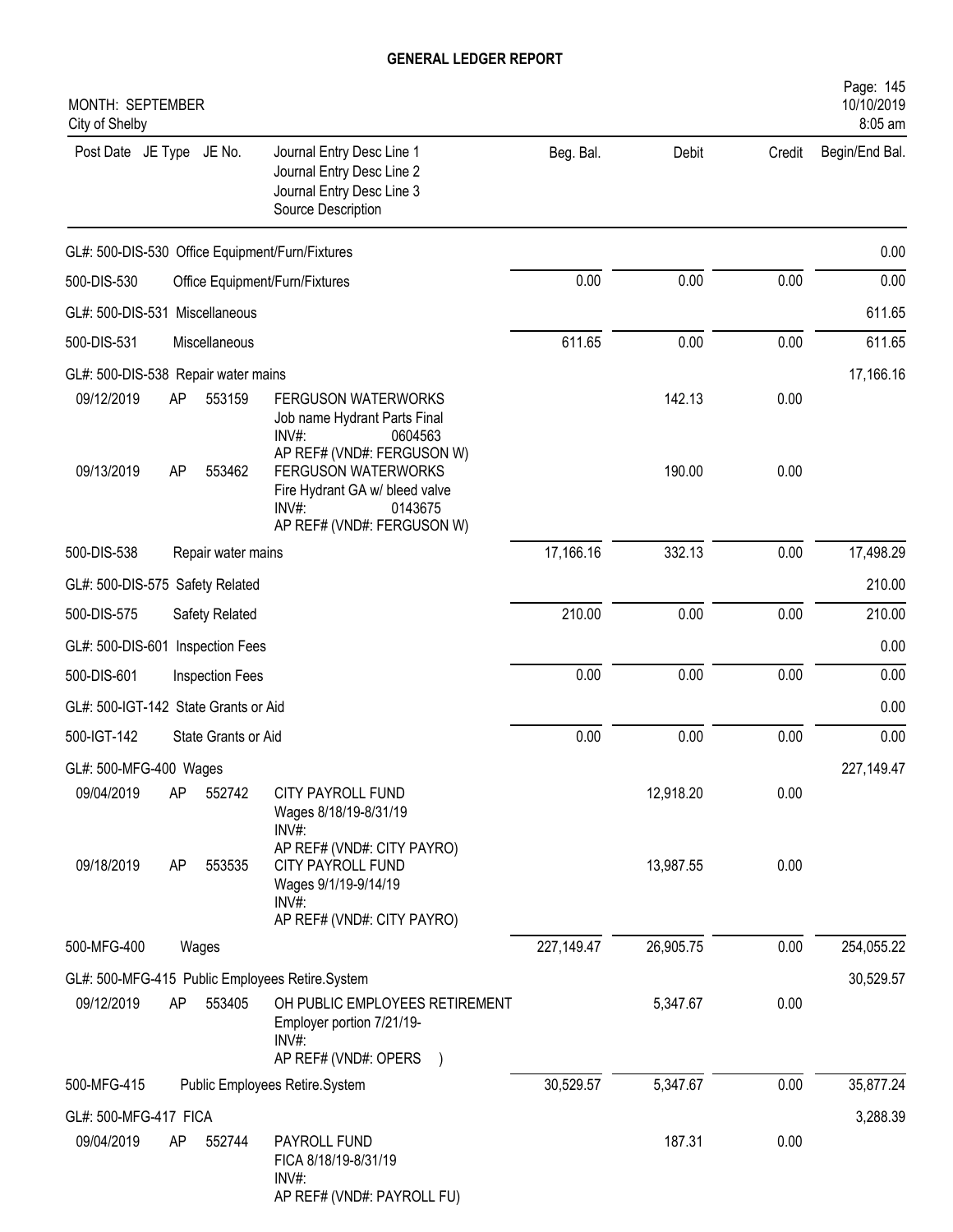| MONTH: SEPTEMBER<br>City of Shelby    |             |                             |                                                                                                           |           |          |        | Page: 146<br>10/10/2019<br>8:05 am |
|---------------------------------------|-------------|-----------------------------|-----------------------------------------------------------------------------------------------------------|-----------|----------|--------|------------------------------------|
| Post Date JE Type JE No.              |             |                             | Journal Entry Desc Line 1<br>Journal Entry Desc Line 2<br>Journal Entry Desc Line 3<br>Source Description | Beg. Bal. | Debit    | Credit | Begin/End Bal.                     |
| GL#: 500-MFG-417 FICA                 |             |                             |                                                                                                           |           |          |        | 3,288.39                           |
| 09/18/2019                            | AP          | 553533                      | PAYROLL FUND<br>FICA 9/1/19-9/14/19<br>$INV#$ :<br>AP REF# (VND#: PAYROLL FU)                             |           | 202.82   | 0.00   |                                    |
| 500-MFG-417                           | <b>FICA</b> |                             |                                                                                                           | 3,288.39  | 390.13   | 0.00   | 3,678.52                           |
| GL#: 500-MFG-418 Hospitalization      |             |                             |                                                                                                           |           |          |        | 55,423.72                          |
| 09/01/2019                            | AP          | 552593                      | <b>US BANK ICS</b><br>Acct 19-OME095 Sept 2019<br>INV#:<br>AP REF# (VND#: US BANK IC)                     |           | 6,112.91 | 0.00   |                                    |
| 500-MFG-418                           |             | Hospitalization             |                                                                                                           | 55,423.72 | 6,112.91 | 0.00   | 61,536.63                          |
| GL#: 500-MFG-419 Life Insurance       |             |                             |                                                                                                           |           |          |        | 389.60                             |
| 09/01/2019                            | AP          | 552585                      | AMERICAN UNITED LIFE INS CO<br>Policy G 00608125-0002-000<br>$INV#$ :<br>AP REF# (VND#: AMERICAN U)       |           | 57.00    | 0.00   |                                    |
| 500-MFG-419                           |             | Life Insurance              |                                                                                                           | 389.60    | 57.00    | 0.00   | 446.60                             |
| GL#: 500-MFG-420 Workers Compensation |             |                             |                                                                                                           |           |          |        | 4,063.00                           |
| 09/12/2019                            | AP          | 553151                      | BUREAU OF WORKERS COMPENSATION<br>Installment payment<br>1006237326<br>INV#<br>AP REF# (VND#: BWC         |           | 500.00   | 0.00   |                                    |
| 500-MFG-420                           |             | <b>Workers Compensation</b> |                                                                                                           | 4,063.00  | 500.00   | 0.00   | 4,563.00                           |
| GL#: 500-MFG-421 Unemployment         |             |                             |                                                                                                           |           |          |        | 235.42                             |
| 500-MFG-421                           |             | Unemployment                |                                                                                                           | 235.42    | 0.00     | 0.00   | 235.42                             |
| GL#: 500-MFG-425 Natural Gas          |             |                             |                                                                                                           |           |          |        | 0.00                               |
| 500-MFG-425                           |             | Natural Gas                 |                                                                                                           | 0.00      | 0.00     | 0.00   | 0.00                               |
| GL#: 500-MFG-426 Electric             |             |                             |                                                                                                           |           |          |        | 124,579.21                         |
| 09/06/2019                            | AP          | 552910                      | MUNICIPAL UTILITIES<br>02.205.1<br>INV#:                                                                  |           | 82.17    | 0.00   |                                    |
| 09/06/2019                            | AP          | 552912                      | AP REF# (VND#: MUNI UTILI)<br>MUNICIPAL UTILITIES<br>13.54.1<br>INV#:                                     |           | 81.19    | 0.00   |                                    |
| 09/06/2019                            | AP          | 552914                      | AP REF# (VND#: MUNI UTILI)<br>MUNICIPAL UTILITIES<br>13.55.1<br>INV#:                                     |           | 9.28     | 0.00   |                                    |
| 09/06/2019                            | AP          | 552916                      | AP REF# (VND#: MUNI UTILI)<br>MUNICIPAL UTILITIES<br>33.333.1<br>INV#:                                    |           | 92.76    | 0.00   |                                    |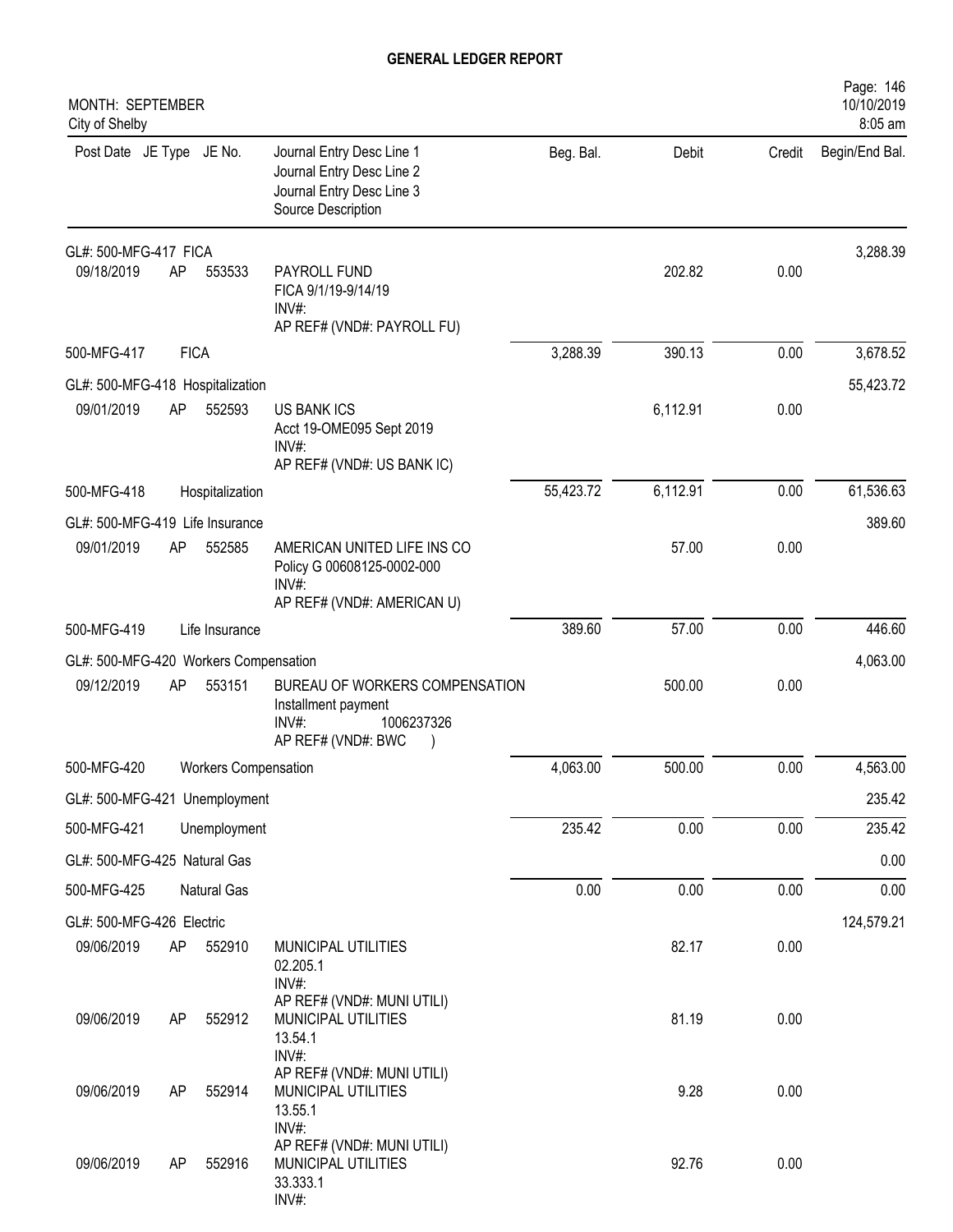| MONTH: SEPTEMBER<br>City of Shelby |    |                  |                                                                                                                   |            |          |        | Page: 147<br>10/10/2019<br>8:05 am |
|------------------------------------|----|------------------|-------------------------------------------------------------------------------------------------------------------|------------|----------|--------|------------------------------------|
| Post Date JE Type JE No.           |    |                  | Journal Entry Desc Line 1<br>Journal Entry Desc Line 2<br>Journal Entry Desc Line 3<br>Source Description         | Beg. Bal.  | Debit    | Credit | Begin/End Bal.                     |
| GL#: 500-MFG-426 Electric          |    |                  |                                                                                                                   |            |          |        | 124,579.21                         |
| 09/06/2019                         | AP | 552918           | AP REF# (VND#: MUNI UTILI)<br>MUNICIPAL UTILITIES<br>37.238.1<br>INV#:                                            |            | 1,640.10 | 0.00   |                                    |
| 09/06/2019                         | AP | 552920           | AP REF# (VND#: MUNI UTILI)<br>MUNICIPAL UTILITIES<br>39.58.2<br>INV#:                                             |            | 79.12    | 0.00   |                                    |
| 09/06/2019                         | AP | 552922           | AP REF# (VND#: MUNI UTILI)<br>MUNICIPAL UTILITIES<br>39.111.1<br>INV#:<br>AP REF# (VND#: MUNI UTILI)              |            | 6,785.78 | 0.00   |                                    |
| 500-MFG-426                        |    | Electric         |                                                                                                                   | 124,579.21 | 8,770.40 | 0.00   | 133,349.61                         |
| GL#: 500-MFG-428 Telephone         |    |                  |                                                                                                                   |            |          |        | 2,294.81                           |
| 09/23/2019                         | AP | 553786           | CHARTER COMM HOLDINGS LLC<br>acct 01075-321600202-1001<br>INV#:<br>321600202091619b<br>AP REF# (VND#: CHART COMM) |            | 9.70     | 0.00   |                                    |
| 500-MFG-428                        |    | Telephone        |                                                                                                                   | 2,294.81   | 9.70     | 0.00   | 2,304.51                           |
| GL#: 500-MFG-429 Propane           |    |                  |                                                                                                                   |            |          |        | 596.00                             |
| 500-MFG-429                        |    | Propane          |                                                                                                                   | 596.00     | 0.00     | 0.00   | 596.00                             |
|                                    |    |                  | GL#: 500-MFG-435 Property and Liability Insuran                                                                   |            |          |        | 26,221.00                          |
| 500-MFG-435                        |    |                  | Property and Liability Insuran                                                                                    | 26,221.00  | 0.00     | 0.00   | 26,221.00                          |
| GL#: 500-MFG-436 Auto Insurance    |    |                  |                                                                                                                   |            |          |        | 0.00                               |
| 500-MFG-436                        |    | Auto Insurance   |                                                                                                                   | 0.00       | 0.00     | 0.00   | 0.00                               |
| GL#: 500-MFG-437 Boiler Insurance  |    |                  |                                                                                                                   |            |          |        | 0.00                               |
| 500-MFG-437                        |    | Boiler Insurance |                                                                                                                   | 0.00       | 0.00     | 0.00   | 0.00                               |
|                                    |    |                  | GL#: 500-MFG-471 Education, Mtgs. & Related Exp.                                                                  |            |          |        | 2,274.00                           |
| 09/26/2019                         | AP | 553901           | SUNCOAST LEARNING SYSTEMS INC<br>ORWA water trans & dist.,<br>INV#:<br>77349<br>AP REF# (VND#: SUNCOAST L)        |            | 450.00   | 0.00   |                                    |
| 500-MFG-471                        |    |                  | Education, Mtgs. & Related Exp.                                                                                   | 2,274.00   | 450.00   | 0.00   | 2,724.00                           |
| GL#: 500-MFG-472 Supplies          |    |                  |                                                                                                                   |            |          |        | 3,389.95                           |
| 09/06/2019                         | AP | 552904           | DAS HARDWARE LLC<br>Water Plant Aug 2019<br>INV#:                                                                 |            | 143.52   | 0.00   |                                    |
| 09/06/2019                         | AP | 552906           | AP REF# (VND#: DAS HARDWA)<br>DAS HARDWARE LLC<br>Water Plant Aug 2019                                            |            | 200.59   | 0.00   |                                    |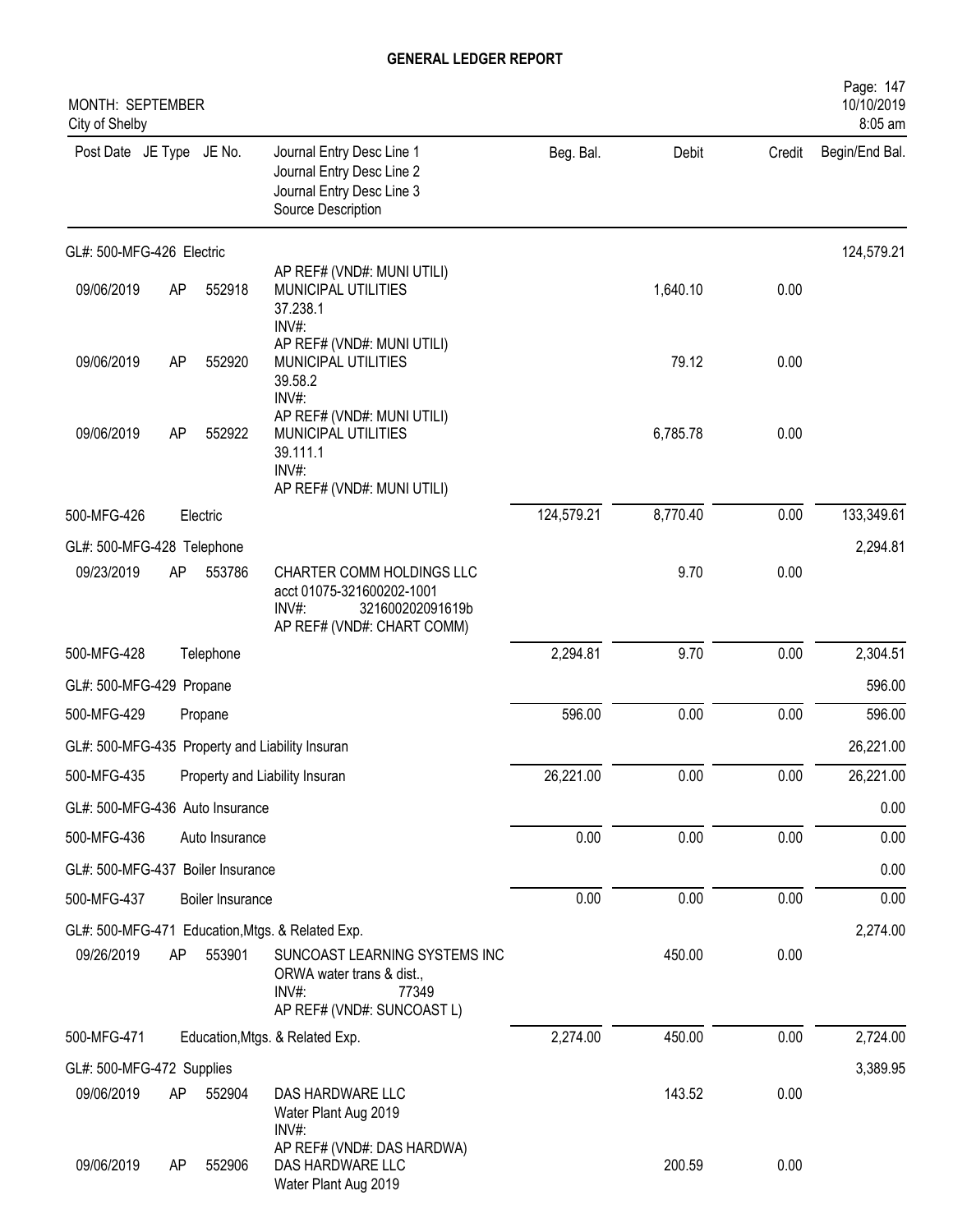| MONTH: SEPTEMBER<br>City of Shelby  |    |                           |                                                                                                                         |           |          |        | Page: 148<br>10/10/2019<br>8:05 am |
|-------------------------------------|----|---------------------------|-------------------------------------------------------------------------------------------------------------------------|-----------|----------|--------|------------------------------------|
| Post Date JE Type JE No.            |    |                           | Journal Entry Desc Line 1<br>Journal Entry Desc Line 2<br>Journal Entry Desc Line 3<br>Source Description               | Beg. Bal. | Debit    | Credit | Begin/End Bal.                     |
| GL#: 500-MFG-472 Supplies           |    |                           |                                                                                                                         |           |          |        | 3,389.95                           |
| 09/06/2019                          | AP | 552924                    | INV#:<br>AP REF# (VND#: DAS HARDWA)<br>SHELBY CARRY OUT INC<br>Propane for water plant,<br>INV#:                        |           | 30.00    | 0.00   |                                    |
| 09/19/2019                          | AP | 553599                    | AP REF# (VND#: SHELBY CAR)<br>SWARTZ POTATO FARM<br>6 roll tile tape<br>$INV#$ :<br>30778<br>AP REF# (VND#: SWARTZ POT) |           | 36.00    | 0.00   |                                    |
| 500-MFG-472                         |    | Supplies                  |                                                                                                                         | 3,389.95  | 410.11   | 0.00   | 3,800.06                           |
| GL#: 500-MFG-473 Office Supplies    |    |                           |                                                                                                                         |           |          |        | 1,212.70                           |
| 500-MFG-473                         |    | <b>Office Supplies</b>    |                                                                                                                         | 1,212.70  | 0.00     | 0.00   | 1,212.70                           |
| GL#: 500-MFG-500 Engineering        |    |                           |                                                                                                                         |           |          |        | 0.00                               |
| 500-MFG-500                         |    | Engineering               |                                                                                                                         | 0.00      | 0.00     | 0.00   | 0.00                               |
| GL#: 500-MFG-501                    |    | Computer support          |                                                                                                                         |           |          |        | 170.00                             |
| 09/12/2019                          | AP | 553403                    | 7LSI LLC<br>20 hour time block<br>$INV#$ :<br>2019-2029b<br>AP REF# (VND#: 7LSI LLC)                                    |           | 65.00    | 0.00   |                                    |
| 500-MFG-501                         |    | Computer support          |                                                                                                                         | 170.00    | 65.00    | 0.00   | 235.00                             |
| GL#: 500-MFG-510 Clothing Allowance |    |                           |                                                                                                                         |           |          |        | 703.40                             |
| 500-MFG-510                         |    | <b>Clothing Allowance</b> |                                                                                                                         | 703.40    | 0.00     | 0.00   | 703.40                             |
| GL#: 500-MFG-515 Equipment          |    |                           |                                                                                                                         |           |          |        | 21,968.68                          |
| 09/04/2019                          | AP | 552715                    | XYLEM WATER SOLUTIONS USA INC<br>sand & anthracite<br>INV#:<br>3556A82982                                               |           | 7,216.14 | 0.00   |                                    |
| 09/12/2019                          | AP | 553229                    | AP REF# (VND#: XYLEM )<br>HOOVER INSTRUMENT SERVICE, INC<br>Honeywell limit switch<br>INV#:<br>191855                   |           | 450.00   | 0.00   |                                    |
| 09/12/2019                          | AP | 553233                    | AP REF# (VND#: HOOVER INS)<br>HOOVER INSTRUMENT SERVICE, INC<br>HOOVER level transmitter &<br>$INV#$ :<br>191857        |           | 6,683.00 | 0.00   |                                    |
| 09/19/2019                          | AP | 553629                    | AP REF# (VND#: HOOVER INS)<br>SONIC SOLUTIONS LLC<br>Sing Quattro Solar Pontoon<br>INV#:<br>14020                       |           | 9,240.00 | 0.00   |                                    |
| 09/26/2019                          | AP | 553929                    | AP REF# (VND#: SONIC SOLU)<br><b>MARTINS MFG</b><br>4 lids<br>INV#:<br>0012699<br>AP REF# (VND#: MARTINS MF)            |           | 560.00   | 0.00   |                                    |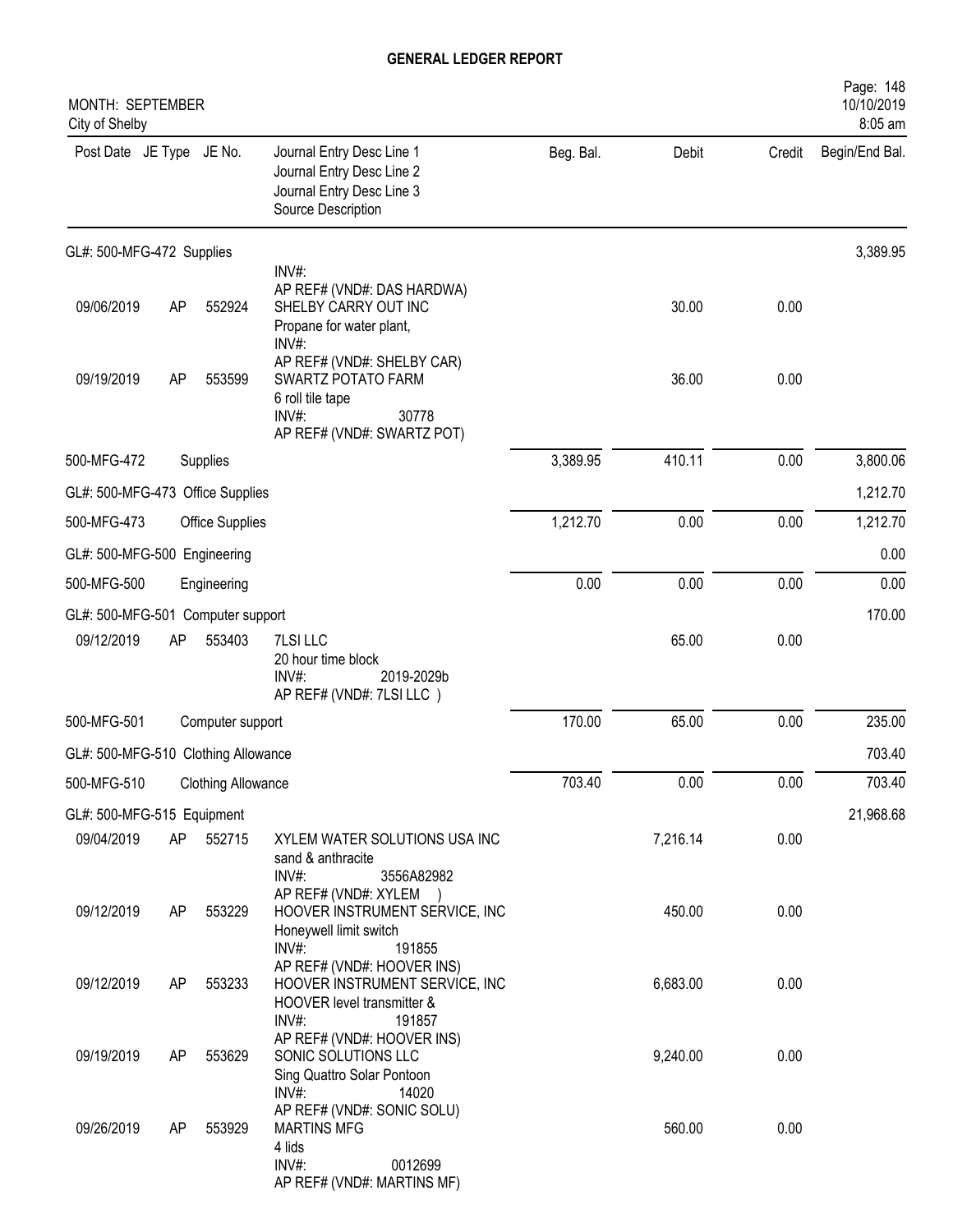| MONTH: SEPTEMBER<br>City of Shelby         |    |                        |                                                                                                                                    |            |           |        | Page: 149<br>10/10/2019<br>8:05 am |
|--------------------------------------------|----|------------------------|------------------------------------------------------------------------------------------------------------------------------------|------------|-----------|--------|------------------------------------|
| Post Date JE Type JE No.                   |    |                        | Journal Entry Desc Line 1<br>Journal Entry Desc Line 2<br>Journal Entry Desc Line 3<br>Source Description                          | Beg. Bal.  | Debit     | Credit | Begin/End Bal.                     |
| 500-MFG-515                                |    | Equipment              |                                                                                                                                    | 21,968.68  | 24,149.14 | 0.00   | 46,117.82                          |
| GL#: 500-MFG-517 Lab/Misc. Testing         |    |                        |                                                                                                                                    |            |           |        | 5,166.95                           |
| 09/19/2019                                 | AP | 553553                 | <b>CITY OF GALION</b><br>Coliform test August 2019<br>INV#:                                                                        |            | 180.00    | 0.00   |                                    |
| 09/19/2019                                 | AP | 553561                 | AP REF# (VND#: CITY-GALIO)<br><b>CITY OF WILLARD</b><br>Water lab fees<br>INV#:<br><b>INV00323</b>                                 |            | 300.00    | 0.00   |                                    |
| 09/19/2019                                 | AP | 553595                 | AP REF# (VND#: CITY OF WI)<br>ALLOWAY ENVIR.TESTING SER.<br><b>July Analysis</b><br>$INV#$ :<br>503639                             |            | 1,056.00  | 0.00   |                                    |
| 09/19/2019                                 | AP | 553597                 | AP REF# (VND#: ALLOWAY EN)<br>ALLOWAY ENVIR.TESTING SER.<br><b>July Analysis</b><br>INV#:<br>503639b<br>AP REF# (VND#: ALLOWAY EN) |            | 238.00    | 0.00   |                                    |
| 500-MFG-517                                |    | Lab/Misc. Testing      |                                                                                                                                    | 5,166.95   | 1,774.00  | 0.00   | 6,940.95                           |
| GL#: 500-MFG-518 Lab Supplies              |    |                        |                                                                                                                                    |            |           |        | 4,363.84                           |
| 500-MFG-518                                |    | Lab Supplies           |                                                                                                                                    | 4,363.84   | 0.00      | 0.00   | 4,363.84                           |
| GL#: 500-MFG-519 Chemicals                 |    |                        |                                                                                                                                    |            |           |        | 130,685.75                         |
| 09/12/2019                                 | AP | 553191                 | BONDED CHEMICALS, INC.<br>Hyroflorosilic acid<br>INV#:<br>3134651                                                                  |            | 1,926.00  | 0.00   |                                    |
| 09/12/2019                                 | AP | 553193                 | AP REF# (VND#: BONDED CHE)<br>BONDED CHEMICALS, INC.<br>Ferric Chloride Solution<br>INV#:<br>3134694                               |            | 6,753.38  | 0.00   |                                    |
| 09/19/2019                                 | AP | 553563                 | AP REF# (VND#: BONDED CHE)<br>O.E. MEYER CO.<br>Bulk liquid carbon dioxide<br>INV#:<br>02410010                                    |            | 1,512.70  | 0.00   |                                    |
| 09/19/2019                                 | AP | 553607                 | AP REF# (VND#: O.E. MEYER)<br>BONDED CHEMICALS, INC.<br>water carb 800<br>INV#:<br>3134861<br>AP REF# (VND#: BONDED CHE)           |            | 3,128.00  | 0.00   |                                    |
| 500-MFG-519                                |    | Chemicals              |                                                                                                                                    | 130,685.75 | 13,320.08 | 0.00   | 144,005.83                         |
| GL#: 500-MFG-524 EPA Assessments           |    |                        |                                                                                                                                    |            |           |        | 0.00                               |
| 500-MFG-524                                |    | <b>EPA Assessments</b> |                                                                                                                                    | 0.00       | 0.00      | 0.00   | 0.00                               |
| GL#: 500-MFG-529 Small tools and equipment |    |                        |                                                                                                                                    |            |           |        | 210.51                             |
| 09/12/2019                                 | AP | 553231                 | HOOVER INSTRUMENT SERVICE, INC<br>WATTS back-flow tester<br>INV#:<br>191856<br>AP REF# (VND#: HOOVER INS)                          |            | 550.00    | 0.00   |                                    |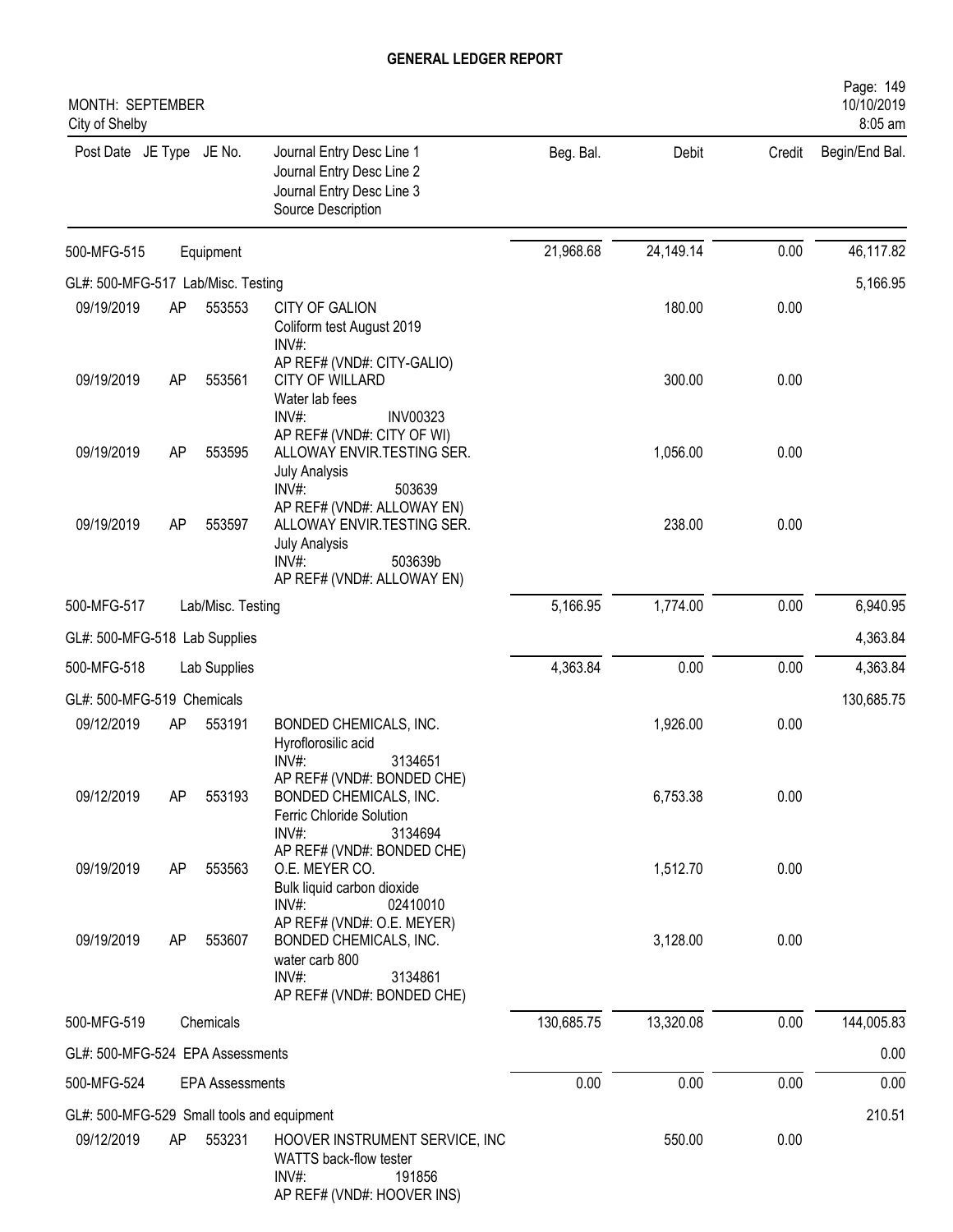| MONTH: SEPTEMBER<br>City of Shelby                                                                                                                                                        |           |           |        | Page: 150<br>10/10/2019<br>8:05 am |
|-------------------------------------------------------------------------------------------------------------------------------------------------------------------------------------------|-----------|-----------|--------|------------------------------------|
| Post Date JE Type JE No.<br>Journal Entry Desc Line 1<br>Journal Entry Desc Line 2<br>Journal Entry Desc Line 3<br>Source Description                                                     | Beg. Bal. | Debit     | Credit | Begin/End Bal.                     |
| GL#: 500-MFG-529 Small tools and equipment<br>AP<br>09/19/2019<br>553551<br>MHS INDUSTRIAL SUPPLY<br>Manual Gear Lube Dispencer<br>INV#:<br><b>INV13155</b><br>AP REF# (VND#: MHS IND SU) |           | 108.31    | 0.00   | 210.51                             |
| 500-MFG-529<br>Small tools and equipment                                                                                                                                                  | 210.51    | 658.31    | 0.00   | 868.82                             |
| GL#: 500-MFG-530 Office Equipment/Furn/Fixtures                                                                                                                                           |           |           |        | 0.00                               |
| 500-MFG-530<br>Office Equipment/Furn/Fixtures                                                                                                                                             | 0.00      | 0.00      | 0.00   | 0.00                               |
| GL#: 500-MFG-531 Miscellaneous                                                                                                                                                            |           |           |        | 1,495.06                           |
| 09/12/2019<br>AP<br>553195<br>UNITED PARCEL SERVICE<br>shipping 8/23/19 & 8/27/19<br>000001YY27359<br>INV#:<br>AP REF# (VND#: UPS                                                         |           | 17.52     | 0.00   |                                    |
| 09/26/2019<br>AP<br>553899<br>UNITED PARCEL SERVICE<br>2 packages 9/5/19 & 9/10/19<br>INV#:<br>000001YY27379<br>AP REF# (VND#: UPS                                                        |           | 17.52     | 0.00   |                                    |
| 500-MFG-531<br>Miscellaneous                                                                                                                                                              | 1,495.06  | 35.04     | 0.00   | 1,530.10                           |
| GL#: 500-MFG-537 EPA Fees and Permits                                                                                                                                                     |           |           |        | 1,886.23                           |
| 500-MFG-537<br><b>EPA Fees and Permits</b>                                                                                                                                                | 1,886.23  | 0.00      | 0.00   | 1,886.23                           |
| GL#: 500-MFG-575 Safety Related                                                                                                                                                           |           |           |        | 560.88                             |
| 500-MFG-575<br>Safety Related                                                                                                                                                             | 560.88    | 0.00      | 0.00   | 560.88                             |
| GL#: 500-MFG-601 Inspection Fees                                                                                                                                                          |           |           |        | 0.00                               |
| 500-MFG-601<br>Inspection Fees                                                                                                                                                            | 0.00      | 0.00      | 0.00   | 0.00                               |
| GL#: 500-MFG-653 Reservoir Chemicals                                                                                                                                                      |           |           |        | 33,984.00                          |
| 09/19/2019<br>AP<br>553609<br>BONDED CHEMICALS, INC.<br>Earthhtec Algaecide<br>INV#:<br>3134860<br>AP REF# (VND#: BONDED CHE)                                                             |           | 11,592.00 | 0.00   |                                    |
| 500-MFG-653<br>Reservoir Chemicals                                                                                                                                                        | 33,984.00 | 11,592.00 | 0.00   | 45,576.00                          |
| GL#: 500-MIS-200 Interest                                                                                                                                                                 |           |           |        | 0.00                               |
| 500-MIS-200<br>Interest                                                                                                                                                                   | 0.00      | 0.00      | 0.00   | 0.00                               |
| GL#: 500-MIS-204 Sale of Scrap                                                                                                                                                            |           |           |        | 3,117.50                           |
| 500-MIS-204<br>Sale of Scrap                                                                                                                                                              | 3,117.50  | 0.00      | 0.00   | 3,117.50                           |
| GL#: 500-MIS-205 Miscellaneous Income                                                                                                                                                     |           |           |        | 5,101.65                           |
| 09/11/2019<br>CR 553437<br>Fees for returned check from Miller<br>\$151.94. Utlity office fee \$25, bank fee<br>\$15                                                                      |           | 0.00      | 40.00  |                                    |
| pio<br>09/16/2019<br>553725<br>CR<br>Utility deposit, water and sewer                                                                                                                     |           | 0.00      | 25.00  |                                    |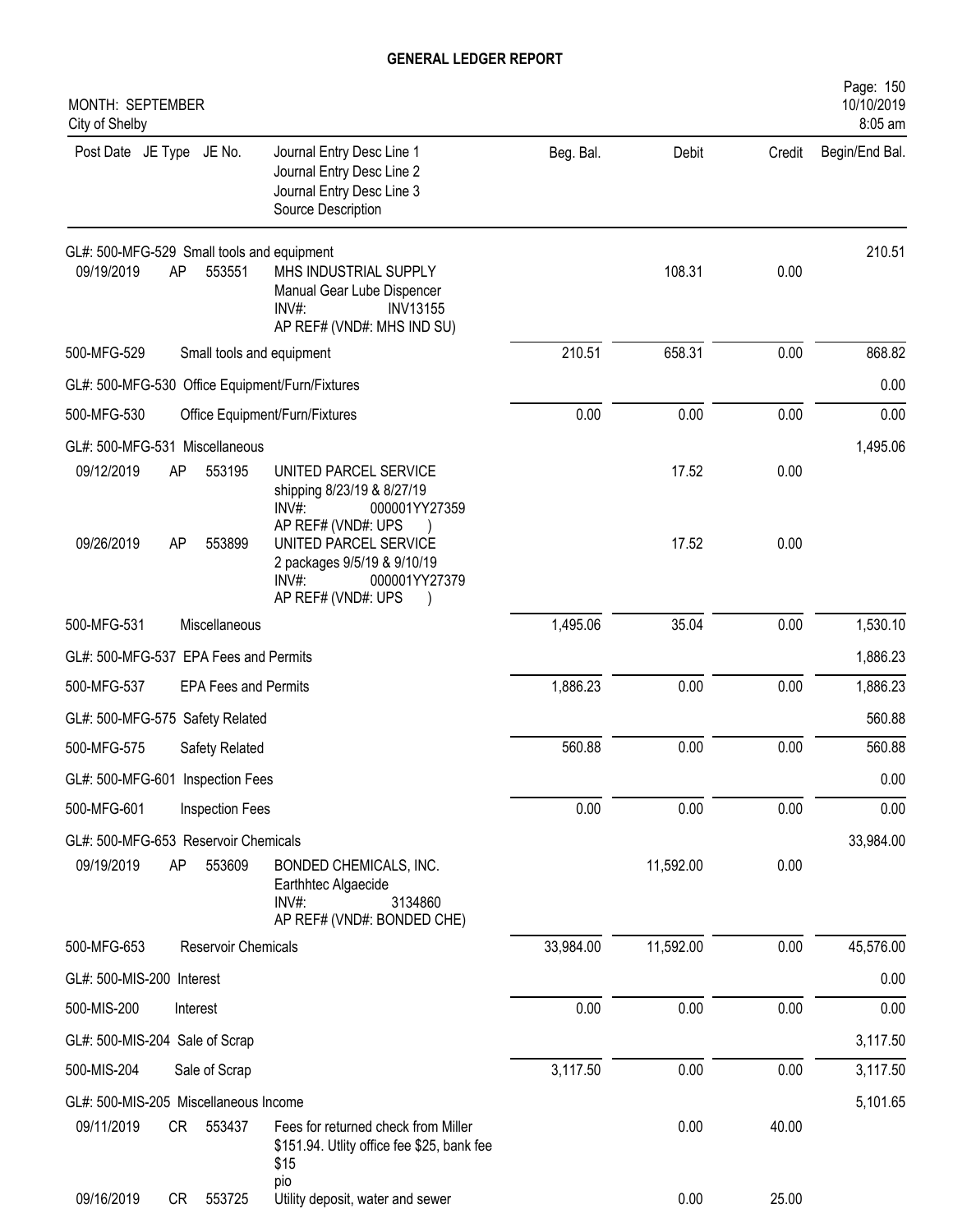| MONTH: SEPTEMBER<br>City of Shelby            |           |                       |                                                                                                                                          |           |          |          | Page: 151<br>10/10/2019<br>8:05 am |
|-----------------------------------------------|-----------|-----------------------|------------------------------------------------------------------------------------------------------------------------------------------|-----------|----------|----------|------------------------------------|
| Post Date JE Type JE No.                      |           |                       | Journal Entry Desc Line 1<br>Journal Entry Desc Line 2<br>Journal Entry Desc Line 3<br>Source Description                                | Beg. Bal. | Debit    | Credit   | Begin/End Bal.                     |
| GL#: 500-MIS-205 Miscellaneous Income         |           |                       |                                                                                                                                          |           |          |          | 5,101.65                           |
| 09/20/2019                                    | CR        | 553751                | pio<br>Utility deposit, water and sewer                                                                                                  |           | 0.00     | 25.00    |                                    |
| 09/20/2019                                    | <b>CR</b> | 553751                | pio<br>Utility deposit, water and sewer                                                                                                  |           | 0.00     | 15.00    |                                    |
| 09/24/2019                                    | <b>CR</b> | 554031                | pio<br>Utility deposit, water and sewer                                                                                                  |           | 0.00     | 25.00    |                                    |
| 09/25/2019                                    | <b>CR</b> | 554037                | pio<br>Utility deposit, water and sewer                                                                                                  |           | 0.00     | 25.00    |                                    |
| 09/26/2019                                    | <b>CR</b> | 554050                | pio<br>Utility deposit, water and sewer<br>pio                                                                                           |           | 0.00     | 25.00    |                                    |
| 500-MIS-205<br>Miscellaneous Income           |           |                       |                                                                                                                                          | 5,101.65  | 0.00     | 180.00   | 5,281.65                           |
|                                               |           |                       | GL#: 500-MIS-211 Insurance/Fema Settlement                                                                                               |           |          |          | 0.00                               |
| 500-MIS-211                                   |           |                       | Insurance/Fema Settlement                                                                                                                | 0.00      | 0.00     | 0.00     | 0.00                               |
| GL#: 500-MTN-436 Auto Insurance               |           |                       |                                                                                                                                          |           |          | 0.00     |                                    |
| 500-MTN-436                                   |           | Auto Insurance        |                                                                                                                                          | 0.00      | 0.00     | 0.00     | 0.00                               |
| GL#: 500-MTN-472 Supplies                     |           |                       |                                                                                                                                          |           |          |          | 0.00                               |
| 500-MTN-472                                   |           | Supplies              |                                                                                                                                          | 0.00      | 0.00     | 0.00     | 0.00                               |
| GL#: 500-MTN-484 Fuel, Autos-Equipment        |           |                       |                                                                                                                                          |           |          |          | 2,390.00                           |
| 09/12/2019                                    | AP        | 553145                | COLE DISTRIBUTING INC.<br>Fuel cost Aug. 2019<br>INV#:<br>AP REF# (VND#: COLE DISTR)                                                     |           | 400.00   | 0.00     |                                    |
| 500-MTN-484                                   |           | Fuel, Autos-Equipment |                                                                                                                                          | 2,390.00  | 400.00   | 0.00     | 2,790.00                           |
| GL#: 500-MTN-485 Maintenance, Autos           |           |                       |                                                                                                                                          |           |          |          | 1,095.81                           |
| 500-MTN-485                                   |           | Maintenance, Autos    |                                                                                                                                          | 1,095.81  | 0.00     | 0.00     | 1,095.81                           |
| GL#: 500-MTN-486 Maintenance Equipment        |           |                       |                                                                                                                                          |           |          |          | 22,673.33                          |
| 09/06/2019                                    | AP        | 552908                | FCX PERFORMANCE INC<br>PCS routine service<br>INV#:<br>4435106                                                                           |           | 1,483.00 | 0.00     |                                    |
| 09/12/2019                                    | AP        | 553403                | AP REF# (VND#: FCX PERFOR)<br><b>7LSILLC</b><br>20 hour time block<br>INV#:<br>2019-2029b                                                |           | 65.00    | 0.00     |                                    |
| 09/19/2019                                    | AP        | 553559                | AP REF# (VND#: 7LSI LLC)<br>UTILITY SERVICE CO INC<br>Antenna installation Mickey Rd<br>$INV#$ :<br>487501<br>AP REF# (VND#: UTILITY SE) |           | 2,677.00 | 0.00     |                                    |
| 500-MTN-486                                   |           | Maintenance Equipment |                                                                                                                                          | 22,673.33 | 4,225.00 | 0.00     | 26,898.33                          |
| GL#: 500-MTN-507 Maintenance Building/Grounds |           |                       |                                                                                                                                          |           |          | 3,353.40 |                                    |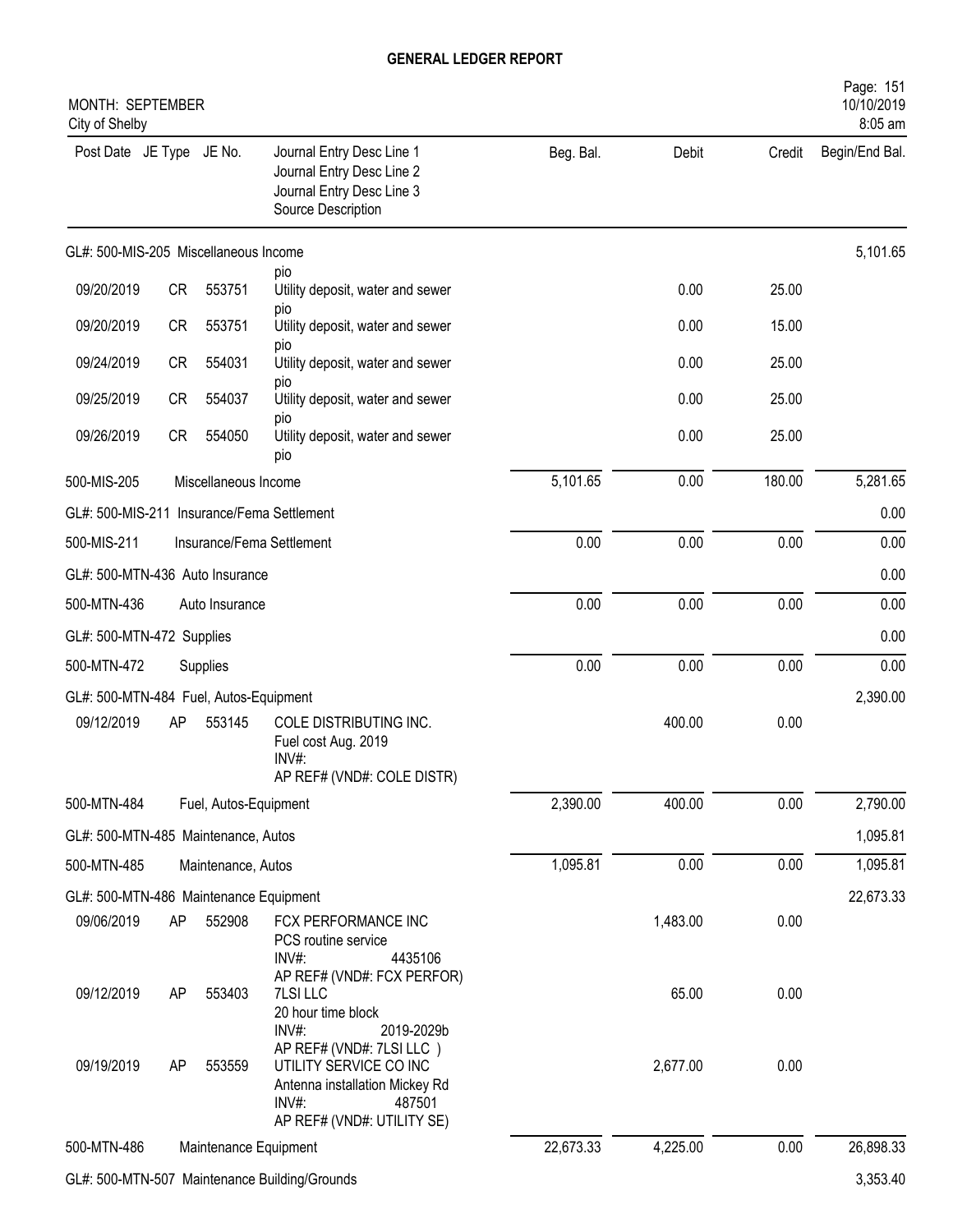| MONTH: SEPTEMBER<br>City of Shelby  |    |                    |                                                                                                                                          |           |          |        | Page: 152<br>10/10/2019<br>8:05 am |
|-------------------------------------|----|--------------------|------------------------------------------------------------------------------------------------------------------------------------------|-----------|----------|--------|------------------------------------|
| Post Date JE Type JE No.            |    |                    | Journal Entry Desc Line 1<br>Journal Entry Desc Line 2<br>Journal Entry Desc Line 3<br>Source Description                                | Beg. Bal. | Debit    | Credit | Begin/End Bal.                     |
| 09/04/2019                          | AP | 552697             | GL#: 500-MTN-507 Maintenance Building/Grounds<br>LOWES COMPANIES, INC.<br>Water plant 8/22/19<br>INV#:<br>903877<br>AP REF# (VND#: LOWES |           | 254.66   | 0.00   | 3,353.40                           |
| 500-MTN-507                         |    |                    | Maintenance Building/Grounds                                                                                                             | 3,353.40  | 254.66   | 0.00   | 3,608.06                           |
| GL#: 500-MTN-520 Sludge Removal     |    |                    |                                                                                                                                          |           |          |        | 0.00                               |
| 500-MTN-520                         |    | Sludge Removal     |                                                                                                                                          | 0.00      | 0.00     | 0.00   | 0.00                               |
| GL#: 500-MTN-531 Miscellaneous      |    |                    |                                                                                                                                          |           |          |        | 2,322.65                           |
| 09/26/2019                          | AP | 553903             | PORTA-POT<br>Shelby Reservoir Sept Rent<br>$INV#$ :<br>56502<br>AP REF# (VND#: PORTA-POT)                                                |           | 150.00   | 0.00   |                                    |
| 500-MTN-531                         |    | Miscellaneous      |                                                                                                                                          | 2,322.65  | 150.00   | 0.00   | 2,472.65                           |
| GL#: 500-OFC-400 Wages              |    |                    |                                                                                                                                          |           |          |        | 9,518.64                           |
| 09/04/2019                          | AP | 552742             | CITY PAYROLL FUND<br>Wages 8/18/19-8/31/19<br>INV#:                                                                                      |           | 559.92   | 0.00   |                                    |
| 09/18/2019                          | AP | 553535             | AP REF# (VND#: CITY PAYRO)<br>CITY PAYROLL FUND<br>Wages 9/1/19-9/14/19<br>$INV#$ :<br>AP REF# (VND#: CITY PAYRO)                        |           | 559.92   | 0.00   |                                    |
| 500-OFC-400                         |    | Wages              |                                                                                                                                          | 9,518.64  | 1,119.84 | 0.00   | 10,638.48                          |
| GL#: 500-OFC-404 Clerks wages       |    |                    |                                                                                                                                          |           |          |        | 34,872.48                          |
| 09/04/2019                          | AP | 552742             | CITY PAYROLL FUND<br>Wages 8/18/19-8/31/19<br>$INV#$ :                                                                                   |           | 1,759.88 | 0.00   |                                    |
| 09/18/2019                          | AP | 553535             | AP REF# (VND#: CITY PAYRO)<br><b>CITY PAYROLL FUND</b><br>Wages 9/1/19-9/14/19<br>$INV#$ :<br>AP REF# (VND#: CITY PAYRO)                 |           | 2,132.37 | 0.00   |                                    |
| 500-OFC-404                         |    | Clerks wages       |                                                                                                                                          | 34,872.48 | 3,892.25 | 0.00   | 38,764.73                          |
| GL#: 500-OFC-409 Meter Reader Wages |    |                    |                                                                                                                                          |           |          |        | 15,386.99                          |
| 09/04/2019                          | AP | 552742             | <b>CITY PAYROLL FUND</b><br>Wages 8/18/19-8/31/19<br>INV#:                                                                               |           | 897.20   | 0.00   |                                    |
| 09/18/2019                          | AP | 553535             | AP REF# (VND#: CITY PAYRO)<br>CITY PAYROLL FUND<br>Wages 9/1/19-9/14/19<br>INV#:<br>AP REF# (VND#: CITY PAYRO)                           |           | 897.20   | 0.00   |                                    |
| 500-OFC-409                         |    | Meter Reader Wages |                                                                                                                                          | 15,386.99 | 1,794.40 | 0.00   | 17,181.39                          |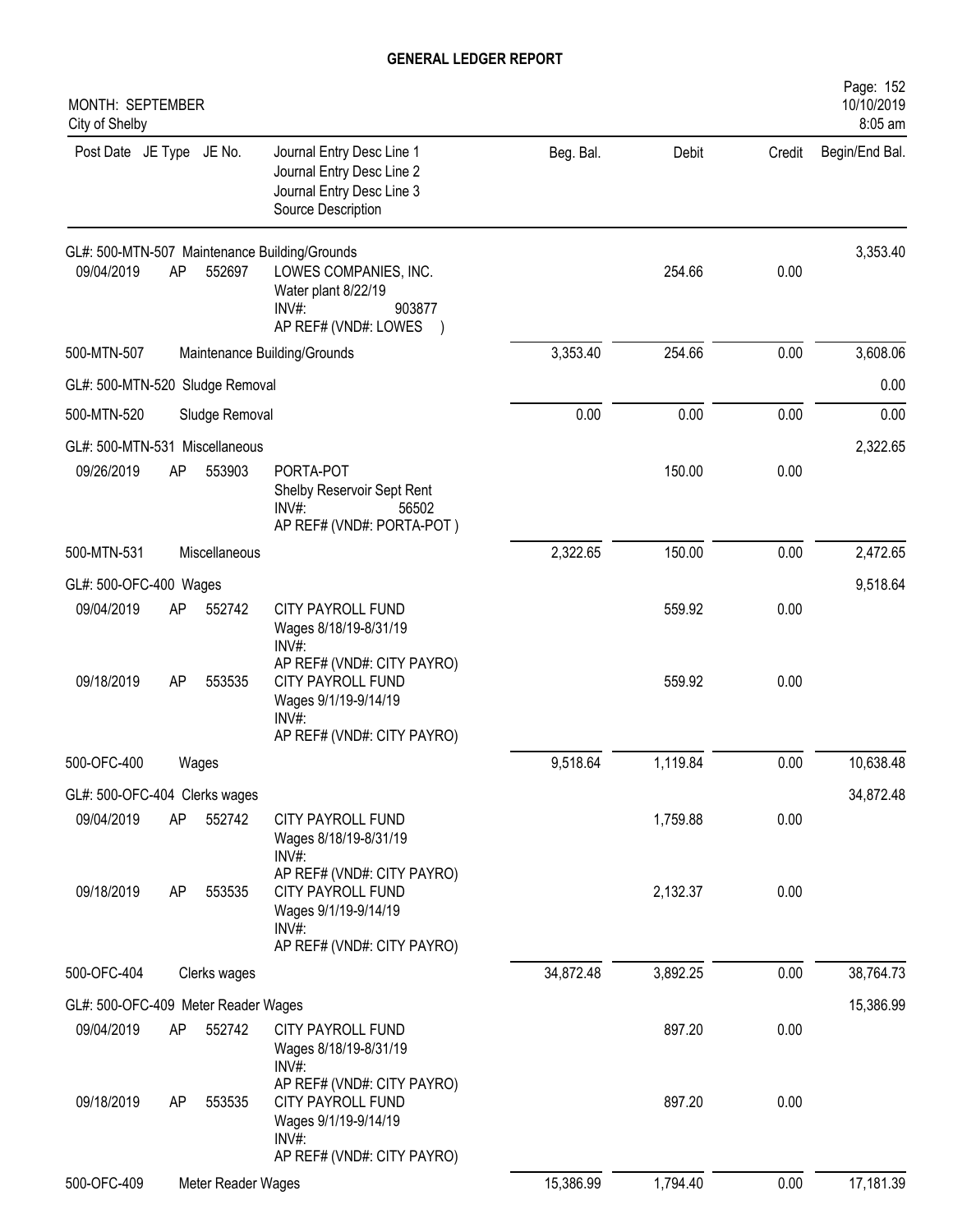| MONTH: SEPTEMBER<br>City of Shelby    |             |                             |                                                                                                                                  |           |          |        | Page: 153<br>10/10/2019<br>8:05 am |
|---------------------------------------|-------------|-----------------------------|----------------------------------------------------------------------------------------------------------------------------------|-----------|----------|--------|------------------------------------|
| Post Date JE Type JE No.              |             |                             | Journal Entry Desc Line 1<br>Journal Entry Desc Line 2<br>Journal Entry Desc Line 3<br>Source Description                        | Beg. Bal. | Debit    | Credit | Begin/End Bal.                     |
| GL#: 500-OFC-410 Janitors Wages       |             |                             |                                                                                                                                  |           |          |        | 4,375.58                           |
| 500-OFC-410                           |             | Janitors Wages              |                                                                                                                                  | 4,375.58  | 0.00     | 0.00   | 4,375.58                           |
|                                       |             |                             | GL#: 500-OFC-415 Public Employees Retire.System                                                                                  |           |          |        | 9,123.59                           |
| 09/12/2019                            | AP          | 553405                      | OH PUBLIC EMPLOYEES RETIREMENT<br>Employer portion 7/21/19-<br>$INV#$ :<br>AP REF# (VND#: OPERS )                                |           | 1,564.75 | 0.00   |                                    |
| 500-OFC-415                           |             |                             | Public Employees Retire.System                                                                                                   | 9,123.59  | 1,564.75 | 0.00   | 10,688.34                          |
| GL#: 500-OFC-417 FICA                 |             |                             |                                                                                                                                  |           |          |        | 935.50                             |
| 09/04/2019                            | AP          | 552744                      | PAYROLL FUND<br>FICA 8/18/19-8/31/19<br>INV#:                                                                                    |           | 46.64    | 0.00   |                                    |
| 09/18/2019                            | AP          | 553533                      | AP REF# (VND#: PAYROLL FU)<br>PAYROLL FUND<br>FICA 9/1/19-9/14/19<br>INV#:<br>AP REF# (VND#: PAYROLL FU)                         |           | 52.06    | 0.00   |                                    |
| 500-OFC-417                           | <b>FICA</b> |                             |                                                                                                                                  | 935.50    | 98.70    | 0.00   | 1,034.20                           |
| GL#: 500-OFC-418 Hospitalization      |             |                             |                                                                                                                                  |           |          |        | 20,865.44                          |
| 09/01/2019                            | AP          | 552593                      | <b>US BANK ICS</b><br>Acct 19-OME095 Sept 2019<br>$INV#$ :<br>AP REF# (VND#: US BANK IC)                                         |           | 2,608.18 | 0.00   |                                    |
| 500-OFC-418                           |             | Hospitalization             |                                                                                                                                  | 20,865.44 | 2,608.18 | 0.00   | 23,473.62                          |
| GL#: 500-OFC-419 Life Insurance       |             |                             |                                                                                                                                  |           |          |        | 191.04                             |
| 09/01/2019                            | AP          | 552585                      | AMERICAN UNITED LIFE INS CO<br>Policy G 00608125-0002-000<br>$INV#$ :<br>AP REF# (VND#: AMERICAN U)                              |           | 23.88    | 0.00   |                                    |
| 500-OFC-419                           |             | Life Insurance              |                                                                                                                                  | 191.04    | 23.88    | 0.00   | 214.92                             |
| GL#: 500-OFC-420 Workers Compensation |             |                             |                                                                                                                                  |           |          |        | 1,006.00                           |
| 09/06/2019                            | AP          | 552902                      | TARKOWSKY L.P.A./JOHN//<br>Brian James, file P15.M10768<br>INV#:                                                                 |           | 340.80   | 0.00   |                                    |
| 09/12/2019                            | AP          | 553151                      | AP REF# (VND#: TARKOWSKY/)<br>BUREAU OF WORKERS COMPENSATION<br>Installment payment<br>INV#:<br>1006237326<br>AP REF# (VND#: BWC |           | 108.00   | 0.00   |                                    |
| 500-OFC-420                           |             | <b>Workers Compensation</b> |                                                                                                                                  | 1,006.00  | 448.80   | 0.00   | 1,454.80                           |
| GL#: 500-OFC-421 Unemployment         |             |                             |                                                                                                                                  |           |          |        | 0.00                               |
| 500-OFC-421                           |             | Unemployment                |                                                                                                                                  | 0.00      | 0.00     | 0.00   | 0.00                               |
| GL#: 500-OFC-428 Telephone            |             |                             |                                                                                                                                  |           |          |        | 420.13                             |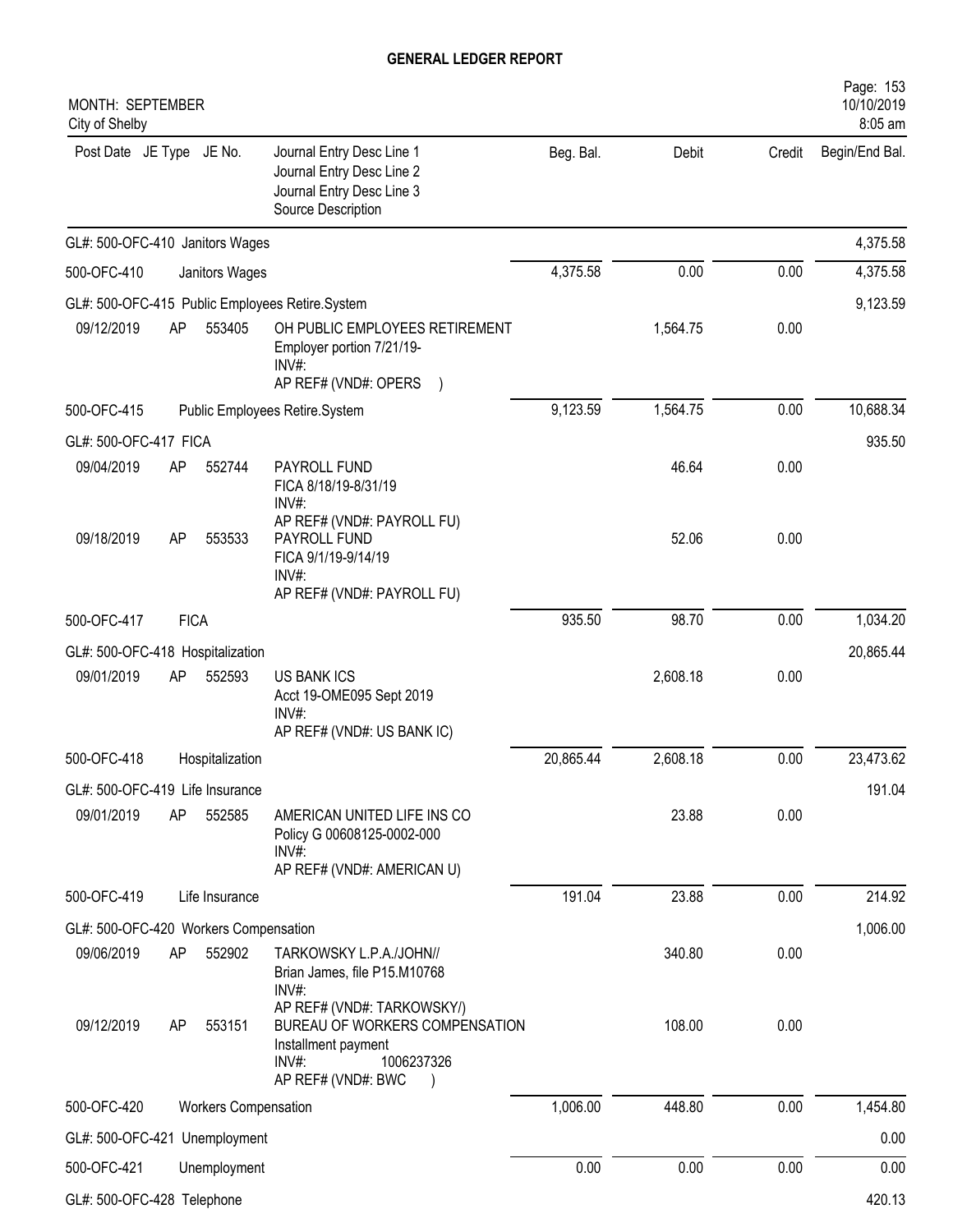| MONTH: SEPTEMBER<br>City of Shelby                                                                                                                 |           |        |        | Page: 154<br>10/10/2019<br>8:05 am |
|----------------------------------------------------------------------------------------------------------------------------------------------------|-----------|--------|--------|------------------------------------|
| Post Date JE Type JE No.<br>Journal Entry Desc Line 1<br>Journal Entry Desc Line 2<br>Journal Entry Desc Line 3<br>Source Description              | Beg. Bal. | Debit  | Credit | Begin/End Bal.                     |
| 09/23/2019<br>AP<br>CHARTER COMM HOLDINGS LLC<br>553786<br>acct 01075-321600202-1001<br>$INV#$ :<br>321600202091619b<br>AP REF# (VND#: CHART COMM) |           | 4.85   | 0.00   |                                    |
| 500-OFC-428<br>Telephone                                                                                                                           | 420.13    | 4.85   | 0.00   | 424.98                             |
| GL#: 500-OFC-435 Property and Liability Insuran                                                                                                    |           |        |        | 7,405.25                           |
| 500-OFC-435<br>Property and Liability Insuran                                                                                                      | 7,405.25  | 0.00   | 0.00   | 7,405.25                           |
| GL#: 500-OFC-436 Auto Insurance                                                                                                                    |           |        |        | 0.00                               |
| 500-OFC-436<br>Auto Insurance                                                                                                                      | 0.00      | 0.00   | 0.00   | 0.00                               |
| GL#: 500-OFC-471 Education, Mtgs. & Related Exp.                                                                                                   |           |        |        | 26.00                              |
| 500-OFC-471<br>Education, Mtgs. & Related Exp.                                                                                                     | 26.00     | 0.00   | 0.00   | 26.00                              |
| GL#: 500-OFC-472 Supplies                                                                                                                          |           |        |        | 0.00                               |
| 500-OFC-472<br>Supplies                                                                                                                            | 0.00      | 0.00   | 0.00   | 0.00                               |
| GL#: 500-OFC-473 Office Supplies                                                                                                                   |           |        |        | 1,521.13                           |
| 09/05/2019<br>AP<br>552849<br>SHELBY PRINTING LLC<br>Laser Utility bills<br>$INV#$ :<br>226263<br>AP REF# (VND#: SHELB P LL)                       |           | 210.00 | 0.00   |                                    |
| 500-OFC-473<br><b>Office Supplies</b>                                                                                                              | 1,521.13  | 210.00 | 0.00   | 1,731.13                           |
| GL#: 500-OFC-483 State Audit                                                                                                                       |           |        |        | 1,847.00                           |
| 09/12/2019<br>553149<br>TREASURER, STATE OF OHIO<br>AΡ<br><b>Financial Audit</b><br>INV#:<br>AP REF# (VND#: TREAS.STAT)                            |           | 550.00 | 0.00   |                                    |
| 500-OFC-483<br><b>State Audit</b>                                                                                                                  | 1,847.00  | 550.00 | 0.00   | 2,397.00                           |
| GL#: 500-OFC-484 Fuel, Autos-Equipment                                                                                                             |           |        |        | 775.00                             |
| 553145<br>09/12/2019<br>AP<br>COLE DISTRIBUTING INC.<br>Fuel cost Aug. 2019<br>INV#:                                                               |           | 100.00 | 0.00   |                                    |
| AP REF# (VND#: COLE DISTR)<br>500-OFC-484<br>Fuel, Autos-Equipment                                                                                 | 775.00    | 100.00 | 0.00   | 875.00                             |
| GL#: 500-OFC-485 Maintenance, Autos                                                                                                                |           |        |        | 121.44                             |
| 500-OFC-485<br>Maintenance, Autos                                                                                                                  | 121.44    | 0.00   | 0.00   | 121.44                             |
|                                                                                                                                                    |           |        |        | 704.18                             |
| GL#: 500-OFC-486 Maintenance Equipment<br>09/06/2019<br>AP<br>552934<br>MT BUSINESS TECHNOLOGIES, INC.<br>Contract 6079526-01<br>INV#:<br>IN199127 |           | 40.47  | 0.00   |                                    |
| AP REF# (VND#: MT BUS TEC)<br>09/06/2019<br>MT BUSINESS TECHNOLOGIES, INC.<br>552936<br>AP<br>Contract CN001166-01                                 |           | 9.41   | 0.00   |                                    |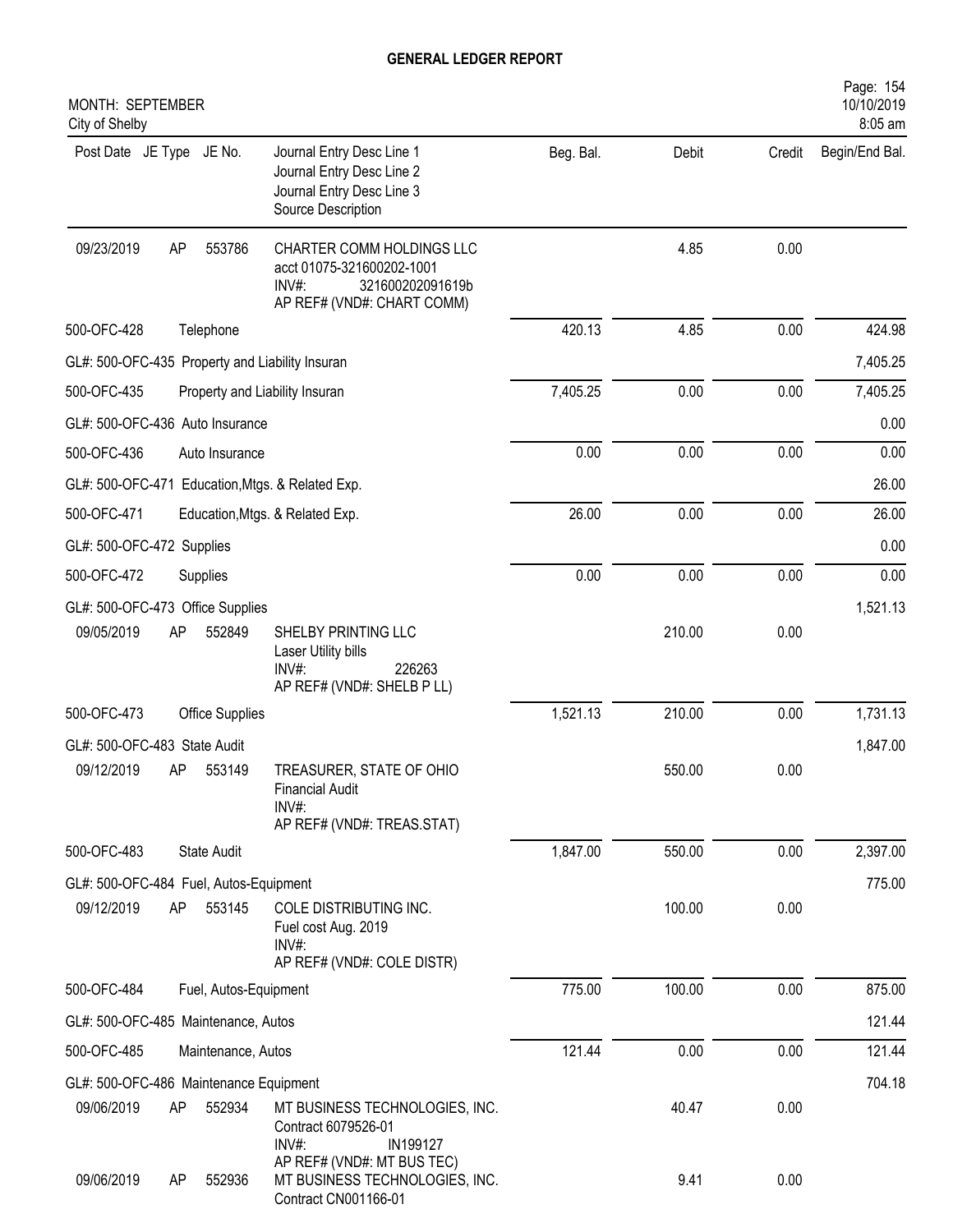| MONTH: SEPTEMBER<br>City of Shelby            |                             |                                                                                                                                      |           |          |          | Page: 155<br>10/10/2019<br>8:05 am |
|-----------------------------------------------|-----------------------------|--------------------------------------------------------------------------------------------------------------------------------------|-----------|----------|----------|------------------------------------|
| Post Date JE Type JE No.                      |                             | Journal Entry Desc Line 1<br>Journal Entry Desc Line 2<br>Journal Entry Desc Line 3<br>Source Description                            | Beg. Bal. | Debit    | Credit   | Begin/End Bal.                     |
| GL#: 500-OFC-486 Maintenance Equipment        |                             |                                                                                                                                      |           |          |          | 704.18                             |
| 09/12/2019                                    | AP<br>553403                | INV#:<br>IN198357<br>AP REF# (VND#: MT BUS TEC)<br>7LSI LLC<br>20 hour time block<br>INV#:<br>2019-2029b                             |           | 65.00    | 0.00     |                                    |
| 09/26/2019                                    | AP<br>553927                | AP REF# (VND#: 7LSI LLC)<br>MT BUSINESS TECHNOLOGIES, INC.<br>contract CN01166-01<br>INV#:<br>IN218004<br>AP REF# (VND#: MT BUS TEC) |           | 6.90     | 0.00     |                                    |
| 500-OFC-486                                   | Maintenance Equipment       |                                                                                                                                      | 704.18    | 121.78   | 0.00     | 825.96                             |
| GL#: 500-OFC-492 Administrative Costs         |                             |                                                                                                                                      |           |          |          | 50,666.64                          |
| 09/01/2019                                    | AP<br>552591                | <b>GENERAL FUND-SHELBY</b><br>Admin cost Sept 2019<br>$INV#$ :<br>AP REF# (VND#: GENERAL )                                           |           | 6,333.33 | 0.00     |                                    |
| 500-OFC-492                                   | <b>Administrative Costs</b> |                                                                                                                                      | 50,666.64 | 6,333.33 | 0.00     | 56,999.97                          |
| GL#: 500-OFC-500 Engineering                  |                             |                                                                                                                                      |           |          |          | 0.00                               |
| 500-OFC-500                                   | Engineering                 |                                                                                                                                      | 0.00      | 0.00     | 0.00     | 0.00                               |
| GL#: 500-OFC-501 Computer support             |                             |                                                                                                                                      |           |          |          | 1,814.66                           |
| 09/12/2019                                    | AP<br>553403                | 7LSI LLC<br>20 hour time block<br>$INV#$ :<br>2019-2029b<br>AP REF# (VND#: 7LSI LLC)                                                 |           | 65.00    | 0.00     |                                    |
| 500-OFC-501                                   | Computer support            |                                                                                                                                      | 1,814.66  | 65.00    | 0.00     | 1,879.66                           |
| GL#: 500-OFC-502 Hand meter contract          |                             |                                                                                                                                      |           |          |          | 0.00                               |
| 500-OFC-502                                   | Hand meter contract         |                                                                                                                                      | 0.00      | 0.00     | 0.00     | 0.00                               |
| GL#: 500-OFC-506 Refunds                      |                             |                                                                                                                                      |           |          |          | 0.00                               |
| 500-OFC-506                                   | Refunds                     |                                                                                                                                      | 0.00      | 0.00     | 0.00     | 0.00                               |
| GL#: 500-OFC-507 Maintenance Building/Grounds |                             |                                                                                                                                      |           |          |          | 65.75                              |
| 500-OFC-507                                   |                             | Maintenance Building/Grounds                                                                                                         | 65.75     | 0.00     | $0.00\,$ | 65.75                              |
| GL#: 500-OFC-508 Real estate taxes            |                             |                                                                                                                                      |           |          |          | 0.00                               |
| 500-OFC-508                                   | Real estate taxes           |                                                                                                                                      | 0.00      | 0.00     | 0.00     | 0.00                               |
| GL#: 500-OFC-510 Clothing Allowance           |                             |                                                                                                                                      |           |          |          | 52.50                              |
| 500-OFC-510                                   | <b>Clothing Allowance</b>   |                                                                                                                                      | 52.50     | 0.00     | 0.00     | 52.50                              |
| GL#: 500-OFC-515 Equipment                    |                             |                                                                                                                                      |           |          |          | 0.00                               |
| 500-OFC-515                                   | Equipment                   |                                                                                                                                      | 0.00      | 0.00     | $0.00\,$ | 0.00                               |
| GL#: 500-OFC-528 Postage                      |                             |                                                                                                                                      |           |          |          | 5,136.03                           |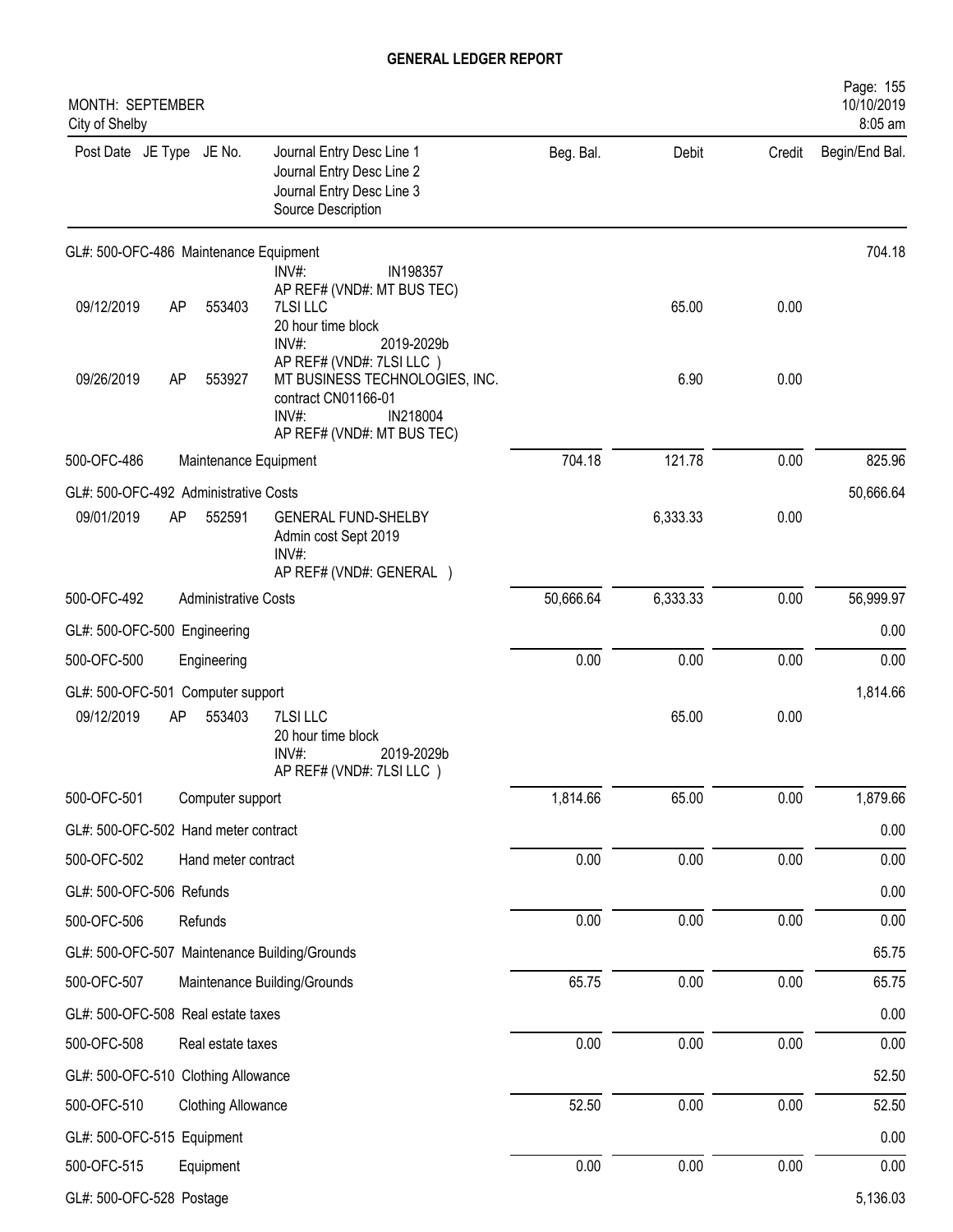| MONTH: SEPTEMBER<br>City of Shelby              |    |                                 |                                                                                                                                |           |        |        | Page: 156<br>10/10/2019<br>8:05 am |
|-------------------------------------------------|----|---------------------------------|--------------------------------------------------------------------------------------------------------------------------------|-----------|--------|--------|------------------------------------|
| Post Date JE Type JE No.                        |    |                                 | Journal Entry Desc Line 1<br>Journal Entry Desc Line 2<br>Journal Entry Desc Line 3<br>Source Description                      | Beg. Bal. | Debit  | Credit | Begin/End Bal.                     |
| 09/01/2019                                      | AP | 552587                          | US POSTAL SERVICE<br>Past due notices Sept 2019<br>INV#:                                                                       |           | 125.00 | 0.00   |                                    |
| 09/23/2019                                      | AP | 553794                          | AP REF# (VND#: U S POSTAL)<br>TOTALFUNDS BY HASLER<br>postage purchased 8/21/19<br>INV#:                                       |           | 30.00  | 0.00   |                                    |
| 09/26/2019                                      | AP | 553925                          | AP REF# (VND#: TOTALFUNDS)<br>US POSTAL SERVICE<br>Postage Sept. 2019 bills<br>INV#:<br>AP REF# (VND#: U S POSTAL)             |           | 518.13 | 0.00   |                                    |
| 500-OFC-528                                     |    | Postage                         |                                                                                                                                | 5,136.03  | 673.13 | 0.00   | 5,809.16                           |
| GL#: 500-OFC-530 Office Equipment/Furn/Fixtures |    |                                 |                                                                                                                                |           |        |        | 100.00                             |
| 500-OFC-530<br>Office Equipment/Furn/Fixtures   |    |                                 |                                                                                                                                | 100.00    | 0.00   | 0.00   | 100.00                             |
| GL#: 500-OFC-531 Miscellaneous                  |    |                                 |                                                                                                                                |           |        |        | 3,334.20                           |
| 09/12/2019                                      | AP | 553153                          | AUTOMATIC DATA PROCESSING<br>processing charges 8/31/19<br>INV#:<br>542085128                                                  |           | 42.83  | 0.00   |                                    |
| 09/27/2019                                      | AP | 554078                          | AP REF# (VND#: ADP<br>AUTOMATIC DATA PROCESSING<br>quarterly docs<br>INV#:<br>542408622                                        |           | 1.60   | 0.00   |                                    |
| 09/27/2019                                      | AP | 554080                          | AP REF# (VND#: ADP<br>AUTOMATIC DATA PROCESSING<br>Processing charges and human<br>$INV#$ :<br>542889302<br>AP REF# (VND#: ADP |           | 97.30  | 0.00   |                                    |
| 500-OFC-531                                     |    | Miscellaneous                   |                                                                                                                                | 3,334.20  | 141.73 | 0.00   | 3,475.93                           |
| GL#: 500-OFC-532 Labor Relations                |    |                                 |                                                                                                                                |           |        |        | 399.75                             |
| 500-OFC-532                                     |    | Labor Relations                 |                                                                                                                                | 399.75    | 0.00   | 0.00   | 399.75                             |
| GL#: 500-OFC-564 Service Vehicle                |    |                                 |                                                                                                                                |           |        |        | 0.00                               |
| 500-OFC-564                                     |    | Service Vehicle                 |                                                                                                                                | 0.00      | 0.00   | 0.00   | 0.00                               |
| GL#: 500-OFC-575 Safety Related                 |    |                                 |                                                                                                                                |           |        |        | 66.25                              |
| 500-OFC-575                                     |    | Safety Related                  |                                                                                                                                | 66.25     | 0.00   | 0.00   | 66.25                              |
| GL#: 500-OFC-584 GAAP Conversion                |    |                                 |                                                                                                                                |           |        |        | 2,370.00                           |
| 500-OFC-584                                     |    | <b>GAAP Conversion</b>          |                                                                                                                                | 2,370.00  | 0.00   | 0.00   | 2,370.00                           |
| GL#: 500-OFC-604 Temporary Labor Services       |    |                                 |                                                                                                                                |           |        |        | 0.00                               |
| 500-OFC-604                                     |    | <b>Temporary Labor Services</b> |                                                                                                                                | 0.00      | 0.00   | 0.00   | 0.00                               |
| GL#: 500-OFC-612 Easements                      |    |                                 |                                                                                                                                |           |        |        | 0.00                               |
| 500-OFC-612                                     |    | Easements                       |                                                                                                                                | 0.00      | 0.00   | 0.00   | 0.00                               |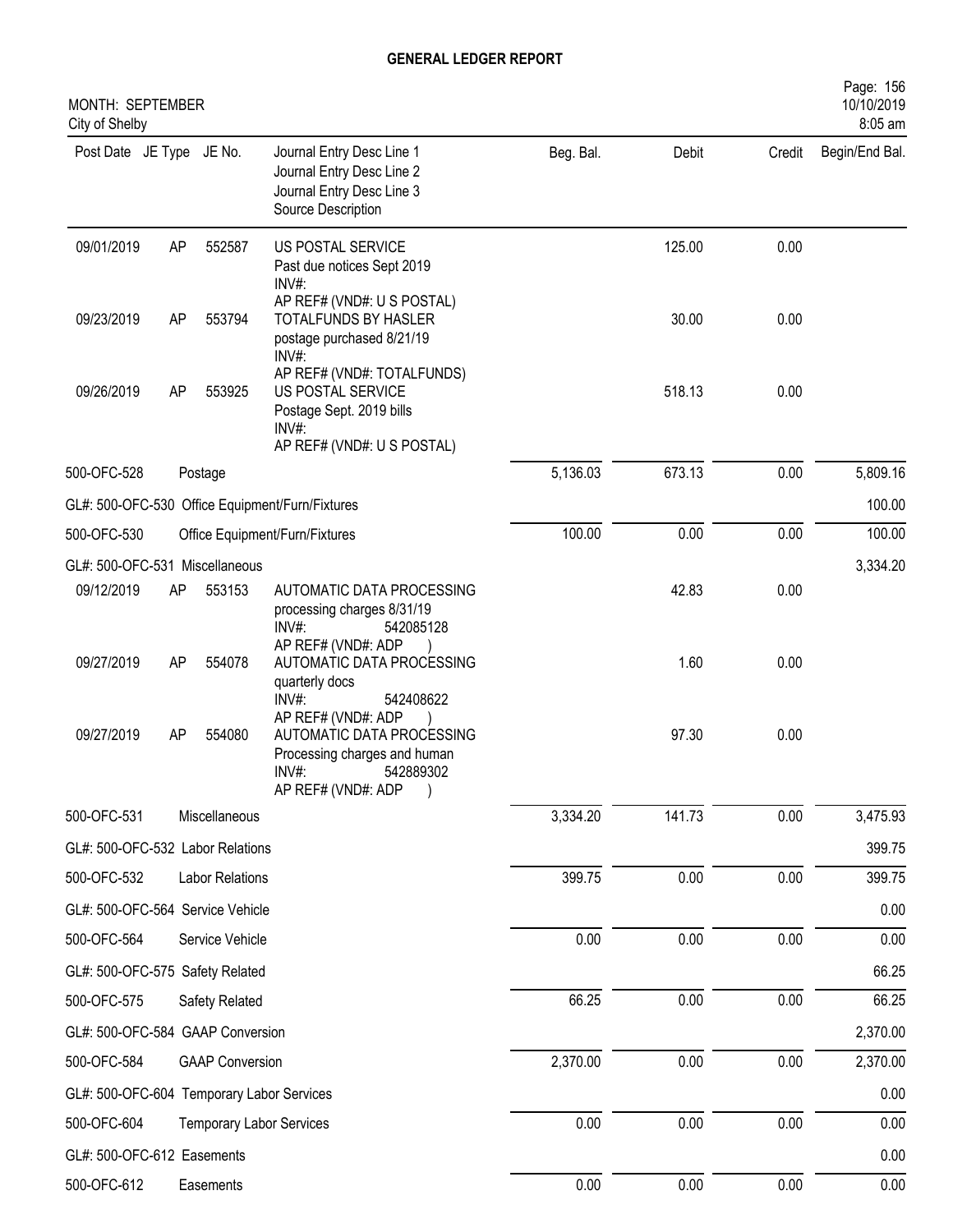| MONTH: SEPTEMBER<br>City of Shelby |           |                   |                                                                                                           |                                |            |            | Page: 157<br>10/10/2019<br>8:05 am |
|------------------------------------|-----------|-------------------|-----------------------------------------------------------------------------------------------------------|--------------------------------|------------|------------|------------------------------------|
| Post Date JE Type JE No.           |           |                   | Journal Entry Desc Line 1<br>Journal Entry Desc Line 2<br>Journal Entry Desc Line 3<br>Source Description | Beg. Bal.                      | Debit      | Credit     | Begin/End Bal.                     |
| GL#: 500-OFC-617 Leases-Equipment  |           |                   |                                                                                                           |                                |            |            | 0.00                               |
| 500-OFC-617                        |           | Leases-Equipment  |                                                                                                           | 0.00                           | 0.00       | 0.00       | 0.00                               |
|                                    |           |                   |                                                                                                           | Fund: 500 - Water Fund Totals: | 160,117.35 | 145,901.25 |                                    |
| GL#: 501-CFS-154 Collections       |           |                   |                                                                                                           |                                |            |            | 200,644.51                         |
| 09/03/2019                         | CR        | 553041            | Utility deposit, water and sewer                                                                          |                                | 0.00       | 288.18     |                                    |
| 09/04/2019                         | CR        | 553050            | pio<br>Utility deposit, water and sewer                                                                   |                                | 0.00       | 1,148.14   |                                    |
| 09/06/2019                         | CR        | 553062            | pio<br>Utility deposit, water and sewer                                                                   |                                | 0.00       | 1,576.99   |                                    |
| 09/06/2019                         | CR        | 553063            | pio<br>Utility deposit, water and sewer                                                                   |                                | 0.00       | 1,197.54   |                                    |
| 09/09/2019                         | CR        | 553420            | pio<br>Utility deposit, water and sewer                                                                   |                                | 0.00       | 1,947.48   |                                    |
| 09/10/2019                         | CR        | 553426            | pio<br>Utility office, water and sewer                                                                    |                                | 0.00       | 6,594.85   |                                    |
| 09/11/2019                         | CR        | 553438            | pio<br>Utility deposit, water and sewer                                                                   |                                | 0.00       | 1,208.46   |                                    |
| 09/12/2019                         | CR        | 553442            | pio<br>Utility deposit, water and sewer                                                                   |                                | 0.00       | 1,092.10   |                                    |
| 09/13/2019                         | CR        | 553451            | pio<br>Utility deposit, water and sewer                                                                   |                                | 0.00       | 1,583.98   |                                    |
| 09/16/2019                         | CR        | 553725            | pio                                                                                                       |                                | 0.00       |            |                                    |
|                                    |           |                   | Utility deposit, water and sewer<br>pio                                                                   |                                |            | 2,150.61   |                                    |
| 09/18/2019                         | <b>CR</b> | 553732            | Utility deposit, water and sewer<br>pio                                                                   |                                | 0.00       | 4,018.32   |                                    |
| 09/18/2019                         | CR        | 553733            | Utility deposit, water and sewer<br>pio                                                                   |                                | 0.00       | 823.49     |                                    |
| 09/19/2019                         | CR        | 553741            | Utility deposit, water and sewer<br>pio                                                                   |                                | 0.00       | 221.48     |                                    |
| 09/20/2019                         | CR        | 553751            | Utility deposit, water and sewer<br>pio                                                                   |                                | 0.00       | 200.65     |                                    |
| 09/23/2019                         | CR        | 553819            | Utiltiy deposit, water and sewer<br>pio                                                                   |                                | 0.00       | 174.77     |                                    |
| 09/24/2019                         | CR        | 554031            | Utility deposit, water and sewer                                                                          |                                | 0.00       | 234.15     |                                    |
| 09/25/2019                         | CR        | 554037            | pio<br>Utility deposit, water and sewer                                                                   |                                | 0.00       | 105.94     |                                    |
| 09/26/2019                         | CR        | 554050            | pio<br>Utility deposit, water and sewer                                                                   |                                | 0.00       | 75.42      |                                    |
| 09/27/2019                         | CR        | 554058            | pio<br>Utility deposit, water and sewer                                                                   |                                | 0.00       | 132.94     |                                    |
| 09/30/2019                         | CR        | 554144            | pio<br>Utility deposit, water and sewer<br>pio                                                            |                                | 0.00       | 229.02     |                                    |
| 501-CFS-154                        |           | Collections       |                                                                                                           | 200,644.51                     | 0.00       | 25,004.51  | 225,649.02                         |
| GL#: 501-DBT-503 Note/Loan Payment |           |                   |                                                                                                           |                                |            |            | 270,616.24                         |
| 501-DBT-503                        |           | Note/Loan Payment |                                                                                                           | 270,616.24                     | 0.00       | 0.00       | 270,616.24                         |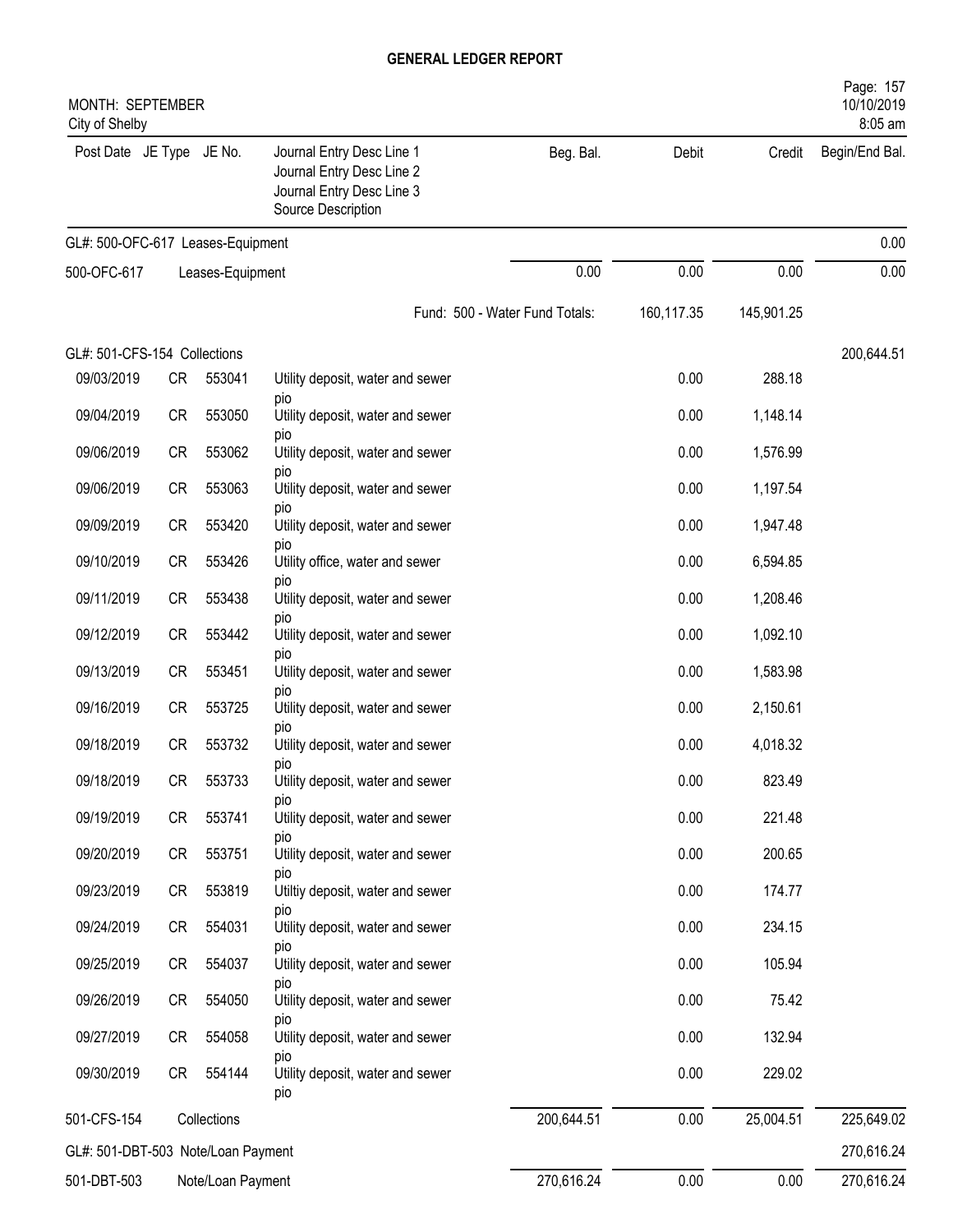| MONTH: SEPTEMBER<br>City of Shelby              |                                                                                                           |           |          |        | Page: 158<br>10/10/2019<br>8:05 am |
|-------------------------------------------------|-----------------------------------------------------------------------------------------------------------|-----------|----------|--------|------------------------------------|
| Post Date JE Type JE No.                        | Journal Entry Desc Line 1<br>Journal Entry Desc Line 2<br>Journal Entry Desc Line 3<br>Source Description | Beg. Bal. | Debit    | Credit | Begin/End Bal.                     |
| GL#: 501-DBT-504 Bond Payment                   |                                                                                                           |           |          |        | 0.00                               |
| 501-DBT-504<br><b>Bond Payment</b>              |                                                                                                           | 0.00      | 0.00     | 0.00   | 0.00                               |
| GL#: 501-DBT-505 Interest Expense               |                                                                                                           |           |          |        | 17,145.22                          |
| 501-DBT-505<br>Interest Expense                 |                                                                                                           | 17,145.22 | 0.00     | 0.00   | 17,145.22                          |
| GL#: 501-DBT-531 Miscellaneous                  |                                                                                                           |           |          |        | 0.00                               |
| 501-DBT-531<br>Miscellaneous                    |                                                                                                           | 0.00      | 0.00     | 0.00   | 0.00                               |
| GL#: 501-IGT-142 State Grants or Aid            |                                                                                                           |           |          |        | 0.00                               |
| 501-IGT-142<br>State Grants or Aid              |                                                                                                           | 0.00      | 0.00     | 0.00   | 0.00                               |
| GL#: 501-MIS-200 Interest                       |                                                                                                           |           |          |        | 0.00                               |
| 501-MIS-200<br>Interest                         |                                                                                                           | 0.00      | 0.00     | 0.00   | 0.00                               |
| GL#: 501-MIS-205 Miscellaneous Income           |                                                                                                           |           |          |        | 0.00                               |
| 501-MIS-205<br>Miscellaneous Income             |                                                                                                           | 0.00      | 0.00     | 0.00   | 0.00                               |
| GL#: 501-OFI-226 Sale of Notes/Loans            |                                                                                                           |           |          |        | 0.00                               |
| 501-OFI-226<br>Sale of Notes/Loans              |                                                                                                           | 0.00      | 0.00     | 0.00   | 0.00                               |
| GL#: 501-WTP-480 Legal Advertising              |                                                                                                           |           |          |        | 0.00                               |
| 501-WTP-480<br>Legal Advertising                |                                                                                                           | 0.00      | 0.00     | 0.00   | 0.00                               |
| GL#: 501-WTP-483 State Audit                    |                                                                                                           |           |          |        | 428.00                             |
| 09/12/2019<br>AP<br>553149                      | TREASURER, STATE OF OHIO<br><b>Financial Audit</b><br>INV#:<br>AP REF# (VND#: TREAS.STAT)                 |           | 70.00    | 0.00   |                                    |
| 501-WTP-483<br><b>State Audit</b>               |                                                                                                           | 428.00    | 70.00    | 0.00   | 498.00                             |
| GL#: 501-WTP-492 Administrative Costs           |                                                                                                           |           |          |        | 10,000.00                          |
| 09/01/2019<br>AP<br>552591                      | <b>GENERAL FUND-SHELBY</b><br>Admin cost Sept 2019<br>$INV#$ :<br>AP REF# (VND#: GENERAL )                |           | 1,250.00 | 0.00   |                                    |
| 501-WTP-492<br><b>Administrative Costs</b>      |                                                                                                           | 10,000.00 | 1,250.00 | 0.00   | 11,250.00                          |
| GL#: 501-WTP-500 Engineering                    |                                                                                                           |           |          |        | 0.00                               |
| 501-WTP-500<br>Engineering                      |                                                                                                           | 0.00      | 0.00     | 0.00   | 0.00                               |
| GL#: 501-WTP-515 Equipment                      |                                                                                                           |           |          |        | 8,988.56                           |
| 501-WTP-515<br>Equipment                        |                                                                                                           | 8,988.56  | 0.00     | 0.00   | 8,988.56                           |
| GL#: 501-WTP-530 Office Equipment/Furn/Fixtures |                                                                                                           |           |          |        | 0.00                               |
| 501-WTP-530                                     | Office Equipment/Furn/Fixtures                                                                            | 0.00      | 0.00     | 0.00   | 0.00                               |
| GL#: 501-WTP-531 Miscellaneous                  |                                                                                                           |           |          |        | 0.00                               |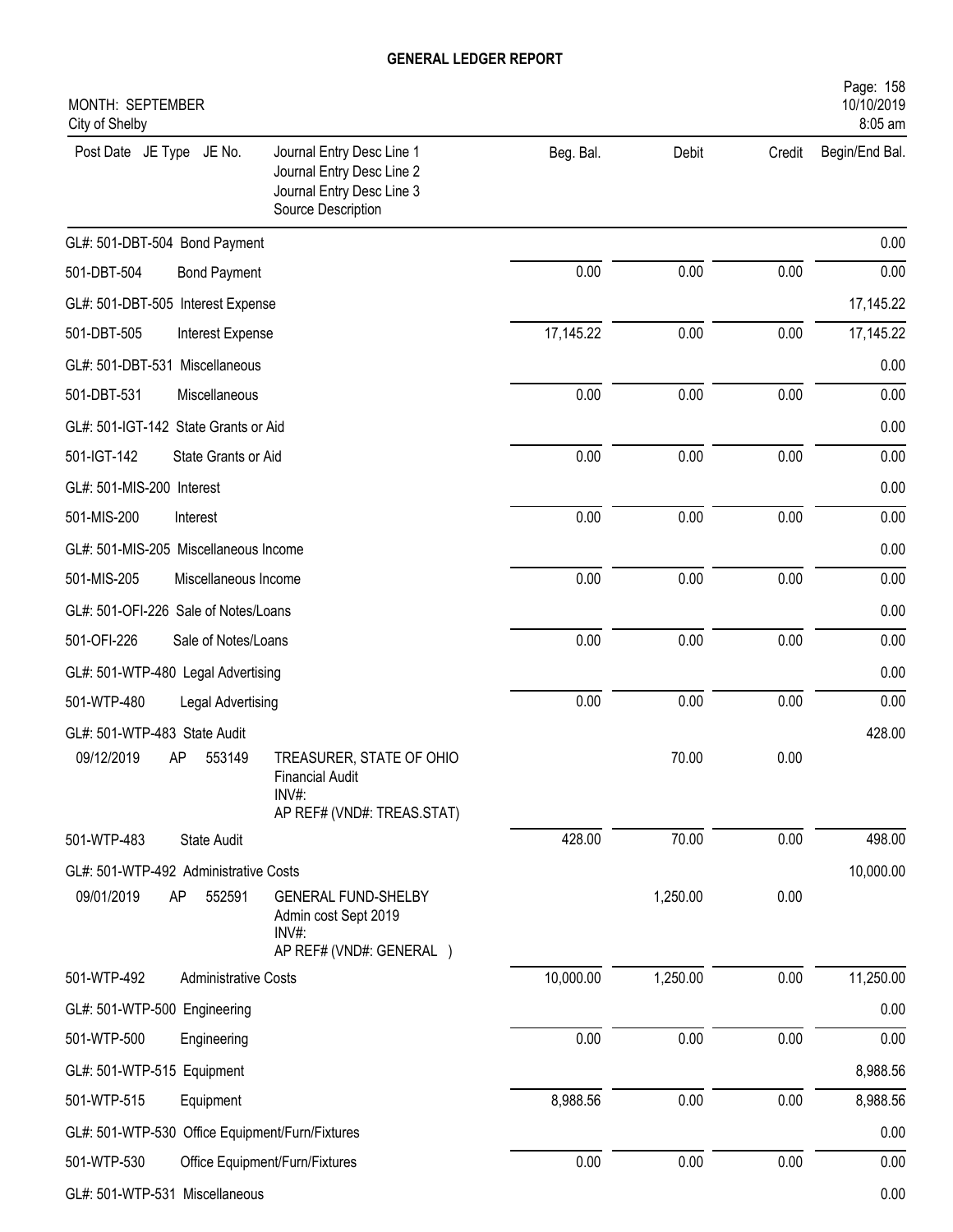| MONTH: SEPTEMBER<br>City of Shelby        |              |                          |                                                                                                           |           |          |           | Page: 159<br>10/10/2019<br>8:05 am |
|-------------------------------------------|--------------|--------------------------|-----------------------------------------------------------------------------------------------------------|-----------|----------|-----------|------------------------------------|
| Post Date JE Type JE No.                  |              |                          | Journal Entry Desc Line 1<br>Journal Entry Desc Line 2<br>Journal Entry Desc Line 3<br>Source Description | Beg. Bal. | Debit    | Credit    | Begin/End Bal.                     |
| GL#: 501-WTP-531 Miscellaneous            |              |                          |                                                                                                           |           |          |           | 0.00                               |
| 501-WTP-531                               |              | Miscellaneous            |                                                                                                           | 0.00      | 0.00     | 0.00      | 0.00                               |
| GL#: 501-WTP-536 Construction             |              |                          |                                                                                                           |           |          |           | 0.00                               |
| 501-WTP-536                               | Construction |                          |                                                                                                           |           | 0.00     | 0.00      | 0.00                               |
| GL#: 501-WTP-601 Inspection Fees          |              |                          |                                                                                                           |           |          |           | 0.00                               |
| 501-WTP-601                               |              | Inspection Fees          |                                                                                                           | 0.00      | 0.00     | 0.00      | 0.00                               |
| GL#: 501-WTP-623 Water Plant Construction |              |                          |                                                                                                           |           |          |           | 0.00                               |
| 501-WTP-623                               |              | Water Plant Construction |                                                                                                           | 0.00      | 0.00     | 0.00      | 0.00                               |
|                                           |              |                          | Fund: 501 - Water Treatment Plant Const. Totals:                                                          |           | 1,320.00 | 25,004.51 |                                    |
| GL#: 502-CFS-154 Collections              |              |                          |                                                                                                           |           |          |           | 204,460.37                         |
| 09/03/2019                                | CR           | 553041                   | Utility deposit, water and sewer                                                                          |           | 0.00     | 189.39    |                                    |
| 09/04/2019                                | <b>CR</b>    | 553050                   | pio<br>Utility deposit, water and sewer                                                                   |           | 0.00     | 933.86    |                                    |
| 09/06/2019                                | <b>CR</b>    | 553062                   | pio<br>Utility deposit, water and sewer                                                                   |           | 0.00     | 1,170.41  |                                    |
| 09/06/2019                                | <b>CR</b>    | 553063                   | pio<br>Utility deposit, water and sewer                                                                   |           | 0.00     | 794.64    |                                    |
| 09/09/2019                                | <b>CR</b>    | 553420                   | pio<br>Utility deposit, water and sewer                                                                   |           | 0.00     | 1,676.87  |                                    |
| 09/10/2019                                | <b>CR</b>    | 553426                   | pio<br>Utility office, water and sewer                                                                    |           | 0.00     | 5,640.20  |                                    |
| 09/11/2019                                | CR           | 553438                   | pio<br>Utility deposit, water and sewer                                                                   |           | 0.00     | 1,052.24  |                                    |
| 09/12/2019                                | CR           | 553442                   | pio<br>Utility deposit, water and sewer                                                                   |           | 0.00     | 5,773.20  |                                    |
| 09/13/2019                                | CR           | 553451                   | pio<br>Utility deposit, water and sewer                                                                   |           | 0.00     | 1,682.32  |                                    |
| 09/16/2019                                | CR           | 553725                   | pio<br>Utility deposit, water and sewer                                                                   |           | 0.00     | 2,040.90  |                                    |
| 09/18/2019                                | CR           | 553732                   | pio<br>Utility deposit, water and sewer                                                                   |           | 0.00     | 3,557.99  |                                    |
| 09/18/2019                                | CR           | 553733                   | DIO<br>Utility deposit, water and sewer                                                                   |           | 0.00     | 709.95    |                                    |
| 09/19/2019                                | CR           | 553741                   | pio<br>Utility deposit, water and sewer                                                                   |           | 0.00     | 206.63    |                                    |
| 09/20/2019                                | CR           | 553751                   | pio<br>Utility deposit, water and sewer                                                                   |           | 0.00     | 194.59    |                                    |
| 09/23/2019                                | CR           | 553819                   | pio<br>Utiltiy deposit, water and sewer                                                                   |           | 0.00     | 122.35    |                                    |
| 09/24/2019                                | CR           | 554031                   | pio<br>Utility deposit, water and sewer                                                                   |           | 0.00     | 160.51    |                                    |
| 09/25/2019                                | CR           | 554037                   | pio<br>Utility deposit, water and sewer                                                                   |           | 0.00     | 82.13     |                                    |
| 09/26/2019                                | CR           | 554050                   | pio<br>Utility deposit, water and sewer                                                                   |           | 0.00     | 53.42     |                                    |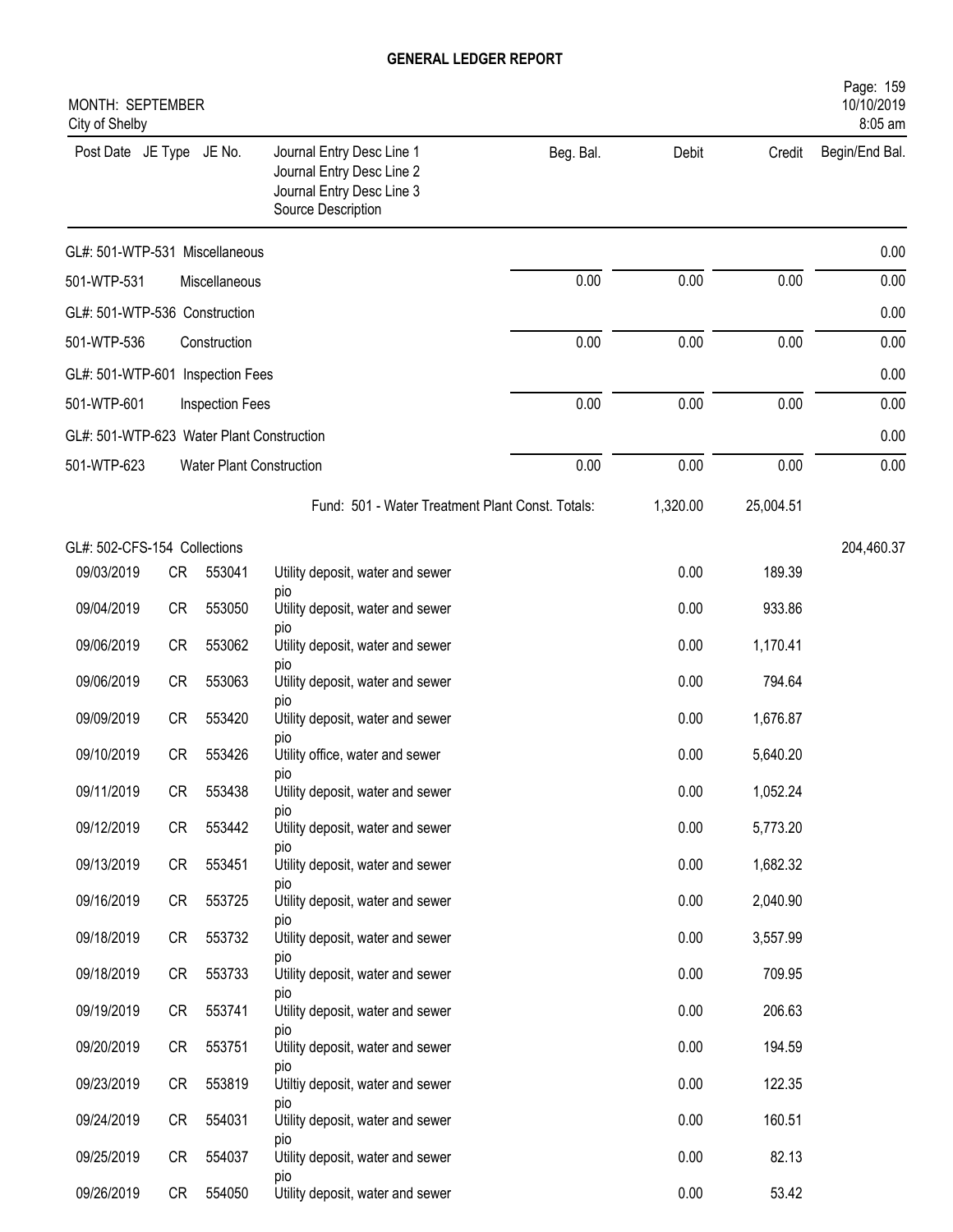| MONTH: SEPTEMBER<br>City of Shelby         |           |                      |                                                                                                                 |            |          |           | Page: 160<br>10/10/2019<br>8:05 am |
|--------------------------------------------|-----------|----------------------|-----------------------------------------------------------------------------------------------------------------|------------|----------|-----------|------------------------------------|
| Post Date JE Type JE No.                   |           |                      | Journal Entry Desc Line 1<br>Journal Entry Desc Line 2<br>Journal Entry Desc Line 3<br>Source Description       | Beg. Bal.  | Debit    | Credit    | Begin/End Bal.                     |
| GL#: 502-CFS-154 Collections               |           |                      |                                                                                                                 |            |          |           | 204,460.37                         |
| 09/27/2019                                 | <b>CR</b> | 554058               | pio<br>Utility deposit, water and sewer                                                                         |            | 0.00     | 64.54     |                                    |
| 09/30/2019                                 | CR        | 554144               | pio<br>Utility deposit, water and sewer<br>pio                                                                  |            | 0.00     | 125.24    |                                    |
| 502-CFS-154                                |           | Collections          |                                                                                                                 | 204,460.37 | 0.00     | 26,231.38 | 230,691.75                         |
| GL#: 502-DBT-503 Note/Loan Payment         |           |                      |                                                                                                                 |            |          |           | 18,295.50                          |
| 502-DBT-503                                |           | Note/Loan Payment    |                                                                                                                 | 18,295.50  | 0.00     | 0.00      | 18,295.50                          |
| GL#: 502-DBT-504 Bond Payment              |           |                      |                                                                                                                 |            |          |           | 0.00                               |
| 502-DBT-504                                |           | <b>Bond Payment</b>  |                                                                                                                 | 0.00       | 0.00     | 0.00      | 0.00                               |
| GL#: 502-DBT-505 Interest Expense          |           |                      |                                                                                                                 |            |          |           | 0.00                               |
| 502-DBT-505                                |           | Interest Expense     |                                                                                                                 | 0.00       | 0.00     | 0.00      | 0.00                               |
| GL#: 502-DBT-531 Miscellaneous             |           |                      |                                                                                                                 |            |          |           | 0.00                               |
| 502-DBT-531                                |           | Miscellaneous        |                                                                                                                 | 0.00       | 0.00     | 0.00      | 0.00                               |
| GL#: 502-IGT-142 State Grants or Aid       |           |                      |                                                                                                                 |            |          |           | 0.00                               |
| 502-IGT-142                                |           | State Grants or Aid  |                                                                                                                 | 0.00       | 0.00     | 0.00      | 0.00                               |
| GL#: 502-MIS-205 Miscellaneous Income      |           |                      |                                                                                                                 |            |          |           | 0.00                               |
| 502-MIS-205                                |           | Miscellaneous Income |                                                                                                                 | 0.00       | 0.00     | 0.00      | 0.00                               |
| GL#: 502-WCI-480 Legal Advertising         |           |                      |                                                                                                                 |            |          |           | 0.00                               |
| 502-WCI-480                                |           | Legal Advertising    |                                                                                                                 | 0.00       | 0.00     | 0.00      | 0.00                               |
| GL#: 502-WCI-483 State Audit<br>09/12/2019 | AP        | 553149               | TREASURER, STATE OF OHIO<br><b>Financial Audit</b><br>$INV#$ :                                                  |            | 195.00   | 0.00      | 1,802.00                           |
| 502-WCI-483                                |           | <b>State Audit</b>   | AP REF# (VND#: TREAS.STAT)                                                                                      | 1,802.00   | 195.00   | 0.00      | 1,997.00                           |
| GL#: 502-WCI-490 Hydrants                  |           |                      |                                                                                                                 |            |          |           | 6,624.97                           |
| 09/12/2019                                 | AP        | 553159               | <b>FERGUSON WATERWORKS</b><br>Job name Hydrant Parts Final<br>$INV#$ :<br>0604563<br>AP REF# (VND#: FERGUSON W) |            | 675.03   | 0.00      |                                    |
| 502-WCI-490                                |           | Hydrants             |                                                                                                                 | 6,624.97   | 675.03   | 0.00      | 7,300.00                           |
| GL#: 502-WCI-492 Administrative Costs      |           |                      |                                                                                                                 |            |          |           | 9,600.00                           |
| 09/01/2019                                 | AP        | 552591               | <b>GENERAL FUND-SHELBY</b><br>Admin cost Sept 2019<br>$INV#$ :<br>AP REF# (VND#: GENERAL )                      |            | 1,200.00 | 0.00      |                                    |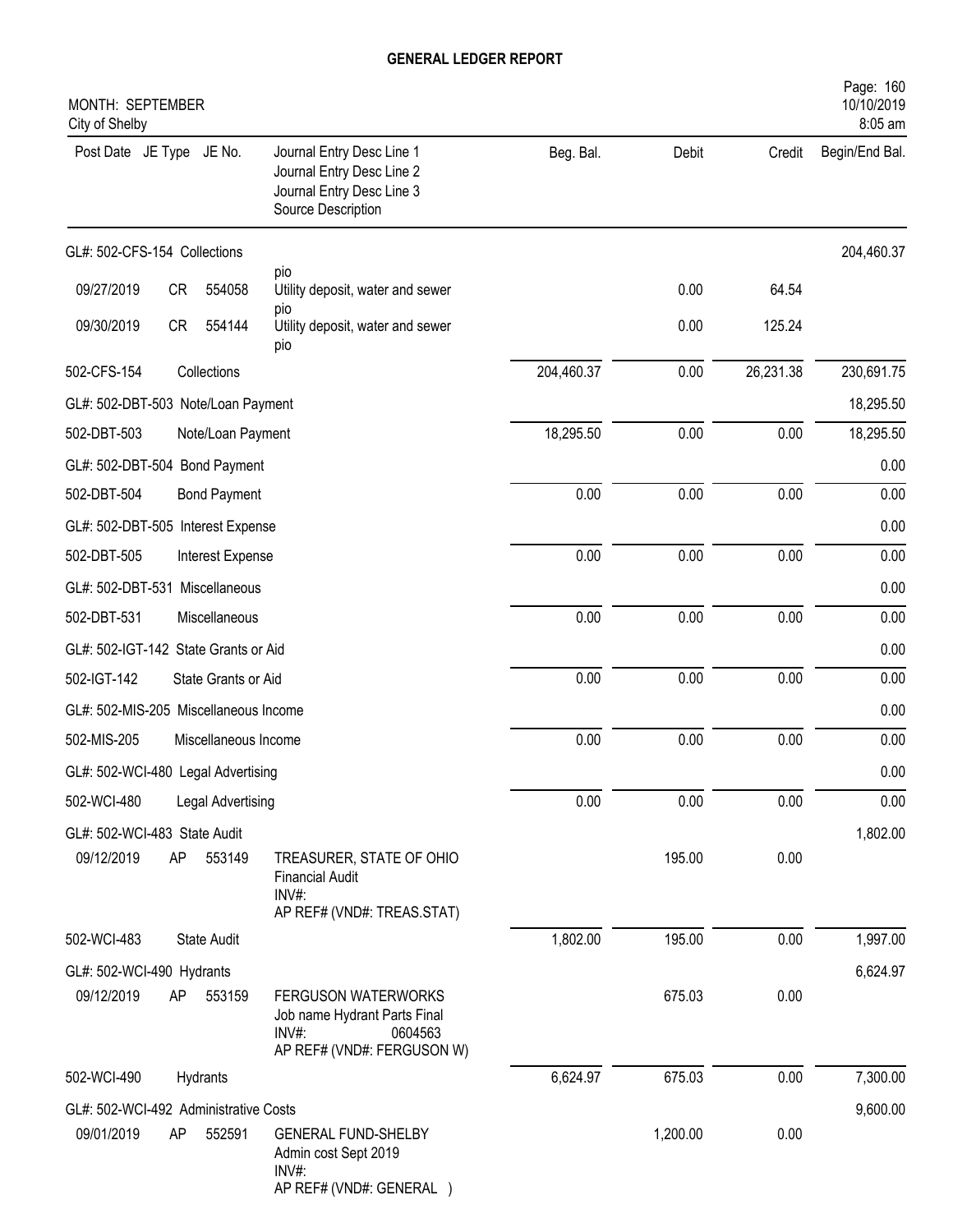| MONTH: SEPTEMBER<br>City of Shelby            |                                                                                                                                         |            |            |           | Page: 161<br>10/10/2019<br>8:05 am |
|-----------------------------------------------|-----------------------------------------------------------------------------------------------------------------------------------------|------------|------------|-----------|------------------------------------|
| Post Date JE Type JE No.                      | Journal Entry Desc Line 1<br>Journal Entry Desc Line 2<br>Journal Entry Desc Line 3<br>Source Description                               | Beg. Bal.  | Debit      | Credit    | Begin/End Bal.                     |
| 502-WCI-492<br><b>Administrative Costs</b>    |                                                                                                                                         | 9,600.00   | 1,200.00   | 0.00      | 10,800.00                          |
| GL#: 502-WCI-500 Engineering                  |                                                                                                                                         |            |            |           | 0.00                               |
| 502-WCI-500<br>Engineering                    |                                                                                                                                         | 0.00       | 0.00       | 0.00      | 0.00                               |
| GL#: 502-WCI-515 Equipment                    |                                                                                                                                         |            |            |           | 2,238.50                           |
| 502-WCI-515<br>Equipment                      |                                                                                                                                         | 2,238.50   | 0.00       | 0.00      | 2,238.50                           |
| GL#: 502-WCI-531 Miscellaneous                |                                                                                                                                         |            |            |           | 0.00                               |
| 502-WCI-531<br>Miscellaneous                  |                                                                                                                                         | 0.00       | 0.00       | 0.00      | 0.00                               |
| GL#: 502-WCI-536 Construction                 |                                                                                                                                         |            |            |           | 2,530.00                           |
| 09/19/2019<br>AP<br>553555                    | UTILITY SERVICE CO INC<br>Elevated Mickey Rd Tank, annual<br>$INV#$ :<br>486565                                                         |            | 86,418.00  | 0.00      |                                    |
| 09/19/2019<br>AP<br>553557                    | AP REF# (VND#: UTILITY SE)<br>UTILITY SERVICE CO INC<br>Elevated Vernon Rd Tank annual<br>INV#:<br>486566<br>AP REF# (VND#: UTILITY SE) |            | 86,048.00  | 0.00      |                                    |
| 502-WCI-536<br>Construction                   |                                                                                                                                         | 2,530.00   | 172,466.00 | 0.00      | 174,996.00                         |
| GL#: 502-WCI-563 Street Valves                |                                                                                                                                         |            |            |           | 0.00                               |
| 502-WCI-563<br><b>Street Valves</b>           |                                                                                                                                         | 0.00       | 0.00       | 0.00      | 0.00                               |
| GL#: 502-WCI-615 Waterline Replacement        |                                                                                                                                         |            |            |           | 0.00                               |
| 502-WCI-615<br>Waterline Replacement          |                                                                                                                                         | 0.00       | 0.00       | 0.00      | 0.00                               |
|                                               | Fund: 502 - Water Capital Improvement Totals:                                                                                           |            | 174,536.03 | 26,231.38 |                                    |
| GL#: 600-CAP-500 Engineering                  |                                                                                                                                         |            |            |           | 114,786.50                         |
| 09/23/2019<br>553809<br>AP                    | <b>GPD ASSOCIATES</b><br>Assoc Architect/engineer<br>$INV#$ :<br>2019004.00-5<br>AP REF# (VND#: GPD ASSOCI)                             |            | 953.00     | 0.00      |                                    |
| 600-CAP-500<br>Engineering                    |                                                                                                                                         | 114,786.50 | 953.00     | 0.00      | 115,739.50                         |
| GL#: 600-CAP-507 Maintenance Building/Grounds |                                                                                                                                         |            |            |           | 2,795.00                           |
| 09/04/2019<br>552763<br>AP                    | OBERLANDERS TREE & LANDSCAPE<br>Tree work August 2019<br>$INV#$ :<br>44935<br>AP REF# (VND#: OBERLANDER)                                |            | 583.75     | 0.00      |                                    |
| 600-CAP-507                                   | Maintenance Building/Grounds                                                                                                            | 2,795.00   | 583.75     | 0.00      | 3,378.75                           |
| GL#: 600-CAP-515 Equipment                    |                                                                                                                                         |            |            |           | 32,804.86                          |
| 600-CAP-515<br>Equipment                      |                                                                                                                                         | 32,804.86  | 0.00       | 0.00      | 32,804.86                          |
| GL#: 600-CAP-531 Miscellaneous                |                                                                                                                                         |            |            |           | 2,992.50                           |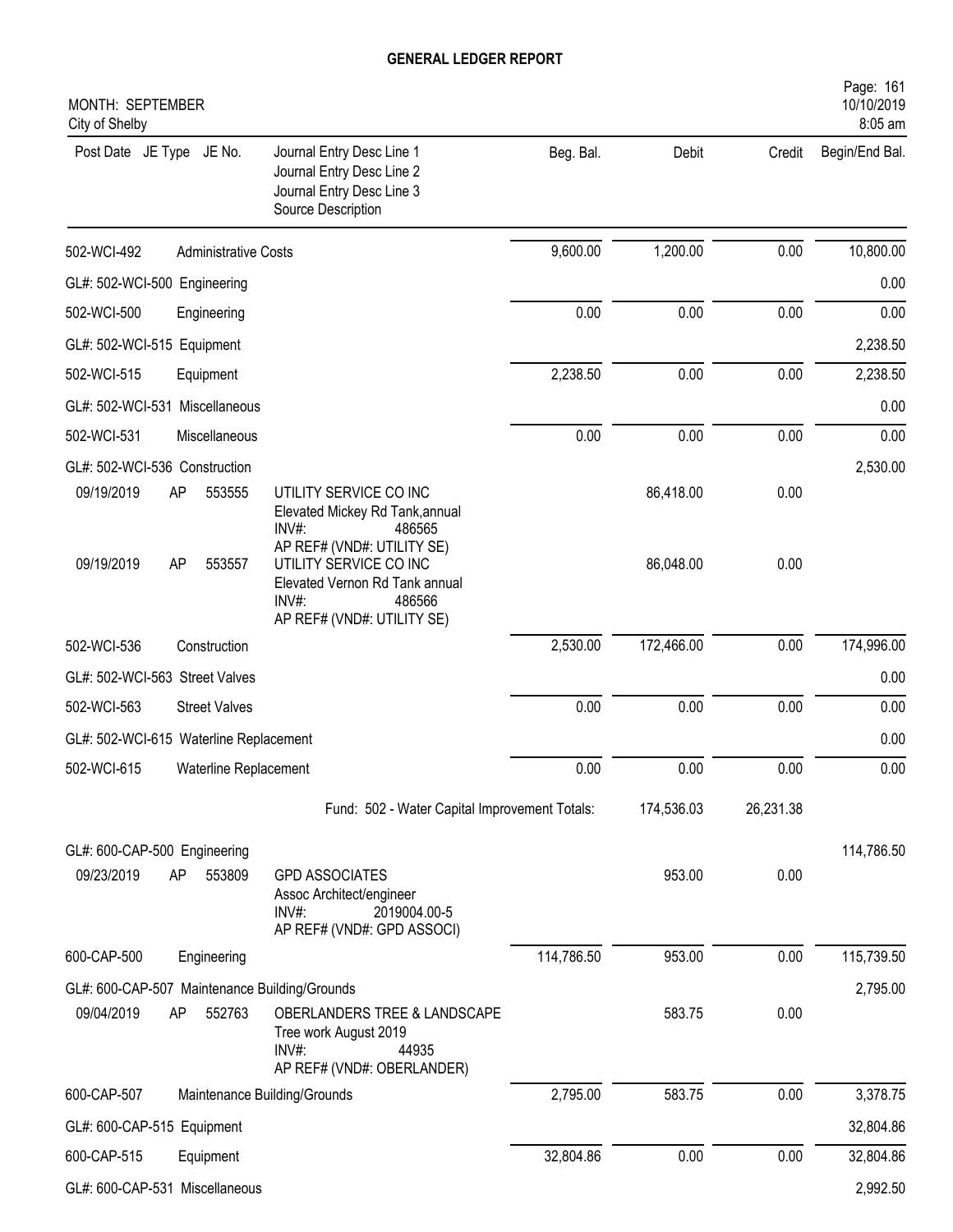| MONTH: SEPTEMBER<br>City of Shelby              |    |                  |                                                                                                                                   |           |            |          | Page: 162<br>10/10/2019<br>8:05 am |
|-------------------------------------------------|----|------------------|-----------------------------------------------------------------------------------------------------------------------------------|-----------|------------|----------|------------------------------------|
| Post Date JE Type JE No.                        |    |                  | Journal Entry Desc Line 1<br>Journal Entry Desc Line 2<br>Journal Entry Desc Line 3<br>Source Description                         | Beg. Bal. | Debit      | Credit   | Begin/End Bal.                     |
| GL#: 600-CAP-531 Miscellaneous                  |    |                  |                                                                                                                                   |           |            |          | 2,992.50                           |
| 09/12/2019                                      | AP | 553300           | <b>BRICKER &amp; ECKLER LLP</b><br>Solar PPA, matter 181469<br>$INV#$ :<br>746442                                                 |           | 2,007.50   | 0.00     |                                    |
| 09/12/2019                                      | AP | 553302           | AP REF# (VND#: BRICKER & )<br><b>BRICKER &amp; ECKLER LLP</b><br>Solar PPA, matter 181469<br>INV#:<br>746442b                     |           | 5,916.50   | 0.00     |                                    |
| 09/20/2019                                      | AP | 553762           | AP REF# (VND#: BRICKER & )<br>ACS TITLE & CLOSING SERVICES<br>Closing for 14 acres of land<br>INV#:                               |           | 195,284.68 | 0.00     |                                    |
| 09/27/2019                                      | AP | 554095           | AP REF# (VND#: ACS TITLE)<br><b>BRICKER &amp; ECKLER LLP</b><br>Review Solar PPA<br>INV#:<br>748211<br>AP REF# (VND#: BRICKER & ) |           | 525.00     | 0.00     |                                    |
| 600-CAP-531                                     |    | Miscellaneous    |                                                                                                                                   | 2,992.50  | 203,733.68 | 0.00     | 206,726.18                         |
| GL#: 600-CAP-536 Construction                   |    |                  |                                                                                                                                   |           |            |          | 0.00                               |
| 600-CAP-536                                     |    | Construction     |                                                                                                                                   | 0.00      | 0.00       | 0.00     | 0.00                               |
| GL#: 600-CAP-548 Feedwater Pump                 |    |                  |                                                                                                                                   |           |            |          | 0.00                               |
| 600-CAP-548                                     |    | Feedwater Pump   |                                                                                                                                   | 0.00      | 0.00       | 0.00     | 0.00                               |
| GL#: 600-CAP-564 Service Vehicle                |    |                  |                                                                                                                                   |           |            |          | 0.00                               |
| 600-CAP-564                                     |    | Service Vehicle  |                                                                                                                                   | 0.00      | 0.00       | 0.00     | 0.00                               |
| GL#: 600-CAP-565 Pick-up Truck                  |    |                  |                                                                                                                                   |           |            |          | 0.00                               |
| 600-CAP-565                                     |    | Pick-up Truck    |                                                                                                                                   | $0.00\,$  | 0.00       | 0.00     | 0.00                               |
| GL#: 600-CAP-568 Turbine Fire Protection System |    |                  |                                                                                                                                   |           |            |          | 0.00                               |
| 600-CAP-568                                     |    |                  | Turbine Fire Protection System                                                                                                    | 0.00      | 0.00       | 0.00     | 0.00                               |
| GL#: 600-CAP-574 Thrust Bearing Monitor-#2 Turb |    |                  |                                                                                                                                   |           |            |          | 0.00                               |
| 600-CAP-574                                     |    |                  | Thrust Bearing Monitor-#2 Turb                                                                                                    | 0.00      | 0.00       | $0.00\,$ | 0.00                               |
| GL#: 600-CAP-590 #4 Safety Valves               |    |                  |                                                                                                                                   |           |            |          | 0.00                               |
| 600-CAP-590                                     |    | #4 Safety Valves |                                                                                                                                   | $0.00\,$  | 0.00       | $0.00\,$ | 0.00                               |
| GL#: 600-CAP-591 480V Transformer               |    |                  |                                                                                                                                   |           |            |          | 0.00                               |
| 600-CAP-591                                     |    | 480V Transformer |                                                                                                                                   | $0.00\,$  | 0.00       | 0.00     | 0.00                               |
| GL#: 600-CAP-592 Ash Puller                     |    |                  |                                                                                                                                   |           |            |          | 0.00                               |
| 600-CAP-592                                     |    | Ash Puller       |                                                                                                                                   | $0.00\,$  | 0.00       | $0.00\,$ | 0.00                               |
| GL#: 600-CAP-596 #2 Boiler Repair               |    |                  |                                                                                                                                   |           |            |          | 0.00                               |
| 600-CAP-596                                     |    | #2 Boiler Repair |                                                                                                                                   | 0.00      | 0.00       | $0.00\,$ | 0.00                               |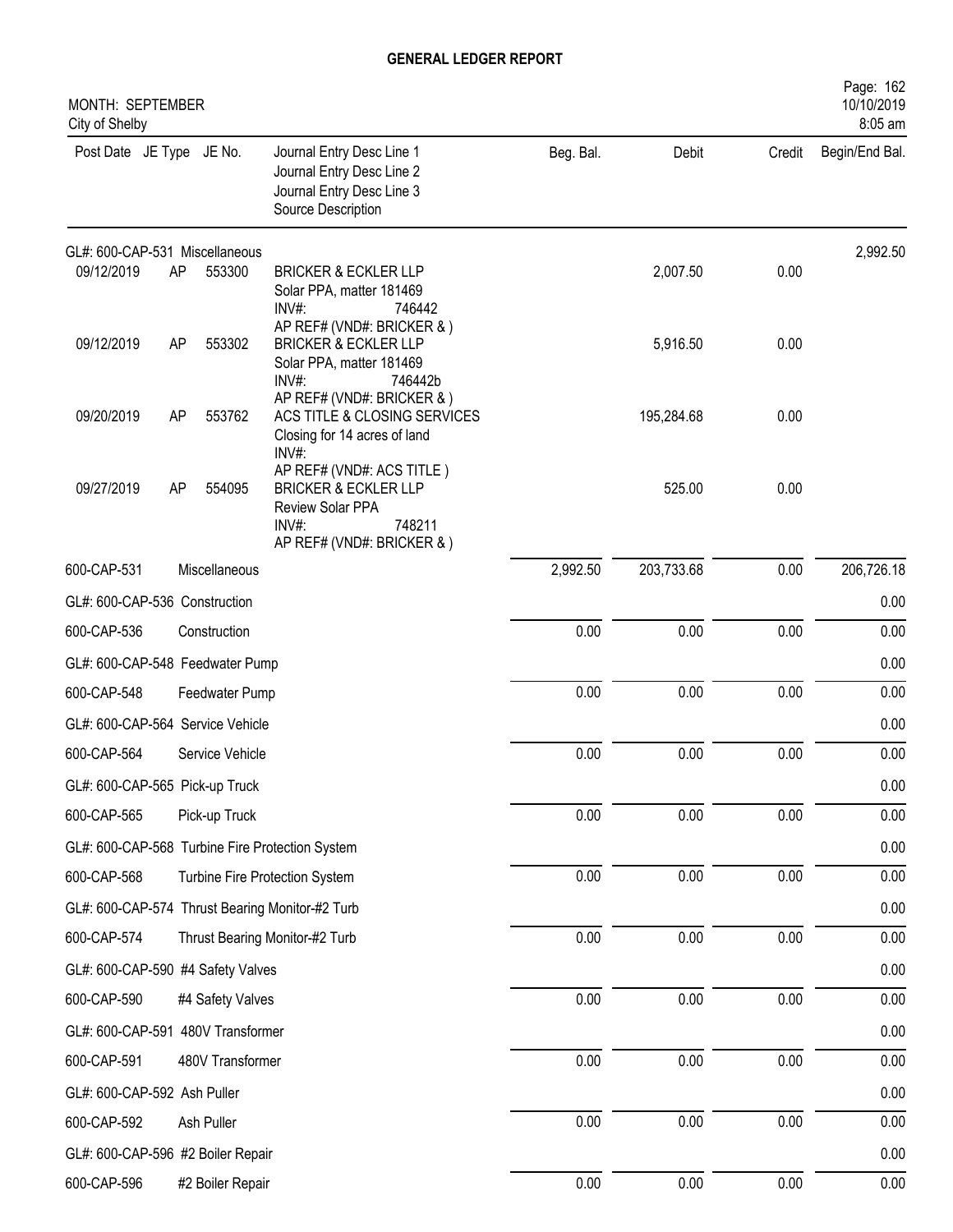| MONTH: SEPTEMBER<br>City of Shelby       |           |                         |                                                                                                           |           |       |            | Page: 163<br>10/10/2019<br>8:05 am |
|------------------------------------------|-----------|-------------------------|-----------------------------------------------------------------------------------------------------------|-----------|-------|------------|------------------------------------|
| Post Date JE Type JE No.                 |           |                         | Journal Entry Desc Line 1<br>Journal Entry Desc Line 2<br>Journal Entry Desc Line 3<br>Source Description | Beg. Bal. | Debit | Credit     | Begin/End Bal.                     |
| GL#: 600-CAP-597 #2 Turbine Repair       |           |                         |                                                                                                           |           |       |            | 0.00                               |
| 600-CAP-597                              |           | #2 Turbine Repair       |                                                                                                           | 0.00      | 0.00  | 0.00       | 0.00                               |
| GL#: 600-CAP-598 #4 Turbine Repair       |           |                         |                                                                                                           |           |       |            | 0.00                               |
| 600-CAP-598                              |           | #4 Turbine Repair       |                                                                                                           | 0.00      | 0.00  | 0.00       | 0.00                               |
| GL#: 600-CAP-599 #1 Kennedy Mill Repairs |           |                         |                                                                                                           |           |       |            | 0.00                               |
| 600-CAP-599                              |           | #1 Kennedy Mill Repairs |                                                                                                           | 0.00      | 0.00  | 0.00       | 0.00                               |
| GL#: 600-CAP-607 #4 Boiler Repairs       |           |                         |                                                                                                           |           |       |            | 0.00                               |
| 600-CAP-607                              |           | #4 Boiler Repairs       |                                                                                                           | 0.00      | 0.00  | 0.00       | 0.00                               |
| GL#: 600-CAP-608 #1 Boiler Repairs       |           |                         |                                                                                                           |           |       |            | 0.00                               |
| 600-CAP-608                              |           | #1 Boiler Repairs       |                                                                                                           | 0.00      | 0.00  | 0.00       | 0.00                               |
| GL#: 600-CAP-609 Diesel Unit Repairs     |           |                         |                                                                                                           |           |       |            | 0.00                               |
| 600-CAP-609                              |           | Diesel Unit Repairs     |                                                                                                           | 0.00      | 0.00  | 0.00       | 0.00                               |
| GL#: 600-CAP-613 #1 Turbine Replacement  |           |                         |                                                                                                           |           |       |            | 0.00                               |
| 600-CAP-613                              |           |                         | #1 Turbine Replacement                                                                                    | 0.00      | 0.00  | 0.00       | 0.00                               |
|                                          |           |                         | GL#: 600-CAP-614 Cooling Tower Replacement                                                                |           |       |            | 0.00                               |
| 600-CAP-614                              |           |                         | <b>Cooling Tower Replacement</b>                                                                          | 0.00      | 0.00  | 0.00       | 0.00                               |
| GL#: 600-CAP-616 Maintenance Smoke Stack |           |                         |                                                                                                           |           |       |            | 0.00                               |
| 600-CAP-616                              |           |                         | Maintenance Smoke Stack                                                                                   | 0.00      | 0.00  | 0.00       | 0.00                               |
| GL#: 600-CFS-154 Collections             |           |                         |                                                                                                           |           |       |            | 7,299,782.17                       |
| 09/03/2019                               | CR        | 553042                  | Utility deposit, electric                                                                                 |           | 0.00  | 5,332.68   |                                    |
| 09/03/2019                               | CR        | 553043                  | pio<br>Utility deposit, ACH electric                                                                      |           | 0.00  | 485.84     |                                    |
| 09/04/2019                               | CR        | 553051                  | pio<br>Utility deposit, electric<br>pio                                                                   |           | 0.00  | 80,949.44  |                                    |
| 09/04/2019                               | CR        | 553052                  | Utility deposit, ACH electric                                                                             |           | 0.00  | 6,593.66   |                                    |
| 09/06/2019                               | CR        | 553064                  | pio<br>Utility deposit, electric                                                                          |           | 0.00  | 37,121.46  |                                    |
| 09/06/2019                               | CR        | 553065                  | pio<br>Utility deposit, electric<br>pio                                                                   |           | 0.00  | 33,961.28  |                                    |
| 09/06/2019                               | CR        | 553066                  | Utility deposit, ACH electric                                                                             |           | 0.00  | 10,823.72  |                                    |
| 09/09/2019                               | CR        | 553421                  | pio<br>Utility deposit, electric                                                                          |           | 0.00  | 76,022.26  |                                    |
| 09/09/2019                               | <b>CR</b> | 553422                  | pio<br>Utility deposit, ACH electric                                                                      |           | 0.00  | 3,110.63   |                                    |
| 09/10/2019                               | CR        | 553427                  | pio<br>Utility deposit, electric                                                                          |           | 0.00  | 133,826.39 |                                    |
| 09/10/2019                               | CR        | 553428                  | pio<br>Utiltiy deposit, ACH electric                                                                      |           | 0.00  | 121,833.99 |                                    |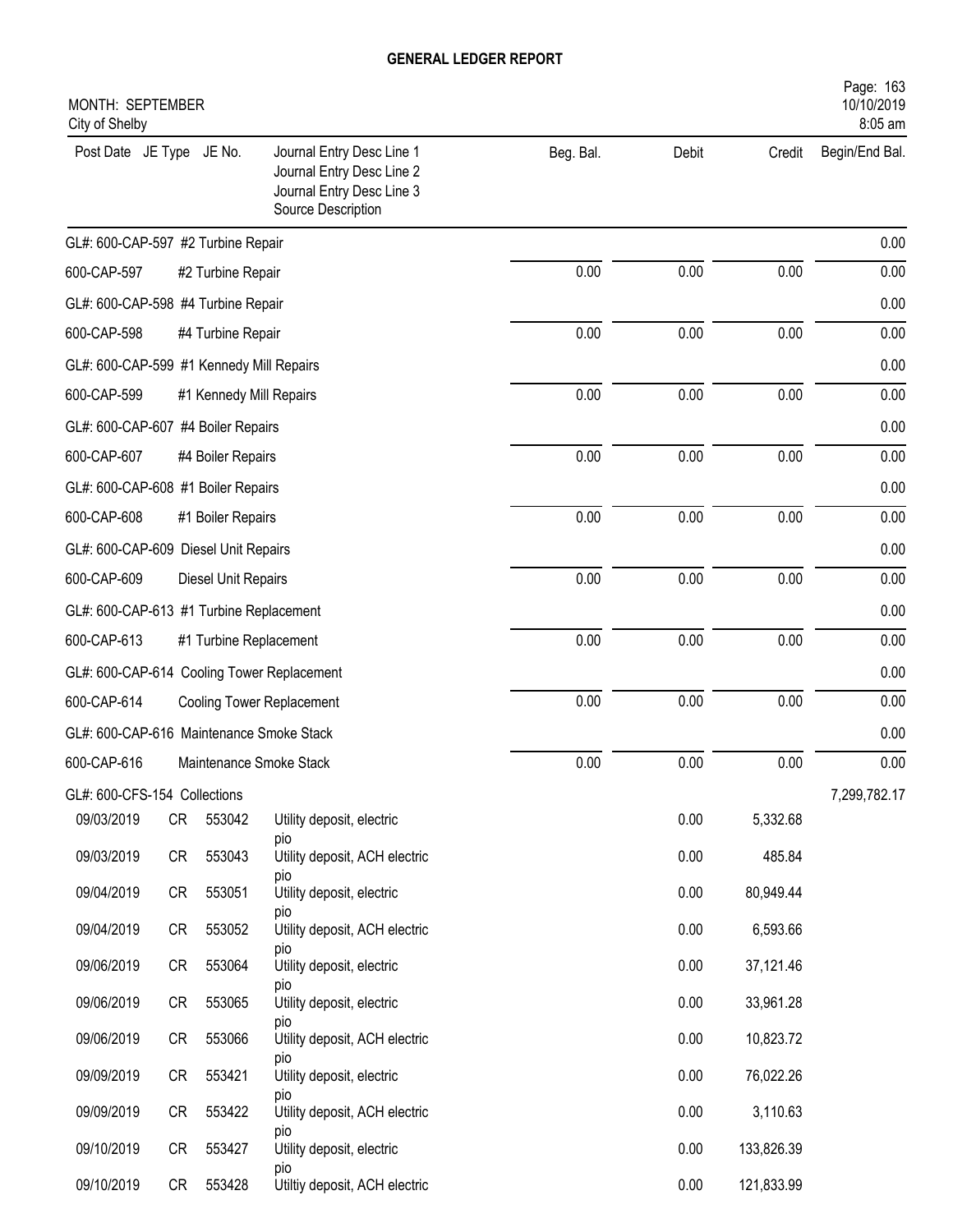|                              | MONTH: SEPTEMBER<br>City of Shelby |        |                                                                                                           |           |       |            |                |  |
|------------------------------|------------------------------------|--------|-----------------------------------------------------------------------------------------------------------|-----------|-------|------------|----------------|--|
| Post Date JE Type JE No.     |                                    |        | Journal Entry Desc Line 1<br>Journal Entry Desc Line 2<br>Journal Entry Desc Line 3<br>Source Description | Beg. Bal. | Debit | Credit     | Begin/End Bal. |  |
| GL#: 600-CFS-154 Collections |                                    |        |                                                                                                           |           |       |            | 7,299,782.17   |  |
| 09/11/2019                   | CR                                 | 553439 | pio<br>Utility deposit, electric                                                                          |           | 0.00  | 33,969.05  |                |  |
| 09/11/2019                   | CR                                 | 553440 | pio<br>Utility deposit, ACH electric                                                                      |           | 0.00  | 4,462.13   |                |  |
| 09/12/2019                   | CR                                 | 553443 | pio<br>Utility deposit, electric                                                                          |           | 0.00  | 101,971.88 |                |  |
| 09/12/2019                   | CR                                 | 553444 | pio<br>Utility deposit, ACH electric                                                                      |           | 0.00  | 2,996.64   |                |  |
| 09/13/2019                   | <b>CR</b>                          | 553452 | pio<br>Utility deposit, electric                                                                          |           | 0.00  | 97,960.09  |                |  |
| 09/13/2019                   | CR                                 | 553453 | pio<br>Utility deposit, ACH electric                                                                      |           | 0.00  | 958.89     |                |  |
| 09/16/2019                   | CR                                 | 553726 | pio<br>Utility deposit, electric                                                                          |           | 0.00  | 55,132.09  |                |  |
| 09/16/2019                   | CR                                 | 553727 | pio<br>Utility deposit, ACH electric                                                                      |           | 0.00  | 1,111.81   |                |  |
| 09/18/2019                   | CR                                 | 553734 | pio<br>Utility deposit, electric                                                                          |           | 0.00  | 157,866.54 |                |  |
| 09/18/2019                   | CR                                 | 553735 | pio<br>Utility deposit, electric                                                                          |           | 0.00  | 21,784.81  |                |  |
| 09/18/2019                   | <b>CR</b>                          | 553736 | pio<br>Utility deposit, ACH electric                                                                      |           | 0.00  | 12,078.50  |                |  |
| 09/19/2019                   | <b>CR</b>                          | 553742 | pio<br>Utility deposit, electric                                                                          |           | 0.00  | 3,961.75   |                |  |
| 09/19/2019                   | CR                                 | 553743 | pio<br>Utility deposit, ACH electric                                                                      |           | 0.00  | 1,195.00   |                |  |
| 09/20/2019                   | CR                                 | 553752 | pio<br>Utility depoist, electric                                                                          |           | 0.00  | 4,036.25   |                |  |
| 09/20/2019                   | <b>CR</b>                          | 553753 | pio<br>Utility depoist, ACH electric                                                                      |           | 0.00  | 925.12     |                |  |
| 09/23/2019                   | CR                                 | 553820 | pio<br>Utility deposit, electric                                                                          |           | 0.00  | 4,330.80   |                |  |
| 09/23/2019                   | CR                                 | 553821 | pio<br>Utility deposit, ACH electric                                                                      |           | 0.00  | 811.66     |                |  |
| 09/24/2019                   | CR                                 | 554032 | pio<br>Utility deposit, electric                                                                          |           | 0.00  | 7,967.61   |                |  |
| 09/24/2019                   | CR                                 | 554033 | pio<br>Utility deposit, ACH electric                                                                      |           | 0.00  | 577.31     |                |  |
| 09/25/2019                   | CR                                 | 554034 | pio<br>Utility deposit, electric                                                                          |           | 0.00  | 2,249.68   |                |  |
| 09/25/2019                   | CR                                 | 554035 | pio<br>Utility deposit, ACH electric                                                                      |           | 0.00  | 402.34     |                |  |
| 09/26/2019                   | CR                                 | 554051 | pio<br>Utility deposit, electric                                                                          |           | 0.00  | 2,228.00   |                |  |
| 09/26/2019                   | CR                                 | 554052 | pio<br>Utility deposit, ACH electric                                                                      |           | 0.00  | 170.00     |                |  |
| 09/27/2019                   | CR                                 | 554059 | pio<br>Utility deposit, electric                                                                          |           | 0.00  | 2,091.81   |                |  |
| 09/27/2019                   | CR                                 | 554060 | pio<br>Utility deposit, ACH electric<br>pio                                                               |           | 0.00  | 587.34     |                |  |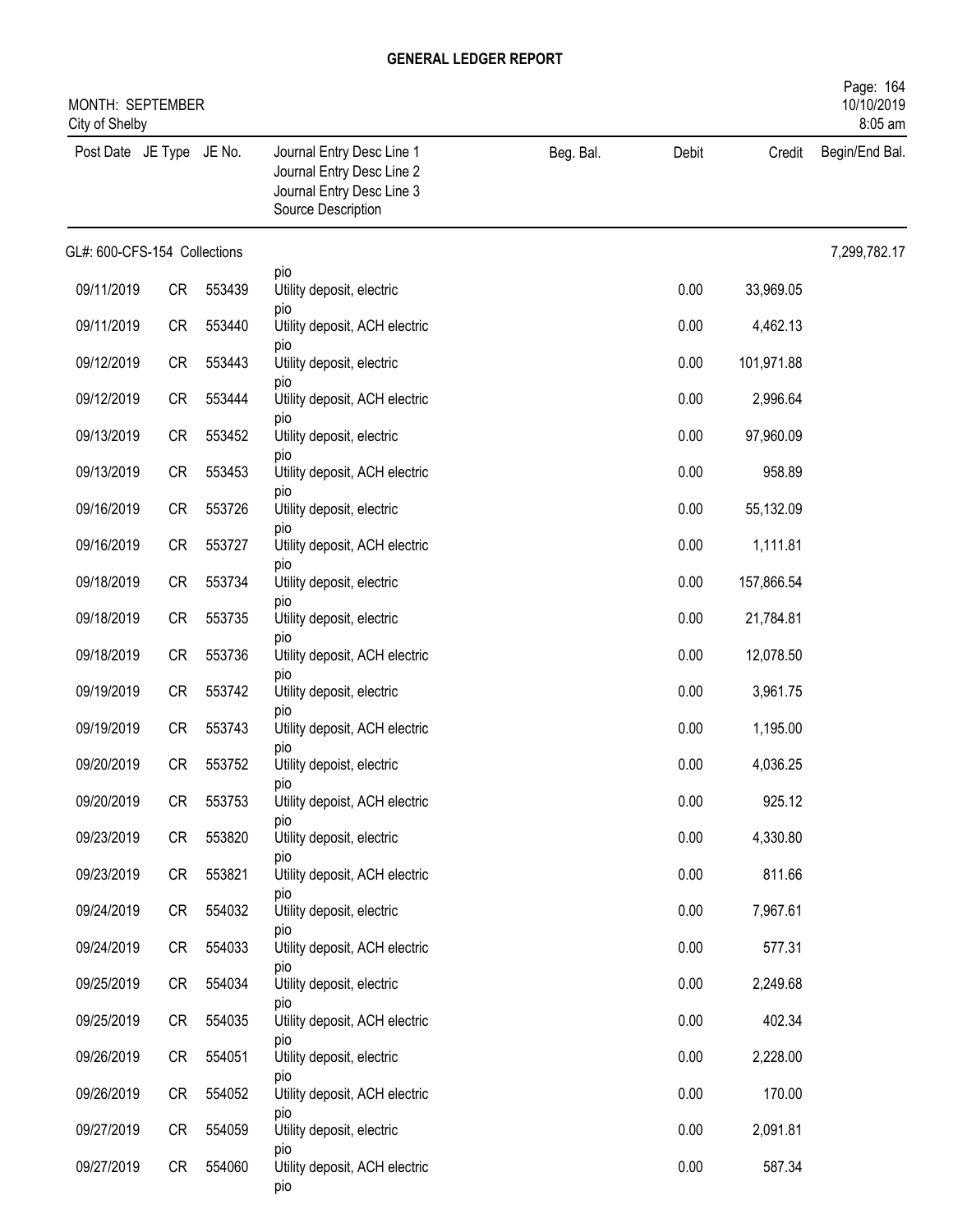| MONTH: SEPTEMBER<br>City of Shelby       |           |                        |                                                                                                           |              |       |              | Page: 165<br>10/10/2019<br>8:05 am |
|------------------------------------------|-----------|------------------------|-----------------------------------------------------------------------------------------------------------|--------------|-------|--------------|------------------------------------|
| Post Date JE Type JE No.                 |           |                        | Journal Entry Desc Line 1<br>Journal Entry Desc Line 2<br>Journal Entry Desc Line 3<br>Source Description | Beg. Bal.    | Debit | Credit       | Begin/End Bal.                     |
| GL#: 600-CFS-154 Collections             |           |                        |                                                                                                           |              |       |              | 7,299,782.17                       |
| 09/30/2019                               | <b>CR</b> | 554145                 | Utility deposit, electric<br>pio                                                                          |              | 0.00  | 14,375.09    |                                    |
| 09/30/2019                               | <b>CR</b> | 554146                 | Utility deposit, ACH electric<br>pio                                                                      |              | 0.00  | 573.29       |                                    |
| 600-CFS-154                              |           | Collections            |                                                                                                           | 7,299,782.17 | 0.00  | 1,046,836.83 | 8,346,619.00                       |
| GL#: 600-CFS-155 Sale of Power Reserves  |           |                        |                                                                                                           |              |       |              | 0.00                               |
| 600-CFS-155                              |           | Sale of Power Reserves |                                                                                                           | 0.00         | 0.00  | 0.00         | 0.00                               |
| GL#: 600-CFS-158 Columbus Power Contract |           |                        |                                                                                                           |              |       |              | 0.00                               |
| 600-CFS-158                              |           |                        | <b>Columbus Power Contract</b>                                                                            | 0.00         | 0.00  | 0.00         | 0.00                               |
| GL#: 600-CFS-159 Other services          |           |                        |                                                                                                           |              |       |              | 0.00                               |
| 600-CFS-159                              |           | Other services         |                                                                                                           | 0.00         | 0.00  | 0.00         | 0.00                               |
| GL#: 600-CFS-161 Labor and Material      |           |                        |                                                                                                           |              |       |              | 14,062.68                          |
| 600-CFS-161                              |           | Labor and Material     |                                                                                                           | 14,062.68    | 0.00  | 0.00         | 14,062.68                          |
| GL#: 600-CFS-162 On & Off                |           |                        |                                                                                                           |              |       |              | 11,640.00                          |
| 09/03/2019                               | CR        | 553042                 | Utility deposit, electric<br>pio                                                                          |              | 0.00  | 30.00        |                                    |
| 09/04/2019                               | <b>CR</b> | 553051                 | Utility deposit, electric                                                                                 |              | 0.00  | 45.00        |                                    |
| 09/06/2019                               | <b>CR</b> | 553064                 | pio<br>Utility deposit, electric<br>pio                                                                   |              | 0.00  | 20.00        |                                    |
| 09/06/2019                               | <b>CR</b> | 553065                 | Utility deposit, electric                                                                                 |              | 0.00  | 15.00        |                                    |
| 09/09/2019                               | <b>CR</b> | 553421                 | pio<br>Utility deposit, electric                                                                          |              | 0.00  | 25.00        |                                    |
| 09/10/2019                               | CR        | 553427                 | pio<br>Utility deposit, electric<br>pio                                                                   |              | 0.00  | 100.00       |                                    |
| 09/11/2019                               | CR        | 553439                 | Utility deposit, electric                                                                                 |              | 0.00  | 10.00        |                                    |
| 09/12/2019                               | CR        | 553443                 | pio<br>Utility deposit, electric                                                                          |              | 0.00  | 60.00        |                                    |
| 09/13/2019                               | CR        | 553452                 | pio<br>Utility deposit, electric                                                                          |              | 0.00  | 30.00        |                                    |
| 09/16/2019                               | CR        | 553726                 | pio<br>Utility deposit, electric                                                                          |              | 0.00  | 75.00        |                                    |
| 09/18/2019                               | CR        | 553734                 | pio<br>Utility deposit, electric                                                                          |              | 0.00  | 45.00        |                                    |
| 09/18/2019                               | CR        | 553735                 | pio<br>Utility deposit, electric                                                                          |              | 0.00  | 305.00       |                                    |
| 09/19/2019                               | CR        | 553742                 | pio<br>Utility deposit, electric                                                                          |              | 0.00  | 195.00       |                                    |
| 09/20/2019                               | CR        | 553752                 | pio<br>Utility depoist, electric                                                                          |              | 0.00  | 40.00        |                                    |
| 09/23/2019                               | CR        | 553820                 | pio<br>Utility deposit, electric<br>pio                                                                   |              | 0.00  | 5.00         |                                    |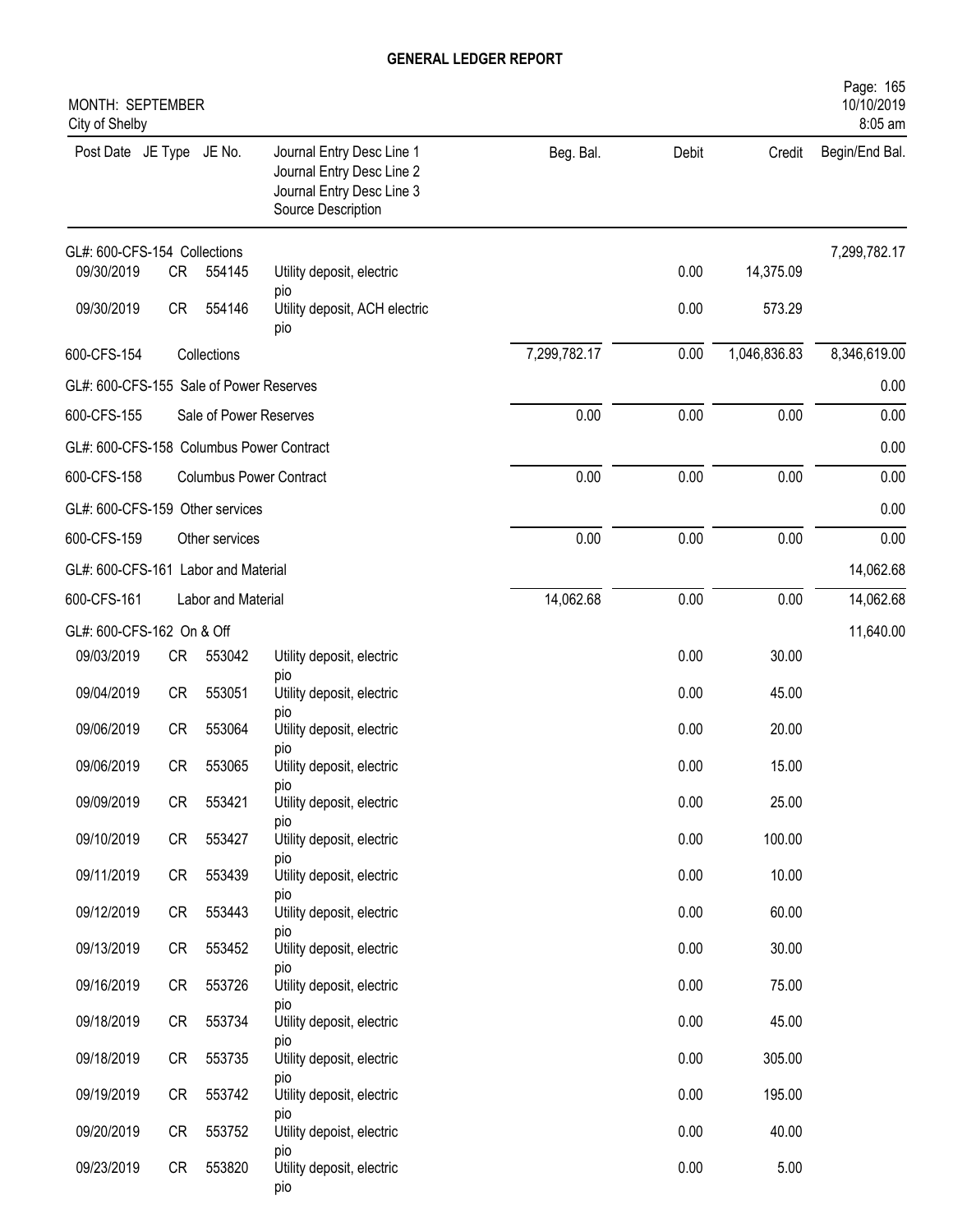| MONTH: SEPTEMBER<br>City of Shelby |           |                     |                                                                                                           |           |          |          | Page: 166<br>10/10/2019<br>8:05 am |
|------------------------------------|-----------|---------------------|-----------------------------------------------------------------------------------------------------------|-----------|----------|----------|------------------------------------|
| Post Date JE Type JE No.           |           |                     | Journal Entry Desc Line 1<br>Journal Entry Desc Line 2<br>Journal Entry Desc Line 3<br>Source Description | Beg. Bal. | Debit    | Credit   | Begin/End Bal.                     |
| GL#: 600-CFS-162 On & Off          |           |                     |                                                                                                           |           |          |          | 11,640.00                          |
| 09/24/2019                         | CR        | 554032              | Utility deposit, electric<br>pio                                                                          |           | 0.00     | 5.00     |                                    |
| 09/25/2019                         | CR        | 554034              | Utility deposit, electric                                                                                 |           | 0.00     | 40.00    |                                    |
| 09/26/2019                         | CR        | 554051              | pio<br>Utility deposit, electric                                                                          |           | 0.00     | 40.00    |                                    |
| 09/27/2019                         | <b>CR</b> | 554059              | pio<br>Utility deposit, electric                                                                          |           | 0.00     | 10.00    |                                    |
| 09/30/2019                         | CR        | 554145              | pio<br>Utility deposit, electric<br>pio                                                                   |           | 0.00     | 15.00    |                                    |
| 600-CFS-162                        |           | On & Off            |                                                                                                           | 11,640.00 | 0.00     | 1,110.00 | 12,750.00                          |
| GL#: 600-CFS-164 Heat              |           |                     |                                                                                                           |           |          |          | 0.00                               |
| 600-CFS-164                        | Heat      |                     |                                                                                                           | 0.00      | 0.00     | 0.00     | 0.00                               |
| GL#: 600-CFS-166 JV2R-Generation   |           |                     |                                                                                                           |           |          |          | 0.00                               |
| 600-CFS-166                        |           | JV2R-Generation     |                                                                                                           | 0.00      | 0.00     | 0.00     | 0.00                               |
|                                    |           |                     | GL#: 600-CPO-507 Maintenance Building/Grounds                                                             |           |          |          | 71.92                              |
| 600-CPO-507                        |           |                     | Maintenance Building/Grounds                                                                              | 71.92     | 0.00     | 0.00     | 71.92                              |
|                                    |           |                     | GL#: 600-CPO-530 Office Equipment/Furn/Fixtures                                                           |           |          |          | 2,276.10                           |
| 600-CPO-530                        |           |                     | Office Equipment/Furn/Fixtures                                                                            | 2,276.10  | 0.00     | 0.00     | 2,276.10                           |
| GL#: 600-CPO-581 PBX System        |           |                     |                                                                                                           |           |          |          | 0.00                               |
| 600-CPO-581                        |           | PBX System          |                                                                                                           | 0.00      | 0.00     | 0.00     | 0.00                               |
| GL#: 600-DBT-503 Note/Loan Payment |           |                     |                                                                                                           |           |          |          | 0.00                               |
| 600-DBT-503                        |           | Note/Loan Payment   |                                                                                                           | 0.00      | 0.00     | 0.00     | 0.00                               |
| GL#: 600-DBT-504 Bond Payment      |           |                     |                                                                                                           |           |          |          | 0.00                               |
| 600-DBT-504                        |           | <b>Bond Payment</b> |                                                                                                           | 0.00      | 0.00     | 0.00     | 0.00                               |
| GL#: 600-DBT-505 Interest Expense  |           |                     |                                                                                                           |           |          |          | 0.00                               |
| 600-DBT-505                        |           | Interest Expense    |                                                                                                           | 0.00      | 0.00     | 0.00     | 0.00                               |
| GL#: 600-DBT-531 Miscellaneous     |           |                     |                                                                                                           |           |          |          | $0.00\,$                           |
| 600-DBT-531                        |           | Miscellaneous       |                                                                                                           | 0.00      | 0.00     | $0.00\,$ | 0.00                               |
|                                    |           |                     | GL#: 600-DCP-507 Maintenance Building/Grounds                                                             |           |          |          | 0.00                               |
| 600-DCP-507                        |           |                     | Maintenance Building/Grounds                                                                              | 0.00      | 0.00     | 0.00     | 0.00                               |
| GL#: 600-DCP-515 Equipment         |           |                     |                                                                                                           |           |          |          | 11,252.00                          |
| 09/13/2019                         | AP        | 553486              | ANIXTER INC.<br>Various supplies<br>INV#:<br>4357621-00<br>AP REF# (VND#: ANIXTER IN)                     |           | 2,183.00 | 0.00     |                                    |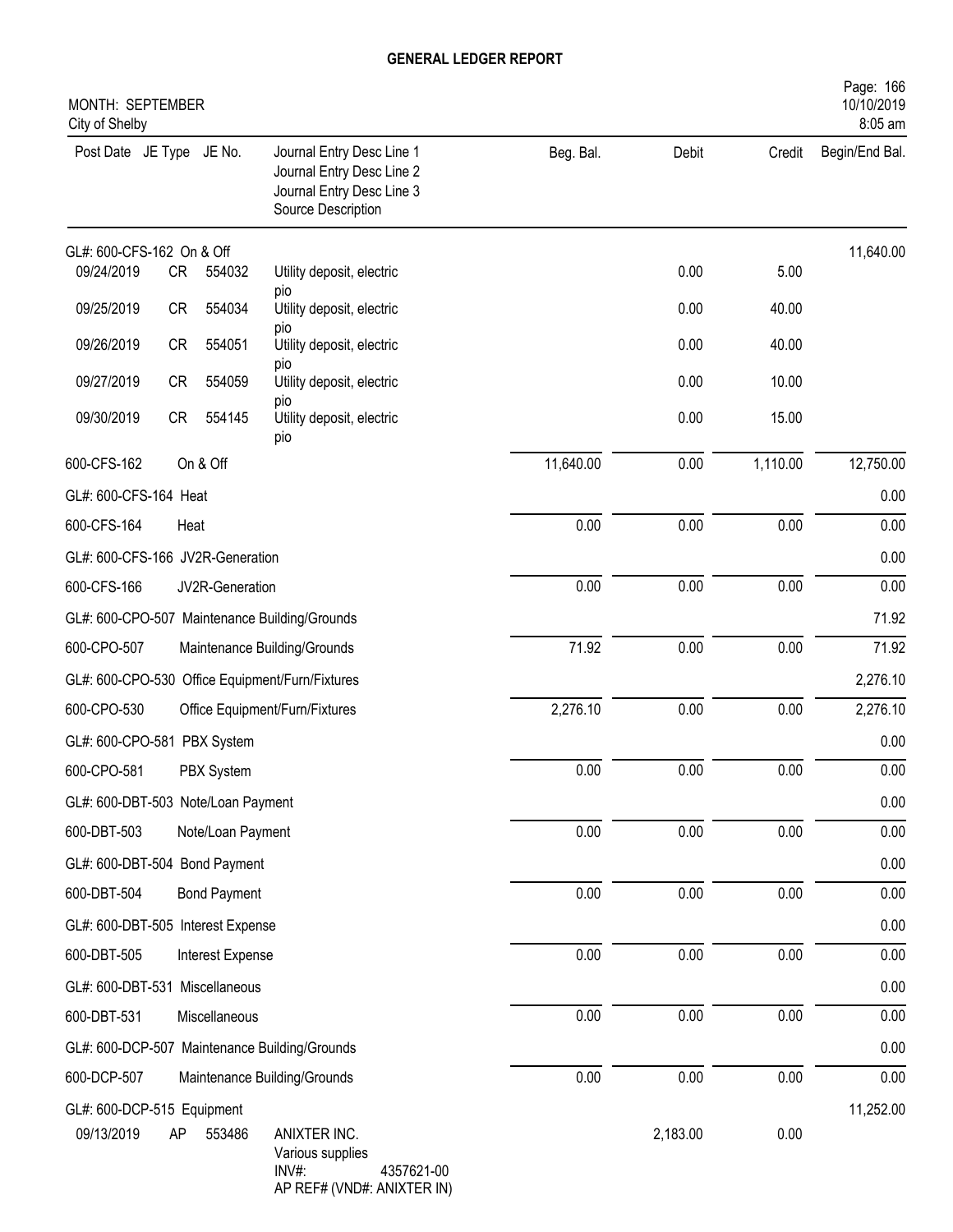| MONTH: SEPTEMBER<br>City of Shelby           |                             |                                                                                                                  |           |          |          | Page: 167<br>10/10/2019<br>8:05 am |
|----------------------------------------------|-----------------------------|------------------------------------------------------------------------------------------------------------------|-----------|----------|----------|------------------------------------|
| Post Date JE Type JE No.                     |                             | Journal Entry Desc Line 1<br>Journal Entry Desc Line 2<br>Journal Entry Desc Line 3<br>Source Description        | Beg. Bal. | Debit    | Credit   | Begin/End Bal.                     |
| 600-DCP-515                                  | Equipment                   |                                                                                                                  | 11,252.00 | 2,183.00 | 0.00     | 13,435.00                          |
| GL#: 600-DCP-521 Meters and Related Supplies |                             |                                                                                                                  |           |          |          | 7,000.00                           |
| 09/26/2019                                   | AP<br>553974                | POWER LINE SUPPLY CO<br><b>Connector Insulated Piercing</b><br>INV#:<br>56401788<br>AP REF# (VND#: POWER LINE)   |           | 1,629.60 | 0.00     |                                    |
| 600-DCP-521                                  | Meters and Related Supplies |                                                                                                                  | 7,000.00  | 1,629.60 | 0.00     | 8,629.60                           |
| GL#: 600-DCP-531 Miscellaneous               |                             |                                                                                                                  |           |          |          | 0.00                               |
| 600-DCP-531                                  | Miscellaneous               |                                                                                                                  | 0.00      | 0.00     | 0.00     | 0.00                               |
| GL#: 600-DCP-539 Traffic Signals             |                             |                                                                                                                  |           |          |          | 6,140.50                           |
| 09/26/2019                                   | AP<br>553958                | RICHLAND ENGINEERING LIMITED<br>Smiley/Gamble Intersection<br>$INV#$ :<br>119017-5<br>AP REF# (VND#: RICH ENGIN) |           | 6,510.00 | 0.00     |                                    |
| 600-DCP-539                                  | <b>Traffic Signals</b>      |                                                                                                                  | 6,140.50  | 6,510.00 | 0.00     | 12,650.50                          |
| GL#: 600-DCP-553 Street Lighting             |                             |                                                                                                                  |           |          |          | 5,999.40                           |
| 600-DCP-553                                  | <b>Street Lighting</b>      |                                                                                                                  | 5,999.40  | 0.00     | 0.00     | 5,999.40                           |
| GL#: 600-DCP-555 Digger derrick truck        |                             |                                                                                                                  |           |          |          | 0.00                               |
| 600-DCP-555                                  | Digger derrick truck        |                                                                                                                  | 0.00      | 0.00     | 0.00     | 0.00                               |
| GL#: 600-DCP-560 Storage Building            |                             |                                                                                                                  |           |          |          | 0.00                               |
| 600-DCP-560                                  | Storage Building            |                                                                                                                  | 0.00      | $0.00\,$ | $0.00\,$ | 0.00                               |
| GL#: 600-DCP-561 GIS System                  |                             |                                                                                                                  |           |          |          | 0.00                               |
| 600-DCP-561                                  | GIS System                  |                                                                                                                  | 0.00      | 0.00     | 0.00     | 0.00                               |
| GL#: 600-DCP-564 Service Vehicle             |                             |                                                                                                                  |           |          |          | 0.00                               |
| 600-DCP-564                                  | Service Vehicle             |                                                                                                                  | 0.00      | 0.00     | 0.00     | 0.00                               |
| GL#: 600-DCP-565 Pick-up Truck               |                             |                                                                                                                  |           |          |          | 0.00                               |
| 600-DCP-565                                  | Pick-up Truck               |                                                                                                                  | 0.00      | 0.00     | 0.00     | 0.00                               |
| GL#: 600-DCP-570 Backup Breaker Sub-Station  |                             |                                                                                                                  |           |          |          | 0.00                               |
| 600-DCP-570                                  | Backup Breaker Sub-Station  |                                                                                                                  | 0.00      | 0.00     | 0.00     | 0.00                               |
| GL#: 600-DCP-571 Reclosing Relays            |                             |                                                                                                                  |           |          |          | 0.00                               |
| 600-DCP-571                                  | <b>Reclosing Relays</b>     |                                                                                                                  | 0.00      | 0.00     | 0.00     | 0.00                               |
| GL#: 600-DCP-572 System Upgrades             |                             |                                                                                                                  |           |          |          | 7,623.59                           |
| 600-DCP-572                                  | System Upgrades             |                                                                                                                  | 7,623.59  | 0.00     | $0.00\,$ | 7,623.59                           |
| GL#: 600-DCP-582 SCADA System                |                             |                                                                                                                  |           |          |          | 957.50                             |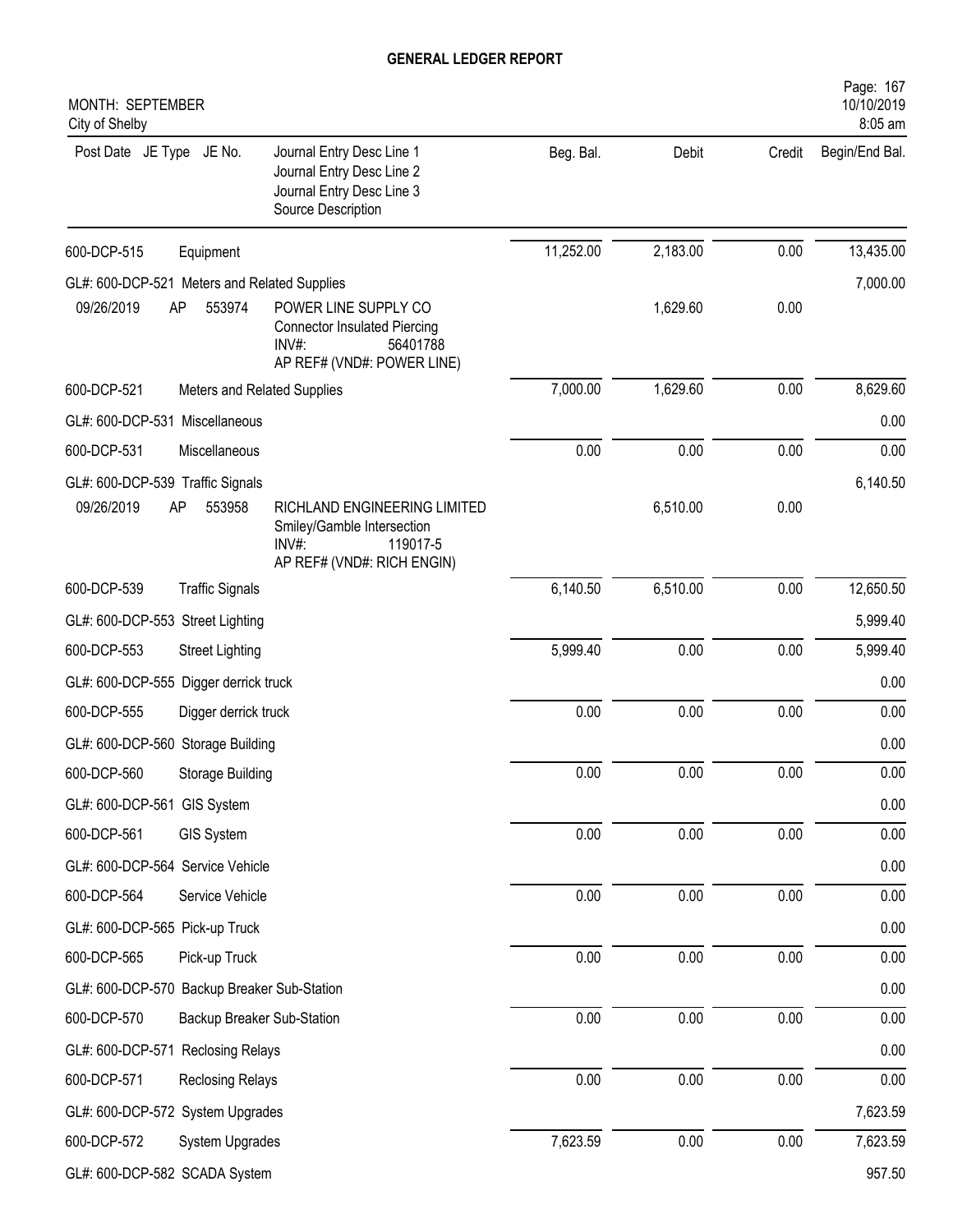| MONTH: SEPTEMBER<br>City of Shelby      |             |                        |                                                                                                           |            |           |        | Page: 168<br>10/10/2019<br>8:05 am |
|-----------------------------------------|-------------|------------------------|-----------------------------------------------------------------------------------------------------------|------------|-----------|--------|------------------------------------|
| Post Date JE Type JE No.                |             |                        | Journal Entry Desc Line 1<br>Journal Entry Desc Line 2<br>Journal Entry Desc Line 3<br>Source Description | Beg. Bal.  | Debit     | Credit | Begin/End Bal.                     |
| 600-DCP-582                             |             | <b>SCADA System</b>    |                                                                                                           | 957.50     | 0.00      | 0.00   | 957.50                             |
| GL#: 600-DCP-583 Dump Truck             |             |                        |                                                                                                           |            |           |        | 0.00                               |
| 600-DCP-583                             |             | Dump Truck             |                                                                                                           | 0.00       | 0.00      | 0.00   | 0.00                               |
| GL#: 600-DCP-588 Bucket Truck           |             |                        |                                                                                                           |            |           |        | 0.00                               |
| 600-DCP-588                             |             | <b>Bucket Truck</b>    |                                                                                                           | 0.00       | 0.00      | 0.00   | 0.00                               |
| GL#: 600-DCP-610 138kV Tie Line         |             |                        |                                                                                                           |            |           |        | 0.00                               |
| 600-DCP-610                             |             | 138kV Tie Line         |                                                                                                           | 0.00       | 0.00      | 0.00   | 0.00                               |
| GL#: 600-DCP-611 North Side Sub Station |             |                        |                                                                                                           |            |           |        | 0.00                               |
| 600-DCP-611                             |             | North Side Sub Station |                                                                                                           | 0.00       | 0.00      | 0.00   | 0.00                               |
| GL#: 600-DCP-617 Leases-Equipment       |             |                        |                                                                                                           |            |           |        | 0.00                               |
| 600-DCP-617                             |             | Leases-Equipment       |                                                                                                           | 0.00       | 0.00      | 0.00   | 0.00                               |
| GL#: 600-DCP-633 Tie Line 138kv(2)      |             |                        |                                                                                                           |            |           |        | 0.00                               |
| 600-DCP-633                             |             | Tie Line 138kv(2)      |                                                                                                           | 0.00       | 0.00      | 0.00   | 0.00                               |
| GL#: 600-DIS-400 Wages                  |             |                        |                                                                                                           |            |           |        | 255,542.34                         |
| 09/04/2019                              | AP          | 552748                 | <b>CITY PAYROLL FUND</b><br>Wages 8/18/19-8/31/19<br>INV#:<br>AP REF# (VND#: CITY PAYRO)                  |            | 16,703.55 | 0.00   |                                    |
| 09/18/2019                              | AP          | 553539                 | CITY PAYROLL FUND<br>Wages 9/1/19-9/14/19<br>INV#:<br>AP REF# (VND#: CITY PAYRO)                          |            | 14,279.05 | 0.00   |                                    |
| 600-DIS-400                             |             | Wages                  |                                                                                                           | 255,542.34 | 30,982.60 | 0.00   | 286,524.94                         |
|                                         |             |                        | GL#: 600-DIS-415 Public Employees Retire.System                                                           |            |           |        | 32,399.41                          |
| 09/12/2019                              | AP          | 553340                 | OH PUBLIC EMPLOYEES RETIREMENT<br>Employer portion 7/21/19-<br>INV#:<br>AP REF# (VND#: OPERS              |            | 6,093.76  | 0.00   |                                    |
| 600-DIS-415                             |             |                        | Public Employees Retire.System                                                                            | 32,399.41  | 6,093.76  | 0.00   | 38,493.17                          |
| GL#: 600-DIS-417 FICA                   |             |                        |                                                                                                           |            |           |        | 3,660.65                           |
| 09/04/2019                              | AP          | 552750                 | PAYROLL FUND<br>FICA 8/18/19-8/31/19<br>$INV#$ :                                                          |            | 242.19    | 0.00   |                                    |
| 09/18/2019                              | AP          | 553541                 | AP REF# (VND#: PAYROLL FU)<br>PAYROLL FUND<br>FICA 9/1/19-9/14/19<br>INV#:<br>AP REF# (VND#: PAYROLL FU)  |            | 207.07    | 0.00   |                                    |
| 600-DIS-417                             | <b>FICA</b> |                        |                                                                                                           | 3,660.65   | 449.26    | 0.00   | 4,109.91                           |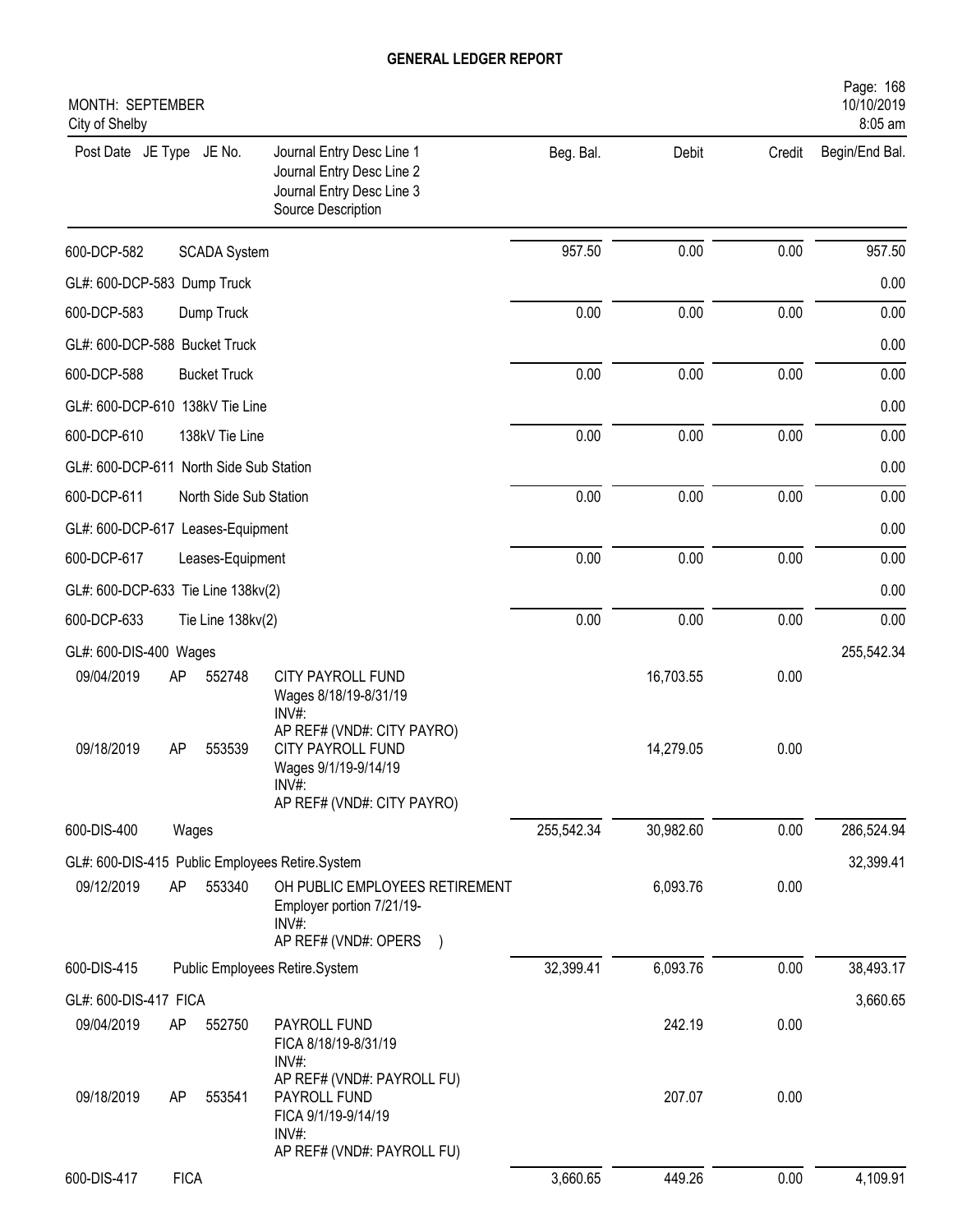| MONTH: SEPTEMBER<br>City of Shelby              |    |                                |                                                                                                                   |           |          |        | Page: 169<br>10/10/2019<br>8:05 am |
|-------------------------------------------------|----|--------------------------------|-------------------------------------------------------------------------------------------------------------------|-----------|----------|--------|------------------------------------|
| Post Date JE Type JE No.                        |    |                                | Journal Entry Desc Line 1<br>Journal Entry Desc Line 2<br>Journal Entry Desc Line 3<br>Source Description         | Beg. Bal. | Debit    | Credit | Begin/End Bal.                     |
| GL#: 600-DIS-418 Hospitalization                |    |                                |                                                                                                                   |           |          |        | 66,941.11                          |
| 09/03/2019                                      | AP | 552648                         | <b>US BANK ICS</b><br>Acct 19-OME095 Sept 2019<br>$INV#$ :<br>AP REF# (VND#: US BANK IC)                          |           | 8,978.93 | 0.00   |                                    |
| 600-DIS-418                                     |    | Hospitalization                |                                                                                                                   | 66,941.11 | 8,978.93 | 0.00   | 75,920.04                          |
| GL#: 600-DIS-419 Life Insurance                 |    |                                |                                                                                                                   |           |          |        | 607.20                             |
| 09/03/2019                                      | AP | 552654                         | AMERICAN UNITED LIFE INS CO<br>Policy G 00608125-0002-000<br>$INV#$ :<br>AP REF# (VND#: AMERICAN U)               |           | 80.40    | 0.00   |                                    |
| 600-DIS-419                                     |    | Life Insurance                 |                                                                                                                   | 607.20    | 80.40    | 0.00   | 687.60                             |
| GL#: 600-DIS-420 Workers Compensation           |    |                                |                                                                                                                   |           |          |        | 6,224.11                           |
| 09/12/2019                                      | AP | 553308                         | BUREAU OF WORKERS COMPENSATION<br>Installment payment<br>1006237326b<br>INV#:<br>AP REF# (VND#: BWC               |           | 914.00   | 0.00   |                                    |
| 600-DIS-420                                     |    | <b>Workers Compensation</b>    |                                                                                                                   | 6,224.11  | 914.00   | 0.00   | 7,138.11                           |
| GL#: 600-DIS-421                                |    | Unemployment                   |                                                                                                                   |           |          |        | 100.00                             |
| 600-DIS-421                                     |    | Unemployment                   |                                                                                                                   | 100.00    | 0.00     | 0.00   | 100.00                             |
| GL#: 600-DIS-427 Water and Sewer                |    |                                |                                                                                                                   |           |          |        | 470.46                             |
| 09/26/2019                                      | AP | 553966                         | MUNICIPAL UTILITIES<br>40.225.1<br>INV#<br>AP REF# (VND#: MUNI UTILI)                                             |           | 50.84    | 0.00   |                                    |
| 600-DIS-427                                     |    | Water and Sewer                |                                                                                                                   | 470.46    | 50.84    | 0.00   | 521.30                             |
| GL#: 600-DIS-428 Telephone                      |    |                                |                                                                                                                   |           |          |        | 3,070.97                           |
| 09/23/2019                                      | AP | 553807                         | CHARTER COMM HOLDINGS LLC<br>acct 01075-321600202-1001<br>INV#:<br>321600202091619c<br>AP REF# (VND#: CHART COMM) |           | 19.40    | 0.00   |                                    |
| 600-DIS-428                                     |    | Telephone                      |                                                                                                                   | 3,070.97  | 19.40    | 0.00   | 3,090.37                           |
| GL#: 600-DIS-429 Propane                        |    |                                |                                                                                                                   |           |          |        | 269.00                             |
| 600-DIS-429                                     |    | Propane                        |                                                                                                                   | 269.00    | 0.00     | 0.00   | 269.00                             |
| GL#: 600-DIS-435 Property and Liability Insuran |    |                                |                                                                                                                   |           |          |        | 0.00                               |
| 600-DIS-435                                     |    | Property and Liability Insuran |                                                                                                                   | 0.00      | 0.00     | 0.00   | 0.00                               |
| GL#: 600-DIS-436 Auto Insurance                 |    |                                |                                                                                                                   |           |          |        | 0.00                               |
| 600-DIS-436                                     |    | Auto Insurance                 |                                                                                                                   | 0.00      | 0.00     | 0.00   | 0.00                               |
|                                                 |    |                                | GL#: 600-DIS-471 Education, Mtgs. & Related Exp.                                                                  |           |          |        | 5,010.00                           |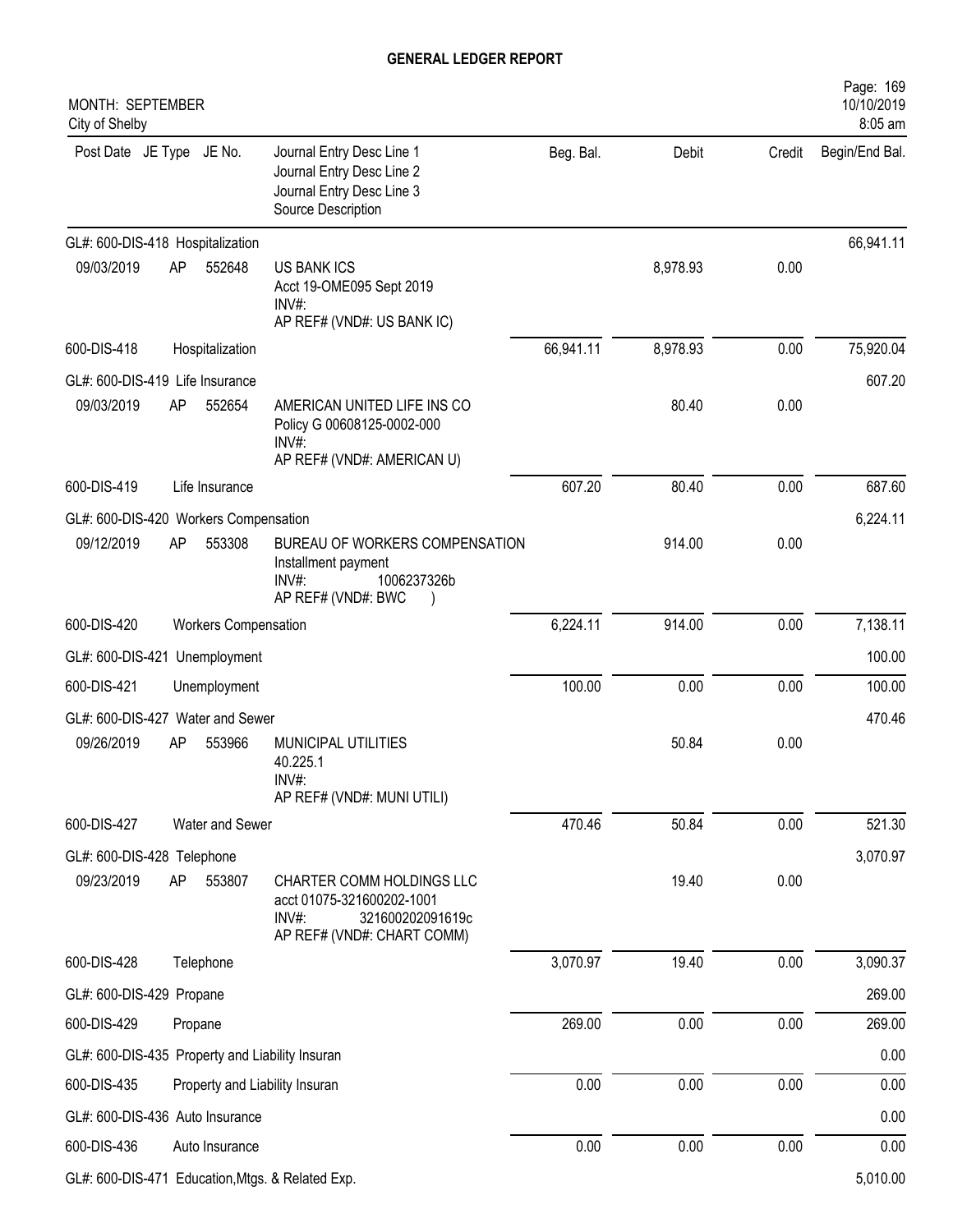| MONTH: SEPTEMBER<br>City of Shelby     |    |                       |                                                                                                                                |           |          |        | Page: 170<br>10/10/2019<br>8:05 am |
|----------------------------------------|----|-----------------------|--------------------------------------------------------------------------------------------------------------------------------|-----------|----------|--------|------------------------------------|
| Post Date JE Type JE No.               |    |                       | Journal Entry Desc Line 1<br>Journal Entry Desc Line 2<br>Journal Entry Desc Line 3<br>Source Description                      | Beg. Bal. | Debit    | Credit | Begin/End Bal.                     |
| 09/19/2019                             | AP | 553706                | GL#: 600-DIS-471 Education, Mtgs. & Related Exp.<br>NORTHWEST LINEMAN COLLEGE<br>Lineworker modules<br>GT-000360C<br>$INV#$ :  |           | 1,220.00 | 0.00   | 5,010.00                           |
| 600-DIS-471                            |    |                       | AP REF# (VND#: N WEST )<br>Education, Mtgs. & Related Exp.                                                                     | 5,010.00  | 1,220.00 | 0.00   | 6,230.00                           |
| GL#: 600-DIS-472 Supplies              |    |                       |                                                                                                                                |           |          |        | 2,066.61                           |
| 09/06/2019                             | AP | 552994                | DAS HARDWARE LLC<br>Line dept Aug 2019<br>INV#:<br>AP REF# (VND#: DAS HARDWA)                                                  |           | 169.21   | 0.00   |                                    |
| 600-DIS-472                            |    | Supplies              |                                                                                                                                | 2,066.61  | 169.21   | 0.00   | 2,235.82                           |
| GL#: 600-DIS-473 Office Supplies       |    |                       |                                                                                                                                |           |          |        | 28.60                              |
| 600-DIS-473                            |    | Office Supplies       |                                                                                                                                | 28.60     | 0.00     | 0.00   | 28.60                              |
| GL#: 600-DIS-484 Fuel, Autos-Equipment |    |                       |                                                                                                                                |           |          |        | 9,878.61                           |
| 09/12/2019                             | AP | 553312                | COLE DISTRIBUTING INC.<br>Fuel cost Aug 2019<br>$INV#$ :<br>AP REF# (VND#: COLE DISTR)                                         |           | 1,580.00 | 0.00   |                                    |
| 600-DIS-484<br>Fuel, Autos-Equipment   |    |                       |                                                                                                                                | 9,878.61  | 1,580.00 | 0.00   | 11,458.61                          |
| GL#: 600-DIS-485 Maintenance, Autos    |    |                       |                                                                                                                                |           |          |        | 2,464.27                           |
| 09/12/2019                             | AP | 553328                | ADVANCE AUTO PARTS<br>Diesel exhaust fluid<br>INV#:<br>1734                                                                    |           | 27.58    | 0.00   |                                    |
| 09/12/2019                             | AP | 553336                | AP REF# (VND#: ADVANCE AU)<br>TEREX UTILITIES INC<br>Maintenance 8/19/19<br>$INV#$ :<br>90974296<br>AP REF# (VND#: TEREX UTIL) |           | 2,866.87 | 0.00   |                                    |
| 600-DIS-485                            |    | Maintenance, Autos    |                                                                                                                                | 2,464.27  | 2,894.45 | 0.00   | 5,358.72                           |
| GL#: 600-DIS-486 Maintenance Equipment |    |                       |                                                                                                                                |           |          |        | 15,298.95                          |
| 09/12/2019                             | AP | 553342                | 7LSI LLC<br>20 hour time block<br>$INV#$ :<br>2019-2029<br>AP REF# (VND#: 7LSI LLC)                                            |           | 220.00   | 0.00   |                                    |
| 600-DIS-486                            |    | Maintenance Equipment |                                                                                                                                | 15,298.95 | 220.00   | 0.00   | 15,518.95                          |
| GL#: 600-DIS-500 Engineering           |    |                       |                                                                                                                                |           |          |        | 2,913.90                           |
| 09/12/2019                             | AP | 553304                | F. E. KROCKA AND ASSOC. INC.<br>Contract engineering<br>INV#:<br>41121b<br>AP REF# (VND#: KROCKA/F.E)                          |           | 277.78   | 0.00   |                                    |
| 600-DIS-500                            |    | Engineering           |                                                                                                                                | 2,913.90  | 277.78   | 0.00   | 3,191.68                           |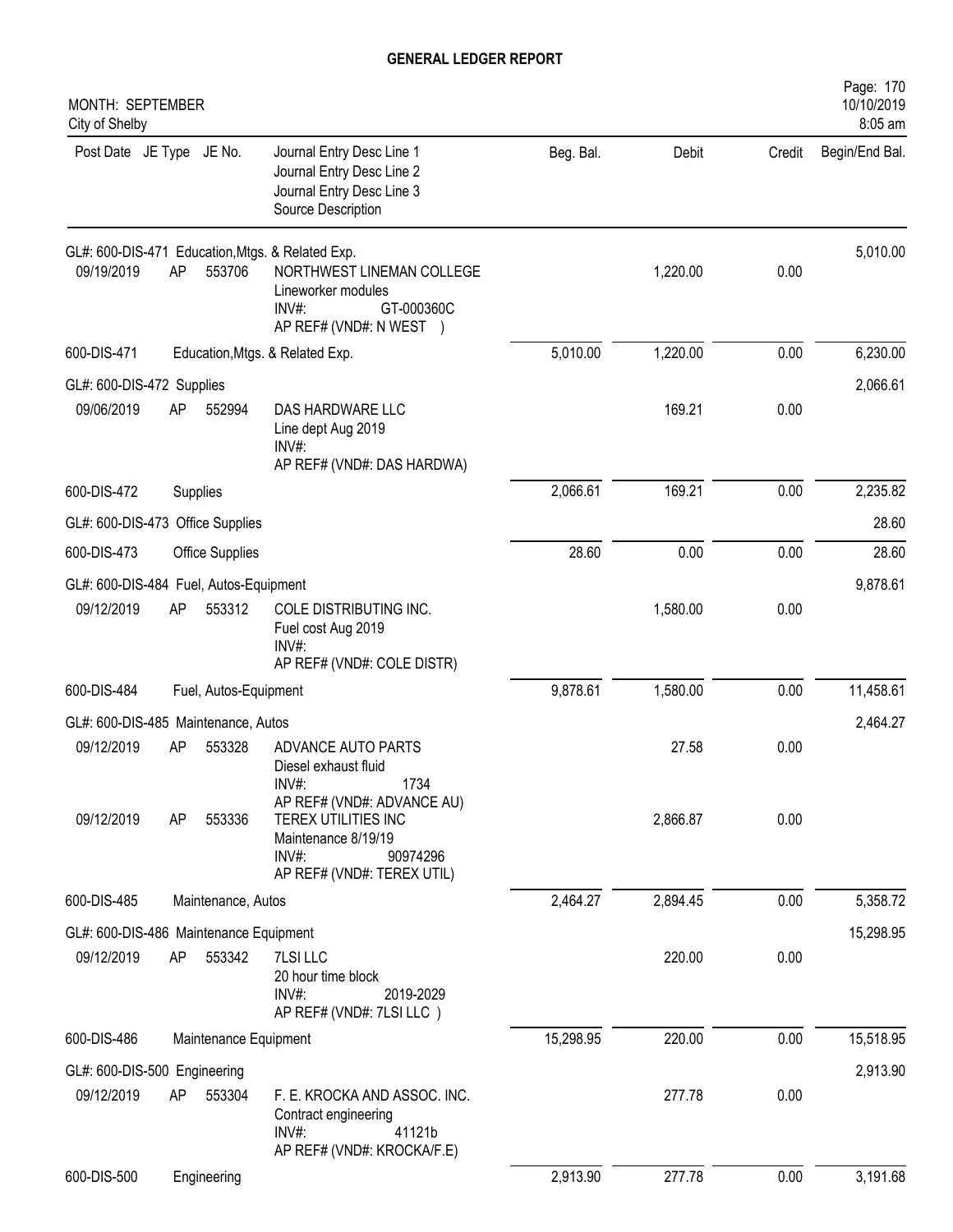| <b>MONTH: SEPTEMBER</b><br>City of Shelby                                                                                                                                                    |           |                       |              | Page: 171<br>10/10/2019<br>8:05 am |
|----------------------------------------------------------------------------------------------------------------------------------------------------------------------------------------------|-----------|-----------------------|--------------|------------------------------------|
| Post Date JE Type JE No.<br>Journal Entry Desc Line 1<br>Journal Entry Desc Line 2<br>Journal Entry Desc Line 3<br>Source Description                                                        | Beg. Bal. | Debit                 | Credit       | Begin/End Bal.                     |
| GL#: 600-DIS-507 Maintenance Building/Grounds                                                                                                                                                |           |                       |              | 1,232.32                           |
| 600-DIS-507<br>Maintenance Building/Grounds                                                                                                                                                  | 1,232.32  | 0.00                  | 0.00         | 1,232.32                           |
| GL#: 600-DIS-510 Clothing Allowance                                                                                                                                                          |           |                       |              | 58.86                              |
| 600-DIS-510<br><b>Clothing Allowance</b>                                                                                                                                                     | 58.86     | 0.00                  | 0.00         | 58.86                              |
| GL#: 600-DIS-512 Tree trimming/removal                                                                                                                                                       |           |                       |              | 42,485.57                          |
| 553322<br>09/12/2019<br>AP<br>OBERLANDERS TREE & LANDSCAPE<br>August tree work<br>INV#:<br>44934<br>AP REF# (VND#: OBERLANDER)<br>09/12/2019<br>AP<br>553324<br>OBERLANDERS TREE & LANDSCAPE |           | 2,537.44<br>10,128.06 | 0.00<br>0.00 |                                    |
| Tree work Aug 2019<br>$INV#$ :<br>44934b<br>AP REF# (VND#: OBERLANDER)                                                                                                                       |           |                       |              |                                    |
| 600-DIS-512<br>Tree trimming/removal                                                                                                                                                         | 42,485.57 | 12,665.50             | 0.00         | 55,151.07                          |
| GL#: 600-DIS-515 Equipment                                                                                                                                                                   |           |                       |              | 4,298.84                           |
| 600-DIS-515<br>Equipment                                                                                                                                                                     | 4,298.84  | 0.00                  | 0.00         | 4,298.84                           |
| GL#: 600-DIS-517 Lab/Misc. Testing                                                                                                                                                           |           |                       |              | 0.00                               |
| 600-DIS-517<br>Lab/Misc. Testing                                                                                                                                                             | 0.00      | 0.00                  | 0.00         | 0.00                               |
| GL#: 600-DIS-518 Lab Supplies                                                                                                                                                                |           |                       |              | 0.00                               |
| 600-DIS-518<br>Lab Supplies                                                                                                                                                                  | 0.00      | 0.00                  | 0.00         | 0.00                               |
| GL#: 600-DIS-521 Meters and Related Supplies                                                                                                                                                 |           |                       |              | 6,925.12                           |
| 09/26/2019<br>AP<br>553970<br>POWER LINE SUPPLY CO<br>Wire Control Cable<br>$INV#$ :<br>56401477<br>AP REF# (VND#: POWER LINE)                                                               |           | 3,875.00              | 0.00         |                                    |
| 600-DIS-521<br>Meters and Related Supplies                                                                                                                                                   | 6,925.12  | 3,875.00              | 0.00         | 10,800.12                          |
| GL#: 600-DIS-527 Transformers, Pad Mount                                                                                                                                                     |           |                       |              | 0.00                               |
| 600-DIS-527<br>Transformers, Pad Mount                                                                                                                                                       | 0.00      | 0.00                  | 0.00         | 0.00                               |
| GL#: 600-DIS-529 Small tools and equipment                                                                                                                                                   |           |                       |              | 6,209.54                           |
| 09/06/2019<br>AP<br>552986<br>MATHESON TRI-GAS INC<br>Acetylene<br>INV#:<br>20337620<br>AP REF# (VND#: MATHESON T)                                                                           |           | 34.95                 | 0.00         |                                    |
| 09/26/2019<br>ANIXTER INC.<br>AP<br>553980<br>High torque inpact<br>$INV#$ :<br>4362817-00<br>AP REF# (VND#: ANIXTER IN)                                                                     |           | 915.00                | 0.00         |                                    |
| 600-DIS-529<br>Small tools and equipment                                                                                                                                                     | 6,209.54  | 949.95                | 0.00         | 7,159.49                           |
|                                                                                                                                                                                              |           |                       |              |                                    |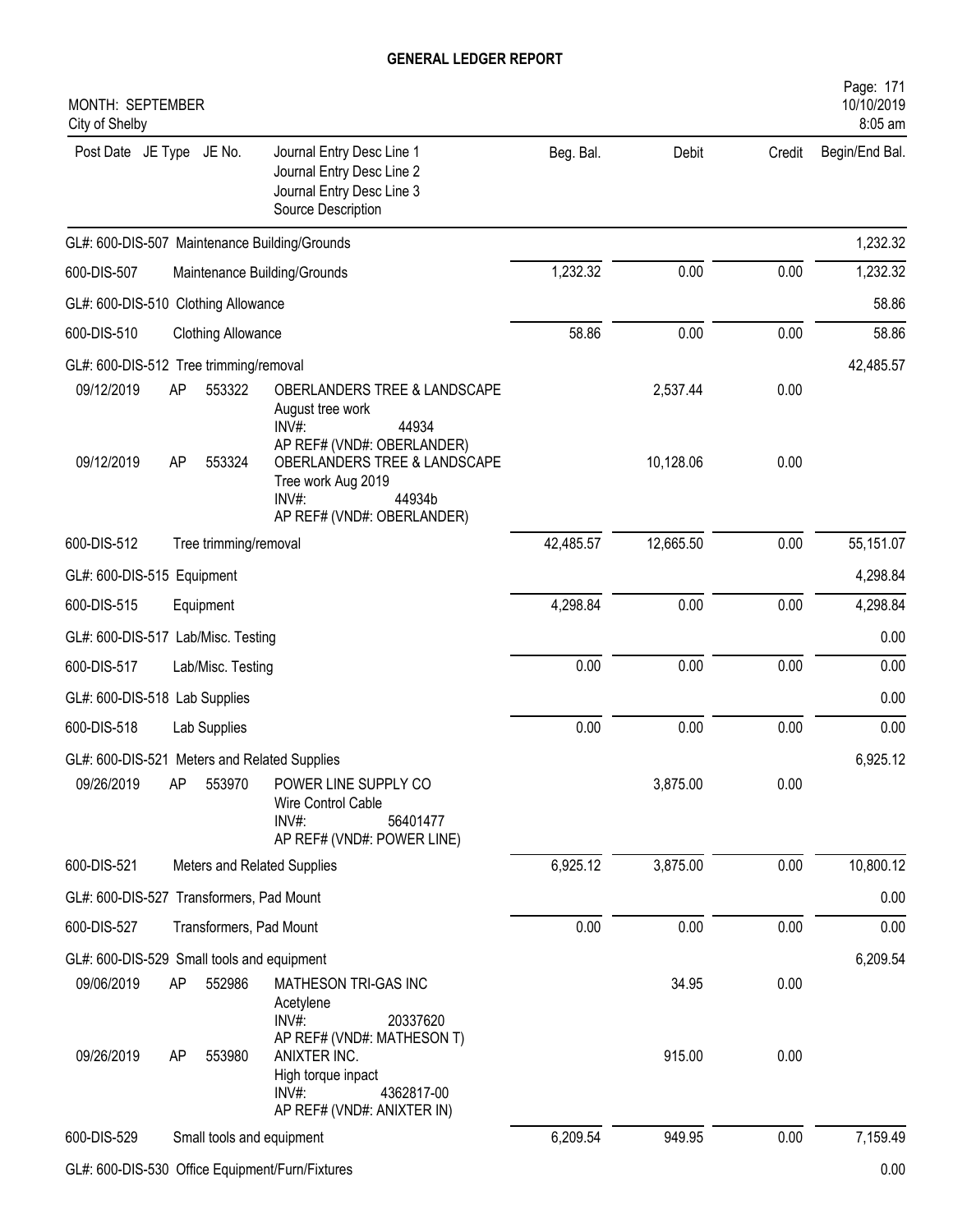| MONTH: SEPTEMBER<br>City of Shelby      |                      |                             |                                                                                                                                                 |            |          |        | Page: 172<br>10/10/2019<br>8:05 am |
|-----------------------------------------|----------------------|-----------------------------|-------------------------------------------------------------------------------------------------------------------------------------------------|------------|----------|--------|------------------------------------|
| Post Date JE Type JE No.                |                      |                             | Journal Entry Desc Line 1<br>Journal Entry Desc Line 2<br>Journal Entry Desc Line 3<br>Source Description                                       | Beg. Bal.  | Debit    | Credit | Begin/End Bal.                     |
| 600-DIS-530                             |                      |                             | Office Equipment/Furn/Fixtures                                                                                                                  | 0.00       | 0.00     | 0.00   | 0.00                               |
| GL#: 600-DIS-531 Miscellaneous          |                      |                             |                                                                                                                                                 |            |          |        | 183,039.84                         |
| 600-DIS-531                             |                      | Miscellaneous               |                                                                                                                                                 | 183,039.84 | 0.00     | 0.00   | 183,039.84                         |
| GL#: 600-DIS-537 EPA Fees and Permits   |                      |                             |                                                                                                                                                 |            |          |        | 0.00                               |
| 600-DIS-537                             |                      | <b>EPA Fees and Permits</b> |                                                                                                                                                 | 0.00       | 0.00     | 0.00   | 0.00                               |
| GL#: 600-DIS-539 Traffic Signals        |                      |                             |                                                                                                                                                 |            |          |        | 7,896.55                           |
| 09/04/2019                              | AP                   | 552787                      | <b>VERIZON WIRELESS</b><br>acct 242147745-0001<br>$INV#$ :<br>9836787725<br>AP REF# (VND#: VERIZON WI)                                          |            | 10.07    | 0.00   |                                    |
| 600-DIS-539                             |                      | <b>Traffic Signals</b>      |                                                                                                                                                 | 7,896.55   | 10.07    | 0.00   | 7,906.62                           |
| GL#: 600-DIS-542 Utility Poles          |                      |                             |                                                                                                                                                 |            |          |        | 24,995.00                          |
| 09/06/2019                              | AP                   | 552996                      | LEPPERT MACHINE CO., INC.<br>Traffic light pole repair<br>INV#:<br>145510<br>AP REF# (VND#: LEPPERT MA)                                         |            | 1,400.00 | 0.00   |                                    |
| 09/06/2019                              | AP                   | 552998                      | LEPPERT MACHINE CO., INC.<br>Traffic light pole repair<br>$INV#$ :<br>145510b<br>AP REF# (VND#: LEPPERT MA)                                     |            | 900.00   | 0.00   |                                    |
| 600-DIS-542                             | <b>Utility Poles</b> |                             |                                                                                                                                                 |            | 2,300.00 | 0.00   | 27,295.00                          |
| GL#: 600-DIS-543 Maintenance substation |                      |                             |                                                                                                                                                 |            |          |        | 11,155.00                          |
| 600-DIS-543                             |                      | Maintenance substation      |                                                                                                                                                 | 11,155.00  | 0.00     | 0.00   | 11,155.00                          |
|                                         |                      |                             | GL#: 600-DIS-550 Overhead distribution supplies                                                                                                 |            |          |        | 20,470.74                          |
| 09/04/2019                              | AP                   | 552791                      | POWER LINE SUPPLY CO<br>Pin Term<br>INV#:<br>56395217                                                                                           |            | 180.40   | 0.00   |                                    |
| 09/12/2019                              | AP                   | 553330                      | AP REF# (VND#: POWER LINE)<br>POWER LINE SUPPLY CO<br>bracket strap, 2 units<br>INV#:<br>56397683                                               |            | 237.00   | 0.00   |                                    |
| 09/12/2019                              | AP                   | 553332                      | AP REF# (VND#: POWER LINE)<br>POWER LINE SUPPLY CO<br>Bronco/XLP 336.4-19 AAC QX<br>$INV#$ :<br>56397680                                        |            | 3,670.00 | 0.00   |                                    |
| 09/19/2019                              | AP                   | 553694                      | AP REF# (VND#: POWER LINE)<br>POWER LINE SUPPLY CO<br>clamp stirrup                                                                             |            | 816.00   | 0.00   |                                    |
| 09/19/2019                              | AP                   | 553698                      | INV#:<br>56399723<br>AP REF# (VND#: POWER LINE)<br>ANIXTER INC.<br>Various supplies 9/9/19<br>INV#:<br>4366785-00<br>AP REF# (VND#: ANIXTER IN) |            | 3,223.00 | 0.00   |                                    |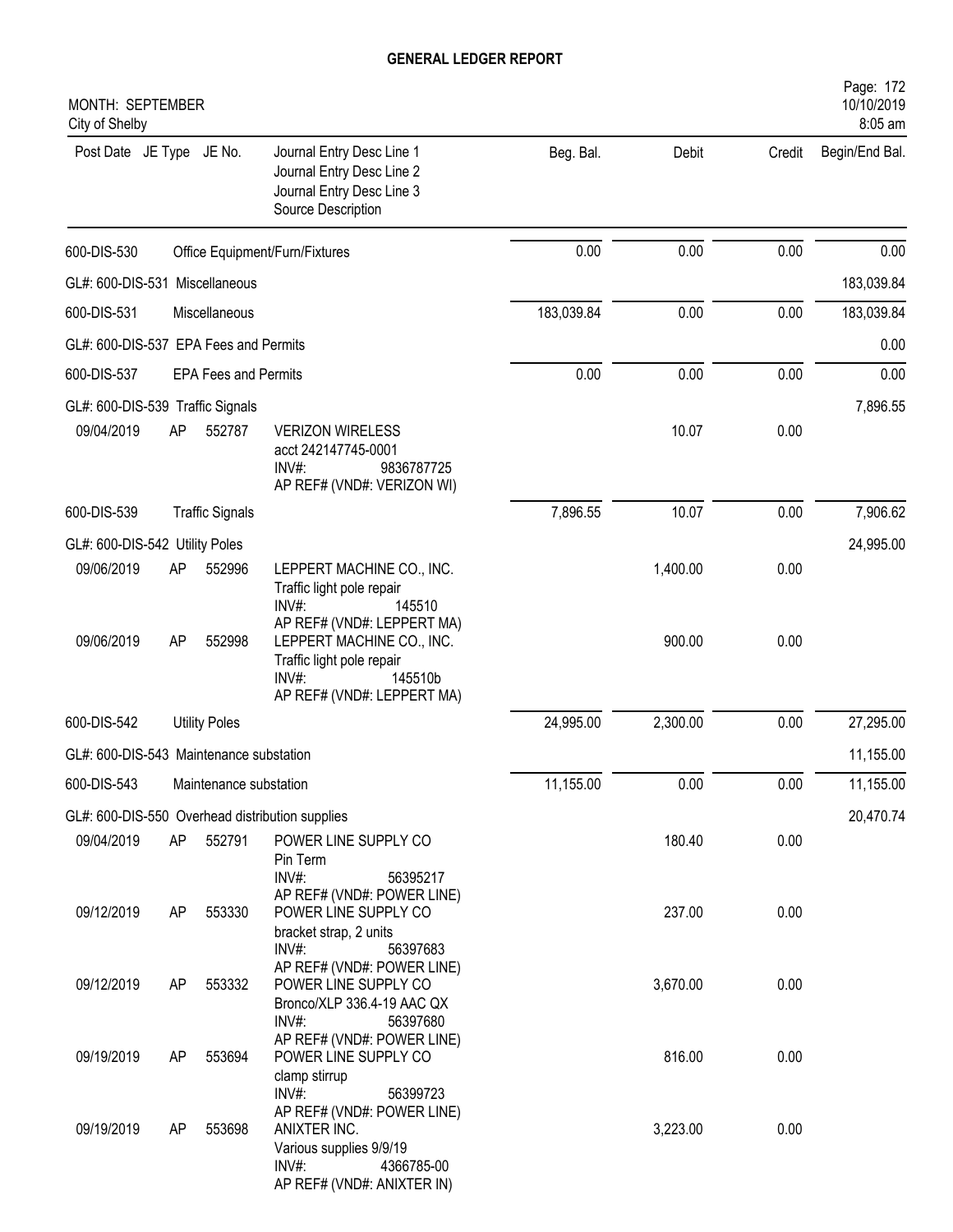| MONTH: SEPTEMBER<br>City of Shelby        |    |                          |                                                                                                                         |           |          |        | Page: 173<br>10/10/2019<br>8:05 am |
|-------------------------------------------|----|--------------------------|-------------------------------------------------------------------------------------------------------------------------|-----------|----------|--------|------------------------------------|
| Post Date JE Type JE No.                  |    |                          | Journal Entry Desc Line 1<br>Journal Entry Desc Line 2<br>Journal Entry Desc Line 3<br>Source Description               | Beg. Bal. | Debit    | Credit | Begin/End Bal.                     |
|                                           |    |                          | GL#: 600-DIS-550 Overhead distribution supplies                                                                         |           |          |        | 20,470.74                          |
| 09/19/2019                                | AP | 553700                   | ANIXTER INC.<br>paint marking<br>INV#:<br>4366925-00                                                                    |           | 37.80    | 0.00   |                                    |
| 09/26/2019                                | AP | 553962                   | AP REF# (VND#: ANIXTER IN)<br>PIFHER TRUCKING LLC<br>Trucking 9/9/19<br>$INV#$ :<br>COS090919                           |           | 343.22   | 0.00   |                                    |
| 09/26/2019                                | AP | 553968                   | AP REF# (VND#: PIFHER TRU)<br>POWER LINE SUPPLY CO<br>Clamp DE Bltd Al Quad NoFit<br>$INV#$ :<br>56401199               |           | 886.50   | 0.00   |                                    |
| 09/26/2019                                | AP | 553978                   | AP REF# (VND#: POWER LINE)<br>ANIXTER INC.<br>Staple roll point<br>$INV#$ :<br>4366920-00<br>AP REF# (VND#: ANIXTER IN) |           | 200.00   | 0.00   |                                    |
| 600-DIS-550                               |    |                          | Overhead distribution supplies                                                                                          | 20,470.74 | 9,593.92 | 0.00   | 30,064.66                          |
|                                           |    |                          | GL#: 600-DIS-551 Underground Distrib. Supplies                                                                          |           |          |        | 7,595.91                           |
| 09/12/2019                                | AP | 553320                   | <b>GRAYBAR ELECTRIC CO.</b><br>Multi Vapor ED28 Hor CLR<br>$INV#$ :<br>9312098653                                       |           | 308.16   | 0.00   |                                    |
| 09/12/2019                                | AP | 553334                   | AP REF# (VND#: GRAYBAR EL)<br>POWER LINE SUPPLY CO<br>Washer Lock Dbl coil 5/8"<br>$INV#$ :<br>56397682                 |           | 155.00   | 0.00   |                                    |
| 09/13/2019                                | AΡ | 553490                   | AP REF# (VND#: POWER LINE)<br>POWER LINE SUPPLY CO<br>tester phasing cordless kit<br>INV#:<br>56398800                  |           | 871.29   | 0.00   |                                    |
| 09/19/2019                                | AP | 553696                   | AP REF# (VND#: POWER LINE)<br>POWER LINE SUPPLY CO<br>Washer Curved<br>INV#:<br>56399724<br>AP REF# (VND#: POWER LINE)  |           | 66.60    | 0.00   |                                    |
| 600-DIS-551                               |    |                          | Underground Distrib. Supplies                                                                                           | 7,595.91  | 1,401.05 | 0.00   | 8,996.96                           |
| GL#: 600-DIS-552 Transformers, Pole Mount |    |                          |                                                                                                                         |           |          |        | 13,835.00                          |
| 09/06/2019                                | AP | 552990                   | POWER LINE SUPPLY CO<br>Transformer 1.5VA<br>$INV#$ :<br>56395224<br>AP REF# (VND#: POWER LINE)                         |           | 563.00   | 0.00   |                                    |
| 600-DIS-552                               |    | Transformers, Pole Mount |                                                                                                                         | 13,835.00 | 563.00   | 0.00   | 14,398.00                          |
| GL#: 600-DIS-553 Street Lighting          |    |                          |                                                                                                                         |           |          |        | 3,276.00                           |
| 600-DIS-553                               |    | <b>Street Lighting</b>   |                                                                                                                         | 3,276.00  | 0.00     | 0.00   | 3,276.00                           |
| GL#: 600-DIS-554 Security Lighting        |    |                          |                                                                                                                         |           |          |        | 7,433.75                           |
| 600-DIS-554                               |    | Security Lighting        |                                                                                                                         | 7,433.75  | 0.00     | 0.00   | 7,433.75                           |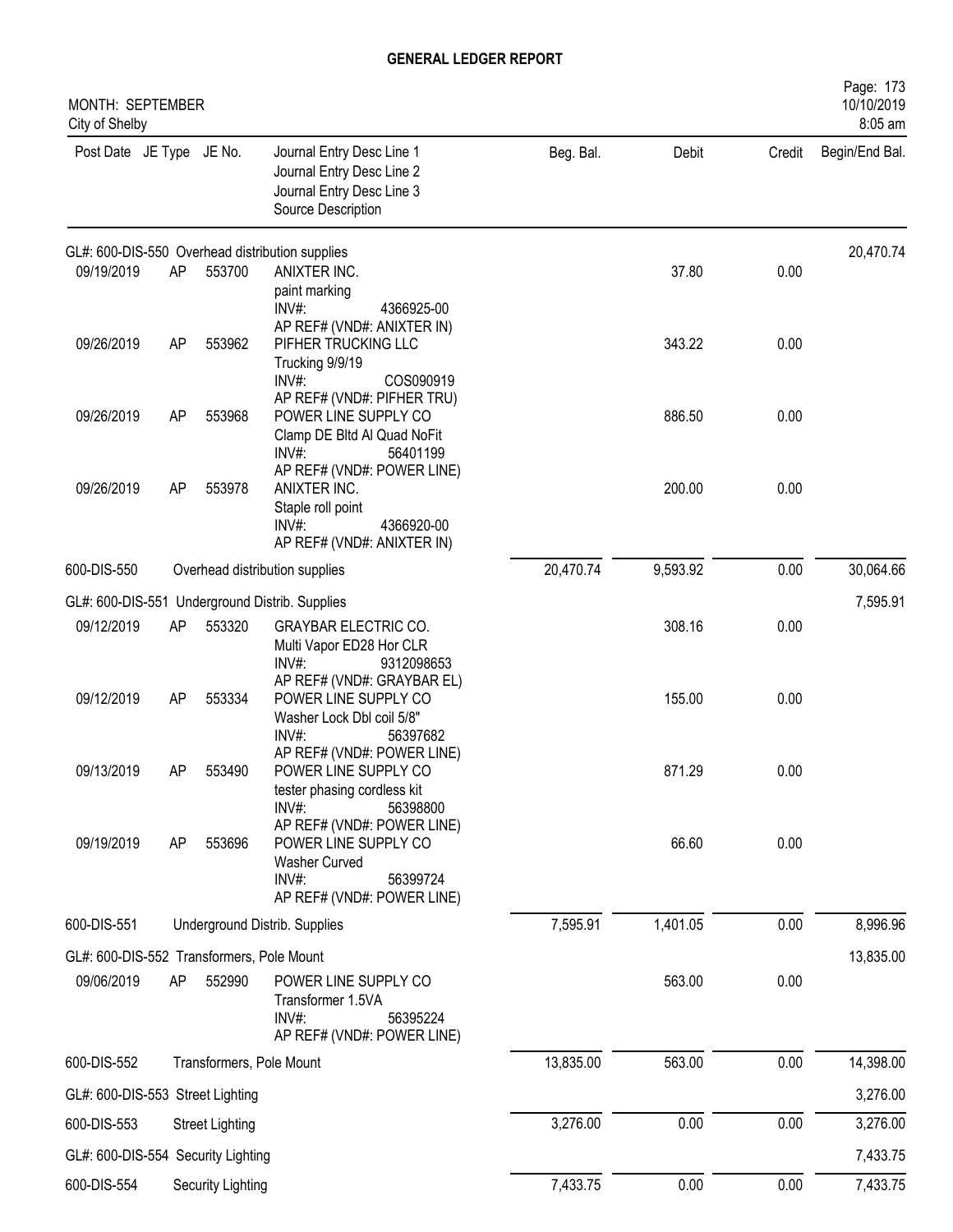| MONTH: SEPTEMBER<br>City of Shelby |    |                  |                                                                                                                            |           |           |        | Page: 174<br>10/10/2019<br>8:05 am |
|------------------------------------|----|------------------|----------------------------------------------------------------------------------------------------------------------------|-----------|-----------|--------|------------------------------------|
| Post Date JE Type JE No.           |    |                  | Journal Entry Desc Line 1<br>Journal Entry Desc Line 2<br>Journal Entry Desc Line 3<br>Source Description                  | Beg. Bal. | Debit     | Credit | Begin/End Bal.                     |
| GL#: 600-DIS-575 Safety Related    |    |                  |                                                                                                                            |           |           |        | 7,804.70                           |
| 09/04/2019                         | AP | 552789           | POWER LINE SUPPLY CO<br>Testing PR gloves<br>$INV#$ :<br>56395538                                                          |           | 284.36    | 0.00   |                                    |
| 09/13/2019                         | AP | 553488           | AP REF# (VND#: POWER LINE)<br>A & M FIRE & SAFETY EQUIP. INC<br>Fire extinguiser inspection<br>$INV#$ :<br>196460          |           | 158.25    | 0.00   |                                    |
| 09/26/2019                         | AP | 553972           | AP REF# (VND#: A & M FIRE)<br>POWER LINE SUPPLY CO<br>Wire Control Cable<br>INV#:<br>56401477b                             |           | 158.10    | 0.00   |                                    |
| 09/26/2019                         | AP | 553976           | AP REF# (VND#: POWER LINE)<br>POWER LINE SUPPLY CO<br>Safety glasses<br>$INV#$ :<br>56401638<br>AP REF# (VND#: POWER LINE) |           | 144.00    | 0.00   |                                    |
| 600-DIS-575                        |    | Safety Related   |                                                                                                                            | 7,804.70  | 744.71    | 0.00   | 8,549.41                           |
| GL#: 600-DIS-617 Leases-Equipment  |    |                  |                                                                                                                            |           |           |        | 0.00                               |
| 600-DIS-617                        |    | Leases-Equipment |                                                                                                                            | 0.00      | 0.00      | 0.00   | 0.00                               |
| GL#: 600-MFG-400 Wages             |    |                  |                                                                                                                            |           |           |        | 88,508.63                          |
| 09/04/2019                         | AP | 552748           | <b>CITY PAYROLL FUND</b><br>Wages 8/18/19-8/31/19<br>INV#                                                                  |           | 5,431.77  | 0.00   |                                    |
| 09/18/2019                         | AΡ | 553539           | AP REF# (VND#: CITY PAYRO)<br><b>CITY PAYROLL FUND</b><br>Wages 9/1/19-9/14/19<br>$INV#$ :<br>AP REF# (VND#: CITY PAYRO)   |           | 4,688.14  | 0.00   |                                    |
| 600-MFG-400                        |    | Wages            |                                                                                                                            | 88,508.63 | 10,119.91 | 0.00   | 98,628.54                          |
|                                    |    |                  | GL#: 600-MFG-415 Public Employees Retire.System                                                                            |           |           |        | 11,280.05                          |
| 09/12/2019                         | AP | 553340           | OH PUBLIC EMPLOYEES RETIREMENT<br>Employer portion 7/21/19-<br>$INV#$ :<br>AP REF# (VND#: OPERS )                          |           | 1,954.80  | 0.00   |                                    |
| 600-MFG-415                        |    |                  | Public Employees Retire.System                                                                                             | 11,280.05 | 1,954.80  | 0.00   | 13,234.85                          |
| GL#: 600-MFG-417 FICA              |    |                  |                                                                                                                            |           |           |        | 1,271.96                           |
| 09/04/2019                         | AP | 552750           | PAYROLL FUND<br>FICA 8/18/19-8/31/19<br>$INV#$ :                                                                           |           | 78.76     | 0.00   |                                    |
| 09/18/2019                         | AP | 553541           | AP REF# (VND#: PAYROLL FU)<br>PAYROLL FUND<br>FICA 9/1/19-9/14/19<br>INV#:<br>AP REF# (VND#: PAYROLL FU)                   |           | 67.97     | 0.00   |                                    |
| 600-MFG-417                        |    | <b>FICA</b>      |                                                                                                                            | 1,271.96  | 146.73    | 0.00   | 1,418.69                           |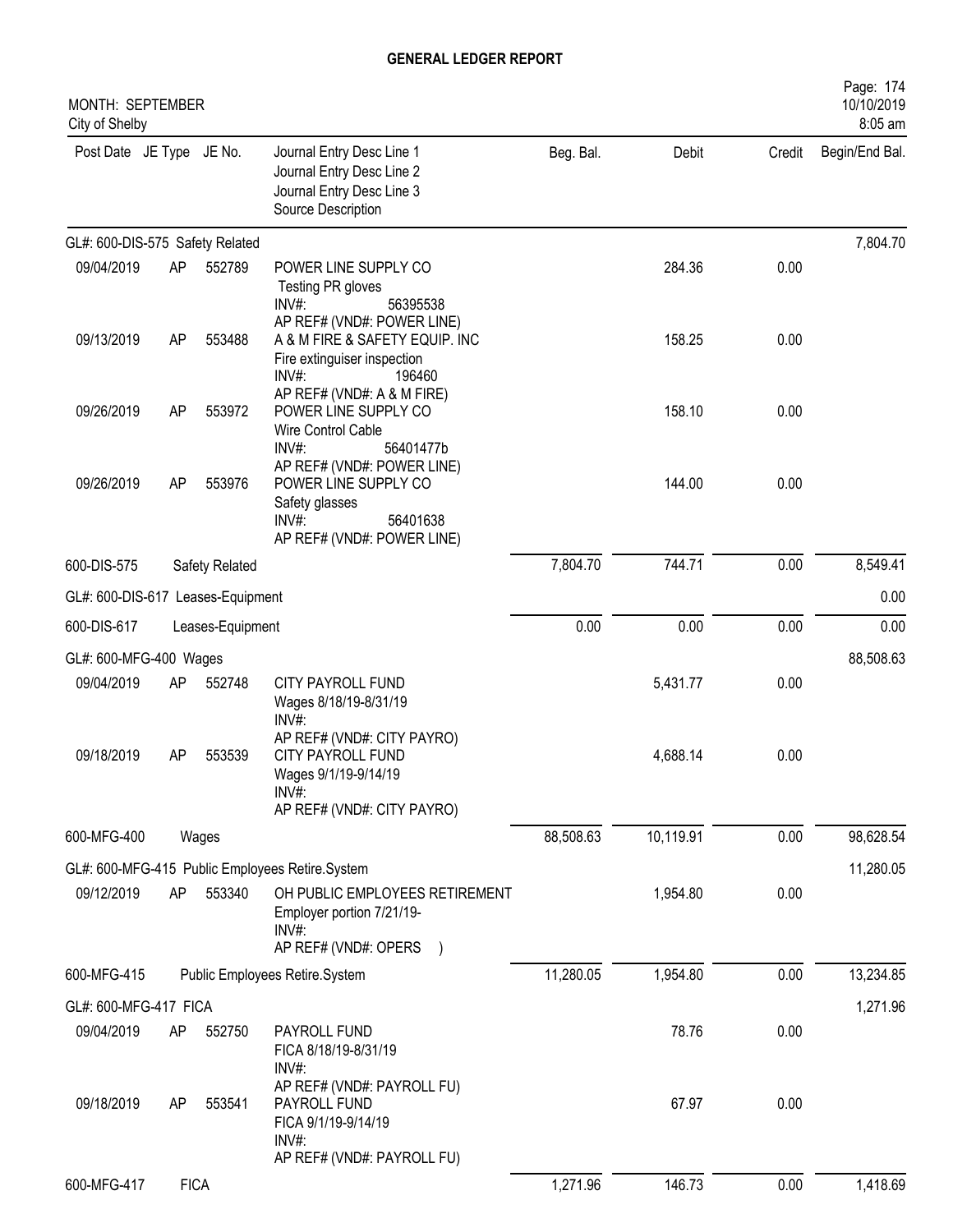| MONTH: SEPTEMBER<br>City of Shelby    |    |                             |                                                                                                                   |           |          |        | Page: 175<br>10/10/2019<br>8:05 am |
|---------------------------------------|----|-----------------------------|-------------------------------------------------------------------------------------------------------------------|-----------|----------|--------|------------------------------------|
| Post Date JE Type JE No.              |    |                             | Journal Entry Desc Line 1<br>Journal Entry Desc Line 2<br>Journal Entry Desc Line 3<br>Source Description         | Beg. Bal. | Debit    | Credit | Begin/End Bal.                     |
| GL#: 600-MFG-418 Hospitalization      |    |                             |                                                                                                                   |           |          |        | 26,081.76                          |
| 09/03/2019                            | AP | 552648                      | <b>US BANK ICS</b><br>Acct 19-OME095 Sept 2019<br>INV#:<br>AP REF# (VND#: US BANK IC)                             |           | 3,260.22 | 0.00   |                                    |
| 600-MFG-418                           |    | Hospitalization             |                                                                                                                   | 26,081.76 | 3,260.22 | 0.00   | 29,341.98                          |
| GL#: 600-MFG-419 Life Insurance       |    |                             |                                                                                                                   |           |          |        | 192.00                             |
| 09/03/2019                            | AP | 552654                      | AMERICAN UNITED LIFE INS CO<br>Policy G 00608125-0002-000<br>INV#:<br>AP REF# (VND#: AMERICAN U)                  |           | 24.00    | 0.00   |                                    |
| 600-MFG-419                           |    | Life Insurance              |                                                                                                                   | 192.00    | 24.00    | 0.00   | 216.00                             |
| GL#: 600-MFG-420 Workers Compensation |    |                             |                                                                                                                   |           |          |        | 2,287.66                           |
| 09/12/2019                            | AP | 553308                      | BUREAU OF WORKERS COMPENSATION<br>Installment payment<br>1006237326b<br>$INV#$ :<br>AP REF# (VND#: BWC            |           | 333.11   | 0.00   |                                    |
| 600-MFG-420                           |    | <b>Workers Compensation</b> |                                                                                                                   | 2,287.66  | 333.11   | 0.00   | 2,620.77                           |
| GL#: 600-MFG-421                      |    | Unemployment                |                                                                                                                   |           |          |        | 0.00                               |
| 600-MFG-421                           |    | Unemployment                |                                                                                                                   | 0.00      | 0.00     | 0.00   | 0.00                               |
| GL#: 600-MFG-425 Natural Gas          |    |                             |                                                                                                                   |           |          |        | 6,058.46                           |
| 09/19/2019                            | AP | 553704                      | <b>COLUMBIA GAS</b><br>acct 1588153200780000<br>INV#<br>45525<br>AP REF# (VND#: COL. GAS)                         |           | 158.74   | 0.00   |                                    |
| 600-MFG-425                           |    | Natural Gas                 |                                                                                                                   | 6,058.46  | 158.74   | 0.00   | 6,217.20                           |
| GL#: 600-MFG-427 Water and Sewer      |    |                             |                                                                                                                   |           |          |        | 737.15                             |
| 09/03/2019                            | AP | 552646                      | MUNICIPAL UTILITIES<br>26.21.1<br>INV#:                                                                           |           | 100.28   | 0.00   |                                    |
| 09/26/2019                            | AP | 553964                      | AP REF# (VND#: MUNI UTILI)<br>MUNICIPAL UTILITIES<br>26.21.1<br>INV#:<br>AP REF# (VND#: MUNI UTILI)               |           | 100.28   | 0.00   |                                    |
| 600-MFG-427                           |    | Water and Sewer             |                                                                                                                   | 737.15    | 200.56   | 0.00   | 937.71                             |
| GL#: 600-MFG-428 Telephone            |    |                             |                                                                                                                   |           |          |        | 230.77                             |
| 09/23/2019                            | AP | 553807                      | CHARTER COMM HOLDINGS LLC<br>acct 01075-321600202-1001<br>INV#:<br>321600202091619c<br>AP REF# (VND#: CHART COMM) |           | 19.40    | 0.00   |                                    |
| 600-MFG-428                           |    | Telephone                   |                                                                                                                   | 230.77    | 19.40    | 0.00   | 250.17                             |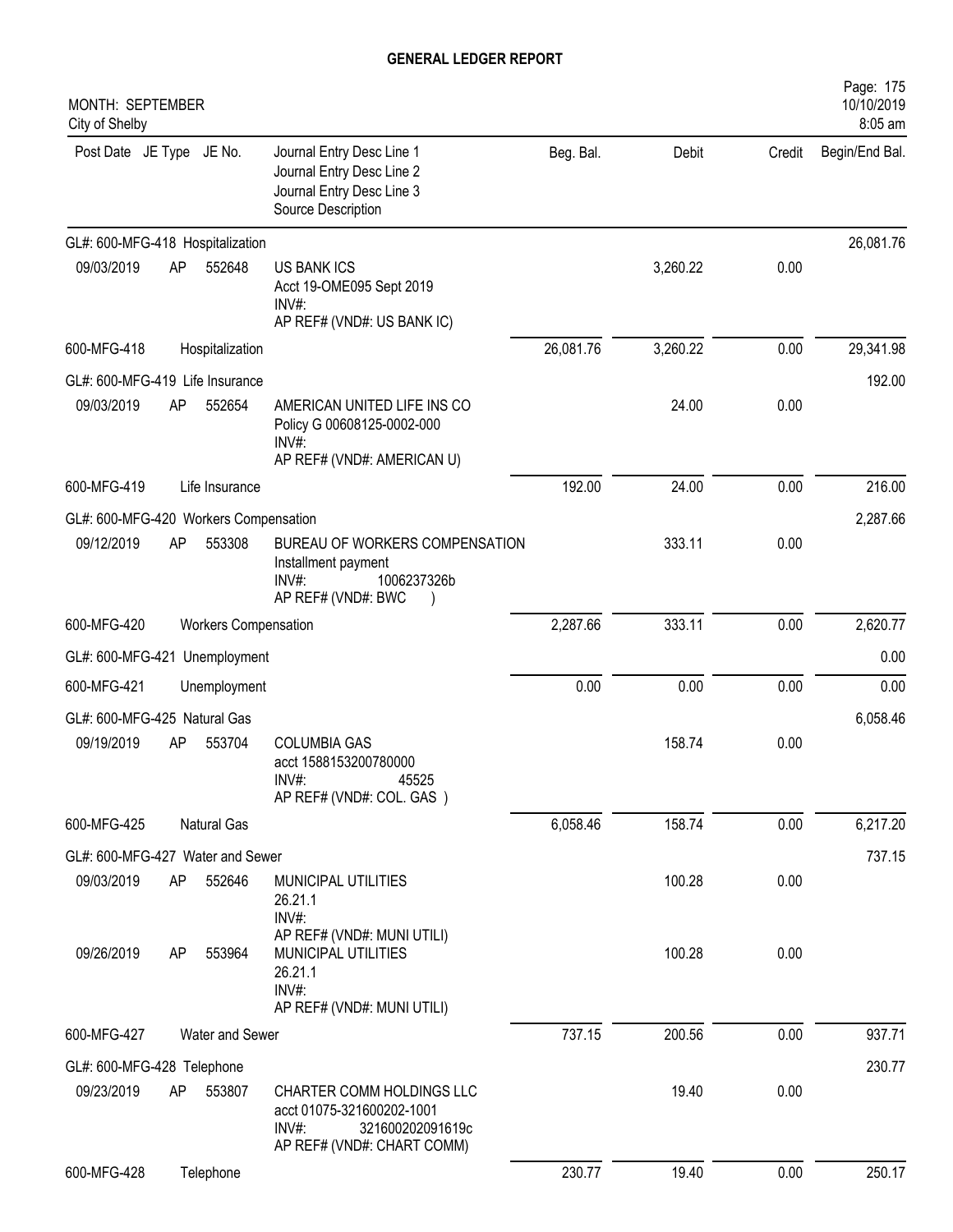| MONTH: SEPTEMBER<br>City of Shelby                      |                                                                                                           |           |        |        | Page: 176<br>10/10/2019<br>8:05 am |
|---------------------------------------------------------|-----------------------------------------------------------------------------------------------------------|-----------|--------|--------|------------------------------------|
| Post Date JE Type JE No.                                | Journal Entry Desc Line 1<br>Journal Entry Desc Line 2<br>Journal Entry Desc Line 3<br>Source Description | Beg. Bal. | Debit  | Credit | Begin/End Bal.                     |
| GL#: 600-MFG-435 Property and Liability Insuran         |                                                                                                           |           |        |        | 0.00                               |
| 600-MFG-435<br>Property and Liability Insuran           |                                                                                                           | 0.00      | 0.00   | 0.00   | 0.00                               |
| GL#: 600-MFG-436 Auto Insurance                         |                                                                                                           |           |        |        | 147.00                             |
| 600-MFG-436<br>Auto Insurance                           |                                                                                                           | 147.00    | 0.00   | 0.00   | 147.00                             |
| GL#: 600-MFG-437 Boiler Insurance                       |                                                                                                           |           |        |        | 0.00                               |
| 600-MFG-437<br>Boiler Insurance                         |                                                                                                           | 0.00      | 0.00   | 0.00   | 0.00                               |
| GL#: 600-MFG-438 Building & Contents Insurance          |                                                                                                           |           |        |        | 0.00                               |
| 600-MFG-438<br><b>Building &amp; Contents Insurance</b> |                                                                                                           | 0.00      | 0.00   | 0.00   | 0.00                               |
| GL#: 600-MFG-471<br>Education, Mtgs. & Related Exp.     |                                                                                                           |           |        |        | 0.00                               |
| 600-MFG-471<br>Education, Mtgs. & Related Exp.          |                                                                                                           | 0.00      | 0.00   | 0.00   | 0.00                               |
| GL#: 600-MFG-472 Supplies                               |                                                                                                           |           |        |        | 1,932.37                           |
| 09/04/2019<br>552785<br>AP                              | LOWES COMPANIES, INC.<br>Light plant 8/8/19<br>INV#:<br>902407                                            |           | 151.94 | 0.00   |                                    |
| 09/06/2019<br>552992<br>AP                              | AP REF# (VND#: LOWES<br>DAS HARDWARE LLC<br>Light Plant Aug 2019<br>INV#:                                 |           | 228.99 | 0.00   |                                    |
|                                                         | AP REF# (VND#: DAS HARDWA)                                                                                |           |        |        |                                    |
| 600-MFG-472<br>Supplies                                 |                                                                                                           | 1,932.37  | 380.93 | 0.00   | 2,313.30                           |
| GL#: 600-MFG-473 Office Supplies                        |                                                                                                           |           |        |        | 186.63                             |
| 600-MFG-473<br>Office Supplies                          |                                                                                                           | 186.63    | 0.00   | 0.00   | 186.63                             |
| GL#: 600-MFG-500 Engineering                            |                                                                                                           |           |        |        | 7,331.70                           |
| 600-MFG-500<br>Engineering                              |                                                                                                           | 7,331.70  | 0.00   | 0.00   | 7,331.70                           |
| GL#: 600-MFG-501 Computer support                       |                                                                                                           |           |        |        | 10,153.00                          |
| 09/12/2019<br>AP<br>553342                              | 7LSI LLC<br>20 hour time block<br>INV#:<br>2019-2029<br>AP REF# (VND#: 7LSI LLC)                          |           | 220.00 | 0.00   |                                    |
| 600-MFG-501<br>Computer support                         |                                                                                                           | 10,153.00 | 220.00 | 0.00   | 10,373.00                          |
| GL#: 600-MFG-510 Clothing Allowance                     |                                                                                                           |           |        |        | 322.85                             |
| 09/19/2019<br>553692<br>AP                              | <b>CAIN GRAPHICS</b><br>4 shirts<br>INV#:<br>13785<br>AP REF# (VND#: CAIN GRAPH)                          |           | 77.00  | 0.00   |                                    |
| 600-MFG-510<br><b>Clothing Allowance</b>                |                                                                                                           | 322.85    | 77.00  | 0.00   | 399.85                             |
| GL#: 600-MFG-515 Equipment                              |                                                                                                           |           |        |        | 0.00                               |
| 600-MFG-515<br>Equipment                                |                                                                                                           | 0.00      | 0.00   | 0.00   | 0.00                               |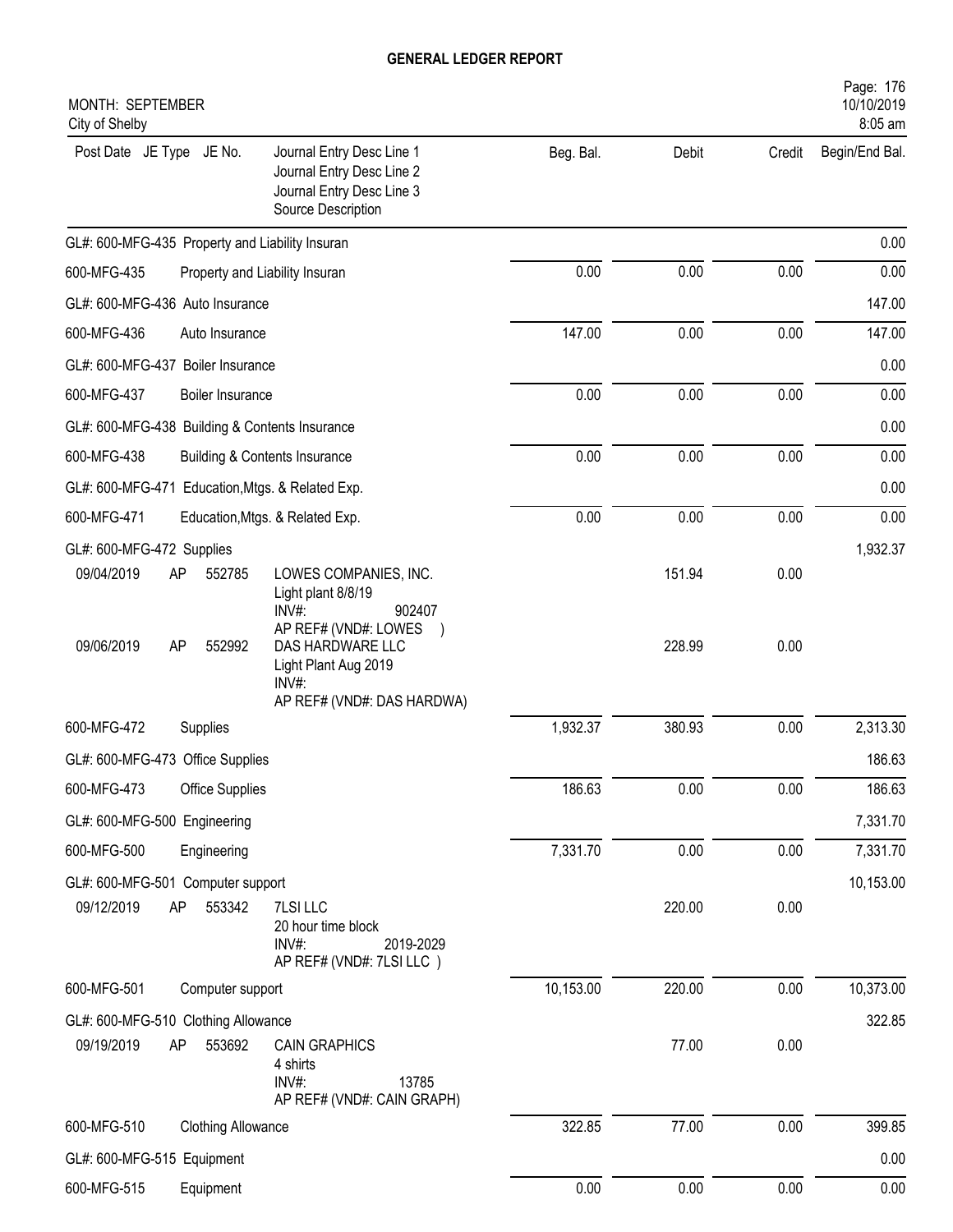| MONTH: SEPTEMBER<br>City of Shelby |          |                        |                                                                                                                                                                                                 |              |                          |              | Page: 177<br>10/10/2019<br>8:05 am |
|------------------------------------|----------|------------------------|-------------------------------------------------------------------------------------------------------------------------------------------------------------------------------------------------|--------------|--------------------------|--------------|------------------------------------|
| Post Date JE Type JE No.           |          |                        | Journal Entry Desc Line 1<br>Journal Entry Desc Line 2<br>Journal Entry Desc Line 3<br>Source Description                                                                                       | Beg. Bal.    | Debit                    | Credit       | Begin/End Bal.                     |
| GL#: 600-MFG-517 Lab/Misc. Testing |          |                        |                                                                                                                                                                                                 |              |                          |              | 1,670.00                           |
| 09/12/2019                         | AP       | 553326                 | ALS LABORATORY GROUP<br>Btugal & cetane<br>INV#:<br>512577<br>AP REF# (VND#: ALS LABS )                                                                                                         |              | 510.00                   | 0.00         |                                    |
| 600-MFG-517                        |          | Lab/Misc. Testing      |                                                                                                                                                                                                 | 1,670.00     | 510.00                   | 0.00         | 2,180.00                           |
| GL#: 600-MFG-518 Lab Supplies      |          |                        |                                                                                                                                                                                                 |              |                          |              | 0.00                               |
| 600-MFG-518                        |          | Lab Supplies           |                                                                                                                                                                                                 | 0.00         | 0.00                     | 0.00         | 0.00                               |
| GL#: 600-MFG-519 Chemicals         |          |                        |                                                                                                                                                                                                 |              |                          |              | 0.00                               |
| 600-MFG-519                        |          | Chemicals              |                                                                                                                                                                                                 | 0.00         | 0.00                     | 0.00         | 0.00                               |
| GL#: 600-MFG-522 Coal              |          |                        |                                                                                                                                                                                                 |              |                          |              | 0.00                               |
| 600-MFG-522                        | Coal     |                        |                                                                                                                                                                                                 | 0.00         | 0.00                     | 0.00         | 0.00                               |
| GL#: 600-MFG-523 Purchase power    |          |                        |                                                                                                                                                                                                 |              |                          |              | 5,698,009.33                       |
| 09/12/2019<br>09/19/2019           | AP<br>AP | 553298<br>553702       | AMERICAN ELECTRIC POWER<br>Purchase power Aug 2019<br>INV#:<br>175-21207117<br>AP REF# (VND#: AEP<br>AMP-OHIO, INC.<br>purchase power Aug 2019<br>207327<br>INV#:<br>AP REF# (VND#: AMPO, INC.) |              | 268,270.41<br>362,035.86 | 0.00<br>0.00 |                                    |
| 600-MFG-523                        |          | Purchase power         |                                                                                                                                                                                                 | 5,698,009.33 | 630,306.27               | 0.00         | 6,328,315.60                       |
| GL#: 600-MFG-524 EPA Assessments   |          |                        |                                                                                                                                                                                                 |              |                          |              | 0.00                               |
| 600-MFG-524                        |          | <b>EPA Assessments</b> |                                                                                                                                                                                                 | 0.00         | 0.00                     | 0.00         | 0.00                               |
| GL#: 600-MFG-525 Coal analysis     |          |                        |                                                                                                                                                                                                 |              |                          |              | 0.00                               |
| 600-MFG-525                        |          | Coal analysis          |                                                                                                                                                                                                 | 0.00         | 0.00                     | 0.00         | 0.00                               |
| GL#: 600-MFG-526 Diesel Fuel       |          |                        |                                                                                                                                                                                                 |              |                          |              | 36,771.50                          |
| 09/12/2019                         | AP       | 553314                 | COLE DISTRIBUTING INC.<br>State St. generator fuel<br>$INV#$ :                                                                                                                                  |              | 1,653.22                 | 0.00         |                                    |
| 09/12/2019                         | AP       | 553316                 | AP REF# (VND#: COLE DISTR)<br>COLE DISTRIBUTING INC.<br>Generator fuel Aug 2019<br>INV#:                                                                                                        |              | 5,000.00                 | 0.00         |                                    |
| 09/12/2019                         | AP       | 553318                 | AP REF# (VND#: COLE DISTR)<br>COLE DISTRIBUTING INC.<br>Generator fuel Aug 2019<br>INV#:<br>AP REF# (VND#: COLE DISTR)                                                                          |              | 284.80                   | 0.00         |                                    |
| 600-MFG-526                        |          | Diesel Fuel            |                                                                                                                                                                                                 | 36,771.50    | 6,938.02                 | 0.00         | 43,709.52                          |
| GL#: 600-MFG-528 Postage           |          |                        |                                                                                                                                                                                                 |              |                          |              | 100.00                             |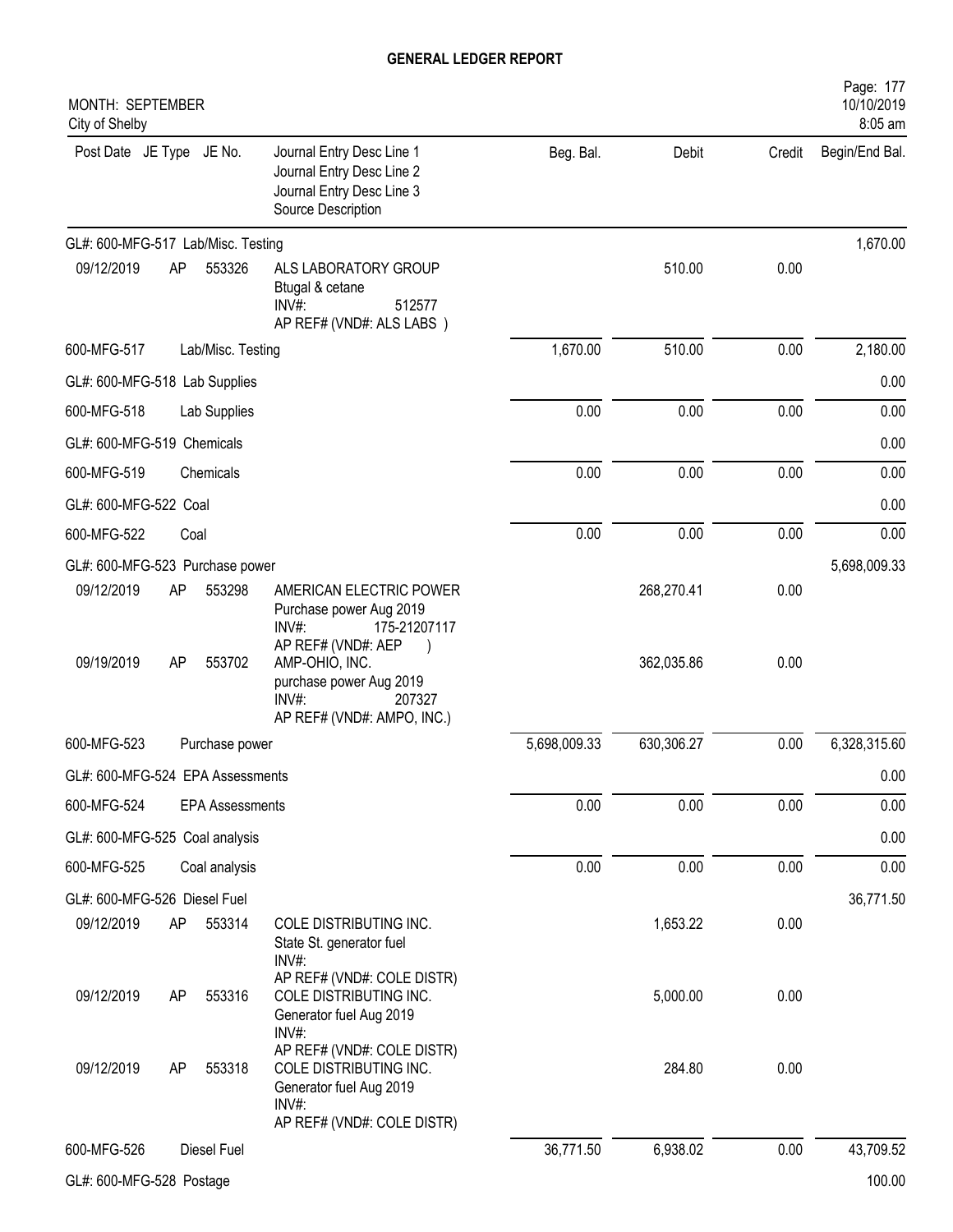| MONTH: SEPTEMBER<br>City of Shelby         |    |                             |                                                                                                           |           |       |          | Page: 178<br>10/10/2019<br>8:05 am |
|--------------------------------------------|----|-----------------------------|-----------------------------------------------------------------------------------------------------------|-----------|-------|----------|------------------------------------|
| Post Date JE Type JE No.                   |    |                             | Journal Entry Desc Line 1<br>Journal Entry Desc Line 2<br>Journal Entry Desc Line 3<br>Source Description | Beg. Bal. | Debit | Credit   | Begin/End Bal.                     |
| GL#: 600-MFG-528 Postage                   |    |                             |                                                                                                           |           |       |          | 100.00                             |
| 600-MFG-528                                |    | Postage                     |                                                                                                           | 100.00    | 0.00  | 0.00     | 100.00                             |
| GL#: 600-MFG-529 Small tools and equipment |    |                             |                                                                                                           |           |       |          | 200.00                             |
| 600-MFG-529                                |    |                             | Small tools and equipment                                                                                 | 200.00    | 0.00  | 0.00     | 200.00                             |
|                                            |    |                             | GL#: 600-MFG-530 Office Equipment/Furn/Fixtures                                                           |           |       |          | 0.00                               |
| 600-MFG-530                                |    |                             | Office Equipment/Furn/Fixtures                                                                            | 0.00      | 0.00  | 0.00     | 0.00                               |
| GL#: 600-MFG-531 Miscellaneous             |    |                             |                                                                                                           |           |       |          | 676.90                             |
| 600-MFG-531                                |    | Miscellaneous               |                                                                                                           | 676.90    | 0.00  | 0.00     | 676.90                             |
| GL#: 600-MFG-537 EPA Fees and Permits      |    |                             |                                                                                                           |           |       |          | 220.00                             |
| 600-MFG-537                                |    | <b>EPA Fees and Permits</b> |                                                                                                           | 220.00    | 0.00  | 0.00     | 220.00                             |
| GL#: 600-MFG-547 Ash Disposal              |    |                             |                                                                                                           |           |       |          | 0.00                               |
| 600-MFG-547                                |    | Ash Disposal                |                                                                                                           | 0.00      | 0.00  | 0.00     | 0.00                               |
| GL#: 600-MFG-575 Safety Related            |    |                             |                                                                                                           |           |       |          | 521.00                             |
| 600-MFG-575                                |    | Safety Related              |                                                                                                           | 521.00    | 0.00  | 0.00     | 521.00                             |
| GL#: 600-MFG-617 Leases-Equipment          |    |                             |                                                                                                           |           |       |          | 317.42                             |
| 09/27/2019                                 | AP | 554101                      | <b>VECTOR SECURITY</b><br>Security monitoring light<br>INV#:<br>64520695<br>AP REF# (VND#: VECTOR SEC)    |           | 36.22 | 0.00     |                                    |
| 600-MFG-617                                |    | Leases-Equipment            |                                                                                                           | 317.42    | 36.22 | 0.00     | 353.64                             |
| GL#: 600-MFG-618 JV2E-Generation           |    |                             |                                                                                                           |           |       |          | 0.00                               |
| 600-MFG-618                                |    | JV2E-Generation             |                                                                                                           | 0.00      | 0.00  | 0.00     | 0.00                               |
| GL#: 600-MIS-200 Interest                  |    |                             |                                                                                                           |           |       |          | 76,471.19                          |
| 09/09/2019                                 |    | CR 553423                   | Interest earned on Richland Bank money<br>market 6/20/19-8/30/19 (formerly 4 week<br>CD)<br>pio           |           | 0.00  | 655.68   |                                    |
| 09/30/2019                                 | CR | 554212                      | Interest electric checking account<br>checking 19.72, sweep 2,315.44                                      |           | 0.00  | 2,335.16 |                                    |
| 09/30/2019                                 | CR | 554213                      | pio<br>Interest Richland Bank money market<br>acount<br>pio                                               |           | 0.00  | 251.67   |                                    |
| 600-MIS-200                                |    | Interest                    |                                                                                                           | 76,471.19 | 0.00  | 3,242.51 | 79,713.70                          |
| GL#: 600-MIS-201 Donations                 |    |                             |                                                                                                           |           |       |          | 2,476.85                           |
| 09/03/2019                                 | CR | 553042                      | Utility deposit, electric                                                                                 |           | 0.00  | 0.15     |                                    |
| 09/04/2019                                 | CR | 553051                      | pio<br>Utility deposit, electric                                                                          |           | 0.00  | 12.90    |                                    |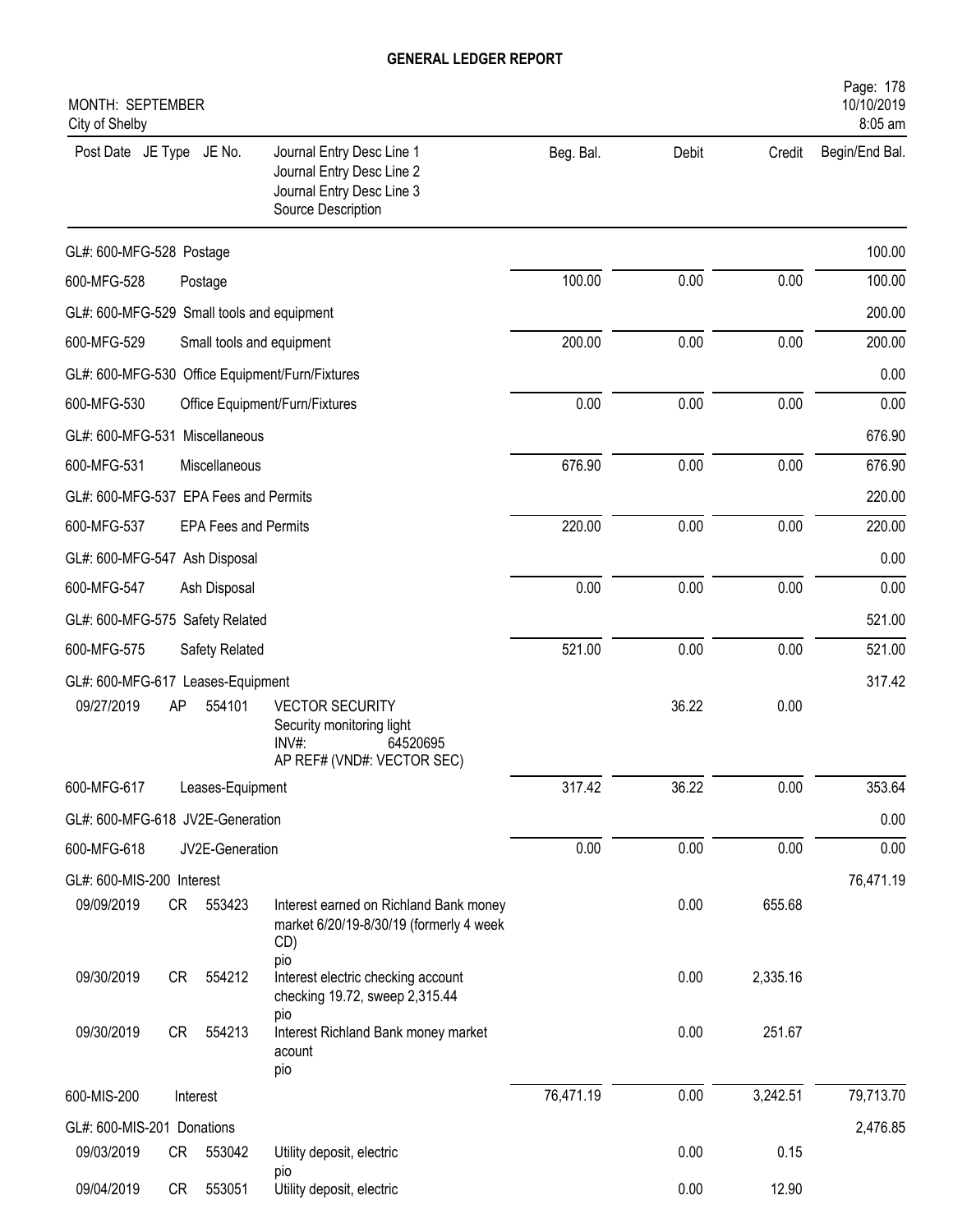| MONTH: SEPTEMBER<br>City of Shelby    |           |               |                                                                                                           |           |       |        | Page: 179<br>10/10/2019<br>8:05 am |
|---------------------------------------|-----------|---------------|-----------------------------------------------------------------------------------------------------------|-----------|-------|--------|------------------------------------|
| Post Date JE Type JE No.              |           |               | Journal Entry Desc Line 1<br>Journal Entry Desc Line 2<br>Journal Entry Desc Line 3<br>Source Description | Beg. Bal. | Debit | Credit | Begin/End Bal.                     |
| GL#: 600-MIS-201 Donations            |           |               |                                                                                                           |           |       |        | 2,476.85                           |
| 09/06/2019                            | <b>CR</b> | 553064        | pio<br>Utility deposit, electric                                                                          |           | 0.00  | 23.55  |                                    |
| 09/06/2019                            | <b>CR</b> | 553065        | pio<br>Utility deposit, electric                                                                          |           | 0.00  | 12.30  |                                    |
| 09/09/2019                            | CR        | 553421        | pio<br>Utility deposit, electric                                                                          |           | 0.00  | 19.20  |                                    |
| 09/10/2019                            | <b>CR</b> | 553427        | pio<br>Utility deposit, electric                                                                          |           | 0.00  | 84.15  |                                    |
| 09/11/2019                            | CR        | 553439        | pio<br>Utility deposit, electric                                                                          |           | 0.00  | 11.85  |                                    |
| 09/12/2019                            | CR        | 553443        | pio<br>Utility deposit, electric                                                                          |           | 0.00  | 16.20  |                                    |
| 09/13/2019                            | CR        | 553452        | pio<br>Utility deposit, electric                                                                          |           | 0.00  | 26.10  |                                    |
| 09/16/2019                            | CR        | 553726        | pio<br>Utility deposit, electric                                                                          |           | 0.00  | 27.90  |                                    |
| 09/18/2019                            | CR        | 553734        | pio<br>Utility deposit, electric                                                                          |           | 0.00  | 51.90  |                                    |
| 09/18/2019                            | CR        | 553735        | pio<br>Utility deposit, electric                                                                          |           | 0.00  | 10.95  |                                    |
| 09/19/2019                            | CR        | 553742        | pio<br>Utility deposit, electric                                                                          |           | 0.00  | 2.10   |                                    |
| 09/20/2019                            | CR        | 553752        | pio<br>Utility depoist, electric                                                                          |           | 0.00  | 3.00   |                                    |
| 09/26/2019                            | <b>CR</b> | 554051        | pio<br>Utility deposit, electric                                                                          |           | 0.00  | 0.15   |                                    |
| 09/27/2019                            | <b>CR</b> | 554059        | pio<br>Utility deposit, electric                                                                          |           | 0.00  | 0.30   |                                    |
| 09/30/2019                            | <b>CR</b> | 554145        | pio<br>Utility deposit, electric<br>pio                                                                   |           | 0.00  | 0.15   |                                    |
| 600-MIS-201                           |           | Donations     |                                                                                                           | 2,476.85  | 0.00  | 302.85 | 2,779.70                           |
| GL#: 600-MIS-202 Rent                 |           |               |                                                                                                           |           |       |        | 50,313.50                          |
| 09/18/2019                            |           | CR 553734     | Utility deposit, electric<br>pio                                                                          |           | 0.00  | 360.00 |                                    |
| 600-MIS-202                           | Rent      |               |                                                                                                           | 50,313.50 | 0.00  | 360.00 | 50,673.50                          |
| GL#: 600-MIS-204 Sale of Scrap        |           |               |                                                                                                           |           |       |        | 2,825.29                           |
| 09/26/2019                            |           | CR 554047     | Sale of scrap, line dept<br>pio                                                                           |           | 0.00  | 143.00 |                                    |
| 600-MIS-204                           |           | Sale of Scrap |                                                                                                           | 2,825.29  | 0.00  | 143.00 | 2,968.29                           |
| GL#: 600-MIS-205 Miscellaneous Income |           |               |                                                                                                           |           |       |        | 12,257.38                          |
| 09/16/2019                            | CR        | 553726        | Utility deposit, electric                                                                                 |           | 0.00  | 1.75   |                                    |
| 09/23/2019                            | CR        | 553818        | pio<br>2 returned ACH fees from Stickman's<br>utility payment                                             |           | 0.00  | 3.50   |                                    |
| 09/24/2019                            | <b>CR</b> | 554032        | pio<br>Utility deposit, electric                                                                          |           | 0.00  | 1.75   |                                    |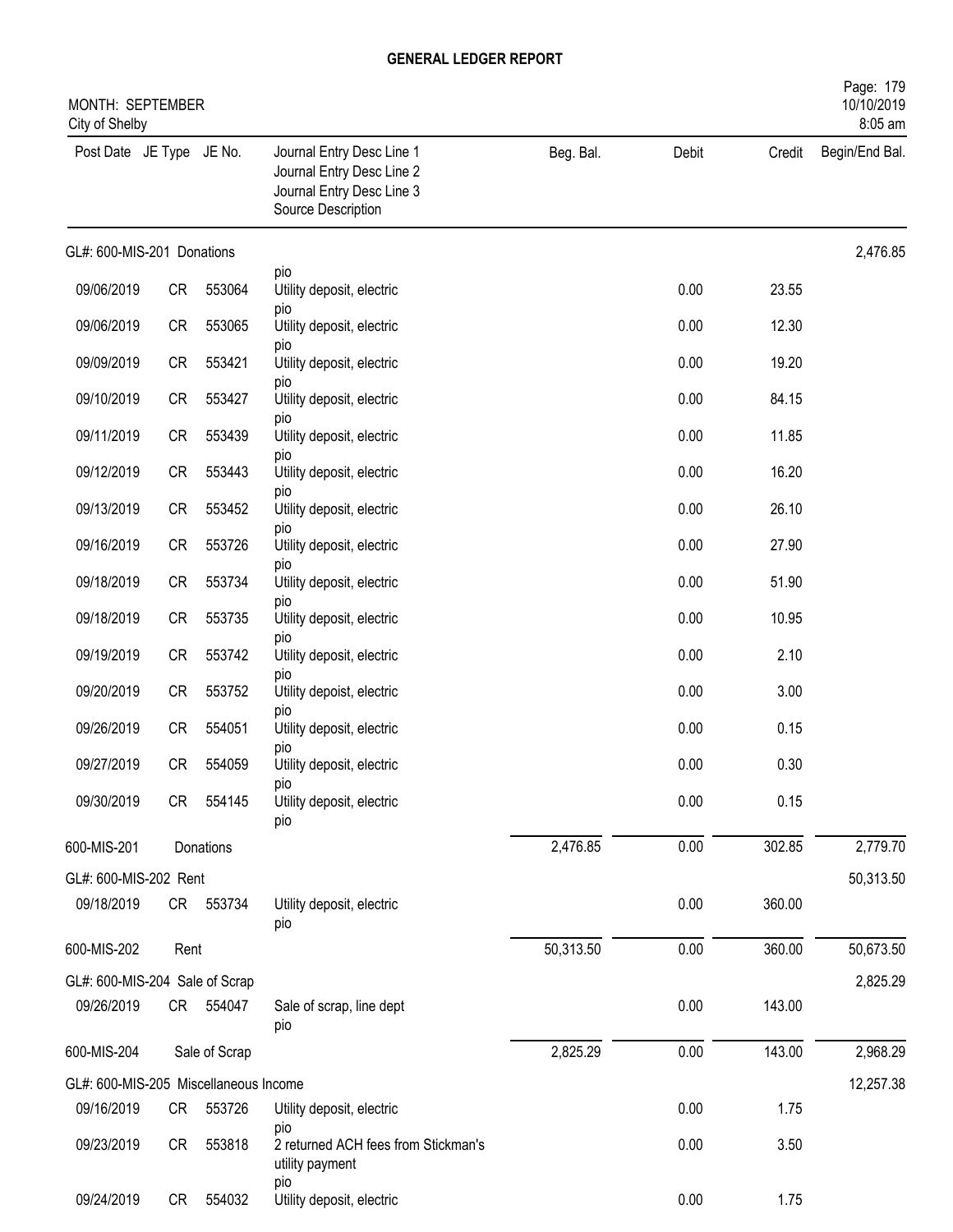| MONTH: SEPTEMBER<br>City of Shelby    |           |                      |                                                                                                           |           |           |          | Page: 180<br>10/10/2019<br>8:05 am |
|---------------------------------------|-----------|----------------------|-----------------------------------------------------------------------------------------------------------|-----------|-----------|----------|------------------------------------|
| Post Date JE Type JE No.              |           |                      | Journal Entry Desc Line 1<br>Journal Entry Desc Line 2<br>Journal Entry Desc Line 3<br>Source Description | Beg. Bal. | Debit     | Credit   | Begin/End Bal.                     |
| GL#: 600-MIS-205 Miscellaneous Income |           |                      |                                                                                                           |           |           |          | 12,257.38                          |
| 09/25/2019                            | <b>CR</b> | 554034               | pio<br>Utility deposit, electric                                                                          |           | 0.00      | 1.75     |                                    |
| 09/26/2019                            | CR        | 554051               | pio<br>Utility deposit, electric<br>pio                                                                   |           | 0.00      | 1.75     |                                    |
| 600-MIS-205                           |           | Miscellaneous Income |                                                                                                           | 12,257.38 | 0.00      | 10.50    | 12,267.88                          |
| GL#: 600-MIS-209 Kwh Tax-Electric     |           |                      |                                                                                                           |           |           |          | 23,541.29                          |
| 09/03/2019                            | CR        | 553042               | Utility deposit, electric<br>pio                                                                          |           | 0.00      | 225.58   |                                    |
| 09/04/2019                            | <b>CR</b> | 553051               | Utility deposit, electric<br>pio                                                                          |           | 0.00      | 3,415.68 |                                    |
| 09/06/2019                            | AP        | 552978               | <b>GENERAL FUND-SHELBY</b><br>KWH tax Aug 2019<br>INV#:                                                   |           | 36,582.00 | 0.00     |                                    |
| 09/06/2019                            | <b>CR</b> | 553064               | AP REF# (VND#: GENERAL )<br>Utility deposit, electric                                                     |           | 0.00      | 1,591.56 |                                    |
| 09/06/2019                            | <b>CR</b> | 553065               | pio<br>Utility deposit, electric                                                                          |           | 0.00      | 1,352.49 |                                    |
| 09/09/2019                            | <b>CR</b> | 553421               | pio<br>Utility deposit, electric                                                                          |           | 0.00      | 2,952.12 |                                    |
| 09/10/2019                            | <b>CR</b> | 553427               | pio<br>Utility deposit, electric                                                                          |           | 0.00      | 9,663.97 |                                    |
| 09/11/2019                            | <b>CR</b> | 553439               | pio<br>Utility deposit, electric                                                                          |           | 0.00      | 1,509.30 |                                    |
| 09/12/2019                            | <b>CR</b> | 553443               | pio<br>Utility deposit, electric                                                                          |           | 0.00      | 3,832.96 |                                    |
| 09/13/2019                            | CR        | 553452               | pio<br>Utility deposit, electric                                                                          |           | 0.00      | 3,571.16 |                                    |
| 09/16/2019                            | CR        | 553726               | pio<br>Utility deposit, electric                                                                          |           | 0.00      | 2,218.04 |                                    |
| 09/18/2019                            | CR        | 553734               | pio<br>Utility deposit, electric                                                                          |           | 0.00      | 6,259.76 |                                    |
| 09/18/2019                            | CR        | 553735               | pio<br>Utility deposit, electric                                                                          |           | 0.00      | 949.16   |                                    |
| 09/19/2019                            | CR        | 553742               | pio<br>Utility deposit, electric                                                                          |           | 0.00      | 170.45   |                                    |
| 09/20/2019                            | CR        | 553752               | pio<br>Utility depoist, electric                                                                          |           | 0.00      | 182.44   |                                    |
| 09/23/2019                            | CR        | 553820               | pio<br>Utility deposit, electric                                                                          |           | 0.00      | 158.84   |                                    |
| 09/24/2019                            | CR        | 554032               | pio<br>Utility deposit, electric                                                                          |           | 0.00      | 305.52   |                                    |
| 09/25/2019                            | CR        | 554034               | pio<br>Utility deposit, electric                                                                          |           | 0.00      | 69.22    |                                    |
| 09/26/2019                            | CR        | 554051               | pio<br>Utility deposit, electric                                                                          |           | 0.00      | 93.39    |                                    |
| 09/27/2019                            | CR        | 554059               | pio<br>Utility deposit, electric                                                                          |           | 0.00      | 92.23    |                                    |
| 09/30/2019                            | CR        | 554145               | pio<br>Utility deposit, electric                                                                          |           | 0.00      | 547.49   |                                    |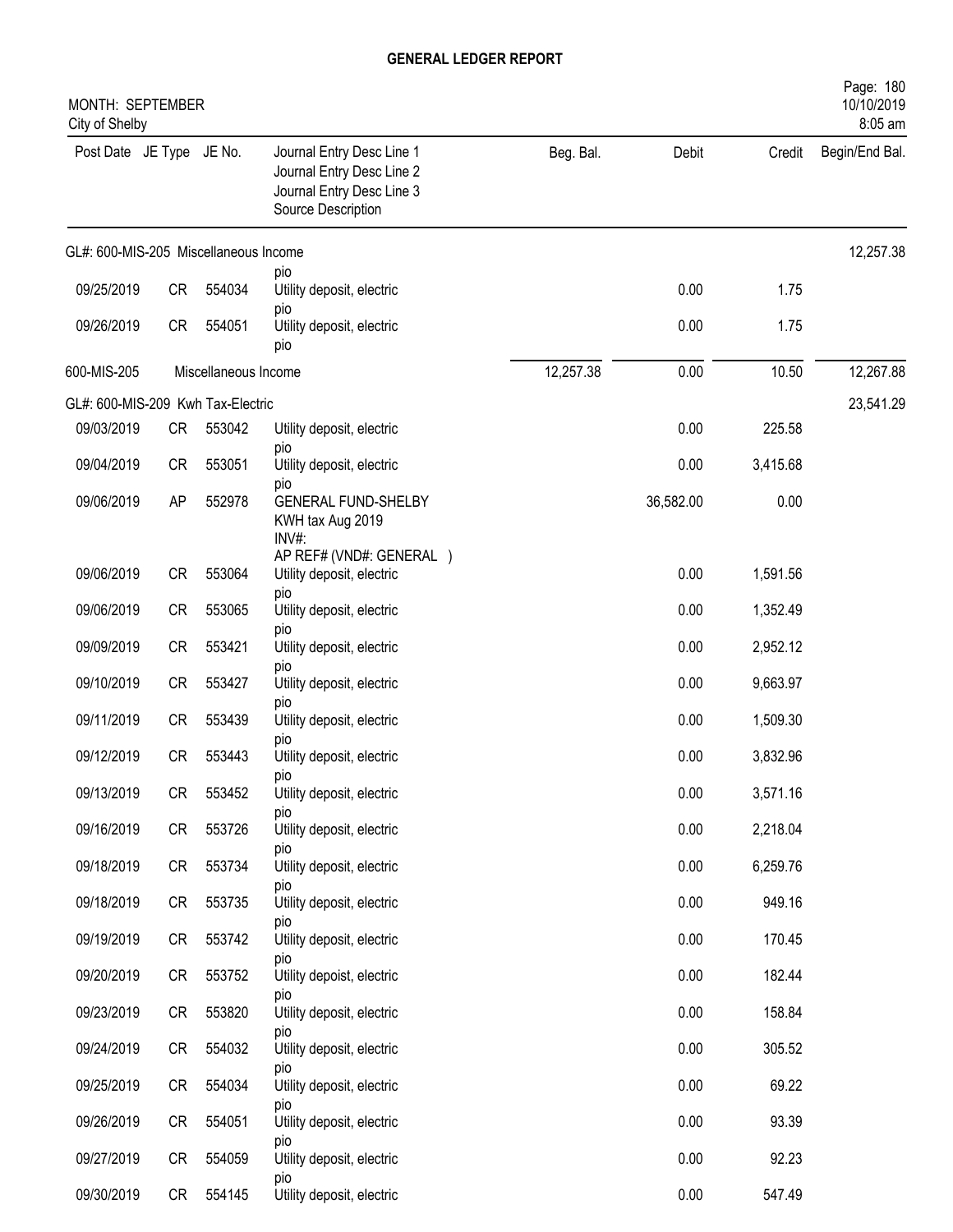| MONTH: SEPTEMBER<br>City of Shelby                                                                                                                       |           |           |           | Page: 181<br>10/10/2019<br>8:05 am |
|----------------------------------------------------------------------------------------------------------------------------------------------------------|-----------|-----------|-----------|------------------------------------|
| Post Date JE Type JE No.<br>Journal Entry Desc Line 1<br>Journal Entry Desc Line 2<br>Journal Entry Desc Line 3<br>Source Description                    | Beg. Bal. | Debit     | Credit    | Begin/End Bal.                     |
| GL#: 600-MIS-209 Kwh Tax-Electric                                                                                                                        |           |           |           | 23,541.29                          |
| pio<br>600-MIS-209<br>Kwh Tax-Electric                                                                                                                   | 23,541.29 | 36,582.00 | 39,161.36 | 26,120.65                          |
| GL#: 600-MIS-211 Insurance/Fema Settlement                                                                                                               |           |           |           | 0.00                               |
| 600-MIS-211<br>Insurance/Fema Settlement                                                                                                                 | 0.00      | 0.00      | 0.00      | 0.00                               |
| GL#: 600-MTN-400 Wages                                                                                                                                   |           |           |           | 0.00                               |
| 600-MTN-400<br>Wages                                                                                                                                     | 0.00      | 0.00      | 0.00      | 0.00                               |
|                                                                                                                                                          |           |           |           | 0.00                               |
| GL#: 600-MTN-415 Public Employees Retire.System<br>600-MTN-415<br>Public Employees Retire.System                                                         | 0.00      | 0.00      | 0.00      | 0.00                               |
| GL#: 600-MTN-417 FICA                                                                                                                                    |           |           |           | 0.00                               |
| <b>FICA</b><br>600-MTN-417                                                                                                                               | 0.00      | 0.00      | 0.00      | 0.00                               |
| GL#: 600-MTN-418 Hospitalization                                                                                                                         |           |           |           | 0.00                               |
| 600-MTN-418<br>Hospitalization                                                                                                                           | 0.00      | 0.00      | 0.00      | 0.00                               |
| GL#: 600-MTN-419 Life Insurance                                                                                                                          |           |           |           | 0.00                               |
| 600-MTN-419<br>Life Insurance                                                                                                                            | 0.00      | 0.00      | 0.00      | 0.00                               |
|                                                                                                                                                          |           |           |           |                                    |
| GL#: 600-MTN-420 Workers Compensation<br>600-MTN-420                                                                                                     | 0.00      | 0.00      | 0.00      | 0.00<br>0.00                       |
| <b>Workers Compensation</b>                                                                                                                              |           |           |           |                                    |
| GL#: 600-MTN-421 Unemployment<br>600-MTN-421                                                                                                             | 0.00      | 0.00      | 0.00      | 0.00<br>0.00                       |
| Unemployment                                                                                                                                             |           |           |           |                                    |
| GL#: 600-MTN-436 Auto Insurance                                                                                                                          | $0.00\,$  |           | $0.00\,$  | 0.00<br>0.00                       |
| 600-MTN-436<br>Auto Insurance                                                                                                                            |           | 0.00      |           |                                    |
| GL#: 600-MTN-471 Education, Mtgs. & Related Exp.                                                                                                         |           |           |           | 0.00                               |
| 600-MTN-471<br>Education, Mtgs. & Related Exp.                                                                                                           | $0.00\,$  | 0.00      | 0.00      | 0.00                               |
| GL#: 600-MTN-472 Supplies<br>09/06/2019<br>AP<br>552984<br>MATHESON TRI-GAS INC<br>Acetylene Aug 2019<br>INV#:<br>20314363<br>AP REF# (VND#: MATHESON T) |           | 50.53     | 0.00      | 383.99                             |
| 600-MTN-472<br>Supplies                                                                                                                                  | 383.99    | 50.53     | 0.00      | 434.52                             |
| GL#: 600-MTN-473 Office Supplies                                                                                                                         |           |           |           | 0.00                               |
| 600-MTN-473<br>Office Supplies                                                                                                                           | $0.00\,$  | 0.00      | 0.00      | 0.00                               |
| GL#: 600-MTN-484 Fuel, Autos-Equipment                                                                                                                   |           |           |           | 0.00                               |
| 600-MTN-484<br>Fuel, Autos-Equipment                                                                                                                     | 0.00      | 0.00      | 0.00      | 0.00                               |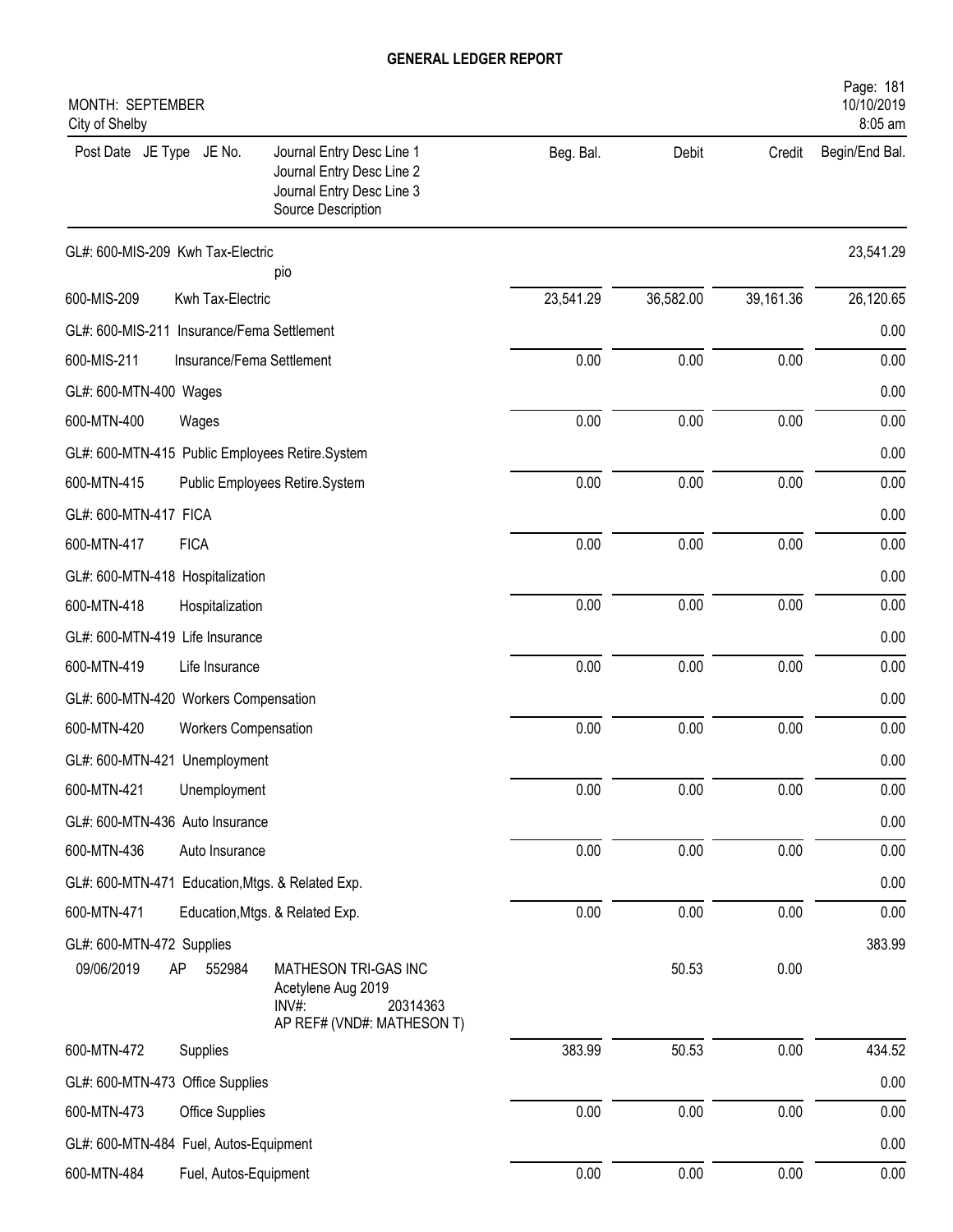| MONTH: SEPTEMBER<br>City of Shelby     |    |                           |                                                                                                                                  |           |          |        | Page: 182<br>10/10/2019<br>8:05 am |
|----------------------------------------|----|---------------------------|----------------------------------------------------------------------------------------------------------------------------------|-----------|----------|--------|------------------------------------|
| Post Date JE Type JE No.               |    |                           | Journal Entry Desc Line 1<br>Journal Entry Desc Line 2<br>Journal Entry Desc Line 3<br>Source Description                        | Beg. Bal. | Debit    | Credit | Begin/End Bal.                     |
| GL#: 600-MTN-485 Maintenance, Autos    |    |                           |                                                                                                                                  |           |          |        | 161.97                             |
| 600-MTN-485                            |    | Maintenance, Autos        |                                                                                                                                  | 161.97    | 0.00     | 0.00   | 161.97                             |
| GL#: 600-MTN-486 Maintenance Equipment |    |                           |                                                                                                                                  |           |          |        | 7,372.91                           |
| 09/06/2019                             | AP | 552988                    | SUNBELT RENTALS<br>6500W generator<br>INV#:<br>93149672-0001                                                                     |           | 151.58   | 0.00   |                                    |
| 09/12/2019                             | AP | 553338                    | AP REF# (VND#: SUNBELT RE)<br>SHELBY PARTS CO.<br>Battery and supplies<br>$INV#$ :<br>322651                                     |           | 127.96   | 0.00   |                                    |
| 09/12/2019                             | AP | 553342                    | AP REF# (VND#: SHELBY PAR)<br>7LSI LLC<br>20 hour time block<br>INV#:<br>2019-2029                                               |           | 220.00   | 0.00   |                                    |
| 09/26/2019                             | AP | 553960                    | AP REF# (VND#: 7LSI LLC)<br>SUNBELT RENTALS<br>6500 Watt generator rentals<br>INV#:<br>93821578-0001                             |           | 102.00   | 0.00   |                                    |
| 09/27/2019                             | AP | 554097                    | AP REF# (VND#: SUNBELT RE)<br>MIRATECH GROUP LLC<br>Catalyst test size B<br>INV#:<br>A26598                                      |           | 175.00   | 0.00   |                                    |
| 09/27/2019                             | AP | 554099                    | AP REF# (VND#: MIRATECH G)<br>BUCKEYE POWER SALES CO INC<br>Fix generator<br>$INV#$ :<br>PSV187098<br>AP REF# (VND#: BUCKEYE PO) |           | 846.50   | 0.00   |                                    |
| 600-MTN-486                            |    | Maintenance Equipment     |                                                                                                                                  | 7,372.91  | 1,623.04 | 0.00   | 8,995.95                           |
| GL#: 600-MTN-500 Engineering           |    |                           |                                                                                                                                  |           |          |        | 0.00                               |
| 600-MTN-500                            |    | Engineering               |                                                                                                                                  | 0.00      | 0.00     | 0.00   | 0.00                               |
|                                        |    |                           | GL#: 600-MTN-507 Maintenance Building/Grounds                                                                                    |           |          |        | 552.39                             |
| 600-MTN-507                            |    |                           | Maintenance Building/Grounds                                                                                                     | 552.39    | 0.00     | 0.00   | 552.39                             |
| GL#: 600-MTN-510 Clothing Allowance    |    |                           |                                                                                                                                  |           |          |        | 0.00                               |
| 600-MTN-510                            |    | <b>Clothing Allowance</b> |                                                                                                                                  | 0.00      | 0.00     | 0.00   | 0.00                               |
|                                        |    |                           | GL#: 600-MTN-529 Small tools and equipment                                                                                       |           |          |        | 265.65                             |
| 600-MTN-529                            |    |                           | Small tools and equipment                                                                                                        | 265.65    | 0.00     | 0.00   | 265.65                             |
| GL#: 600-MTN-531 Miscellaneous         |    |                           |                                                                                                                                  |           |          |        | 0.00                               |
| 600-MTN-531                            |    | Miscellaneous             |                                                                                                                                  | $0.00\,$  | 0.00     | 0.00   | 0.00                               |
|                                        |    |                           | GL#: 600-MTN-540 Hazardous Material Control                                                                                      |           |          |        | 0.00                               |
| 600-MTN-540                            |    |                           | Hazardous Material Control                                                                                                       | 0.00      | 0.00     | 0.00   | 0.00                               |
|                                        |    |                           | GL#: 600-MTN-541 Maintenance Cooling Towers                                                                                      |           |          |        | 0.00                               |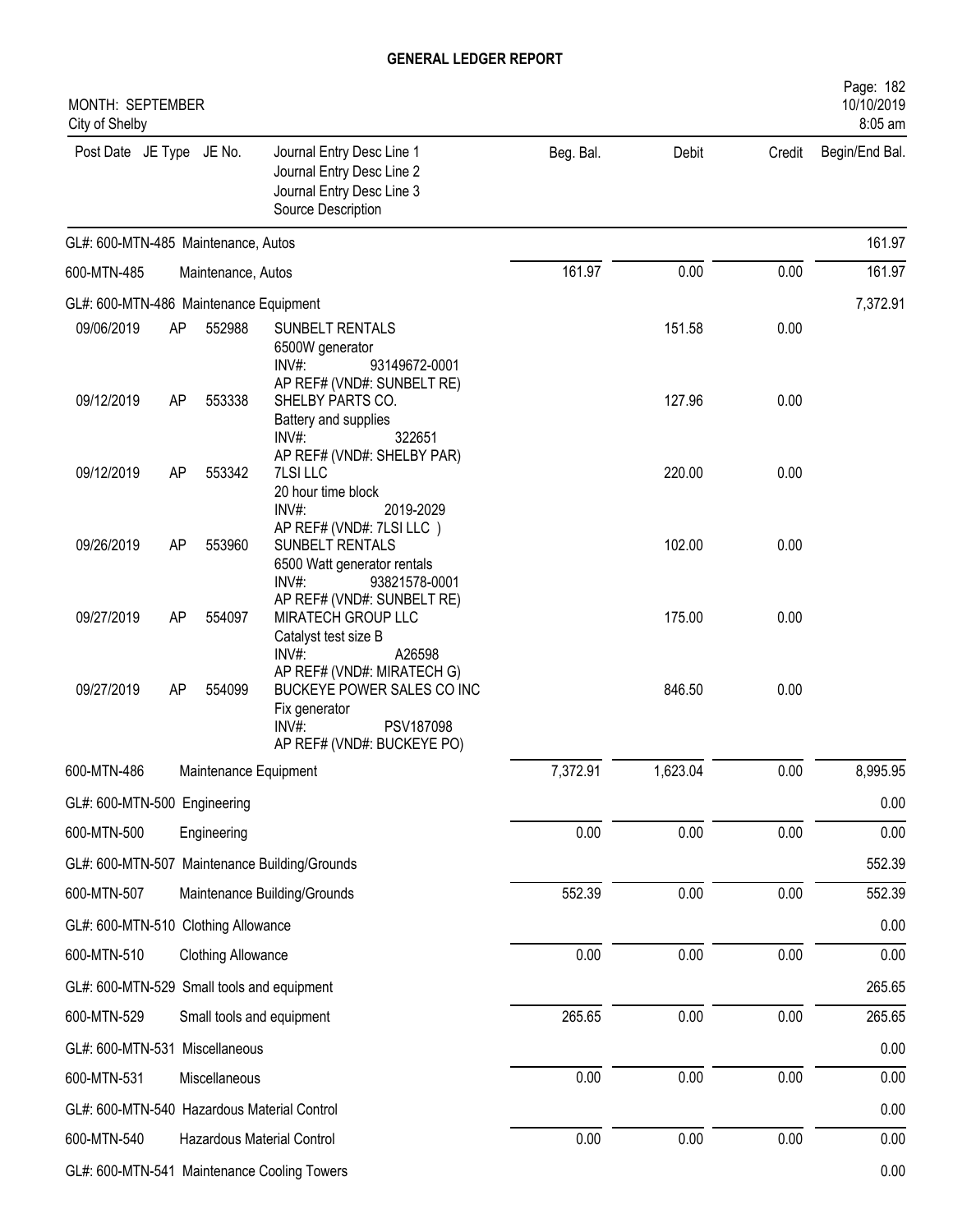| MONTH: SEPTEMBER<br>City of Shelby       |    |                    |                                                                                                           |           |          |        | Page: 183<br>10/10/2019<br>8:05 am |
|------------------------------------------|----|--------------------|-----------------------------------------------------------------------------------------------------------|-----------|----------|--------|------------------------------------|
| Post Date JE Type JE No.                 |    |                    | Journal Entry Desc Line 1<br>Journal Entry Desc Line 2<br>Journal Entry Desc Line 3<br>Source Description | Beg. Bal. | Debit    | Credit | Begin/End Bal.                     |
| 600-MTN-541                              |    |                    | Maintenance Cooling Towers                                                                                | 0.00      | 0.00     | 0.00   | 0.00                               |
| GL#: 600-MTN-575 Safety Related          |    |                    |                                                                                                           |           |          |        | 496.25                             |
| 600-MTN-575                              |    | Safety Related     |                                                                                                           | 496.25    | 0.00     | 0.00   | 496.25                             |
| GL#: 600-MTN-616 Maintenance Smoke Stack |    |                    |                                                                                                           |           |          |        | 0.00                               |
| 600-MTN-616                              |    |                    | Maintenance Smoke Stack                                                                                   | 0.00      | 0.00     | 0.00   | 0.00                               |
| GL#: 600-OFC-400 Wages                   |    |                    |                                                                                                           |           |          |        | 35,894.73                          |
| 09/04/2019                               | AP | 552748             | CITY PAYROLL FUND<br>Wages 8/18/19-8/31/19<br>INV#:                                                       |           | 2,099.69 | 0.00   |                                    |
| 09/18/2019                               | AP | 553539             | AP REF# (VND#: CITY PAYRO)<br><b>CITY PAYROLL FUND</b><br>Wages 9/1/19-9/14/19<br>INV#:                   |           | 2,124.69 | 0.00   |                                    |
|                                          |    |                    | AP REF# (VND#: CITY PAYRO)                                                                                |           |          |        |                                    |
| 600-OFC-400                              |    | Wages              |                                                                                                           | 35,894.73 | 4,224.38 | 0.00   | 40,119.11                          |
| GL#: 600-OFC-404 Clerks wages            |    |                    |                                                                                                           |           |          |        | 77,594.54                          |
| 09/04/2019                               | AP | 552748             | CITY PAYROLL FUND<br>Wages 8/18/19-8/31/19<br>$INV#$ :                                                    |           | 3,790.53 | 0.00   |                                    |
| 09/18/2019                               | AP | 553539             | AP REF# (VND#: CITY PAYRO)<br><b>CITY PAYROLL FUND</b><br>Wages 9/1/19-9/14/19<br>INV#:                   |           | 4,617.44 | 0.00   |                                    |
|                                          |    |                    | AP REF# (VND#: CITY PAYRO)                                                                                |           |          |        |                                    |
| 600-OFC-404                              |    | Clerks wages       |                                                                                                           | 77,594.54 | 8,407.97 | 0.00   | 86,002.51                          |
| GL#: 600-OFC-409 Meter Reader Wages      |    |                    |                                                                                                           |           |          |        | 0.00                               |
| 600-OFC-409                              |    | Meter Reader Wages |                                                                                                           | 0.00      | 0.00     | 0.00   | 0.00                               |
| GL#: 600-OFC-410 Janitors Wages          |    |                    |                                                                                                           |           |          |        | 8,663.08                           |
| 600-OFC-410                              |    | Janitors Wages     |                                                                                                           | 8,663.08  | 0.00     | 0.00   | 8,663.08                           |
|                                          |    |                    | GL#: 600-OFC-415 Public Employees Retire.System                                                           |           |          |        | 17,453.82                          |
| 09/12/2019                               | AP | 553340             | OH PUBLIC EMPLOYEES RETIREMENT<br>Employer portion 7/21/19-<br>INV#:<br>AP REF# (VND#: OPERS              |           | 2,934.59 | 0.00   |                                    |
| 600-OFC-415                              |    |                    | Public Employees Retire.System                                                                            | 17,453.82 | 2,934.59 | 0.00   | 20,388.41                          |
| GL#: 600-OFC-417 FICA                    |    |                    |                                                                                                           |           |          |        | 1,782.66                           |
| 09/04/2019                               | AP | 552750             | PAYROLL FUND<br>FICA 8/18/19-8/31/19                                                                      |           | 85.41    | 0.00   |                                    |
| 09/18/2019                               | AP | 553541             | INV#:<br>AP REF# (VND#: PAYROLL FU)<br>PAYROLL FUND                                                       |           | 97.76    | 0.00   |                                    |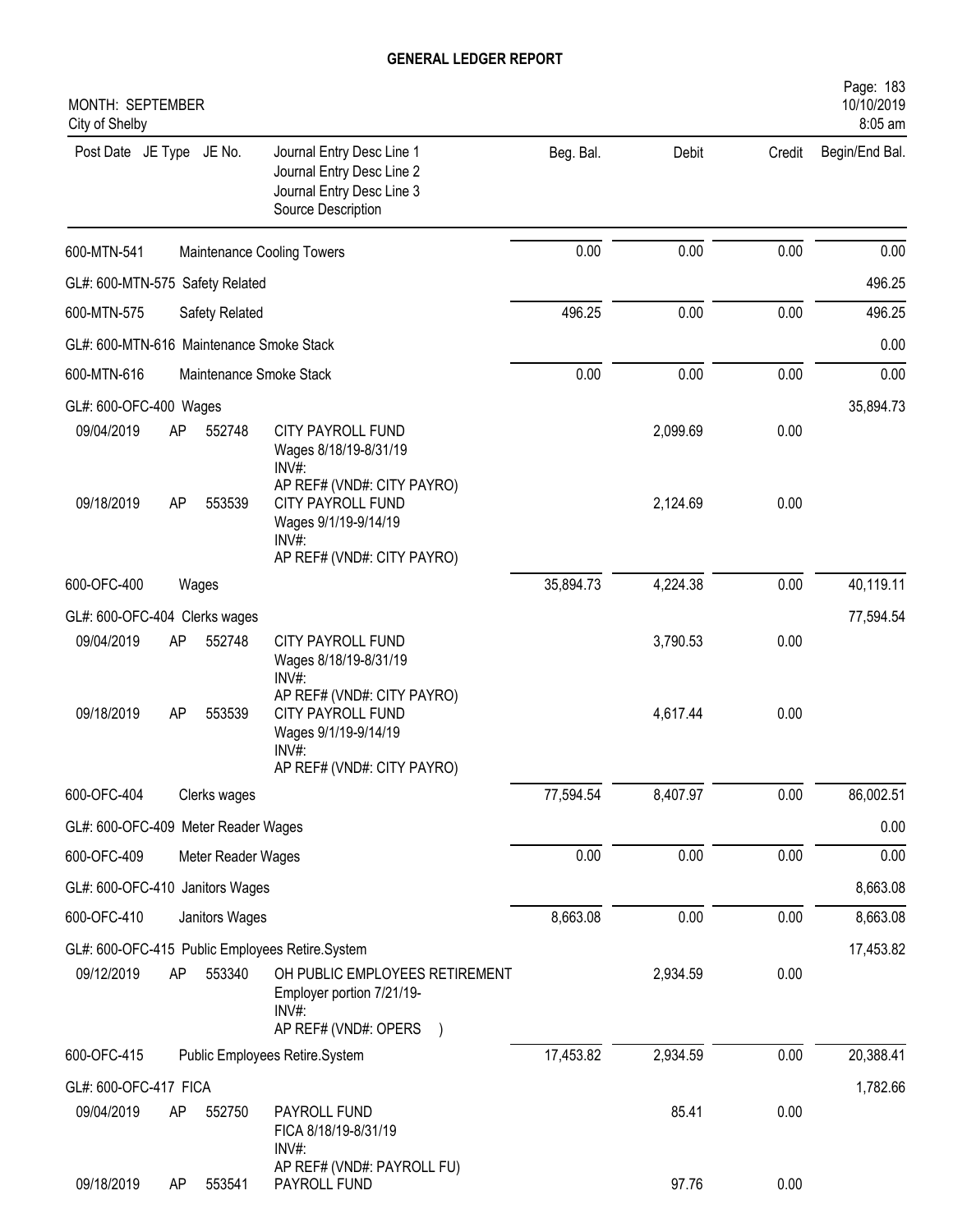| MONTH: SEPTEMBER<br>City of Shelby                                                                                                              |           |              |        | Page: 184<br>10/10/2019<br>8:05 am |
|-------------------------------------------------------------------------------------------------------------------------------------------------|-----------|--------------|--------|------------------------------------|
| Journal Entry Desc Line 1<br>Post Date JE Type JE No.<br>Journal Entry Desc Line 2<br>Journal Entry Desc Line 3<br>Source Description           | Beg. Bal. | <b>Debit</b> | Credit | Begin/End Bal.                     |
| GL#: 600-OFC-417 FICA<br>FICA 9/1/19-9/14/19<br>$INV#$ :                                                                                        |           |              |        | 1,782.66                           |
| AP REF# (VND#: PAYROLL FU)                                                                                                                      |           |              |        |                                    |
| 600-OFC-417<br><b>FICA</b>                                                                                                                      | 1,782.66  | 183.17       | 0.00   | 1,965.83                           |
| GL#: 600-OFC-418 Hospitalization                                                                                                                |           |              |        | 41,600.40                          |
| 09/03/2019<br>AP<br>552648<br><b>US BANK ICS</b><br>Acct 19-OME095 Sept 2019<br>$INV#$ :                                                        |           | 5,200.05     | 0.00   |                                    |
| AP REF# (VND#: US BANK IC)                                                                                                                      |           |              |        |                                    |
| 600-OFC-418<br>Hospitalization                                                                                                                  | 41,600.40 | 5,200.05     | 0.00   | 46,800.45                          |
| GL#: 600-OFC-419 Life Insurance                                                                                                                 |           |              |        | 242.88                             |
| 09/03/2019<br>AP<br>AMERICAN UNITED LIFE INS CO<br>552654<br>Policy G 00608125-0002-000<br>INV#:                                                |           | 30.36        | 0.00   |                                    |
| AP REF# (VND#: AMERICAN U)                                                                                                                      |           |              |        |                                    |
| 600-OFC-419<br>Life Insurance                                                                                                                   | 242.88    | 30.36        | 0.00   | 273.24                             |
| GL#: 600-OFC-420 Workers Compensation                                                                                                           |           |              |        | 2,149.00                           |
| 09/12/2019<br>AP<br>553308<br>BUREAU OF WORKERS COMPENSATION<br>Installment payment<br>INV#:<br>1006237326b<br>AP REF# (VND#: BWC               |           | 250.00       | 0.00   |                                    |
| 600-OFC-420<br><b>Workers Compensation</b>                                                                                                      | 2,149.00  | 250.00       | 0.00   | 2,399.00                           |
| GL#: 600-OFC-421 Unemployment                                                                                                                   |           |              |        | 0.00                               |
| 600-OFC-421<br>Unemployment                                                                                                                     | 0.00      | 0.00         | 0.00   | 0.00                               |
| GL#: 600-OFC-428 Telephone                                                                                                                      |           |              |        | 840.22                             |
| AP<br>09/23/2019<br>553807<br>CHARTER COMM HOLDINGS LLC<br>acct 01075-321600202-1001<br>INV#:<br>321600202091619c<br>AP REF# (VND#: CHART COMM) |           | 9.70         | 0.00   |                                    |
| 600-OFC-428<br>Telephone                                                                                                                        | 840.22    | 9.70         | 0.00   | 849.92                             |
| GL#: 600-OFC-435 Property and Liability Insuran                                                                                                 |           |              |        | 15,880.50                          |
| 600-OFC-435<br>Property and Liability Insuran                                                                                                   | 15,880.50 | 0.00         | 0.00   | 15,880.50                          |
| GL#: 600-OFC-436 Auto Insurance                                                                                                                 |           |              |        | 0.00                               |
| 600-OFC-436<br>Auto Insurance                                                                                                                   | 0.00      | 0.00         | 0.00   | 0.00                               |
| GL#: 600-OFC-471 Education, Mtgs. & Related Exp.                                                                                                |           |              |        | 0.00                               |
| 09/19/2019<br>AP<br>553708<br>HAMPTON INN & SUITES<br>2 night stay Garland Gates                                                                |           | 268.40       | 0.00   |                                    |
| INV#:<br>AP REF# (VND#: HAMPTON IN)<br>09/30/2019<br>HAMPTON INN & SUITES<br>554133<br>AP                                                       |           | 0.00         | 268.40 |                                    |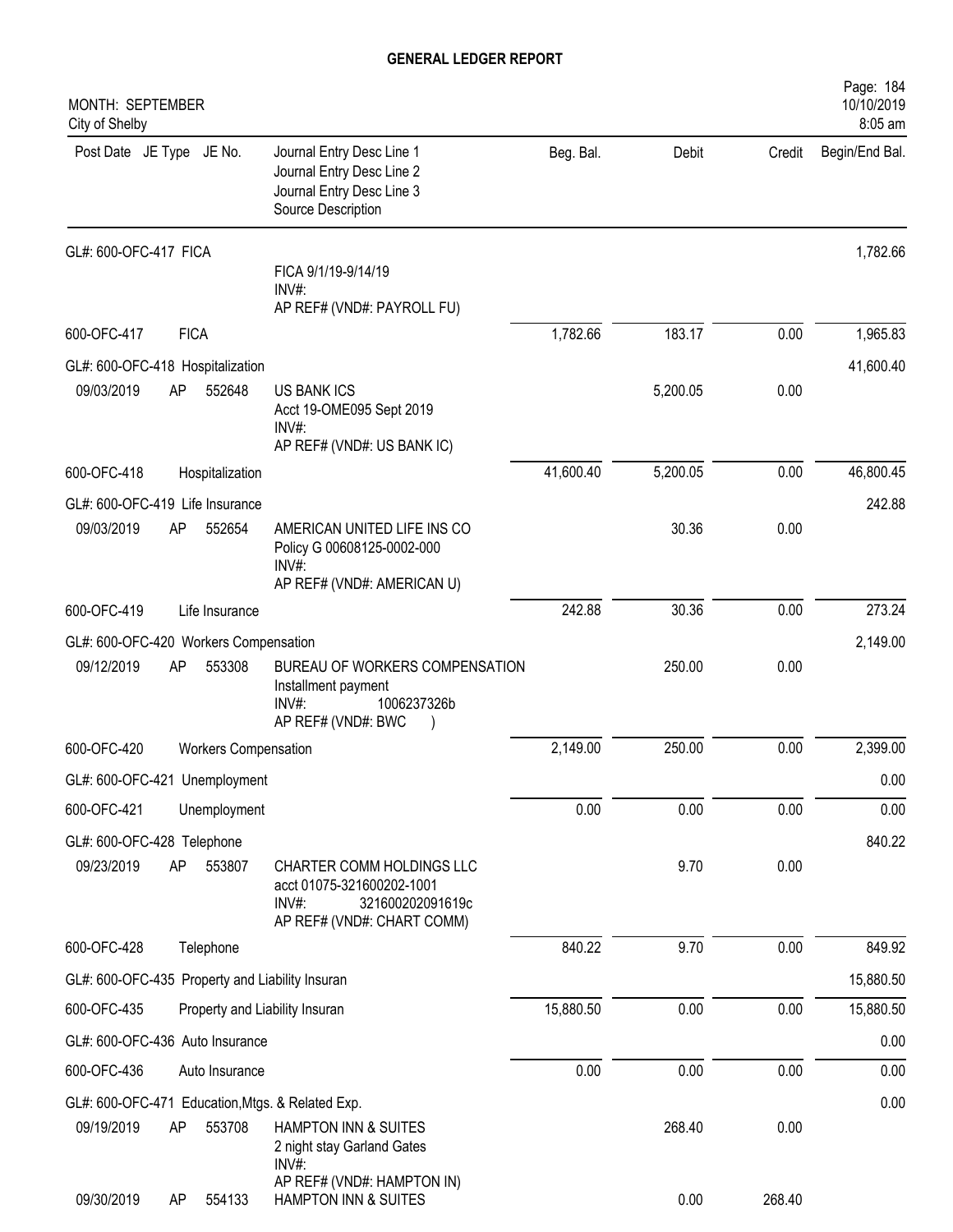| MONTH: SEPTEMBER<br>City of Shelby     |    |                        |                                                                                                                                       |           |          |        | Page: 185<br>10/10/2019<br>8:05 am |
|----------------------------------------|----|------------------------|---------------------------------------------------------------------------------------------------------------------------------------|-----------|----------|--------|------------------------------------|
| Post Date JE Type JE No.               |    |                        | Journal Entry Desc Line 1<br>Journal Entry Desc Line 2<br>Journal Entry Desc Line 3<br>Source Description                             | Beg. Bal. | Debit    | Credit | Begin/End Bal.                     |
|                                        |    |                        | GL#: 600-OFC-471 Education, Mtgs. & Related Exp.<br>138806<br>INV#:<br>REVERSE AP REFERENCE NUMBER                                    |           |          |        | 0.00                               |
| 600-OFC-471                            |    |                        | Education, Mtgs. & Related Exp.                                                                                                       | 0.00      | 268.40   | 268.40 | 0.00                               |
| GL#: 600-OFC-472 Supplies              |    |                        |                                                                                                                                       |           |          |        | 101.17                             |
| 600-OFC-472                            |    | Supplies               |                                                                                                                                       | 101.17    | 0.00     | 0.00   | 101.17                             |
| GL#: 600-OFC-473 Office Supplies       |    |                        |                                                                                                                                       |           |          |        | 2,971.91                           |
| 09/06/2019                             | AP | 552980                 | SHELBY PRINTING LLC<br>Laser utility bills<br>$INV#$ :<br>226263b<br>AP REF# (VND#: SHELB P LL)                                       |           | 420.00   | 0.00   |                                    |
| 600-OFC-473                            |    | <b>Office Supplies</b> |                                                                                                                                       | 2,971.91  | 420.00   | 0.00   | 3,391.91                           |
| GL#: 600-OFC-483 State Audit           |    |                        |                                                                                                                                       |           |          |        | 12,333.30                          |
| 09/12/2019                             | AP | 553310                 | TREASURER, STATE OF OHIO<br><b>Financial Audit</b><br>$INV#$ :<br>AP REF# (VND#: TREAS.STAT)                                          |           | 1,371.70 | 0.00   |                                    |
| 600-OFC-483                            |    | <b>State Audit</b>     |                                                                                                                                       | 12,333.30 | 1,371.70 | 0.00   | 13,705.00                          |
| GL#: 600-OFC-484 Fuel, Autos-Equipment |    |                        |                                                                                                                                       |           |          |        | 545.00                             |
| 09/12/2019                             | AP | 553312                 | COLE DISTRIBUTING INC.<br>Fuel cost Aug 2019<br>INV#:<br>AP REF# (VND#: COLE DISTR)                                                   |           | 75.00    | 0.00   |                                    |
| 600-OFC-484                            |    | Fuel, Autos-Equipment  |                                                                                                                                       | 545.00    | 75.00    | 0.00   | 620.00                             |
| GL#: 600-OFC-485 Maintenance, Autos    |    |                        |                                                                                                                                       |           |          |        | 242.88                             |
| 600-OFC-485                            |    | Maintenance, Autos     |                                                                                                                                       | 242.88    | 0.00     | 0.00   | 242.88                             |
| GL#: 600-OFC-486 Maintenance Equipment |    |                        |                                                                                                                                       |           |          |        | 1,338.31                           |
| 09/06/2019                             | AP | 552974                 | MT BUSINESS TECHNOLOGIES, INC.<br>Contract 6079526-01<br>INV#:<br>IN199127b                                                           |           | 80.94    | 0.00   |                                    |
| 09/06/2019                             | AP | 552976                 | AP REF# (VND#: MT BUS TEC)<br>MT BUSINESS TECHNOLOGIES, INC.<br>Contract CN01166-01<br>IN198357b<br>INV#                              |           | 18.81    | 0.00   |                                    |
| 09/12/2019                             | AP | 553342                 | AP REF# (VND#: MT BUS TEC)<br>7LSI LLC<br>20 hour time block<br>INV#:<br>2019-2029                                                    |           | 220.00   | 0.00   |                                    |
| 09/26/2019                             | AP | 553954                 | AP REF# (VND#: 7LSI LLC)<br>MT BUSINESS TECHNOLOGIES, INC.<br>Contract CN01166-01<br>INV#:<br>IN218004b<br>AP REF# (VND#: MT BUS TEC) |           | 13.79    | 0.00   |                                    |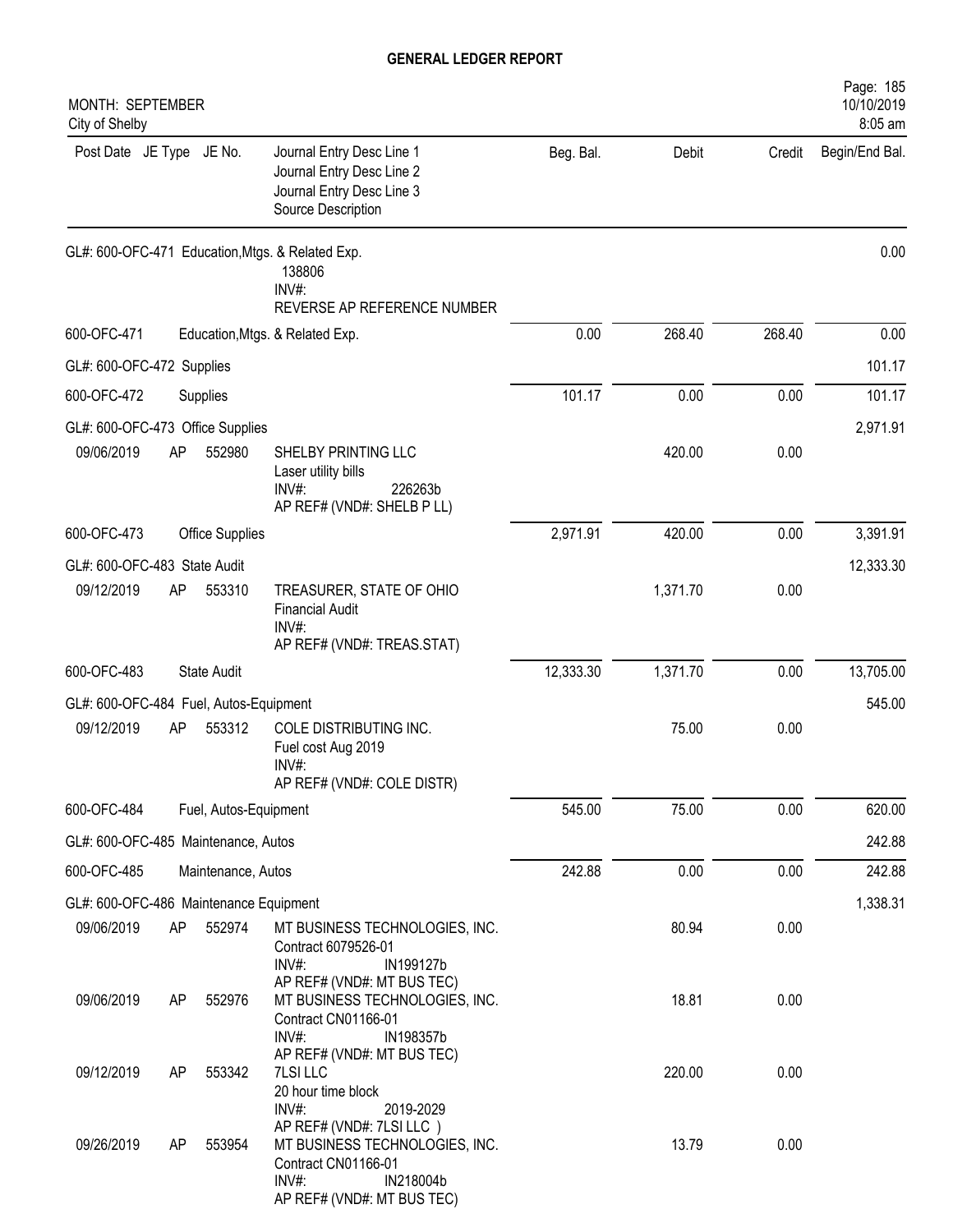| MONTH: SEPTEMBER<br>City of Shelby            |                                                                                                           |            |           |        | 10/10/2019<br>8:05 am |
|-----------------------------------------------|-----------------------------------------------------------------------------------------------------------|------------|-----------|--------|-----------------------|
| Post Date JE Type JE No.                      | Journal Entry Desc Line 1<br>Journal Entry Desc Line 2<br>Journal Entry Desc Line 3<br>Source Description | Beg. Bal.  | Debit     | Credit | Begin/End Bal.        |
| 600-OFC-486                                   | Maintenance Equipment                                                                                     | 1,338.31   | 333.54    | 0.00   | 1,671.85              |
| GL#: 600-OFC-492 Administrative Costs         |                                                                                                           |            |           |        | 366,666.64            |
| 09/03/2019<br>552650<br>AP                    | <b>GENERAL FUND-SHELBY</b><br>Admin cost Aug 2019<br>INV#:<br>AP REF# (VND#: GENERAL )                    |            | 45,833.33 | 0.00   |                       |
| 600-OFC-492<br><b>Administrative Costs</b>    |                                                                                                           | 366,666.64 | 45,833.33 | 0.00   | 412,499.97            |
| GL#: 600-OFC-500 Engineering                  |                                                                                                           |            |           |        | 0.00                  |
| 600-OFC-500<br>Engineering                    |                                                                                                           | 0.00       | 0.00      | 0.00   | 0.00                  |
| GL#: 600-OFC-501 Computer support             |                                                                                                           |            |           |        | 3,699.31              |
| 09/12/2019<br>553342<br>AP                    | 7LSI LLC<br>20 hour time block<br>INV#:<br>2019-2029<br>AP REF# (VND#: 7LSI LLC)                          |            | 170.00    | 0.00   |                       |
| 600-OFC-501<br>Computer support               |                                                                                                           | 3,699.31   | 170.00    | 0.00   | 3,869.31              |
| GL#: 600-OFC-502 Hand meter contract          |                                                                                                           |            |           |        | 0.00                  |
| 600-OFC-502<br>Hand meter contract            |                                                                                                           | 0.00       | 0.00      | 0.00   | 0.00                  |
| GL#: 600-OFC-506 Refunds                      |                                                                                                           |            |           |        | 1,127.06              |
| 600-OFC-506<br>Refunds                        |                                                                                                           | 1,127.06   | 0.00      | 0.00   | 1,127.06              |
| GL#: 600-OFC-507 Maintenance Building/Grounds |                                                                                                           |            |           |        | 173.75                |
| 600-OFC-507                                   | Maintenance Building/Grounds                                                                              | 173.75     | 0.00      | 0.00   | 173.75                |
| GL#: 600-OFC-508 Real estate taxes            |                                                                                                           |            |           |        | 1,046.10              |
| 600-OFC-508<br>Real estate taxes              |                                                                                                           | 1,046.10   | 0.00      | 0.00   | 1,046.10              |
| GL#: 600-OFC-510 Clothing Allowance           |                                                                                                           |            |           |        | 105.00                |
| 600-OFC-510<br><b>Clothing Allowance</b>      |                                                                                                           | 105.00     | 0.00      | 0.00   | 105.00                |
| GL#: 600-OFC-515 Equipment                    |                                                                                                           |            |           |        | 0.00                  |
| 600-OFC-515<br>Equipment                      |                                                                                                           | 0.00       | 0.00      | 0.00   | 0.00                  |
| GL#: 600-OFC-528 Postage                      |                                                                                                           |            |           |        | 10,184.15             |
| 09/03/2019<br>552652<br>AP                    | US POSTAL SERVICE<br>Past due notices Sept 2019<br>$INV#$ :                                               |            | 250.00    | 0.00   |                       |
| 09/23/2019<br>AP<br>553805                    | AP REF# (VND#: U S POSTAL)<br>TOTALFUNDS BY HASLER<br>acct 7900011001321432<br>INV#:                      |            | 15.00     | 0.00   |                       |
| 09/26/2019<br>553956<br>AP                    | AP REF# (VND#: TOTALFUNDS)<br>US POSTAL SERVICE<br>Postage Sept Utility bills<br>INV#:                    |            | 1,036.25  | 0.00   |                       |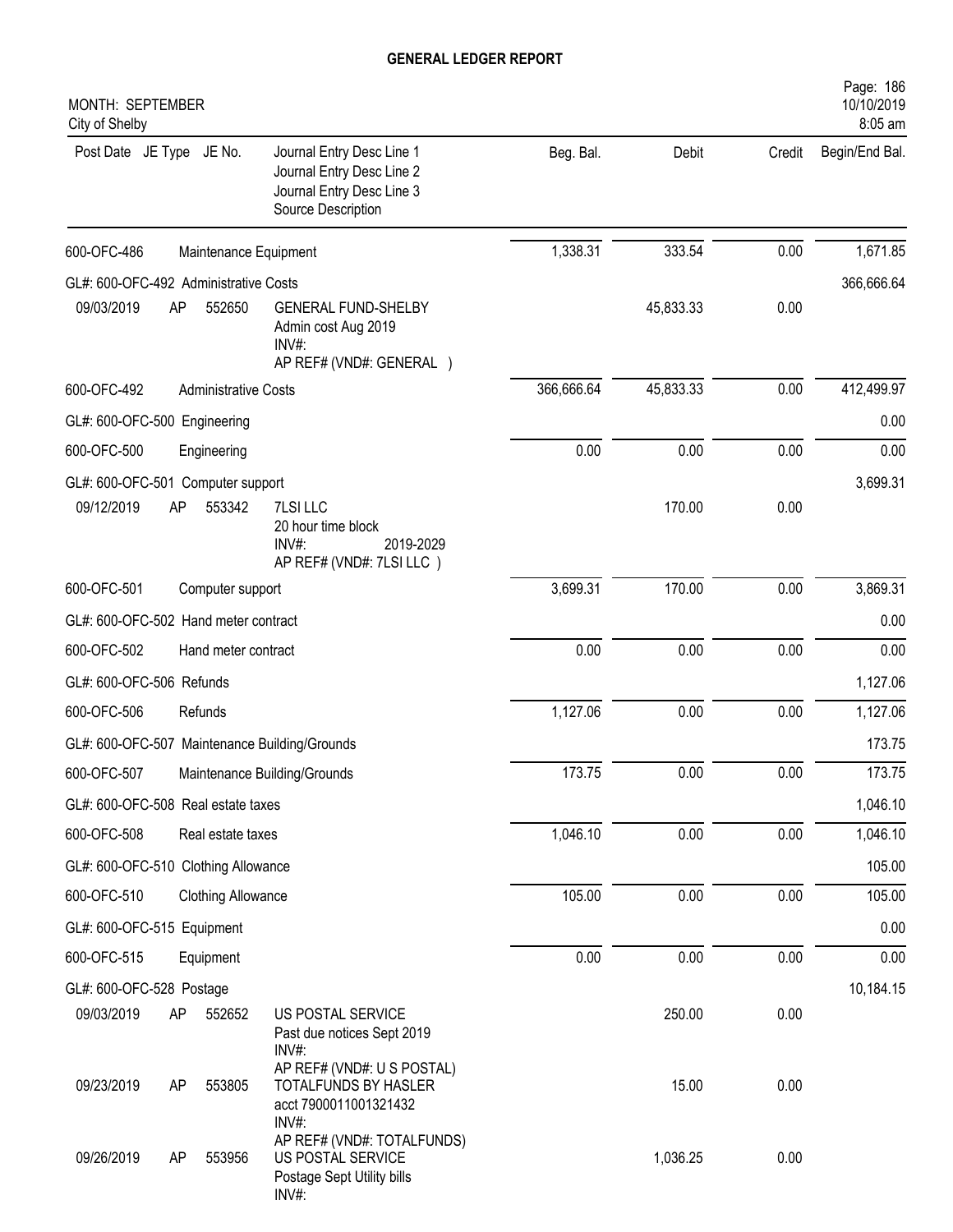| MONTH: SEPTEMBER<br>City of Shelby      |    |                        |                                                                                                                               |           |          |        | Page: 187<br>10/10/2019<br>8:05 am |
|-----------------------------------------|----|------------------------|-------------------------------------------------------------------------------------------------------------------------------|-----------|----------|--------|------------------------------------|
| Post Date JE Type JE No.                |    |                        | Journal Entry Desc Line 1<br>Journal Entry Desc Line 2<br>Journal Entry Desc Line 3<br>Source Description                     | Beg. Bal. | Debit    | Credit | Begin/End Bal.                     |
| GL#: 600-OFC-528 Postage                |    |                        | AP REF# (VND#: U S POSTAL)                                                                                                    |           |          |        | 10,184.15                          |
| 600-OFC-528                             |    | Postage                |                                                                                                                               | 10,184.15 | 1,301.25 | 0.00   | 11,485.40                          |
|                                         |    |                        | GL#: 600-OFC-530 Office Equipment/Furn/Fixtures                                                                               |           |          |        | 225.00                             |
| 600-OFC-530                             |    |                        | Office Equipment/Furn/Fixtures                                                                                                | 225.00    | 0.00     | 0.00   | 225.00                             |
| GL#: 600-OFC-531 Miscellaneous          |    |                        |                                                                                                                               |           |          |        | 15,479.85                          |
| 09/12/2019                              | AP | 553306                 | AUTOMATIC DATA PROCESSING<br>Processing charges 8/31/19<br>$INV#$ :<br>542085128b<br>AP REF# (VND#: ADP                       |           | 137.06   | 0.00   |                                    |
| 09/17/2019                              | GJ | 553730                 | Analysis fee charged to electric<br>checking acct. from US Bank<br>pio                                                        |           | 43.05    | 0.00   |                                    |
| 09/27/2019                              | AP | 554091                 | AUTOMATIC DATA PROCESSING<br>Quarterly docs<br>INV#:<br>542408622b                                                            |           | 5.12     | 0.00   |                                    |
| 09/27/2019                              | AP | 554093                 | AP REF# (VND#: ADP<br>AUTOMATIC DATA PROCESSING<br>Processing charges & human<br>$INV#$ :<br>542889302b<br>AP REF# (VND#: ADP |           | 311.34   | 0.00   |                                    |
| 600-OFC-531                             |    | Miscellaneous          |                                                                                                                               | 15,479.85 | 496.57   | 0.00   | 15,976.42                          |
| GL#: 600-OFC-532 Labor Relations        |    |                        |                                                                                                                               |           |          |        | 3,183.81                           |
| 600-OFC-532                             |    | <b>Labor Relations</b> |                                                                                                                               | 3,183.81  | 0.00     | 0.00   | 3,183.81                           |
| GL#: 600-OFC-544 Shade Tree Collection  |    |                        |                                                                                                                               |           |          |        | 2,530.73                           |
| 09/03/2019                              | AP | 552644                 | SHADE TREE TRUST FUND<br>Shade tree collected Aug 2019<br>INV#:<br>AP REF# (VND#: SHADE TREE)                                 |           | 304.80   | 0.00   |                                    |
| 600-OFC-544                             |    | Shade Tree Collection  |                                                                                                                               | 2,530.73  | 304.80   | 0.00   | 2,835.53                           |
| GL#: 600-OFC-545 Senior Center Expenses |    |                        |                                                                                                                               |           |          |        | 0.00                               |
| 600-OFC-545                             |    | Senior Center Expenses |                                                                                                                               | 0.00      | 0.00     | 0.00   | 0.00                               |
| GL#: 600-OFC-546 Economic Development   |    |                        |                                                                                                                               |           |          |        | 0.00                               |
| 600-OFC-546                             |    | Economic Development   |                                                                                                                               | 0.00      | 0.00     | 0.00   | 0.00                               |
| GL#: 600-OFC-564 Service Vehicle        |    |                        |                                                                                                                               |           |          |        | 0.00                               |
| 600-OFC-564                             |    | Service Vehicle        |                                                                                                                               | 0.00      | 0.00     | 0.00   | 0.00                               |
| GL#: 600-OFC-575 Safety Related         |    |                        |                                                                                                                               |           |          |        | 132.50                             |
| 600-OFC-575                             |    | Safety Related         |                                                                                                                               | 132.50    | 0.00     | 0.00   | 132.50                             |
|                                         |    |                        | GL#: 600-OFC-576 Electric Dues/Professional Ser                                                                               |           |          |        | 38,170.68                          |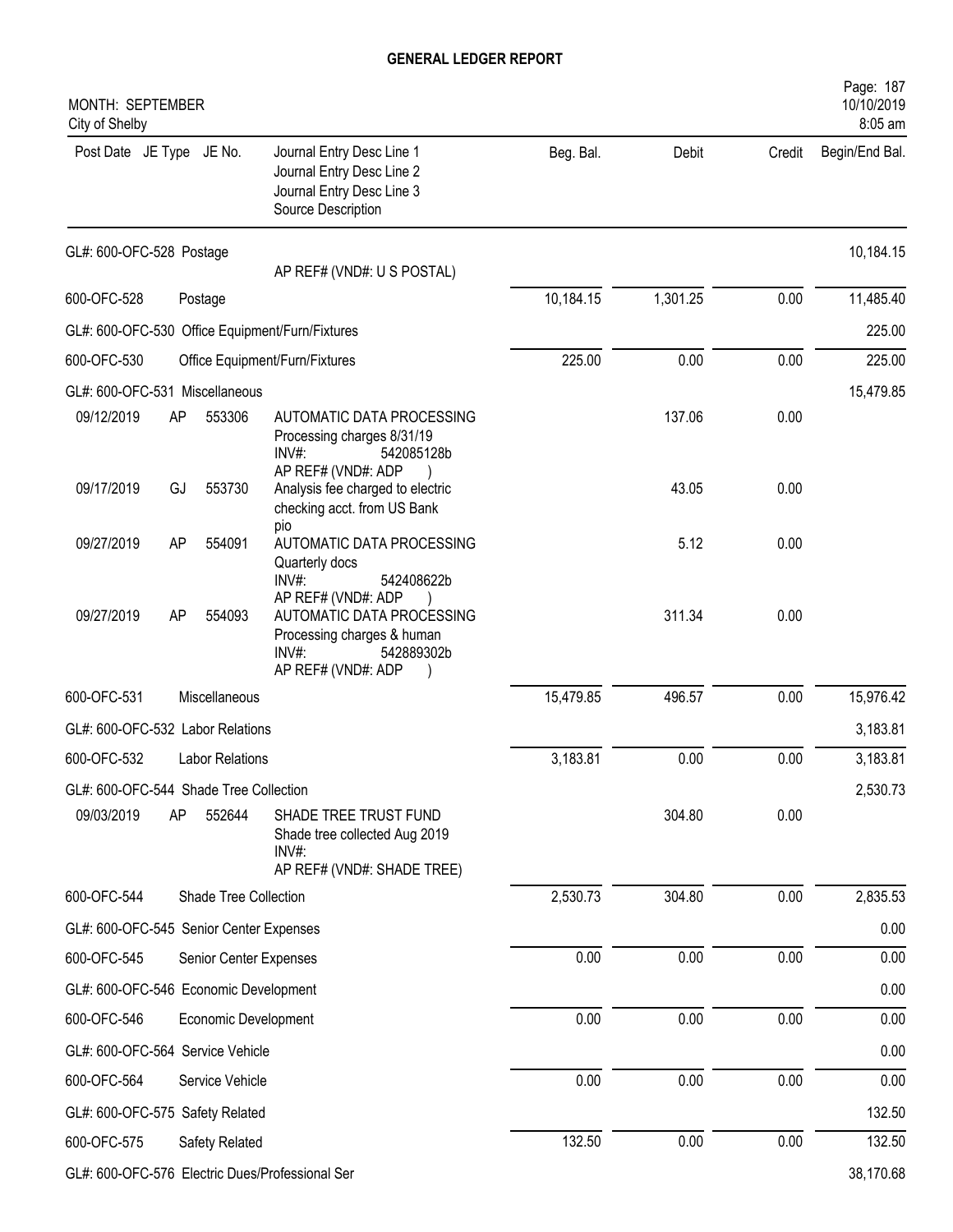| Post Date JE Type JE No.<br>Journal Entry Desc Line 1<br>Beg. Bal.<br>Debit<br>Credit<br>Journal Entry Desc Line 2<br>Journal Entry Desc Line 3<br>Source Description<br>0.00<br>38,170.68<br>0.00<br>Electric Dues/Professional Ser<br>0.00<br>0.00<br>0.00<br><b>MRS Group</b><br>3,828.00<br>0.00<br>0.00<br><b>GAAP Conversion</b><br>0.00<br>0.00<br>0.00<br><b>Temporary Labor Services</b><br>0.00<br>0.00<br>0.00<br>Easements<br>09/27/2019<br>AP<br>554101<br><b>VECTOR SECURITY</b><br>34.03<br>0.00<br>Security monitoring light<br>INV#:<br>64520695<br>AP REF# (VND#: VECTOR SEC)<br>298.08<br>34.03<br>0.00<br>Leases-Equipment<br>09/11/2019<br>AP<br>553117<br>3,802.00<br>0.00<br>TREASURER, STATE OF OHIO<br>KWH Tax Aug 2019<br>INV#:<br>AP REF# (VND#: TREAS.STAT)<br>28,590.92<br>3,802.00<br>0.00<br>Electric Kwh Tax<br>0.00<br>0.00<br>0.00<br>Base Load Group<br>0.00<br>0.00<br>0.00<br>Sale of Notes/Loans<br>1,196.71<br>0.00<br>0.00<br><b>Transfers Miscellaneous</b><br>0.00<br>$0.00\,$<br>0.00<br><b>Transfer General Fund</b><br>1,070,219.18<br>Fund: 600 - Electric Fund Totals:<br>1,091,435.45<br>65,000.00<br>09/03/2019<br>0.00<br>1,400.00<br>CR<br>553044<br>Customer electric deposits<br>pio<br>09/04/2019<br>553053<br>0.00<br>1,500.00<br>CR<br>Customer electric deposits<br>pio | MONTH: SEPTEMBER<br>City of Shelby                       |      |        | Page: 188<br>10/10/2019<br>8:05 am |
|----------------------------------------------------------------------------------------------------------------------------------------------------------------------------------------------------------------------------------------------------------------------------------------------------------------------------------------------------------------------------------------------------------------------------------------------------------------------------------------------------------------------------------------------------------------------------------------------------------------------------------------------------------------------------------------------------------------------------------------------------------------------------------------------------------------------------------------------------------------------------------------------------------------------------------------------------------------------------------------------------------------------------------------------------------------------------------------------------------------------------------------------------------------------------------------------------------------------------------------------------------------------------------------------------------------------------------|----------------------------------------------------------|------|--------|------------------------------------|
|                                                                                                                                                                                                                                                                                                                                                                                                                                                                                                                                                                                                                                                                                                                                                                                                                                                                                                                                                                                                                                                                                                                                                                                                                                                                                                                                  |                                                          |      |        | Begin/End Bal.                     |
| GL#: 600-OFC-577 MRS Group<br>600-OFC-577<br>GL#: 600-OFC-584 GAAP Conversion<br>600-OFC-584<br>GL#: 600-OFC-604 Temporary Labor Services<br>600-OFC-604<br>GL#: 600-OFC-612 Easements<br>600-OFC-612<br>GL#: 600-OFC-617 Leases-Equipment<br>600-OFC-617<br>GL#: 600-OFC-622 Electric Kwh Tax<br>600-OFC-622<br>GL#: 600-OFC-631 Base Load Group<br>600-OFC-631<br>GL#: 600-OFI-226 Sale of Notes/Loans<br>600-OFI-226<br>GL#: 600-TRS-241 Transfers Miscellaneous<br>600-TRS-241<br>GL#: 600-TRS-244 Transfer General Fund<br>600-TRS-244<br>GL#: 601-CFS-165 Deposits                                                                                                                                                                                                                                                                                                                                                                                                                                                                                                                                                                                                                                                                                                                                                         | 600-OFC-576                                              |      |        | 38,170.68                          |
|                                                                                                                                                                                                                                                                                                                                                                                                                                                                                                                                                                                                                                                                                                                                                                                                                                                                                                                                                                                                                                                                                                                                                                                                                                                                                                                                  |                                                          |      |        | 0.00                               |
|                                                                                                                                                                                                                                                                                                                                                                                                                                                                                                                                                                                                                                                                                                                                                                                                                                                                                                                                                                                                                                                                                                                                                                                                                                                                                                                                  |                                                          |      |        | 0.00                               |
|                                                                                                                                                                                                                                                                                                                                                                                                                                                                                                                                                                                                                                                                                                                                                                                                                                                                                                                                                                                                                                                                                                                                                                                                                                                                                                                                  |                                                          |      |        | 3,828.00                           |
|                                                                                                                                                                                                                                                                                                                                                                                                                                                                                                                                                                                                                                                                                                                                                                                                                                                                                                                                                                                                                                                                                                                                                                                                                                                                                                                                  |                                                          |      |        | 3,828.00                           |
|                                                                                                                                                                                                                                                                                                                                                                                                                                                                                                                                                                                                                                                                                                                                                                                                                                                                                                                                                                                                                                                                                                                                                                                                                                                                                                                                  |                                                          |      |        | 0.00                               |
|                                                                                                                                                                                                                                                                                                                                                                                                                                                                                                                                                                                                                                                                                                                                                                                                                                                                                                                                                                                                                                                                                                                                                                                                                                                                                                                                  |                                                          |      |        | 0.00                               |
|                                                                                                                                                                                                                                                                                                                                                                                                                                                                                                                                                                                                                                                                                                                                                                                                                                                                                                                                                                                                                                                                                                                                                                                                                                                                                                                                  |                                                          |      |        | 0.00                               |
|                                                                                                                                                                                                                                                                                                                                                                                                                                                                                                                                                                                                                                                                                                                                                                                                                                                                                                                                                                                                                                                                                                                                                                                                                                                                                                                                  |                                                          |      |        | 0.00                               |
|                                                                                                                                                                                                                                                                                                                                                                                                                                                                                                                                                                                                                                                                                                                                                                                                                                                                                                                                                                                                                                                                                                                                                                                                                                                                                                                                  |                                                          |      |        | 298.08                             |
|                                                                                                                                                                                                                                                                                                                                                                                                                                                                                                                                                                                                                                                                                                                                                                                                                                                                                                                                                                                                                                                                                                                                                                                                                                                                                                                                  |                                                          |      |        |                                    |
|                                                                                                                                                                                                                                                                                                                                                                                                                                                                                                                                                                                                                                                                                                                                                                                                                                                                                                                                                                                                                                                                                                                                                                                                                                                                                                                                  |                                                          |      |        | 332.11                             |
|                                                                                                                                                                                                                                                                                                                                                                                                                                                                                                                                                                                                                                                                                                                                                                                                                                                                                                                                                                                                                                                                                                                                                                                                                                                                                                                                  |                                                          |      |        | 28,590.92                          |
|                                                                                                                                                                                                                                                                                                                                                                                                                                                                                                                                                                                                                                                                                                                                                                                                                                                                                                                                                                                                                                                                                                                                                                                                                                                                                                                                  |                                                          |      |        |                                    |
|                                                                                                                                                                                                                                                                                                                                                                                                                                                                                                                                                                                                                                                                                                                                                                                                                                                                                                                                                                                                                                                                                                                                                                                                                                                                                                                                  |                                                          |      |        | 32,392.92                          |
|                                                                                                                                                                                                                                                                                                                                                                                                                                                                                                                                                                                                                                                                                                                                                                                                                                                                                                                                                                                                                                                                                                                                                                                                                                                                                                                                  |                                                          |      |        | 0.00                               |
|                                                                                                                                                                                                                                                                                                                                                                                                                                                                                                                                                                                                                                                                                                                                                                                                                                                                                                                                                                                                                                                                                                                                                                                                                                                                                                                                  |                                                          |      |        | 0.00                               |
|                                                                                                                                                                                                                                                                                                                                                                                                                                                                                                                                                                                                                                                                                                                                                                                                                                                                                                                                                                                                                                                                                                                                                                                                                                                                                                                                  |                                                          |      |        | 0.00                               |
|                                                                                                                                                                                                                                                                                                                                                                                                                                                                                                                                                                                                                                                                                                                                                                                                                                                                                                                                                                                                                                                                                                                                                                                                                                                                                                                                  |                                                          |      |        | 0.00                               |
|                                                                                                                                                                                                                                                                                                                                                                                                                                                                                                                                                                                                                                                                                                                                                                                                                                                                                                                                                                                                                                                                                                                                                                                                                                                                                                                                  |                                                          |      |        | 1,196.71                           |
|                                                                                                                                                                                                                                                                                                                                                                                                                                                                                                                                                                                                                                                                                                                                                                                                                                                                                                                                                                                                                                                                                                                                                                                                                                                                                                                                  |                                                          |      |        | 1,196.71                           |
|                                                                                                                                                                                                                                                                                                                                                                                                                                                                                                                                                                                                                                                                                                                                                                                                                                                                                                                                                                                                                                                                                                                                                                                                                                                                                                                                  |                                                          |      |        | 0.00                               |
|                                                                                                                                                                                                                                                                                                                                                                                                                                                                                                                                                                                                                                                                                                                                                                                                                                                                                                                                                                                                                                                                                                                                                                                                                                                                                                                                  |                                                          |      |        | 0.00                               |
|                                                                                                                                                                                                                                                                                                                                                                                                                                                                                                                                                                                                                                                                                                                                                                                                                                                                                                                                                                                                                                                                                                                                                                                                                                                                                                                                  |                                                          |      |        |                                    |
|                                                                                                                                                                                                                                                                                                                                                                                                                                                                                                                                                                                                                                                                                                                                                                                                                                                                                                                                                                                                                                                                                                                                                                                                                                                                                                                                  |                                                          |      |        |                                    |
|                                                                                                                                                                                                                                                                                                                                                                                                                                                                                                                                                                                                                                                                                                                                                                                                                                                                                                                                                                                                                                                                                                                                                                                                                                                                                                                                  |                                                          |      |        |                                    |
|                                                                                                                                                                                                                                                                                                                                                                                                                                                                                                                                                                                                                                                                                                                                                                                                                                                                                                                                                                                                                                                                                                                                                                                                                                                                                                                                  |                                                          |      |        |                                    |
|                                                                                                                                                                                                                                                                                                                                                                                                                                                                                                                                                                                                                                                                                                                                                                                                                                                                                                                                                                                                                                                                                                                                                                                                                                                                                                                                  | 09/06/2019<br>Customer electric deposits<br>553067<br>CR | 0.00 | 400.00 |                                    |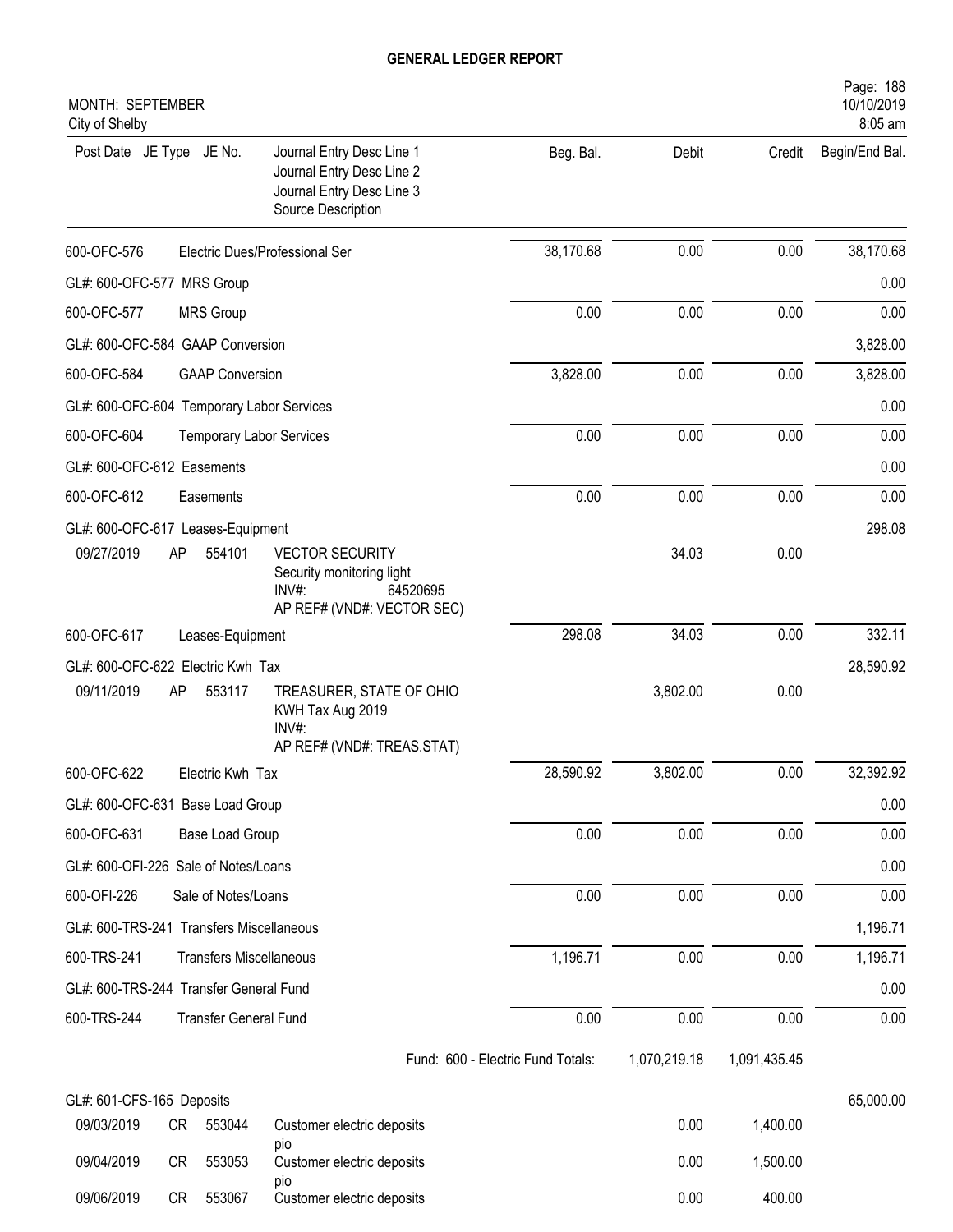| MONTH: SEPTEMBER<br>City of Shelby |           |          |                                                                                                           |           |          |          | Page: 189<br>10/10/2019<br>8:05 am |
|------------------------------------|-----------|----------|-----------------------------------------------------------------------------------------------------------|-----------|----------|----------|------------------------------------|
| Post Date JE Type JE No.           |           |          | Journal Entry Desc Line 1<br>Journal Entry Desc Line 2<br>Journal Entry Desc Line 3<br>Source Description | Beg. Bal. | Debit    | Credit   | Begin/End Bal.                     |
| GL#: 601-CFS-165 Deposits          |           |          |                                                                                                           |           |          |          | 65,000.00                          |
| 09/10/2019                         | CR        | 553429   | pio<br>Customer electric deposits                                                                         |           | 0.00     | 700.00   |                                    |
| 09/18/2019                         | <b>CR</b> | 553737   | pio<br>Customer electric deposits                                                                         |           | 0.00     | 1,500.00 |                                    |
| 09/20/2019                         | <b>CR</b> | 553754   | pio<br>Customer electric deposits                                                                         |           | 0.00     | 1,100.00 |                                    |
| 09/25/2019                         | <b>CR</b> | 554036   | pio<br>Customer electric deposits                                                                         |           | 0.00     | 800.00   |                                    |
| 09/26/2019                         | <b>CR</b> | 554053   | pio<br><b>Customer Electric Deposit</b>                                                                   |           | 0.00     | 300.00   |                                    |
| 09/27/2019                         | <b>CR</b> | 554061   | pio<br>Customer electric deposit                                                                          |           | 0.00     | 200.00   |                                    |
| 09/30/2019                         | <b>CR</b> | 554147   | pio<br>Customer electric deposits<br>pio                                                                  |           | 0.00     | 500.00   |                                    |
| 601-CFS-165                        |           | Deposits |                                                                                                           | 65,000.00 | 0.00     | 8,400.00 | 73,400.00                          |
| GL#: 601-LCD-506 Refunds           |           |          |                                                                                                           |           |          |          | 71,135.60                          |
| 09/04/2019                         | AP        | 552765   | <b>CITY OF SHELBY</b><br>Refund acct 28.47.16 Shared<br>INV#:                                             |           | 30.91    | 0.00     |                                    |
| 09/04/2019                         | AP        | 552767   | AP REF# (VND#: CITY-SHELB)<br>DININGER/SHAWNDI D//<br>Refund acct 31.202.21<br>$INV#$ :                   |           | 292.22   | 0.00     |                                    |
| 09/04/2019                         | AP        | 552769   | AP REF# (VND#: DININGER/S)<br>EVERHART/EDWIN F//<br>Refund Acct 04.178.38<br>INV#:                        |           | 64.51    | 0.00     |                                    |
| 09/04/2019                         | AP        | 552771   | AP REF# (VND#: EVERHART/E)<br>HAMMOND/LUCAS M//<br>acct 29.445.21<br>INV#:                                |           | 110.66   | 0.00     |                                    |
| 09/04/2019                         | AP        | 552773   | AP REF# (VND#: HAMMOND/LU)<br>HOSKINS/GRACE I//<br>Refund acct 29.356.20<br>INV#:                         |           | 159.14   | 0.00     |                                    |
| 09/04/2019                         | AP        | 552775   | AP REF# (VND#: HOSKINS/GR)<br>LONG/HEAVEN PL//<br>Refund acct 04.182.21<br>INV#:                          |           | 32.16    | 0.00     |                                    |
| 09/04/2019                         | AP        | 552777   | AP REF# (VND#: LONG/HEAVE)<br>MUNICIPAL LIGHT FUND<br>Used security deposits                              |           | 4,551.03 | 0.00     |                                    |
| 09/04/2019                         | AP        | 552779   | INV#:<br>AP REF# (VND#: MUNI LIGHT)<br>MUNICIPAL LIGHT FUND<br>refund 08.103.12 apply                     |           | 182.75   | 0.00     |                                    |
| 09/04/2019                         | AP        | 552781   | INV#:<br>AP REF# (VND#: MUNI LIGHT)<br>MCKNIGHT/BREANNA C//                                               |           | 60.18    | 0.00     |                                    |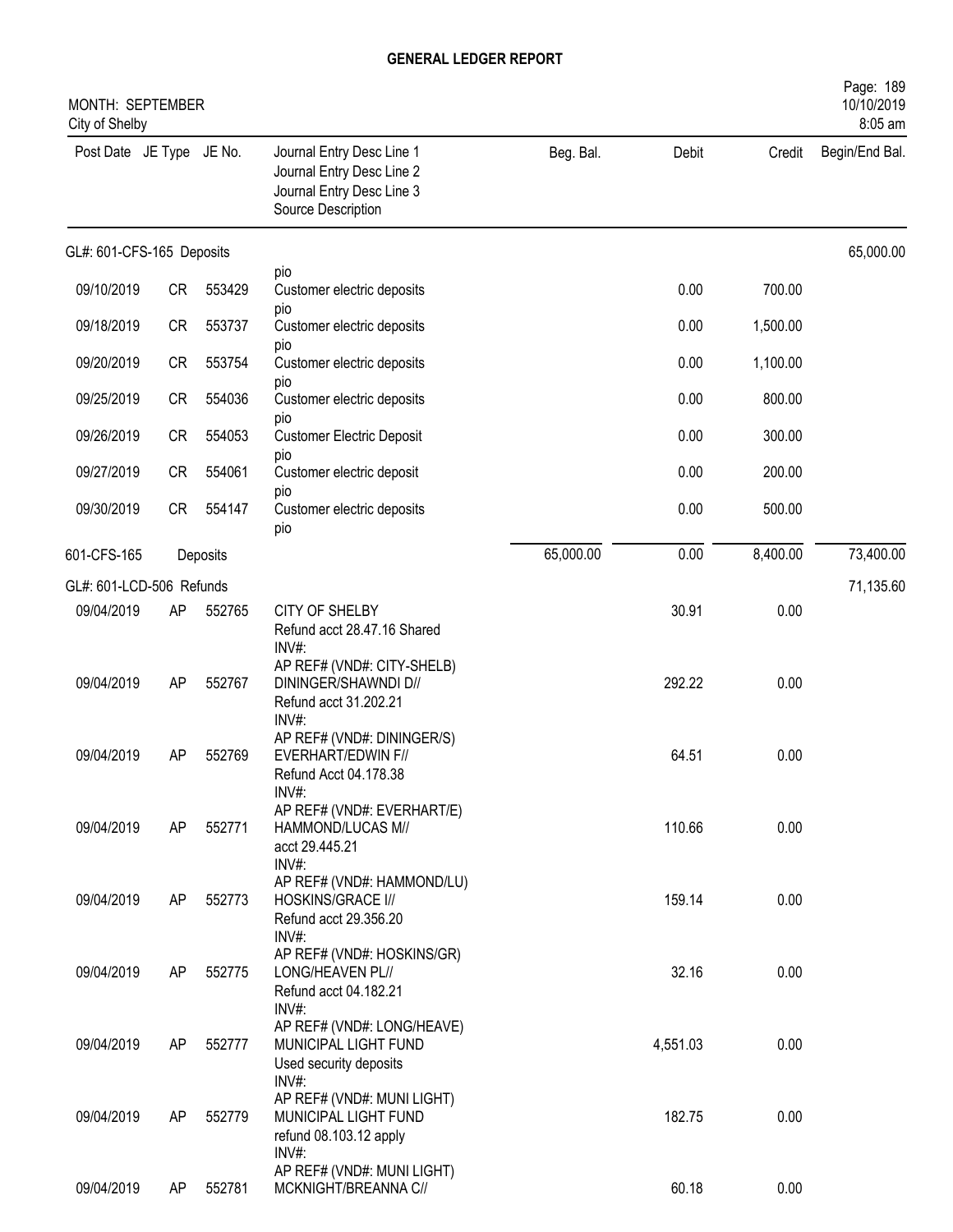| MONTH: SEPTEMBER<br>City of Shelby                                                                                                                     |           |          |          | Page: 190<br>10/10/2019<br>8:05 am |
|--------------------------------------------------------------------------------------------------------------------------------------------------------|-----------|----------|----------|------------------------------------|
| Post Date JE Type JE No.<br>Journal Entry Desc Line 1<br>Journal Entry Desc Line 2<br>Journal Entry Desc Line 3<br>Source Description                  | Beg. Bal. | Debit    | Credit   | Begin/End Bal.                     |
| GL#: 601-LCD-506 Refunds                                                                                                                               |           |          |          | 71,135.60                          |
| Refund acct 38.234.8<br>INV#:<br>AP REF# (VND#: MCKNIGHT/B)<br>09/04/2019<br>RUPP/LEVI S//<br>AP<br>552783<br>Refund acct 07.18.32<br>INV#:            |           | 66.44    | 0.00     |                                    |
| AP REF# (VND#: RUPP/LEVI)<br>09/06/2019<br>AP<br>552982<br>MUNICIPAL LIGHT FUND<br>applied security deposits<br>$INV#$ :<br>AP REF# (VND#: MUNI LIGHT) |           | 1,500.00 | 0.00     |                                    |
| 601-LCD-506<br>Refunds                                                                                                                                 | 71,135.60 | 7,050.00 | 0.00     | 78,185.60                          |
| GL#: 601-LCD-531 Miscellaneous                                                                                                                         |           |          |          | 0.00                               |
| 601-LCD-531<br>Miscellaneous                                                                                                                           | 0.00      | 0.00     | 0.00     | 0.00                               |
| GL#: 601-MIS-200 Interest                                                                                                                              |           |          |          | 942.93                             |
| 601-MIS-200<br>Interest                                                                                                                                | 942.93    | 0.00     | 0.00     | 942.93                             |
| GL#: 601-MIS-205 Miscellaneous Income                                                                                                                  |           |          |          | 0.00                               |
| 601-MIS-205<br>Miscellaneous Income                                                                                                                    | 0.00      | 0.00     | 0.00     | 0.00                               |
| GL#: 601-TRS-462 Transfer-Miscellaneous                                                                                                                |           |          |          | 1,196.71                           |
| 601-TRS-462<br>Transfer-Miscellaneous                                                                                                                  | 1,196.71  | 0.00     | 0.00     | 1,196.71                           |
| Fund: 601 - Light Customer Deposit Fund Totals:                                                                                                        |           | 7,050.00 | 8,400.00 |                                    |
| GL#: 602-LDR-462 Transfer-Miscellaneous                                                                                                                |           |          |          | 0.00                               |
| 602-LDR-462<br>Transfer-Miscellaneous                                                                                                                  | 0.00      | 0.00     | 0.00     | 0.00                               |
| GL#: 602-LDR-531 Miscellaneous                                                                                                                         |           |          |          | 0.00                               |
| 602-LDR-531<br>Miscellaneous                                                                                                                           | 0.00      | 0.00     | 0.00     | 0.00                               |
| GL#: 602-MIS-200 Interest<br>09/30/2019<br>554208<br>Interest light debt reserve money market<br>CR<br>pio                                             |           | 0.00     | 156.29   | 1,654.78                           |
| 602-MIS-200<br>Interest                                                                                                                                | 1,654.78  | 0.00     | 156.29   | 1,811.07                           |
| GL#: 602-MIS-205 Miscellaneous Income                                                                                                                  |           |          |          | 0.00                               |
| 602-MIS-205<br>Miscellaneous Income                                                                                                                    | 0.00      | 0.00     | 0.00     | 0.00                               |
| Fund: 602 - Light Debt Reserve Fund Totals:                                                                                                            |           | 0.00     | 156.29   |                                    |
|                                                                                                                                                        |           |          |          |                                    |
| GL#: 650-CAB-400 Wages<br>650-CAB-400                                                                                                                  | 0.00      | 0.00     | 0.00     | 0.00<br>0.00                       |
| Wages                                                                                                                                                  |           |          |          |                                    |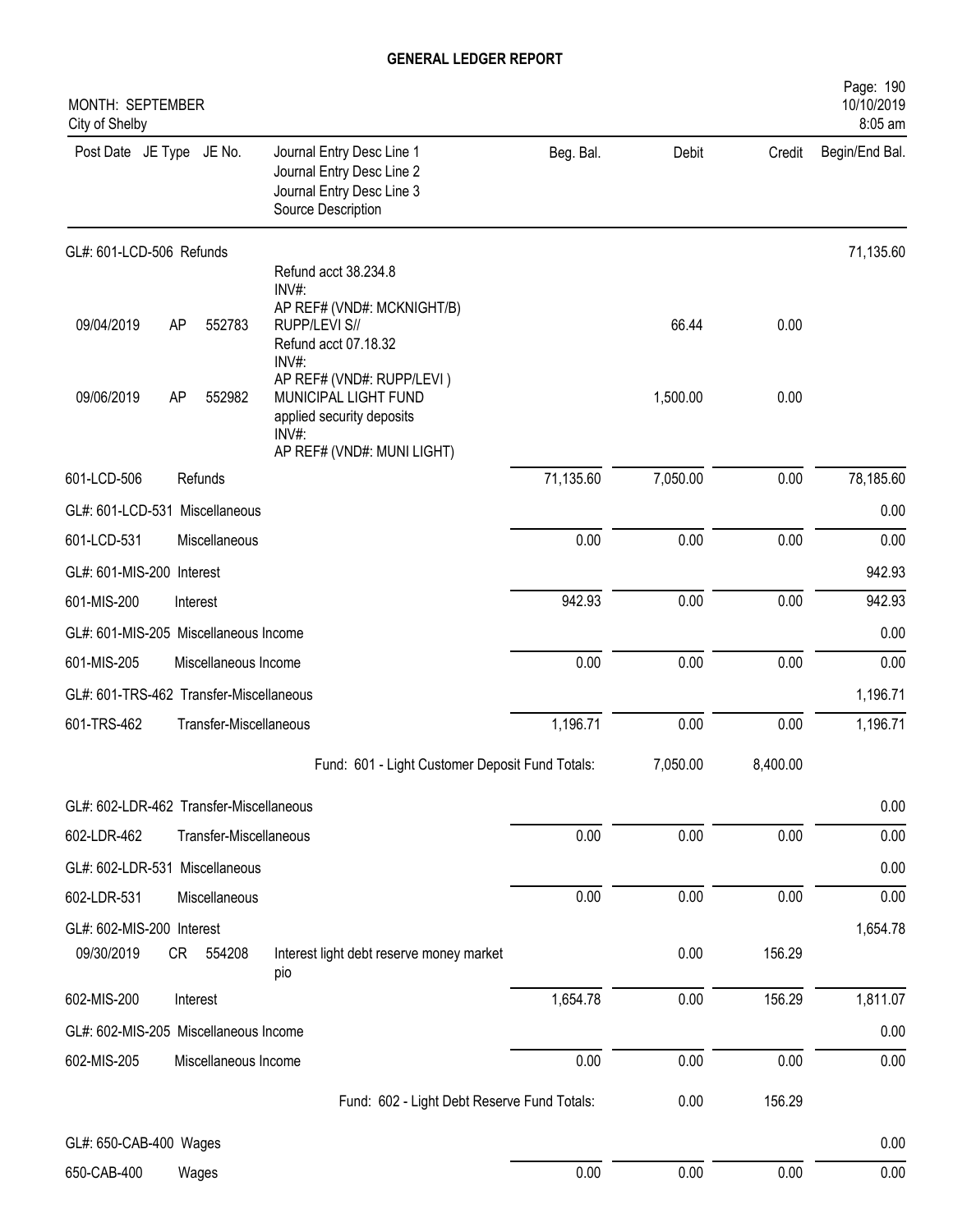| MONTH: SEPTEMBER<br>City of Shelby              |                                                                                                           |           |        |        | Page: 191<br>10/10/2019<br>8:05 am |
|-------------------------------------------------|-----------------------------------------------------------------------------------------------------------|-----------|--------|--------|------------------------------------|
| Post Date JE Type JE No.                        | Journal Entry Desc Line 1<br>Journal Entry Desc Line 2<br>Journal Entry Desc Line 3<br>Source Description | Beg. Bal. | Debit  | Credit | Begin/End Bal.                     |
| GL#: 650-CAB-415 Public Employees Retire.System |                                                                                                           |           |        |        | 0.00                               |
| 650-CAB-415                                     | Public Employees Retire.System                                                                            | 0.00      | 0.00   | 0.00   | 0.00                               |
| GL#: 650-CAB-417 FICA                           |                                                                                                           |           |        |        | 0.00                               |
| 650-CAB-417<br><b>FICA</b>                      |                                                                                                           | 0.00      | 0.00   | 0.00   | 0.00                               |
| GL#: 650-CAB-418 Hospitalization                |                                                                                                           |           |        |        | 0.00                               |
| 650-CAB-418<br>Hospitalization                  |                                                                                                           | 0.00      | 0.00   | 0.00   | 0.00                               |
| GL#: 650-CAB-419 Life Insurance                 |                                                                                                           |           |        |        | 0.00                               |
| 650-CAB-419<br>Life Insurance                   |                                                                                                           | 0.00      | 0.00   | 0.00   | 0.00                               |
| GL#: 650-CAB-420 Workers Compensation           |                                                                                                           |           |        |        | 0.00                               |
| 650-CAB-420<br>Workers Compensation             |                                                                                                           | 0.00      | 0.00   | 0.00   | 0.00                               |
| GL#: 650-CAB-421 Unemployment                   |                                                                                                           |           |        |        | 0.00                               |
| 650-CAB-421<br>Unemployment                     |                                                                                                           | 0.00      | 0.00   | 0.00   | 0.00                               |
| GL#: 650-CAB-425 Natural Gas                    |                                                                                                           |           |        |        | 2,848.73                           |
| 09/27/2019<br>AP<br>554070                      | <b>COLUMBIA GAS</b><br>acct 124015720020007<br>$INV#$ :<br>39867<br>AP REF# (VND#: COL. GAS)              |           | 136.01 | 0.00   |                                    |
| <b>Natural Gas</b><br>650-CAB-425               |                                                                                                           | 2,848.73  | 136.01 | 0.00   | 2,984.74                           |
| GL#: 650-CAB-426 Electric                       |                                                                                                           |           |        |        | 0.00                               |
| 650-CAB-426<br>Electric                         |                                                                                                           | 0.00      | 0.00   | 0.00   | 0.00                               |
| GL#: 650-CAB-427 Water and Sewer                |                                                                                                           |           |        |        | 1,711.67                           |
| 09/27/2019<br>AP<br>554066                      | MUNICIPAL UTILITIES<br>43.100.2<br>INV#:<br>AP REF# (VND#: MUNI UTILI)                                    |           | 123.84 | 0.00   |                                    |
| Water and Sewer<br>650-CAB-427                  |                                                                                                           | 1,711.67  | 123.84 | 0.00   | 1,835.51                           |
| GL#: 650-CAB-435 Property and Liability Insuran |                                                                                                           |           |        |        | 0.00                               |
| 650-CAB-435                                     | Property and Liability Insuran                                                                            | 0.00      | 0.00   | 0.00   | 0.00                               |
| GL#: 650-CAB-437 Boiler Insurance               |                                                                                                           |           |        |        | 0.00                               |
| 650-CAB-437<br>Boiler Insurance                 |                                                                                                           | 0.00      | 0.00   | 0.00   | 0.00                               |
| GL#: 650-CAB-472 Supplies                       |                                                                                                           |           |        |        | 306.60                             |
| 650-CAB-472<br>Supplies                         |                                                                                                           | 306.60    | 0.00   | 0.00   | 306.60                             |
| GL#: 650-CAB-486 Maintenance Equipment          |                                                                                                           |           |        |        | 0.00                               |
| 650-CAB-486<br>Maintenance Equipment            |                                                                                                           | 0.00      | 0.00   | 0.00   | 0.00                               |
| GL#: 650-CAB-507 Maintenance Building/Grounds   |                                                                                                           |           |        |        | 2,908.94                           |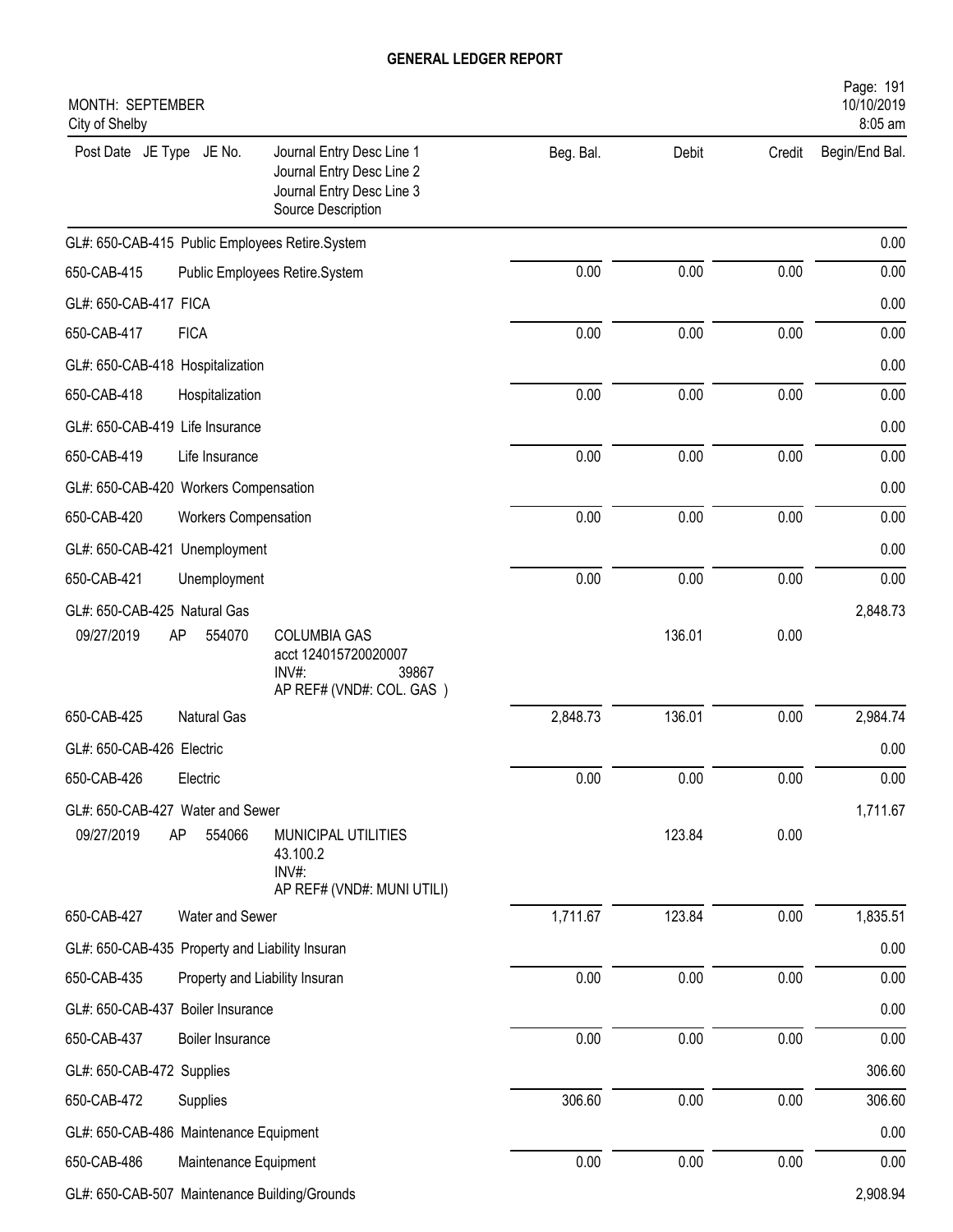| MONTH: SEPTEMBER<br>City of Shelby            |                                |                                                                                                           |           |        |        | Page: 192<br>10/10/2019<br>8:05 am |
|-----------------------------------------------|--------------------------------|-----------------------------------------------------------------------------------------------------------|-----------|--------|--------|------------------------------------|
| Post Date JE Type JE No.                      |                                | Journal Entry Desc Line 1<br>Journal Entry Desc Line 2<br>Journal Entry Desc Line 3<br>Source Description | Beg. Bal. | Debit  | Credit | Begin/End Bal.                     |
| GL#: 650-CAB-507 Maintenance Building/Grounds |                                |                                                                                                           |           |        |        | 2,908.94                           |
| 650-CAB-507                                   |                                | Maintenance Building/Grounds                                                                              | 2,908.94  | 0.00   | 0.00   | 2,908.94                           |
| GL#: 650-CAB-508 Real estate taxes            |                                |                                                                                                           |           |        |        | 0.00                               |
| 650-CAB-508                                   | Real estate taxes              |                                                                                                           | 0.00      | 0.00   | 0.00   | 0.00                               |
| GL#: 650-CAB-515 Equipment                    |                                |                                                                                                           |           |        |        | 0.00                               |
| 650-CAB-515                                   | Equipment                      |                                                                                                           | 0.00      | 0.00   | 0.00   | 0.00                               |
| GL#: 650-CAB-529 Small tools and equipment    |                                |                                                                                                           |           |        |        | 0.00                               |
| 650-CAB-529                                   | Small tools and equipment      |                                                                                                           | 0.00      | 0.00   | 0.00   | 0.00                               |
| GL#: 650-CAB-531 Miscellaneous                |                                |                                                                                                           |           |        |        | 100.85                             |
| 650-CAB-531                                   | Miscellaneous                  |                                                                                                           | 100.85    | 0.00   | 0.00   | 100.85                             |
| GL#: 650-CAB-537 EPA Fees and Permits         |                                |                                                                                                           |           |        |        | 0.00                               |
| 650-CAB-537                                   | <b>EPA Fees and Permits</b>    |                                                                                                           | 0.00      | 0.00   | 0.00   | 0.00                               |
| GL#: 650-CAB-575 Safety Related               |                                |                                                                                                           |           |        |        | 0.00                               |
| 650-CAB-575                                   | Safety Related                 |                                                                                                           | 0.00      | 0.00   | 0.00   | 0.00                               |
| GL#: 650-CAB-617 Leases-Equipment             |                                |                                                                                                           |           |        |        | 865.68                             |
| 650-CAB-617                                   | Leases-Equipment               |                                                                                                           | 865.68    | 0.00   | 0.00   | 865.68                             |
| GL#: 650-MIS-202 Rent                         |                                |                                                                                                           |           |        |        | 0.00                               |
| 650-MIS-202                                   | Rent                           |                                                                                                           | 0.00      | 0.00   | 0.00   | 0.00                               |
| GL#: 650-MIS-205 Miscellaneous Income         |                                |                                                                                                           |           |        |        | 0.00                               |
| 650-MIS-205                                   | Miscellaneous Income           |                                                                                                           | 0.00      | 0.00   | 0.00   | 0.00                               |
| GL#: 650-MIS-211 Insurance/Fema Settlement    |                                |                                                                                                           |           |        |        | 0.00                               |
| 650-MIS-211                                   | Insurance/Fema Settlement      |                                                                                                           | 0.00      | 0.00   | 0.00   | 0.00                               |
| GL#: 650-TRS-244 Transfer General Fund        |                                |                                                                                                           |           |        |        | 10,000.00                          |
| 650-TRS-244                                   | <b>Transfer General Fund</b>   |                                                                                                           | 10,000.00 | 0.00   | 0.00   | 10,000.00                          |
|                                               |                                | Fund: 650 - City Administration & Bldgs. Totals:                                                          |           | 259.85 | 0.00   |                                    |
| GL#: 700-IGT-128 Property tax rollback        |                                |                                                                                                           |           |        |        | 2,457.35                           |
| 700-IGT-128                                   | Property tax rollback          |                                                                                                           | 2,457.35  | 0.00   | 0.00   | 2,457.35                           |
| GL#: 700-IGT-129 Commercial Activity Tax      |                                |                                                                                                           |           |        |        | 0.00                               |
| 700-IGT-129                                   | <b>Commercial Activity Tax</b> |                                                                                                           | 0.00      | 0.00   | 0.00   | 0.00                               |
| GL#: 700-LTX-111 REAL ESTATE TAXES            |                                |                                                                                                           |           |        |        | 31,032.02                          |
| 700-LTX-111                                   | REAL ESTATE TAXES              |                                                                                                           | 31,032.02 | 0.00   | 0.00   | 31,032.02                          |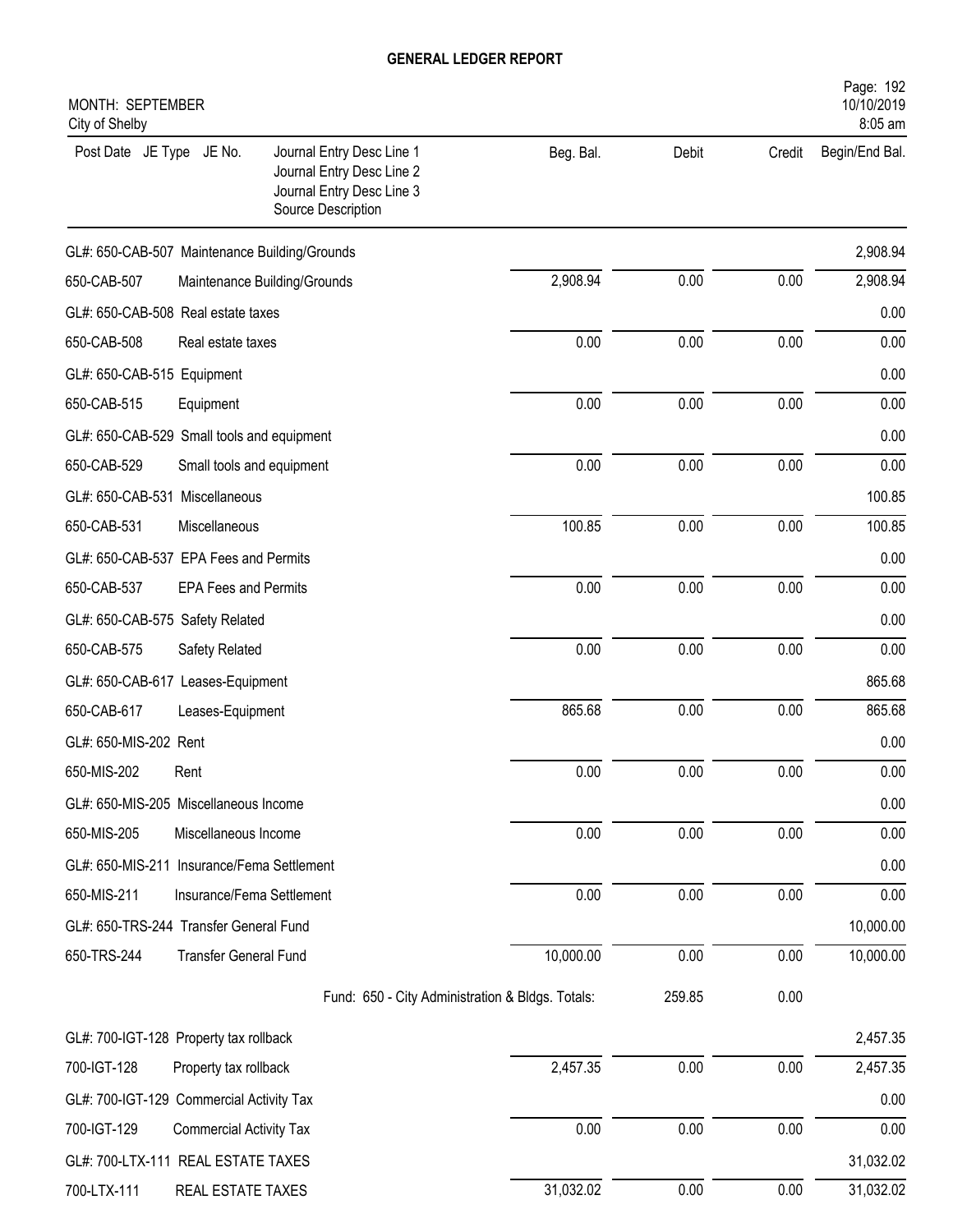| MONTH: SEPTEMBER<br>City of Shelby                                                                                                    |            |           |           | Page: 193<br>10/10/2019<br>8:05 am |
|---------------------------------------------------------------------------------------------------------------------------------------|------------|-----------|-----------|------------------------------------|
| Post Date JE Type JE No.<br>Journal Entry Desc Line 1<br>Journal Entry Desc Line 2<br>Journal Entry Desc Line 3<br>Source Description | Beg. Bal.  | Debit     | Credit    | Begin/End Bal.                     |
| GL#: 700-LTX-112 PERSONAL PROPERTY TAX                                                                                                |            |           |           | 536.87                             |
| 700-LTX-112<br>PERSONAL PROPERTY TAX                                                                                                  | 536.87     | 0.00      | 0.00      | 536.87                             |
| GL#: 700-LTX-113 Manufactured Home Tax                                                                                                |            |           |           | 70.66                              |
| 700-LTX-113<br>Manufactured Home Tax                                                                                                  | 70.66      | 0.00      | 0.00      | 70.66                              |
| GL#: 700-MIS-205 Miscellaneous Income                                                                                                 |            |           |           | 0.00                               |
| 700-MIS-205<br>Miscellaneous Income                                                                                                   | 0.00       | 0.00      | 0.00      | 0.00                               |
| GL#: 700-PPF-416 Policemen and Firemen Pension                                                                                        |            |           |           | 137,318.00                         |
| 09/23/2019<br>OHIO POLICE & FIRE PENSION<br>AP<br>553778<br>Employer portion 7/21/19-<br>INV#:<br>AP REF# (VND#: OP&FP                |            | 22,940.18 | 0.00      |                                    |
| 700-PPF-416<br>Policemen and Firemen Pension                                                                                          | 137,318.00 | 22,940.18 | 0.00      | 160,258.18                         |
| GL#: 700-PPF-440 State Admin. Tax Coll. Fee                                                                                           |            |           |           | 0.00                               |
| 700-PPF-440<br>State Admin. Tax Coll. Fee                                                                                             | 0.00       | 0.00      | 0.00      | 0.00                               |
| GL#: 700-PPF-441 Auditor Fees                                                                                                         |            |           |           | 528.95                             |
| 700-PPF-441<br><b>Auditor Fees</b>                                                                                                    | 528.95     | 0.00      | 0.00      | 528.95                             |
| GL#: 700-PPF-442 Election Fees                                                                                                        |            |           |           | 0.00                               |
| 700-PPF-442<br><b>Election Fees</b>                                                                                                   | 0.00       | 0.00      | 0.00      | 0.00                               |
| GL#: 700-PPF-443 DRETAC Fees                                                                                                          |            |           |           | 154.95                             |
| 700-PPF-443<br><b>DRETAC Fees</b>                                                                                                     | 154.95     | 0.00      | 0.00      | 154.95                             |
| GL#: 700-PPF-444 Advertising Delinq. Tax Lists                                                                                        |            |           |           | 0.00                               |
| 700-PPF-444<br>Advertising Delinq. Tax Lists                                                                                          | 0.00       | 0.00      | 0.00      | 0.00                               |
| GL#: 700-PPF-509 Accrued Pension                                                                                                      |            |           |           | 0.00                               |
| 700-PPF-509<br><b>Accrued Pension</b>                                                                                                 | 0.00       | 0.00      | 0.00      | 0.00                               |
| GL#: 700-PPF-531 Miscellaneous                                                                                                        |            |           |           | 0.00                               |
| 700-PPF-531<br>Miscellaneous                                                                                                          | 0.00       | 0.00      | 0.00      | 0.00                               |
| GL#: 700-TRS-244 Transfer General Fund                                                                                                |            |           |           | 120,000.00                         |
| 09/30/2019<br>554219<br>GJ<br>General fund transfer to police pension<br>pio                                                          |            | 0.00      | 15,000.00 |                                    |
| <b>Transfer General Fund</b><br>700-TRS-244                                                                                           | 120,000.00 | 0.00      | 15,000.00 | 135,000.00                         |
| Fund: 700 - Police Pension Fund Totals:                                                                                               |            | 22,940.18 | 15,000.00 |                                    |
| GL#: 701-FPF-416 Policemen and Firemen Pension                                                                                        |            |           |           | 141,975.77                         |
| 09/23/2019<br>OHIO POLICE & FIRE PENSION<br>553778<br>AP<br>Employer portion 7/21/19-                                                 |            | 22,746.40 | 0.00      |                                    |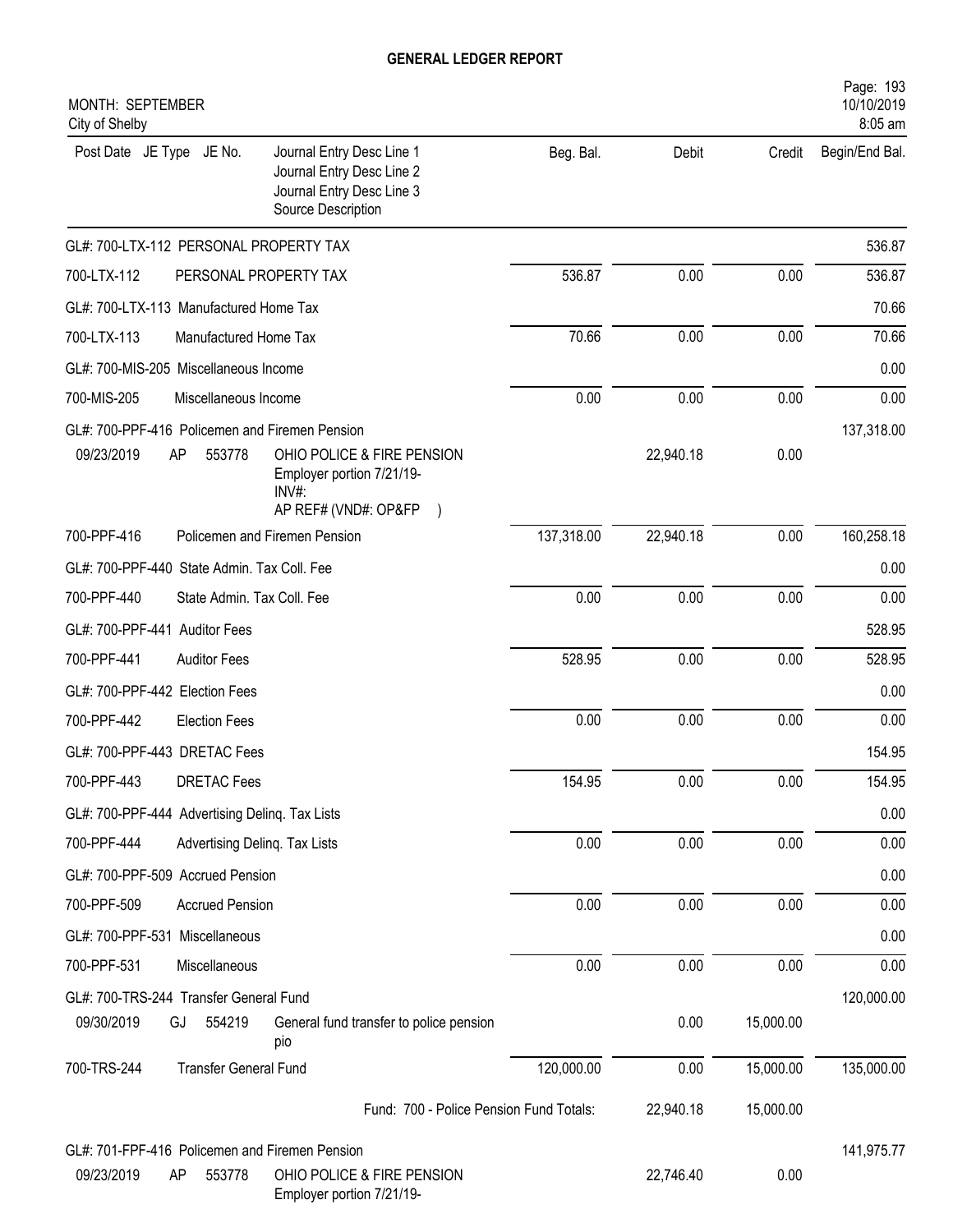| MONTH: SEPTEMBER<br>City of Shelby                                                                                                    |            |           |           | Page: 194<br>10/10/2019<br>8:05 am |
|---------------------------------------------------------------------------------------------------------------------------------------|------------|-----------|-----------|------------------------------------|
| Post Date JE Type JE No.<br>Journal Entry Desc Line 1<br>Journal Entry Desc Line 2<br>Journal Entry Desc Line 3<br>Source Description | Beg. Bal.  | Debit     | Credit    | Begin/End Bal.                     |
| GL#: 701-FPF-416 Policemen and Firemen Pension<br>INV#:<br>AP REF# (VND#: OP&FP)                                                      |            |           |           | 141,975.77                         |
| 701-FPF-416<br>Policemen and Firemen Pension                                                                                          | 141,975.77 | 22,746.40 | 0.00      | 164,722.17                         |
| GL#: 701-FPF-440 State Admin. Tax Coll. Fee                                                                                           |            |           |           | 0.00                               |
| 701-FPF-440<br>State Admin. Tax Coll. Fee                                                                                             | 0.00       | 0.00      | 0.00      | 0.00                               |
| GL#: 701-FPF-441 Auditor Fees                                                                                                         |            |           |           | 528.95                             |
| 701-FPF-441<br><b>Auditor Fees</b>                                                                                                    | 528.95     | 0.00      | 0.00      | 528.95                             |
| GL#: 701-FPF-442 Election Fees                                                                                                        |            |           |           | 0.00                               |
| 701-FPF-442<br><b>Election Fees</b>                                                                                                   | 0.00       | 0.00      | 0.00      | 0.00                               |
| GL#: 701-FPF-443 DRETAC Fees                                                                                                          |            |           |           | 154.95                             |
| 701-FPF-443<br><b>DRETAC Fees</b>                                                                                                     | 154.95     | 0.00      | 0.00      | 154.95                             |
| GL#: 701-FPF-444 Advertising Deling. Tax Lists                                                                                        |            |           |           | 0.00                               |
| 701-FPF-444<br>Advertising Deling. Tax Lists                                                                                          | 0.00       | 0.00      | 0.00      | 0.00                               |
| GL#: 701-FPF-509 Accrued Pension                                                                                                      |            |           |           | 0.00                               |
| 701-FPF-509<br><b>Accrued Pension</b>                                                                                                 | 0.00       | 0.00      | 0.00      | 0.00                               |
| GL#: 701-FPF-531 Miscellaneous                                                                                                        |            |           |           | 0.00                               |
| 701-FPF-531<br>Miscellaneous                                                                                                          | 0.00       | 0.00      | 0.00      | 0.00                               |
| GL#: 701-IGT-128 Property tax rollback                                                                                                |            |           |           | 2,457.35                           |
| 701-IGT-128<br>Property tax rollback                                                                                                  | 2,457.35   | 0.00      | 0.00      | 2,457.35                           |
| GL#: 701-IGT-129 Commercial Activity Tax                                                                                              |            |           |           | 0.00                               |
| 701-IGT-129<br><b>Commercial Activity Tax</b>                                                                                         | 0.00       | 0.00      | $0.00\,$  | 0.00                               |
| GL#: 701-LTX-111 REAL ESTATE TAXES                                                                                                    |            |           |           | 31,032.02                          |
| 701-LTX-111<br>REAL ESTATE TAXES                                                                                                      | 31,032.02  | 0.00      | 0.00      | 31,032.02                          |
| GL#: 701-LTX-112 PERSONAL PROPERTY TAX                                                                                                |            |           |           | 536.87                             |
| 701-LTX-112<br>PERSONAL PROPERTY TAX                                                                                                  | 536.87     | 0.00      | 0.00      | 536.87                             |
| GL#: 701-LTX-113 Manufactured Home Tax                                                                                                |            |           |           | 70.66                              |
| 701-LTX-113<br>Manufactured Home Tax                                                                                                  | 70.66      | 0.00      | 0.00      | 70.66                              |
| GL#: 701-MIS-205 Miscellaneous Income                                                                                                 |            |           |           | 0.00                               |
| 701-MIS-205<br>Miscellaneous Income                                                                                                   | 0.00       | 0.00      | 0.00      | 0.00                               |
| GL#: 701-TRS-244 Transfer General Fund                                                                                                |            |           |           | 120,000.00                         |
| 09/30/2019<br>GJ<br>554220<br>General fund transfer to fire pension<br>pio                                                            |            | 0.00      | 15,000.00 |                                    |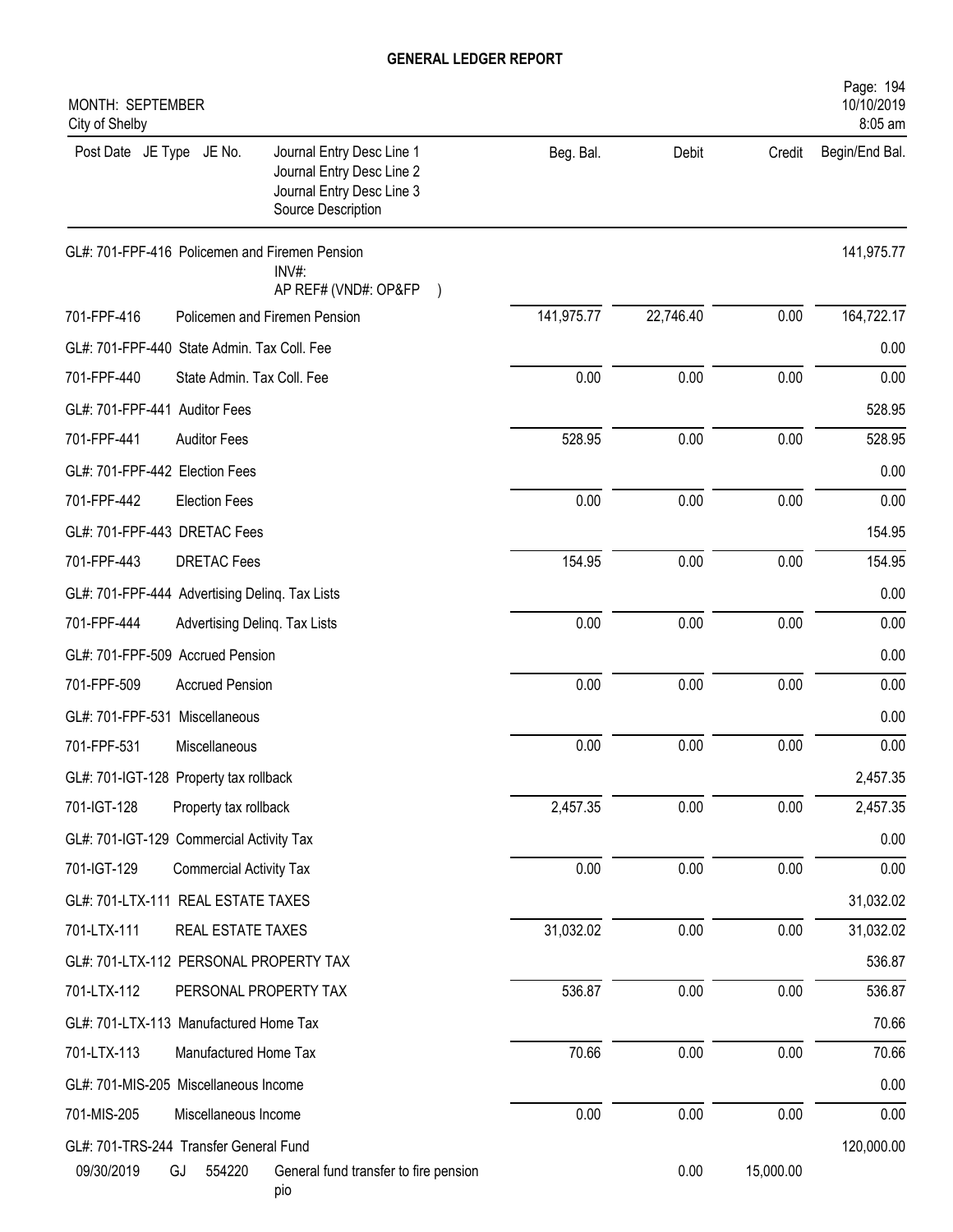| MONTH: SEPTEMBER<br>City of Shelby         |                              |                                                                                                                       |                                       |           |           | Page: 195<br>10/10/2019<br>8:05 am |
|--------------------------------------------|------------------------------|-----------------------------------------------------------------------------------------------------------------------|---------------------------------------|-----------|-----------|------------------------------------|
| Post Date JE Type JE No.                   |                              | Journal Entry Desc Line 1<br>Journal Entry Desc Line 2<br>Journal Entry Desc Line 3<br>Source Description             | Beg. Bal.                             | Debit     | Credit    | Begin/End Bal.                     |
| 701-TRS-244                                | <b>Transfer General Fund</b> |                                                                                                                       | 120,000.00                            | 0.00      | 15,000.00 | 135,000.00                         |
|                                            |                              |                                                                                                                       | Fund: 701 - Fire Pension Fund Totals: | 22,746.40 | 15,000.00 |                                    |
| GL#: 702-IGT-141 Federal Grants or Aid     |                              |                                                                                                                       |                                       |           |           | 1,042.50                           |
| 702-IGT-141                                | Federal Grants or Aid        |                                                                                                                       | 1,042.50                              | 0.00      | 0.00      | 1,042.50                           |
| GL#: 702-IGT-142 State Grants or Aid       |                              |                                                                                                                       |                                       |           |           | 0.00                               |
| 702-IGT-142                                | State Grants or Aid          |                                                                                                                       | 0.00                                  | 0.00      | 0.00      | 0.00                               |
| GL#: 702-MIS-201 Donations                 |                              |                                                                                                                       |                                       |           |           | 100.00                             |
| 702-MIS-201                                | Donations                    |                                                                                                                       | 100.00                                | 0.00      | 0.00      | 100.00                             |
| GL#: 702-MIS-205 Miscellaneous Income      |                              |                                                                                                                       |                                       |           |           | 0.00                               |
| 702-MIS-205                                | Miscellaneous Income         |                                                                                                                       | 0.00                                  | 0.00      | 0.00      | 0.00                               |
| GL#: 702-MIS-206 Work release              |                              |                                                                                                                       |                                       |           |           | 325.00                             |
| 702-MIS-206                                | Work release                 |                                                                                                                       | 325.00                                | 0.00      | 0.00      | 325.00                             |
| GL#: 702-MIS-207 Police Reports            |                              |                                                                                                                       |                                       |           |           | 0.00                               |
| 702-MIS-207                                | Police Reports               |                                                                                                                       | 0.00                                  | 0.00      | 0.00      | 0.00                               |
| GL#: 702-MIS-208 Parking Fines             |                              |                                                                                                                       |                                       |           |           | 0.00                               |
| 702-MIS-208                                | <b>Parking Fines</b>         |                                                                                                                       | 0.00                                  | 0.00      | 0.00      | 0.00                               |
| GL#: 702-MIS-211 Insurance/Fema Settlement |                              |                                                                                                                       |                                       |           |           | 0.00                               |
| 702-MIS-211                                | Insurance/Fema Settlement    |                                                                                                                       | 0.00                                  | 0.00      | 0.00      | 0.00                               |
| GL#: 702-OFI-228 Sale of Assets            |                              |                                                                                                                       |                                       |           |           | 0.00                               |
| 702-OFI-228                                | Sale of Assets               |                                                                                                                       | 0.00                                  | 0.00      | 0.00      | 0.00                               |
| GL#: 702-PEF-510 Clothing Allowance        |                              |                                                                                                                       |                                       |           |           | 17,615.50                          |
| 09/04/2019                                 | AP<br>552713                 | RUTHERFORD/MARISSA D//<br>Uniform Allowance 2019<br>$INV#$ :                                                          |                                       | 450.00    | 0.00      |                                    |
| 09/13/2019                                 | AP<br>553456                 | AP REF# (VND#: RUTHERFORD)<br><b>AKRON UNIFORMS</b><br>Velcro namebar<br>INV#:<br>33829<br>AP REF# (VND#: AKRON UNIF) |                                       | 15.50     | 0.00      |                                    |
| 702-PEF-510                                | <b>Clothing Allowance</b>    |                                                                                                                       | 17,615.50                             | 465.50    | 0.00      | 18,081.00                          |
| GL#: 702-PEF-515 Equipment                 |                              |                                                                                                                       |                                       |           |           | 2,765.35                           |
| 702-PEF-515                                | Equipment                    |                                                                                                                       | 2,765.35                              | 0.00      | 0.00      | 2,765.35                           |
| GL#: 702-PEF-531 Miscellaneous             |                              |                                                                                                                       |                                       |           |           | 0.00                               |
| 09/13/2019                                 | 553458<br>AP                 | <b>AKRON UNIFORMS</b>                                                                                                 |                                       | 518.97    | 0.00      |                                    |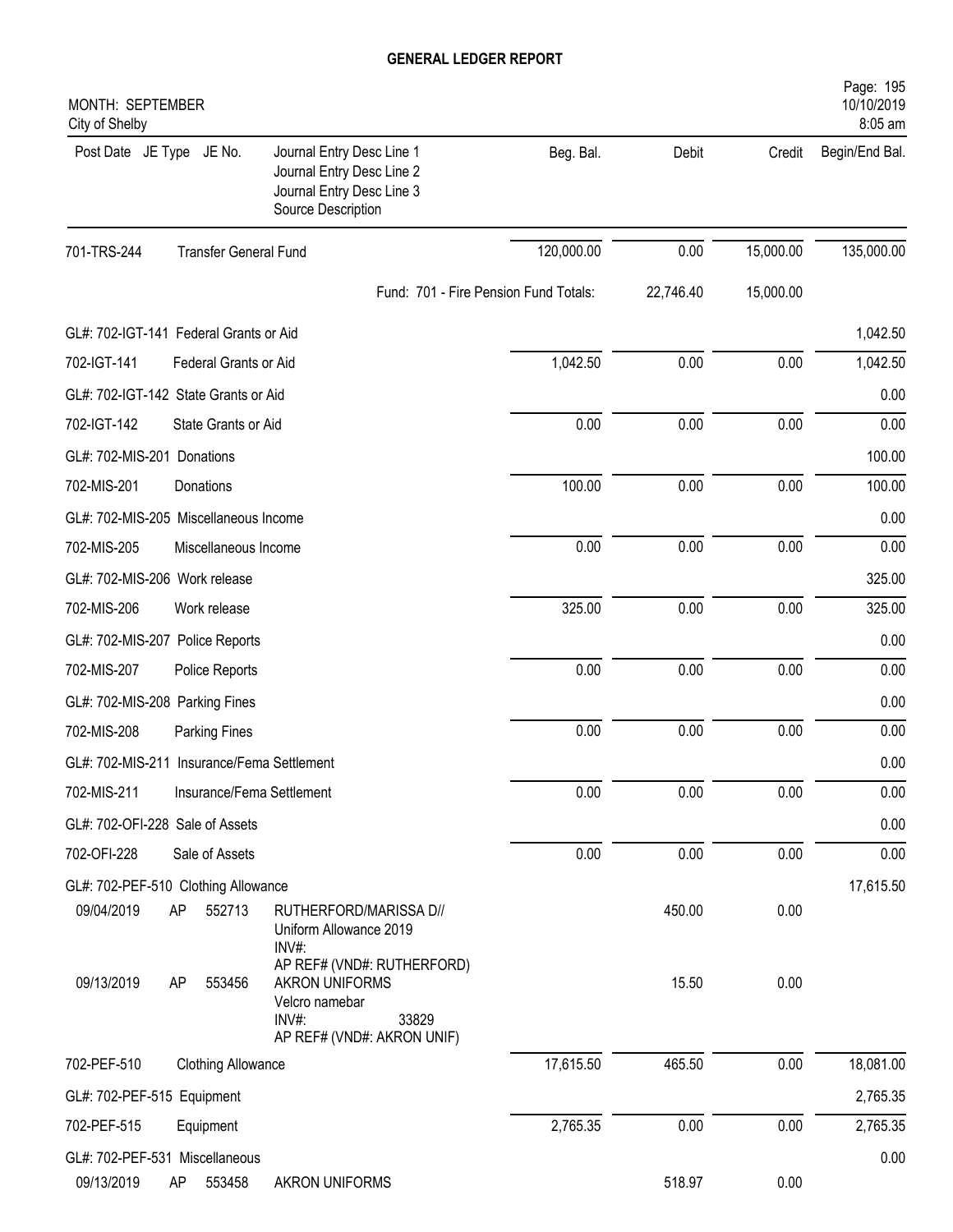| MONTH: SEPTEMBER<br>City of Shelby                                                                                                                                                    |           |          |        | Page: 196<br>10/10/2019<br>8:05 am |
|---------------------------------------------------------------------------------------------------------------------------------------------------------------------------------------|-----------|----------|--------|------------------------------------|
| Post Date JE Type JE No.<br>Journal Entry Desc Line 1<br>Journal Entry Desc Line 2<br>Journal Entry Desc Line 3<br>Source Description                                                 | Beg. Bal. | Debit    | Credit | Begin/End Bal.                     |
| GL#: 702-PEF-531 Miscellaneous<br>Handcuffs, glove pouches,<br>$INV#$ :<br>33826<br>AP REF# (VND#: AKRON UNIF)                                                                        |           |          |        | 0.00                               |
| 702-PEF-531<br>Miscellaneous                                                                                                                                                          | 0.00      | 518.97   | 0.00   | 518.97                             |
| GL#: 702-TRS-244 Transfer General Fund                                                                                                                                                |           |          |        | 20,000.00                          |
| <b>Transfer General Fund</b><br>702-TRS-244                                                                                                                                           | 20,000.00 | 0.00     | 0.00   | 20,000.00                          |
| Fund: 702 - Police Equipment Fund Totals:                                                                                                                                             |           | 984.47   | 0.00   |                                    |
| GL#: 703-CFS-159 Other services                                                                                                                                                       |           |          |        | 66,791.69                          |
| 703-CFS-159<br>Other services                                                                                                                                                         | 66,791.69 | 0.00     | 0.00   | 66,791.69                          |
| GL#: 703-DBT-503 Note/Loan Payment                                                                                                                                                    |           |          |        | 48,000.00                          |
| 703-DBT-503<br>Note/Loan Payment                                                                                                                                                      | 48,000.00 | 0.00     | 0.00   | 48,000.00                          |
| GL#: 703-DBT-504 Bond Payment                                                                                                                                                         |           |          |        | 0.00                               |
| 703-DBT-504<br><b>Bond Payment</b>                                                                                                                                                    | 0.00      | 0.00     | 0.00   | 0.00                               |
| GL#: 703-DBT-505 Interest Expense                                                                                                                                                     |           |          |        | 742.38                             |
| 703-DBT-505<br>Interest Expense                                                                                                                                                       | 742.38    | 0.00     | 0.00   | 742.38                             |
| GL#: 703-DBT-531 Miscellaneous                                                                                                                                                        |           |          |        | 0.00                               |
| 703-DBT-531<br>Miscellaneous                                                                                                                                                          | 0.00      | 0.00     | 0.00   | 0.00                               |
| GL#: 703-FEF-486 Maintenance Equipment                                                                                                                                                |           |          |        | 10,301.63                          |
| 09/05/2019<br>AP<br>552831<br>SHELBY PARTS CO.<br>Fire dept supplies 8/16/19<br>INV#:<br>322494                                                                                       |           | 76.96    | 0.00   |                                    |
| AP REF# (VND#: SHELBY PAR)<br><b>BIOMEDICAL INSTRUMENTATION SER</b><br>09/12/2019<br>553197<br>AP<br>Repair Zoll M Series # 98010<br>$INV#$ :<br>219185<br>AP REF# (VND#: BIOMEDICAL) |           | 344.84   | 0.00   |                                    |
| 703-FEF-486<br>Maintenance Equipment                                                                                                                                                  | 10,301.63 | 421.80   | 0.00   | 10,723.43                          |
| GL#: 703-FEF-492 Administrative Costs                                                                                                                                                 |           |          |        | 14,666.64                          |
| 09/01/2019<br>AP<br>552591<br><b>GENERAL FUND-SHELBY</b><br>Admin cost Sept 2019<br>INV#:<br>AP REF# (VND#: GENERAL)                                                                  |           | 1,833.33 | 0.00   |                                    |
| 703-FEF-492<br><b>Administrative Costs</b>                                                                                                                                            | 14,666.64 | 1,833.33 | 0.00   | 16,499.97                          |
| GL#: 703-FEF-507 Maintenance Building/Grounds                                                                                                                                         |           |          |        | 2,554.22                           |
| 09/05/2019<br>552843<br>AP<br>DAS HARDWARE LLC<br>Fire Dept Aug 2019<br>INV#:                                                                                                         |           | 438.45   | 0.00   |                                    |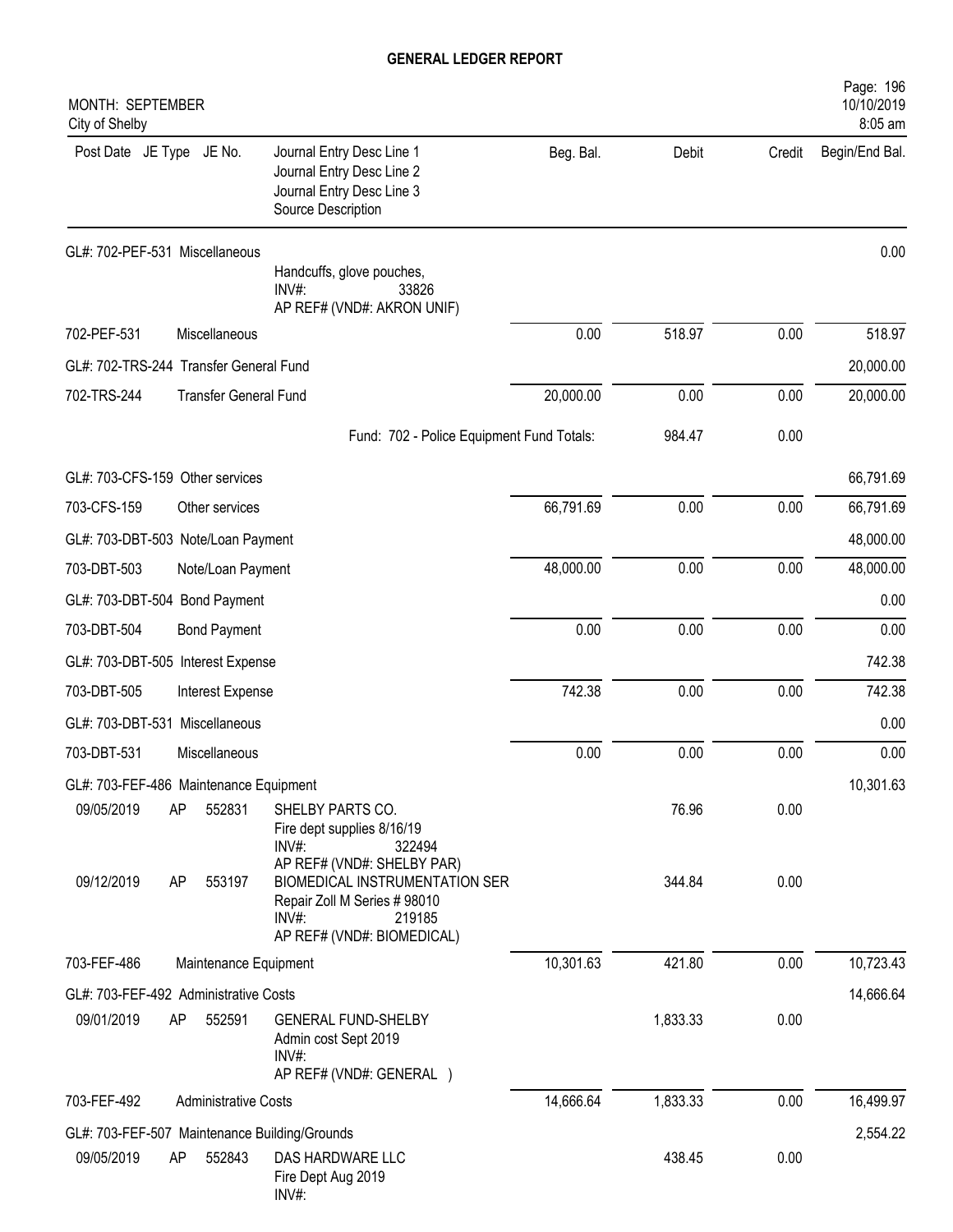| MONTH: SEPTEMBER<br>City of Shelby  |    |                           |                                                                                                                      |           |          |        | Page: 197<br>10/10/2019<br>8:05 am |
|-------------------------------------|----|---------------------------|----------------------------------------------------------------------------------------------------------------------|-----------|----------|--------|------------------------------------|
| Post Date JE Type JE No.            |    |                           | Journal Entry Desc Line 1<br>Journal Entry Desc Line 2<br>Journal Entry Desc Line 3<br>Source Description            | Beg. Bal. | Debit    | Credit | Begin/End Bal.                     |
|                                     |    |                           | GL#: 703-FEF-507 Maintenance Building/Grounds<br>AP REF# (VND#: DAS HARDWA)                                          |           |          |        | 2,554.22                           |
| 703-FEF-507                         |    |                           | Maintenance Building/Grounds                                                                                         | 2,554.22  | 438.45   | 0.00   | 2,992.67                           |
| GL#: 703-FEF-510 Clothing Allowance |    |                           |                                                                                                                      |           |          |        | 11,700.00                          |
| 09/01/2019                          | AP | 552583                    | <b>BOYD/CHRISTOPHER M//</b><br>2019 uniform allowance,<br>$INV#$ :<br>AP REF# (VND#: BOYD,CHRI)                      |           | 450.00   | 0.00   |                                    |
| 703-FEF-510                         |    | <b>Clothing Allowance</b> |                                                                                                                      | 11,700.00 | 450.00   | 0.00   | 12,150.00                          |
| GL#: 703-FEF-515 Equipment          |    |                           |                                                                                                                      |           |          |        | 60,786.25                          |
| 09/04/2019                          | AP | 552685                    | FERGUSON WATERWORKS<br>PITOT Tube<br>INV#:<br>0147180                                                                |           | 166.09   | 0.00   |                                    |
| 09/06/2019                          | AP | 552942                    | AP REF# (VND#: FERGUSON W)<br>BOUNDTREE MEDICAL, LLC<br>supply order 9/3/19<br>$INV#$ :<br>83331990                  |           | 493.37   | 0.00   |                                    |
| 09/06/2019                          | AP | 552944                    | AP REF# (VND#: BOUNDTREE)<br>HURSH DRUGS INC<br>Supplies 9/3/19<br>$INV#$ :<br>36084500                              |           | 82.12    | 0.00   |                                    |
| 09/06/2019                          | AP | 552946                    | AP REF# (VND#: HURSH DRUG)<br>PHYSIO CONTOL INC<br>Lucas Battery Charger<br>$INV#$ :<br>2765738                      |           | 936.00   | 0.00   |                                    |
| 09/13/2019                          | AP | 553472                    | AP REF# (VND#: PHYSIO CON)<br><b>BIOMEDICAL INSTRUMENTATION SER</b><br>Adult zoll defib pads<br>INV#:<br>211511      |           | 141.00   | 0.00   |                                    |
| 09/23/2019                          | AP | 553790                    | AP REF# (VND#: BIOMEDICAL)<br><b>TELEFLEX</b><br>EZ-Stabilizer<br>$INV#$ :<br>9501673058<br>AP REF# (VND#: TELEFLEX) |           | 59.50    | 0.00   |                                    |
| 703-FEF-515                         |    | Equipment                 |                                                                                                                      | 60,786.25 | 1,878.08 | 0.00   | 62,664.33                          |
| GL#: 703-FEF-531 Miscellaneous      |    |                           |                                                                                                                      |           |          |        | 4,967.77                           |
| 09/12/2019                          | AP | 553243                    | CHARTER COMM HOLDINGS LLC<br>acct 01075-341515201-5001<br>$INV#$ :<br>341515201090619<br>AP REF# (VND#: CHART COMM)  |           | 152.61   | 0.00   |                                    |
| 703-FEF-531                         |    | Miscellaneous             |                                                                                                                      | 4,967.77  | 152.61   | 0.00   | 5,120.38                           |
| GL#: 703-FEF-564 Service Vehicle    |    |                           |                                                                                                                      |           |          |        | 14,000.00                          |
| 703-FEF-564                         |    | Service Vehicle           |                                                                                                                      | 14,000.00 | 0.00     | 0.00   | 14,000.00                          |
| GL#: 703-FEF-595 Fire Truck         |    |                           |                                                                                                                      |           |          |        | 0.00                               |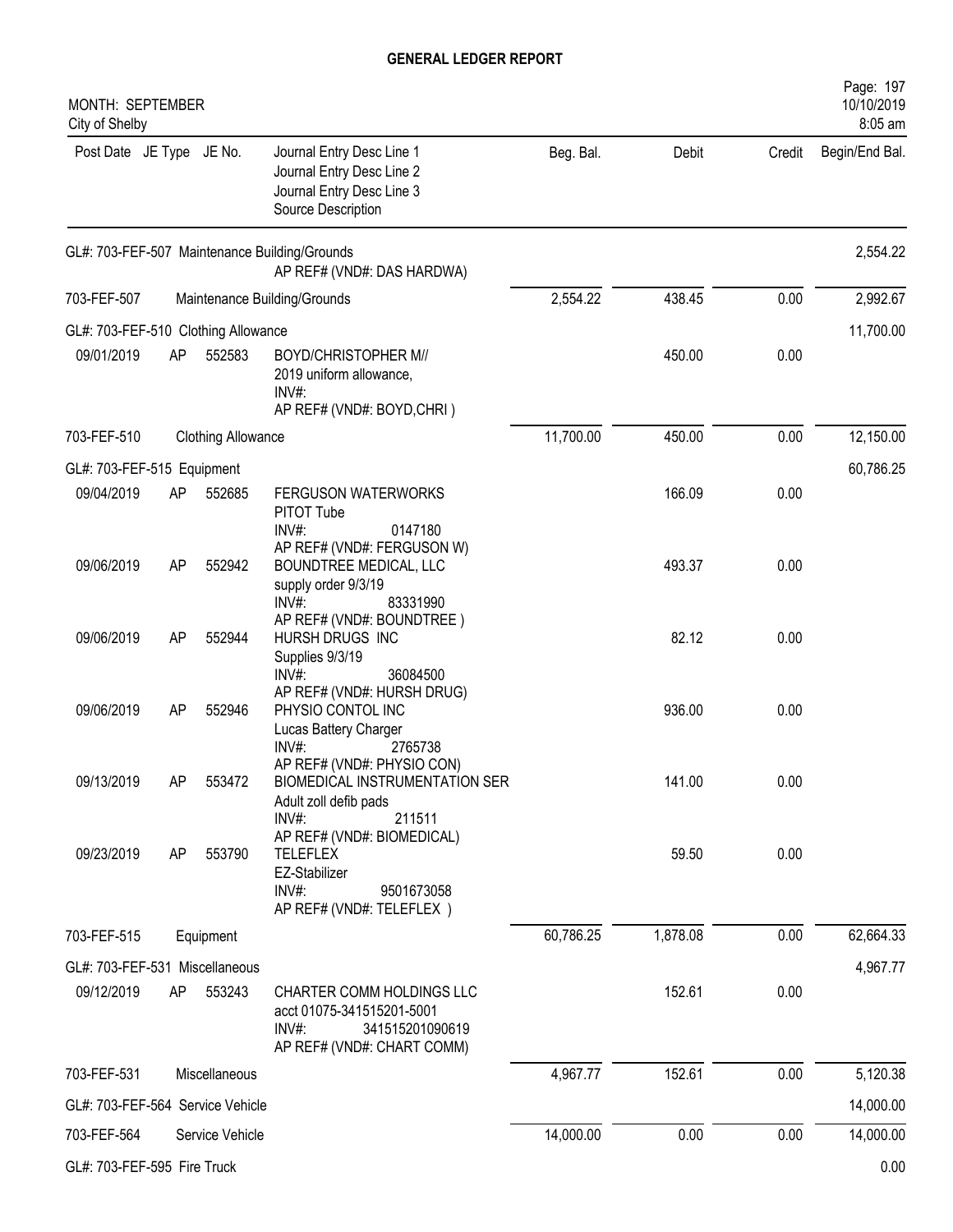| MONTH: SEPTEMBER<br>City of Shelby         |                           |                                                                                                           |           |          |          | Page: 198<br>10/10/2019<br>8:05 am |
|--------------------------------------------|---------------------------|-----------------------------------------------------------------------------------------------------------|-----------|----------|----------|------------------------------------|
| Post Date JE Type JE No.                   |                           | Journal Entry Desc Line 1<br>Journal Entry Desc Line 2<br>Journal Entry Desc Line 3<br>Source Description | Beg. Bal. | Debit    | Credit   | Begin/End Bal.                     |
| 703-FEF-595                                | Fire Truck                |                                                                                                           | 0.00      | 0.00     | 0.00     | 0.00                               |
| GL#: 703-FEF-617 Leases-Equipment          |                           |                                                                                                           |           |          |          | 0.00                               |
| 703-FEF-617                                | Leases-Equipment          |                                                                                                           | 0.00      | 0.00     | 0.00     | 0.00                               |
| GL#: 703-IGT-141 Federal Grants or Aid     |                           |                                                                                                           |           |          |          | 66,823.00                          |
| 703-IGT-141                                | Federal Grants or Aid     |                                                                                                           | 66,823.00 | 0.00     | 0.00     | 66,823.00                          |
| GL#: 703-IGT-142 State Grants or Aid       |                           |                                                                                                           |           |          |          | 0.00                               |
| 703-IGT-142                                | State Grants or Aid       |                                                                                                           | 0.00      | 0.00     | 0.00     | 0.00                               |
| GL#: 703-IGT-143 County Grant or Aid       |                           |                                                                                                           |           |          |          | 0.00                               |
| 703-IGT-143                                | County Grant or Aid       |                                                                                                           | 0.00      | 0.00     | 0.00     | 0.00                               |
| GL#: 703-MIS-147 Local Grants              |                           |                                                                                                           |           |          |          | 0.00                               |
| 703-MIS-147                                | <b>Local Grants</b>       |                                                                                                           | 0.00      | 0.00     | 0.00     | 0.00                               |
| GL#: 703-MIS-201 Donations                 |                           |                                                                                                           |           |          |          | 43,561.03                          |
| 703-MIS-201                                | Donations                 |                                                                                                           | 43,561.03 | 0.00     | 0.00     | 43,561.03                          |
| GL#: 703-MIS-205 Miscellaneous Income      |                           |                                                                                                           |           |          |          | 13,742.82                          |
| 09/20/2019                                 | CR<br>553750              | Final pick-up truck payment from Sharon<br>Township<br>pio                                                |           | 0.00     | 3,185.34 |                                    |
| 09/27/2019                                 | <b>CR</b><br>554062       | Medicount reimbursement Aug 2019<br>pio                                                                   |           | 0.00     | 1,440.63 |                                    |
| 703-MIS-205                                | Miscellaneous Income      |                                                                                                           | 13,742.82 | 0.00     | 4,625.97 | 18,368.79                          |
| GL#: 703-MIS-211 Insurance/Fema Settlement |                           |                                                                                                           |           |          |          | 0.00                               |
| 703-MIS-211                                | Insurance/Fema Settlement |                                                                                                           | 0.00      | 0.00     | 0.00     | 0.00                               |
| GL#: 703-OFI-225 Sale of Bonds             |                           |                                                                                                           |           |          |          | 0.00                               |
| 703-OFI-225                                | Sale of Bonds             |                                                                                                           | 0.00      | 0.00     | 0.00     | 0.00                               |
| GL#: 703-OFI-226 Sale of Notes/Loans       |                           |                                                                                                           |           |          |          | 0.00                               |
| 703-OFI-226                                | Sale of Notes/Loans       |                                                                                                           | 0.00      | 0.00     | 0.00     | 0.00                               |
| GL#: 703-OFI-228 Sale of Assets            |                           |                                                                                                           |           |          |          | 0.00                               |
| 703-OFI-228                                | Sale of Assets            |                                                                                                           | 0.00      | 0.00     | 0.00     | 0.00                               |
|                                            |                           | Fund: 703 - Fire Equipment Fund Totals:                                                                   |           | 5,174.27 | 4,625.97 |                                    |
| GL#: 705-IGT-142 State Grants or Aid       |                           |                                                                                                           |           |          |          | 0.00                               |
| 705-IGT-142                                | State Grants or Aid       |                                                                                                           | 0.00      | 0.00     | 0.00     | 0.00                               |
| GL#: 705-OFI-201 Donations                 |                           |                                                                                                           |           |          |          | 0.00                               |
| 705-OFI-201                                | Donations                 |                                                                                                           | 0.00      | 0.00     | 0.00     | 0.00                               |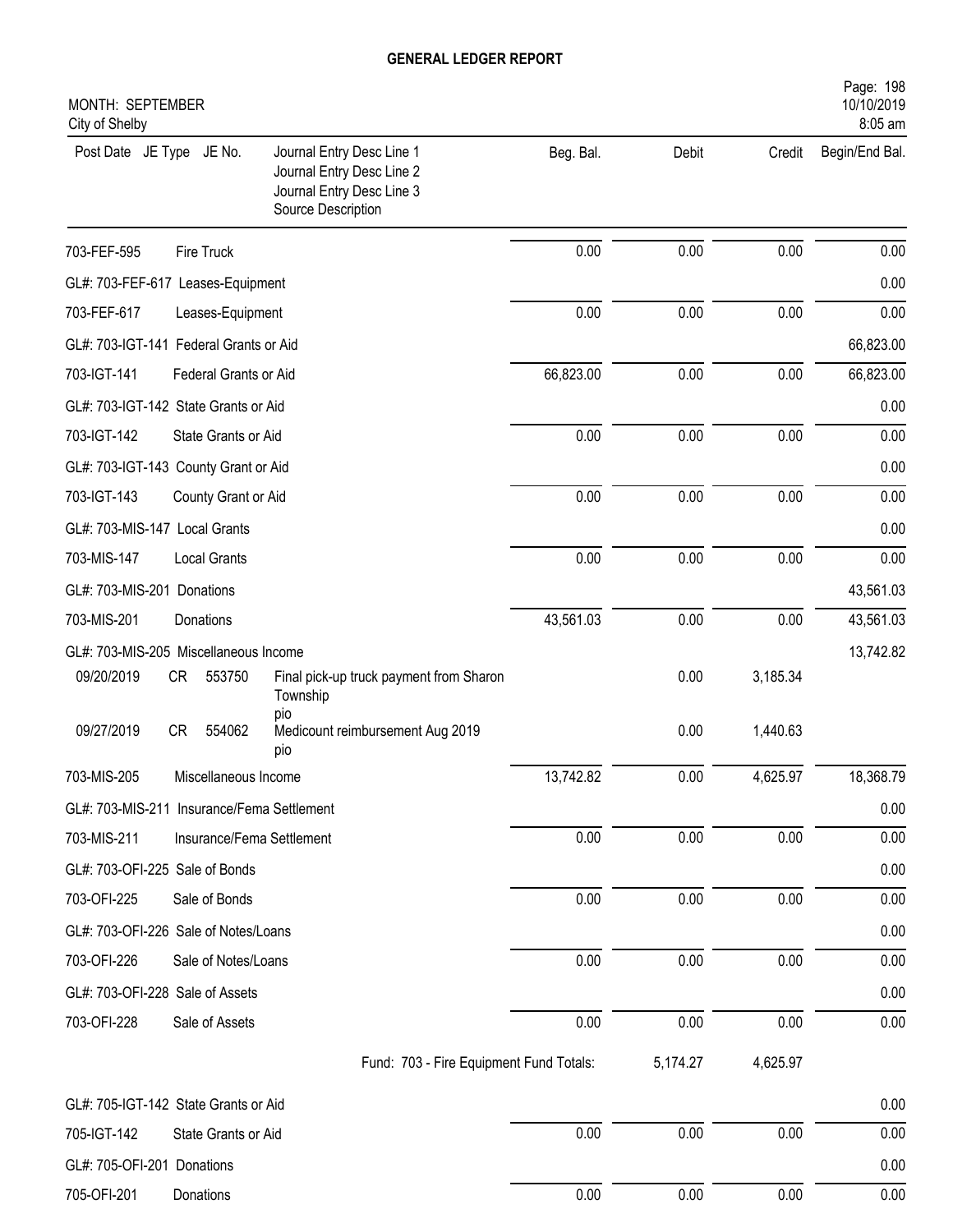| MONTH: SEPTEMBER<br>City of Shelby     |           |                       |                                                                                                           |           |       |        | Page: 199<br>10/10/2019<br>8:05 am |
|----------------------------------------|-----------|-----------------------|-----------------------------------------------------------------------------------------------------------|-----------|-------|--------|------------------------------------|
| Post Date JE Type JE No.               |           |                       | Journal Entry Desc Line 1<br>Journal Entry Desc Line 2<br>Journal Entry Desc Line 3<br>Source Description | Beg. Bal. | Debit | Credit | Begin/End Bal.                     |
| GL#: 705-OFI-205 Miscellaneous Income  |           |                       |                                                                                                           |           |       |        | 2,680.73                           |
| 09/03/2019                             | CR        | 553047                | Shade tree collected Aug 2019<br>pio                                                                      |           | 0.00  | 304.80 |                                    |
| 705-OFI-205                            |           | Miscellaneous Income  |                                                                                                           | 2,680.73  | 0.00  | 304.80 | 2,985.53                           |
| GL#: 705-STT-511 Tree planting         |           |                       |                                                                                                           |           |       |        | 310.48                             |
| 705-STT-511                            |           | Tree planting         |                                                                                                           | 310.48    | 0.00  | 0.00   | 310.48                             |
| GL#: 705-STT-512 Tree trimming/removal |           |                       |                                                                                                           |           |       |        | 867.50                             |
| 705-STT-512                            |           | Tree trimming/removal |                                                                                                           | 867.50    | 0.00  | 0.00   | 867.50                             |
| GL#: 705-STT-531 Miscellaneous         |           |                       |                                                                                                           |           |       |        | 95.00                              |
| 705-STT-531                            |           | Miscellaneous         |                                                                                                           | 95.00     | 0.00  | 0.00   | 95.00                              |
|                                        |           |                       | Fund: 705 - Shade Tree Trust Fund Totals:                                                                 |           | 0.00  | 304.80 |                                    |
| GL#: 706-MIS-201 Donations             |           |                       |                                                                                                           |           |       |        | 17,316.75                          |
| 09/03/2019                             | <b>CR</b> | 553041                | Utility deposit, water and sewer<br>pio                                                                   |           | 0.00  | 22.00  |                                    |
| 09/04/2019                             | <b>CR</b> | 553050                | Utility deposit, water and sewer                                                                          |           | 0.00  | 107.44 |                                    |
| 09/06/2019                             | <b>CR</b> | 553062                | pio<br>Utility deposit, water and sewer                                                                   |           | 0.00  | 136.12 |                                    |
| 09/06/2019                             | <b>CR</b> | 553063                | pio<br>Utility deposit, water and sewer                                                                   |           | 0.00  | 92.90  |                                    |
| 09/09/2019                             | CR        | 553420                | pio<br>Utility deposit, water and sewer                                                                   |           | 0.00  | 162.02 |                                    |
| 09/10/2019                             | CR        | 553426                | pio<br>Utility office, water and sewer                                                                    |           | 0.00  | 634.17 |                                    |
| 09/11/2019                             | CR        | 553438                | pio<br>Utility deposit, water and sewer                                                                   |           | 0.00  | 120.32 |                                    |
| 09/12/2019                             | CR        | 553442                | pio<br>Utility deposit, water and sewer                                                                   |           | 0.00  | 97.00  |                                    |
| 09/13/2019                             | CR        | 553451                | pio<br>Utility deposit, water and sewer                                                                   |           | 0.00  | 119.00 |                                    |
| 09/16/2019                             | CR        | 553725                | pio<br>Utility deposit, water and sewer                                                                   |           | 0.00  | 144.90 |                                    |
| 09/18/2019                             | CR        | 553732                | pio<br>Utility deposit, water and sewer                                                                   |           | 0.00  | 284.00 |                                    |
| 09/18/2019                             | CR        | 553733                | pio<br>Utility deposit, water and sewer                                                                   |           | 0.00  | 72.00  |                                    |
| 09/19/2019                             | CR        | 553741                | pio<br>Utility deposit, water and sewer                                                                   |           | 0.00  | 18.00  |                                    |
| 09/20/2019                             | CR        | 553751                | pio<br>Utility deposit, water and sewer                                                                   |           | 0.00  | 23.00  |                                    |
| 09/23/2019                             | CR        | 553819                | pio<br>Utiltiy deposit, water and sewer                                                                   |           | 0.00  | 14.00  |                                    |
| 09/24/2019                             | CR        | 554031                | pio<br>Utility deposit, water and sewer                                                                   |           | 0.00  | 26.15  |                                    |
|                                        |           |                       | DIO                                                                                                       |           |       |        |                                    |
| 09/25/2019                             | CR        | 554037                | Utility deposit, water and sewer                                                                          |           | 0.00  | 9.00   |                                    |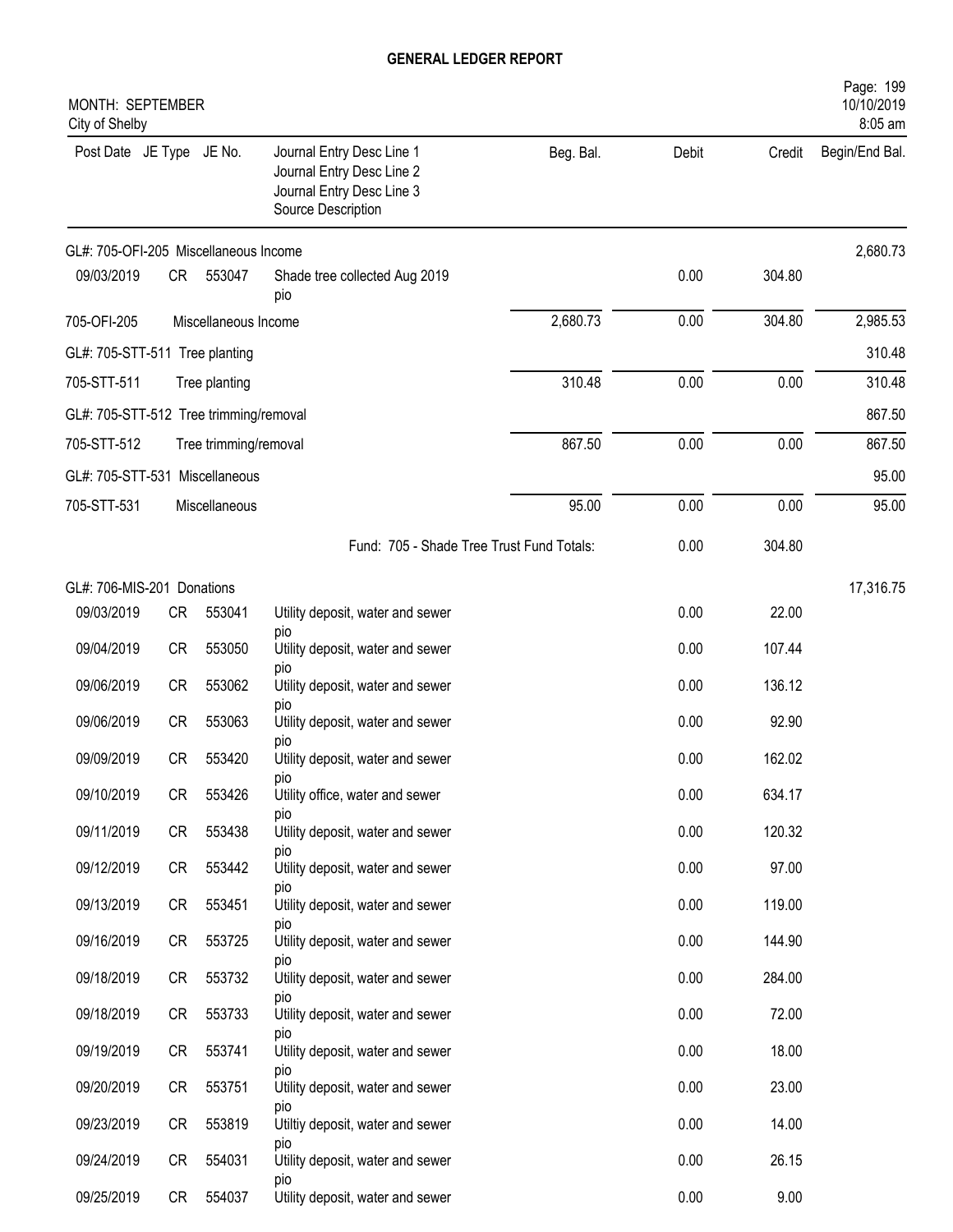| MONTH: SEPTEMBER<br>City of Shelby     |           |                         |                                                                                                           |           |          |          | Page: 200<br>10/10/2019<br>8:05 am |
|----------------------------------------|-----------|-------------------------|-----------------------------------------------------------------------------------------------------------|-----------|----------|----------|------------------------------------|
| Post Date JE Type JE No.               |           |                         | Journal Entry Desc Line 1<br>Journal Entry Desc Line 2<br>Journal Entry Desc Line 3<br>Source Description | Beg. Bal. | Debit    | Credit   | Begin/End Bal.                     |
| GL#: 706-MIS-201 Donations             |           |                         |                                                                                                           |           |          |          | 17,316.75                          |
| 09/26/2019                             | CR        | 554050                  | pio<br>Utility deposit, water and sewer                                                                   |           | 0.00     | 8.00     |                                    |
| 09/27/2019                             | <b>CR</b> | 554058                  | pio<br>Utility deposit, water and sewer                                                                   |           | 0.00     | 6.68     |                                    |
| 09/30/2019                             | CR        | 554144                  | pio<br>Utility deposit, water and sewer<br>pio                                                            |           | 0.00     | 14.00    |                                    |
| 706-MIS-201                            |           | Donations               |                                                                                                           | 17,316.75 | 0.00     | 2,110.70 | 19,427.45                          |
| GL#: 706-MIS-205 Miscellaneous Income  |           |                         |                                                                                                           |           |          |          | 294.77                             |
| 09/04/2019                             | CR        | 553054                  | Refund electric deposit paid by shared<br>fund for Bobbi Jo Burkhart<br>pio                               |           | 0.00     | 30.91    |                                    |
| 706-MIS-205                            |           | Miscellaneous Income    |                                                                                                           | 294.77    | 0.00     | 30.91    | 325.68                             |
| GL#: 706-USF-531 Miscellaneous         |           |                         |                                                                                                           |           |          |          | 0.00                               |
| 706-USF-531                            |           | Miscellaneous           |                                                                                                           | 0.00      | 0.00     | 0.00     | 0.00                               |
| GL#: 706-USF-646 Utility Payments      |           |                         |                                                                                                           |           |          |          | 16,003.29                          |
| 09/12/2019                             | AP        | 553407                  | MUNICIPAL LIGHT FUND<br>Shared fund payments<br>INV#:                                                     |           | 3,287.71 | 0.00     |                                    |
| 706-USF-646                            |           |                         | AP REF# (VND#: MUNI LIGHT)                                                                                | 16,003.29 | 3,287.71 | 0.00     | 19,291.00                          |
|                                        |           | <b>Utility Payments</b> |                                                                                                           |           |          |          |                                    |
|                                        |           |                         | Fund: 706 - Sharing Fund Totals:                                                                          |           | 3,287.71 | 2,141.61 |                                    |
| GL#: 710-MIS-200 Interest              |           |                         |                                                                                                           |           |          |          | 278.68                             |
| 710-MIS-200                            |           | Interest                |                                                                                                           | 278.68    | 0.00     | 0.00     | 278.68                             |
| GL#: 710-MIS-201 Donations             |           |                         |                                                                                                           |           |          |          | 0.00                               |
| 710-MIS-201                            |           | Donations               |                                                                                                           | 0.00      | 0.00     | 0.00     | 0.00                               |
| GL#: 710-MIS-205 Miscellaneous Income  |           |                         |                                                                                                           |           |          |          | 0.00                               |
| 710-MIS-205                            |           | Miscellaneous Income    |                                                                                                           | 0.00      | 0.00     | 0.00     | 0.00                               |
| GL#: 710-MPT-472 Supplies              |           |                         |                                                                                                           |           |          |          | 0.00                               |
| 710-MPT-472                            |           | Supplies                |                                                                                                           | 0.00      | 0.00     | 0.00     | 0.00                               |
| GL#: 710-MPT-486 Maintenance Equipment |           |                         |                                                                                                           |           |          |          | 0.00                               |
| 710-MPT-486                            |           | Maintenance Equipment   |                                                                                                           | 0.00      | 0.00     | 0.00     | 0.00                               |
| GL#: 710-MPT-531 Miscellaneous         |           |                         |                                                                                                           |           |          |          | 0.00                               |
| 710-MPT-531                            |           | Miscellaneous           |                                                                                                           | $0.00\,$  | 0.00     | $0.00\,$ | 0.00                               |
| GL#: 710-MPT-533 Maintenance-Parks     |           |                         |                                                                                                           |           |          |          | 0.00                               |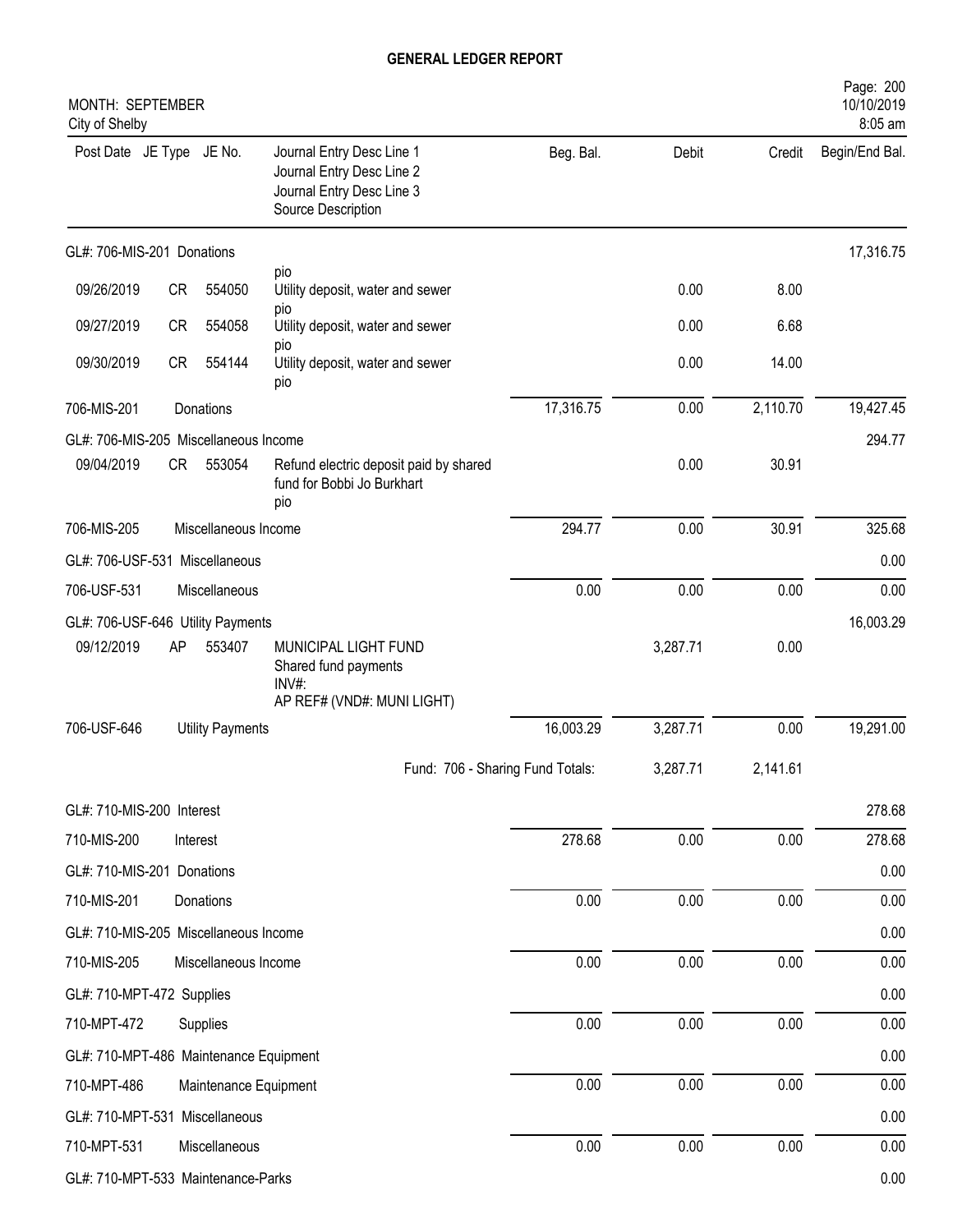| MONTH: SEPTEMBER<br>City of Shelby     |                              |                                                                                                           |            |            |            | Page: 201<br>10/10/2019<br>8:05 am |
|----------------------------------------|------------------------------|-----------------------------------------------------------------------------------------------------------|------------|------------|------------|------------------------------------|
| Post Date JE Type JE No.               |                              | Journal Entry Desc Line 1<br>Journal Entry Desc Line 2<br>Journal Entry Desc Line 3<br>Source Description | Beg. Bal.  | Debit      | Credit     | Begin/End Bal.                     |
| 710-MPT-533                            | Maintenance-Parks            |                                                                                                           | 0.00       | 0.00       | 0.00       | 0.00                               |
| GL#: 710-TRS-244 Transfer General Fund |                              |                                                                                                           |            |            |            | 0.00                               |
| 710-TRS-244                            | <b>Transfer General Fund</b> |                                                                                                           | 0.00       | 0.00       | 0.00       | 0.00                               |
|                                        |                              | Fund: 710 - Mini Park Trust Fund Totals:                                                                  |            | 0.00       | 0.00       |                                    |
| GL#: 715-CFS-165 Deposits              |                              |                                                                                                           |            |            |            | 970,731.44                         |
| 09/11/2019                             | GJ<br>553114                 | Hospitalization deposits 8/2019<br>dep. 117209.99, int 738.39<br>mje                                      |            | 0.00       | 117,209.99 |                                    |
| 715-CFS-165                            | Deposits                     |                                                                                                           | 970,731.44 | 0.00       | 117,209.99 | 1,087,941.43                       |
| GL#: 715-HTF-506 Refunds               |                              |                                                                                                           |            |            |            | 0.00                               |
| 715-HTF-506                            | Refunds                      |                                                                                                           | 0.00       | 0.00       | 0.00       | 0.00                               |
| GL#: 715-HTF-513 Claim Payments        |                              |                                                                                                           |            |            |            | 805,836.13                         |
| 09/11/2019                             | 553115<br>GJ                 | Hospitalization claims 8/2019<br>mje                                                                      |            | 165,283.90 | 0.00       |                                    |
| 715-HTF-513                            | <b>Claim Payments</b>        |                                                                                                           | 805,836.13 | 165,283.90 | 0.00       | 971,120.03                         |
| GL#: 715-HTF-531 Miscellaneous         |                              |                                                                                                           |            |            |            | 0.00                               |
| 715-HTF-531                            | Miscellaneous                |                                                                                                           | 0.00       | 0.00       | 0.00       | 0.00                               |
| GL#: 715-MIS-200 Interest              |                              |                                                                                                           |            |            |            | 4,636.47                           |
| 09/11/2019                             | 553114<br>GJ                 | Hospitalization deposits 8/2019<br>dep. 117209.99, int 738.39<br>mje                                      |            | 0.00       | 738.39     |                                    |
| 715-MIS-200                            | Interest                     |                                                                                                           | 4,636.47   | 0.00       | 738.39     | 5,374.86                           |
| GL#: 715-MIS-205 Miscellaneous Income  |                              |                                                                                                           |            |            |            | 0.00                               |
| 715-MIS-205                            | Miscellaneous Income         |                                                                                                           | 0.00       | 0.00       | 0.00       | 0.00                               |
| GL#: 715-TRS-244 Transfer General Fund |                              |                                                                                                           |            |            |            | 0.00                               |
| 715-TRS-244                            | <b>Transfer General Fund</b> |                                                                                                           | 0.00       | 0.00       | 0.00       | 0.00                               |
|                                        |                              | Fund: 715 - Hospitalization Trust Fund Totals:                                                            |            | 165,283.90 | 117,948.38 |                                    |
| GL#: 800-BTF-531 Miscellaneous         |                              |                                                                                                           |            |            |            | 0.00                               |
| 800-BTF-531                            | Miscellaneous                |                                                                                                           | 0.00       | 0.00       | 0.00       | 0.00                               |
| GL#: 800-MIS-200 Interest              |                              |                                                                                                           |            |            |            | 0.03                               |
| 800-MIS-200                            | Interest                     |                                                                                                           | 0.03       | 0.00       | 0.00       | 0.03                               |
| GL#: 800-MIS-205 Miscellaneous Income  |                              |                                                                                                           |            |            |            | 0.00                               |
| 800-MIS-205                            | Miscellaneous Income         |                                                                                                           | 0.00       | 0.00       | 0.00       | 0.00                               |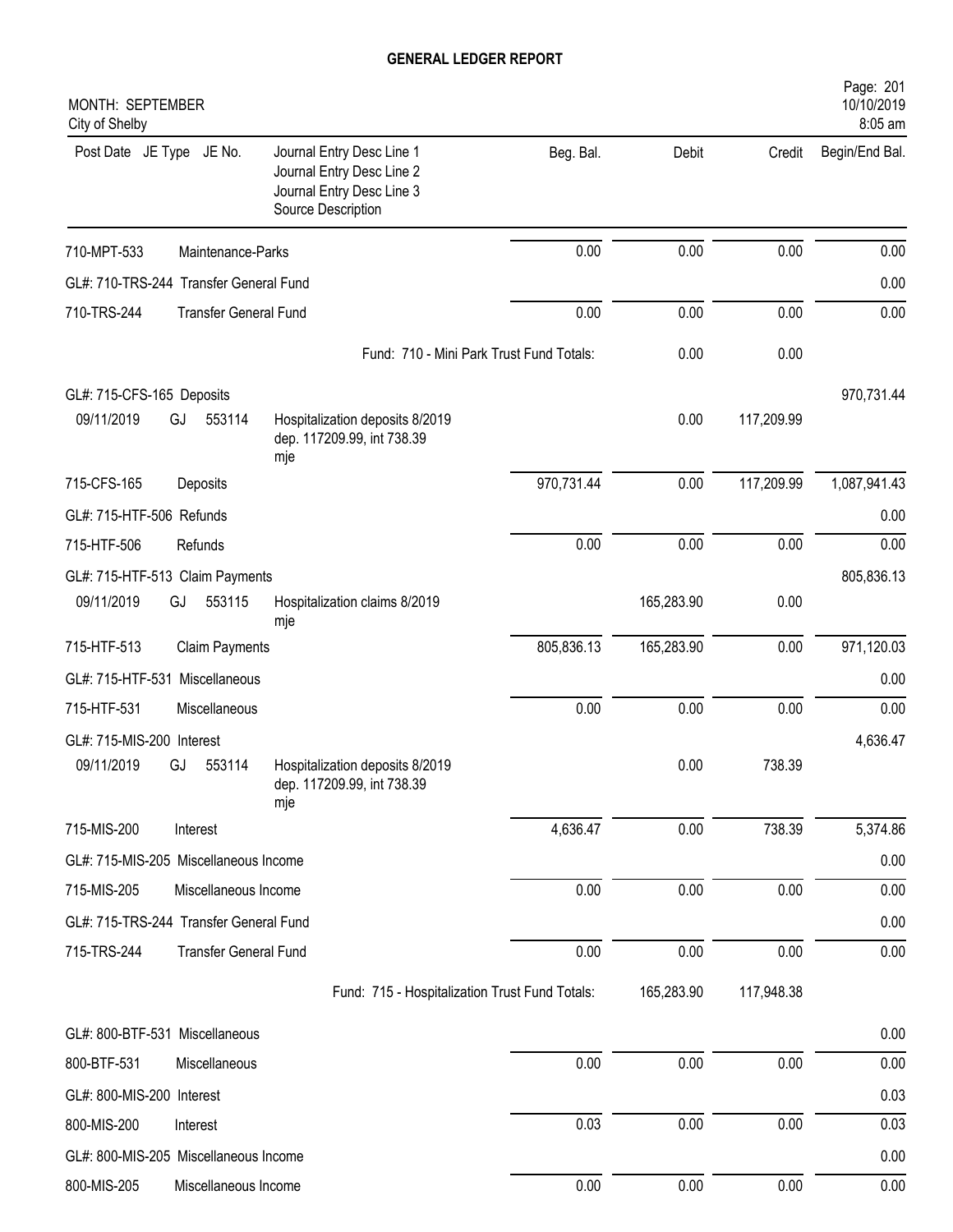| MONTH: SEPTEMBER<br>City of Shelby             |                                                                                                           |           |       |        | Page: 202<br>10/10/2019<br>8:05 am |
|------------------------------------------------|-----------------------------------------------------------------------------------------------------------|-----------|-------|--------|------------------------------------|
| Post Date JE Type JE No.                       | Journal Entry Desc Line 1<br>Journal Entry Desc Line 2<br>Journal Entry Desc Line 3<br>Source Description | Beg. Bal. | Debit | Credit | Begin/End Bal.                     |
|                                                | Fund: 800 - Bicentennial Trust Fund Totals:                                                               |           | 0.00  | 0.00   |                                    |
| GL#: 815-FEM-513 Claim Payments                |                                                                                                           |           |       |        | 0.00                               |
| 815-FEM-513<br><b>Claim Payments</b>           |                                                                                                           | 0.00      | 0.00  | 0.00   | 0.00                               |
| GL#: 815-FEM-531 Miscellaneous                 |                                                                                                           |           |       |        | 0.00                               |
| 815-FEM-531<br>Miscellaneous                   |                                                                                                           | 0.00      | 0.00  | 0.00   | 0.00                               |
| GL#: 815-FEM-540 Hazardous Material Control    |                                                                                                           |           |       |        | 0.00                               |
| 815-FEM-540                                    | Hazardous Material Control                                                                                | 0.00      | 0.00  | 0.00   | 0.00                               |
| GL#: 815-FEM-580 Acquisition/Rehab             |                                                                                                           |           |       |        | 0.00                               |
| 815-FEM-580<br>Acquisition/Rehab               |                                                                                                           | 0.00      | 0.00  | 0.00   | 0.00                               |
| GL#: 815-FEM-621 General Adminstration         |                                                                                                           |           |       |        | 0.00                               |
| 815-FEM-621<br>General Adminstration           |                                                                                                           | 0.00      | 0.00  | 0.00   | 0.00                               |
| GL#: 815-FEM-625 Nuisance Abatement            |                                                                                                           |           |       |        | 0.00                               |
| 815-FEM-625<br>Nuisance Abatement              |                                                                                                           | 0.00      | 0.00  | 0.00   | 0.00                               |
| GL#: 815-FEM-635 In Kind Payments/Transfers    |                                                                                                           |           |       |        | 0.00                               |
| 815-FEM-635                                    | In Kind Payments/Transfers                                                                                | 0.00      | 0.00  | 0.00   | 0.00                               |
| GL#: 815-FEM-636 Assistance                    |                                                                                                           |           |       |        | 0.00                               |
| 815-FEM-636<br>Assistance                      |                                                                                                           | 0.00      | 0.00  | 0.00   | 0.00                               |
| GL#: 815-FEM-637 CENTRAL AVENUE 1580           |                                                                                                           |           |       |        | 0.00                               |
| 815-FEM-637                                    | CENTRAL AVENUE 1580                                                                                       | 0.00      | 0.00  | 0.00   | 0.00                               |
| GL#: 815-FEM-638 SUBSTANTIAL DAMAGE 1720       |                                                                                                           |           |       |        | 0.00                               |
| 815-FEM-638                                    | SUBSTANTIAL DAMAGE 1720                                                                                   | 0.00      | 0.00  | 0.00   | 0.00                               |
| GL#: 815-FEM-639 TWO HOME OH-2008              |                                                                                                           |           |       |        | 0.00                               |
| 815-FEM-639<br>TWO HOME OH-2008                |                                                                                                           | 0.00      | 0.00  | 0.00   | 0.00                               |
| GL#: 815-FEM-642 Damaged homes 1720            |                                                                                                           |           |       |        | 0.00                               |
| 815-FEM-642<br>Damaged homes 1720              |                                                                                                           | 0.00      | 0.00  | 0.00   | 0.00                               |
| GL#: 815-FEM-643 Alternate Communication Equip |                                                                                                           |           |       |        | 0.00                               |
| 815-FEM-643                                    | Alternate Communication Equip                                                                             | 0.00      | 0.00  | 0.00   | 0.00                               |
| GL#: 815-FEM-644 Demolition DT Bldgs 1720      |                                                                                                           |           |       |        | 0.00                               |
| 815-FEM-644                                    | Demolition DT Bldgs 1720                                                                                  | 0.00      | 0.00  | 0.00   | 0.00                               |
| GL#: 815-IGT-141 Federal Grants or Aid         |                                                                                                           |           |       |        | 0.00                               |
| 815-IGT-141<br>Federal Grants or Aid           |                                                                                                           | 0.00      | 0.00  | 0.00   | 0.00                               |